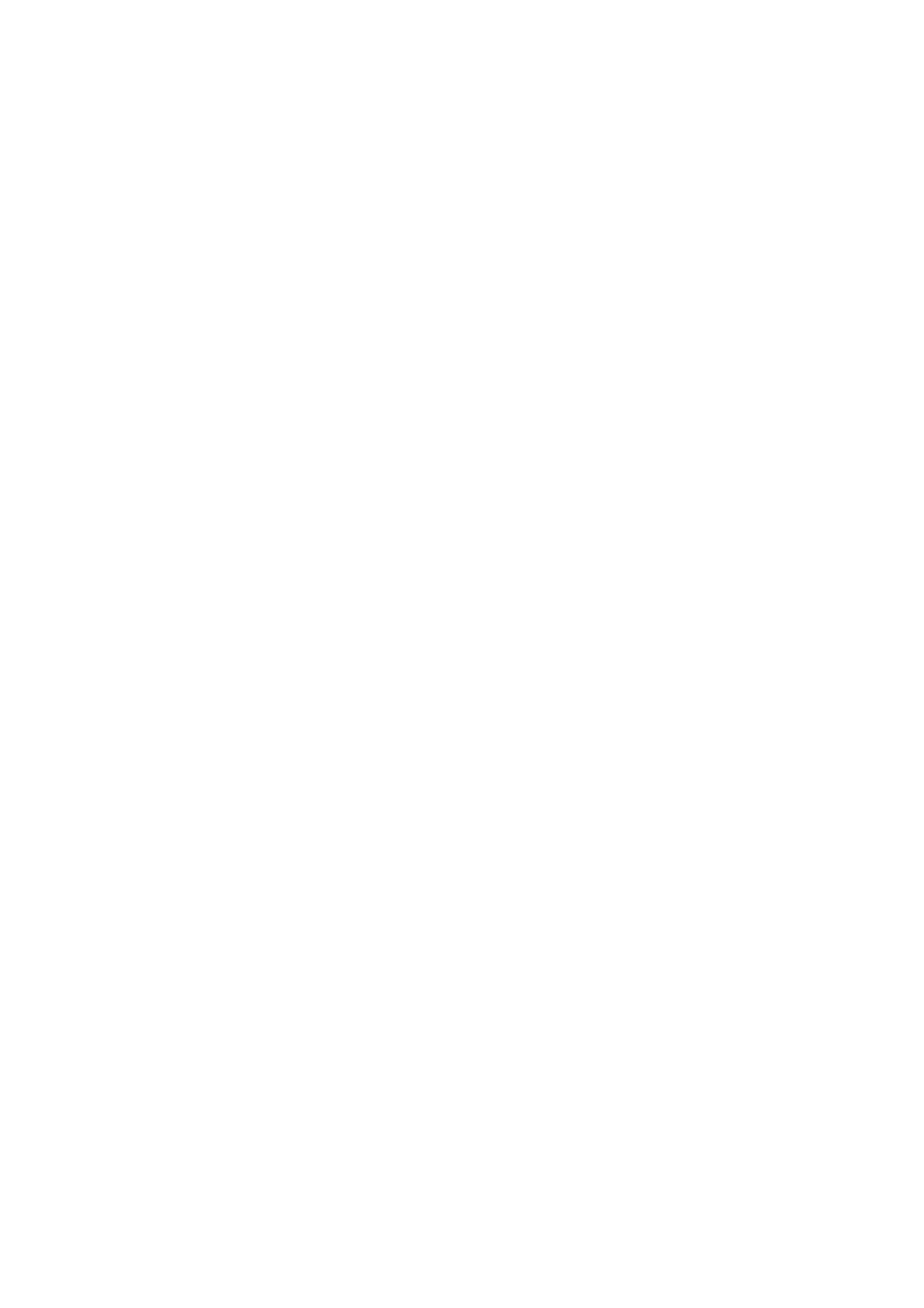(Reprint No. 26)

# SOUTH AUSTRALIA

# **MOTOR VEHICLES ACT 1959**

*This Act is reprinted pursuant to the Acts Republication Act 1967 and incorporates all amendments in force as at 14 January 1999.*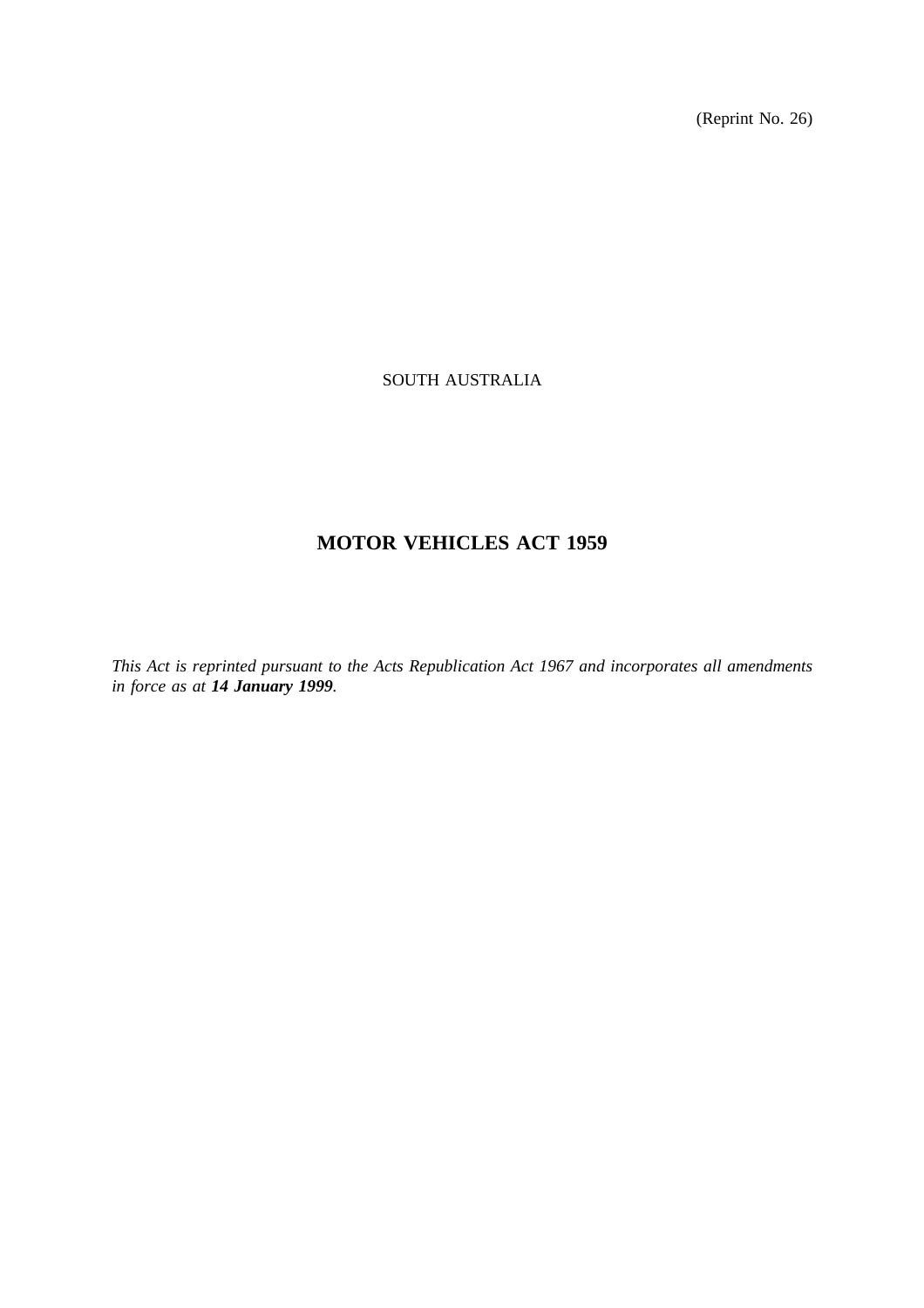# **SUMMARY OF PROVISIONS**

# **PART 1 PRELIMINARY**

1. Short title

5. Interpretation

# **PART 2 REGISTRATION OF MOTOR VEHICLES**

# *Registration*

- 7. Appointment of Registrar and officers, etc.
- 8. The register
- 9. Duty to register

#### *Exemptions and Permits*

| 10.        | Exemption of vehicles with trade plates                                       |
|------------|-------------------------------------------------------------------------------|
| 10A.       | Exemption of vehicles being loaded or unloaded from transporter               |
| 11.        | Exemption of fire fighting vehicles                                           |
| 12.        | Exemption for certain trailers, farm implements and farm machines             |
| 12A.       | Exemption of certain vehicles from requirements of registration and insurance |
| 16.        | Permits to drive vehicles without registration                                |
| $10\Delta$ | Vehicles registered etc. in other States of the Commonwealth                  |

19A. Vehicles registered, etc., in other States of the Commonwealth

#### *Registration Procedure*

- 20. Application for registration
- 21. Power of Registrar to return application
- 22. Registrar may require applicant to supply information
- 23. Refusal to register unfit vehicles
- 23A. Information required before registration of new vehicles
- 24. Duty to grant registration

#### *Conditional Registration*

25. Conditional registration of certain classes of vehicles

#### *Duration of Registration*

26. Period of registration

#### *Registration Fees*

- 27. Regulation of registration fees
- 31. Registration without fee
- 32. Vehicles owned by the Crown
- 34. Registration fees for primary producers' commercial vehicles
- 37. Registration fees for vehicles in outer areas
- 37A. Application of ss. 38 to 38B
- 38. Registration fees for incapacitated ex-servicemen
- 38A. Reduced fees for certain concession card holders
- 38AB. Registration fees for trailers owned by certain concession card holders
- 38B. Registration fees for certain incapacitated persons
- 40. Balance of registration fee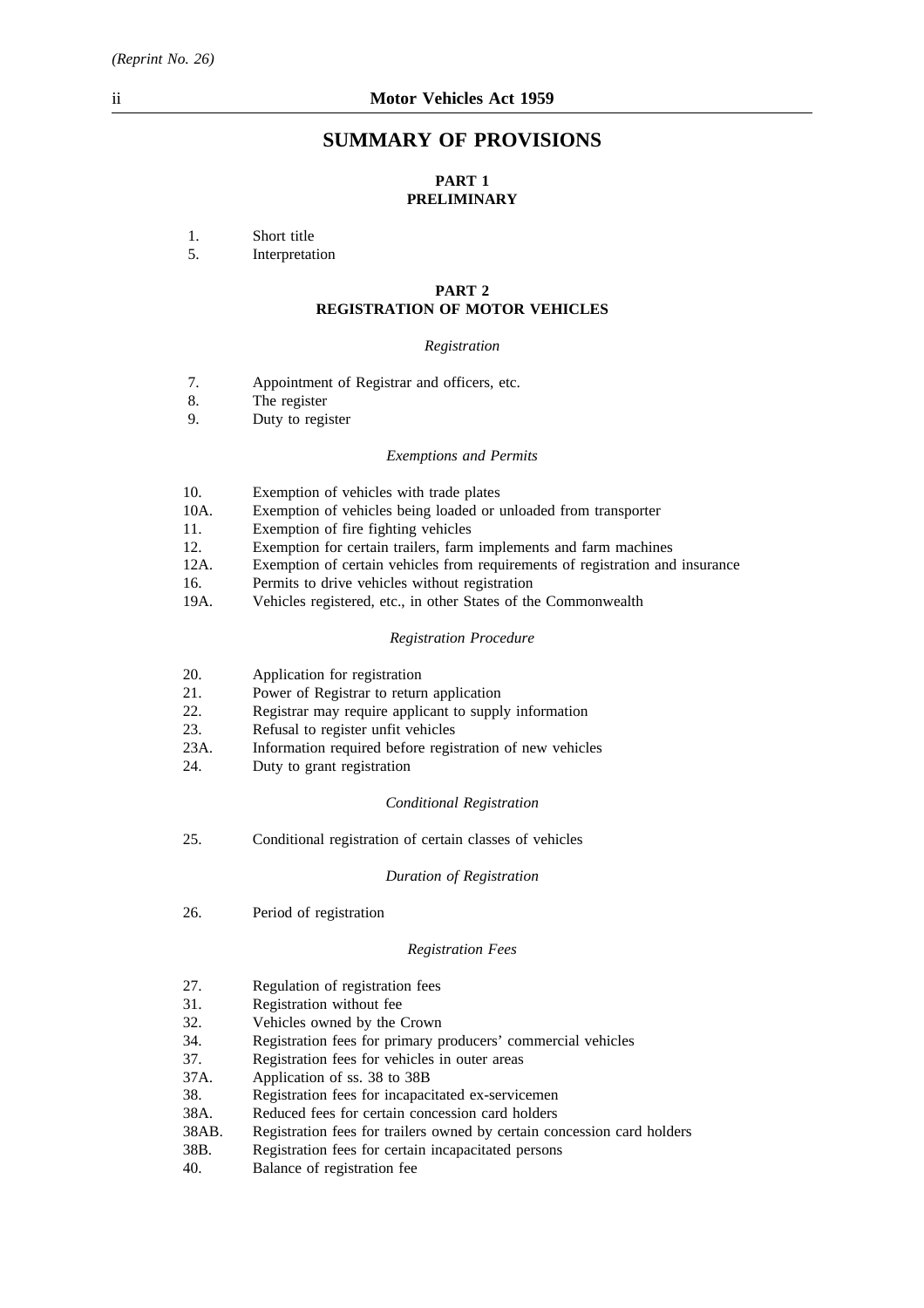- 40A. Refund of part of registration fee on eligibility for reduced fee
- 41. Misuse of vehicles registered at reduced fees or without fees
- 42. Registration not transferable in certain cases where vehicle registered at reduced fee or for no fee
- 43. Short payment, etc.
- 43A. Temporary configuration certificate for heavy vehicle

#### *Duty to Notify Alterations or Additions to Vehicles*

- 44. Duty to notify alterations or additions to vehicles
- 45. Refund where vehicle altered

# *Numbers and Number Plates*

| Allotment of number on registration                                  |
|----------------------------------------------------------------------|
| Duty to carry number plates                                          |
| Classes of number plates and agreements for the allotment of numbers |
| Issue of number plates                                               |
| Return or recovery of number plates                                  |
|                                                                      |

#### *Registration Labels*

| -48. | Registration labels                           |
|------|-----------------------------------------------|
| -50. | Permit to drive where label lost or destroyed |

- 51. Issue of permit or duplicate label
- 52. Return or destruction of registration label
- 53. Offences in connection with registration labels and permits

#### *Cancellation and Transfers of Registration*

- 54. Cancellation of registration and refund on application by registered owner
- 55A. Cancellation of registration where application information incorrect
- 56. Duty of transferor on transfer of vehicle
- 57. Duty of transferee on transfer of vehicle
- 57A. Power of Registrar to record change of ownership of motor vehicles
- 58. Transfer of registration
- 59. Non-transferable registrations
- 60. Cancellation of registration where failure to transfer after change of ownership
- 61. Hire-purchase transactions

#### *Trade Plates*

- 62. Issue of trade plates
- 64. Specifications of plates
- 65. Duration
- 66. Use of vehicle to which trade plates are affixed
- 70. Return of trade plates and refunds
- 71. Transfer of trade plates

#### *Registration in Business Names*

71A. Registration in business names

#### **PART 3 DRIVERS' LICENCES**

- 72. Classification of licences
- 73. Register of licences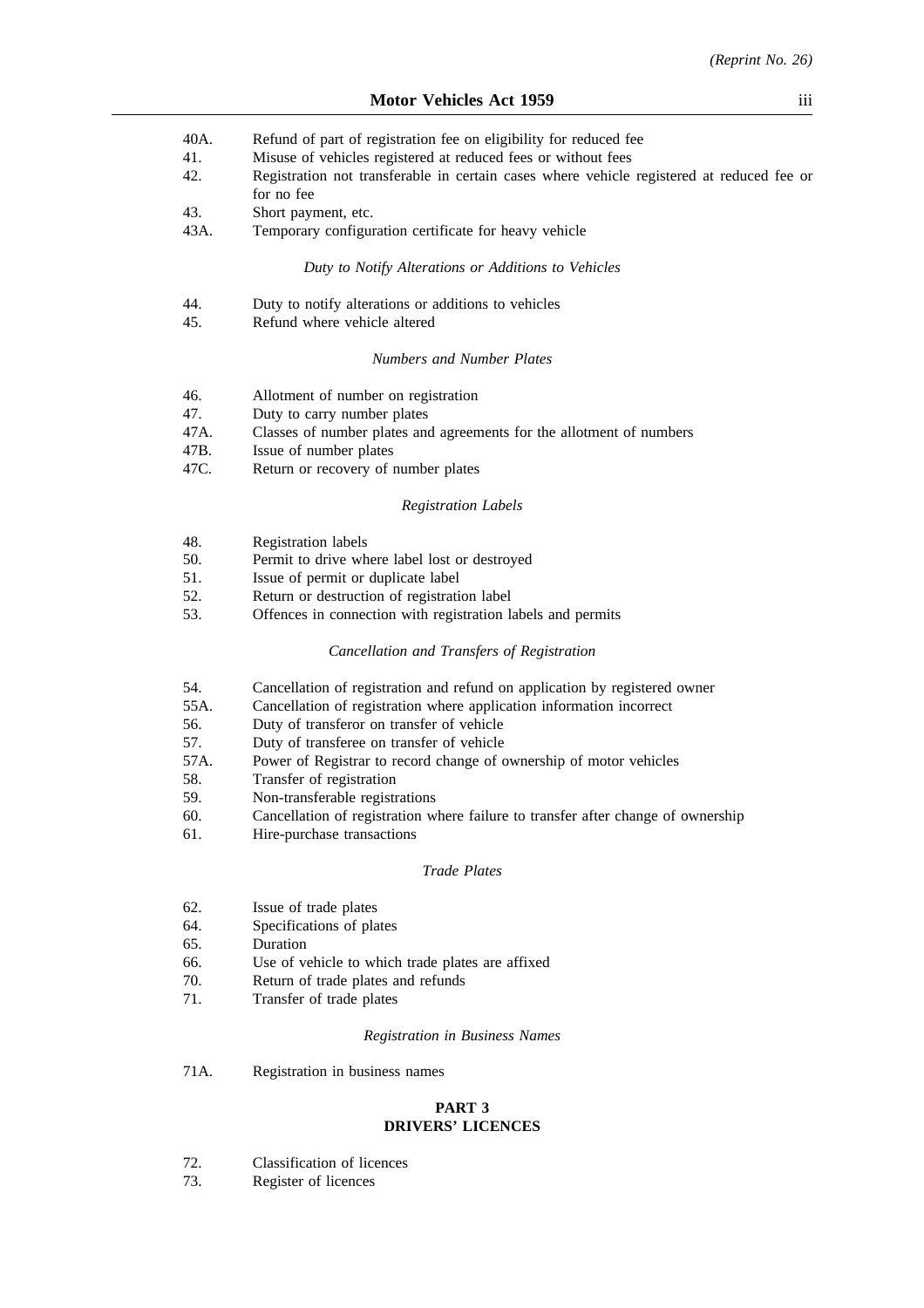| 74.   | Duty to hold licence or learner's permit                                       |
|-------|--------------------------------------------------------------------------------|
| 75.   | Issue and renewal of licences                                                  |
| 75AA. | Only one licence to be held at any time                                        |
| 75A.  | Learner's permit                                                               |
| 77.   | Issue of duplicate licence or learner's permit                                 |
| 77A.  | Licences and learner's permits to include photographs                          |
| 77B.  | Powers of Registrar in relation to applicant for licence or permit             |
| 77C.  | Temporary licences and learner's permits                                       |
| 78.   | Graduated licences                                                             |
| 79.   | Examination of applicant for driver's licence or learner's permit              |
| 79A.  | Practical driving tests                                                        |
| 79B.  | Licence or permit falsely obtained is void                                     |
| 79BA. | Licence or learner's permit unlawfully altered or damaged is void              |
| 79C.  | Duty on holder of licence to notify illness, etc.                              |
| 80.   | Power to test applicants                                                       |
| 81.   | Restricted learner's permits and licences                                      |
| 81A.  | Provisional licences                                                           |
| 81B.  | Consequences of holder of learner's permit or provisional licence contravening |
|       | conditions or incurring four or more demerit points                            |
| 82.   | Registrar to give effect to certain recommendations of consultative committee  |
| 84.   | Term of licence                                                                |
| 85.   | Variation of licence classifications                                           |

#### *Disqualification of Drivers and Suspension of Licences*

| 88. |  |  |  | Suspension of licence of person suffering from disease or disability |
|-----|--|--|--|----------------------------------------------------------------------|
|     |  |  |  |                                                                      |

- 89. Cancellation or suspension of licence where driver disqualified in another State
- 90. Mode of suspension
- 91. Effect of suspension and disqualification
- 93. Notice to be given to Registrar
- 96. Duty to produce licence<br>97. Duty to produce licence
- Duty to produce licence at court
- 97A. Visiting motorists
- 98. Enforcement of duty to hold licence
- 98AAA. Duty to carry licence when driving heavy vehicle
- 98AA. Duty to carry licence when teaching holder of learner's permit to drive
- 98AAB. Duty to carry learner's permit or provisional licence

# **PART 3A MOTOR DRIVING INSTRUCTORS' LICENCES**

98A. Instructors' licences

## **PART 3B DEMERIT POINTS SCHEME**

- 98B. Demerit points for offences in this State
- 98BB. Demerit points for offences interstate
- 98BC. Liability to disqualification
- 98BD. Notices to be sent by Registrar
- 98BE. Disqualification and discounting of demerit points
- 98BF. Appeal against disqualification
- 98BG. Offence of contravention of conditions
- 98BH. Court not to take into account demerit points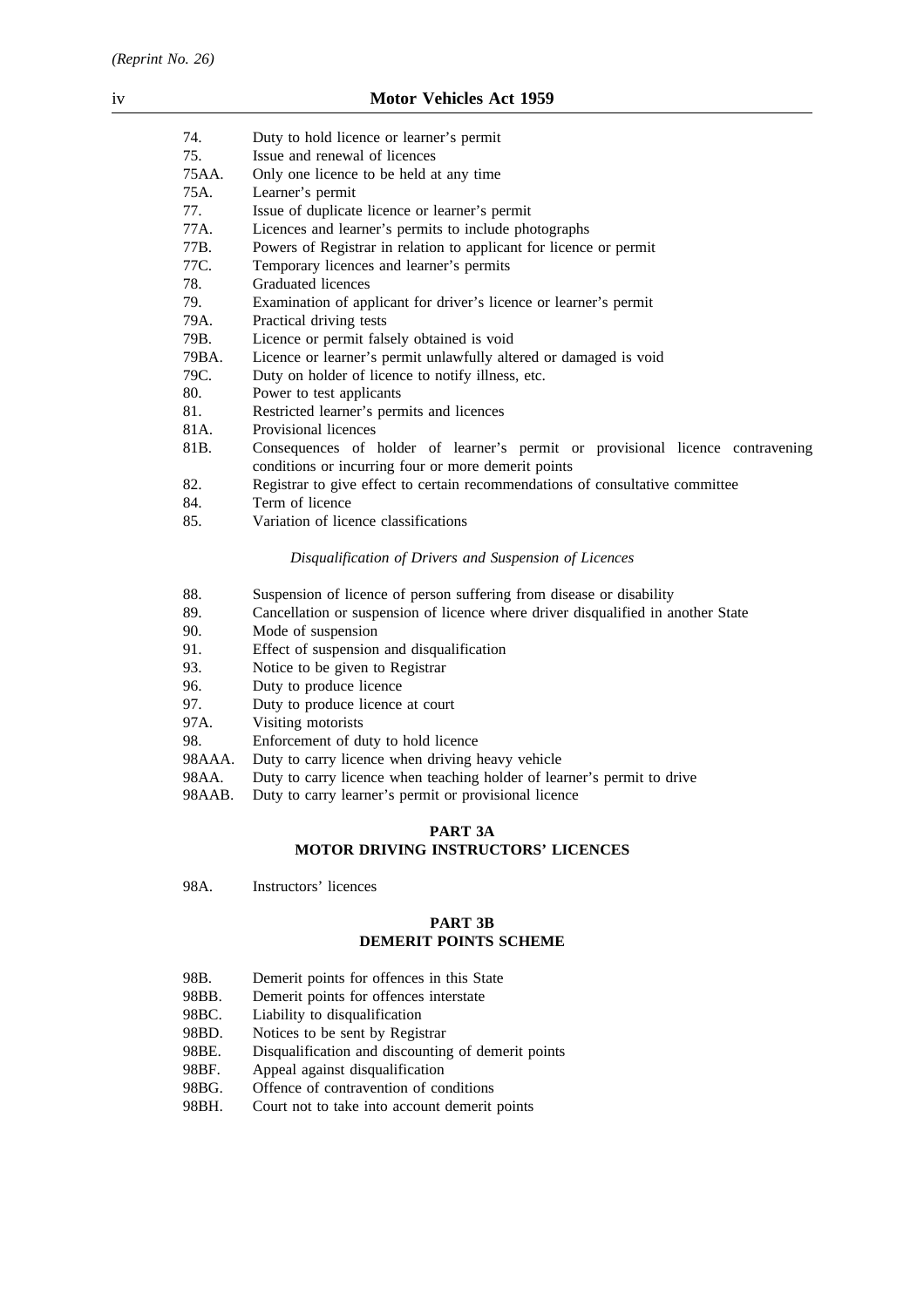# **PART 3C TOWTRUCKS**

| 98C.  | Interpretation                                                                       |
|-------|--------------------------------------------------------------------------------------|
| 98D.  | Certain towtruck drivers required to hold certificates                               |
| 98E.  | Applications for towtruck certificates                                               |
| 98F.  | Entitlement to be granted towtruck certificates                                      |
| 98G.  | Renewal of towtruck certificates                                                     |
| 98H.  | Conditions of towtruck certificates                                                  |
| 98I.  | Surrender of towtruck certificate                                                    |
| 98J.  | Suspension of towtruck certificate                                                   |
| 98K.  | Temporary towtruck certificates                                                      |
| 98L.  | Form of certificates                                                                 |
| 98M.  | Duplicate certificates                                                               |
| 98MA. | Return of certificates when cancelled or suspended                                   |
| 98MB. | Register of certificates                                                             |
| 98MC. | Towtruck operators to notify Registrar of towtruck drivers in their employ           |
| 98MD. | Only persons directed by police to proceed to or be present at scene of accident for |
|       | purposes related to removal, wrecking or repair                                      |
| 98ME. | Towing of vehicle at or from scene of accident                                       |
| 98MF. | Storage of vehicles by towtruck operators                                            |
| 98MG. | Removal of vehicle from place to which it was removed from the scene of an accident  |
| 98MH. | Contracts relating to the repair of certain motor vehicles                           |
| 98MI. | Duty to surrender vehicle                                                            |
| 98MJ. | Accident spotting                                                                    |
| 98MK. | Off the hook transactions                                                            |
| 98ML. | Towtruck driver to carry certificate while driving towtruck                          |
| 98N.  | Trade plates not to be used for the purpose of a towtruck in certain circumstances   |
| 98O.  | Persons who may ride in towtruck                                                     |
| 98P.  | Inspectors                                                                           |
| 98PA. | Power to require production or attendance for investigations                         |
| 98PB. | Reference of certain matters to the consultative committee                           |
| 98PC. | Cause for disciplinary action                                                        |
| 98PD. | Complaints                                                                           |
| 98PE. | Hearing by District Court                                                            |
| 98PF. | Participation of assessors in disciplinary proceedings                               |
| 98PG. | Disciplinary action                                                                  |

98PH. Appeals

# **PART 3D DISABLED PERSONS' PARKING PERMITS**

- 98R. Application for permit
- 98S. Duration and renewal of permits<br>98T. Parking permit entitlements
- 98T. Parking permit entitlements<br>98U. Misuse of permit
- Misuse of permit
- 98V. Cancellation of permit
- 98W. Review by the Minister
- 98WA. Interstate permit holders have reciprocal entitlements
- 98X. Interpretation

# **PART 4 THIRD PARTY INSURANCE**

| 99.  | Interpretation                                                |
|------|---------------------------------------------------------------|
| 99A. | Insurance premium to be paid on applications for registration |
| 100. | Application of this Part to the Crown                         |
| 101. | Approved insurers                                             |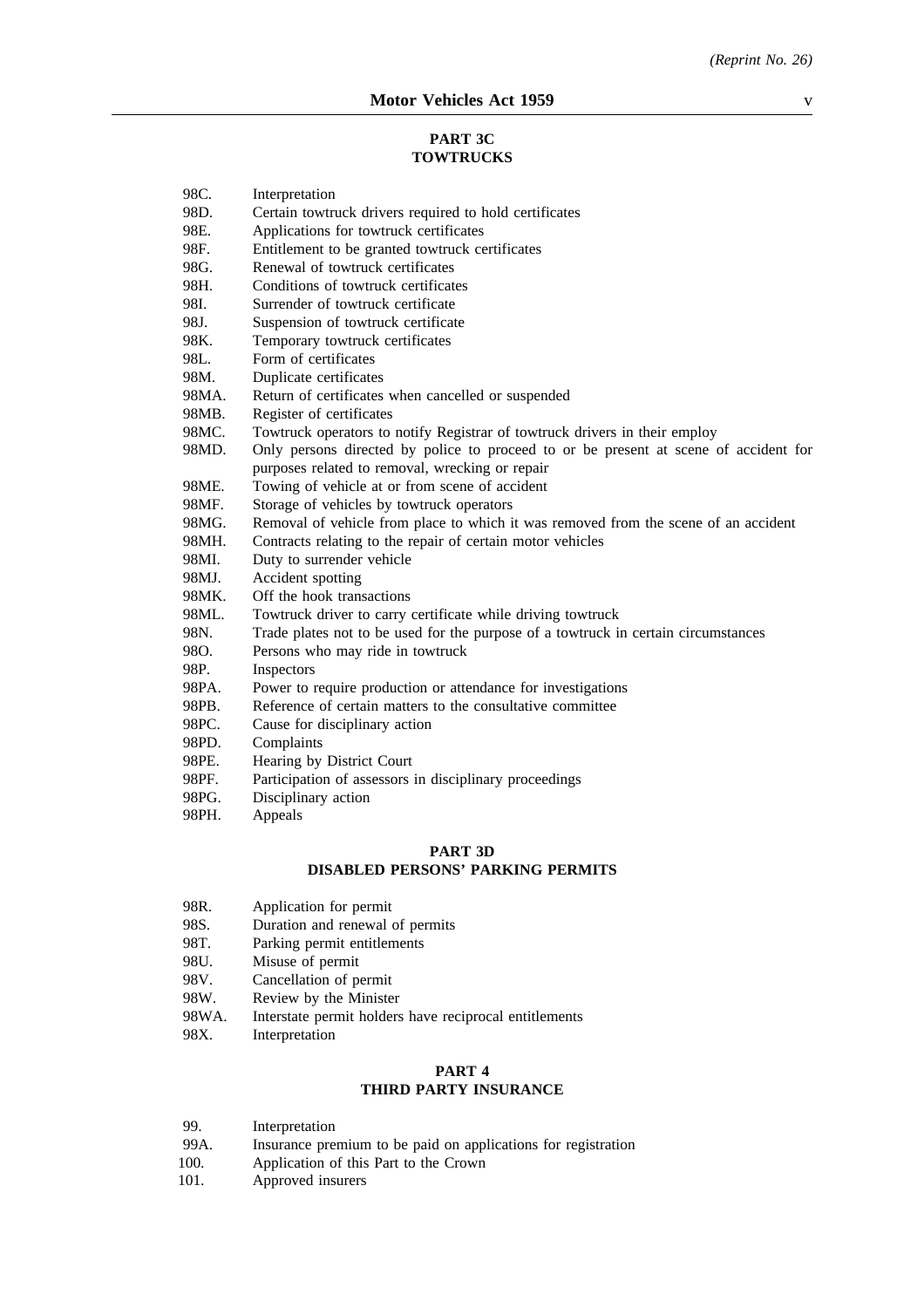| 102.   | Duty to insure against third party risks                                                                             |
|--------|----------------------------------------------------------------------------------------------------------------------|
| 103.   | Duty to produce evidence of insurance                                                                                |
| 104.   | Requirements if policy is to comply with this Part                                                                   |
| 105.   | Policies to conform to amending Acts                                                                                 |
| 107.   | Rights of persons named in policies                                                                                  |
| 109.   | Liability of insurers where premium not paid                                                                         |
| 110.   | Liability of insurer to pay for emergency treatment                                                                  |
| 111.   | Liability of insurer to pay for hospital treatment                                                                   |
| 111A.  | Liability of insurer in respect of burial at public expense                                                          |
| 112.   | Liability of insurer when judgment obtained against insured                                                          |
| 113.   | Liability of insurer where the insured is dead or cannot be found                                                    |
| 113A.  | Insurer not liable for aggravated damages or exemplary or punitive damages                                           |
| 114.   | Certain defences ineffective in actions against insurers                                                             |
| 115.   | Claims against nominal defendant where vehicle not identified                                                        |
| 116.   | Claim against nominal defendant where vehicle uninsured                                                              |
| 116A.  | Appointment of nominal defendant                                                                                     |
| 117.   | Interpretation of expression in ss. 113 and 115                                                                      |
| 118A.  | Appointment of nominal defendant when approved insurer is in liquidation or enters into<br>compromise with creditors |
| 118B.  | Interpretation of certain provisions where claim made or action brought against nominal<br>defendant                 |
| 119.   | Scheme under which approved insurers indemnify liabilities incurred by nominal<br>defendant                          |
| 120.   | Satisfaction of judgment against nominal defendant where no scheme in force                                          |
| 121.   | Policy to bind all insured persons                                                                                   |
| 122.   | Cancellation of policy                                                                                               |
| 123.   | Right of insurer against unauthorised driver of vehicle                                                              |
| 124.   | Duty to co-operate with insurer                                                                                      |
| 124A.  | Recovery by the insurer                                                                                              |
| 124AB. | Recovery of an excess in certain cases                                                                               |
| 124AC. | Credit for payment of expenses by insurer                                                                            |
| 125.   | Power of insurer to deal with claims against insured                                                                 |
| 125A.  | Joinder of insurer as defendant to an action                                                                         |
| 125B.  | Acquisition of vehicle by insurer                                                                                    |
| 126.   | Duty of insured not to litigate or negotiate claim                                                                   |
| 127.   | Medical examination of claimants                                                                                     |
| 127A.  | Control of medical services and charges for medical services to injured persons                                      |
| 128.   | Duty of insurers to furnish information                                                                              |
| 129.   | Inquiries into premiums                                                                                              |
| 129A.  | Rebate and commissions prohibited                                                                                    |
| 131.   | Insurance by visiting motorists                                                                                      |
| 132.   | Power to disqualify on application of insurer                                                                        |
| 133.   | Contracting out of liability                                                                                         |
| 134.   | Persons entitled to act in connection with claims                                                                    |
|        |                                                                                                                      |

# **PART 5**

# **SUPPLEMENTARY PROVISIONS**

| 134A.  | Right of appeal                                                   |
|--------|-------------------------------------------------------------------|
| 135.   | False statements                                                  |
| 135A.  | <b>Bribes</b>                                                     |
| 136.   | Duty to notify change of address                                  |
| 137.   | Duty to answer certain questions                                  |
| 138.   | Duty of registered owners to furnish particulars of vehicles      |
| 138A.  | Commissioner of Police to give certain information to Registrar   |
| 138B.  | Effect of dishonoured cheques, etc. on transactions under the Act |
| 139.   | Inspection of motor vehicles                                      |
| 139AA. | Where vehicle suspected of being stolen                           |
|        |                                                                   |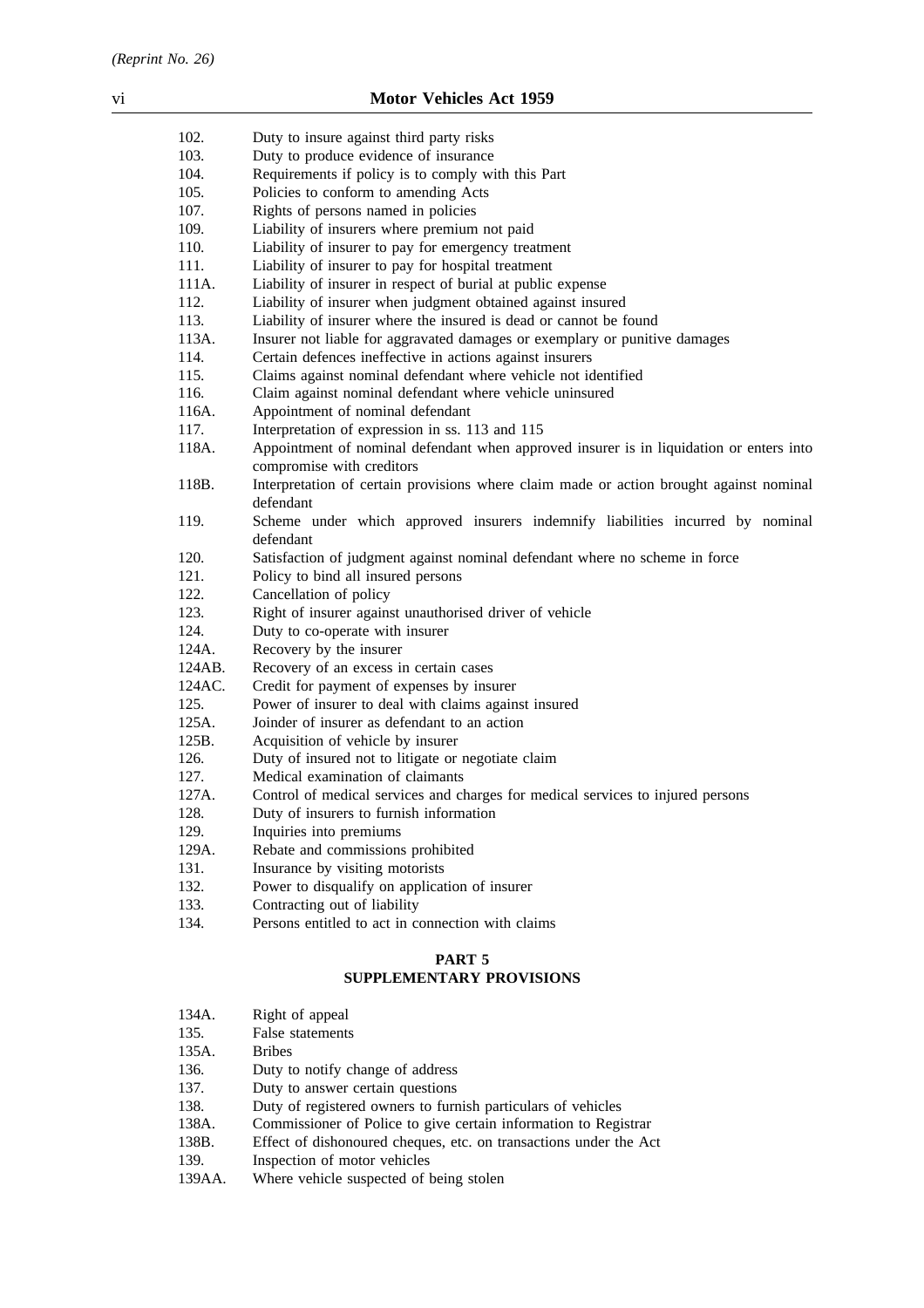| 139A.  | Suspension of disqualification on appeal                               |
|--------|------------------------------------------------------------------------|
| 139B.  | Consultative committee                                                 |
| 139BA. | Power to require production of licence, etc.                           |
| 139BB. | Issue of new licence or permit where licence, etc., cannot be endorsed |
| 139BC. | Manner of endorsing licence, etc.                                      |
| 139C.  | <b>Notices</b>                                                         |
| 139D.  | Confidentiality                                                        |
| 139E.  | Protection from civil liability                                        |
| 139F.  | Offence to hinder, etc., inspector or authorised agent                 |
| 140.   | Evidence of registers                                                  |
| 141.   | Evidence by certificate of Registrar                                   |
| 142.   | Facilitation of proof                                                  |
| 142A.  | Evidence of ownership of motor vehicle                                 |
| 143.   | Causing or permitting offences                                         |
| 143A.  | Offences by corporations                                               |
| 144.   | Prosecution of offences                                                |
| 145.   | Regulations                                                            |
| 146.   | Persons in service of Crown bound                                      |
| 147.   | Financial provision                                                    |

148. Duty of medical practitioners

# **SCHEDULE 3**

*Demerit Points*

# **SCHEDULE 4**

*Policy of Insurance*

## **SCHEDULE 5**

*Appointment and Selection of Assessors for District Court Proceedings under Part 3C*

#### **APPENDIX 1 LEGISLATIVE HISTORY**

# **APPENDIX 2 DIVISIONAL PENALTIES AND EXPIATION FEES**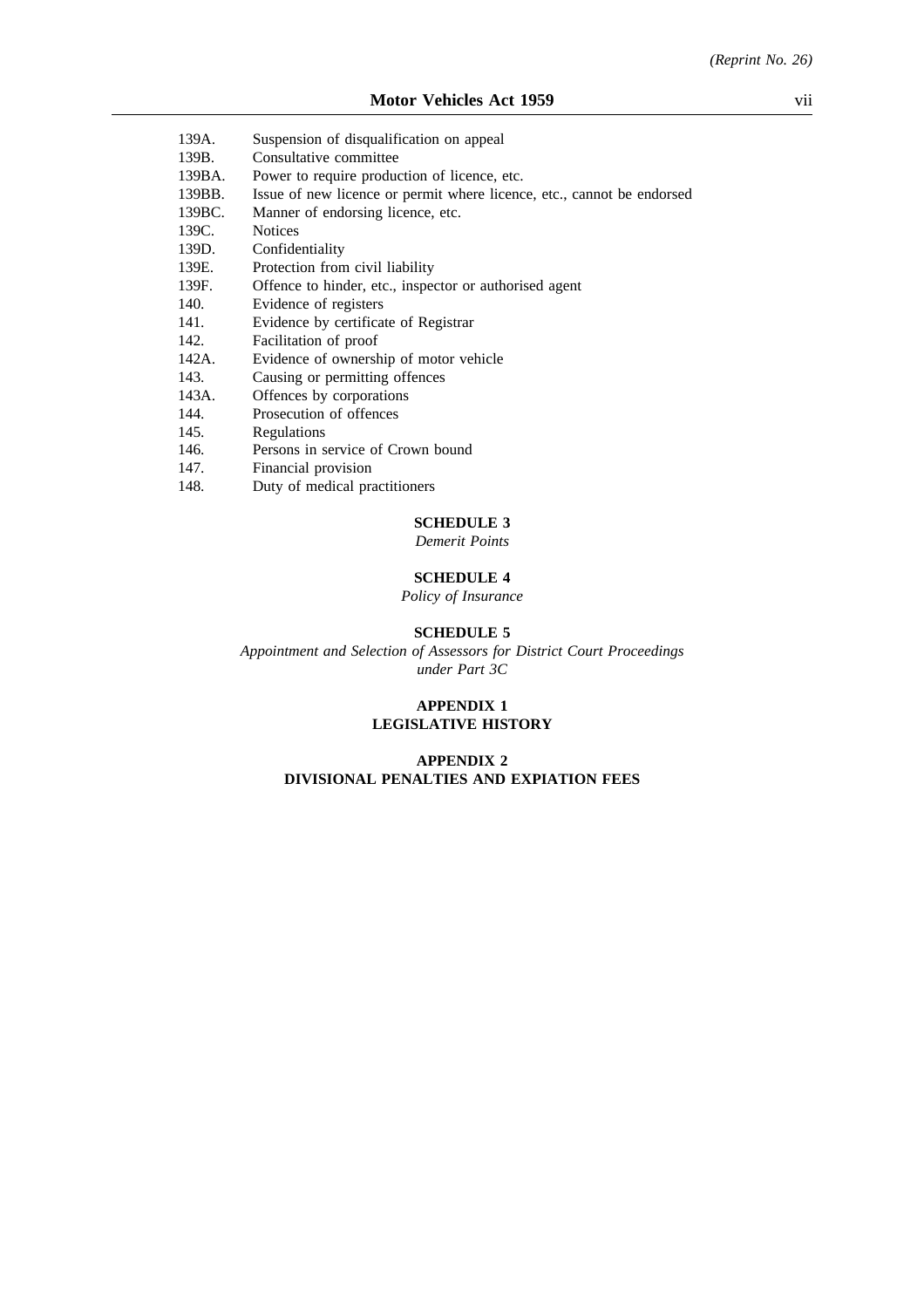# **MOTOR VEHICLES ACT 1959**

being

Motor Vehicles Act 1959 No. 53 of 1959 [Assented to 22 December 1959]<sup>1</sup>

as amended by

Motor Vehicles Act Amendment Act 1960 No. 16 of 1960 [Assented to 8 September 1960]<sup>2</sup> Motor Vehicles Act Amendment Act (No. 2) 1960 No. 55 of 1960 [Assented to 24 November 1960]<sup>3</sup> Motor Vehicles Act Amendment Act 1961 No. 33 of 1961 [Assented to 9 November 1961]<sup>4</sup> Motor Vehicles Act Amendment Act 1962 No. 17 of 1962 [Assented to 25 October 1962]<sup>5</sup> Motor Vehicles Act Amendment Act (No. 2) 1962 No. 49 of 1962 [Assented to 15 November 1962] Motor Vehicles Act Amendment Act 1963 No. 23 of 1963 [Assented to 14 November 1963] Statutes Amendment (Stamp Duties and Motor Vehicles) Act 1964 No. 24 of 1964 [Assented to 9 October 1964]6 Motor Vehicles Act Amendment Act 1966 No. 75 of 1966 [Assented to 1 December 1966] Motor Vehicles Act Amendment Act (No. 2) 1966 No. 76 of 1966 [Assented to 1 December 1966]<sup>7</sup> (as amended by Motor Vehicles Act Amendment Act (No. 2) 1966, Rectification Act 1967 No. 2 of 1967 [Assented to 23 March  $1967$ ]<sup>8</sup>) Motor Vehicles Act Amendment Act (No. 3) 1966 No. 88 of 1966 [Assented to 8 December 1966] Motor Vehicles Act Amendment Act 1968 No. 6 of 1968 [Assented to 19 September 1968] Motor Vehicles Act Amendment Act (No. 2) 1968 No. 18 of 1968 [Assented to 28 November 1968]<sup>9</sup> Motor Vehicles Act Amendment Act 1970 No. 10 of 1970 [Assented to 3 September 1970] Motor Vehicles Act Amendment Act (No. 2) 1970 No. 32 of 1970 [Assented to 19 November 1970] Motor Vehicles Act Amendment Act 1971 No. 12 of 1971 [Assented to 1 April 1971] Age of Majority (Reduction) Act 1971 No. 15 of 1971 [Assented to 8 April 1971]<sup>10</sup> Motor Vehicles Act Amendment Act (No. 2) 1971 No. 39 of 1971 [Assented to 29 April 1971] Motor Vehicles Act Amendment Act (No. 3) 1971 No. 79 of 1971 [Assented to 18 November 1971]<sup>11</sup> Motor Vehicles Act Amendment Act 1972 No. 55 of 1972 [Assented to 27 April 1972]<sup>12</sup> Statutes Amendment (Miscellaneous Provisions) Act 1972 No. 58 of 1972 [Assented to 27 April 1972]<sup>13</sup> Motor Vehicles Act Amendment Act (No. 2) 1972 No. 143 of 1972 [Assented to 7 December 1972]<sup>14</sup> Motor Vehicles Act Amendment Act 1973 No. 91 of 1973 [Assented to 13 December 1973]<sup>15</sup> Motor Vehicles Act Amendment Act 1974 No. 51 of 1974 [Assented to 30 August 1974]<sup>16</sup> Motor Vehicles Act Amendment Act (No. 2) 1974 No. 89 of 1974 [Assented to 28 November 1974]<sup>17</sup> Motor Vehicles Act Amendment Act 1975 No. 22 of 1975 [Assented to 27 March 1975]<sup>18</sup> Statute Law Revision Act 1975 No. 24 of 1975 [Assented to 27 March 1975] Motor Vehicles Act Amendment Act 1976 No. 14 of 1976 [Assented to 4 March 1976]<sup>19</sup> Motor Vehicles Act Amendment Act (No. 2) 1976 No. 79 of 1976 [Assented to 9 December 1976]<sup>20</sup> Motor Vehicles Act Amendment Act 1978 No. 120 of 1978 [Assented to 14 December 1978]<sup>21</sup> Motor Vehicles Act Amendment Act 1980 No. 37 of 1980 [Assented to 17 April 1980]<sup>22</sup> Motor Vehicles Act Amendment Act 1981 No. 40 of 1981 [Assented to 19 March 1981]<sup>23</sup> Motor Vehicles Act Amendment Act (No. 2) 1981 No. 48 of 1981 [Assented to 18 June 1981]<sup>24</sup> Motor Vehicles Act Amendment Act (No. 3) 1981 No. 49 of 1981 [Assented to 18 June 1981] Motor Vehicles Act Amendment Act (No. 4) 1981 No. 66 of 1981 [Assented to 15 October 1981] Motor Vehicles Act Amendment Act (No. 5) 1981 No. 98 of 1981 [Assented to 23 December 1981]<sup>25</sup> Motor Vehicles Act Amendment Act 1983 No. 10 of 1983 [Assented to 28 April 1983] Motor Vehicles Act Amendment Act (No. 2) 1983 No. 20 of 1983 [Assented to 26 May 1983]

#### *NOTE:*

| Asterisks indicate repeal or deletion of text.                                     |
|------------------------------------------------------------------------------------|
| Entries appearing in bold type indicate the amendments incorporated since the last |
| reprint.                                                                           |
| For the legislative history of the Act see Appendix 1.                             |
|                                                                                    |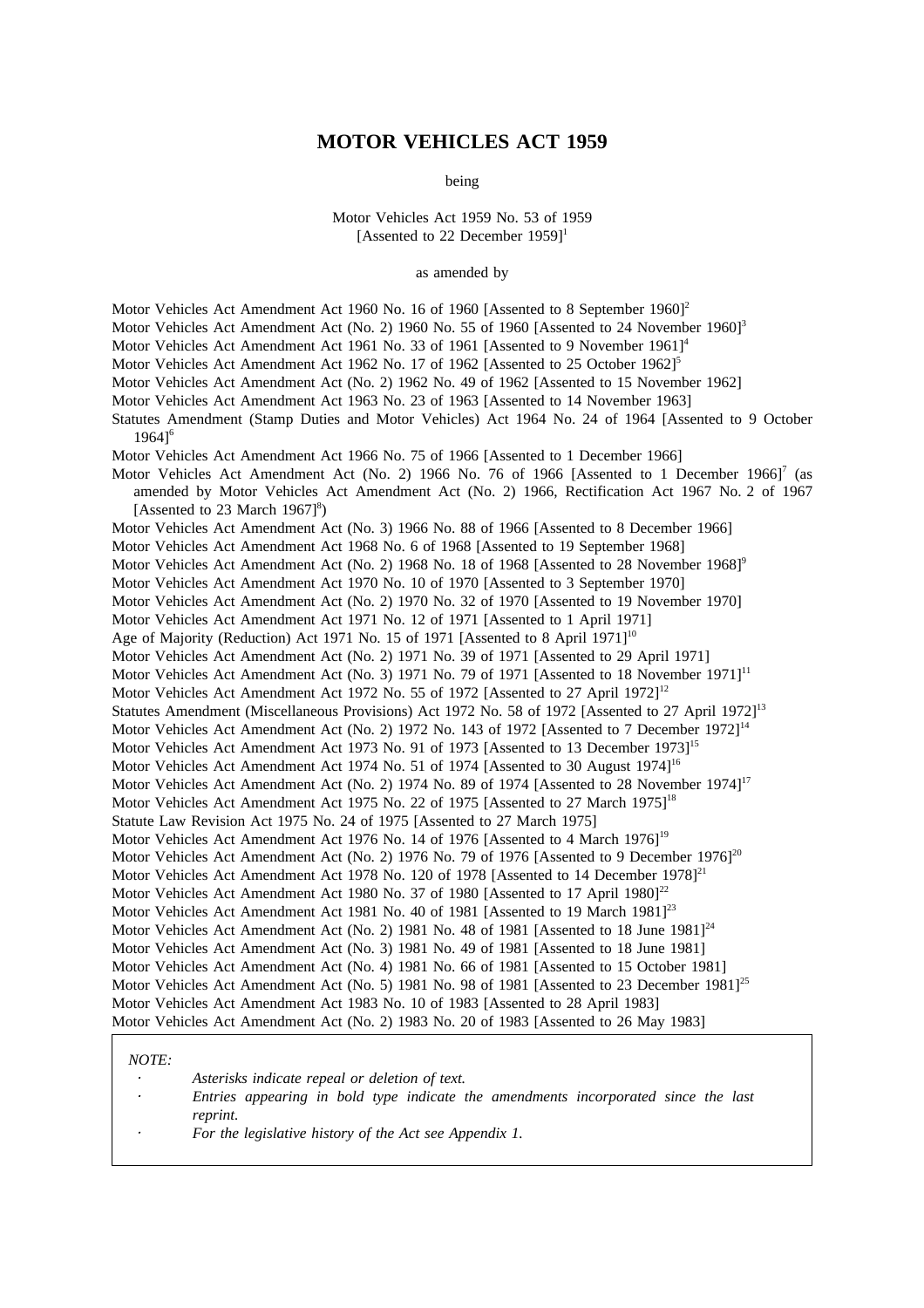18 December 1997]<sup>62</sup>

Motor Vehicles Act Amendment Act (No. 3) 1983 No. 90 of 1983 [Assented to 8 December 1983]<sup>26</sup> Motor Vehicles Act Amendment Act (No. 4) 1983 No. 119 of 1983 [Assented to 22 December 1983] Statute Law Revision Act 1984 No. 50 of 1984 [Assented to 24 May 1984]<sup>27</sup> Motor Vehicles Act Amendment Act 1985 No. 61 of 1985 [Assented to 30 May 1985]<sup>28</sup> Motor Vehicles Act Amendment Act (No. 2) 1985 No. 72 of 1985 [Assented to 6 June 1985]<sup>29</sup> Motor Vehicles Act Amendment Act 1986 No. 4 of 1986 [Assented to 13 March 1986] Motor Vehicles Act Amendment Act (No. 2) 1986 No. 5 of 1986 [Assented to 13 March 1986]<sup>30</sup> Motor Vehicles Act Amendment Act (No. 3) 1986 No. 94 of 1986 [Assented to 11 December 1986]<sup>31</sup> Motor Vehicles Act Amendment Act (No. 4) 1986 No. 127 of 1986 [Assented to 24 December 1986]<sup>32</sup> Motor Vehicles Act Amendment Act 1987 No. 12 of 1987 [Assented to 9 April 1987] Motor Vehicles Act Amendment Act (No. 2) 1987 No. 75 of 1987 [Assented to 19 November 1987]<sup>33</sup> Motor Vehicles Act Amendment Act (No. 3) 1987 No. 81 of 1987 [Assented to 26 November 1987] Motor Vehicles Act Amendment Act 1988 No. 40 of 1988 [Assented to 5 May 1988]<sup>34</sup> Motor Vehicles Act Amendment Act 1989 No. 11 of 1989 [Assented to 30 March 1989] Motor Vehicles Act Amendment Act (No. 2) 1989 No. 15 of 1989 [Assented to 20 April 1989]<sup>35</sup> Motor Vehicles Act Amendment Act (No. 3) 1989 No. 35 of 1989 [Assented to 4 May 1989]<sup>36</sup> Motor Vehicles Act Amendment Act (No. 4) 1989 No. 53 of 1989 [Assented to 14 September 1989]<sup>37</sup> Motor Vehicles Act Amendment Act (No. 5) 1989 No. 65 of 1989 [Assented to 29 October 1989]<sup>38</sup> Motor Vehicles Act Amendment Act 1990 No. 20 of 1990 [Assented to 26 April 1990]<sup>39</sup> Motor Vehicles Act Amendment Act (No. 2) 1990 No. 51 of 1990 [Assented to 22 November 1990]<sup>40</sup> Motor Vehicles Act Amendment Act (No. 3) 1990 No. 82 of 1990 [Assented to 20 December 1990] Road Traffic (Alcohol, Speed and Helmets) Amendment Act 1991 No. 12 of 1991 [Assented to 28 March  $19911^{41}$ Motor Vehicles (Historic Vehicles and Disabled Persons' Parking) Amendment Act 1991 No. 54 of 1991 [Assented to 28 November 1991]<sup>42</sup> Motor Vehicles (Licences and Demerit Points) Amendment Act 1992 No. 1 of 1992 [Assented to 5 March 19921<sup>43</sup> Statutes Amendment (Public Actuary) Act 1992 No. 69 of 1992 [Assented to 19 November 1992]<sup>44</sup> Criminal Law (Sentencing) (Suspension of Vehicle Registration) Amendment Act 1992 No. 73 of 1992 [Assented to 19 November 1992]<sup>45</sup> Motor Vehicles (Confidentiality) Amendment Act 1992 No. 87 of 1992 [Assented to 3 December 1992]<sup>46</sup> Motor Vehicles (Wrecked or Written Off Vehicles) Amendment Act 1993 No. 4 of 1993 [Assented to 4 March 19931<sup>47</sup> Statutes Amendment (Motor Vehicles and Wrongs) Act 1993 No. 5 of 1993 [Assented to 4 March 1993]<sup>48</sup> Statutes Amendment (Attorney-General's Portfolio) Act 1993 No. 34 of 1993 [Assented to 13 May 1993]<sup>49</sup> Motor Vehicles (Driving Whilst Disqualified—Penalties) Amendment Act 1993 No. 73 of 1993 [Assented to 21 October 1993] Motor Vehicles (Learners' Permits and Probationary Licences) Amendment Act 1994 No. 65 of 1994 [Assented to 3 November  $1994$ ]<sup>50</sup> Motor Vehicles (Conditional Registration) Amendment Act 1994 No. 76 of 1994 [Assented to 8 December  $19941^{51}$ SGIC (Sale) Act 1995 No. 47 of 1995 [Assented to 22 June 1995]<sup>52</sup> Motor Vehicles (Heavy Vehicles Registration Charges) Amendment Act 1995 No. 77 of 1995 [Assented to 23 November 1995]<sup>53</sup> Statutes Amendment (Drink Driving) Act 1995 No. 95 of 1995 [Assented to 7 December 1995]<sup>54</sup> Motor Vehicles (Miscellaneous) Amendment Act 1996 No. 29 of 1996 [Assented to 2 May 1996]<sup>55</sup> Motor Vehicles (Miscellaneous No. 2) Amendment Act 1996 No. 30 of 1996 [Assented to 2 May 1996]<sup>56</sup> Statutes Amendment and Repeal (Common Expiation Scheme) Act 1996 No. 34 of 1996 [Assented to 2 May 1996]<sup>57</sup> Statutes Amendment (Administrative and Disciplinary Division of District Court) Act 1996 No. 53 of 1996 [Assented to 1 August  $1996$ ]<sup>58</sup> Motor Vehicles (Trade Plates) Amendment Act 1996 No. 65 of 1996 [Assented to 15 August 1996]<sup>59</sup> Motor Vehicles (Demerit Points) Amendment Act 1996 No. 73 of 1996 [Assented to 7 November 1996] Motor Vehicles (Inspection) Amendment Act 1996 No. 99 of 1996 [Assented to 19 December 1996]<sup>60</sup> Motor Vehicles (Farm Implements and Machines) Amendment Act 1997 No. 51 of 1997 [Assented to 31 July 1997]<sup>61</sup> Motor Vehicles (Heavy Vehicles Registration Charges) Amendment Act 1997 No. 77 of 1997 [Assented to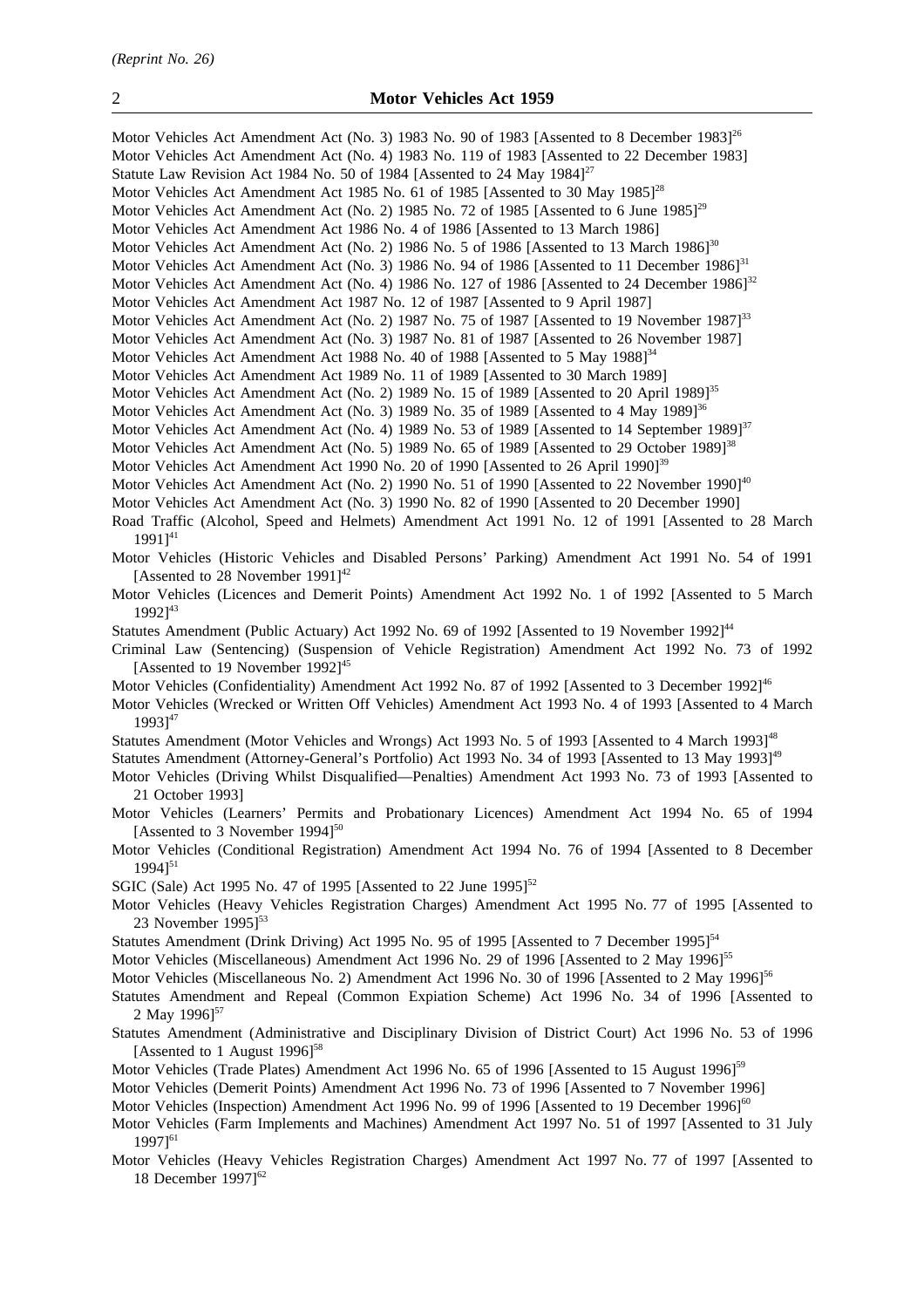Motor Vehicles (Disabled Persons' Parking Permits) Amendment Act 1998 No. 13 of 1998 [Assented to 2 April 1998]<sup>63</sup>

Motor Vehicles (Cheque and Debit or Credit Card Payments) Amendment Act 1998 No. 53 of 1998 [Assented to 3 September 1998]

Statutes Amendment (Motor Accidents) Act 1998 No. 67 of 1998 [Assented to 17 September 1998]<sup>64</sup> Road Traffic (Road Events) Amendment Act 1998 No. 76 of 1998 [Assented to 17 December 1998]<sup>65</sup>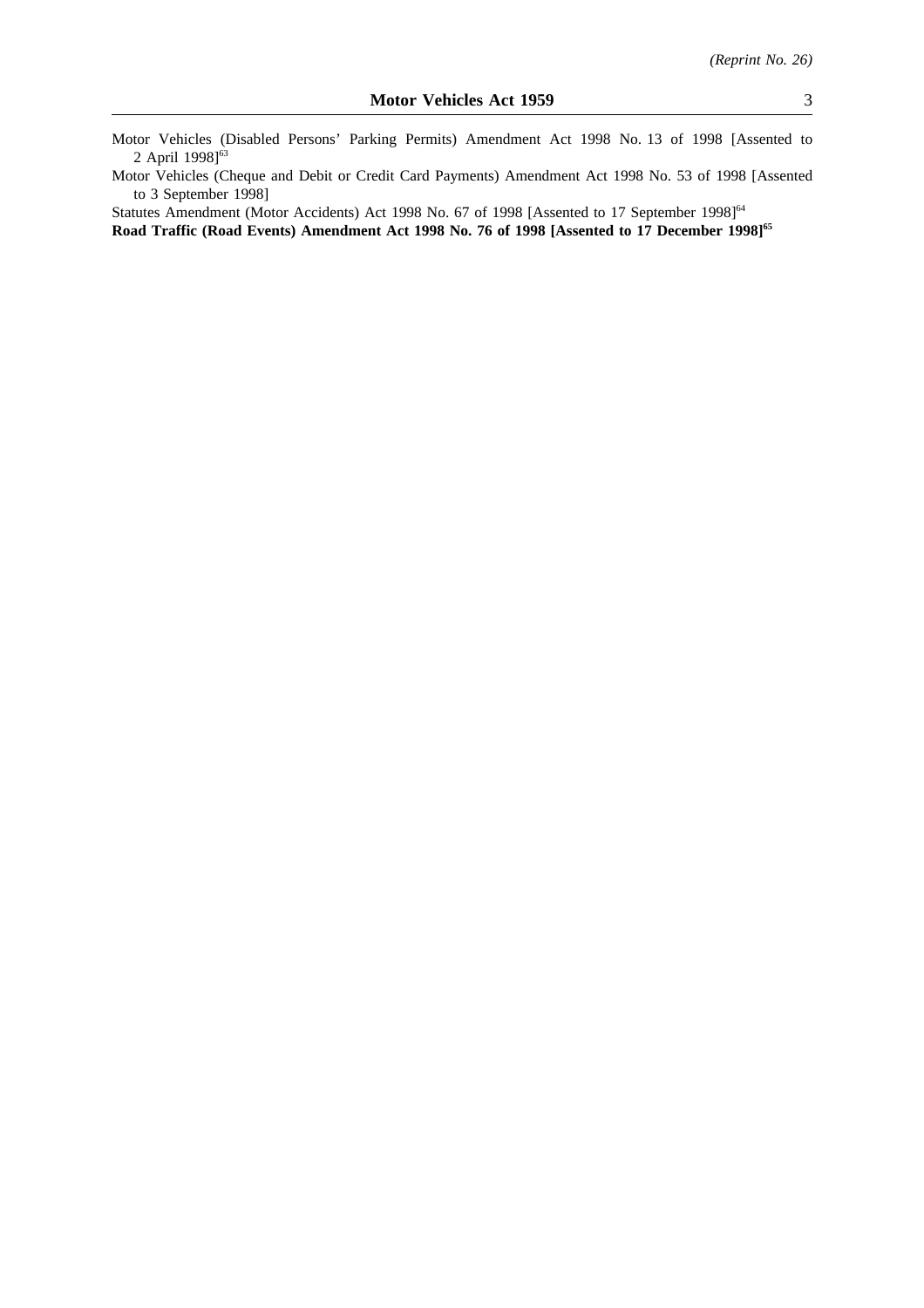- <sup>1</sup> Ss. 1-3 came into operation on assent: s. 2(1); remainder of Act came into operation 14 April 1960: *Gaz*. 14 April 1960, p. 1039.
- <sup>2</sup> S.  $6(1)$  came into operation 22 December 1959: s.  $6(2)$ ; remainder of Act (except s. 4) came into operation 14 April 1960: s. 3(1); s. 4 came into operation 1 December 1960: *Gaz*. 10 November 1960, p. 1301.
- <sup>3</sup> Ss. 1-3 came into operation on assent: s. 3(1); remainder of Act came into operation 1 July 1961: *Gaz*. 18 May 1961, p. 1139.
- Ss. 1-3, 5 and 7 came into operation on assent: s.  $3(1)$ ; ss.  $6(a)$ , 8 and 9 came into operation 1 March 1962 and ss. 4, 10 and 11 came into operation 1 May 1962: *Gaz*. 1 March 1962, p. 430; s. 6(b) will not be brought into operation (it amended a section that was subsequently substituted by Act No. 120 of 1978, s. 14).
- <sup>5</sup> S. 3(1) came into operation 9 November 1961: s. 3(2); remainder of Act came into operation on assent.
- <sup>6</sup> Ss. 1, 2 and 9(a) came into operation on assent: s. 2(1); remainder of Act came into operation 19 October 1964: *Gaz*. 15 October 1964, p. 1203.
- <sup>7</sup> Came into operation 1 January 1968: *Gaz*. 16 November 1967, p. 2199.
- <sup>8</sup> Came into operation 1 January 1968: s. 1(1).<br><sup>9</sup> Came into operation 1 January 1969: Gaz. 5.
- <sup>9</sup> Came into operation 1 January 1969: *Gaz*. 5 December 1968, p. 2429.
- <sup>10</sup> Came into operation 15 April 1971: *Gaz*. 15 April 1971, p. 1598.
- <sup>11</sup> Came into operation 1 January 1972: *Gaz*. 9 December 1971, p. 2370.
- <sup>12</sup> Came into operation (except ss. 11, 13, 14 and 16) on assent: s. 2(1); remainder of Act came into operation 1 April 1973: *Gaz*. 8 March 1973, p. 861.
- <sup>13</sup> Came into operation 18 May 1972: *Gaz*. 18 May 1972, p. 1926.
- <sup>14</sup> Came into operation 21 December 1972: *Gaz*. 21 December 1972, p. 2722.
- <sup>15</sup> Came into operation 18 February 1974: *Gaz*. 17 January 1974, p. 109.<br><sup>16</sup> Came into operation 1 October 1974: *Gaz*. <sup>20</sup> August 1974, p. 1605.
- <sup>16</sup> Came into operation 1 October 1974: *Gaz.* 30 August 1974, p. 1605.<br><sup>17</sup> Came into operation 1 March 1975: *Caz.* 13 February 1975, p. 506.
- <sup>17</sup> Came into operation 1 March 1975: *Gaz*. 13 February 1975, p. 506.<br><sup>18</sup> Came into operation 1 January 1976: *Caz*. 11 December 1975, p. 31
- <sup>18</sup> Came into operation 1 January 1976: *Gaz*. 11 December 1975, p. 3137.
- <sup>19</sup> Came into operation (except s. 52) 13 May 1976, s. 52 came into operation 7 July 1976: *Gaz*. 13 May 1976, p. 2460.
- <sup>20</sup> Came into operation 17 January 1977: *Gaz*. 13 January 1977, p. 45.<br><sup>21</sup> Came into operation (greent ss  $A(2)$ , 13, 17, 25, 40, 45 and 75), 18
- <sup>21</sup> Came into operation (except ss. 4(2), 13, 17, 35-40, 45 and 75) 18 January 1979, s. 13 came into operation 19 February 1979, ss. 40 and 45 came into operation 19 March 1979, ss. 35-39 came into operation 1 April 1979: *Gaz*. 18 January 1979, p. 98; s. 75 came into operation 31 May 1979: *Gaz*. 31 May 1979, p. 1611; ss. 4(2) and 17 repealed by Act No. 65 of 1989, s. 7.
- <sup>22</sup> Came into operation 1 June 1980: *Gaz*. 22 May 1980, p. 1372.
- <sup>23</sup> Came into operation 4 June 1981: *Gaz*. 4 June 1981, p. 1641.
- <sup>24</sup> Came into operation 18 June 1981: *Gaz*. 18 June 1981, p. 1841.<br><sup>25</sup> Came into operation 2 Sontamber 1984: *Gaz*. 8 March 1984, p.
- <sup>25</sup> Came into operation 2 September 1984: *Gaz*. 8 March 1984, p. 548.<br><sup>26</sup> Came into aggregation 1 February 1984: *Gaz*. 19 January 1984, p. 88.
- <sup>26</sup> Came into operation 1 February 1984: *Gaz*. 19 January 1984, p. 88.
- <sup>27</sup> Came into operation (except Scheds. 1, 3, 4 and 5) 1 November 1984: *Gaz*. 1 November 1984, p. 1398; Scheds. 1, 3 and 5 came into operation 1 January 1985: *Gaz*. 13 December 1984, p. 1811; Sched. 4 came into operation 6 July 1985: *Gaz*. 9 May 1985, p. 1398.
- <sup>28</sup> Came into operation 5 September 1985: *Gaz*. 5 September 1985, p. 700.
- <sup>29</sup> Came into operation 1 July 1985: *Gaz*. 20 June 1985, p. 2182.<br><sup>30</sup> Came into operation 14 April 1960:  $\frac{2}{3}$
- <sup>30</sup> Came into operation 14 April 1960: s. 2.<br><sup>31</sup> Came into operation (except ss.  $\frac{5}{2}$ , 8) 11
- <sup>31</sup> Came into operation (except ss. 5 8) 11 December 1986, ss. 7 and 8 came into operation 6 January 1987, ss. 5 and 6 came into operation 1 January 1988: *Gaz*. 11 December 1986, p. 1820.
- <sup>32</sup> Came into operation 8 February 1987: *Gaz.* 5 February 1987, p. 248.<br><sup>33</sup> Came into operation 27 January 1988: *Gaz*. 21 January 1988, p. 116.
- <sup>33</sup> Came into operation 27 January 1988: *Gaz*. 21 January 1988, p. 116.<br><sup>34</sup> Came into operation 8 February 1987: s. 2
- <sup>34</sup> Came into operation 8 February 1987: s. 2.<br><sup>35</sup> Came into approxima 4 September 1989: Cap
- <sup>35</sup> Came into operation 4 September 1989: *Gaz*. 31 August 1989, p. 700.
- <sup>36</sup> Came into operation (except s. 3) 30 October 1989: *Gaz*. 26 October 1989, p. 1298; s. 3 will not be brought into operation (the amendment it made was subsequently substituted by Act No. 20 of 1990, s. 18).
- <sup>37</sup> Came into operation 13 November 1989: *Gaz*. 2 November 1989, p. 1349.
- <sup>38</sup> Came into operation 28 March 1990: *Gaz*. 15 March 1990, p. 728.
- <sup>39</sup> Came into operation 17 July 1990: *Gaz*. 5 July 1990, p. 198.
- <sup>40</sup> Came into operation 31 January 1991: *Gaz.* 24 January 1991, p. 232.
- <sup>41</sup> Came into operation 1 July 1991: *Gaz.* 9 May 1991, p. 1484.
- <sup>42</sup> Came into operation 3 February 1992: *Gaz*. 23 January 1992, p. 200.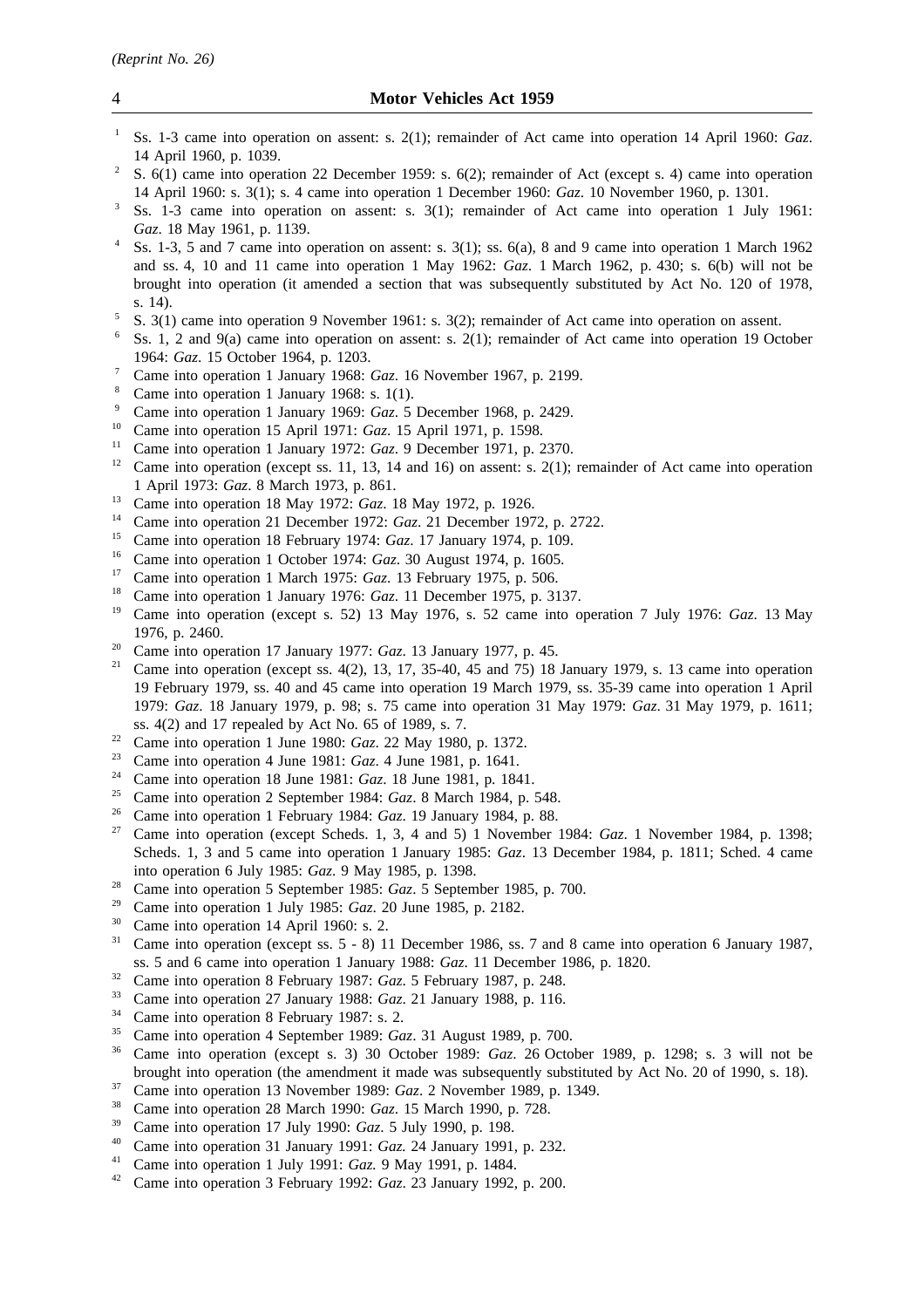- <sup>43</sup> Came into operation 1 June 1992: *Gaz*. 28 May 1992, p. 1512.
- <sup>44</sup> Came into operation 10 December 1992: *Gaz*. 10 December 1992, p. 1752.
- <sup>45</sup> Came into operation 1 July 1993: *Gaz*. 1 July 1993, p. 198.
- <sup>46</sup> Came into operation 1 July 1993: *Gaz*. 22 April 1993, p. 1400.
- <sup>47</sup> Came into operation 1 July 1993: *Gaz*. 6 May 1993, p. 1578
- <sup>48</sup> Came into operation 3 May 1993: *Gaz*. 29 April 1993, p. 1476.
- <sup>49</sup> Came into operation 5 August 1993: *Gaz*. 29 July 1993, p. 682.
- <sup>50</sup> Came into operation 5 December 1994: *Gaz*. 1 December 1994, p. 1869.<br><sup>51</sup> Came into operation 2 March 1995: *Gaz*. 2 March 1995, p. 734.
- <sup>51</sup> Came into operation 2 March 1995: *Gaz*. 2 March 1995, p. 734.<br><sup>52</sup> School 4 came into operation 1 May 1995; School 4 el 1(2)
- <sup>52</sup> Sched. 4 came into operation 1 May 1995: Sched. 4 cl. 1(2).
- <sup>53</sup> Came into operation 1 July 1996: *Gaz*. 30 May 1996, p. 2637.
- <sup>54</sup> Came into operation 4 April 1996: *Gaz*. 4 April 1996, p. 1886.
- <sup>55</sup> Came into operation (except ss. 9 and 10(a)) 1 July 1996: *Gaz*. 30 May 1996, p. 2637; ss. 9 and 10(a) came into operation 24 December 1997: *Gaz*. 18 December 1997, p. 1645.
- Came into operation (except definition of "garage address" (as inserted by s. 3(b)), ss. 3(d), 7(a), (b), 21, 22, 29, 31-37 and 40-42) 1 July 1996 by proclamation made 30 May 1996: see *Gaz*. 6 June 1996, p. 2874 under heading "Erratum" [incorrect version published 30 May 1996, p. 2637]; definition of "garage address" (as inserted by s. 3(b)), ss. 7(a), (b), 22, 40 and 41 came into operation 27 March 1997: *Gaz*. 27 March 1997, p. 1342; s. 21 came into operation 15 January 1998: *Gaz*. 8 January 1998, p. 4; ss. 3(d), 29, 31-37 and 42 came into operation 2 May 1998: *Gaz*. 30 April 1998, p. 2022.
- 
- <sup>57</sup> Came into operation 3 February 1997: *Gaz*. 19 December 1996, p. 1923.<br><sup>58</sup> Came into operation 24 March 1997: *Gaz*. 20 March 1997, p. 1292 <sup>58</sup> Came into operation 24 March 1997: *Gaz*. 20 March 1997, p. 1292.
- <sup>59</sup> Came into operation (except ss. 3, 5-18 and sched.) 7 April 1997; *Gaz*. 27 March 1997, p. 1342; ss. 3, 5-18 and sched. came into operation 17 November 1997: *Gaz*. 13 November 1997, p. 1280.
- <sup>60</sup> Came into operation 1 July 1997: *Gaz*. 26 June 1997, p. 3051.
- <sup>61</sup> Came into operation (except ss. 5 & 6) 15 January 1998: *Gaz*. 8 January 1998, p. 4; s. 5 came into operation 27 March 1997: s. 2(2); s. 6 came into operation 15 January 1998: s. 2(3).
- $^{62}$  Came into operation 1 July 1996: s. 2.<br> $^{63}$  Came into operation 28 May 1008: Ca
- <sup>63</sup> Came into operation 28 May 1998: *Gaz*. 21 May 1998, p. 2199.
- <sup>64</sup> Part 2 (ss. 4-12) and Part 4 (s. 14) came into operation 29 October 1998: *Gaz*. 17 September 1998, p. 902.
- **<sup>65</sup> Came into operation 14 January 1999:** *Gaz***. 14 January 1999, p. 378.**
- N.B. The amendments effected to this Act by the *Motor Vehicles (Wrecked or Written Off Vehicles) Amendment Act 1998*, the *Statutes Amendment (Fine Enforcement) Act 1998*, the *Road Traffic (Road Rules) Amendment Act 1999* and the *Motor Vehicles (Miscellaneous) Amendment Act 1999* had not been brought into operation at the date of, and have not been included in, this reprint.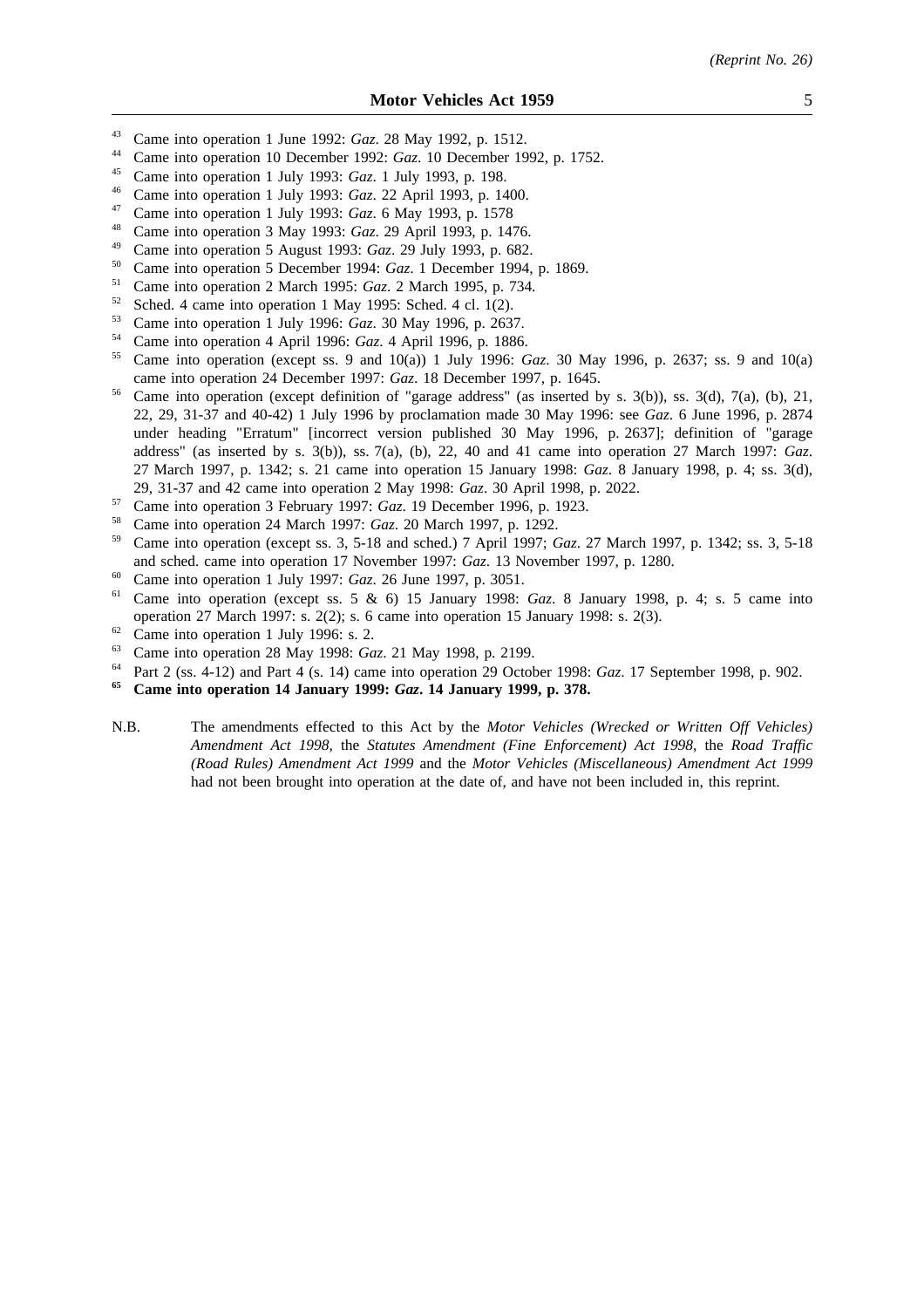# **An Act to make provision for the registration of motor vehicles, drivers licences and third party motor insurance; and for other purposes.**

The Parliament of South Australia enacts as follows:

# **PART 1 PRELIMINARY**

# **Short title**

**1.** This Act may be cited as the *Motor Vehicles Act 1959*.

\*\*\*\*\*\*\*\*\*\* \*\*\*\*\*\*\*\*\*\* \*\*\*\*\*\*\*\*\*\*

# **Interpretation**

**5.** (1) In this Act, unless the context otherwise requires or some other meaning is clearly intended—

"**accident**" means a collision or impact (whether caused accidentally or on purpose) resulting in damage to a motor vehicle;

"**accident towing direction**", in relation to a motor vehicle damaged in an accident, means a direction to tow that motor vehicle from the scene of the accident, being a direction given to a towtruck operator by or on behalf of a member of the police force in accordance with the accident towing roster scheme;

"**accident towing roster scheme**" means the accident towing roster scheme provided for by the regulations;

"**agriculture**" includes horticulture, viticulture, dairying, bee keeping, livestock production and other similar activity;

and "**agricultural**" has a corresponding meaning;

"**authority to tow**", in relation to a damaged motor vehicle, means authorisation in writing to remove the motor vehicle given for the purposes of this Act by the owner or person in charge of the vehicle or an inspector or member of the police force;

"**authorised agent**" means a person or body authorised by the Registrar under section 7(3) to exercise or discharge prescribed powers or duties under this Act;

"**authorised examiner**" means—

- *(a)* a member of the police force appointed by the Commissioner of Police for the purpose of conducting practical driving tests; or
- *(b)* a person appointed by the Registrar for the purpose of conducting practical driving tests; or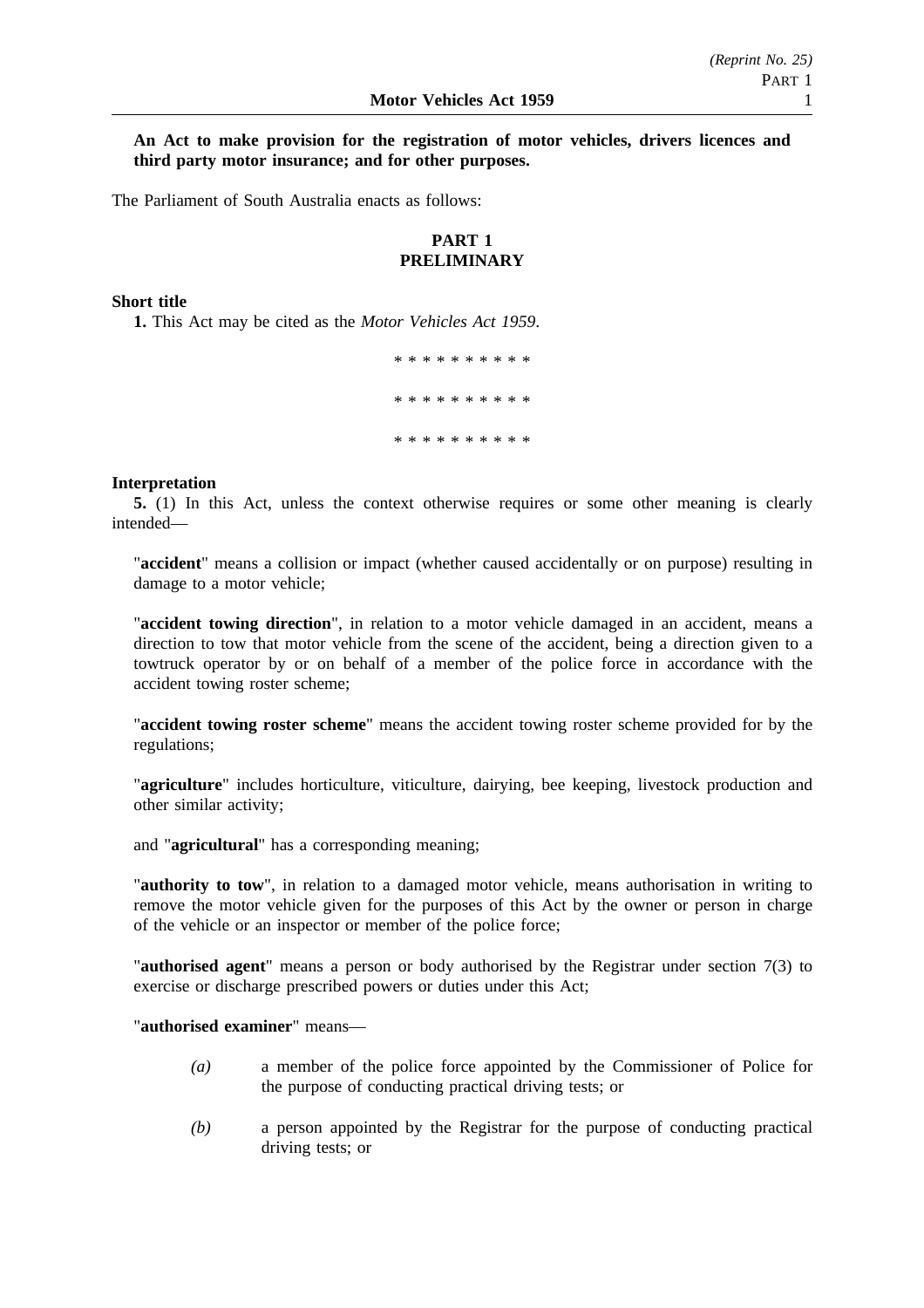*(c)* a person appointed by some public authority, and approved by the Registrar, for the purpose of conducting practical driving tests;

"**the balance of the prescribed registration fee**", in relation to a motor vehicle registered under this Act at a reduced registration fee, means an amount calculated by the Registrar on the basis of the difference between the reduced fee and the prescribed registration fee, in relation to the number of months of the registration period that remain unexpired; for the purposes of this definition, a portion of a month will be treated as a whole month;

"**business name**" means a name registered under the *Business Names Act 1996*;

"**caravan**" means a trailer that is constructed or adapted so as to provide sleeping accommodation for one or more persons;

"**commercial motor vehicle**" means—

- *(a)* a motor vehicle constructed or adapted solely or mainly for the carriage of goods (including a motor vehicle of the type commonly called a utility); and
- *(b)* a prime mover;

"**the committee**" means the consultative committee established under section 139B;

"**the Commonwealth Road Transport Charges Act**" means the *Road Transport Charges (Australian Capital Territory) Act 1993* of the Commonwealth as amended and in force for the time being;

"**configuration**", in relation to a heavy vehicle, means a description of a heavy vehicle in the schedule of the Commonwealth Road Transport Charges Act for which separate provision is made in Part 2 of that schedule for the amount of the registration charge;

"**court**" means court (whether the Supreme Court or any other court) having jurisdiction to deal with the matters in relation to which the word is used;

"**declared area**" means—

- *(a)* the area of a municipal council; and
- *(b)* the areas of the District Councils of East Torrens and Stirling; and
- *(c)* a part of the State declared by regulation to be within the area for the purposes of this definition;

"**farm implement**" means a vehicle without its own automotive power, built to perform agricultural tasks;

"**farm machine**" means a machine with its own automotive power, built to perform agricultural tasks;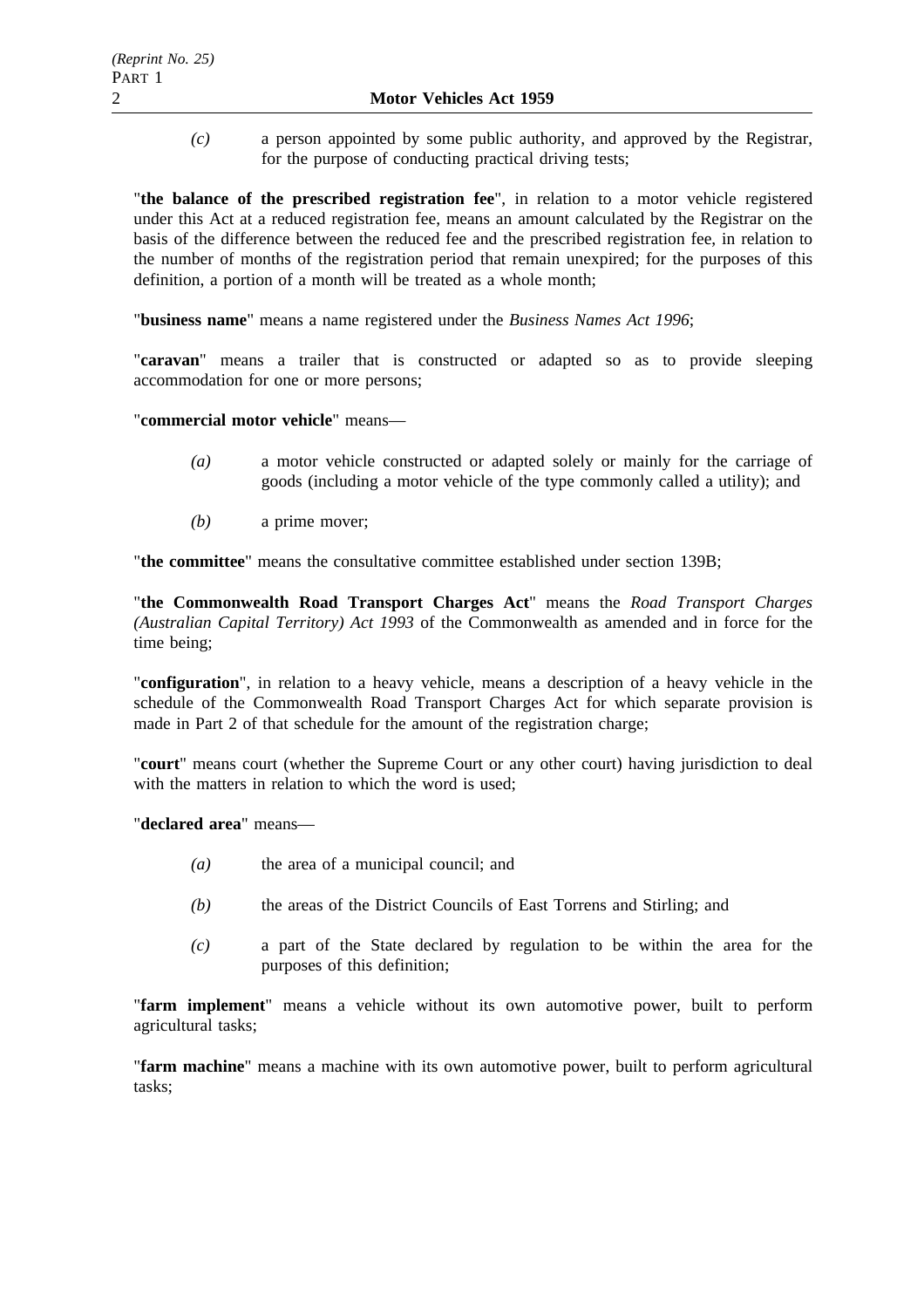"**garage address**", in relation to a motor vehicle, means—

- *(a)* the address of the place of residence or business at which the motor vehicle is ordinarily kept when not in use; or
- *(b)* the principal depot or base of operation of the motor vehicle;

"**heavy vehicle**" means a vehicle of a kind referred to in section 2 of the Commonwealth Road Transport Charges Act;

"**inspector**" means inspector appointed under this Act;

"**interstate licence**" means a licence or permit issued under the law of another State or Territory of the Commonwealth that corresponds to a driver's licence or learner's permit issued under this Act;

"**licence**" means a driver's licence;

"**mass**" of a vehicle includes the mass of any prescribed accessories or equipment carried (either habitually or intermittently) on the vehicle;

"**mobile crane**" means a motor vehicle (other than a towtruck) which is fitted with a crane operated by power other than human power and which is constructed or adapted solely or mainly for lifting and moving goods by means of that crane;

"**mobile fork lift**" means a motor vehicle fitted with an apparatus of the kind commonly known as a fork lift and constructed or adapted solely or mainly for lifting and moving goods by means of the fork lift;

"**motor car**" means a motor vehicle—

- *(a)* designed for the principal purpose of carrying passengers; and
- *(b)* designed to carry not more than eight adult persons (including the driver);

"**motor cycle**" means a motor vehicle (not being a trailer) that moves upon only two wheels or, where a side car or side box is attached, upon not more than three wheels;

"**motor vehicle**" means—

- *(a)* a vehicle, tractor or mobile machine driven or propelled or ordinarily capable of being driven or propelled by a steam engine, internal combustion engine, electricity or any other power, not being human or animal power; and
- *(b)* a caravan or a trailer,

but does not include a mobile machine controlled and guided by a person walking, or a vehicle run upon a railway or tramway;

"**number**" means—

*(a)* a figure or a combination of figures; or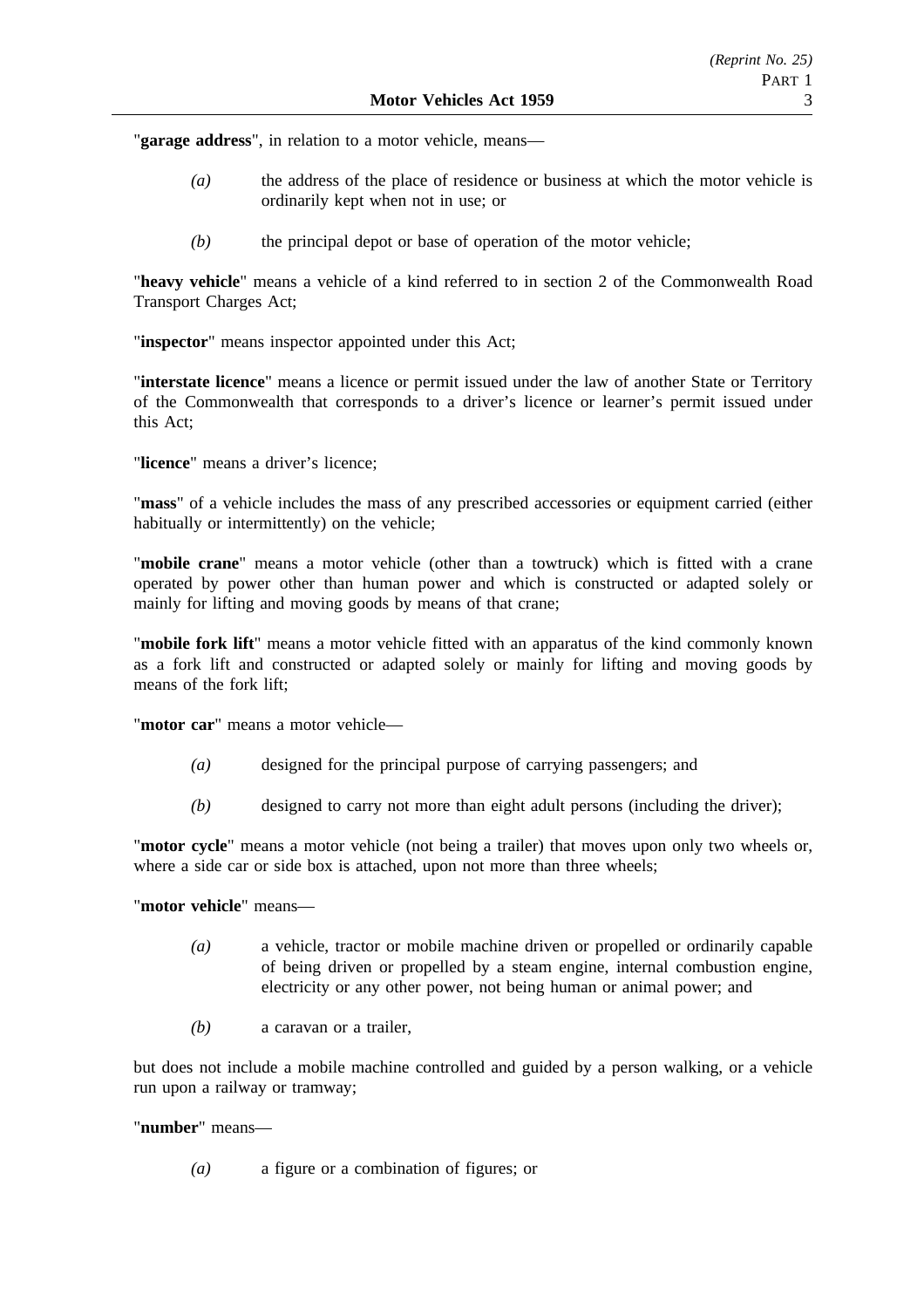- *(b)* a combination of letters of the alphabet; or
- *(c)* a combination of figures and letters of the alphabet;

"**owner**" includes a person who takes a motor vehicle on hire;

"**premises**" includes land and the fences, walls or structures on the boundaries of land;

"**premium**" or "**insurance premium**", in relation to a motor vehicle, means the premium, appropriate to the motor vehicle, for a policy of insurance under Part 4—

- *(a)* determined by the insurance premium committee established under that Part and published in the *Gazette*; or
- *(b)* notified to the Registrar by the insurer that has assumed, or is to assume, the risk under the policy,

whichever is the lesser;

# "**prescribed registration fee**" means—

- *(a)* in relation to a heavy vehicle—
	- (i) for registration for one or more quarters—a fee equal to the product of the number of quarters for which the vehicle is to be registered multiplied by one quarter of the amount that would be the annual registration charge determined in accordance with the Commonwealth Road Transport Charges Act for registration of the vehicle in the Australian Capital Territory; or
	- (ii) for registration for any other period—a fee equal to the product of the number of days for which the vehicle is to be registered multiplied by one-three hundred and sixty-fifth of the amount that would be the annual registration charge determined in accordance with the Commonwealth Road Transport Charges Act for registration of the vehicle in the Australian Capital Territory; or
- *(b)* in relation to any other motor vehicle—the amount of the fee payable in respect of the registration of the vehicle that is specified in the regulations as being the registration fee (rather than, for example, an administration fee);

"**primary producer**" means a person—

- *(a)* who carries on as principal an agricultural business; or
- *(b)* who under a written sharefarming agreement works land as a sharefarmer and not as an employee; or
- *(c)* who carries on as principal the business of fishing;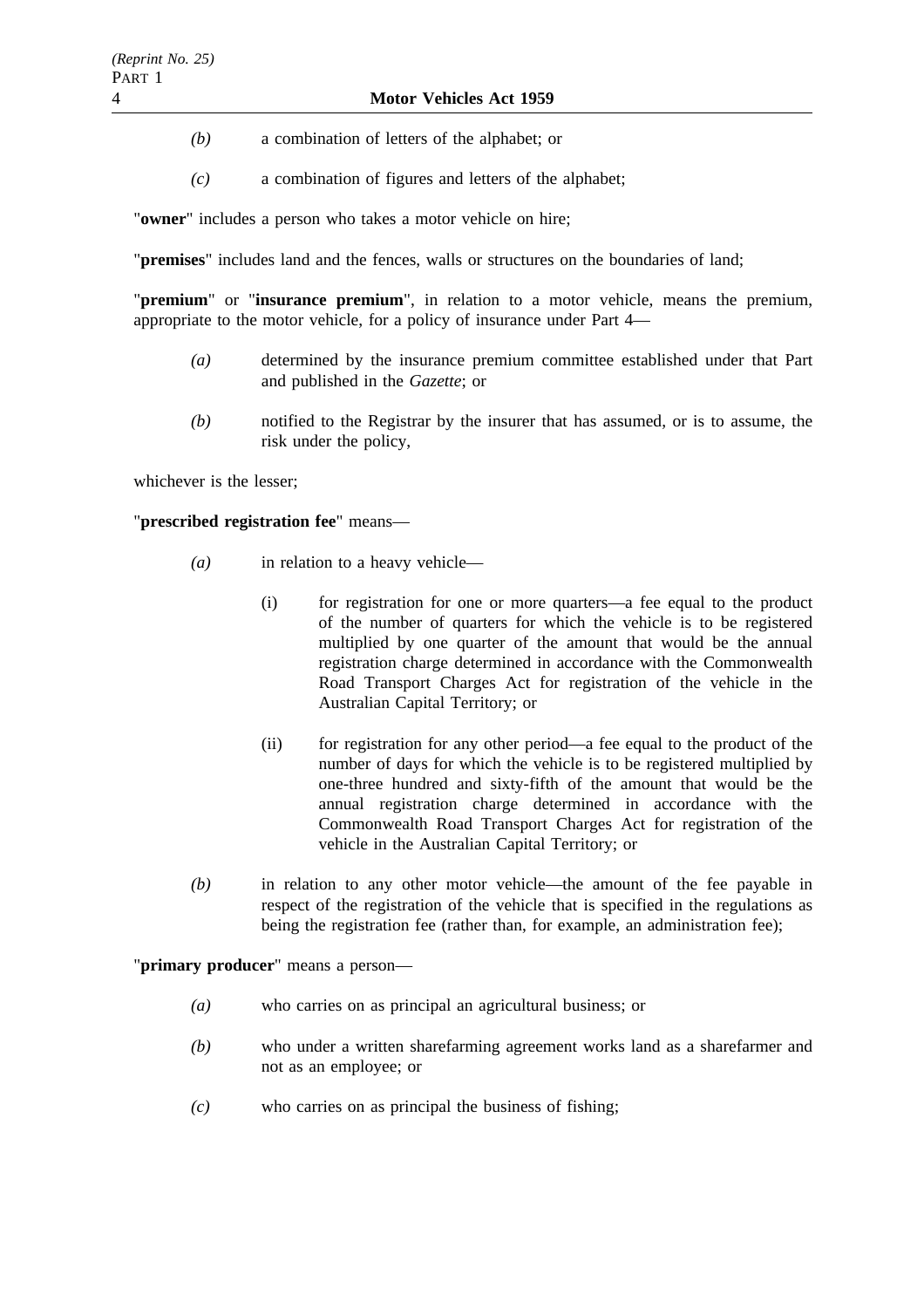"**prime mover**" means a motor vehicle constructed or adapted so as to enable a trailer to be attached by means (other than a pole, drawbar or similar device) whereby the trailer is pivoted to and superimposed on that motor vehicle;

"**provisional licence**" means a driver's licence subject to provisional licence conditions;

"**provisional licence conditions**" means the conditions imposed on a licence under section 81A(1):

"**quarter**" means any period of three months;

"**quotation for repair**" means an assessment or estimate of the actual or probable cost of repairing damage to a motor vehicle;

"**reduced registration fee**" means—

- *(a)* the fee payable for conditional registration of a motor vehicle under section 25; or
- *(b)* any other fee payable by a person for registration of a motor vehicle that is less than the prescribed registration fee in relation to the vehicle;

"**registered owner**" means a person recorded in the register of motor vehicles as the owner of a motor vehicle;

"**registered premises**", in relation to a towtruck operator, means the premises registered in the name of the towtruck operator pursuant to the accident towing roster scheme;

"**the Registrar**" means the Registrar of Motor Vehicles and includes any person acting on behalf of the Registrar in accordance with this Act;

"**registration**" of a motor vehicle includes re-registration or renewal of registration; and "**to register**" has a corresponding meaning;

"**road**" means—

- *(a)* a road, street or thoroughfare; and
- *(b)* any other place commonly used by the public or to which the public are permitted to have access;

"**scene of an accident**" means the area within a radius of 200 metres from the point at which a vehicle involved in an accident has, as an immediate result of the accident, come or been brought to a stationary position;

"**stamp duty**" means the duty payable under the *Stamp Duties Act 1923*;

"**temporary towtruck certificate**" means a temporary towtruck certificate issued by the Registrar under Part 3C;

"**tow**", in relation to a motor vehicle, means tow, partially lift and tow, lift and carry or carry a motor vehicle by means of another motor vehicle;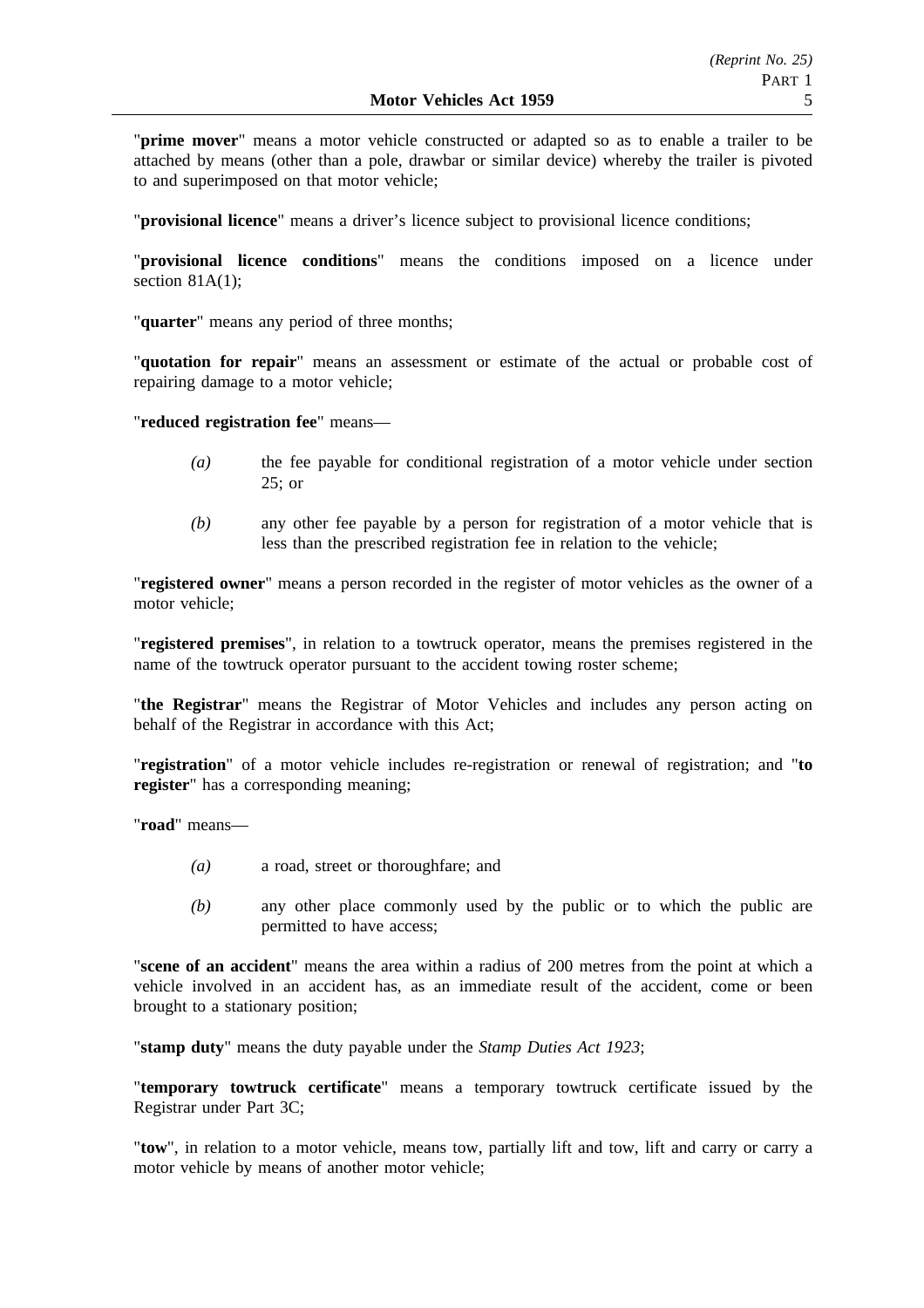"**towtruck**" means a motor vehicle (including a trailer attached to a motor vehicle) designed, adapted or intended to lift and carry or partially lift and tow a motor vehicle that cannot, because of damage or malfunction, be operated properly under its own motive power;

"**towtruck certificate**" means a towtruck certificate issued by the Registrar under Part 3C;

"**towtruck driver**" means a person who drives, or operates the equipment of, a towtruck;

"**towtruck operator**" means a person who carries on the business of towing motor vehicles or a business that includes towing motor vehicles;

"**trailer**" means a vehicle, or a machine on wheels, that is not self-propelled, and is constructed or adapted for being drawn by a motor vehicle;

"**wharf**" includes—

- *(a)* any wharf, quay, jetty, pier, landing place, stage, platform, slip, basin, siding, dock, or other place at which goods can be landed, loaded or unloaded, whether situated on or near the shore of the sea or of any of its arms or inlets, or on or near the shore of any inland river or other inland water; and
- *(b)* all railways and tramways on the wharf and the approaches to them; and
- *(c)* a wharf only partly constructed as well as a completed wharf.

(2) For the purposes of this Act, a person who is driving a motor vehicle that tows another motor vehicle will be taken to be driving both motor vehicles.

(3) A reference in a provision of this Act to drivers or the driving of vehicles will be taken to include a reference to riders and the riding of vehicles unless the provision by its express terms indicates that it does not apply to riders or riding.

(3a) The Governor may, by proclamation—

- *(a)* declare that a motor vehicle of a certain design or with certain characteristics is to be regarded for the purposes of this Act as a motor vehicle of a specified class; and
- *(b)* revoke or vary any proclamation under this subsection.

(4) Subject to section 22A of the *Acts Interpretation Act 1915*, this Act applies in relation to motor vehicles engaged in trade, commerce and intercourse between the States.

(5) Where a provision of this Act confers a power or duty on a person and an authorised agent has been empowered to exercise or discharge that power or duty, a reference in that provision to the person on whom the power or duty is conferred will be taken to include a reference to that authorised agent.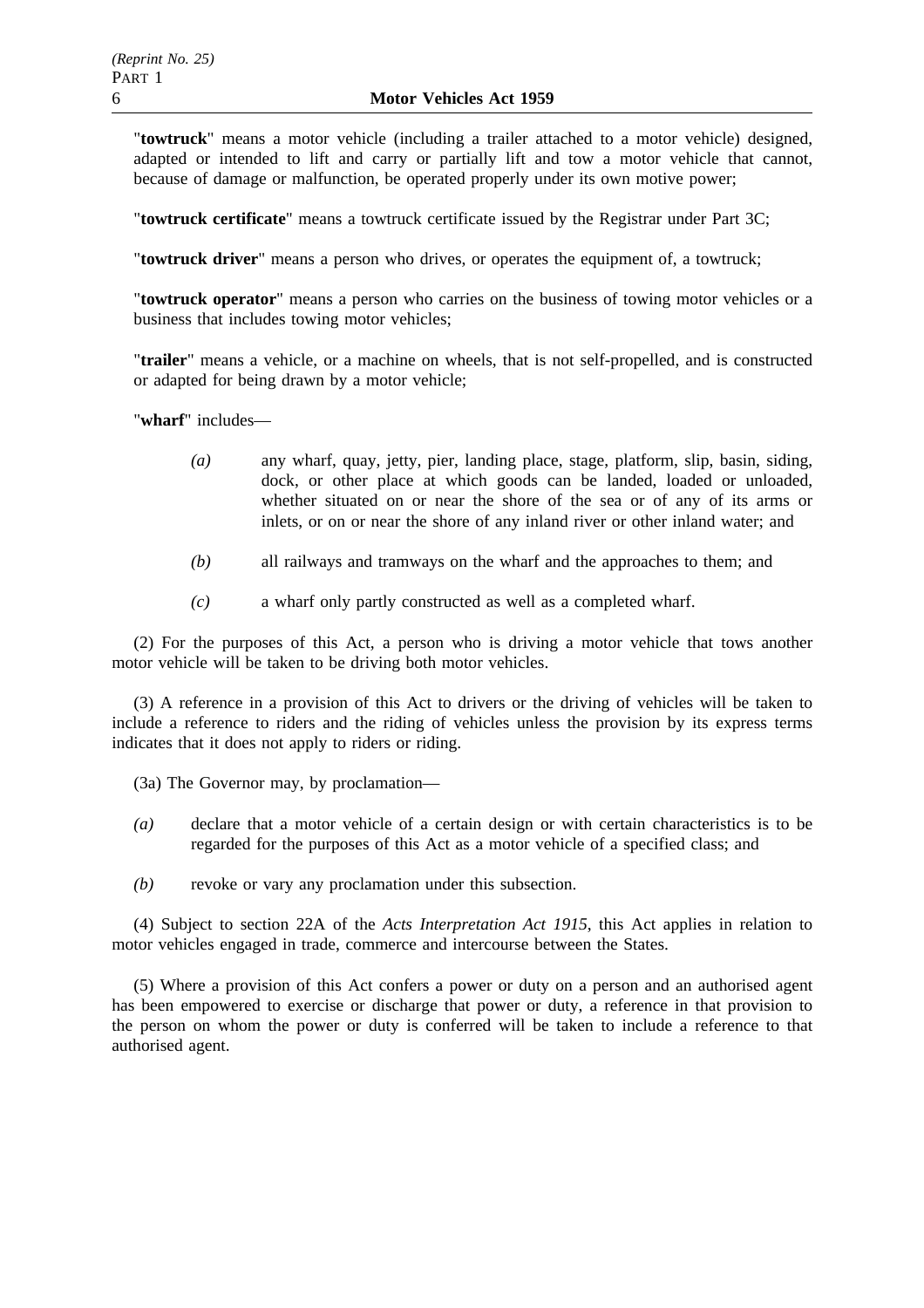(6) A person who is granted an order for relief under the *Expiation of Offences Act 1996* in respect of an expiation notice for an offence that attracts demerit points under this Act will, for the purposes of this Act, be taken to have expiated that offence on the day on which the order is granted.

*Note: For definition of divisional penalties (and divisional expiation fees) see Appendix 2.*

\*\*\*\*\*\*\*\*\*\*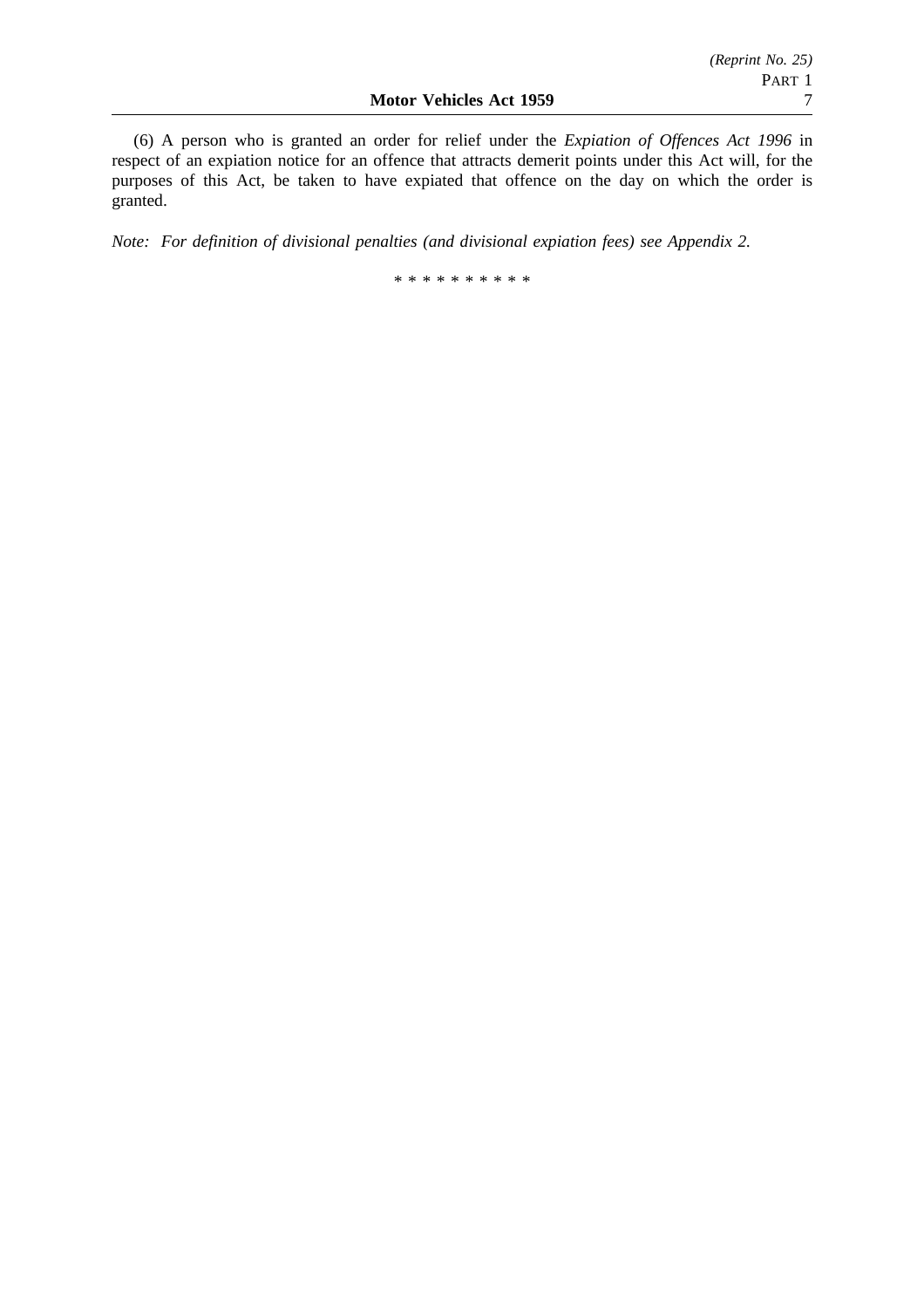# **PART 2 REGISTRATION OF MOTOR VEHICLES**

#### *Registration*

#### **Appointment of Registrar and officers**

**7.** (1) The Governor may appoint a Registrar of Motor Vehicles and such deputy registrars of motor vehicles, inspectors of motor vehicles and other officers as the Governor considers necessary for the administration of this Act.

(2) A deputy registrar or any other officer may, subject to and in accordance with any directions given by the Registrar, act on behalf of the Registrar—

- *(a)* during the absence of the Registrar;
- *(b)* at any time in any matters allotted to the deputy registrar or officer by the Registrar.

\*\*\*\*\*\*\*\*\*\*

(3) The Registrar may authorise any person or body to exercise or discharge any prescribed powers or duties under this Act (except the powers conferred by this section).

- (4) An authorisation under subsection (3)—
- *(a)* must be by instrument in writing; and
- *(b)* may be absolute or conditional; and
- *(c)* does not derogate from the power of the person on whom the power or duty is conferred by this Act to act in any matter; and
- *(d)* may be revoked by the Registrar at any time by notice in writing.
- (5) Where—
- *(a)* the exercise or discharge of a prescribed power or duty by the person on whom the power or duty is conferred by this Act is dependent on the opinion or state of mind of that person in relation to a particular matter; and
- *(b)* the registrar authorised some other person or body under subsection (3) to exercise or discharge the power or duty,

an authorised agent may exercise or discharge the power or duty on the basis of his or her own opinion or state of mind in relation to the matter.

# **The register**

**8.** (1) The Registrar must keep a register of motor vehicles.

(2) The register must contain such information as the Registrar thinks necessary for the administration of this Act, and will be in a form fixed by the Registrar.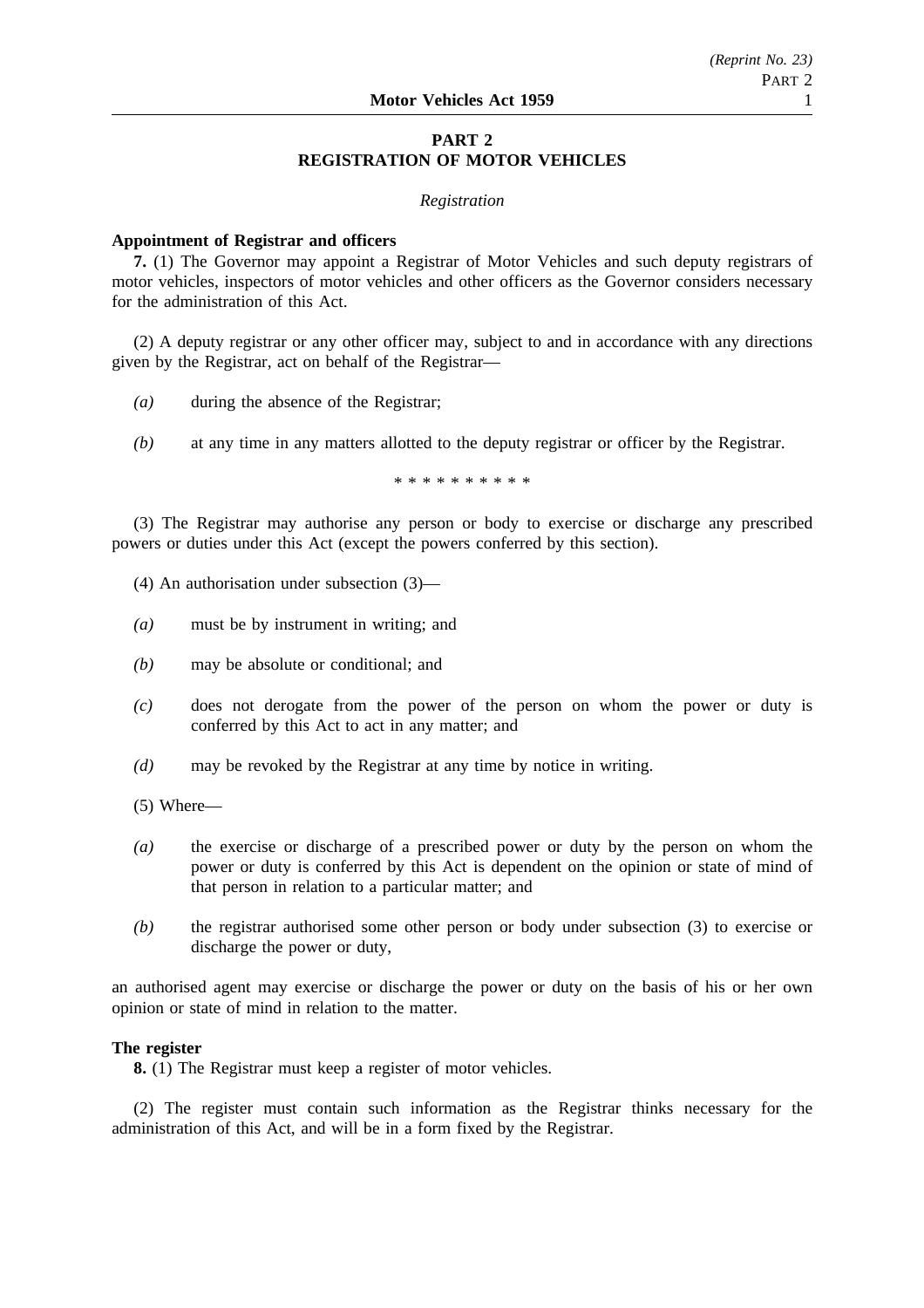# **Duty to register**

**9.** (1) A person must not drive a motor vehicle on a road unless that vehicle has been registered under this Act and the registration is for the time being in force; but it is a defence to a charge under this section to prove that the motor vehicle was driven in circumstances in which this Act or the regulations permit a motor vehicle to be driven without registration.

Maximum penalty: \$750.

(2) Subsection (1) does not apply to a person who drives a motor vehicle registered in the name of a company while the registration of the vehicle is suspended pursuant to a court order made on default in payment of a fine imposed on the company, if—

- *(a)* the person did not know and could not reasonably be expected to have known that the registration was so suspended; and
- *(b)* the person was driving the motor vehicle with the express or implied authority of the company.

# *Exemptions and Permits*

# **Exemption of vehicles with trade plates**

**10.** A motor vehicle may be driven on roads without registration if it bears trade plates issued under this Act and is driven in conformity with the provisions of this Act as to trade plates.

# **Exemption of vehicles being loaded or unloaded from transporter**

**10A.** (1) A motor vehicle may be driven without registration on roads if—

- *(a)* the vehicle is driven for the purpose of loading it onto, or unloading it from, a transporter; and
- *(b)* the vehicle is driven not more than 500 metres from the transporter.

(2) When a motor vehicle is being driven on a road as authorised by subsection (1), the policy of insurance in force under Part 4 in relation to the transporter is to be taken to be in force and extend in its coverage in relation to the vehicle being driven and its owner and driver and any passenger in or on it.

(3) In this section—

"**transporter**" means a motor vehicle (not including a towtruck but including a trailer attached to a motor vehicle) designed for the transportation of motor vehicles.

# **Exemption of fire fighting vehicles**

**11.** A motor vehicle may be driven on roads without registration for the purpose of taking measures for extinguishing or controlling a fire that is causing or threatening to cause loss of life or injury or damage to persons, animals or property.

# **Exemption for certain trailers, farm implements and farm machines**

**12.** (1) An unregistered trailer, farm implement or prescribed farm machine may be towed on roads by a tractor or farm machine that is conditionally registered under section 25.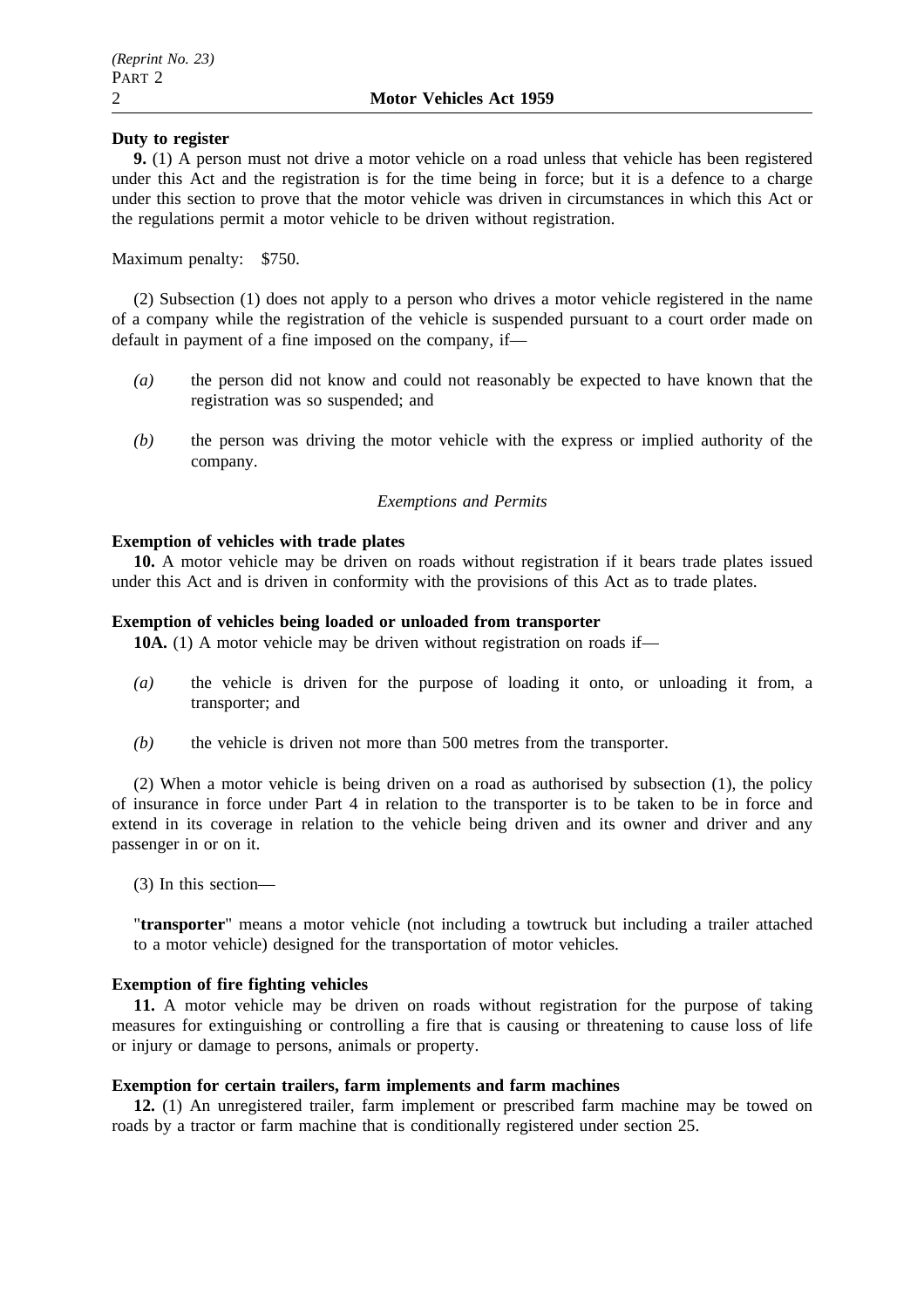(2) An unregistered farm implement or farm machine may be towed on roads by a registered motor vehicle the registered owner of which is a primary producer.

(2a) Subject to subsection (2b), a prescribed farm machine may be driven on roads without registration or insurance.

(2b) A prescribed farm machine must not be driven without registration or insurance on the carriageway of a road unless—

- *(a)* the prescribed farm machine is driven only—
	- (i) to move the machine across the carriageway by the shortest possible route; or
	- (ii) to move the machine from a point of unloading to a worksite by the shortest possible route; or
	- (iii) to enable the machine to perform on the carriageway a special function that the machine is designed to perform; and
- *(b)* there is in force a policy of public liability insurance indemnifying the owner and any authorised driver of the prescribed farm machine in an amount of at least five million dollars in relation to death or bodily injury caused by, or arising out of, the use of the prescribed farm machine on a road.

(3) While a trailer, farm implement or farm machine is on a road and is being towed, or is on a road and is connected to a vehicle for towing, as authorised under this section, the policy of insurance in force under Part 4 in relation to the towing vehicle is to be taken to extend in coverage so that it is also in force and applies in relation to the trailer, farm implement or farm machine and its owner and driver and any passenger in or on it.

(4) In this section—

"**prescribed farm machine**" means a farm machine that—

- *(a)* is designed mainly for use outside public road systems; and
- *(b)* when driven by its own automotive power, is capable of a speed not exceeding 7 kilometres per hour.

# **Exemption of certain vehicles from requirements of registration and insurance**

**12A.** (1) A motor vehicle may be driven without registration on a wharf for the purpose of loading or unloading cargo.

(2) A self-propelled wheelchair or any other motor vehicle (not being a motor car) of a prescribed class may be driven upon a road without registration or insurance by a person who, because of some physical infirmity reasonably requires the use of a wheelchair or such a motor vehicle.

(3) A self-propelled lawn mower may be driven on a road without registration or insurance where—

*(a)* it is being used to mow lawn or grass; or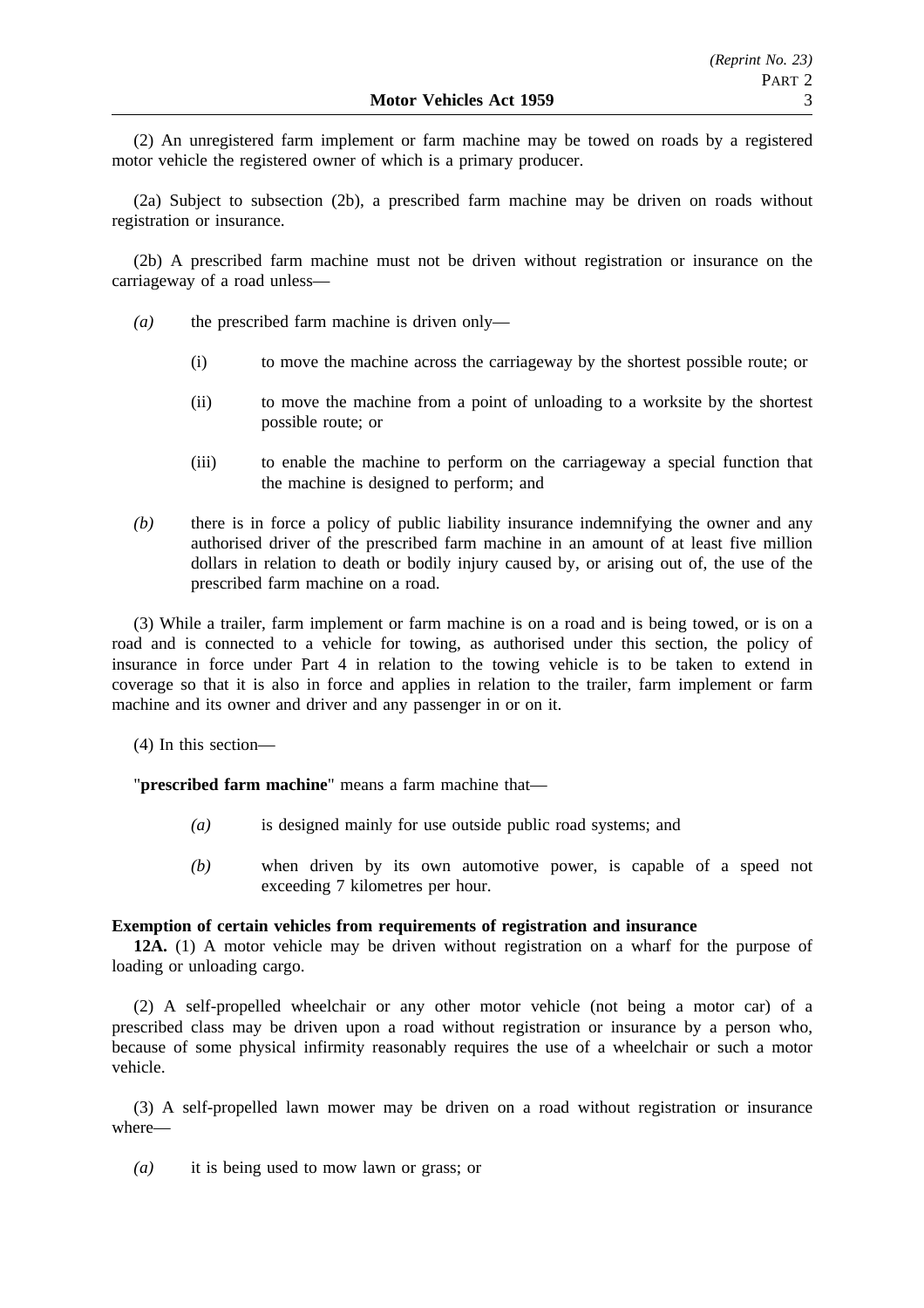*(b)* it is being driven on a road to or from a place at which it is to be, or has been, used for that purpose.

> \*\*\*\*\*\*\*\*\*\* \*\*\*\*\*\*\*\*\*\*\*\*\*

# **Permits to drive vehicles without registration**

**16.** (1) Where—

- *(a)* the Registrar is unable to determine an application for registration of a motor vehicle without delay; or
- *(b)* the Registrar determines that an application for registration of a motor vehicle should be granted but is unable to effect registration without delay; or
- *(c)* the owner of a motor vehicle—
	- (i) applies for a permit following the return by the Registrar of an application for registration of the vehicle; or
	- (ii) applies for a permit authorising the vehicle to be driven on roads without registration in prescribed circumstances or in circumstances in which it is, in the opinion of the Registrar, unreasonable or inexpedient to require the vehicle to be registered,

and pays the prescribed fee and the appropriate insurance premium,

the Registrar may issue to the owner of the vehicle a permit, subject to such terms and conditions as the Registrar thinks fit to impose, authorising the vehicle to be driven on roads without registration during the period specified in the permit.

(2) Where the owner of a motor vehicle not previously registered in his or her name, or a person acting on the owner's behalf, satisfies a member of the police force stationed at a police station situated outside a radius of 40 kilometres from the General Post Office at Adelaide that an application in the proper form for the registration of the vehicle, to commence as from a day not later than the issue of the permit under this subsection, has been sent to the Registrar by or on behalf of the owner of the vehicle together with a sum sufficient to cover—

- *(a)* the prescribed fee payable in respect of registration of the vehicle; and
- *(b)* the appropriate insurance premium; and
- *(c)* the stamp duty (if any) payable on the application,

the member of the police force may issue without fee to the owner of the vehicle a permit authorising the vehicle to be driven on roads without registration during the prescribed period.

(3) A permit under this section will be in a form determined by the Minister.

(4) Where a permit has been issued under this section, the motor vehicle to which the permit relates will, while the permit remains in force, be taken to be duly registered under this Act.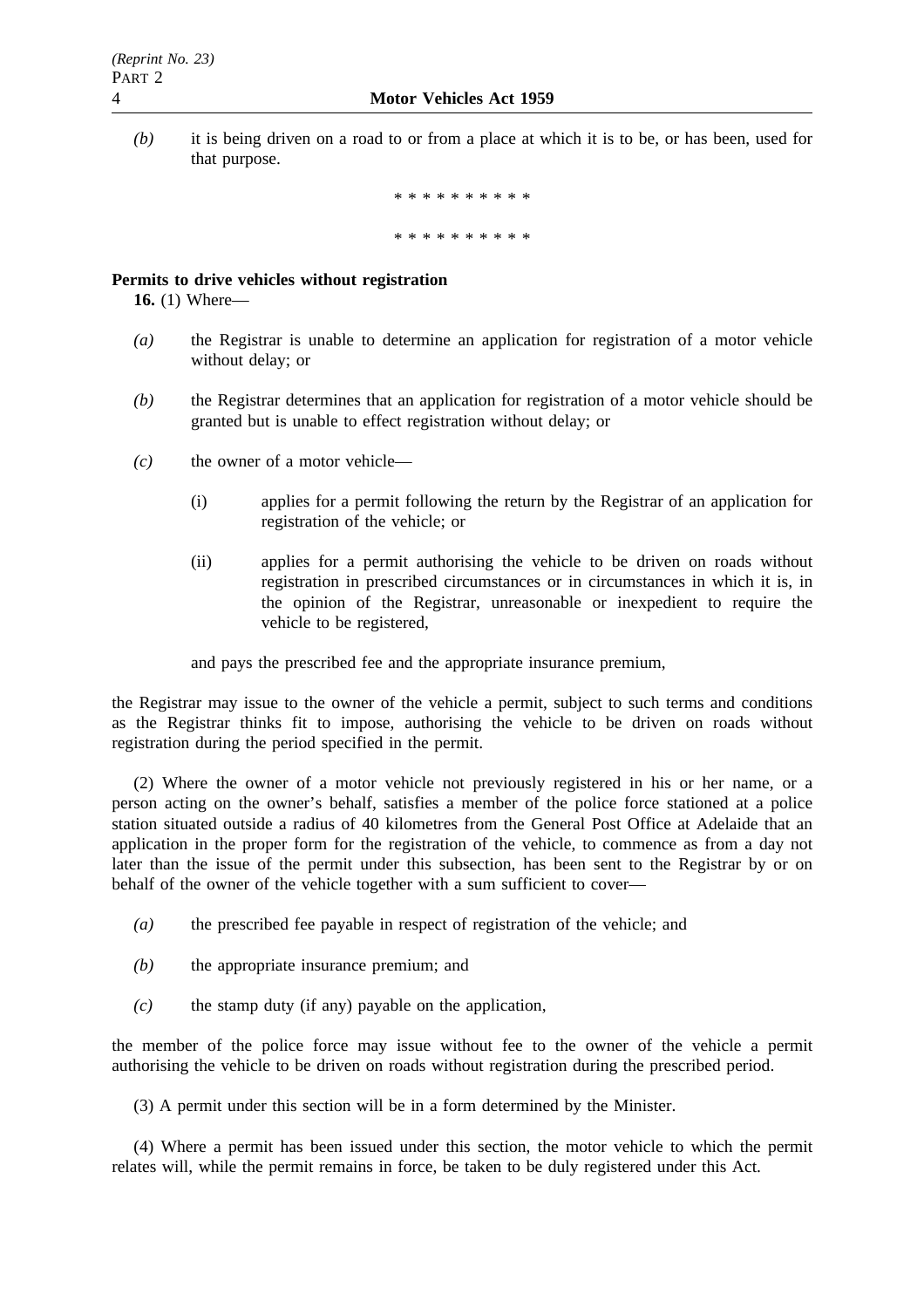(5) A policy of insurance under Part 4 is, subject to this Act, in force in respect of a motor vehicle for which a permit has been issued under this section from the time of the granting of the permit until—

- *(a)* where an application for registration of the vehicle made before the issue of the permit is subsequently granted—the expiration of the period for which the registration was applied for, and a further period of grace in accordance with that Part; or
- *(b)* in any other case—the expiration of the period for which the permit remains in force.

(6) Where an application for registration made before the issue of the permit is subsequently granted, the registration will be taken to have commenced from the time of issue of the permit.

- (7) A permit under this section ceases to have any force or effect—
- *(a)* when the registration label issued in respect of the motor vehicle is affixed to the vehicle; or
- $(b)$ 
	- (i) in the case of a permit under subsection (1)—on the expiration of the period specified in the permit;
	- (ii) in the case of a permit under subsection (2)—on the expiration of the prescribed period,

whichever first occurs.

(8) A permit under this section must, throughout the period for which it remains in force, be carried, in accordance with the regulations, in the vehicle to which it relates.

(9) A person must not drive on a road a motor vehicle in respect of which a permit under this section is in force unless the permit is carried in the vehicle in accordance with the regulations.

Maximum penalty: \$125.

(10) If a condition of a permit under subsection (1) is contravened the Registrar may, by notice in writing served personally or by post on the holder of the permit, revoke the permit.

(11) A person who contravenes a condition of a permit under subsection (1) is guilty of an offence.

Maximum penalty: \$250.

(12) If the Registrar is satisfied that a permit under subsection (1) has been lost or destroyed, the Registrar may, on payment of the prescribed fee, issue a duplicate permit.

(13) If a member of the police force stationed at a police station situated outside a radius of 40 kilometres from the General Post Office at Adelaide is satisfied that a permit under subsection (2) has been lost or destroyed, the member of the police force may, on payment of the prescribed fee, issue a duplicate permit.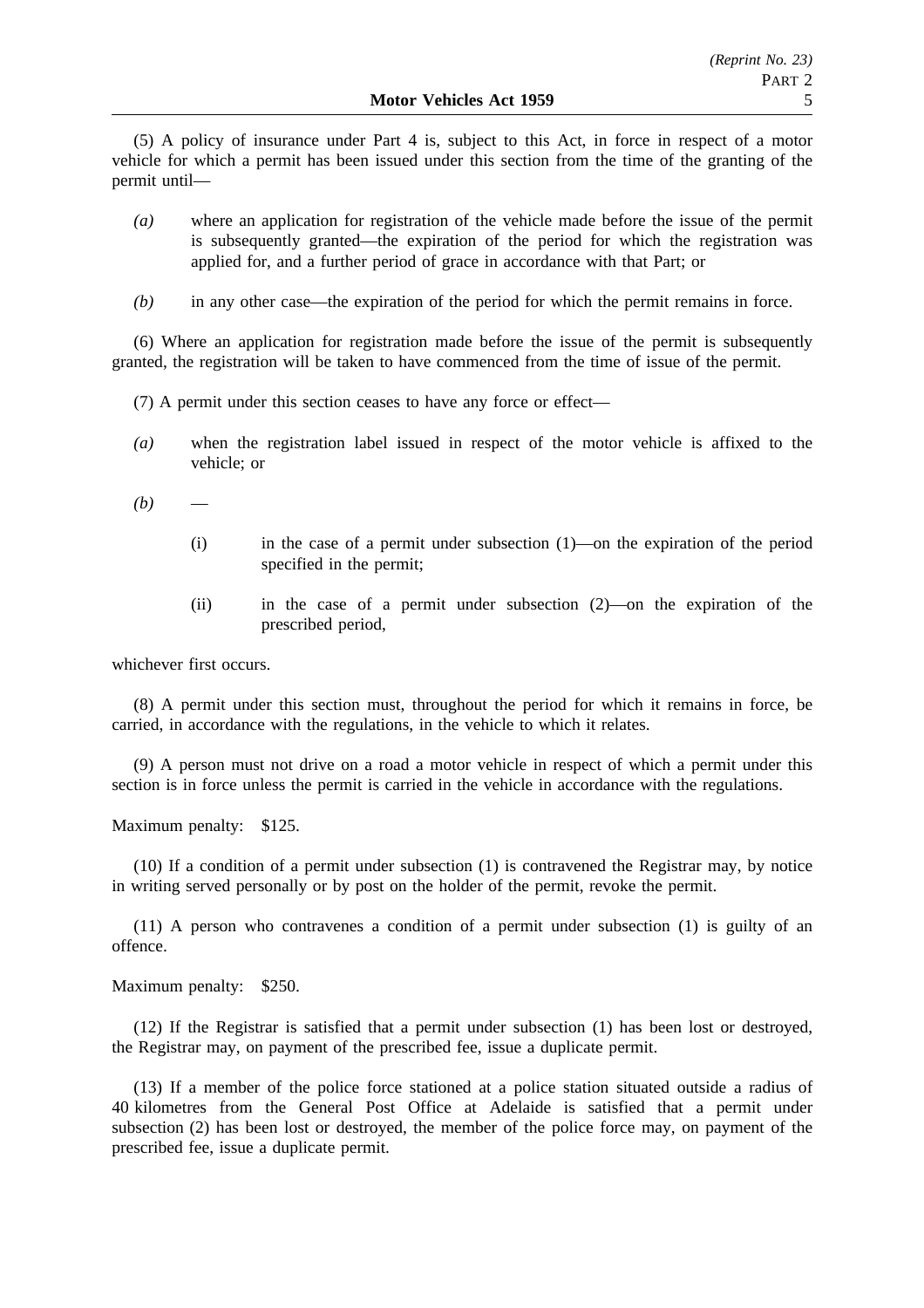(14) Where the Registrar or a member of the police force has, pending the determination of an application for registration of a motor vehicle, issued a permit under this section and the Registrar is subsequently unable to grant registration to the applicant, the Registrar may, by notice in writing served personally or by post on the applicant, refuse the application for registration and refund such part of any fee and insurance premium paid as the Registrar thinks appropriate.

(15) In this section—

"**the prescribed period**" means a period determined by the Registrar after consulting the Commissioner of Police.

> \*\*\*\*\*\*\*\*\*\* \*\*\*\*\*\*\*\*\*\* \*\*\*\*\*\*\*\*\*\*

#### **Vehicles registered, etc., in other States of the Commonwealth**

**19A.** (1) A motor vehicle that is owned by a person who ordinarily resides in another State or Territory of the Commonwealth, or by a body corporate that carries on business in another State or Territory of the Commonwealth, may be driven in this State without registration under this Act if—

- *(a)* the vehicle is in this State for the purpose of temporary use; and
- *(b)* the vehicle is permitted to be driven on roads within another State or Territory of the Commonwealth by virtue of registration, a permit or other authority granted and in force under the law of that other State or Territory of the Commonwealth; and
- *(c)* any current registration label, certificate, card, permit and plate or plates that are required to be affixed to the vehicle if it is to be driven in accordance with the law of that other State or Territory of the Commonwealth are duly affixed to the vehicle in accordance with that law; and
- *(ca)* any conditions or restrictions imposed upon the use of the vehicle by virtue of the law of that other State or Territory of the Commonwealth are complied with; and
- *(d)* there is in force in relation to the vehicle a policy of insurance—
	- (i) that complies with the law of that other State or Territory of the Commonwealth; and
	- (ii) under which the owner and driver of the motor vehicle are insured against liability that might be incurred in respect of death of, or bodily injury to, any person caused by, or arising out of the use of, the motor vehicle in this State.

(2) A motor vehicle that is owned by a person who has changed his or her place of residence from another State or Territory of the Commonwealth to this State may be driven in this State without registration under this Act if—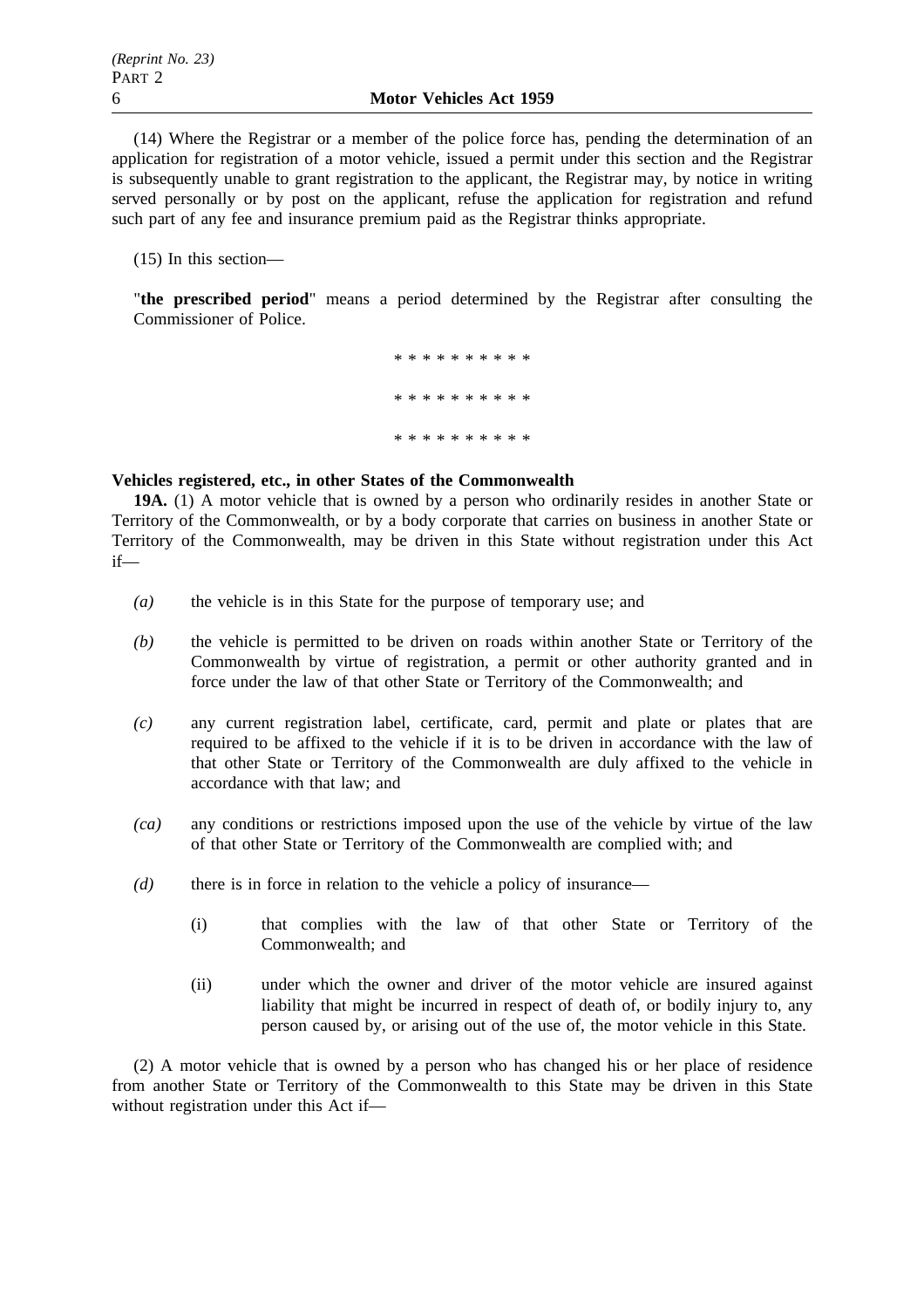- *(a)* the vehicle is permitted to be driven on roads within another State or Territory of the Commonwealth by virtue of registration, a permit or other authority granted and in force under the law of that other State or Territory of the Commonwealth; and
- *(b)* any current registration label, certificate, card, permit and plate or plates that are required to be affixed to the vehicle if it is to be driven in accordance with the law of that other State or Territory of the Commonwealth are duly affixed to the vehicle in accordance with that law; and
- *(ba)* any conditions or restrictions imposed upon the use of the vehicle by virtue of the law of that other State or Territory of the Commonwealth are complied with; and
- *(c)* an application for registration of the motor vehicle under this Act has been, or is to be, made as soon as reasonably practicable after the date of the change in the owner's place of residence; and
- *(d)* there is in force in relation to the vehicle a policy of insurance—
	- (i) that complies with the law of that other State or Territory of the Commonwealth; and
	- (ii) under which the owner and driver of the motor vehicle are insured against liability that might be incurred in respect of death of, or bodily injury to, any person caused by, or arising out of the use of, the motor vehicle in this State.

# *Registration Procedure*

# **Application for registration**

**20.** (1) An application to register a motor vehicle—

- *(a)* must state correctly—
	- (i) the full name of the owner of the vehicle; and
	- (ii) where the owner of the vehicle is a natural person, the address at which the owner is ordinarily resident and, in the case of an application for registration in a business name, the address of the principal place of business at which the owner carries on business in that business name; and
	- (iii) where the owner of the vehicle is a body corporate, the address of the principal place of business in this State of the body corporate; and
	- (iiia) the garage address of the vehicle; and
	- (iv) in the case of an application to register a heavy vehicle—the configuration of the vehicle for the period of registration; and
- *(ab)* must, if there is more than one owner of the vehicle, nominate one of the owners as the registered operator of the vehicle; and
- *(b)* must be made in a manner and form determined by the Minister.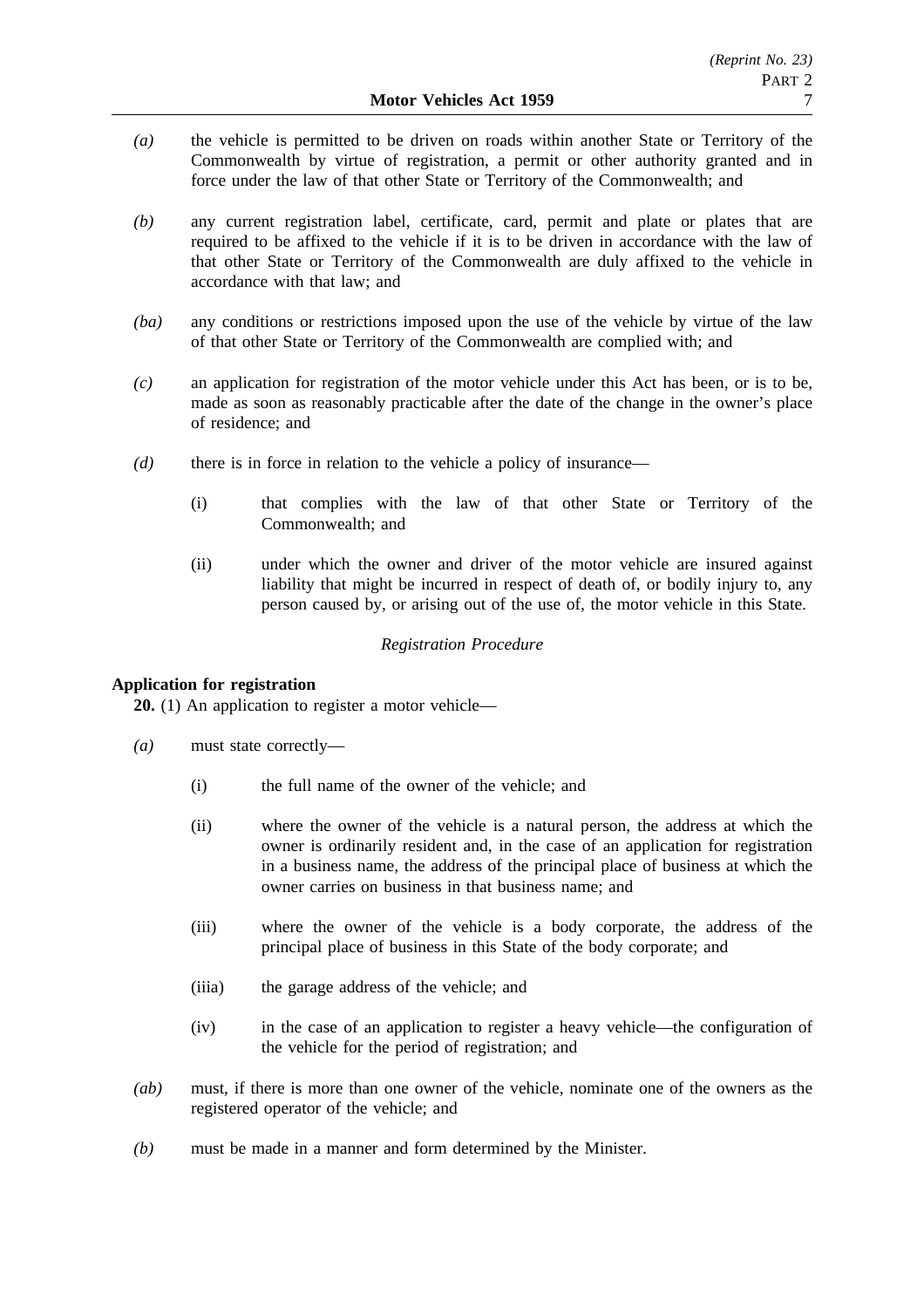- (2) At the time of making the application—
- *(a)* the prescribed fee; and
- *(b)* the appropriate insurance premium; and
- *(c)* the stamp duty (if any) payable on the application,

must be paid to the Registrar.

(2a) Where an application to register a motor vehicle falsely states the name of the owner of the vehicle, any registration of the motor vehicle pursuant to that application is void and of no effect.

(3) A person under the age of 16 years cannot apply for, or be granted, registration in respect of a motor vehicle.

(4) If the Registrar purports to register a motor vehicle upon an application that is invalid by reason of subsection (2a) or (3), a policy of insurance under Part 4 will, notwithstanding the invalidity of the registration, come into operation in respect of the motor vehicle as if it had been validly registered.

# **Power of Registrar to return application**

21. Where application for registration of a motor vehicle is made and—

- *(a)* the application is not entirely in order; or
- *(b)* the full amount payable to the Registrar in respect of the application has not been paid; or
- *(c)* the owner of the vehicle is, at the time of lodging the application, unable to supply all the information required for the Registrar to assess the fee or determine the application; or
- *(d)* the Registrar has refused to determine the application until the particulars disclosed in the application are verified; or
- *(e)* a court has ordered that the vehicle not be registered until some condition is complied with and the condition has not been complied with,

the Registrar may return the application and any prescribed registration fee and insurance premium paid in respect of the application.

# **Registrar may require applicant to supply information**

**22.** The Registrar may require a person applying for the registration of a motor vehicle or a permit to provide satisfactory evidence by statutory declaration, weighbridge note or other means as to—

- *(a)* any facts upon which the amount of any payment to be made to the Registrar for, or in respect of, registration or insurance depends; or
- *(b)* any facts by reason of which the applicant is entitled to be granted registration of the vehicle or a permit without payment of a fee; or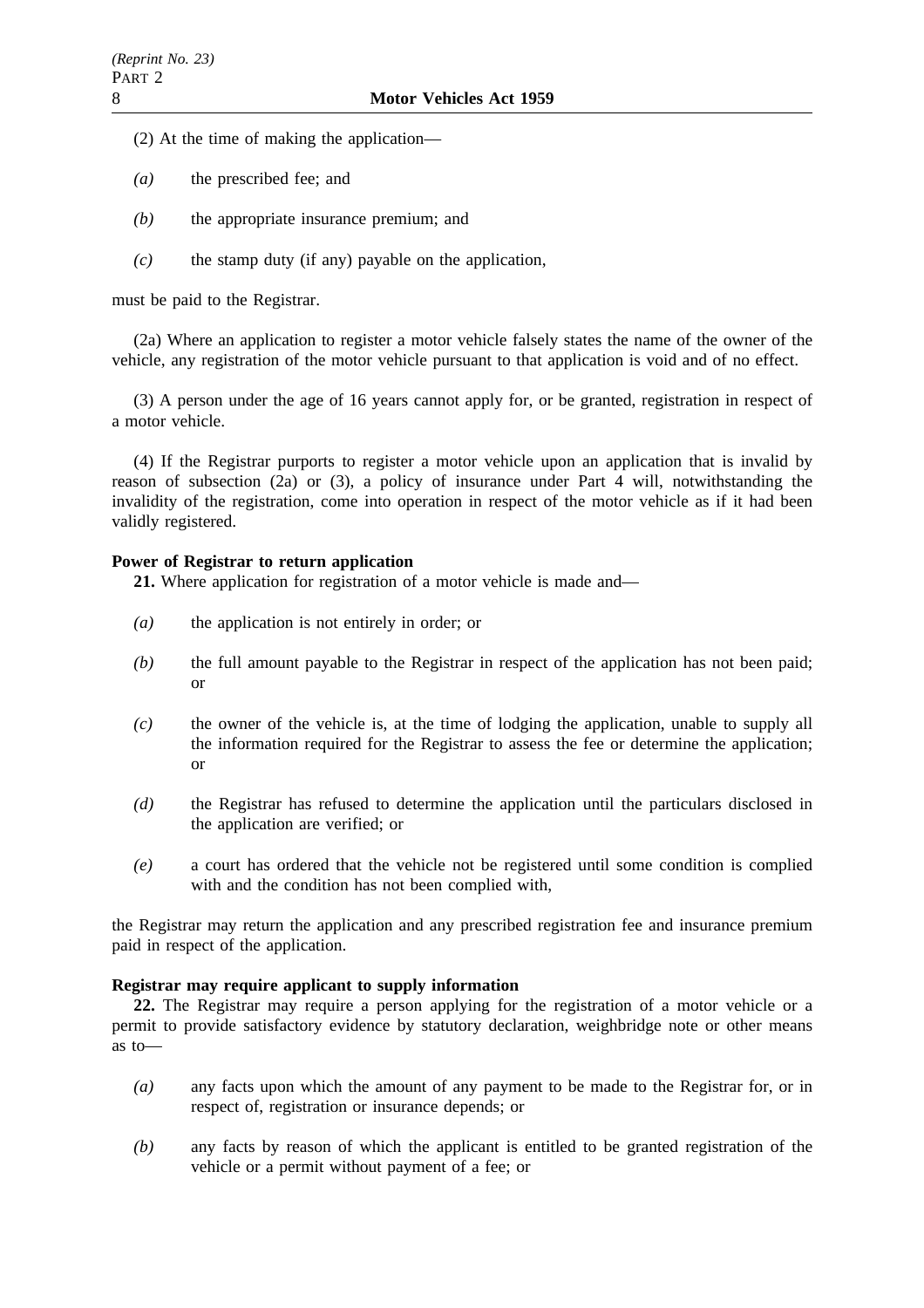*(c)* any matter in relation to which information is required to be disclosed in the application.

# **Refusal to register unfit vehicles**

**23.** If a court has ordered that a vehicle not be registered until some condition is complied with, the Registrar must not register that vehicle until satisfied that that condition has been complied with.

# **Information required before registration of new vehicles**

**23A.** (1) The Registrar must not register a new motor vehicle unless a report containing the particulars prescribed by regulation has been received in relation to that motor vehicle.

(2) A person must not sell, by retail, a new motor vehicle unless a report referred to in subsection (1) has been lodged with the Registrar in relation to that motor vehicle.

Maximum penalty: \$750.

(3) In this section—

"**new motor vehicle**" means a motor vehicle that has not previously been registered under this Act or the law of any other State or Territory of the Commonwealth.

# **Duty to grant registration**

**24.** (1) On application duly made and payment of the prescribed fee, the appropriate insurance premium and the stamp duty (if any) payable on the application, the Registrar must, subject to this Act, register the motor vehicle in the register of motor vehicles—

- *(a)* for a period of 12 months or one, two or three quarters; or
- *(b)* where the applicant is the owner of a number of motor vehicles that equals or exceeds a number to be determined by the Registrar—for a period expiring on a day fixed by the Registrar as a common day of expiry in relation to those motor vehicles,

at the option of the applicant.

(1a) Notwithstanding subsection (1), the Registrar may register a motor vehicle for a period of less than a period referred to in subsection (1)*(a)* where the last registered owner has cancelled the registration of the vehicle but subsequently applies for registration of the vehicle before the day on which that previous registration would, but for cancellation, have expired.

(1b) The Registrar may renew the registration of a motor vehicle despite the expiry of the previous registration if the application for renewal is made by the last registered owner of the vehicle within 90 days of that expiry.

(1c) Notwithstanding the renewal of the registration of a motor vehicle pursuant to subsection (1b), the vehicle is not, for the purposes of this Act, to be taken as registered during the period between expiry of the previous registration and that renewal.

(2) The Registrar may refuse to register a motor vehicle pending investigations (which may include examination of the vehicle)—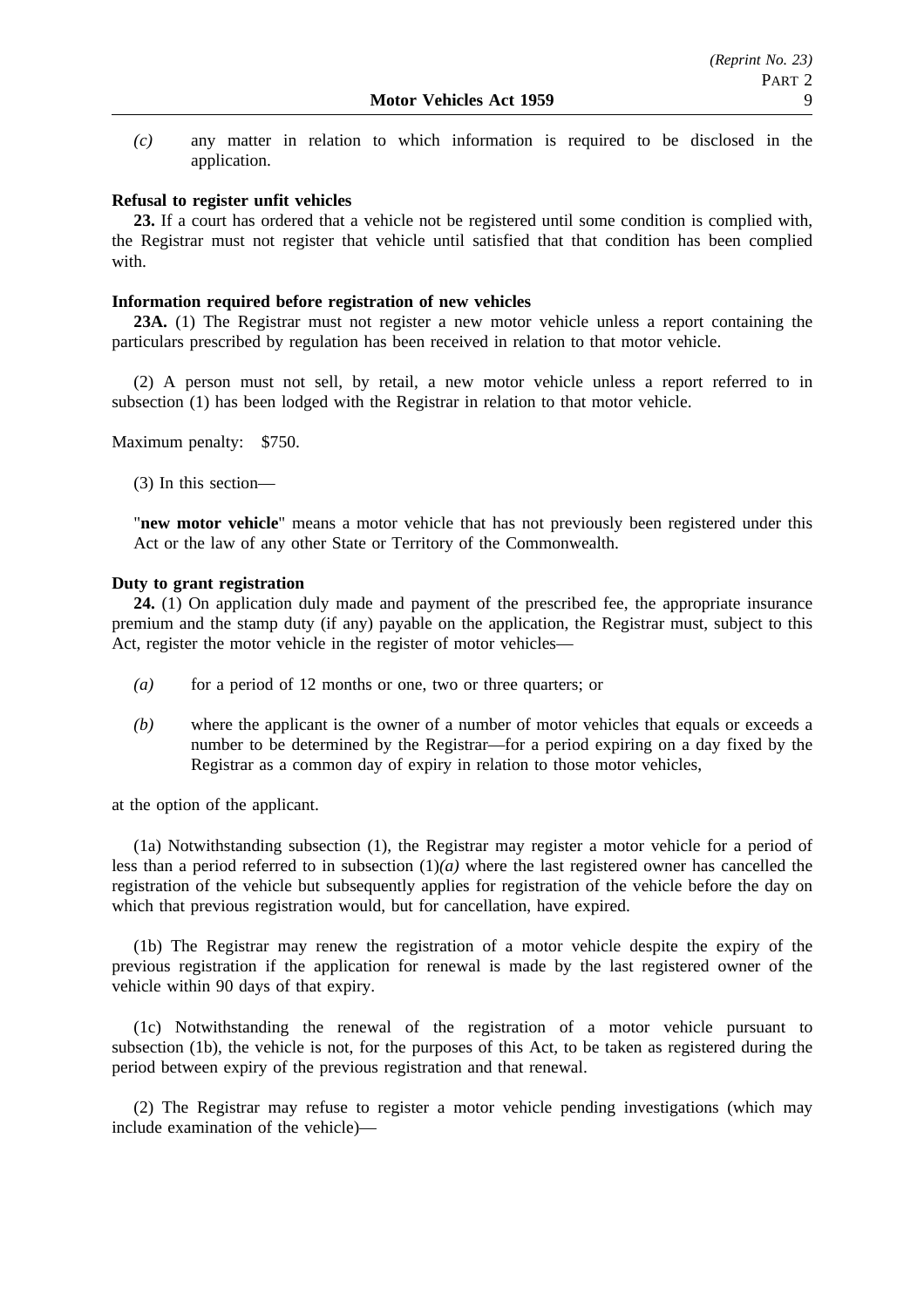- *(a)* to verify any information disclosed in the application or any evidence provided by the applicant in response to any requirement of the Registrar under this Act; or
- *(b)* to ascertain whether the vehicle—
	- (i) complies with an Act or law that regulates the design, construction or maintenance of such a vehicle; or
	- (ii) would, if driven on a road, put the safety of persons using the road at risk; or
	- (iii) has been reported as stolen.
- (3) If, on investigation under this section, the Registrar finds—
- *(a)* that any information disclosed in the application or any evidence provided by the applicant in response to a requirement of the Registrar under this Act is not correct; or
- *(b)* that the vehicle—
	- (i) does not comply with an Act or law that regulates the design, construction or maintenance of such a vehicle; or
	- (ii) would, if driven on a road, put the safety of persons using the road at risk; or
	- (iii) has been reported as stolen,

the Registrar may refuse to register the vehicle.

\*\*\*\*\*\*\*\*\*\*

\*\*\*\*\*\*\*\*\*\*

# *Conditional Registration*

# **Conditional registration of certain classes of vehicles**

**25.** (1) The Registrar may register a motor vehicle under this section if—

- *(a)* the applicant satisfies the Registrar that the vehicle is of a class prescribed for the purposes of this section; and
- *(b)* the applicant undertakes that the conditions of registration of the vehicle under this section will be complied with; and
- *(c)* application for registration of the vehicle is made in accordance with section 20 and the fee paid in respect of the registration is the applicable fee fixed by the regulations for the purposes of this section.
- (2) Where a motor vehicle is registered under this section—
- *(a)* the period of registration will be the period specified in the regulations; and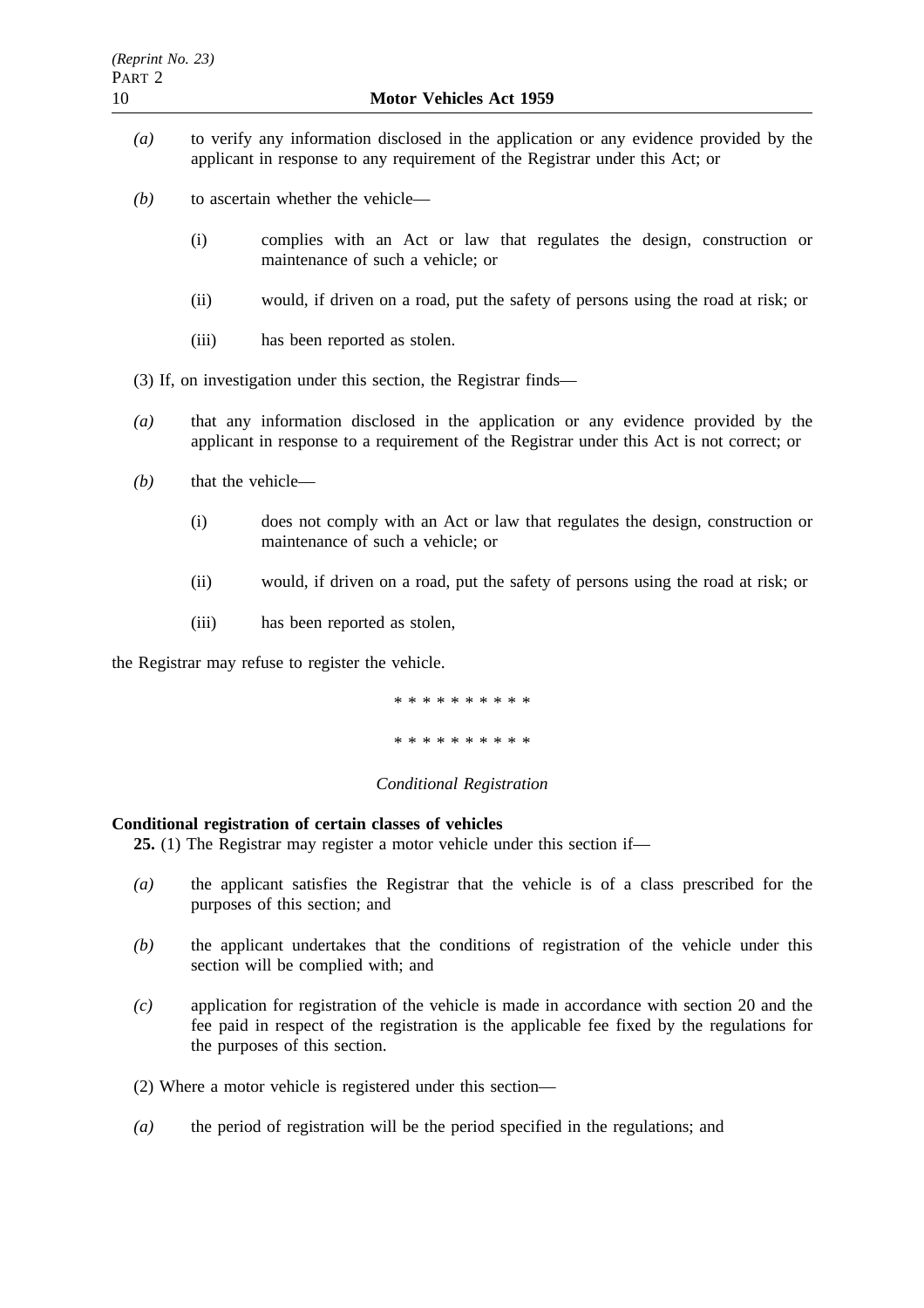- *(b)* the registration of the vehicle is subject to—
	- (i) the conditions imposed by the regulations;
	- (ii) such other conditions (if any) as the Registrar thinks fit to impose; and

\*\*\*\*\*\*\*\*\*\*

*(d)* the registration is not transferable.

\*\*\*\*\*\*\*\*\*\*

# *Duration of Registration*

#### **Period of registration**

**26.** Subject to this Act, the registration of a motor vehicle commences—

- *(a)* on the day on which it is effected (or, where a permit is issued, the date of issue of the permit); or
- *(b)* where the motor vehicle is registered, or was last registered, in the name of the applicant and application is made before the expiry of the previous registration or after that expiry but within the period allowed for renewal—on the day after that expiry,

and the registration of a motor vehicle expires on the last day of the period for which it was registered.

## *Registration Fees*

# **Regulation of registration fees**

**27.** The Governor may, by regulation—

- *(a)* prescribe a scale of registration fees, or provide for the computation or assessment of registration fees, in respect of motor vehicles or any class of motor vehicles; and
- *(b)* make any provision necessary or expedient in relation to the computation or assessment of registration fees or the resolution of any dispute between the Registrar and an applicant for registration as to the appropriate registration fee to be paid on an application for registration of a motor vehicle; and
- *(c)* provide for the public exhibition of lists containing the specifications of motor vehicles of standard models or kinds and any other information relevant to the computation of registration fees.

\*\*\*\*\*\*\*\*\*\*

#### **Registration without fee**

**31.** (1) The Registrar must register without fee—

\*\*\*\*\*\*\*\*\*\*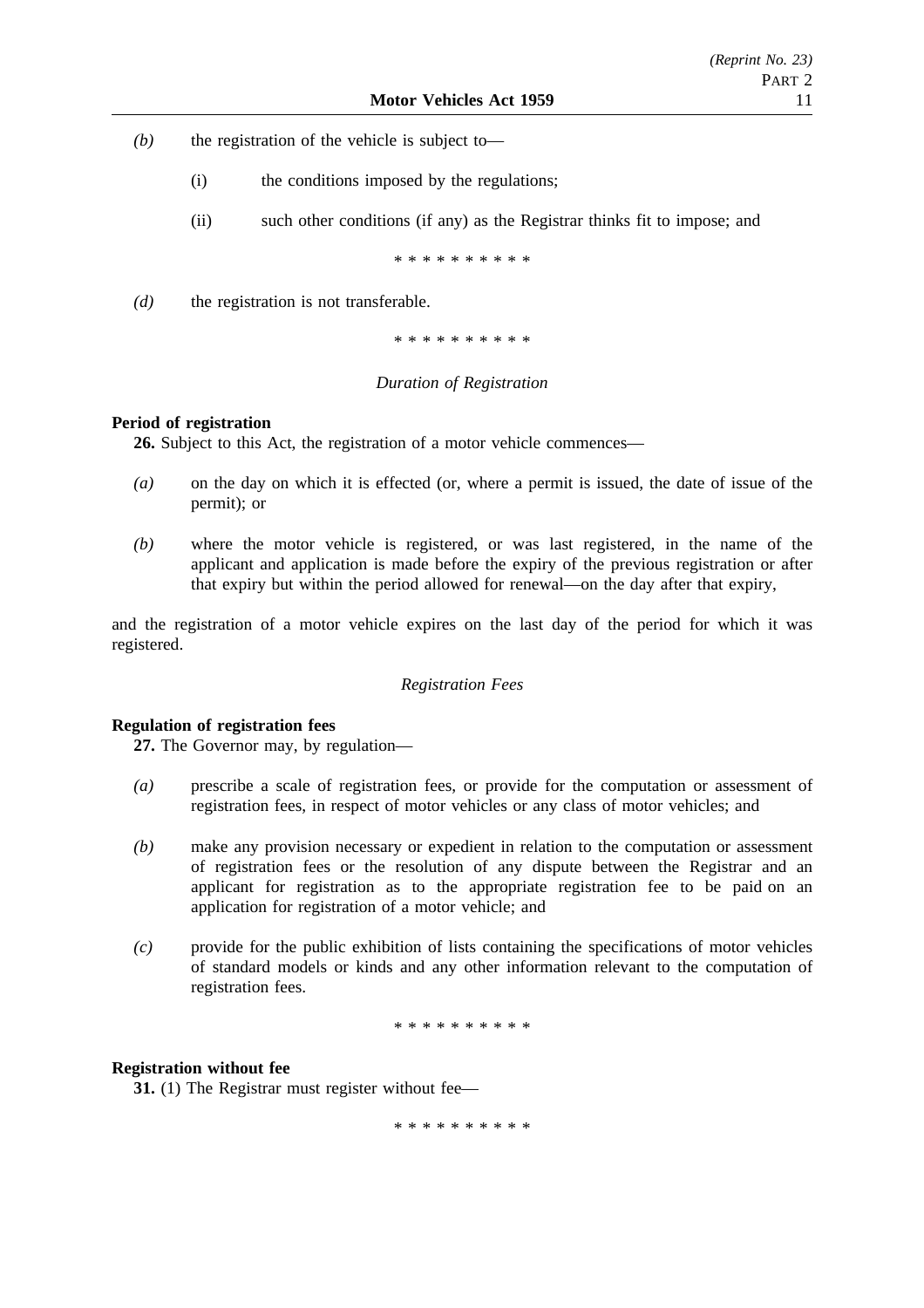*(j)* any motor vehicle owned by an accredited diplomatic officer or accredited consular officer *de carriere*, who is a national of the country which he or she represents and who resides in the State;

\*\*\*\*\*\*\*\*\*\*

*(q)* any motor vehicle that is to be registered without fee by virtue of the regulations.

(2) Where—

- *(a)* a motor vehicle has been registered under this section; and
- *(b)* an application for registration of the motor vehicle is made otherwise than under this section; and
- *(c)* the motor vehicle has not previously been registered under this Act upon an application by the present applicant in respect of which stamp duty has been paid,

the Registrar must treat the application as if the vehicle had not previously been registered under this Act, and registration fees and stamp duty will be payable on the application accordingly.

(3) This section does not apply in relation to a heavy vehicle other than a heavy vehicle of a kind referred to in subsection (1)*(j)*.

# **Vehicles owned by the Crown**

**32.** (1) Motor vehicles owned by the Crown are not exempt from registration under this Act and registration or administration fees are payable in respect of those vehicles.

(2) The amount of any such fees, and the circumstances in which they are payable, are the same as in the case of vehicles owned by subjects.

> \*\*\*\*\*\*\*\*\*\* \*\*\*\*\*\*\*\*\*\* \*\*\*\*\*\*\*\*\*\*

# **Registration fees for primary producers' commercial vehicles**

**34.** (1) If the owner of a commercial motor vehicle—

- *(a)* satisfies the Registrar by such evidence as the Registrar requires that the owner is a primary producer in this State; and
- *(b)* undertakes that that motor vehicle will not, unless the balance of the prescribed registration fee is paid, be used on roads for carrying Her Majesty's mails, goods or passengers for pecuniary reward or for carrying goods in the course of any trade or business other than that of a primary producer,

the prescribed registration fee for that motor vehicle must be reduced by the prescribed amount.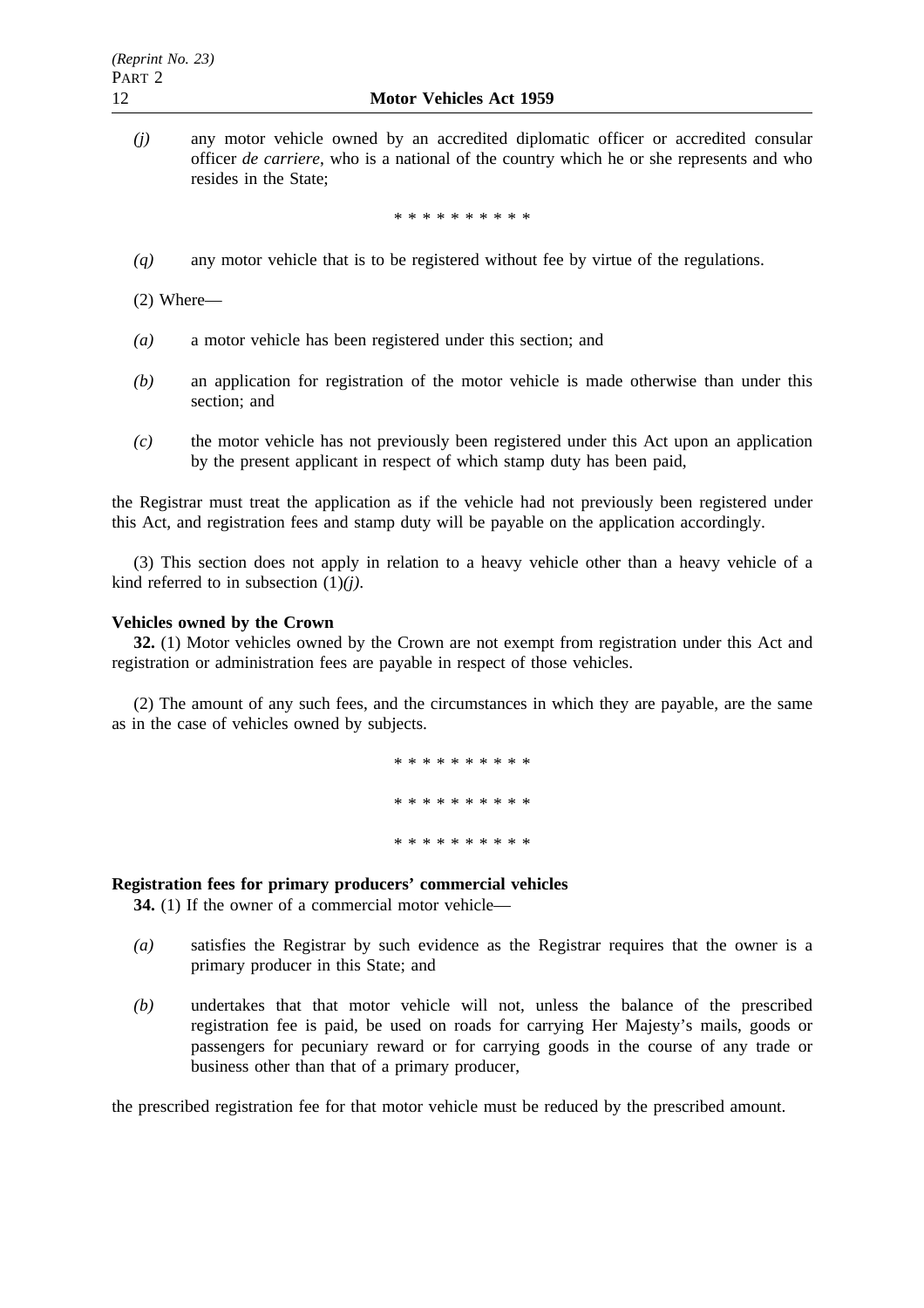(2) In this section—

"**carry**", "**carrying**" and "**carriage**" respectively include haul, hauling and haulage.

\*\*\*\*\*\*\*\*\*\* \*\*\*\*\*\*\*\*\*\* \*\*\*\*\*\*\*\*\*\*

# **Registration fees for vehicles in outer areas**

**37.** (1) In this section—

"**outer area**" means—

- *(a)* the whole of Kangaroo Island; or
- *(ab)* the area of the District Council of Coober Pedy; or
- *(ac)* the area of the District Council of Roxby Downs; or
- *(b)* all other parts of the State that are not within a municipality, a district council area or Iron Knob.
- $(1a)$  In subsection  $(1)$ —

"**Iron Knob**" means all that portion of County of Manchester within a circle having a radius of 2 415 metres and its centre at the south-western corner of Allotment 270, town of Iron Knob.

(2) If the owner of a motor vehicle undertakes that, unless the balance of the prescribed registration fee is paid, the motor vehicle will, during the period for which registration is applied for—

- *(a)* be used wholly or mainly in outer areas; and
- *(b)* be in the possession and under the control of a person who resides in an outer area; and
- *(c)* be usually kept at premises situated in an outer area,

the prescribed registration fee for that motor vehicle must be reduced by the prescribed amount.

# **Application of ss. 38 to 38B**

**37A.** Sections 38 to 38B (inclusive) do not apply in relation to a heavy vehicle.

# **Registration fees for incapacitated ex-servicemen**

**38.** (1) If the Registrar is satisfied by such evidence as the Registrar requires that—

*(a)* a motor vehicle is owned by a person who has been a member of a naval, military or air force of Her Majesty; and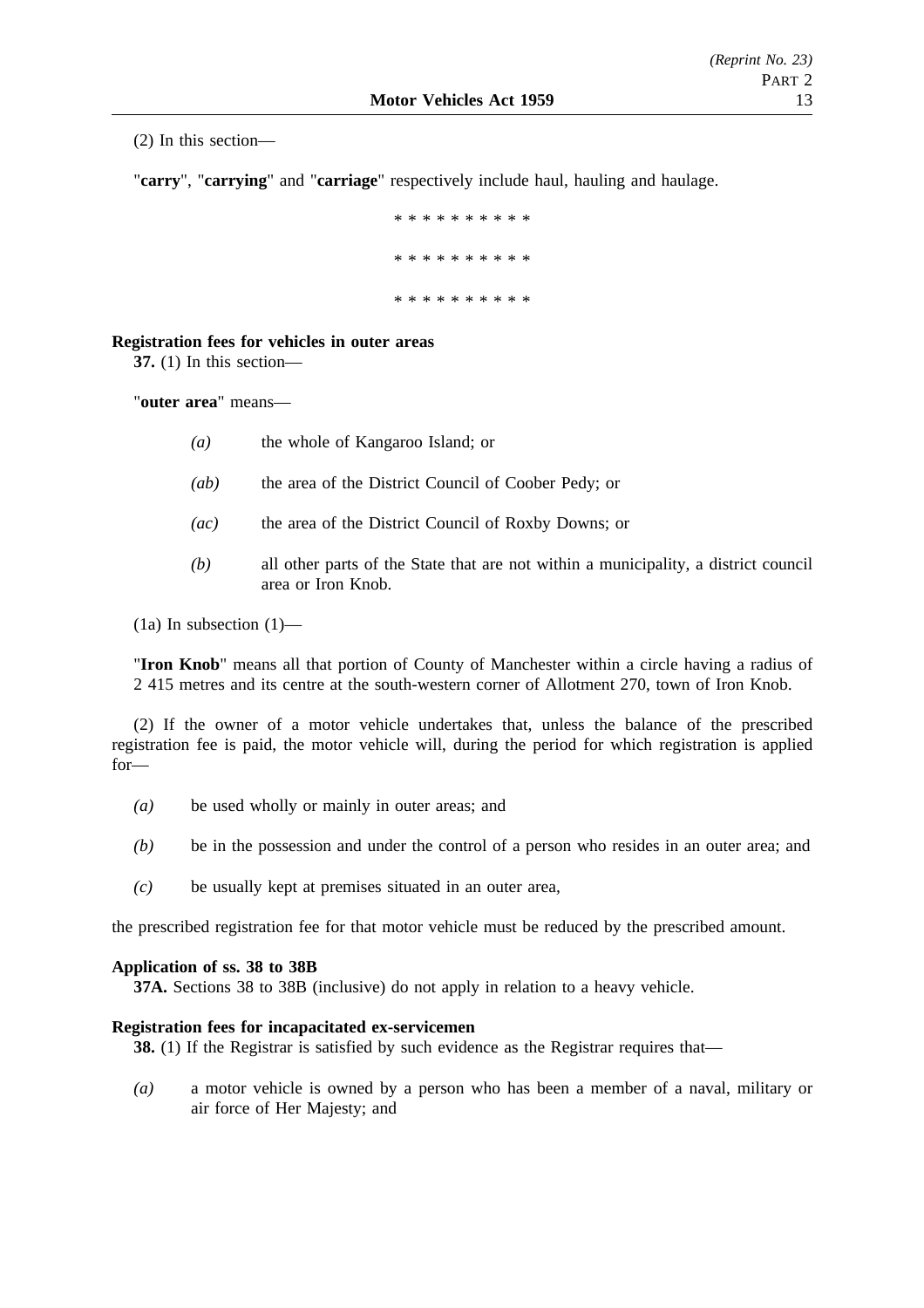- *(b)* the owner, as a result of service in a naval, military or air force, is totally and permanently incapacitated, or is blind, or has lost a leg or foot, or receives under the laws of the Commonwealth relating to repatriation a pension at the rate for total incapacity, or a pension granted by reason of impairment of the power of locomotion at a rate not less than 75 per cent of the rate for total incapacity; and
- *(c)* the motor vehicle will, during the period for which it is sought to be registered, be wholly or mainly used for the transport of the owner,

the prescribed registration fee for that motor vehicle must be reduced by the prescribed amount.

- (2) This section does not apply to or in relation to—
- *(a)* more than one motor vehicle owned by the same owner; or
- *(b)* any motor vehicle in respect of the registration of which a reduced fee is payable pursuant to any provision of this Act other than this section.

(3) If the registered owner of a motor vehicle that has been registered at a reduced fee in accordance with this section dies, or ceases to be the owner of the vehicle, the registration will, subject to this Act, continue in force for a period of one month after death, or the cessation of ownership, and will, unless the balance of the prescribed registration fee is paid, become void upon the expiration of that period.

# **Reduced fees for certain concession card holders**

**38A.** (1) If the Registrar is satisfied by such evidence as the Registrar requires that the owner of a motor vehicle—

- *(a)* is entitled, as the holder of—
	- (i) a State Concession Card issued by the Department of Human Services; or
	- (ii) a pensioner entitlement card issued under any Act or law of the Commonwealth,

to travel on public transport in this State at reduced fares; and

*(b)* the motor vehicle will, during the period for which it is sought to be registered, be wholly or mainly used for the transport of the owner,

the prescribed registration fee for that motor vehicle must be reduced by the prescribed amount.

(2) This section does not apply to or in relation to—

- *(a)* more than one motor vehicle owned by the same owner; or
- *(b)* any motor vehicle in respect of the registration of which a reduced fee is payable pursuant to any provision of this Act other than this section.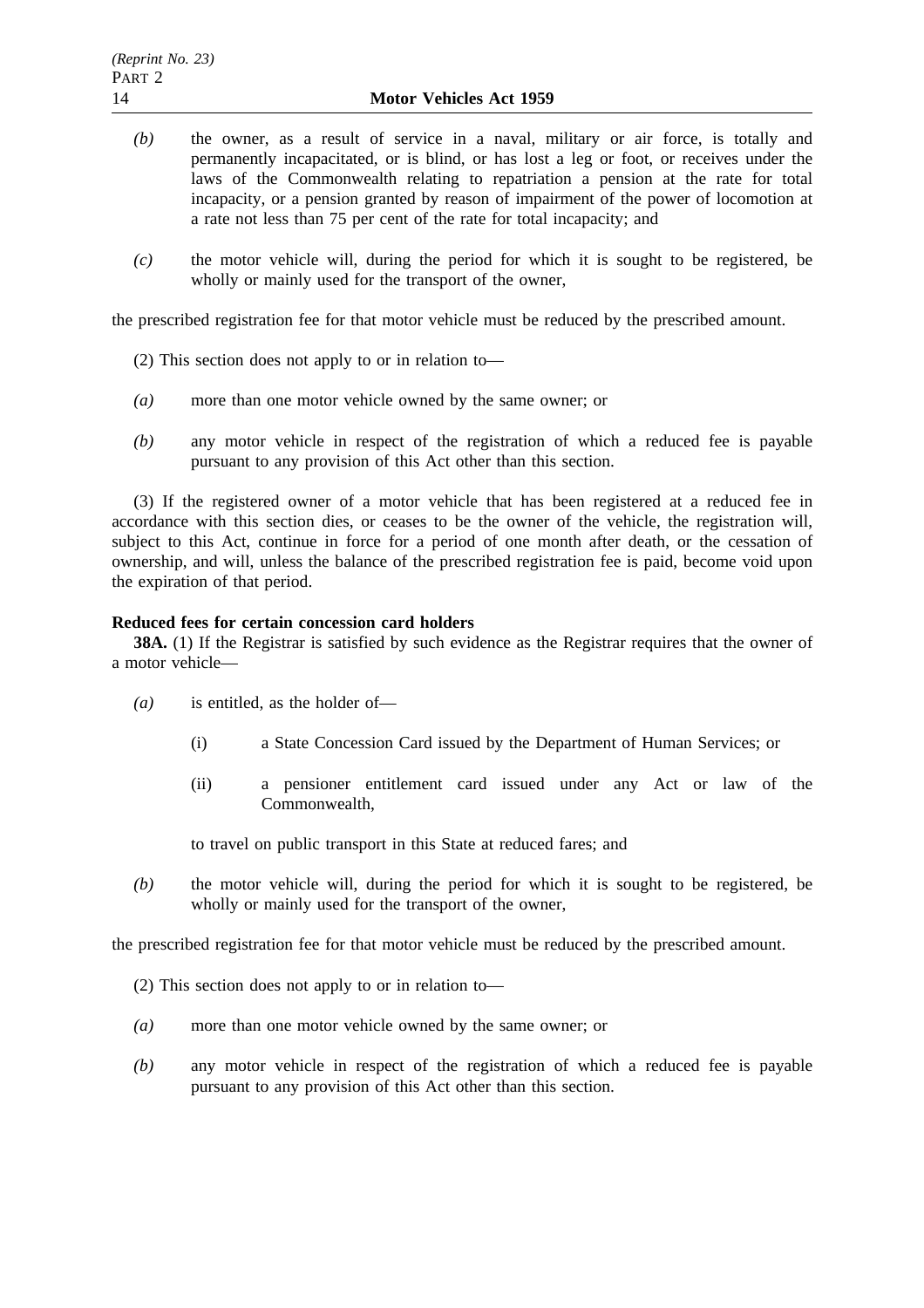(3) If the registered owner of a motor vehicle that has been registered at a reduced fee in accordance with this section dies, or ceases to be the owner of the vehicle, the registration will, subject to this Act, continue in force for a period of one month after death, or the cessation of ownership, and will, unless the balance of the prescribed registration fee is paid, become void on the expiration of that period.

# **Registration fees for trailers owned by certain concession card holders**

**38AB.** (1) If the Registrar is satisfied by such evidence as the Registrar requires that the owner of a trailer—

- *(a)* is entitled, as the holder of—
	- (i) a State Concession Card issued by the Department of Human Services; or
	- (ii) a pensioner entitlement card issued under any Act or law of the Commonwealth,

to travel on public transport in this State at reduced fares; and

*(b)* the trailer will, during the period for which it is sought to be registered, be wholly or mainly employed in the personal use of the owner,

the prescribed registration fee for that trailer must be reduced by the prescribed amount.

(2) This section does not authorise the registration at a reduced fee of more than one trailer owned by the same owner.

(3) If the registered owner of a trailer that has been registered at a reduced fee in accordance with this section dies, or ceases to be the owner of the trailer, the registration will, subject to this Act, continue in force for a period of one month after death, or the cessation of ownership, and will, unless the balance of the prescribed registration fee is paid, become void on the expiration of that period.

# **Registration fees for certain incapacitated persons**

**38B.** (1) If the Registrar is satisfied by such evidence as the Registrar requires that the owner of a motor vehicle—

- *(a)* in consequence of the loss of the use of one or both legs, is permanently unable to use public transport; and
- *(b)* the motor vehicle will, during the period for which it is sought to be registered, be wholly or mainly used for the transport of the owner,

the prescribed registration fee for that motor vehicle must be reduced by the prescribed amount.

- (2) This section does not apply to or in relation to—
- *(a)* more than one motor vehicle owned by the same owner; or
- *(b)* any motor vehicle in respect of the registration of which a reduced fee is payable pursuant to any provision of this Act other than this section.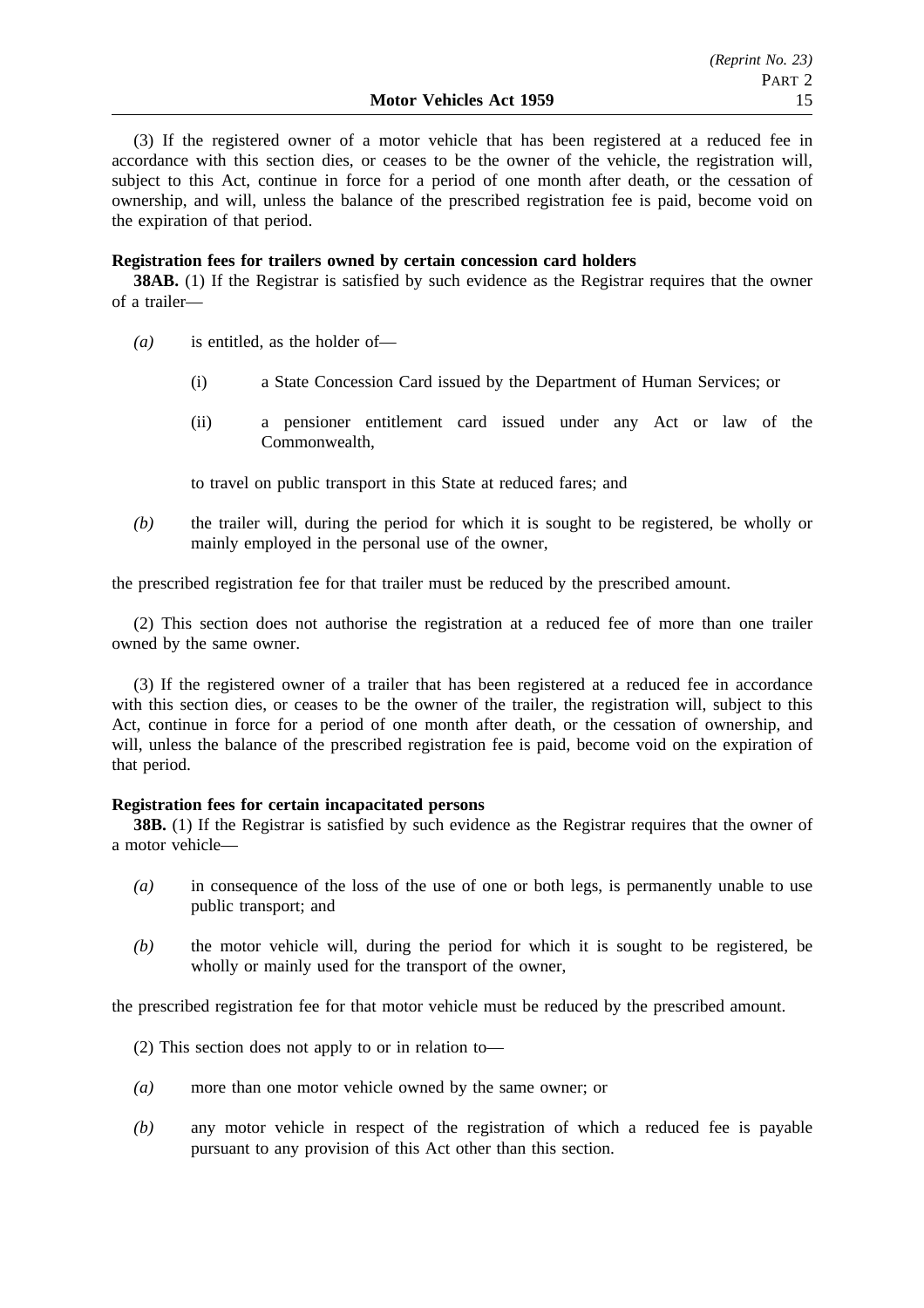(3) If the registered owner of a motor vehicle that has been registered at a reduced fee in accordance with this section dies, or ceases to be the owner of the vehicle, the registration will, subject to this Act, continue in force for a period of one month after death, or the cessation of ownership, and will, unless the balance of the prescribed registration fee is paid, become void on the expiration of that period.

\*\*\*\*\*\*\*\*\*\*

#### **Balance of registration fee**

**40.** Where a vehicle has been registered at a reduced registration fee, the owner of the vehicle may, at any time while that registration is in force, pay to the Registrar the balance of the prescribed registration fee, and thereafter during the balance of the period for which it was registered, the vehicle may be used as if it had been registered upon payment of the prescribed registration fee.

\*\*\*\*\*\*\*\*\*\*

#### **Refund of part of registration fee on eligibility for reduced fee**

**40A.** Where a vehicle has been registered upon payment of the prescribed registration fee and the owner of the vehicle becomes entitled to an exemption from, or reduction of, registration fees at any time during the period for which the vehicle is registered, the Registrar has a discretion to refund to the owner of the vehicle such part of the registration fee as the Registrar thinks just in the circumstances.

# **Misuse of vehicles registered at reduced fees or without fees**

**41.** (1) In this section—

"**motor vehicle of restricted registration**" means a motor vehicle—

- *(a)* registered for a period in respect of which no registration fee has been paid; or
- *(b)* registered for a period in respect of which only a reduced registration fee has been paid.

\*\*\*\*\*\*\*\*\*\*

(2) A person must not use or keep a motor vehicle of restricted registration for a purpose or in circumstances contrary to the terms of a statement or undertaking that was made in connection with the application for registration, or transfer of registration, of the vehicle.

Maximum penalty: \$750.

(2a) A person must not contravene or fail to comply with a condition of registration of a motor vehicle under section 25.

Maximum penalty: \$750.

(3) Where a person has been convicted of an offence under this section, the court may order, in addition to any penalty it may have imposed, that the convicted person pay to the Registrar within a period specified in the order—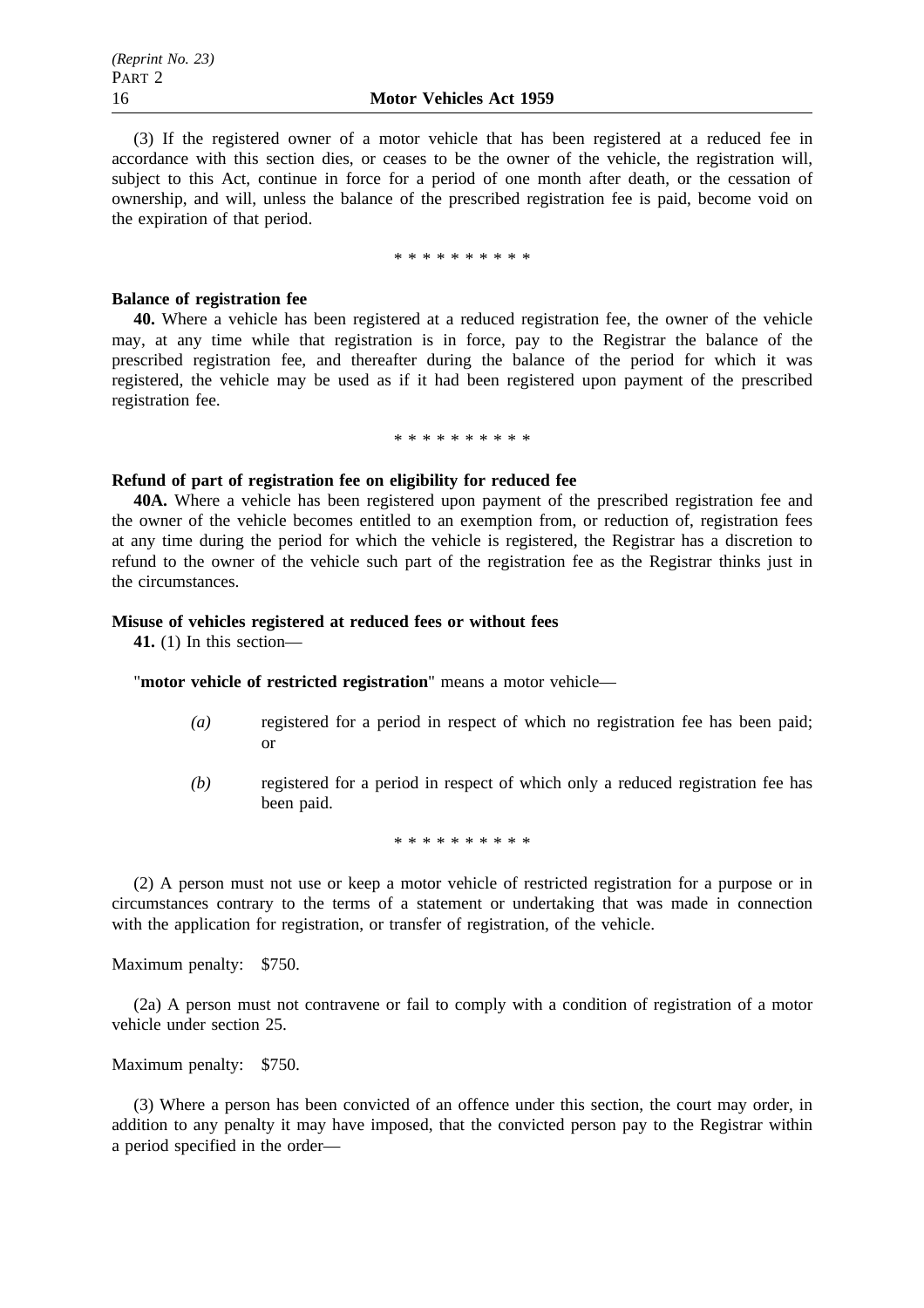- *(a)* if the motor vehicle was registered without fee—the whole of the prescribed registration fee that would have been payable in respect of the period of registration during which the offence was committed had the motor vehicle not qualified for restricted registration; or
- *(b)* if the motor vehicle was registered at a reduced registration fee—the balance between the fee paid and the prescribed registration fee that would have been payable in respect of the period of registration during which the offence was committed had the motor vehicle not qualified for restricted registration,

together with the stamp duty (if any) that would have been payable by the convicted person upon the application for that period of registration had the motor vehicle not qualified for restricted registration.

(4) Upon making an order under subsection (3), the court must notify the Registrar in writing of the terms of the order.

(5) Notwithstanding any other provision of this Act, registration fees paid pursuant to an order under subsection (3) are not refundable upon subsequent cancellation of registration.

# **Registration not transferable in certain cases where vehicle registered at reduced fee or for no fee**

**42.** (1) The registration of a motor vehicle that has been registered without payment of a fee is not transferable unless the transferee satisfies the Registrar that the transferee is entitled to the same exemption from registration fees as the transferor.

(2) The registration of a motor vehicle that has been registered at a reduced registration fee is not transferable unless—

- *(a)* the transferee satisfies the Registrar that the transferee is entitled to the same reduction of registration fees as the transferor; or
- *(b)* the balance of the prescribed registration fee is paid at or before the time of lodgement of an application to transfer the registration of the vehicle to the transferee.

# **Short payment, etc.**

**43.** (1) Where any amount is payable to the Registrar for registration, or insurance, in respect of a motor vehicle—

- *(a)* because the motor vehicle was incorrectly described in the application for registration of the motor vehicle and the vehicle was consequently registered or insured for less than the full amount payable in respect of the vehicle; or
- *(b)* because of any alteration of, or addition to, the motor vehicle; or
- *(c)* for any other reason,

the Registrar may by notice in writing served personally or by post upon the registered owner of the motor vehicle demand payment of that amount.

(2) The amount referred to in subsection (1) may be recovered by the Registrar as a debt in any court of competent jurisdiction.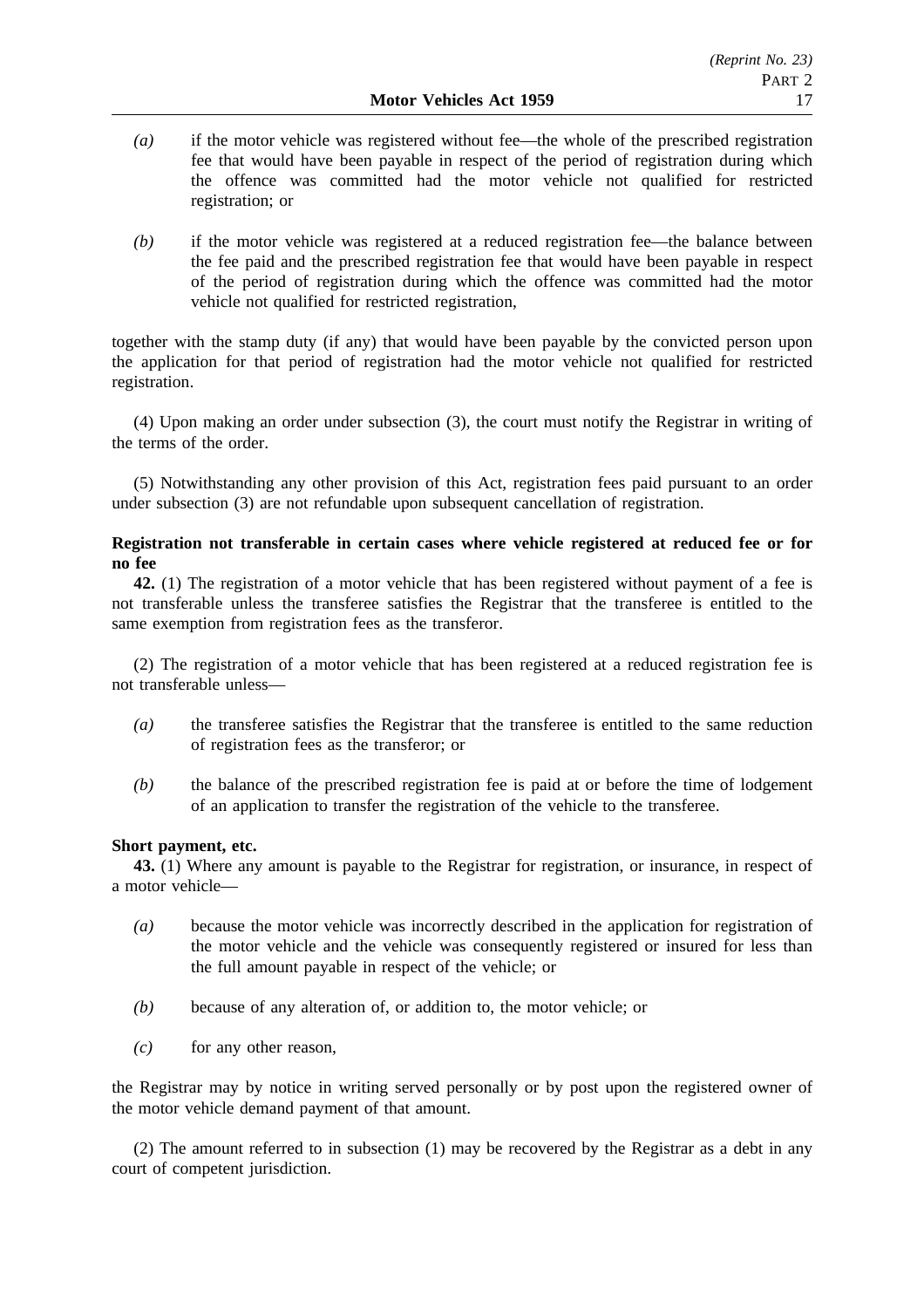(3) Where the amount referred to in subsection (1) is not paid within 14 days after the service of a notice under that subsection, the Registrar may, by notice in writing served personally or by post upon the person registered as the owner of the motor vehicle, cancel the registration.

(4) The Registrar may, without any authority or appropriation other than this subsection, refund upon cancellation of the registration of a motor vehicle under this section such proportion of the amount paid to the Registrar by the person in whose name the motor vehicle was registered, as the Registrar thinks just.

\*\*\*\*\*\*\*\*\*\*

\*\*\*\*\*\*\*\*\*\*

## **Temporary configuration certificate for heavy vehicle**

**43A.** (1) A person must not drive a registered heavy vehicle on a road in an unregistered configuration unless a temporary configuration certificate is in force under this section in respect of the vehicle for that configuration.

(2) If a person drives a heavy vehicle on a road in contravention of subsection (1), the vehicle will be taken to be unregistered for the purposes of this Act.

(3) If a person is guilty of an offence of driving an unregistered vehicle on a road by virtue of subsection (2), a person who caused or permitted the vehicle to be so driven is also guilty of an offence.

Maximum penalty: \$750.

(4) If the owner of a registered heavy vehicle—

- *(a)* applies for a temporary configuration certificate to be issued in respect of the vehicle for a configuration other than the vehicle's registered configuration; and
- *(b)* pays to the Registrar—
	- (i) a fee equal to the product obtained by multiplying the number of days in the period for which the certificate is to be in force or 90 days (whichever is the greater) by one-three hundred and sixty fifth of the difference between—
		- (A) the prescribed registration fee that would be payable for registration of the vehicle for 12 months if that other configuration were nominated in an application for such registration; and
		- (B) the prescribed registration fee that would be payable for registration of the vehicle for 12 months if its registered configuration were nominated in an application for such registration,

(a fraction of one dollar being counted as one dollar); and

(ii) the prescribed administration fee,

the Registrar may issue such a certificate to the owner of the vehicle.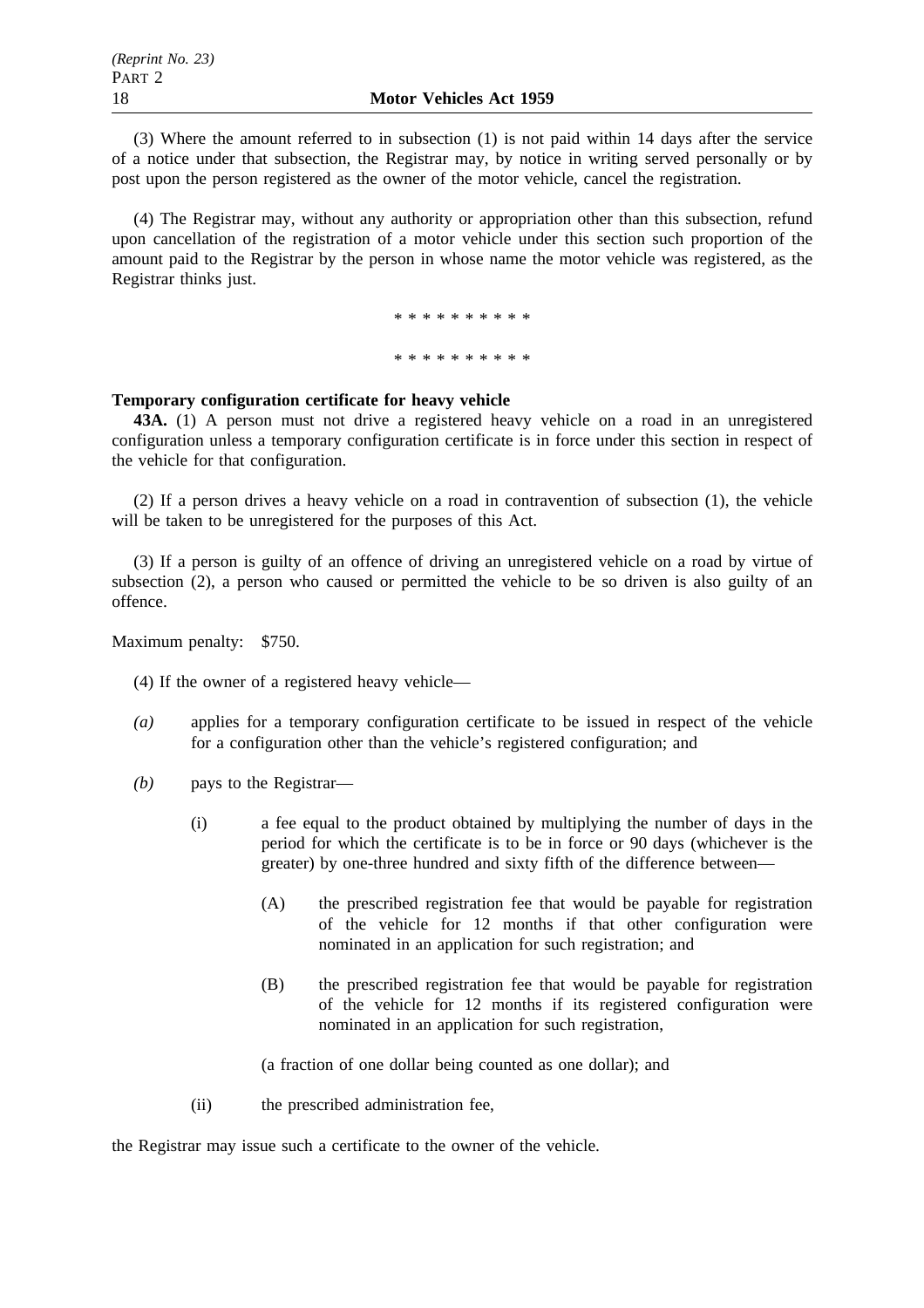(5) A certificate may be issued under this section in respect of a vehicle so as to be in force for a period specified in the certificate at the option of the applicant, being a period not exceeding the unexpired portion of the vehicle's registration.

(6) A certificate under this section will be in a form determined by the Minister.

(7) A person who drives a vehicle on a road while a certificate is in force in respect of the vehicle under this section must—

- *(a)* carry the certificate in the vehicle; and
- *(b)* if so required by a member of the police force or an inspector, produce the certificate for inspection by the member or inspector.

Maximum penalty: \$125.

(8) If the Registrar is satisfied that a certificate under this section has been lost or destroyed, the Registrar may, on payment of the prescribed fee, issue a duplicate certificate.

(9) The Registrar may, on application by the holder of a certificate under this section, cancel the certificate.

(10) If the registration of a vehicle in respect of which a certificate is in force under this section is cancelled or transferred, the certificate is cancelled.

(11) Subject to subsection (12), if a certificate under this section is cancelled, any registration fee paid for the issue of the certificate is not refundable.

(12) The Registrar may, if satisfied that reasonable cause exists for doing so, refund all or part of a fee (other than an administration fee) paid for the issue of a certificate under this section.

(13) Where the person recorded in the register of motor vehicles as the owner of a heavy vehicle is convicted of an offence of driving the vehicle while it is unregistered by virtue of subsection (2) or of an offence against subsection (3), the court must order, in addition to any other penalty it may have imposed, that the convicted person pay to the Registrar within a period specified in the order, the difference between—

- *(a)* the prescribed registration fee that would have been payable for registration of the vehicle for the period for which the vehicle's registration was effected if the current configuration of the vehicle at the time of the offence had been nominated in the application for the registration of the vehicle; and
- *(b)* the prescribed registration fee that was paid for registration of the vehicle.

(14) On making an order under subsection (13), the court must notify the Registrar in writing of the terms of the order.

(15) Despite any other provision of this Act, registration fees paid pursuant to an order under subsection (13) are not refundable on subsequent cancellation of registration.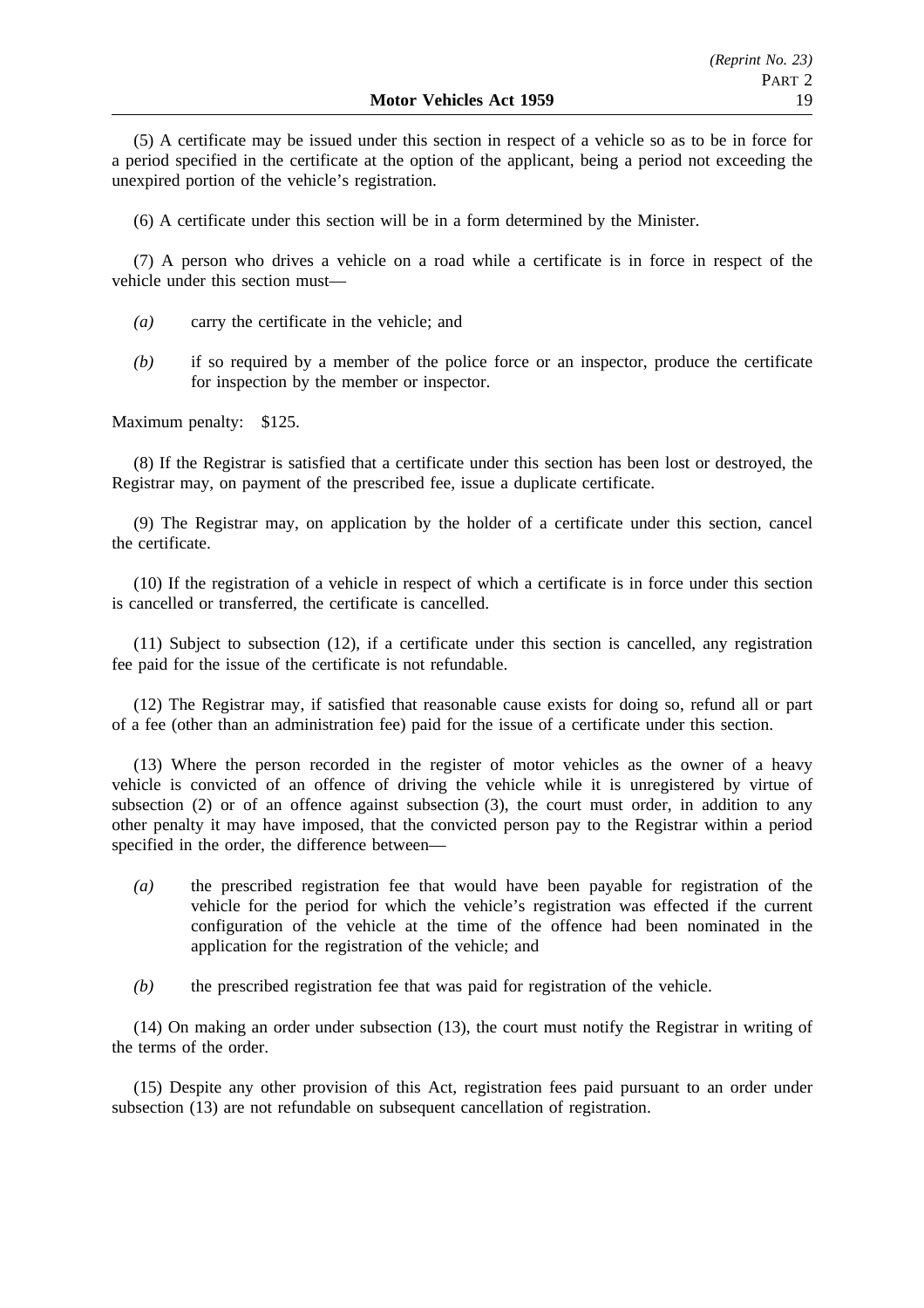(16) For the purposes of this section—

- *(a)* "**current configuration**", in relation to a registered heavy vehicle, means the vehicle in its current form together with the trailers (within the meaning of the Commonwealth Road Transport Charges Act), if any, that are being hauled by the vehicle;
- *(b)* "**registered configuration**", in relation to a registered heavy vehicle, means the configuration nominated in the application for the registration of the vehicle;
- *(c)* the current configuration of a registered heavy vehicle will be taken to be an unregistered configuration if—
	- (i) it does not conform to the vehicle's registered configuration; and
	- (ii) the amount paid for registration in respect of the vehicle was less than the amount that would have been payable if the vehicle's current configuration had been nominated in the application for the registration of the vehicle.

*Duty to Notify Alterations or Additions to Vehicles*

# **Duty to notify alterations or additions to vehicles**

**44.** (1) If while the registration of a motor vehicle is in force any of the alterations or additions mentioned in subsection (2) are made to the vehicle, the registered owner must, within 14 days after making that alteration or addition, give written notice to the Registrar containing particulars of the alteration or addition.

- (2) The alterations and additions referred to in subsection (1) are the following:
- *(a)* any alteration of or addition to the motor vehicle by which its power or mass is increased;
- *(b)* the removal of the engine by which the vehicle is driven and the substitution of another engine;
- *(c)* in the case of a motor vehicle having no tyres other than pneumatic tyres, the removal of a pneumatic tyre and the substitution of a tyre other than a pneumatic tyre;
- *(d)* in the case of a vehicle having no metal tyres, the removal of a tyre and the substitution of a metal tyre;
- *(e)* the attachment of a sidecar to a motor cycle not having a sidecar;
- *(f)* any alteration or addition by which a motor vehicle that is not a commercial motor vehicle is converted into a commercial motor vehicle;
- *(g)* any alteration or addition prescribed by the regulations.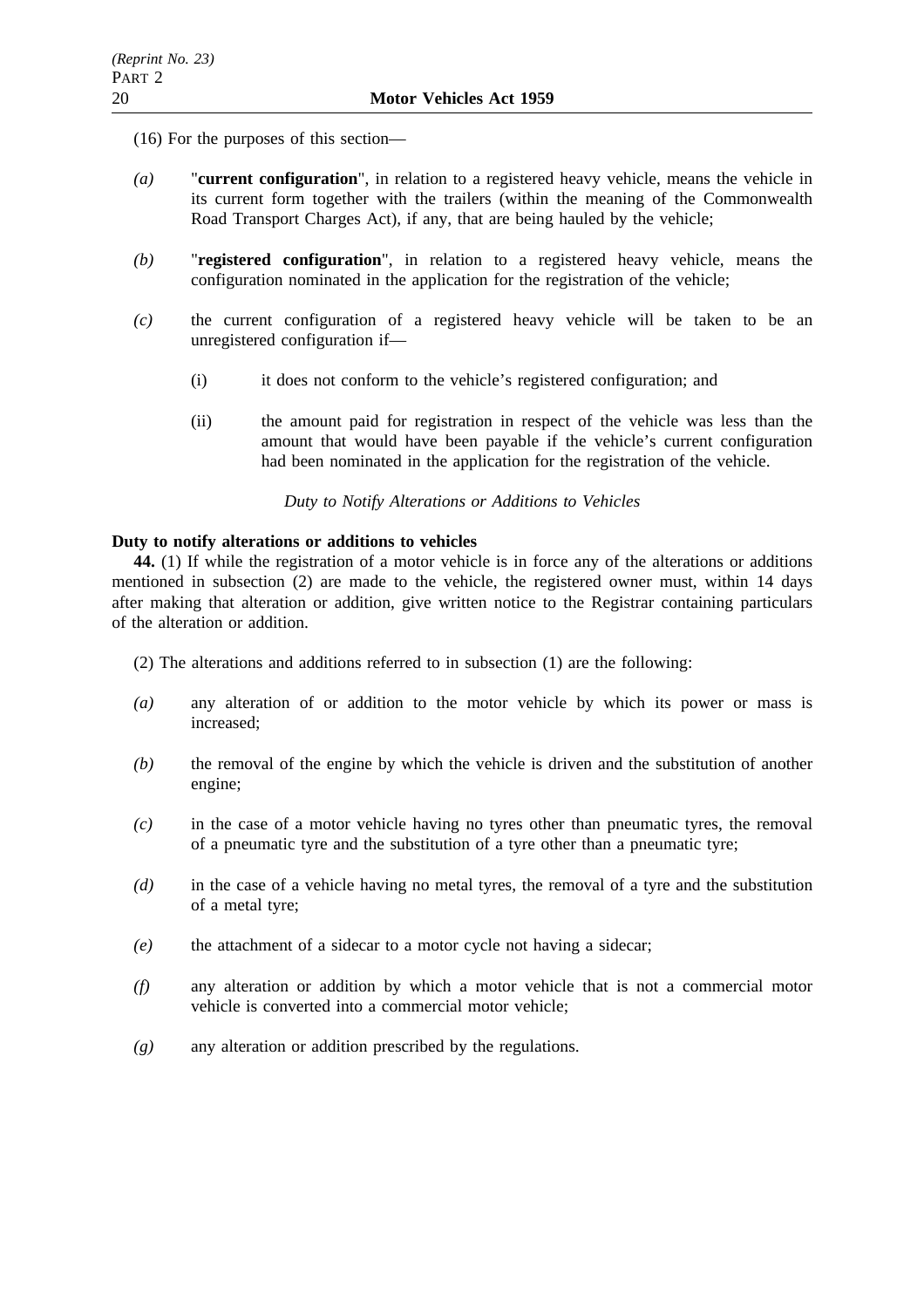(3) If a motor vehicle is altered or added to during the period for which it is registered and the alteration or addition is such that, if it had been made before the registration, the fee for that registration would have been more than the amount paid, the registered owner must, within 28 days after the making of the alteration or addition, pay to the Registrar as an additional fee the amount that bears to the difference the same proportion as the number of months in the unexpired period of the registration (portion of a month being treated as a month) bears to the number of months in the period of registration.

(3a) In calculating an additional fee payable under this section, any amount of cents not exceeding five cents will be excluded and any amount of cents exceeding five cents will be counted as ten cents.

(3b) Despite subsections (3) and (3a), the regulations may, for cases of a prescribed kind, provide a different method for calculating an additional fee payable under subsection (3).

(4) A person must not fail to comply with a requirement of this section.

Maximum penalty: \$250.

(5) In proceedings for an offence against this section, the court may, in addition to imposing a fine, order the defendant to pay to the Registrar any additional fee for which the defendant is liable under subsection (3).

(6) In this section—

"**alteration**", in relation to a vehicle, includes the wrecking of the vehicle or the disassembling of the vehicle or part of the vehicle for salvage.

# **Refund where vehicle altered**

**45.** If a motor vehicle is altered during the period for which it was registered and the alteration is such that, if it had been made before the registration, the fee for that registration would have been less than the amount paid, the Registrar has a discretion to refund to the owner of the vehicle such part of the registration fee as the Registrar thinks just in the circumstances.

# *Numbers and Number Plates*

#### **Allotment of number on registration**

**46.** (1) On registering a motor vehicle under this Act, the Registrar must allot a number to the vehicle.

(2) The Registrar may, at any time, vary or amend the number allotted to a vehicle under subsection  $(1)$ .

\*\*\*\*\*\*\*\*\*\*

#### **Duty to carry number plates**

**47.** (1) A person must not drive a motor vehicle on a road unless a number plate or plates—

- *(a)* that conform to the specifications and design prescribed for number plates of a class established under section 47A; and
- *(b)* that bear the number allotted to the vehicle under this Act,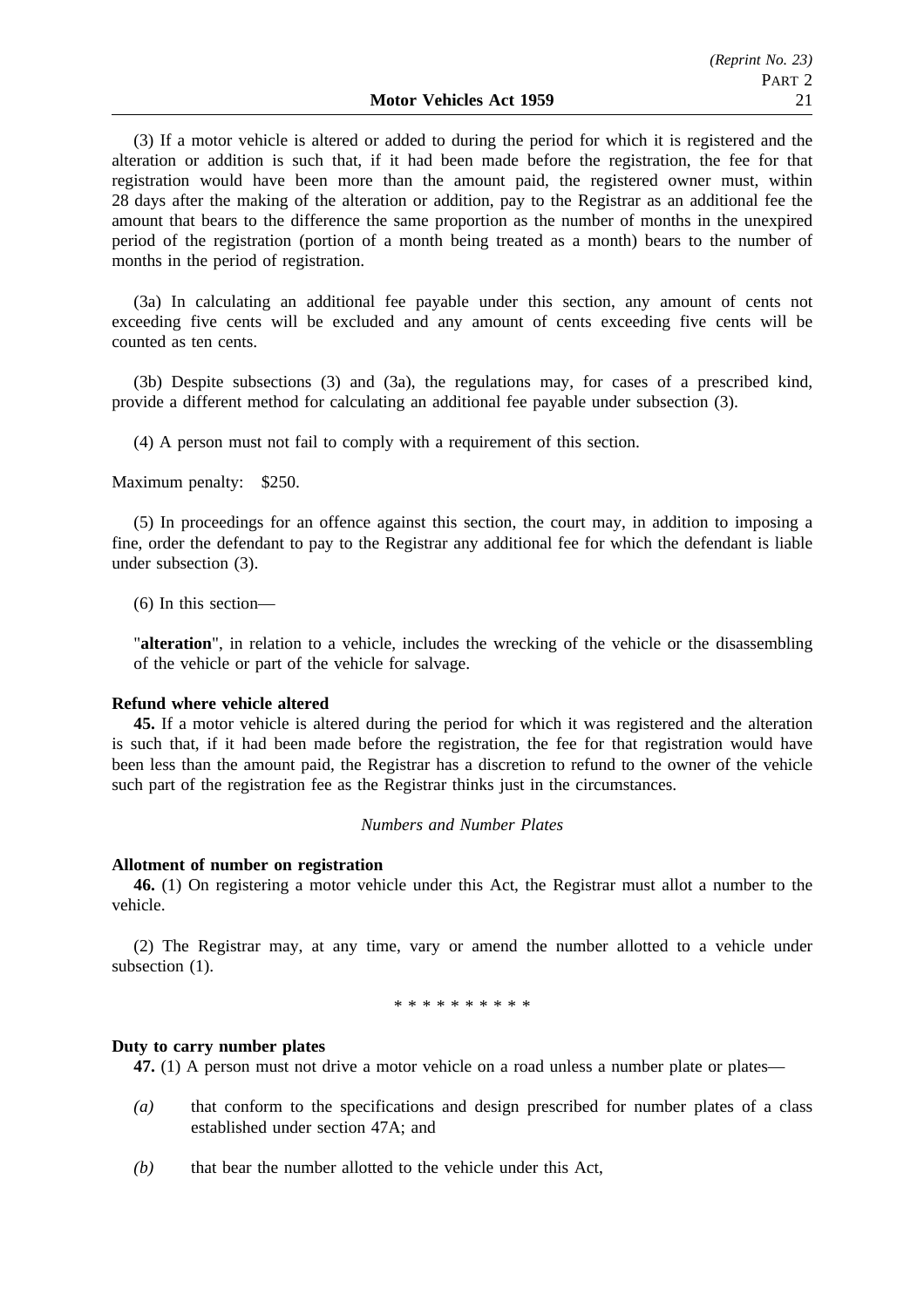are attached to the vehicle in accordance with the regulations.

Maximum penalty: \$250.

- (2) This section does not apply to—
- *(a)* a motor vehicle exempted from registration under this Act; or
- *(b)* a motor vehicle in relation to which a permit has been issued under this Act permitting the vehicle to be driven without registration; or
- *(ba)* an owner of a registered motor vehicle during the period between application to the Registrar for a number plate or plates and expiry of the day following the day on which the number plate or plates are delivered to the owner; or
- *(c)* a person who fails to comply with this section by reason of damage caused by a collision or other road accident where the person has had no reasonable opportunity to repair the damage.

# **Classes of number plates and agreements for the allotment of numbers**

**47A.** (1) The Registrar may, by notice published in the *Gazette*, establish different classes of number plates and prescribe the specifications and design to which number plates of each class must conform.

(2) The Registrar may, in a notice under subsection (1), declare that number plates of a particular class may not be attached to a motor vehicle except pursuant to an agreement under subsection (4).

(3) The Registrar may, by notice published in the *Gazette*, vary or revoke a notice under this section.

(4) The Registrar may enter into an agreement with a person providing for any of the following matters:

- *(a)* the right to be allotted a particular number in respect of a vehicle registered or to be registered in the person's name;
- *(b)* the right to attach number plates of a particular class to a vehicle registered or to be registered in the person's name;
- *(c)* the assignment of rights conferred under the agreement;
- *(d)* such other matters relating to registration numbers or number plates as the Registrar thinks fit.
- (5) An agreement may be made under subsection (4)—
- *(a)* upon payment to the Registrar of such fee as the Registrar may require; or
- *(b)* by the sale by public auction of rights of the kind referred to in that subsection.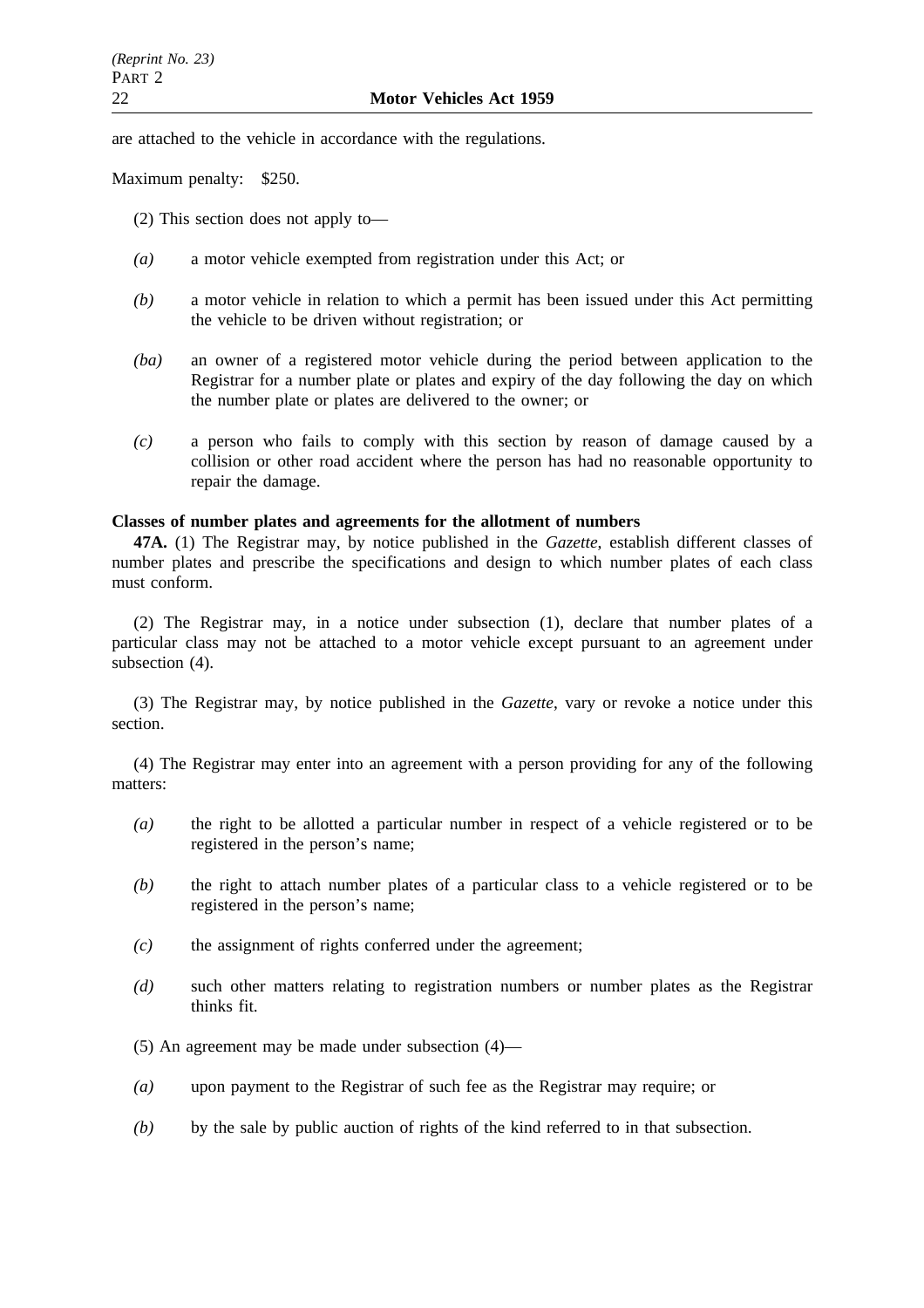(6) This section does not affect the duty of the Registrar, in the absence of any agreement under subsection (4), to allot a number to a vehicle upon registering the vehicle.

(7) A person must not drive a motor vehicle on a road, being a vehicle to which a number plate or plates of a class in respect of which a declaration has been made under subsection (2) are attached, unless the registered owner of the vehicle acquired the right to attach the number plate or plates to the vehicle pursuant to an agreement under subsection (4).

Maximum penalty: \$250.

# **Issue of number plates**

**47B.** (1) The owner of a motor vehicle to which a number has been allotted under this Act may obtain a number plate bearing that number—

- *(a)* upon payment of the prescribed fee, from the Registrar; or
- *(b)* from a person approved by the Minister to sell or supply number plates.

(2) No person other than a person approved by the Minister may sell or supply number plates of a kind required to be attached to motor vehicles under this Act.

Maximum penalty: \$250.

# **Return or recovery of number plates**

**47C.** (1) The Registrar must, before cancelling the registration of a motor vehicle on application by the registered owner, be satisfied in respect of any number plates issued for the vehicle that—

- *(a)* the plates have been returned to the Registrar; or
- *(b)* the plates cannot be returned because they have been destroyed or stolen; or
- *(c)* there is a proper reason why the applicant should be allowed to retain the plates.
- (2) The Registrar must, if the registration of a motor vehicle—
- *(a)* has expired and has not been renewed within the period allowed for renewal; or
- *(b)* has become void or has been found to have been void; or
- *(c)* is cancelled otherwise than on application as referred to in subsection (1),

by notice in writing served on the owner of the vehicle or person who is or was last registered as the owner of the vehicle, direct the person to return, within the period specified in the notice, any number plates of a specified kind issued for the vehicle.

(3) A person must not fail, without reasonable excuse, to comply with a direction under subsection (2).

Maximum penalty: \$250.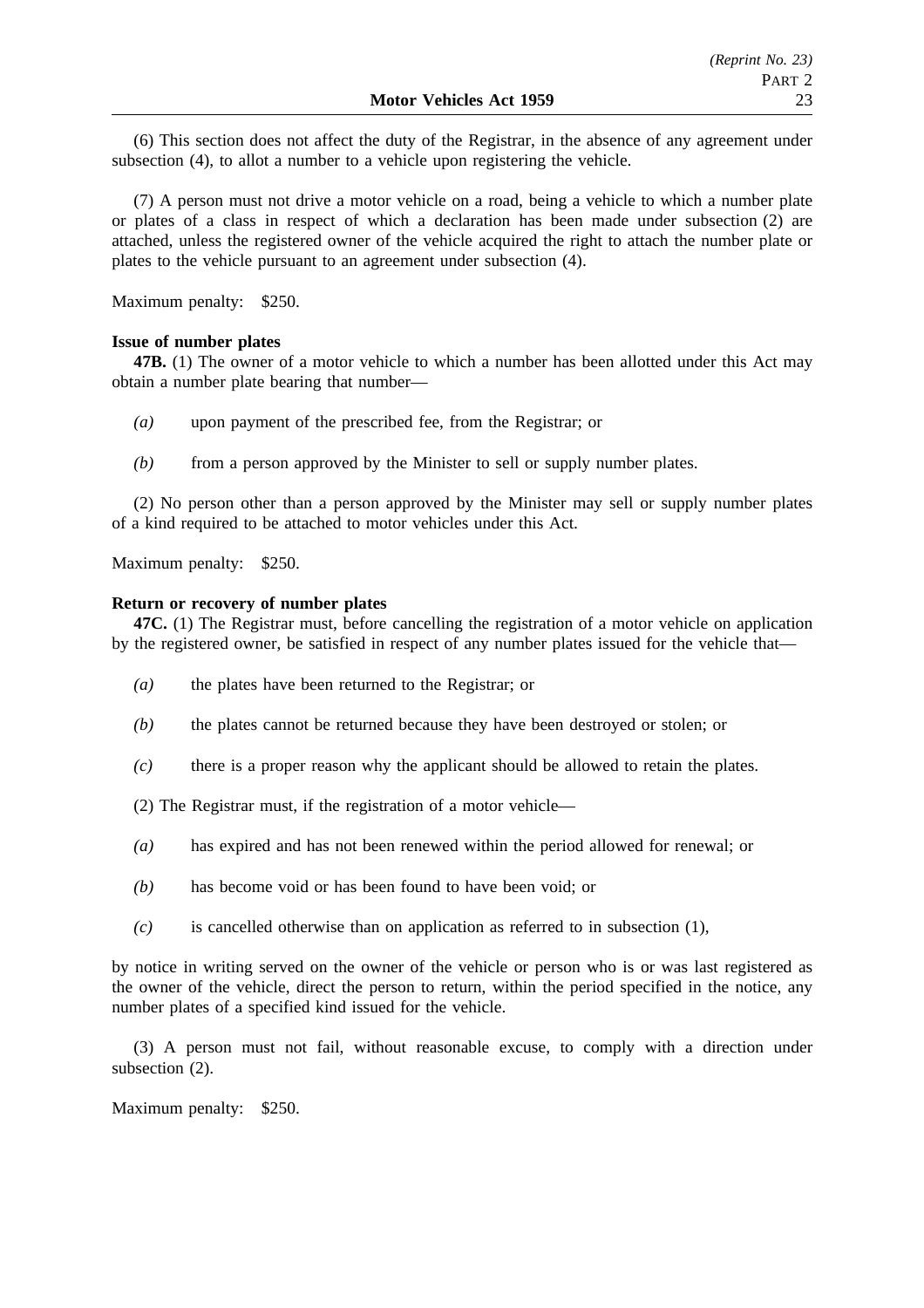- (4) If the registration of a motor vehicle—
- *(a)* has expired and has not been renewed within the period allowed for renewal; or
- *(b)* has become void or has been found to have been void; or
- *(c)* has been cancelled,

the Registrar, a member of the police force or an inspector may seize any number plates (other than number plates of a prescribed kind) issued for the vehicle and, for the purpose of so doing, may, at any reasonable time, enter and remain on any land or premises.

(5) A person must not hinder another person who is acting in the exercise of a power conferred by subsection (4).

Maximum penalty: \$250.

#### *Registration Labels*

#### **Registration labels**

**48.** (1) At the time of registering a motor vehicle, the Registrar must issue to the registered owner of the vehicle or his or her agent—

- *(a)* a certificate of registration, in a form determined by the Minister, relating to that vehicle; and
- *(b)* in relation to a vehicle other than a vehicle of a prescribed class, a registration label endorsed with—
	- (i) particulars of the vehicle;
	- (ii) the date of expiry of registration;
	- (iii) such other information as the Registrar thinks fit to include.

(1a) The Registrar may, at any time, issue to the registered owner, or the agent of the registered owner, of a motor vehicle an amended registration label complying with subsection (1) and may, by notice in writing served personally or by post, direct the registered owner or agent to destroy the label previously issued in such manner as the Registrar thinks fit and specifies in the notice.

(1b) A person must not fail to comply with a direction under subsection (1a).

Maximum penalty: \$125.

(2) The registration label issued in respect of a motor vehicle other than a motor vehicle of a prescribed class or, where an amended registration label has been issued in respect of such a motor vehicle, the amended registration label must, throughout the period during which the registration remains in force, be affixed to and carried on the motor vehicle for which it is issued, in accordance with the regulations.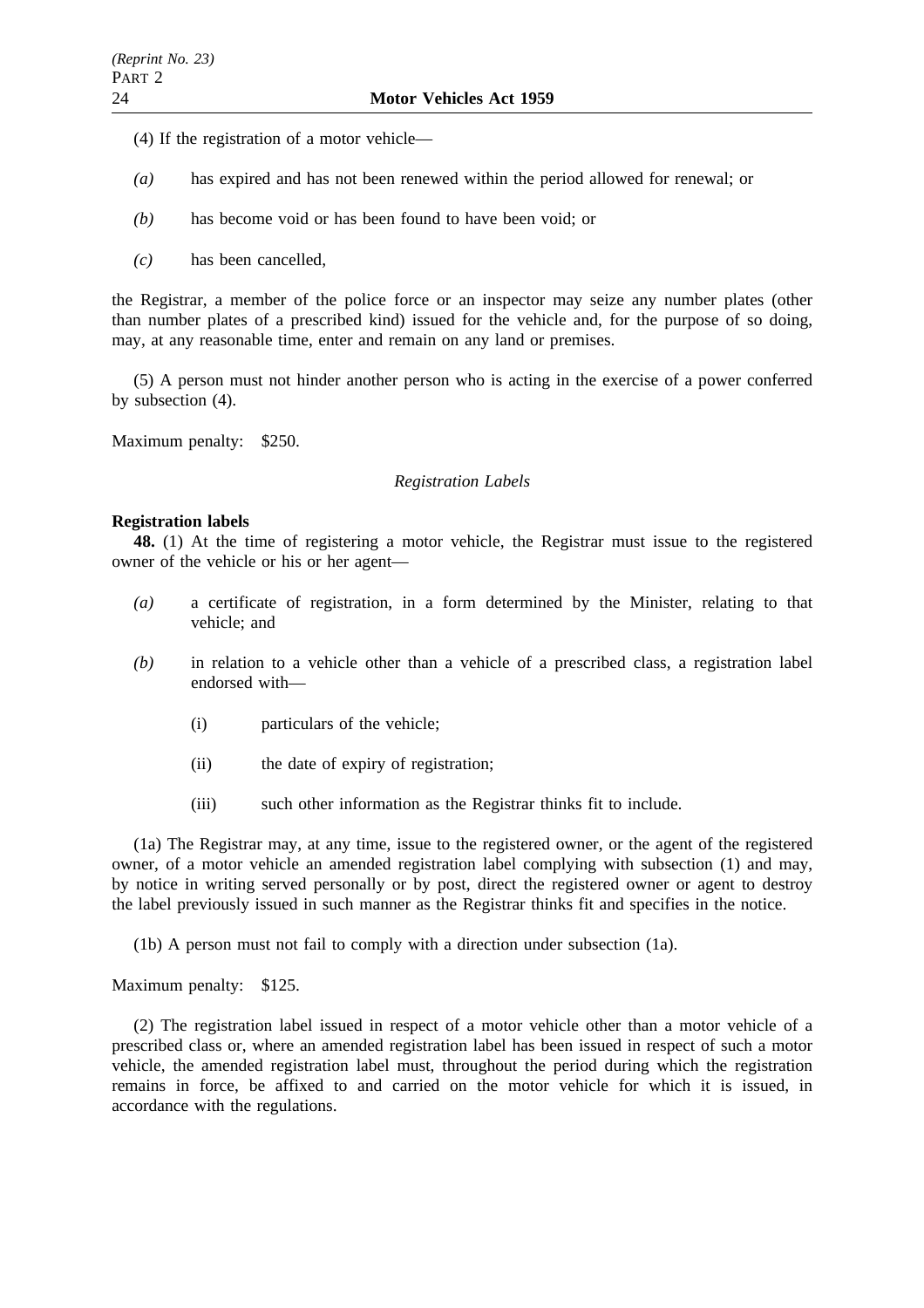(3) A person must not drive on a road a motor vehicle registered under this Act other than a motor vehicle of a prescribed class that does not carry the registration label or, where an amended registration label has been issued, the amended registration label issued for that vehicle under this section, or that carries the label otherwise than in conformity with all the requirements of this section and the regulations.

Maximum penalty: For a first offence—\$125.

For a subsequent offence—\$250.

(4) It is a defence to a charge under subsection (3) if the defendant proves that the motor vehicle was driven on a road under circumstances under which this Act or the regulations provide that a motor vehicle on which a registration label or permit is not affixed may be driven.

\*\*\*\*\*\*\*\*\*\*

\*\*\*\*\*\*\*\*\*\*

# **Permit to drive where label lost or destroyed**

**50.** (1) If the owner of a motor vehicle—

- *(a)* produces to a member of the police force stationed at a police station more than 40 kilometres by a direct line from the General Post Office at Adelaide the current registration certificate issued in respect of the motor vehicle; and
- *(b)* satisfies that member of the police force that the registration label issued in respect of the vehicle has not been received by the owner or any person on the owner's behalf, or has been lost or destroyed, and that an application in the proper form for a duplicate label together with the prescribed fee have been forwarded to the Registrar,

the member of the police force may issue a permit permitting the motor vehicle to be driven on roads without carrying a registration label during the period of operation of the permit.

- (2) A permit under subsection (1)—
- *(a)* has no force unless the permit is carried, in accordance with the regulations, in the vehicle to which it relates; and
- *(b)* expires—
	- (i) on the expiration of the current registration of the vehicle; or
	- (ii) on the date specified in the permit,

whichever is the earlier.

## **Issue of permit or duplicate label**

**51.** (1) If the Registrar is satisfied by statutory declaration or such other evidence as the Registrar may require that the registration label issued in respect of any motor vehicle has not been received by the owner, or has been lost or destroyed, the Registrar may issue a permit or a duplicate label upon payment of the prescribed fee; but the Registrar may remit the fee if of the opinion that reasonable cause exists for doing so.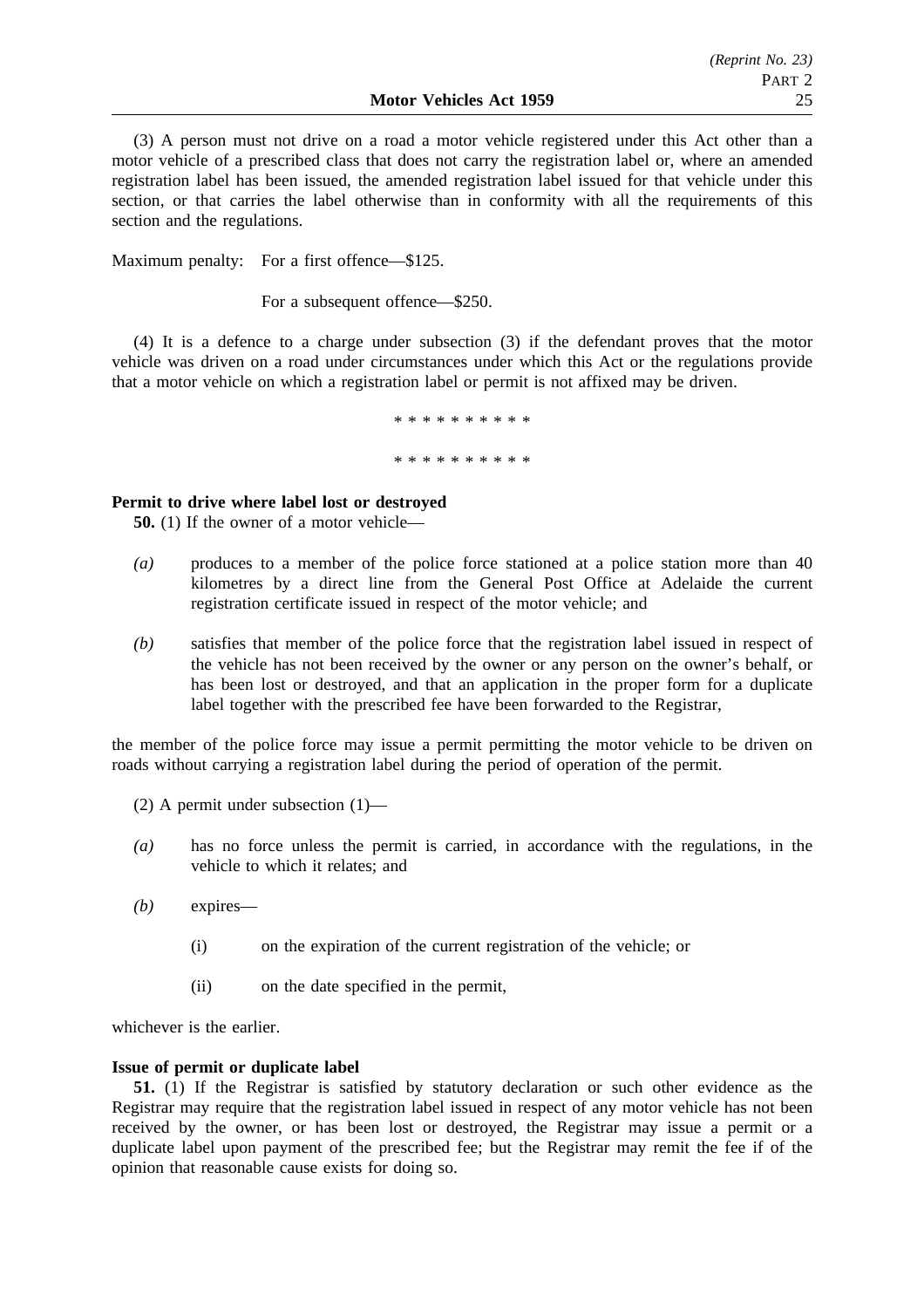(2) A permit under subsection (1)—

- *(a)* has no force unless the permit is carried, in accordance with the regulations, in the vehicle to which it relates; and
- *(b)* expires on the date specified in the permit.

## **Return or destruction of registration label**

**52.** (1) The Registrar must, before cancelling the registration of a motor vehicle on application by the registered owner, be satisfied that—

- *(a)* the registration label issued for the vehicle has been returned or destroyed; or
- *(b)* the vehicle has been stolen or destroyed.

(2) The Registrar must, if the registration of a motor vehicle has become void or has been found to have been void or is cancelled otherwise than on application as referred to in subsection (1), by notice in writing served on the person who is or was last registered as the owner of the vehicle, direct the person to destroy the registration label issued for the vehicle in such manner as the Registrar thinks fit and specifies in the notice.

(3) A person must not fail, without reasonable excuse, to comply with a direction under subsection (2).

Maximum penalty: \$250.

(4) If the registration of a motor vehicle has become void or has been found to have been void or has been cancelled, the Registrar, a member of the police force or an inspector, may remove from that vehicle the registration label relating to that registration and, for the purpose of so doing, may, at any reasonable time, enter and remain on any land or premises.

(5) A person must not hinder another person who is acting in the exercise of a power conferred by subsection (4).

Maximum penalty: \$250.

## **Offences in connection with registration labels and permits**

**53.** (1) A person must not—

- *(a)* drive on a road a motor vehicle on which is affixed a registration label or in which is carried a permit that has ceased to be in force or has been issued in respect of another motor vehicle; or
- *(b)* drive on a road a motor vehicle on which is affixed a registration label or in which is carried a permit that has been altered, defaced, mutilated or added to; or
- *(c)* drive on a road a motor vehicle on which is affixed a colourable imitation of a registration label or in which is carried a colourable imitation of a permit; or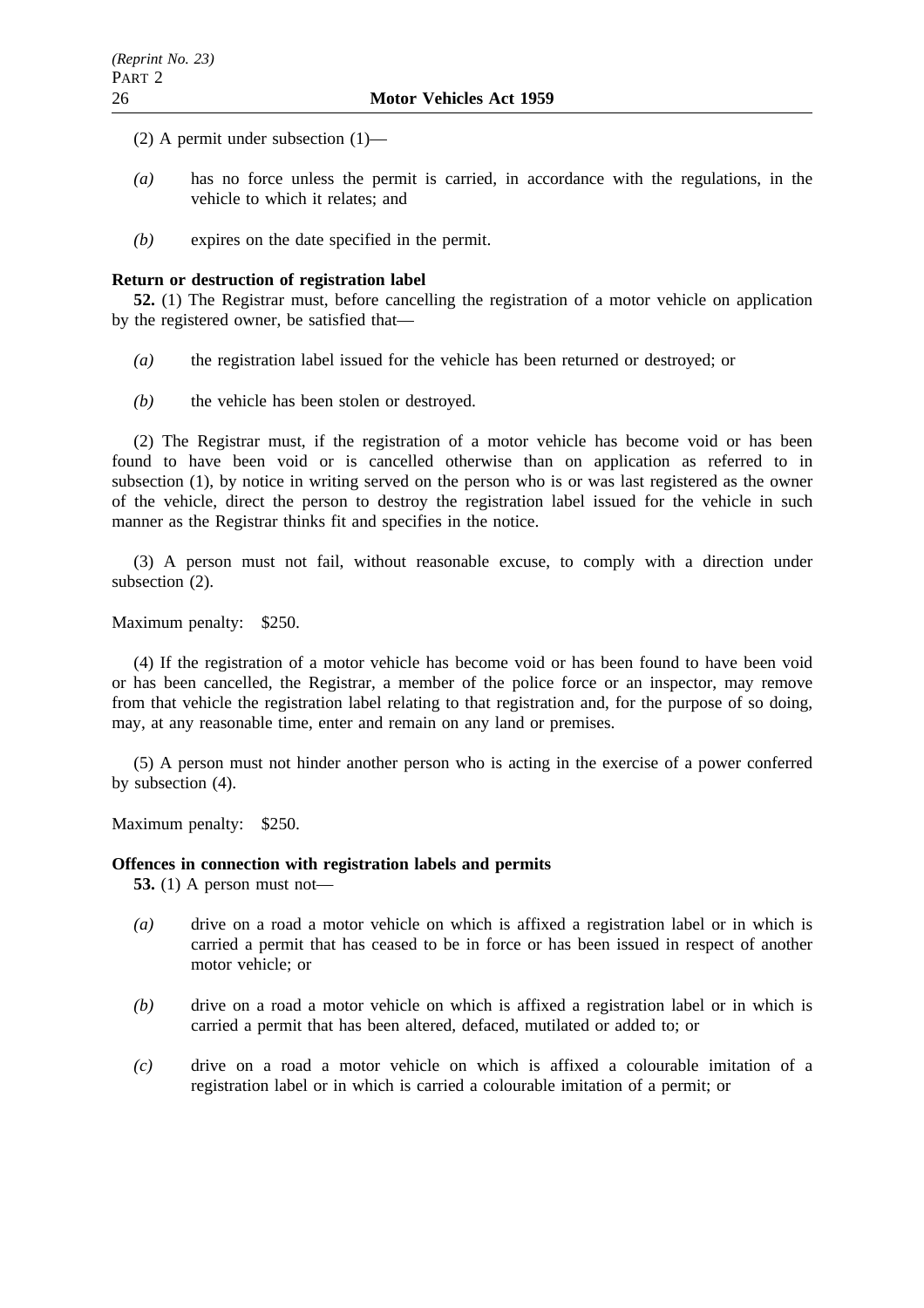*(d)* without lawful excuse, have in his or her possession—

- (i) a registration label or an article resembling a registration label that is liable to be mistaken for a registration label; or
- (ii) a permit or an article resembling a permit that is liable to be mistaken for a permit.

Maximum penalty: \$250.

(2) In this section—

"**permit**" means a permit that permits a vehicle to be driven on roads without carrying a registration label.

#### *Cancellation and Transfers of Registration*

## **Cancellation of registration and refund on application by registered owner**

**54.** (1) Subject to this Act, the Registrar must, on application by the registered owner of a motor vehicle made in a manner and form determined by the Minister, cancel the registration of the vehicle.

(2) Where a registration is cancelled under this section, the Registrar must pay, or place to the credit of, the applicant any refund required under the regulations.

\*\*\*\*\*\*\*\*\*\*

#### **Cancellation of registration where application information incorrect**

**55A.** (1) The Registrar may, by notice in writing served on the person registered as the owner of a motor vehicle, cancel the registration of the vehicle if satisfied—

- *(a)* that any information disclosed in the application for registration of the vehicle, or, if the registration has been transferred, in the application for transfer of the registration, was incorrect; or
- *(b)* that any evidence provided by the applicant in response to a requirement of the Registrar under this Act was incorrect.

(2) The Registrar may, after cancelling a registration under this section, at the Registrar's discretion, refund such part of the amount paid to the Registrar by the person in whose name the vehicle was registered as the Registrar thinks just.

# **Duty of transferor on transfer of vehicle**

**56.** Where the ownership of a motor vehicle is transferred (whether on a sale or other transaction) at any time during the currency of its registration, the transferor must within seven days after the transfer either—

*(a)* apply for cancellation of the registration; or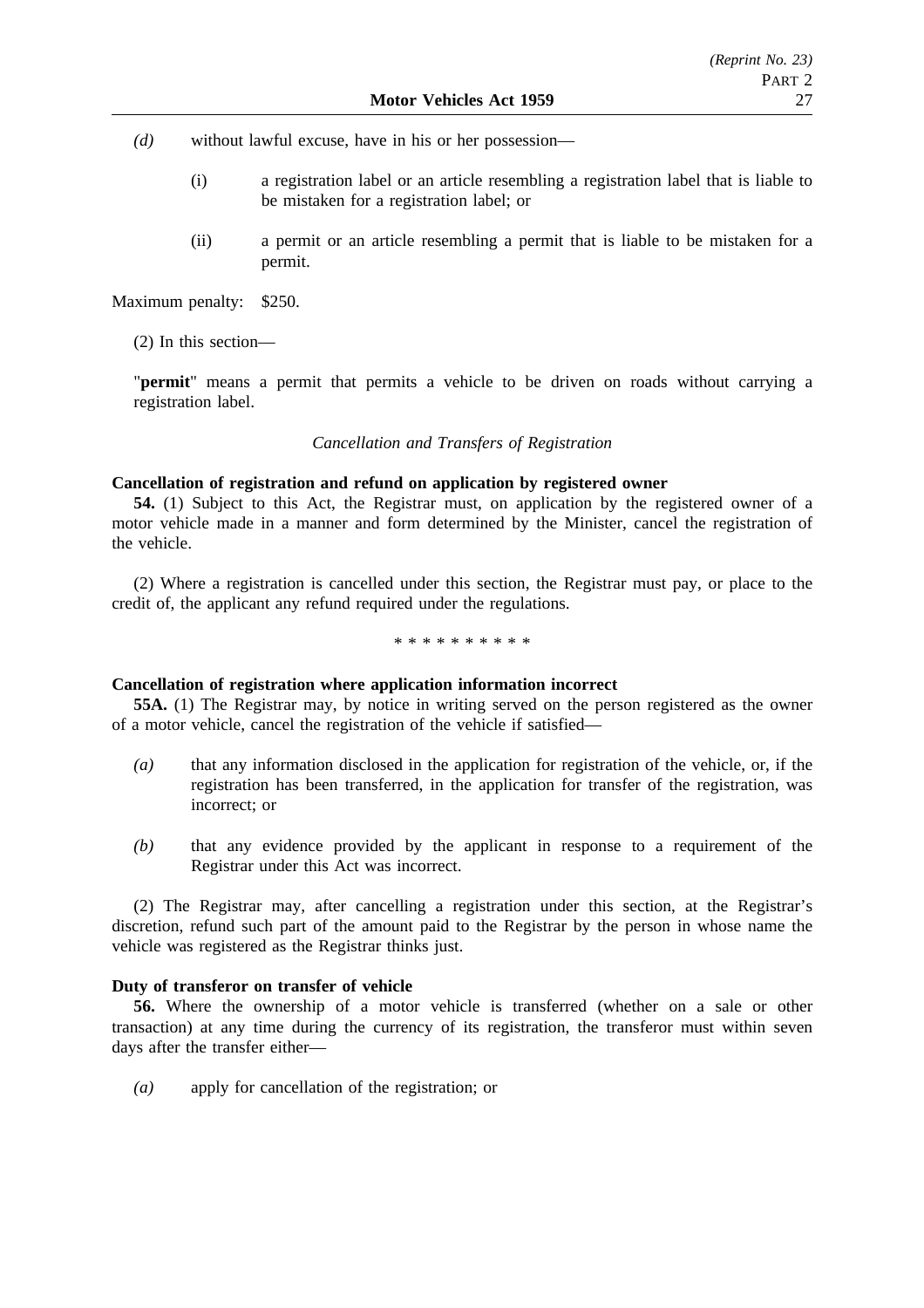- $(b)$ 
	- (i) give to the transferee the current certificate of registration or a current duplicate certificate of registration issued to the transferor in respect of the vehicle; and
	- (ii) sign an application, in a form determined by the Minister, to transfer the registration of the vehicle; and
	- (iii) sign or cause to be signed by a person acting on behalf of the transferor, in the presence of the transferee or a person acting on behalf of the transferee, a notice, in a form determined by the Minister, of the transfer of ownership of the vehicle.

Penalty: Division 10 fine.

#### **Duty of transferee on transfer of vehicle**

**57.** (1) Where the ownership of a motor vehicle is transferred not later than 14 days before the expiration of the registration of the vehicle, the transferee must, within seven days after the transfer, sign or cause to be signed by a person acting on behalf of the transferee, in the presence of the transferor or a person acting on behalf of the transferor, a notice under section 56*(b)*(iii).

Maximum penalty: \$250.

- (2) Where—
- *(a)* the ownership of a motor vehicle is transferred not later than 14 days before the expiration of the registration of the vehicle; and
- *(b)* an application to cancel the registration is not made within seven days after the transfer,

the transferee must, within 14 days after the transfer, deliver to the Registrar an application to transfer the registration of the vehicle in a form determined by the Minister that—

- *(c)* has been signed by the transferor and transferee; and
- *(d)* is accompanied by—
	- (i) the current certificate of registration or a current duplicate certificate of registration issued to the transferor in respect of the vehicle; and
	- (ii) the prescribed fee for the transfer; and
	- (iii) the stamp duty (if any) payable on the application.

Maximum penalty: \$250.

- (3) Where—
- *(a)* the transferee fails to lodge an application required under subsection (2) within 14 days after the transfer of the vehicle; and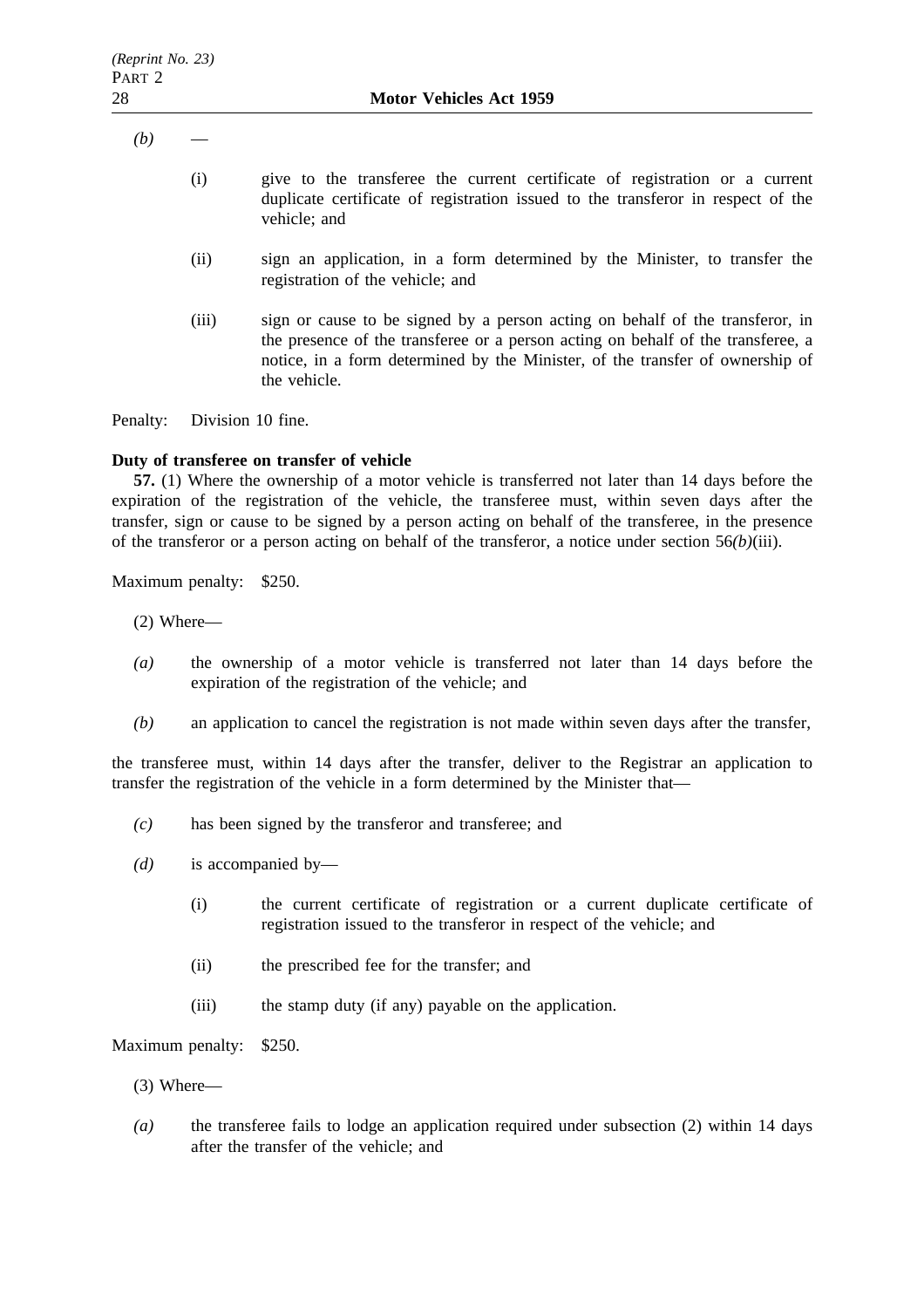*(b)* the transferee—

- (i) lodges the application after the expiration of that period; or
- (ii) lodges an application to register the vehicle,

the Registrar may charge, in addition to the fee prescribed under this Act for the transfer or registration, a late payment fee determined in accordance with the regulations.

(4) The Registrar may, if satisfied that reasonable cause exists for doing so, extend the time for making an application for transfer of registration.

## **Power of Registrar to record change of ownership of motor vehicles**

**57A.** Where no application to transfer the registration of a motor vehicle has been made but the Registrar is satisfied that ownership of the vehicle has been transferred to a particular person, the Registrar may, without registering the vehicle in the name of the transferee, record on the register the transferee as the owner of the vehicle.

# **Transfer of registration**

**58.** (1) When the current certificate of registration or a current duplicate certificate of registration issued to the transferor in respect of a motor vehicle and an application to transfer the registration are duly delivered to the Registrar and the prescribed transfer fee and the stamp duty (if any) payable on the application paid, the Registrar must, subject to this Act, register the vehicle in the name of the transferee for the balance of the period of registration.

(2) The Registrar may require a person applying for transfer of the registration of a motor vehicle to provide satisfactory evidence by statutory declaration or other means as to any matter in relation to which information is required to be disclosed in the application.

(3) The Registrar may refuse to transfer the registration of a motor vehicle pending investigations (which may include examination of the vehicle) to verify any information disclosed in the application or any evidence provided by the applicant in response to a requirement of the Registrar under this section.

(4) If, on investigation under this section, the Registrar finds that any information disclosed in the application or any evidence provided by the applicant in response to a requirement of the Registrar under this section is incorrect, the Registrar may refuse to transfer the registration of the vehicle.

# **Non-transferable registrations**

**59.** If a registration is not transferable, no application to transfer the registration may be required or made.

## **Cancellation of registration where failure to transfer after change of ownership**

**60.** (1) If no application for the cancellation or transfer of the registration of a motor vehicle has been made—

- *(a)* within 14 days after the transfer of ownership of the vehicle; or
- *(b)* where the Registrar has, under section 57(4), extended the time for the making of an application to transfer the registration, within that time,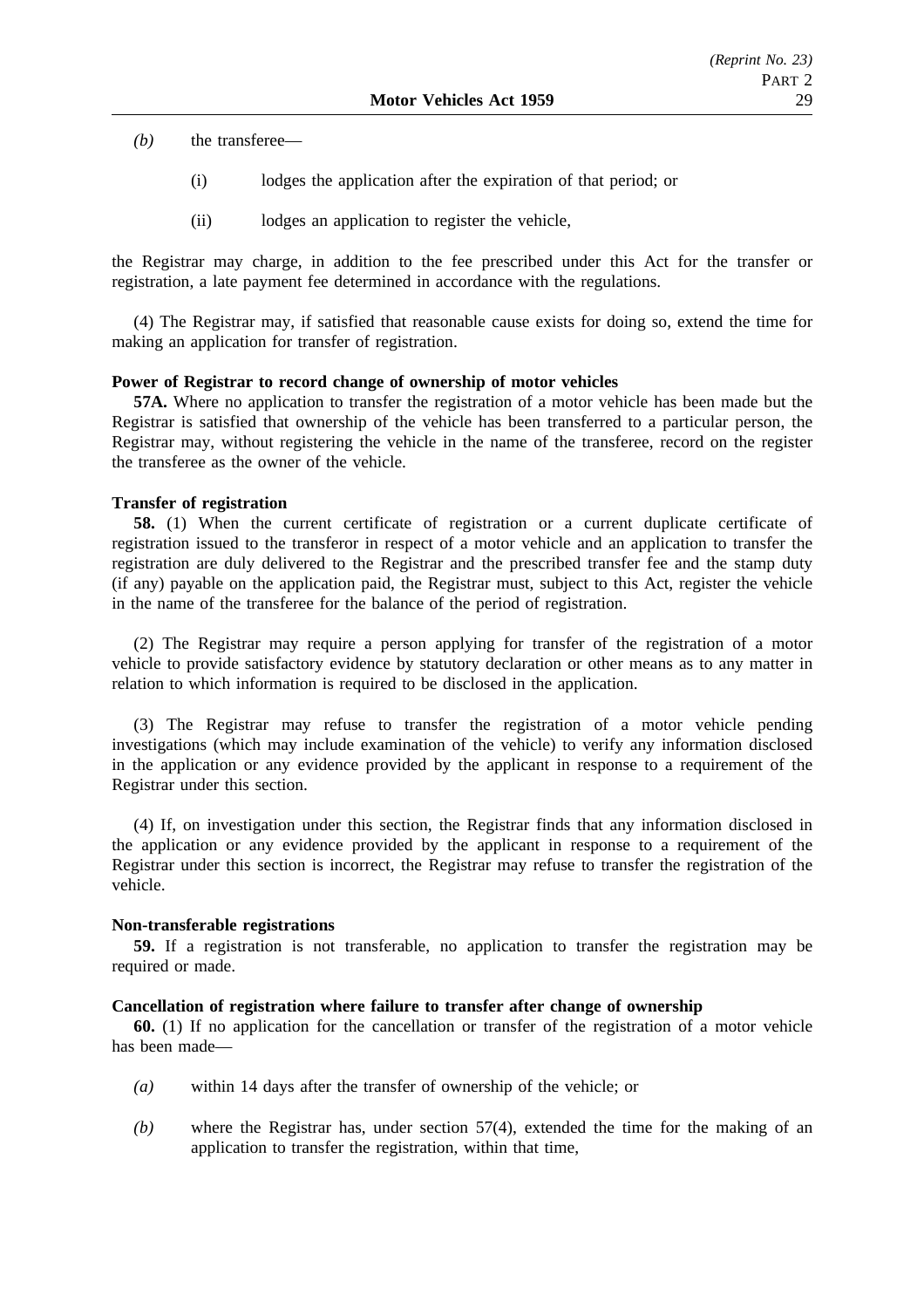the Registrar may cancel the registration.

(2) The Registrar must, after cancelling the registration, on application by the transferee, make any refund required under the regulations.

# **Hire-purchase transactions**

**61.** (1) Where a motor vehicle is registered in the name of a person who takes the vehicle on hire in pursuance of a hire-purchase agreement, the passing of the ownership of the vehicle to that person is not a transfer within the meaning of this Act.

- (2) Where—
- *(a)* an owner has, pursuant to a hire-purchase agreement, repossessed a motor vehicle registered in the name of the person who took the vehicle on hire in pursuance of the agreement; and
- *(b)* the hirer has lost any legal right to obtain the return of the vehicle,

section 57 applies in relation to the owner as if—

- *(c)* the hirer had transferred the ownership of the vehicle to the owner at the time the right to obtain the return of the vehicle was lost; and
- *(d)* the reference to "the transferee" in that section were a reference to "the owner",

and sections 58 and 60 have effect accordingly.

\*\*\*\*\*\*\*\*\*\*

- (4) Where a hirer of a motor vehicle in whose name the vehicle is registered—
- *(a)* returns the vehicle to the owner on termination of the hiring; or
- *(b)* if the vehicle is the subject of a hire-purchase agreement, voluntarily returns the vehicle to the owner,

the return will be taken to be a transfer for the purposes of sections 56, 57, 58 and 60.

# *Trade Plates*

## **Issue of trade plates**

**62.** (1) If the Registrar is satisfied, on such evidence as the Registrar may require, that a person is engaged in a business in which trade plates are reasonably required for use for a purpose of a kind prescribed by the regulations and stated in the person's application, the Registrar may, on payment of the prescribed fee, issue to the person such number of trade plates as the Registrar considers necessary, having regard to the person's business requirements.

(2) The Registrar may, in determining whether an applicant for the issuing of trade plates satisfies the requirements of subsection (1), seek the advice and assistance of a person or body that represents the interests of those engaged in a business of the kind in which the applicant is engaged.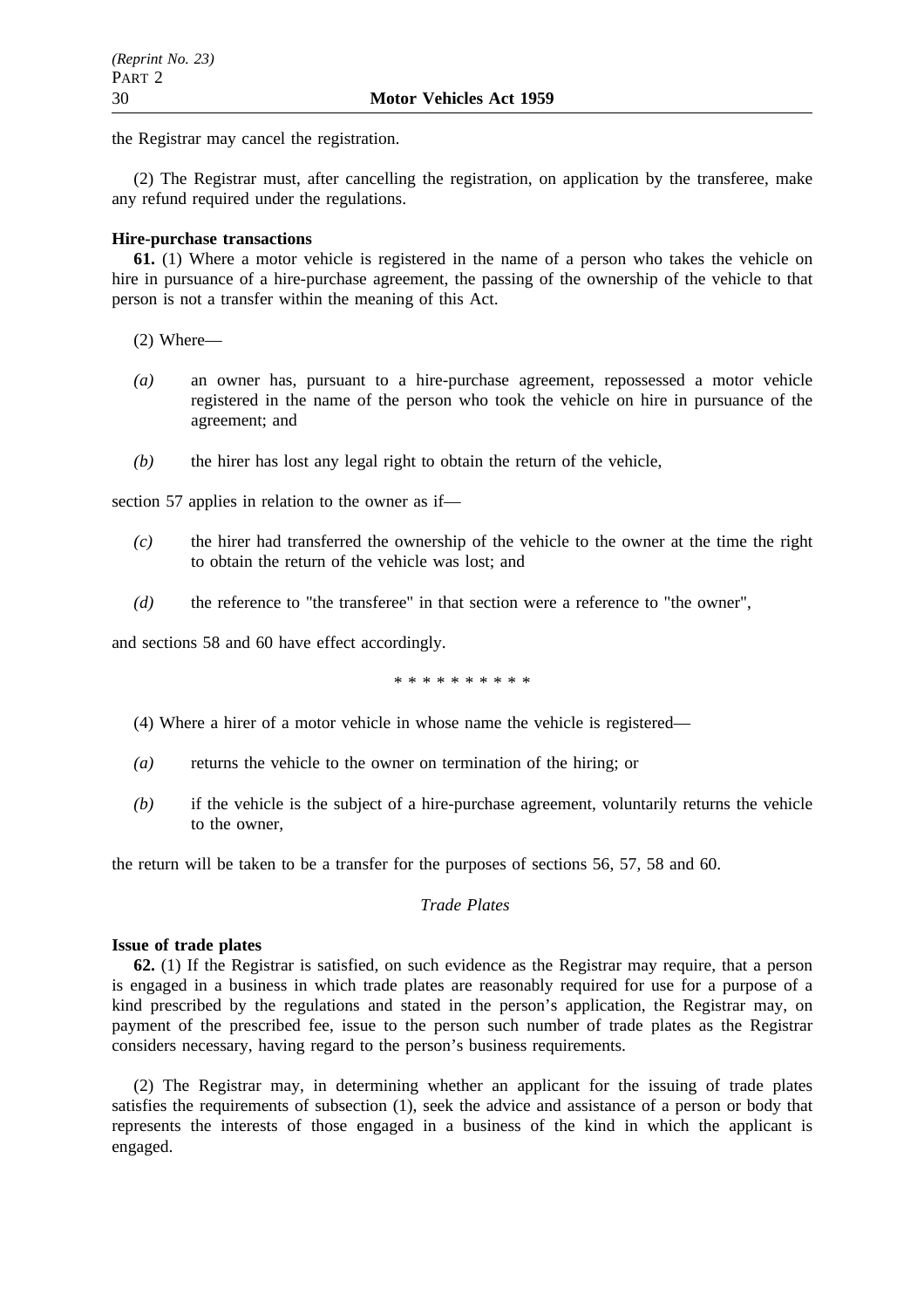(3) For the purposes of subsection (2), the Registrar may enter into an arrangement with a person or body on such terms and conditions as the Registrar thinks fit.

(4) The Registrar must keep a record showing the name and place of business of every person to whom a trade plate has been issued under this section.

\*\*\*\*\*\*\*\*\*\*

(6) The Registrar may issue a trade plate to any person or persons in a business name registered in accordance with the *Business Names Act 1996* under which that person or those persons carry on business.

(7) A trade plate will be taken to have been issued on a date determined by the Registrar in respect of that trade plate and will not be effective for the purposes of this Act before that date.

\*\*\*\*\*\*\*\*\*\*

#### **Specifications of plates**

**64.** Every trade plate must bear a distinctive number and conform to such specifications as the Registrar may determine.

#### **Duration**

**65.** A trade plate may be issued for a period of 12 months, 2 years or 3 years at the option of the applicant, and may be reissued for any such period.

#### **Use of vehicle to which trade plates are affixed**

**66.** (1) A motor vehicle to which trade plates are affixed in accordance with the regulations may be driven on a road for a purpose of a kind prescribed by the regulations and stated in the application for the issuing of the plates.

(2) If a motor vehicle to which trade plates are affixed is driven on a road other than for a purpose of a kind prescribed by the regulations and stated in the application for the issuing of the plates—

- *(a)* the driver of the vehicle; and
- *(b)* where the driver of the vehicle is not the person to whom the trade plates were issued—that person,

are each guilty of an offence.

Maximum penalty: \$1 250.

\*\*\*\*\*\*\*\*\*\* \*\*\*\*\*\*\*\*\*\*

#### **Return of trade plates and refunds**

**70.** (1) A person to whom a trade plate has been issued may surrender it to the Registrar at any time.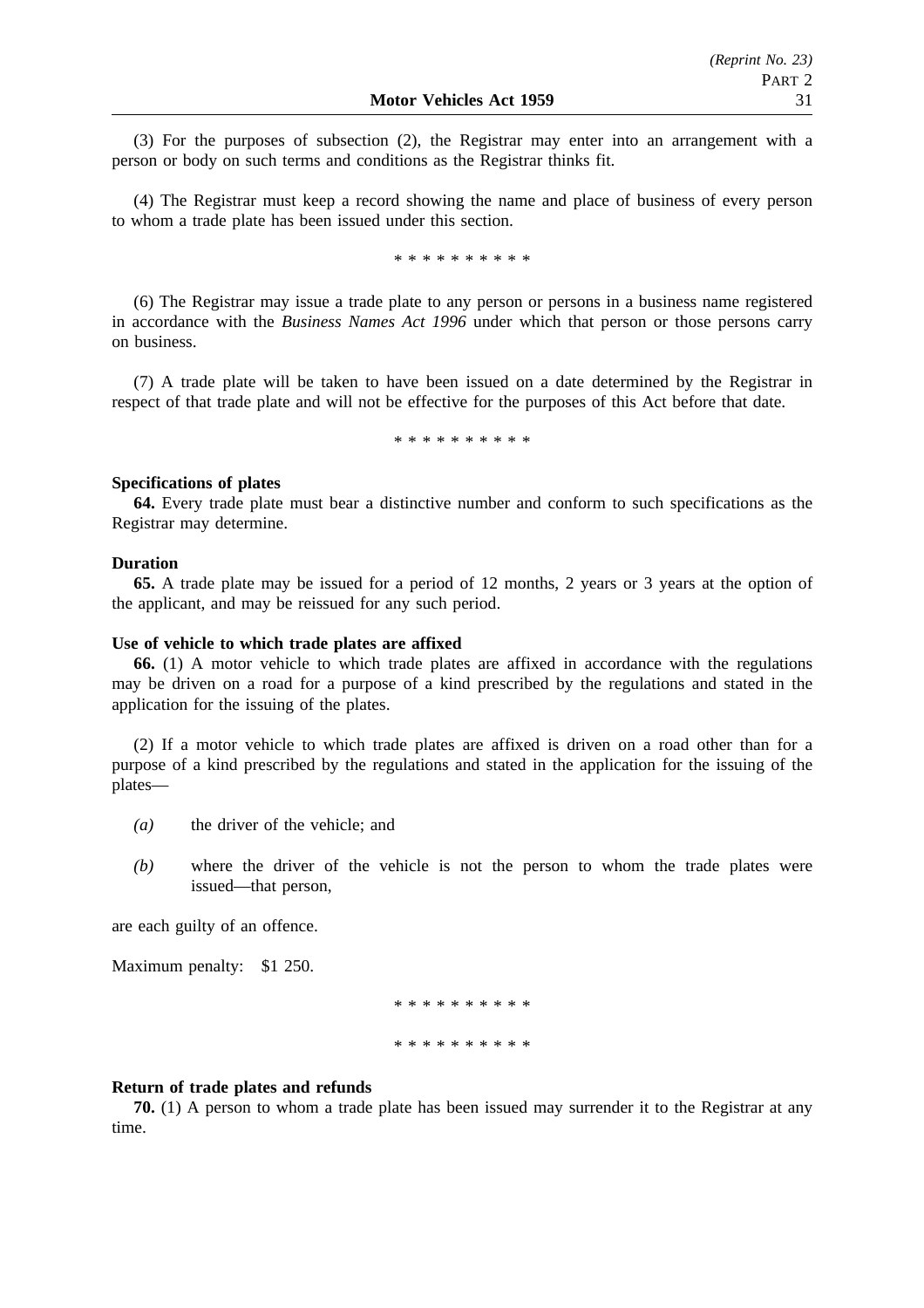(2) Subject to section 71, if a person who holds a trade plate ceases to carry on the business in relation to which that plate was issued, the person must, within seven days of ceasing to carry on that business—

- *(a)* in the case of the purchase or acquisition of the business by another person, notify the Registrar in writing of the name and address of that other person and the date of the sale or acquisition; or
- *(b)* in any other case, surrender the plate to the Registrar.

Maximum penalty: \$250.

\*\*\*\*\*\*\*\*\*\*

(4) Where a person fails to surrender a trade plate pursuant to subsection (2), a member of the police force or an inspector may take possession of the trade plate and for that purpose enter and search any premises or place.

(5) If a person surrenders a trade plate to the Registrar under this section, the Registrar must make any refund required under the regulations.

#### **Transfer of trade plates**

**71.** (1) A person must, within seven days of purchasing or acquiring a business in relation to which a trade plate is held, apply in writing to the Registrar for the transfer of that plate.

Maximum penalty: \$250.

(2) Upon an application under this section, the Registrar may, upon payment of the prescribed fee, cause the trade plate to be transferred to the person who has purchased or acquired the business for the remainder of the period for which the plate was issued.

(3) The transferee of a trade plate will for the purposes of this Act be taken to be the person to whom that plate was issued.

#### *Registration in Business Names*

#### **Registration in business names**

**71A.** (1) Where an application for registration is made by a person carrying on a business the name of which is registered under the *Business Names Act 1996*, the Registrar may, notwithstanding the preceding provisions of this Part, register the motor vehicle in that business name.

(2) Upon registration of a motor vehicle under this section, the provisions of this Act apply and have effect in relation to each person who is carrying on the business as if that person were the owner of the motor vehicle, but it will be sufficient compliance with any such provision if any one of those persons discharges the obligations imposed by the provision on the owner.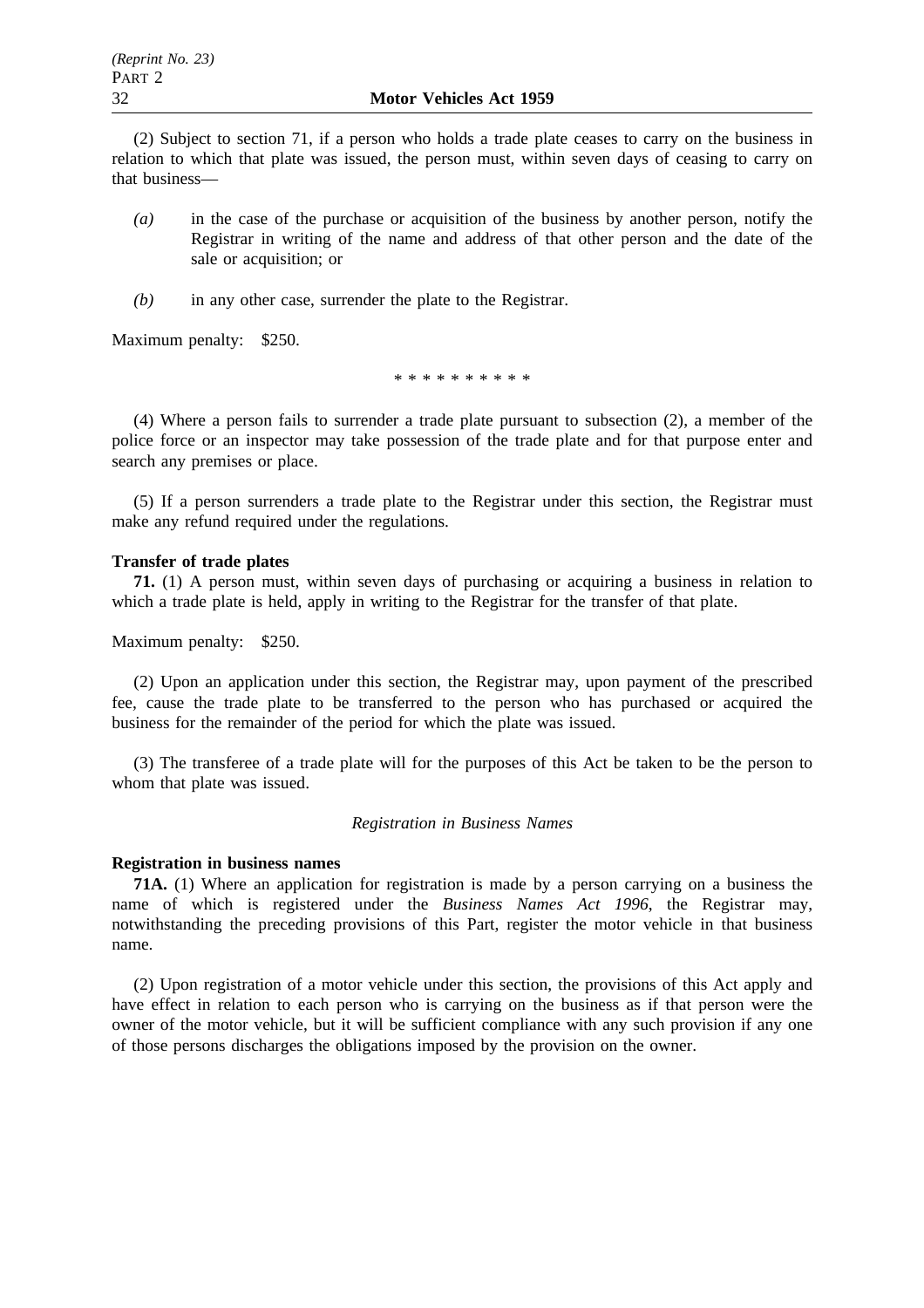# **PART 3 DRIVERS' LICENCES**

\*\*\*\*\*\*\*\*\*\*

## **Classification of licences**

**72.** (1) A licence must be endorsed with one or more of the prescribed classifications.

\*\*\*\*\*\*\*\*\*\* \*\*\*\*\*\*\*\*\*\* \*\*\*\*\*\*\*\*\*\* \*\*\*\*\*\*\*\*\*\*

(7) Subject to this Act, where a person applies for the grant of a licence, the licence, if granted, must be endorsed with any classification for which the person has applied.

(8) Subject to this Act, where a person applies for the renewal of a licence, the licence, if renewed, must be endorsed with the classification with which the licence was endorsed immediately prior to renewal.

(9) Where an applicant for the renewal of a licence applies for the endorsement of any further or other classification upon the licence, and satisfies the Registrar, by such evidence as the Registrar may require, that the applicant is competent to drive a motor vehicle in respect of which that further or other classification is required under this Act, the licence, if renewed, must be endorsed with that further or other classification.

> \*\*\*\*\*\*\*\*\*\* \*\*\*\*\*\*\*\*\*\* \*\*\*\*\*\*\*\*\*\*

#### **Register of licences**

**73.** (1) The Registrar must keep a register of the names and addresses of all licensed drivers, and of all endorsements on, and renewals, suspensions, and cancellations of, licences.

(2) The register will contain such other information as the Registrar thinks necessary for the administration of this Act and will be in a form determined by the Registrar.

#### **Duty to hold licence or learner's permit**

**74.** (1) Subject to this Act, a person must not drive a motor vehicle on a road unless the person holds an appropriate licence or a learner's permit.

Maximum penalty: \$1 250.

(1a) A person who drives a motor vehicle on a wharf for the purpose of loading or unloading cargo is not required to comply with subsection (1) while so driving.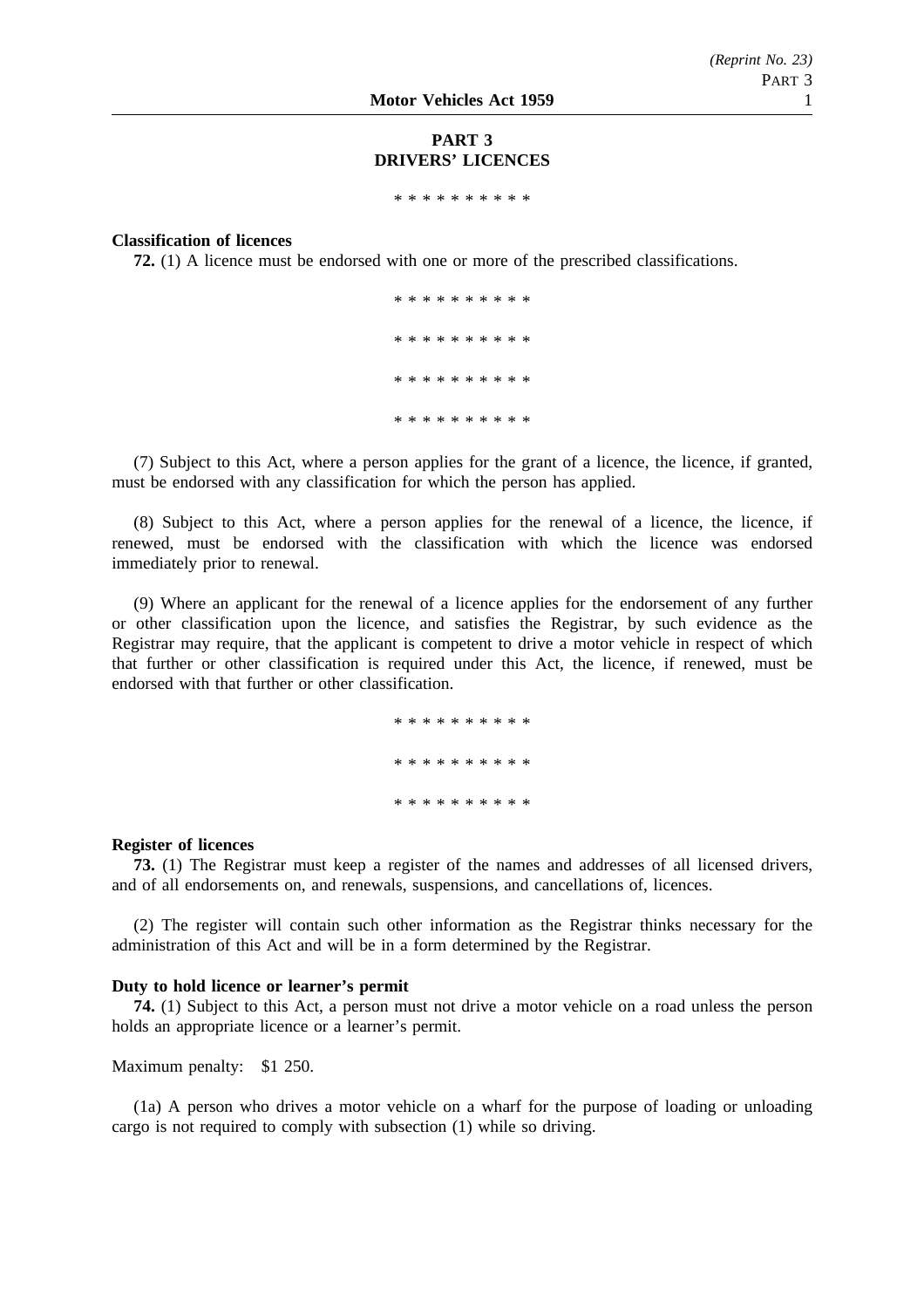(2) "**Appropriate licence**", in relation to the driving of any motor vehicle, means a licence which authorises the holder to drive motor vehicles of the class to which that motor vehicle belongs.

> \*\*\*\*\*\*\*\*\*\* \*\*\*\*\*\*\*\*\*\*

#### **Issue and renewal of licences**

**75.** (1) Subject to this Act, the Registrar must issue a licence to, or renew the licence of, any person who—

- *(a)* makes a written application for the licence or renewal in a form determined by the Minister; and
- *(b)* forwards with the application the prescribed fee; and
- *(c)* has complied with any requirements of the Registrar under section 77B.
- (2) A licence will be in a form determined by the Minister.

(3) Where an application for the issue or renewal of a licence is not entirely in order or the prescribed fee has not been paid, the Registrar may return the application and any fee paid in respect of the application.

\*\*\*\*\*\*\*\*\*\*

## **Only one licence to be held at any time**

**75AA.** (1) The Registrar must not issue a licence or learner's permit to a person who holds an interstate licence unless the person—

- *(a)* surrenders the interstate licence to the Registrar; and
- *(b)* provides the Registrar with a letter addressed to the authority that issued the interstate licence requesting the authority to cancel the licence.

(2) Where a person who holds an interstate licence is issued with a licence or learner's permit under this Act, the interstate licence will, for the purposes of this Act, be taken to have been cancelled on the date of issue of the licence or permit under this Act.

(3) Where a person who holds a licence or learner's permit under this Act is issued with an interstate licence, the licence or permit under this Act will, for the purposes of this Act, be taken to have been cancelled on the date of issue of the interstate licence.

(4) Where a person holds a licence or learner's permit and one or more interstate licences, the Registrar may, by written notice to the person, require the person to elect either—

- *(a)* to surrender the licence or learner's permit to the Registrar; or
- *(b)* to surrender the interstate licences to the Registrar and provide the Registrar with letters addressed to the authorities that issued the interstate licences requesting those authorities to cancel the licences.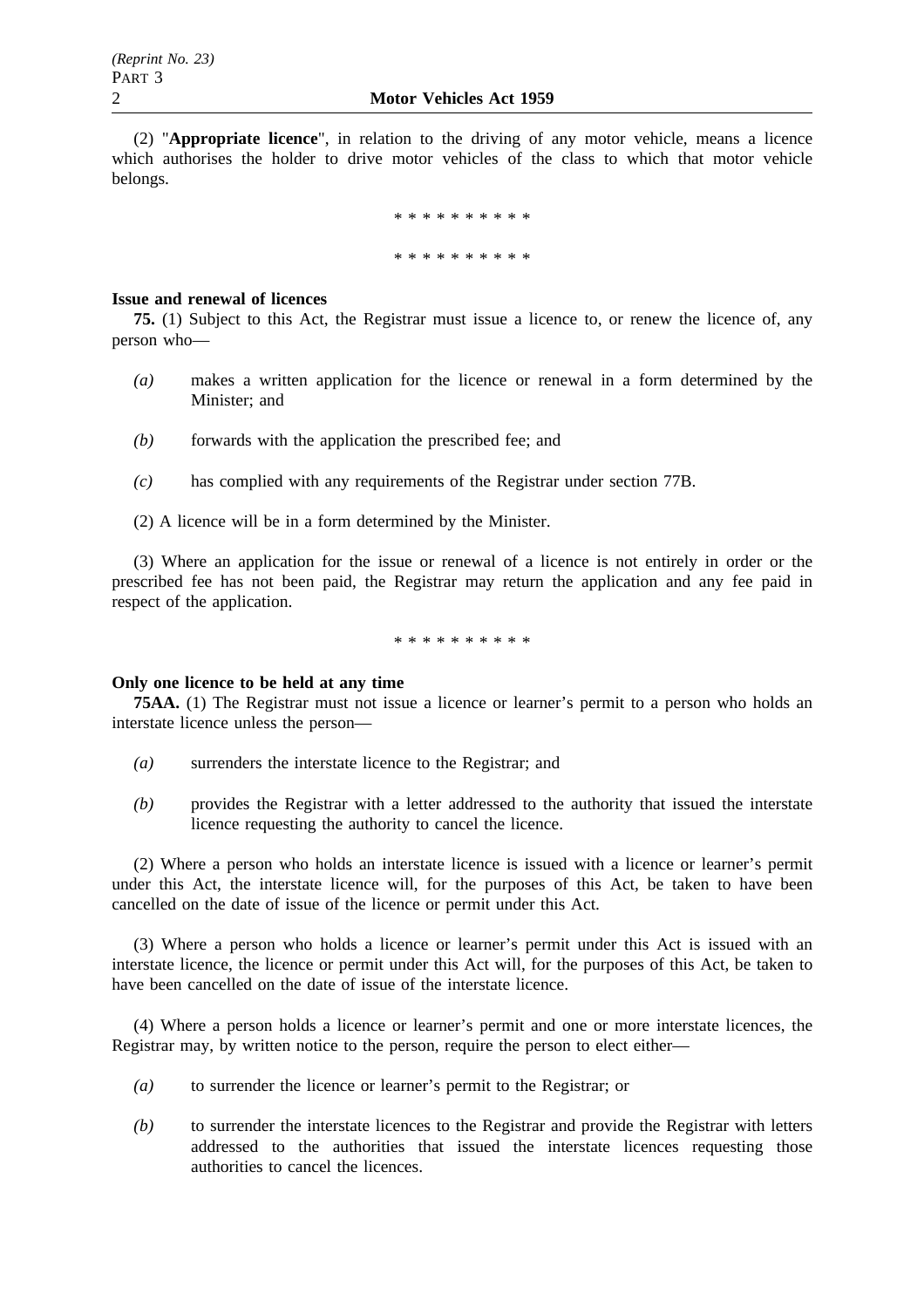(5) If a person does not surrender his or her licence or learner's permit or surrender his or her interstate licences and provide appropriate letters within the period allowed in a notice under subsection (4), the licence or learner's permit will, for the purposes of this Act, be taken to have been cancelled on the expiry of that period.

# **Learner's permit**

**75A.** (1) Subject to this Act, the Registrar must issue a learner's permit to any person who—

- *(a)* makes a written application for the permit in a form determined by the Minister; and
- *(b)* forwards with the application the prescribed fee; and
- *(c)* has passed the examination prescribed in section 79; and
- *(d)* has complied with any requirements of the Registrar under section 77B.

(1a) Subject to this Act, the Registrar may renew the learner's permit of a person who—

- *(a)* makes a written application for the permit in a form determined by the Minister; and
- *(b)* forwards with the application the prescribed fee; and
- *(c)* has complied with any requirements of the Registrar under section 77B.

(1b) Where an application for the issue or renewal of a learner's permit is not entirely in order or the prescribed fee has not been paid, the Registrar may return the application and any fee paid in respect of the application.

(2) A learner's permit—

- *(a)* will be in a form determined by the Minister; and
- *(b)* authorise the holder of the permit to drive a motor vehicle on roads—
	- (i) during the period specified in the permit; and
	- (ii) subject to the conditions imposed by or under subsection (3); and
- *(c)* while the conditions to which the permit are subject are observed, have effect as a licence.
- (3) A learner's permit is subject to the following conditions:
- *(a)* a condition that the holder of the permit must not drive a motor vehicle, or attempt to put a motor vehicle in motion, on a road while there is present in his or her blood the prescribed concentration of alcohol;
- *(b)* a condition that the holder of the permit must not drive a motor vehicle at a speed exceeding by 10 kilometres an hour or more a speed limit that applies under the *Road Traffic Act 1961* or this Act;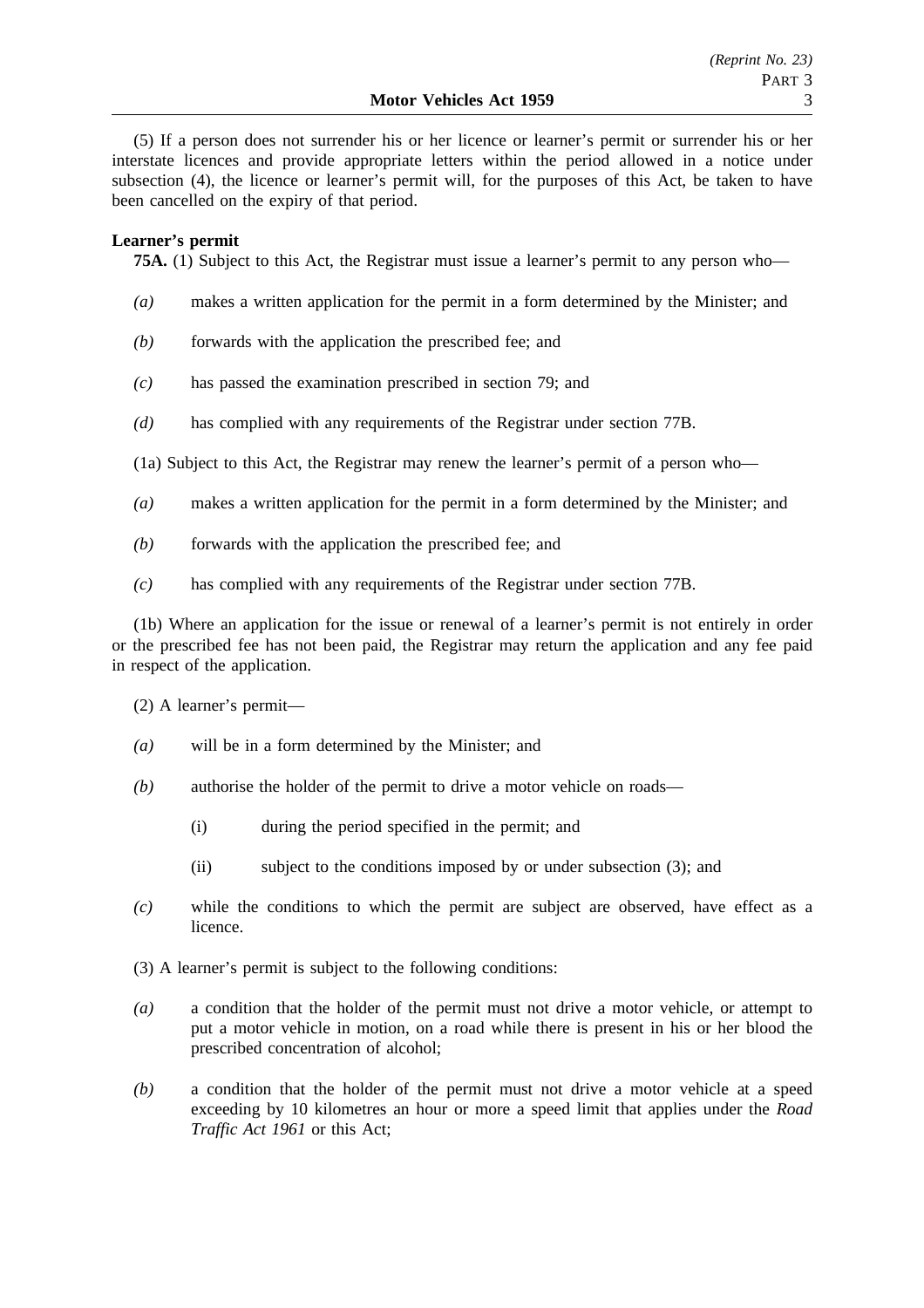- *(c)* a condition that the holder of the permit must not drive a motor vehicle on a road unless one plate bearing the letter "L" is affixed to the vehicle in accordance with the regulations;
- *(d)* a condition that the holder of the permit must not drive a motor vehicle on a road—
	- (i) being a motor vehicle other than a motor cycle—unless another person who holds a driver's licence authorising the person to drive that motor vehicle (not being a provisional licence) occupies a seat in the vehicle next to the holder of the permit; or
	- (ii) being a motor cycle—unless any person who is carried by the holder of the permit as a passenger on the motor cycle or in a sidecar attached to the motor cycle is the holder of a driver's licence authorising the person to drive that motor cycle (not being a provisional licence);

\*\*\*\*\*\*\*\*\*\*

- *(e)* any other condition—
	- (i) limiting the kind of vehicle that may be driven pursuant to the permit; or
	- (ii) limiting the hours during which or the locality within which a vehicle may be driven pursuant to the permit; or
	- (iii) imposing any other restriction,

that the Registrar thinks necessary.

(3aa) A condition imposed on a learner's permit by the Registrar under subsection  $(3)(e)$  must be endorsed on the permit.

(3a) In subsection (3)*(a)*—

"**prescribed concentration of alcohol**" means any concentration of alcohol in the blood.

(3b) The conditions referred to in subsection (3) do not apply to the holder of a permit when driving any vehicle that the person is authorised to drive pursuant to a driver's licence.

(3c) The condition referred to in subsection (3)*(d)* does not apply to the holder of a permit when driving a motor vehicle during the course of a practical driving test conducted pursuant to this Act.

\*\*\*\*\*\*\*\*\*\*

(4) If an applicant is not willing to accept a learner's permit subject to the conditions imposed by or under this section, the Registrar must refuse to issue a permit to, or renew the permit of, the applicant.

\* \* \* \* \* \* \* \* \*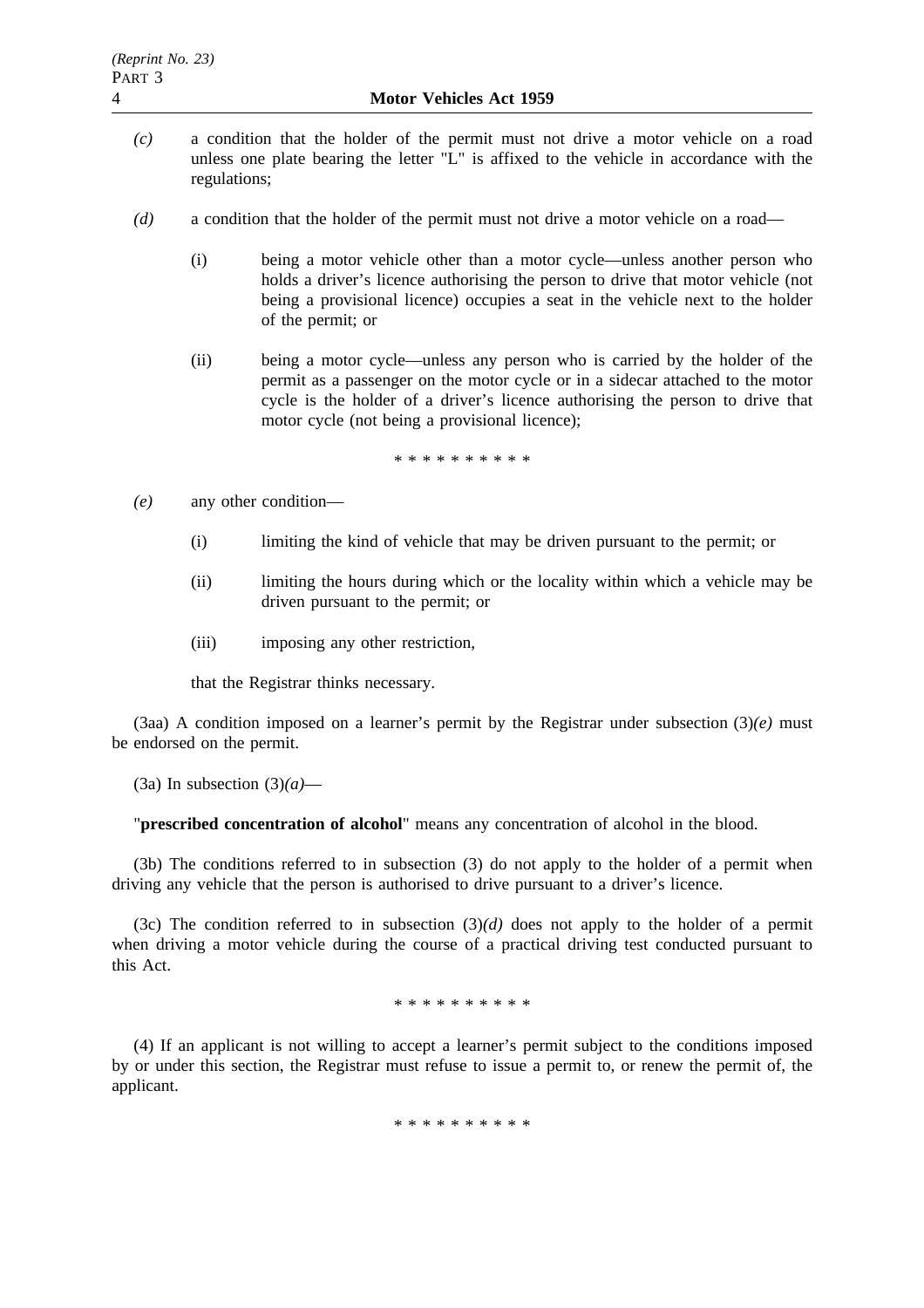(5) A person must not contravene a condition of a learner's permit.

Maximum penalty: \$1 250.

(5aaa) The holder of a learner's permit must not drive a motor vehicle, other than a motor cycle, on a road unless two plates bearing the letter "L" are affixed to the vehicle in accordance with the regulations.

Maximum penalty: \$125.

(5aa) The holder of a learner's permit must not drive a motor vehicle on a road in any part of the State at a speed exceeding 80 kilometres an hour.

Maximum penalty: \$1 250.

(5a) Sections 47B(2), 47C, 47D, 47E, 47G and 47GA of the *Road Traffic Act 1961* apply in relation to an offence against subsection (5) of contravening the condition referred to in subsection  $(3)(a)$  as if-

- *(a)* a reference in any of those sections (apart from section 47E(1)) to an offence against that Act were a reference to an offence against subsection (5); and
- *(b)* a reference in any of those sections to the prescribed concentration of alcohol as defined in section 47A of that Act were a reference to the prescribed concentration of alcohol as defined in subsection (3a).

.<br>بال مال مال مال مال مال مال مال مال مال \*\*\*\*\*\*\*\*\*\* \*\*\*\*\*\*\*\*\*\*

(5e) Section 175 of the *Road Traffic Act 1961*, applies in relation to—

- *(a)* an offence against subsection (5) of contravening the condition referred in subsection (3)*(b)*; or
- *(b)* an offence against subsection (5aa),

as if a reference in that section to an offence against that Act were a reference to an offence against subsection (5) or (5aa).

(6) Sections 88 to 97 and 136 apply in relation to learner's permits and to the holders of learner's permits in the same way as they apply to licences and the holders of licences; and in their application to learner's permits and the holders of learner's permits those sections will be construed as if the words "or learner's permit" were inserted wherever the word "licence" occurs.

(7) A person must not act as a qualified passenger for a learner driver while there is present in his or her blood the prescribed concentration of alcohol.

Maximum penalty: \$1 250.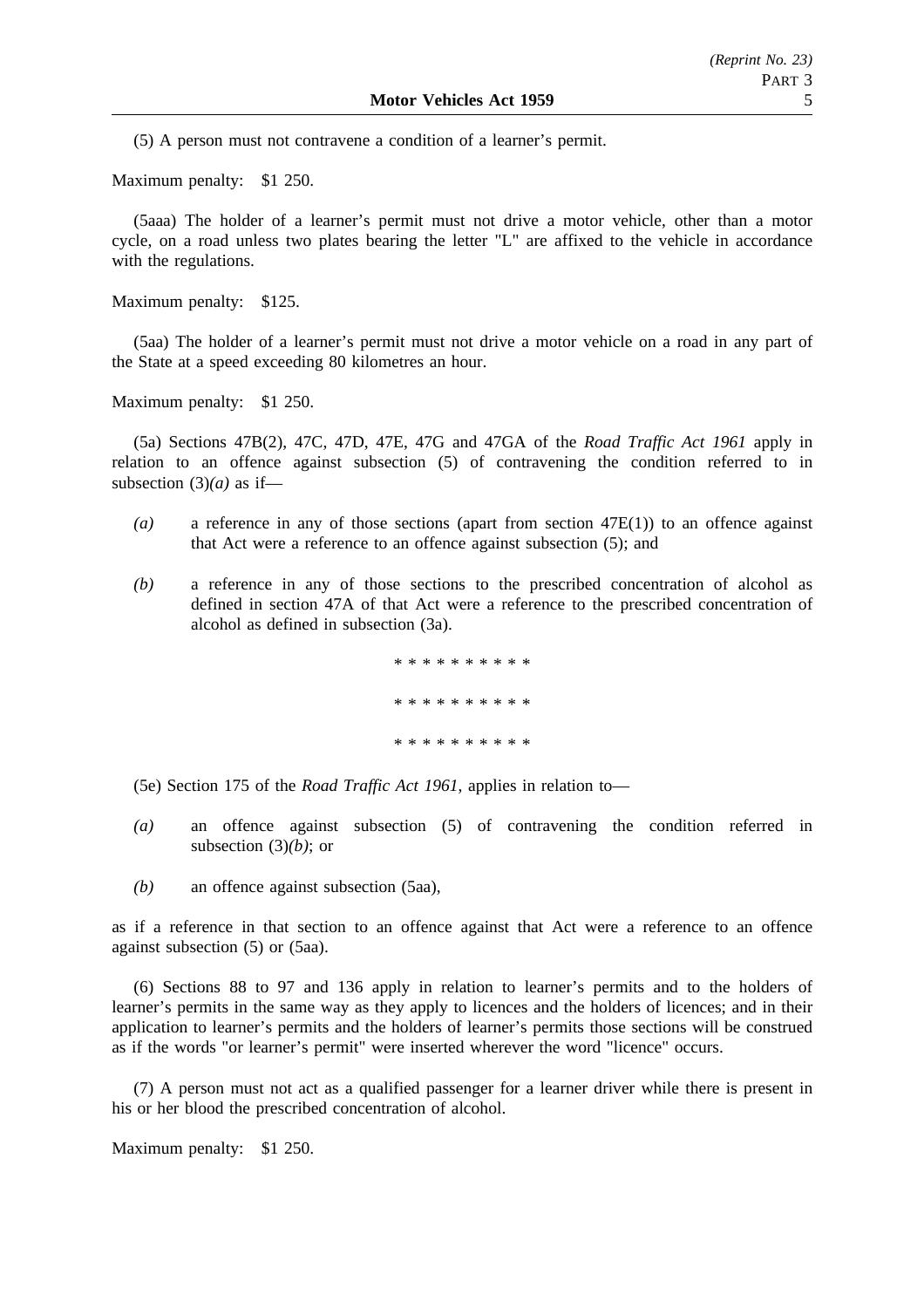- (8) For the purposes of subsection (7)—
- *(a)* a person acts as a qualified passenger for a learner driver if—
	- (i) when the holder of a learner's permit drives a motor vehicle, or attempts to put a motor vehicle in motion, on a road, the person occupies a seat in the vehicle next to the holder of the permit, or, if the vehicle is a motor cycle, is a passenger on the cycle or in a sidecar attached to the cycle; and
	- (ii) the person is the holder of a driver's licence (not being a provisional licence) authorising the person to drive the vehicle; and
- *(b)* "**prescribed concentration of alcohol**" means a concentration of .05 grams or more of alcohol in 100 millilitres of blood.

(9) Sections 47B(2), 47C, 47D, 47E, 47G and 47GA of the *Road Traffic Act 1961* apply in relation to an offence against subsection (7) as if—

- *(a)* a reference in any of those sections (apart from section 47E(1)) to an offence against that Act were a reference to an offence against subsection (7); and
- *(b)* the person alleged to have committed an offence against subsection (7) were, when acting as a qualified passenger for a learner driver, driving the motor vehicle in question; and
- *(c)* a reference in any of those sections to the prescribed concentration of alcohol as defined in section 47A of that Act were a reference to the prescribed concentration of alcohol as defined for the purposes of subsection (7).

\*\*\*\*\*\*\*\*\*\*

#### **Issue of duplicate licence or learner's permit**

**77.** (1) On the application of the holder of a licence or learner's permit, the Registrar may, if satisfied of the loss or destruction of the licence or learner's permit, or on the surrender of the licence or permit to the Registrar, and payment of the prescribed fee, issue to the holder a duplicate licence or learner's permit bearing all memoranda endorsed on the original licence or learner's permit that are current; but the Registrar may, for reasonable cause, remit the fee in any case.

(2) Any such duplicate will avail for all purposes as if it were the original licence or learner's permit.

#### **Licences and learner's permits to include photographs**

**77A.** (1) A licence (other than a temporary licence) issued or renewed after the commencement of this section must include a photograph of the holder of the licence.

(2) A learner's permit (other than a temporary learner's permit) issued or renewed after the commencement of this section must, if the Registrar so determines, include a photograph of the holder of the permit.

\*\*\*\*\*\*\*\*\*\*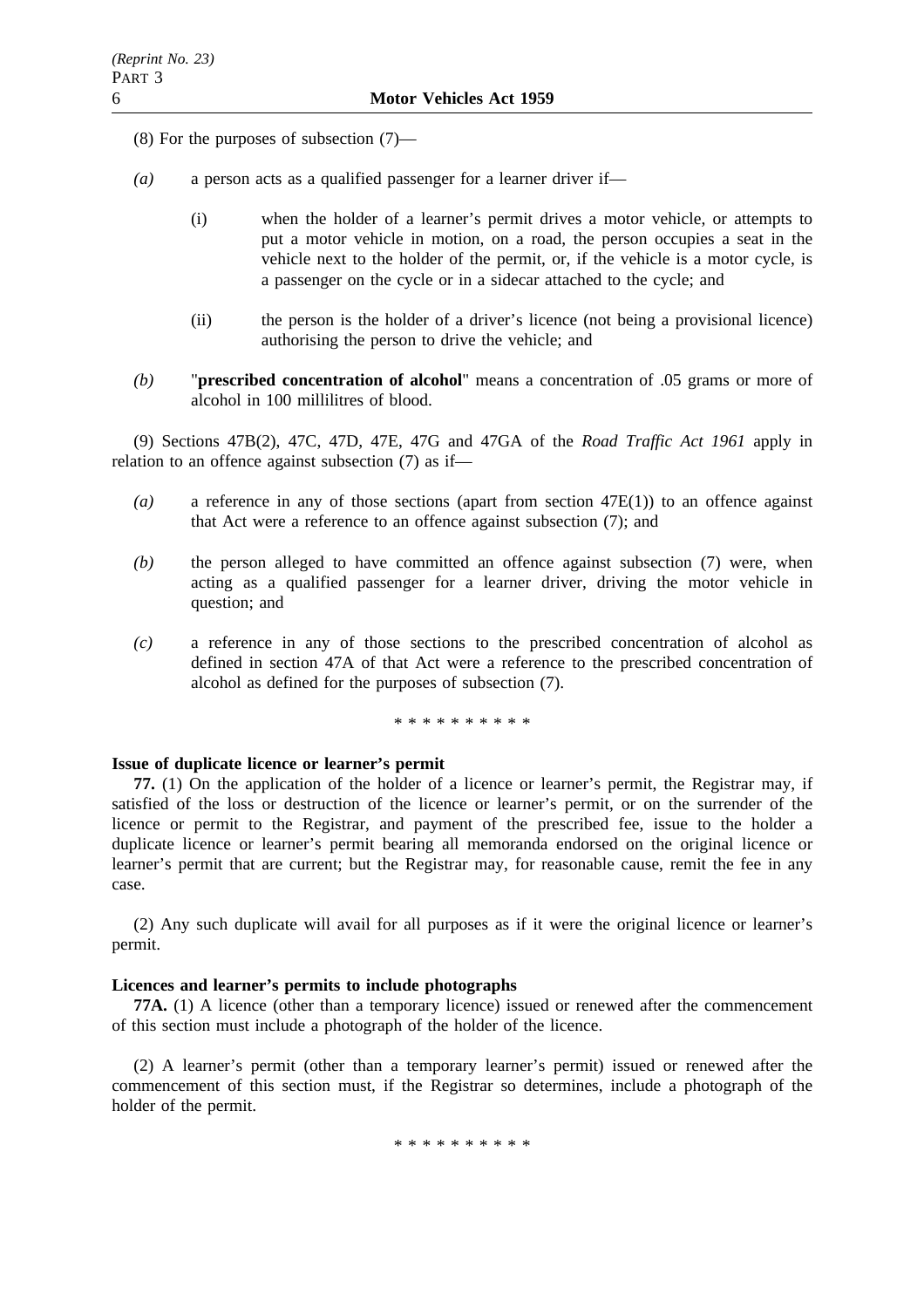# **Powers of Registrar in relation to applicant for licence or permit**

**77B.** (1) Where a photograph of a person is to be included on a licence or permit, the Registrar may, for the purpose of obtaining such a photograph—

- *(a)* require the person to attend at a specified place for the purpose of having the person's photograph taken; or
- *(b)* require the person to supply to the Registrar one or more photographs of the person as specified by the Registrar.

(1a) The Registrar may require an applicant for the issue or renewal of a licence or learner's permit to provide such evidence as the Registrar thinks appropriate as to the identity, age or address of the applicant.

(2) Where—

- *(a)* a person of whom a requirement is made under this section refuses or fails to comply with the requirement; or
- *(ab)* the Registrar is not satisfied as to the identity, age or address of an applicant for the issue or renewal of a licence or learner's permit; or
- *(b)* a photograph of a person taken or supplied pursuant to subsection (1) is not, in the opinion of the Registrar, suitable for inclusion on a licence or permit,

the Registrar may determine that the licence or permit in question not be issued or renewed as the case may be.

# **Temporary licences and learner's permits**

**77C.** (1) Where—

- *(a)* the Registrar is unable to determine an application for the issue or renewal of a licence or learner's permit without delay; or
- *(b)* the Registrar determines that an application for the issue or renewal of a licence or learner's permit should be granted but the licence or permit must when issued or renewed include a photograph of the holder; or
- *(c)* a person—
	- (i) applies for a temporary licence or temporary learner's permit following the return by the Registrar of an application by the person for the issue or renewal of a licence or learner's permit; or
	- (ii) applies for a temporary licence or temporary learner's permit in circumstances in which, in the opinion of the Registrar, the issue of a temporary licence or temporary learner's permit is justified,

and pays the prescribed fee,

the Registrar may issue to the person a temporary licence or temporary learner's permit.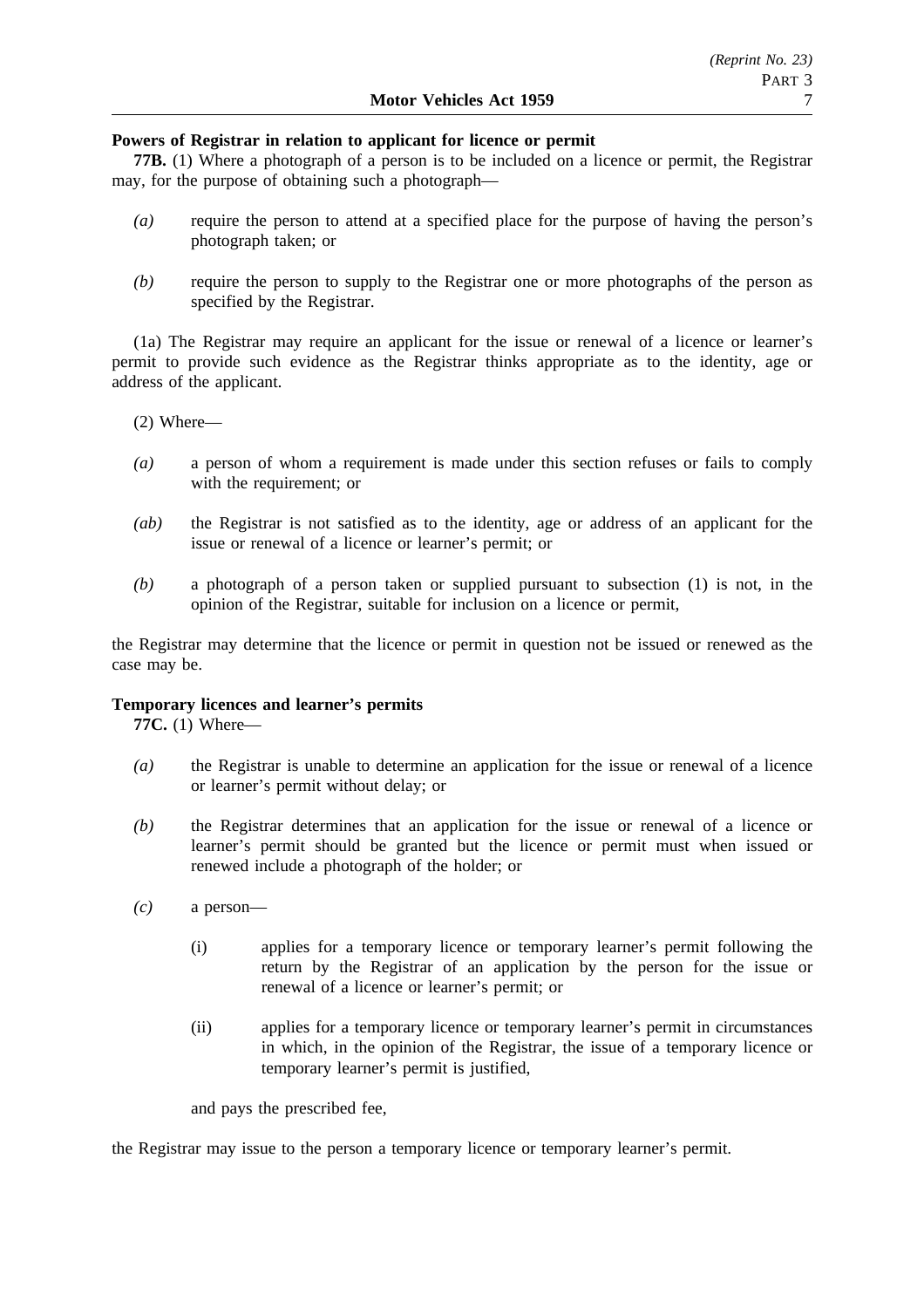(2) A temporary licence or temporary learner's permit will be in a form determined by the Minister.

- (3) A temporary licence or temporary learner's permit issued to a person under this section—
- *(a)* must bear all the appropriate endorsements and has effect for all purposes as if it were a licence or learner's permit issued to the person; but
- *(b)* expires—
	- (i) in the case of a temporary licence or temporary learner's permit issued under subsection (1)*(b)*—
		- (A) on the day specified for that purpose in the licence or permit, being not more than one month after the date on which it is issued; or
		- (B) on the day on which the person receives the licence or permit that bears a photograph of the person,

whichever is the earlier;

- (ii) in the case of a temporary licence or temporary learner's permit issued under subsection  $(1)(c)(i)$ —
	- (A) on the day specified for that purpose in the licence or permit, being not more than one month after the date on which it is issued; or
	- (B) on the day that a proper application for a licence or learner's permit is determined,

whichever is the earlier;

(iii) in any other case—on the day specified for that purpose in the licence or permit, being not more than one month after the date on which it is issued.

## **Graduated licences**

**78.** (1) A learner's permit cannot be issued to a person under the age of 16 years.

(2) A licence cannot be issued to a person under the age of 16 years and six months.

\*\*\*\*\*\*\*\*\*\*

## **Examination of applicant for driver's licence or learner's permit**

**79.** (1) Subject to this Act, the Registrar may not issue a licence or a learner's permit to an applicant who has not held a licence at some time during the period of five years immediately preceding the date of the application unless—

*(a)* the applicant produces to the Registrar a certificate signed by an examiner certifying that the applicant has passed an examination conducted by the examiner, in the rules required by law to be observed by drivers of motor vehicles; or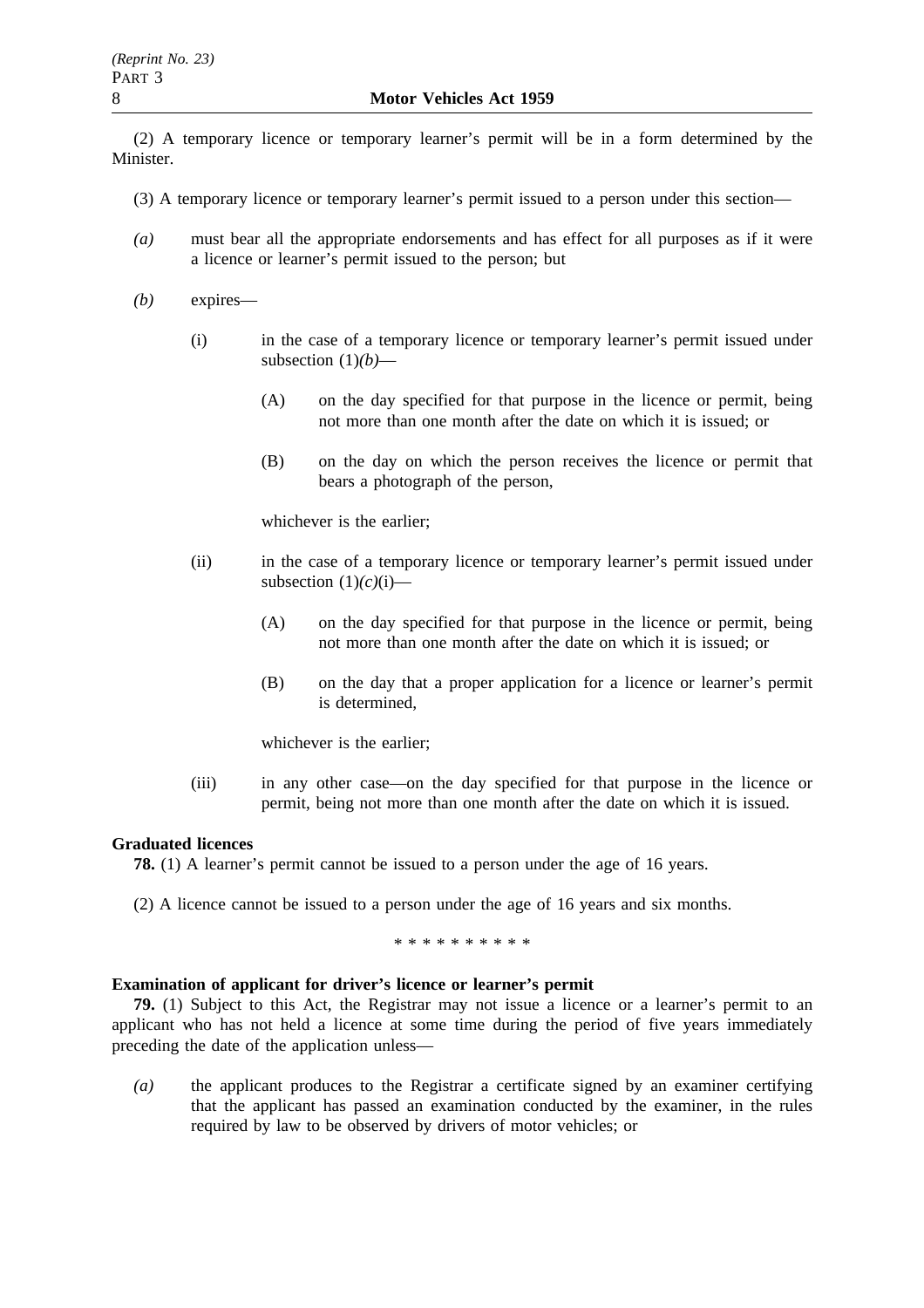*(b)* the applicant satisfies the Registrar by such evidence as the Registrar may require that, within the period of five years immediately preceding the date of the application, the applicant held a licence to drive a motor vehicle under the law of a State or Territory of Australia other than this State.

(2) A person will not be regarded as having passed an examination for the purposes of this section unless the person has answered correctly at least three-quarters of the questions asked in the examination. Although a person may have answered correctly at least three-quarters of the questions asked in the examination, the Registrar may treat the person as having failed if an incorrect answer has been given to any question dealing with any rule which in the Registrar's opinion is one of special importance.

- (3) The following persons are examiners for the purposes of this section:
- *(a)* every member of the police force; and
- *(b)* any other person appointed by the Registrar to be an examiner for the purposes of this section.

(4) The examination will consist of such number of questions as the Registrar may determine and the questions for each applicant must be selected by the examiner from a series of questions formulated and supplied by the Registrar.

\*\*\*\*\*\*\*\*\*\*

# **Practical driving tests**

**79A.** The Registrar must not issue a licence to an applicant who has not held a licence at some time during the period of five years immediately preceding the date of application, unless—

- *(a)* the applicant produces to the Registrar a certificate signed by an authorised examiner certifying that the applicant has passed a practical driving test conducted by that examiner and appropriate to the class of the licence for which application is made; or
- *(b)* the applicant satisfies the Registrar by such evidence as the Registrar may require that the applicant—
	- (i) has at some time during the period of five years immediately preceding the date of application held a licence to drive motor vehicles under the law of some place outside this State; and
	- (ii) has experience such that the Registrar should issue a licence of the category for which application is made without requiring a practical driving test under this Act.

# **Licence or permit falsely obtained is void**

**79B.** A driver's licence or learner's permit that is issued or renewed by the Registrar pursuant to a false or misleading statement of the applicant, or on the basis of any false evidence produced by the applicant, is void and of no effect.

## **Licence or learner's permit unlawfully altered or damaged is void**

**79BA.** Where a person, without lawful authority, wilfully alters, defaces or otherwise damages a licence or learner's permit, the licence or permit is void and of no effect.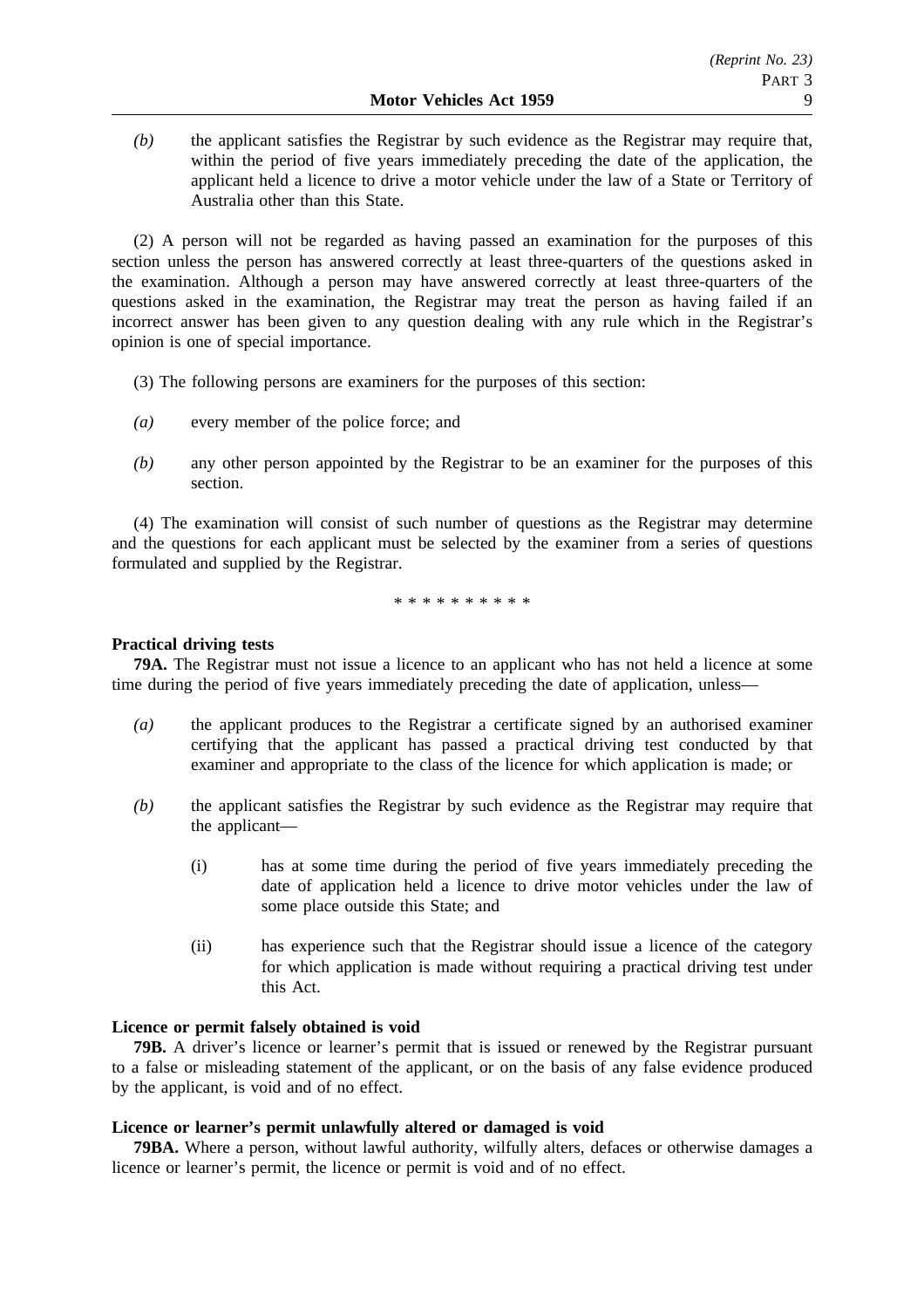#### **Duty on holder of licence to notify illness, etc.**

**79C.** The holder of a learner's permit or driver's licence who suffers during the term of the permit or licence any illness or injury that may impair his or her competence to drive a motor vehicle without danger to the public must, within a reasonable time after the occurrence of the illness or injury, notify the Registrar in writing accordingly.

Penalty: Division 9 fine.

## **Power to test applicants**

**80.** (1) If in the opinion of the Registrar it is desirable that the ability or fitness of an applicant for the issue or renewal of a learner's permit or driver's licence, or of the holder of a learner's permit or driver's licence, to drive a motor vehicle should be tested, the Registrar may require the person to undergo such tests or to furnish such evidence of ability or fitness to drive as the Registrar directs.

(1a) The Registrar may, with the approval of the Minister, direct that all applicants for the issue or renewal of a learner's permit or driver's licence who are of a particular class must undergo such tests, or furnish such evidence as to ability or fitness to drive a motor vehicle, or a motor vehicle of a particular class, as the Registrar may require.

(2) If a person fails to comply with a requirement of the Registrar under subsection (1) or (1a), or if, after considering the results of the tests or the evidence, the Registrar is satisfied that a person is not competent to drive a motor vehicle without danger to the public, the Registrar may refuse to issue a learner's permit or licence to that person, or suspend a learner's permit or licence issued to that person, until the person satisfies the Registrar, in such a manner as the Registrar directs, that he or she is competent so to drive a motor vehicle.

(3) The Registrar may issue to any person who has been required to undergo tests, or to furnish other evidence of ability or fitness to drive a motor vehicle, a temporary driving permit authorising that person, subject to such conditions and restrictions as may be specified in the permit, to drive motor vehicles.

(4) A temporary driving permit has, subject to any conditions and restrictions specified in the permit, effect as a licence.

(5) A person must not contravene any condition or restriction of a temporary driving permit.

Maximum penalty: \$250.

## **Restricted learner's permits and licences**

**81.** (1) Where, in such circumstances as the Registrar thinks fit and upon such evidence as the Registrar may require, the Registrar is satisfied that the holder of a learner's permit or driver's licence, or an applicant for the issue or renewal of a learner's permit or driver's licence, should only be permitted to drive a motor vehicle subject to restriction, the Registrar may endorse upon the permit or licence all or any of the following conditions:

- *(a)* a condition that the holder of the permit or licence is permitted to drive only in specified localities; or
- *(b)* a condition that the holder of the permit or licence is permitted to drive only a vehicle of a specified class, size or type or a vehicle fitted with specified equipment; or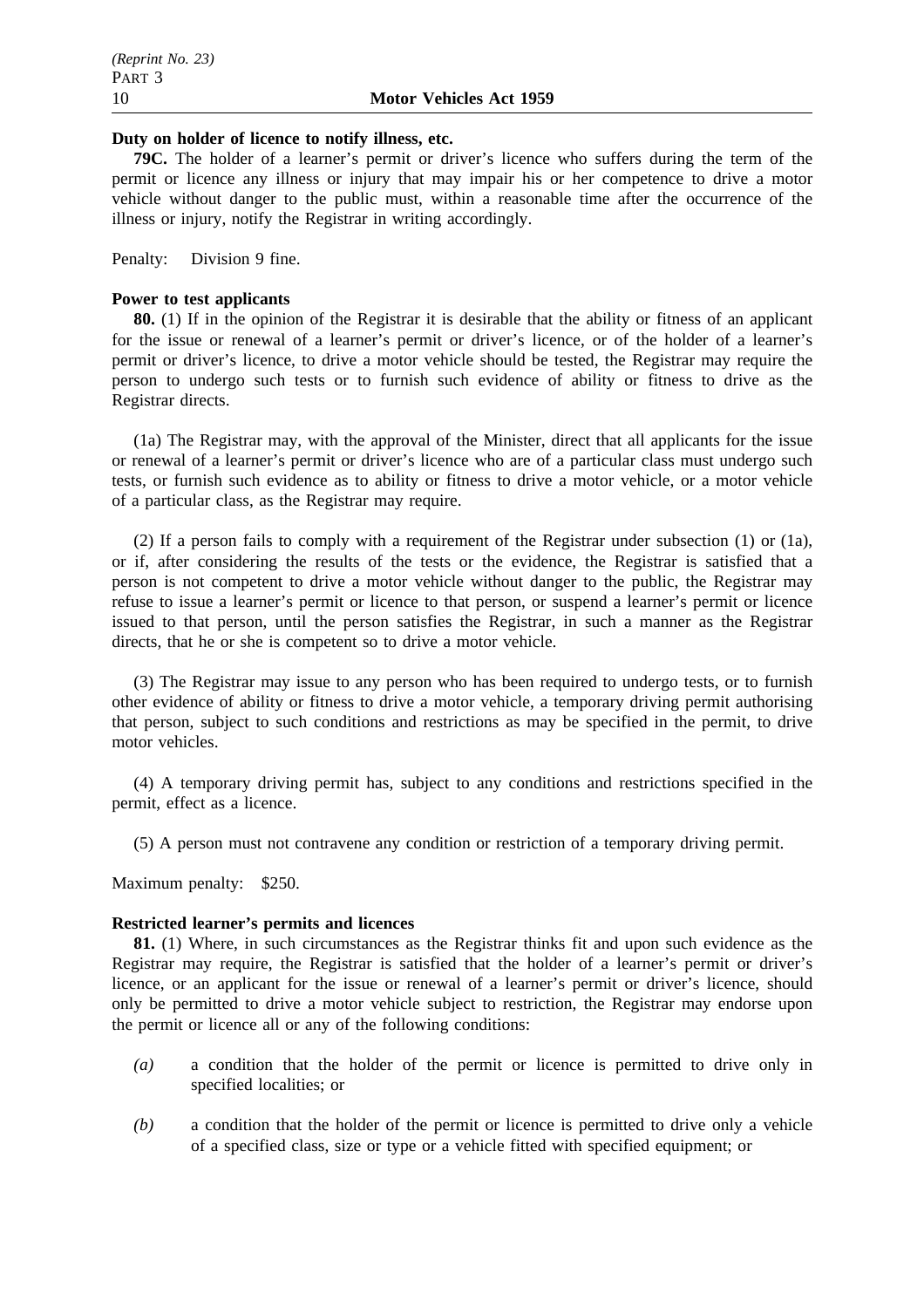*(c)* any other condition that the Registrar thinks necessary for the purpose of preventing accident or injury.

> \*\*\*\*\*\*\*\*\*\* \*\*\*\*\*\*\*\*\*\*

(2) Where the Registrar is satisfied that, because of special circumstances it would be unreasonable to require the applicant to take an examination under section 79 or to pass a driving test under section 79A, the Registrar may, without submitting the applicant to such an examination or test, issue a permit or licence containing conditions as provided by subsection (1).

(3) If a person is not willing to accept a condition proposed by the Registrar under this section, the Registrar must refuse to issue or renew the permit or licence, or cancel the permit or licence, as the case may require.

(4) A person must not contravene a condition endorsed upon a licence pursuant to this section.

Maximum penalty: \$250.

## **Provisional licences**

**81A.** (1) Without derogating from any other provision of this Act, where the applicant for the issue of a driver's licence—

- *(a)* has not held an unconditional licence issued under this Act or under the law of a place outside this State at some time during the period of three years immediately preceding the application; or
- *(b)* holds a licence issued under the law of a place outside this State subject to conditions that are substantially the same as the conditions referred to in paragraphs *(d)* and *(e)*; or
- *(ba)* holds a licence issued under the law of a place outside this State that is not subject to conditions substantially the same as those referred to in paragraphs *(d)* and *(e)* but—
	- (i) is under the age of 19 years; or
	- (ii) has held that licence for less than one year; or
- *(c)* has been disqualified from holding or obtaining a licence—
	- (i) pursuant to section 81B; or
	- (ii) by order of a court made pursuant to section 47, 47B, 47E or 47I of the *Road Traffic Act 1961*,

and has not held an unconditional licence issued under this Act since the end of the period of disqualification,

a licence issued to such an applicant is subject to the following conditions: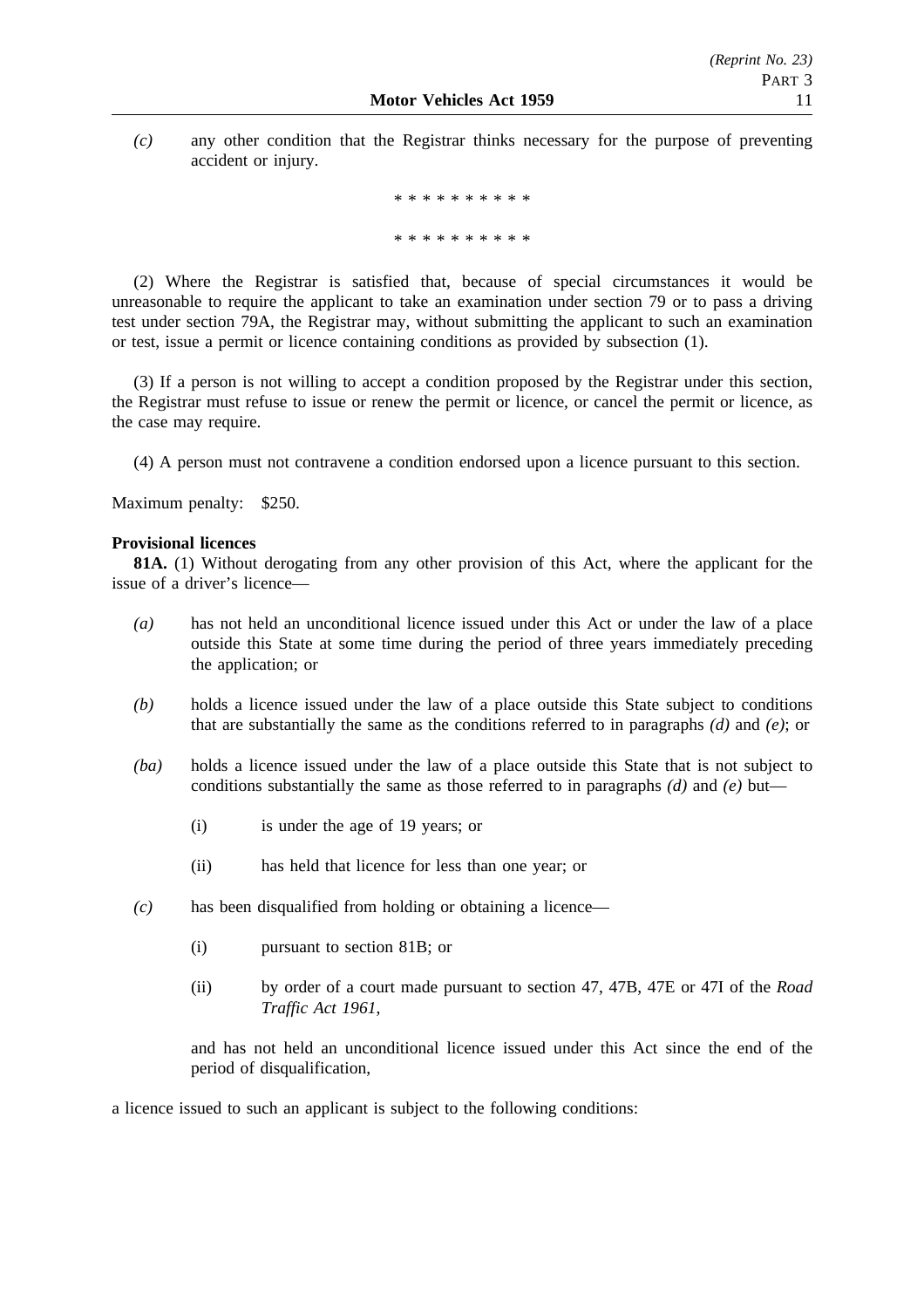- *(ca)* a condition that the holder of the licence must not drive a motor vehicle or attempt to put a motor vehicle in motion on a road while there is present in his or her blood the prescribed concentration of alcohol;
- *(d)* a condition that the holder of the licence must not drive a motor vehicle at a speed exceeding by 10 kilometres an hour or more a speed limit that applies under the *Road Traffic Act 1961* or this Act;
- *(e)* a condition that the holder of the licence must not drive a motor vehicle on a road unless one plate bearing the letter "P" is affixed to the vehicle in accordance with the regulations.

\*\*\*\*\*\*\*\*\*\*

(1aa) Notwithstanding subsection (1), where the applicant for the issue of a driver's licence has previously held an unconditional licence issued under this Act or under the law of a place outside this State but not during the period of three years immediately preceding the date of the application, the Registrar may issue a licence not subject to the conditions that would otherwise be imposed under that subsection.

(1a) In this section—

"**prescribed concentration of alcohol**" means any concentration of alcohol in the blood;

"**unconditional licence**" means a licence not subject to the conditions referred to in subsection  $(1)(d)$  and  $(e)$  or conditions substantially the same as those conditions and includes a licence issued under this Act that has been subject to such conditions for the period fixed by or under this Act.

(2) Subject to subsection (3), the conditions imposed under subsection (1) are effective—

- *(a)* in the case of an applicant who is under the age of 18 years—until he or she turns 19;
- *(b)* in any other case—for a period of one year.

\*\*\*\*\*\*\*\*\*\*\*

(3) Where—

- *(a)* a licence is issued to an applicant referred to in subsection (1)*(b)* or *(ba)*—the Registrar may, if of the opinion that there is proper cause to do so, reduce the period for which the conditions will be effective; or
- *(b)* a licence is issued to an applicant referred to in subsection  $(1)(c)(ii)$  and the court by which the order of disqualification was made ordered that the conditions were to be effective for a greater period than that prescribed by subsection (2)—the conditions will be effective for the period ordered by the court.

(4) If an applicant is not willing to accept a provisional licence, the Registrar must refuse to issue a licence to the applicant.

\*\*\*\*\*\*\*\*\*\*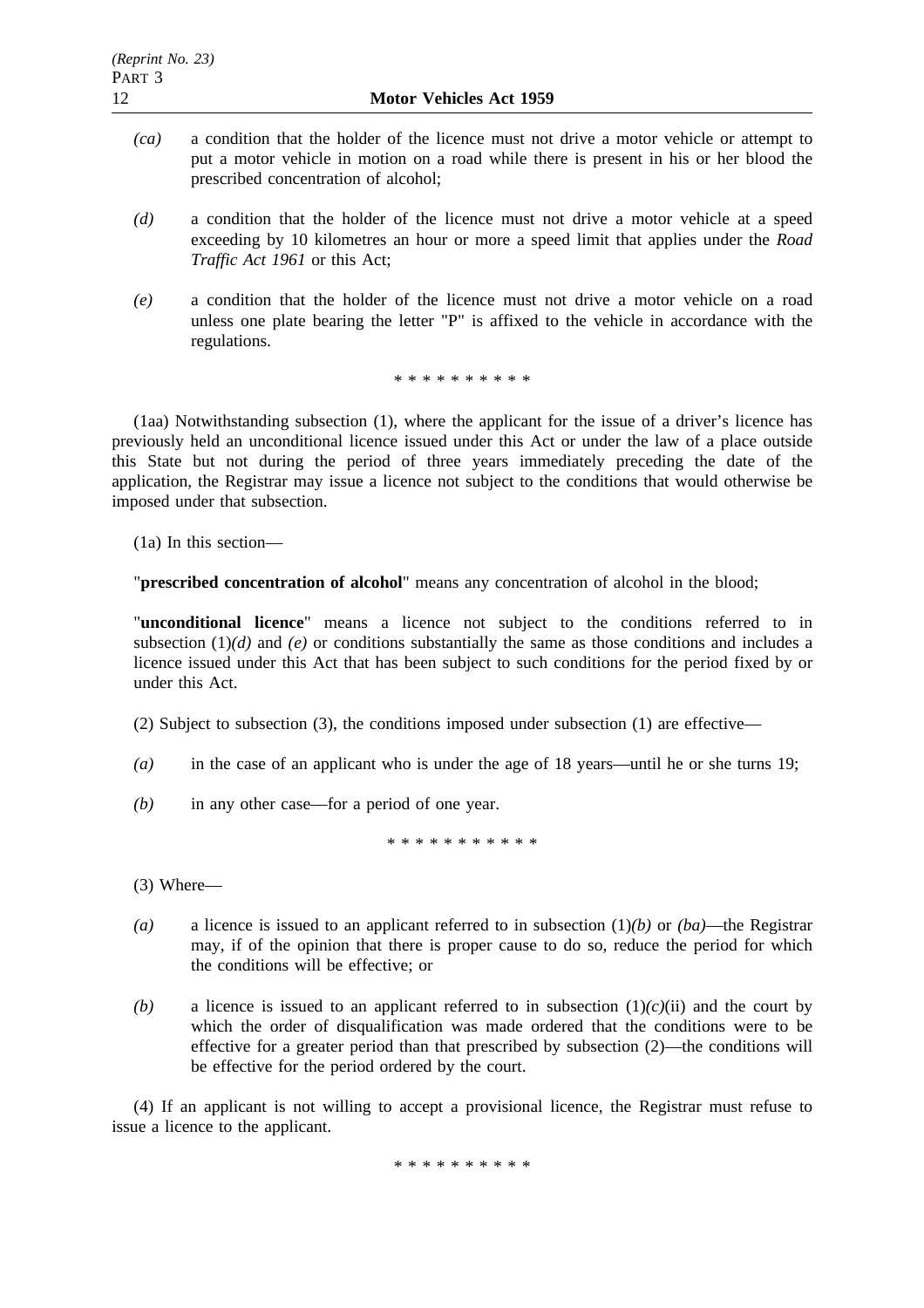(5) A person must not contravene a condition of a provisional licence.

Maximum penalty: \$1 250.

(5a) The holder of a provisional licence must not drive a motor vehicle, other than a motor cycle, on a road unless two plates bearing the letter "P" are affixed to the vehicle in accordance with the regulations.

Maximum penalty: \$125.

(5b) The holder of a provisional licence must not drive a motor vehicle on a road in any part of the State at a speed exceeding 100 kilometres an hour.

Maximum penalty: \$1 250.

(6) Sections 47B(2), 47C, 47D, 47E, 47G and 47GA of the *Road Traffic Act 1961* apply in relation to an offence against subsection (5) of contravening the condition referred to in subsection (1)*(ca)* as if—

- *(a)* a reference in any of those sections (apart from section 47E(1)) to an offence against that Act were a reference to an offence against subsection (5); and
- *(b)* a reference in any of those sections to the prescribed concentration of alcohol as defined in section 47A of that Act were a reference to the prescribed concentration of alcohol as defined in subsection (1a).

.<br>مله مله مله مله مله مله مله مله مله مله \*\*\*\*\*\*\*\*\*\* \*\*\*\*\*\*\*\*\*\*

(10) Section 175 of the *Road Traffic Act 1961* applies in relation to—

- *(a)* an offence against subsection (5) of contravening the condition referred to in subsection (1)*(d)*; or
- *(b)* an offence against subsection (5b),

as if a reference in that section to an offence against that Act were a reference to an offence against subsection (5) or (5b).

**Consequences of holder of learner's permit or provisional licence contravening conditions or incurring four or more demerit points**

**81B.** (1) In this section—

"**prescribed conditions**"—

*(a)* in relation to a learner's permit, means the conditions referred to in section 75A; or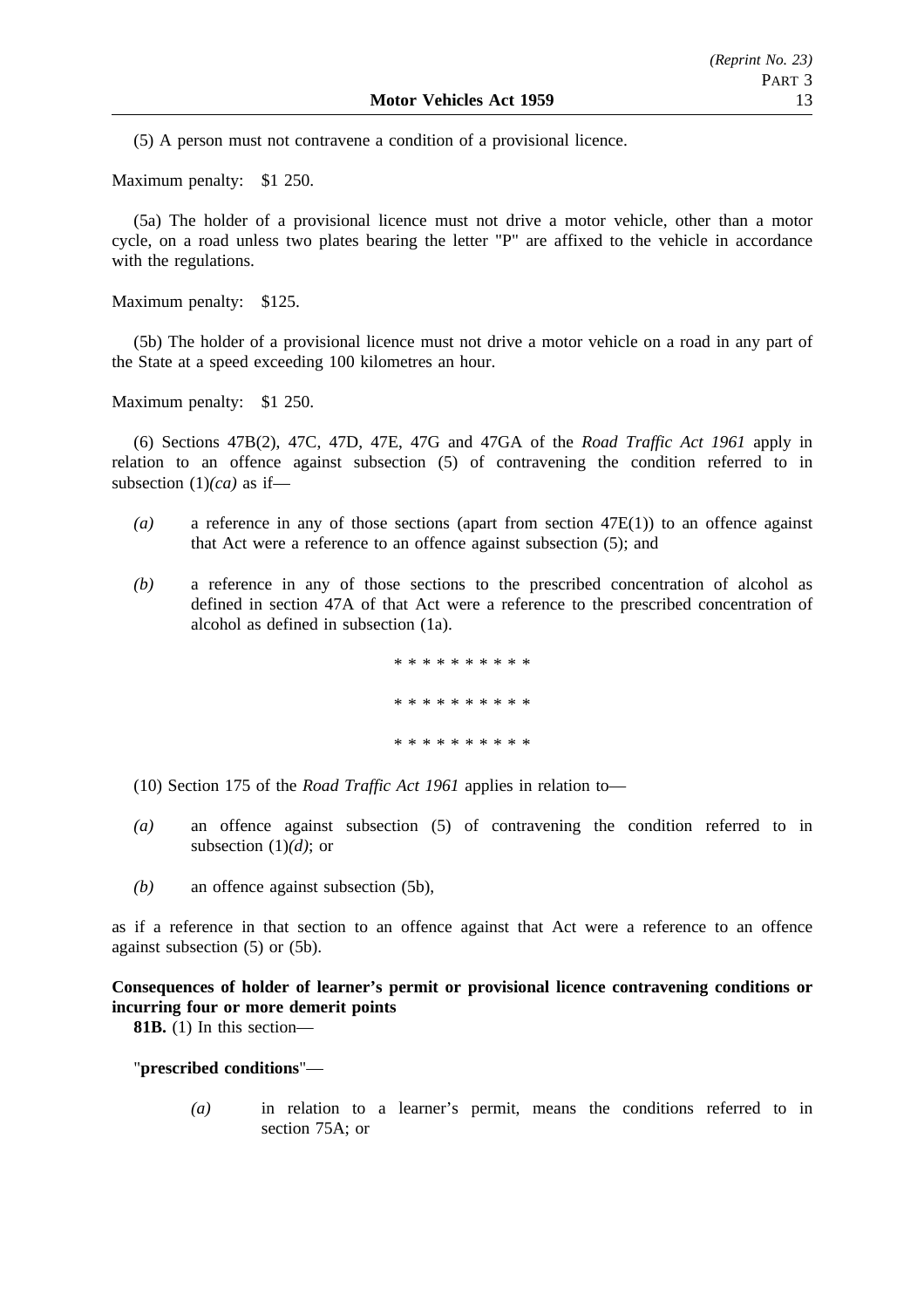*(b)* in relation to a provisional licence, means the conditions referred to in section 81A.

\*\*\*\*\*\*\*\*\*\*

- (2) Where a person who holds a learner's permit or a provisional licence—
- *(a)* commits an offence of contravening a prescribed condition; or
- *(b)* commits an offence in respect of which a demerit point is, or demerit points are, recorded against the person and, in consequence, the total number of demerit points recorded against the person in respect of offences committed while the holder of a learner's permit or a provisional licence equals or exceeds four,

the Registrar must, on becoming aware of that fact, give notice—

- *(c)* that the person is disqualified from holding or obtaining a permit or licence for a period of six months commencing on a day specified in the notice; and
- *(d)* that, if the person holds any permit or licence at the commencement of the period of disqualification, the permit or licence is cancelled.

(3) If the Registrar is required to give a person a notice under subsection (2), the Registrar may, in that notice or by subsequent notice, require the person—

- *(a)* to attend, within a period specified in the notice, a lecture conducted pursuant to the regulations; and
- *(b)* to pay to the Registrar, in accordance with the notice, the attendance fee prescribed by the regulations.

(3a) A person must not, without reasonable excuse, fail to comply with a requirement made under subsection (3).

Maximum penalty: \$125.

(3b) A notice under subsection (2) or (3) must be in writing given to or served on the person to whom it is directed.

(4) Notwithstanding the provisions of subsection (2), any notice given to a person under that subsection does not apply in relation to any unconditional licence held or sought by the person if the person held an unconditional licence when the offence giving rise to the notice was committed.

 $(5)$  In subsection  $(4)$ —

"**unconditional licence**" means a licence not subject to prescribed conditions.

(6) Where a person has been or is liable to be given notice of disqualification under subsection (2), that person may, in accordance with the relevant rules of court, appeal to a local court against the disqualification.

(7) The appellant and the Crown are entitled to be heard upon the appeal.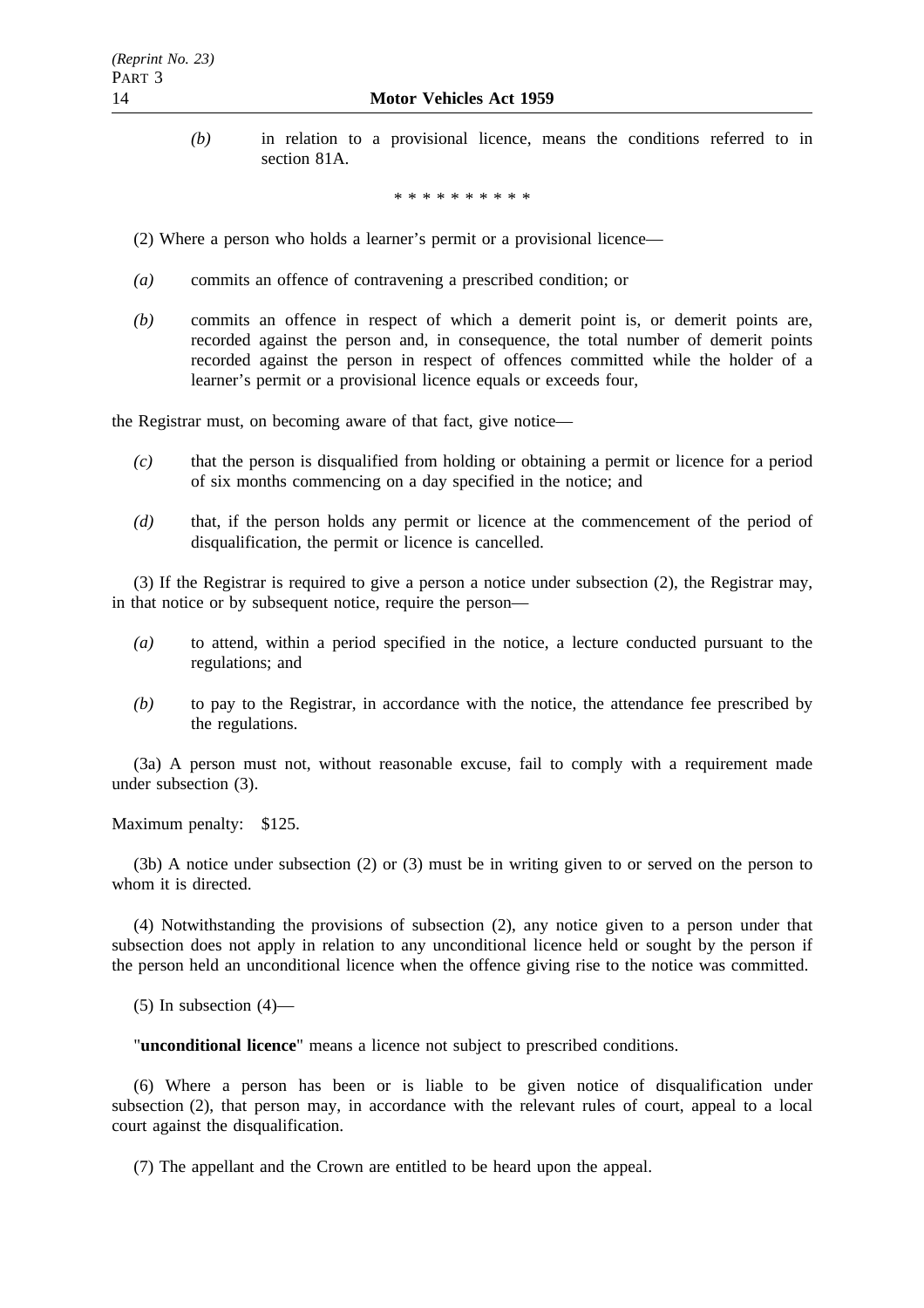(8) If the local court is satisfied by evidence given on oath by or on behalf of the appellant that the disqualification would result in undue hardship to the appellant, the court may allow the appeal.

(9) Where a court has allowed an appeal against disqualification under this section, the court must order—

- *(a)* that the disqualification be removed; and
- *(b)* that any licence held by or issued to the appellant be subject to prescribed conditions for the following period:
	- (i) in the case of a licence subject to prescribed conditions held by or issued to a person under the age of 19 years—a period of six months commencing on the expiry of those previous conditions;
	- (ii) in any other case—for a period of one year commencing on the date of the order or the issue of the licence, as the case may require; and
- *(c)* if the appellant is the holder of a licence—that the Registrar vary the endorsements on the licence, or cancel the licence and issue a provisional licence, as the case may require.

(10) Where an appeal against disqualification has been instituted under this section, the disqualification and any related cancellation are suspended until the determination or withdrawal of the appeal.

(10a) Where an appeal against disqualification is allowed under this section, any related cancellation has no effect.

(10b) An order under subsection (9)*(b)* does not affect the period for which prescribed conditions imposed by section 81A on a licence issued to the appellant after the date of the order would be effective under that section.

(11) A person who has successfully appealed against disqualification under this section is not entitled to appeal against any subsequent disqualification under this section until the expiration of one year from the day on which that previous appeal was allowed.

> \*\*\*\*\*\*\*\*\*\* \*\*\*\*\*\*\*\*\*\*

(12) Nothing in this section derogates from any provision of this Act, or any other Act, dealing with disqualification from holding or obtaining permits or licences, or suspension of permits or licences.

## **Registrar to give effect to certain recommendations of consultative committee**

**82.** (1) The Registrar must, upon the recommendation of the consultative committee—

*(a)* refuse to issue or renew a licence or a learner's permit to any person; or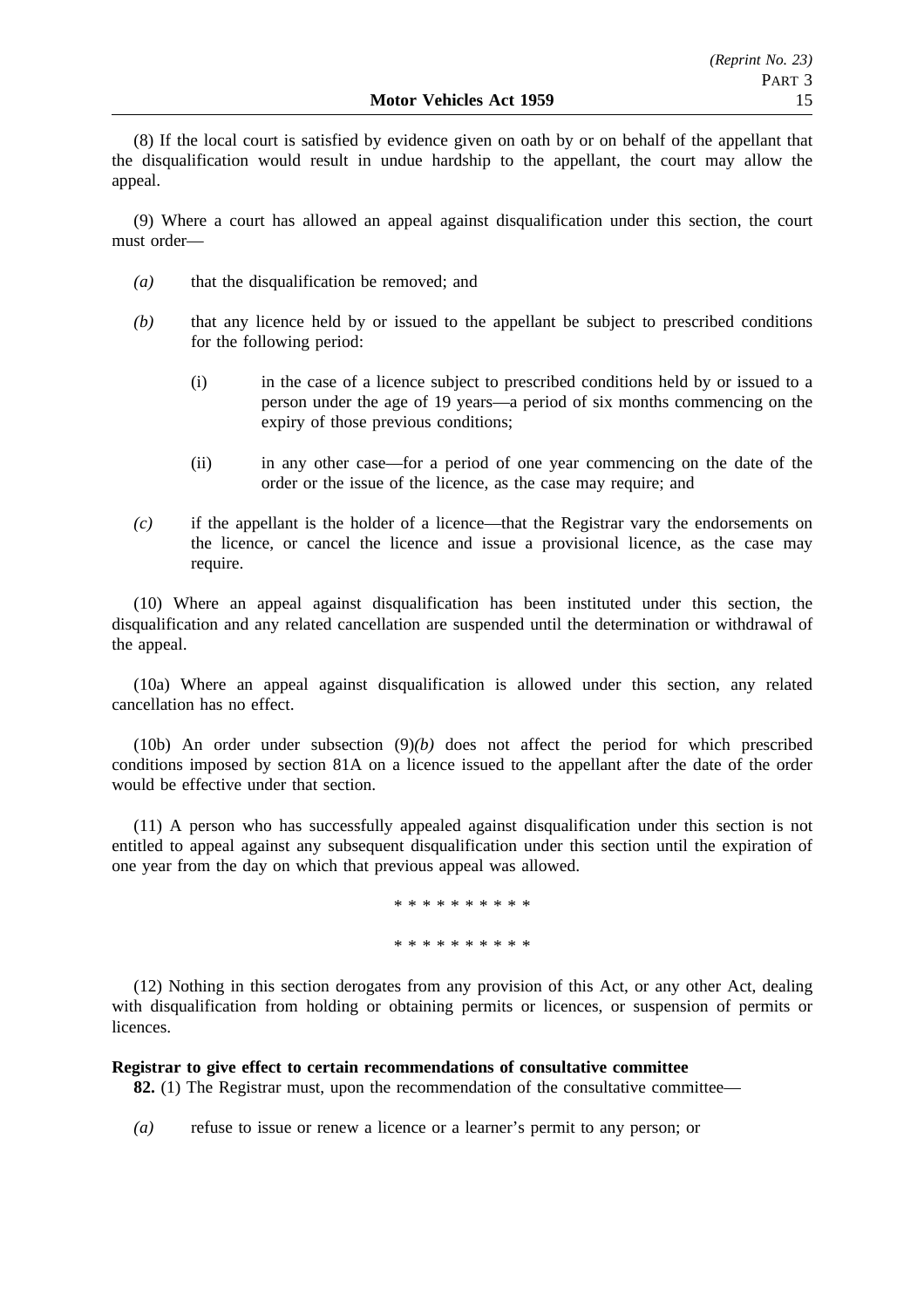- *(ab)* suspend, for such period as the consultative committee recommends, the licence or learner's permit of any person; or
- *(ac)* cancel the licence of any person and issue in its place a provisional licence subject to provisional licence conditions effective for such period as the committee recommends; or
- *(b)* cancel the licence or learner's permit of any person,

if that person has been convicted of an offence, or a series of offences, involving the use of a motor vehicle that, in the opinion of the consultative committee, shows the person to be unfit to hold a licence or a learner's permit or has behaved in some other manner that, in the opinion of the consultative committee, shows the person to be unfit to hold a licence or a learner's permit.

(1aa) A person who expiates an offence that attracts demerit points under this Act will, for the purposes of subsection (1), be taken to have been convicted of that offence.

> \*\*\*\*\*\*\*\*\*\* \*\*\*\*\*\*\*\*\*\* \*\*\*\*\*\*\*\*\*\*

(2) The Registrar must, upon a recommendation of the consultative committee, exercise the powers under section 81, where the committee is of the opinion that a person should only be permitted to drive a motor vehicle subject to restriction.

> \*\*\*\*\*\*\*\*\*\* \*\*\*\*\*\*\*\*\*\*

#### **Term of licence**

**84.** (1) Subject to this section and the regulations, every licence will be issued or renewed for a term not exceeding 10 years, specified on the licence.

(1a) The Registrar may, if of the opinion that it is appropriate to do so, extend the term of a licence for a period not exceeding 12 months.

(1b) A provisional licence issued after the commencement of this subsection expires on the expiration of the period for which the provisional licence conditions are effective but may be renewed as a licence not subject to provisional licence conditions.

(2) Subject to subsection (2a), an application for renewal of a licence must be made before the expiry of that licence.

(2a) The Registrar may renew a licence notwithstanding its expiry provided that application for renewal is made within 90 days of the expiry.

(2b) Notwithstanding the renewal of a licence after its expiry, the holder of the licence is not, for the purposes of this Act, to be taken as licensed during the period between the expiry of the licence and the date of its renewal.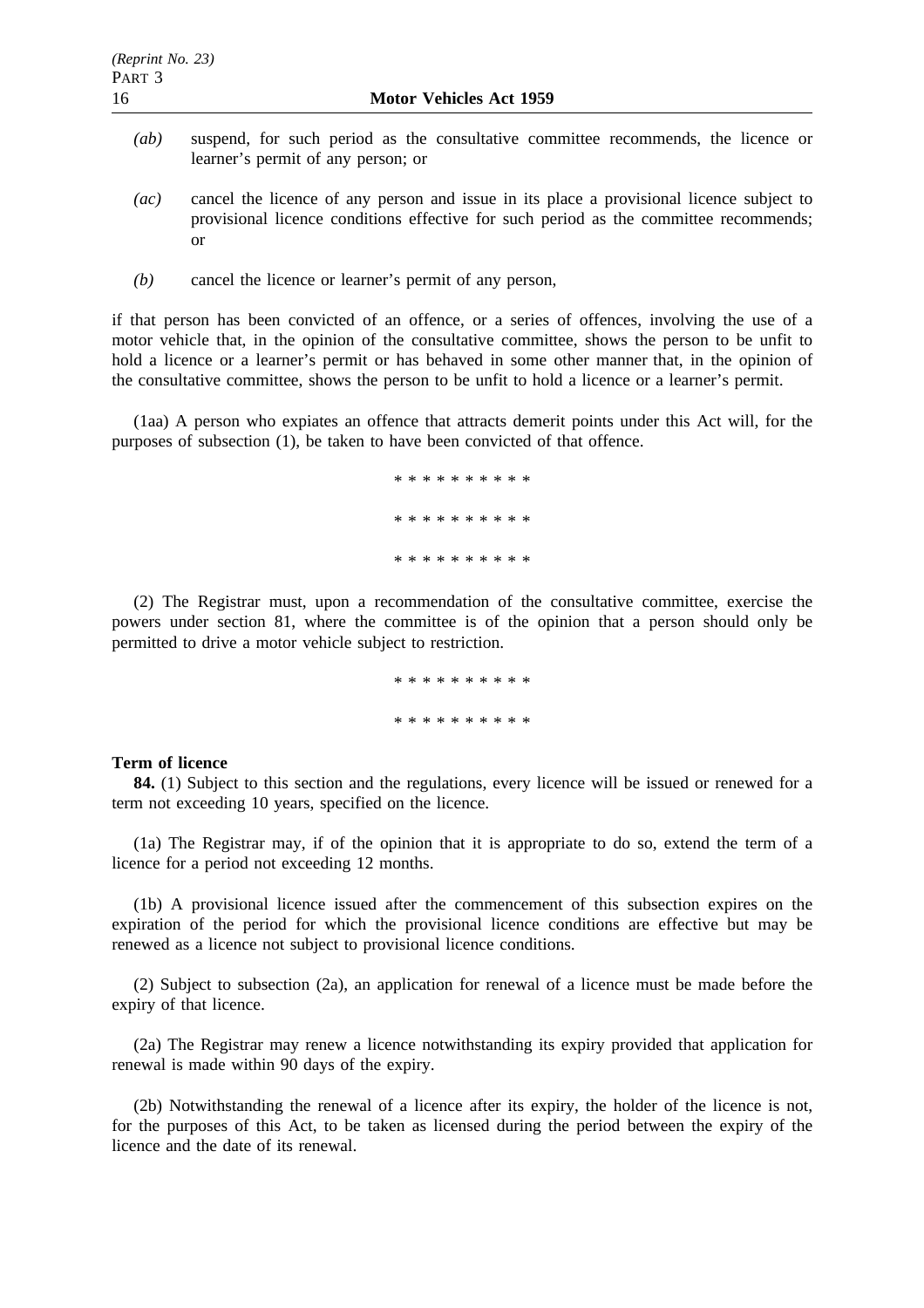(3) The term of a licence issued in renewal of a previous licence commences on the day after the expiry of the previous licence.

\*\*\*\*\*\*\*\*\*\*

(7) Every licence will, subject to this Act and the other laws of this State, continue in force for the term for which it was issued or renewed unless the holder surrenders the licence to the Registrar.

(8) Upon surrender of a licence, the person surrendering the licence is, subject to the regulations, entitled to a refund of a proportion of the licence fee determined in accordance with the regulations.

## **Variation of licence classifications**

**85.** (1) If a person who holds a licence satisfies the Registrar by such evidence as the Registrar may require that he or she is competent to drive motor vehicles for which a licence endorsed with any further or other classification is required under this Act, the Registrar must, on production of the licence, endorse the licence with the appropriate further or other classification.

(2) If, in such circumstances as the Registrar thinks fit and on such evidence as the Registrar may require, the Registrar is satisfied that the holder of a licence is no longer competent to drive motor vehicles of a particular class, the Registrar may remove a classification from the licence or substitute another classification.

> \*\*\*\*\*\*\*\*\*\* \*\*\*\*\*\*\*\*\*\*

*Disqualification of Drivers and Suspension of Licences*

\*\*\*\*\*\*\*\*\*\*

## **Suspension of licence of person suffering from disease or disability**

**88.** (1) If the Commissioner of Police or the Registrar suspects that any person holding a driver's licence is suffering from any disease (mental or physical) or any disability that impairs or may at any time impair the person's ability to drive a motor vehicle, the Commissioner or the Registrar may suspend the licence of that person for such period as the Commissioner or the Registrar thinks proper.

(2) If the Commissioner of Police or the Registrar is subsequently satisfied that the ability of the person to drive a motor vehicle is not impaired, or is not impaired to such an extent as to justify the continuance of the suspension, the Commissioner or the Registrar may remove the suspension.

(3) Where the licence of any person has been suspended under this section, that person may on complaint duly laid before a court of summary jurisdiction and served on the Commissioner of Police or the Registrar, as the case may be, as defendant to the proceedings, apply to that court for an order removing the suspension.

(4) The court may if it deems it expedient to do so order that the suspension be removed as from any date that it thinks proper, or that the period of suspension be altered, or may refuse the application or make any other order (including an order as to costs) that the court thinks just.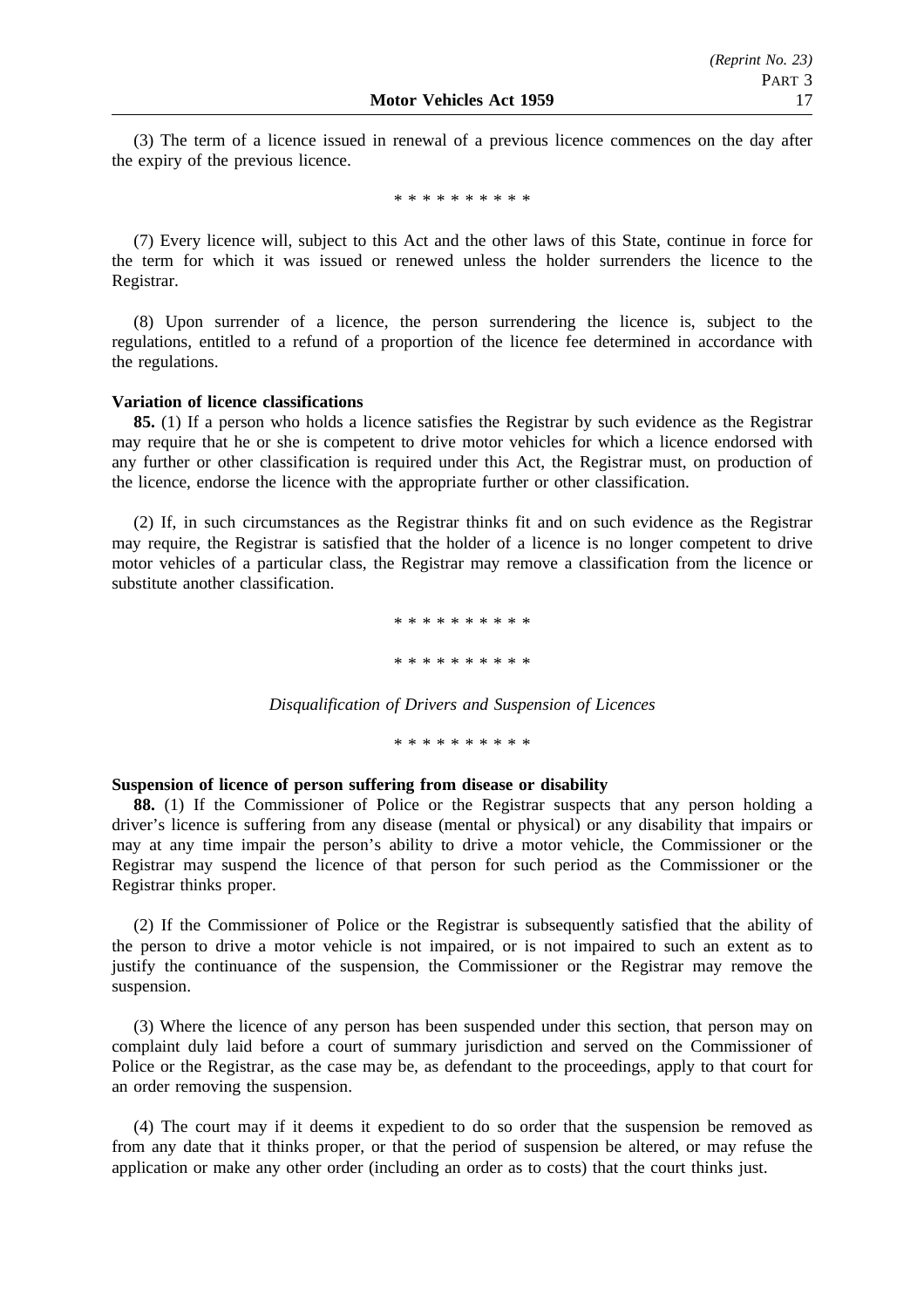#### **Cancellation or suspension of licence where driver disqualified in another State**

**89.** If an applicant for a licence, or a person holding a licence, is, by reason of any judgment, order or decision given or made pursuant to a law of any other State or Territory of the Commonwealth or of any country outside the Commonwealth, disqualified, prevented or prohibited from driving a motor vehicle in that State, Territory or country, the Registrar may refuse to issue a licence to, or may suspend a licence held by, that person, for all or part of the time during which the person is so disqualified, prevented or prohibited.

## **Mode of suspension**

**90.** Every suspension imposed by the Registrar or the Commissioner of Police must be effected by notice in writing signed by the Commissioner or the Registrar, as the case may require, and served on the holder of the licence either personally or by registered post.

## **Effect of suspension and disqualification**

**91.** (1) This section and section 93 apply to suspensions and disqualifications imposed under this or any other Act.

(2) While a licence is suspended it has no force or effect.

(3) While a person is disqualified from holding and obtaining a licence, any licence held or obtained by that person has no force or effect.

(4) The Registrar must not issue a licence to any person who is so disqualified.

(5) A person must not drive a motor vehicle on a road while his or her licence is suspended or while disqualified from holding or obtaining a licence.

Maximum penalty: For a first offence—imprisonment for 6 months.

For a subsequent offence—imprisonment for 2 years.

\*\*\*\*\*\*\*\*\*\*\*

## **Notice to be given to Registrar**

**93.** (1) If a court—

- *(a)* convicts a person of an offence that attracts demerit points under this Act; or
- *(b)* finds a person guilty of the offence of contravening or failing to comply with a condition of a permit or licence under this Act; or
- *(c)* makes an order affecting demerit points or disqualifying a person from holding or obtaining a driver's licence,

the proper officer of the court must notify the Registrar in writing of the date of the finding or order, the nature of the finding or order (including the period of any disqualification) and short particulars of the grounds on which the finding or order was made.

(2) If any such finding or order is quashed or varied by a court on appeal, the proper officer of the court must forthwith notify the Registrar in writing of the date of the order made on the appeal and the effect of the order.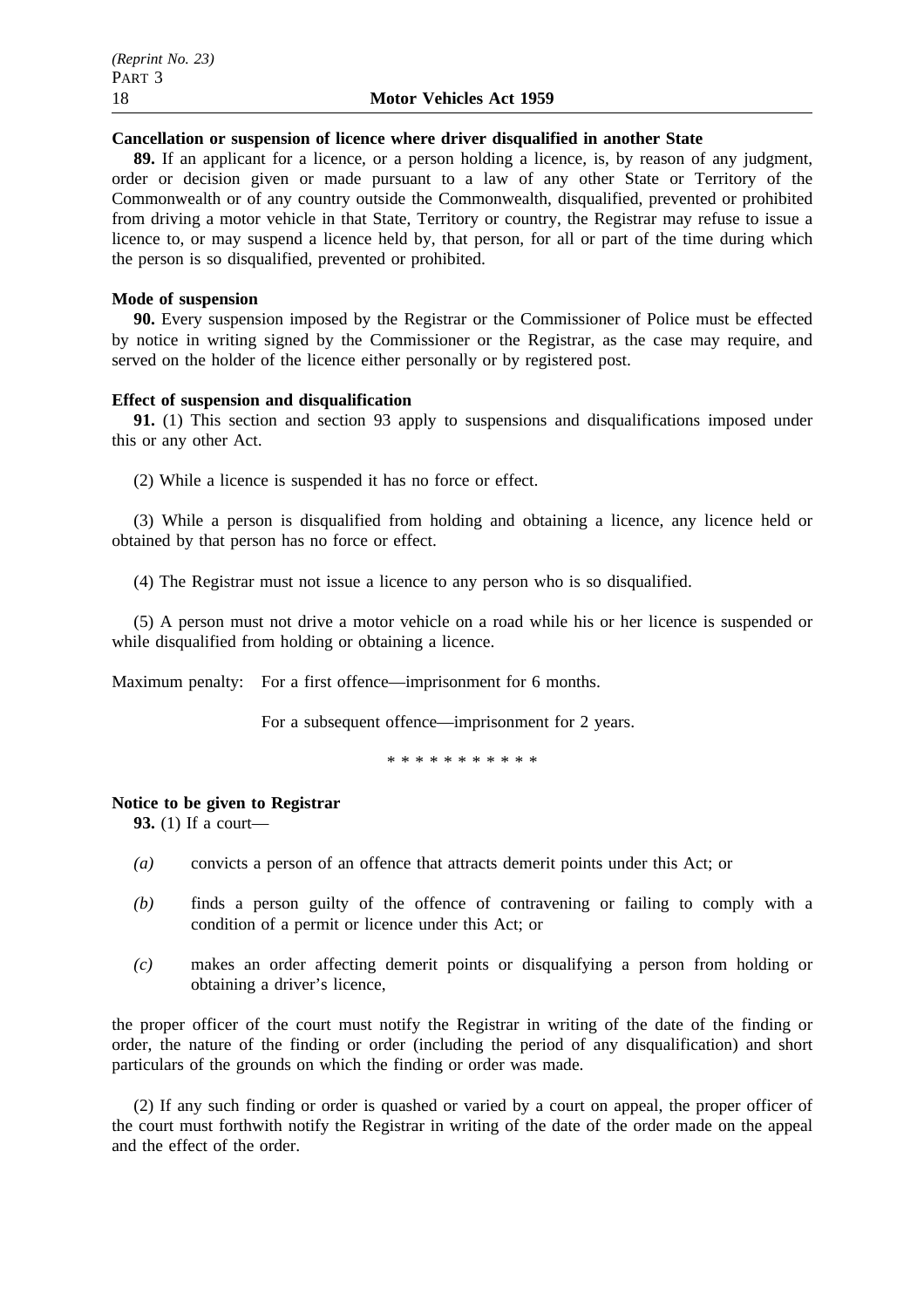(2a) If the Commissioner of Police suspends a driver's licence, the Commissioner must notify the Registrar in writing of the date on which the licence was suspended, the period of suspension and short particulars of the grounds for the suspension.

(3) If any such suspension is removed by the Commissioner of Police, the Commissioner must forthwith send to the Registrar a notice in writing stating the date of the removal of the suspension, the date as from which it takes effect and the grounds for the removal.

(3a) Where a person expiates an offence to which an expiation notice relates, and that offence—

- *(a)* attracts demerit points under this Act; or
- *(b)* is an offence of contravening a condition of a learner's permit or provisional licence,

the Commissioner of Police must send to the Registrar notice in writing of the expiation.

(3b) Where the Commissioner of Police withdraws an expiation notice in relation to which notice under subsection (3a) has been given, the Commissioner must, by further notice in writing, advise the Registrar forthwith of the withdrawal and the grounds upon which the withdrawal was made.

(4) In this section—

"**proper officer**" means—

- *(a)* in relation to the Supreme Court, the registrar of that court;
- *(b)* in relation to any other court, the clerk of that court.

\*\*\*\*\*\*\*\*\*\* \*\*\*\*\*\*\*\*\*\*

## **Duty to produce licence**

**96.** (1) The driver of a motor vehicle, if requested by a member of the police force to produce his or her licence, must produce the licence either—

- *(a)* forthwith to the member of the police force who made the request; or
- *(b)* within 48 hours after the making of the request, at a police station conveniently located for the driver, specified by the member of the police force at the time of making the request.

Maximum penalty: \$250.

(2) A document purporting to be signed by the Commissioner of Police and purporting to certify that a licence has not been produced as required by this section is, in the absence of proof to the contrary, proof of the matter purporting to be so certified.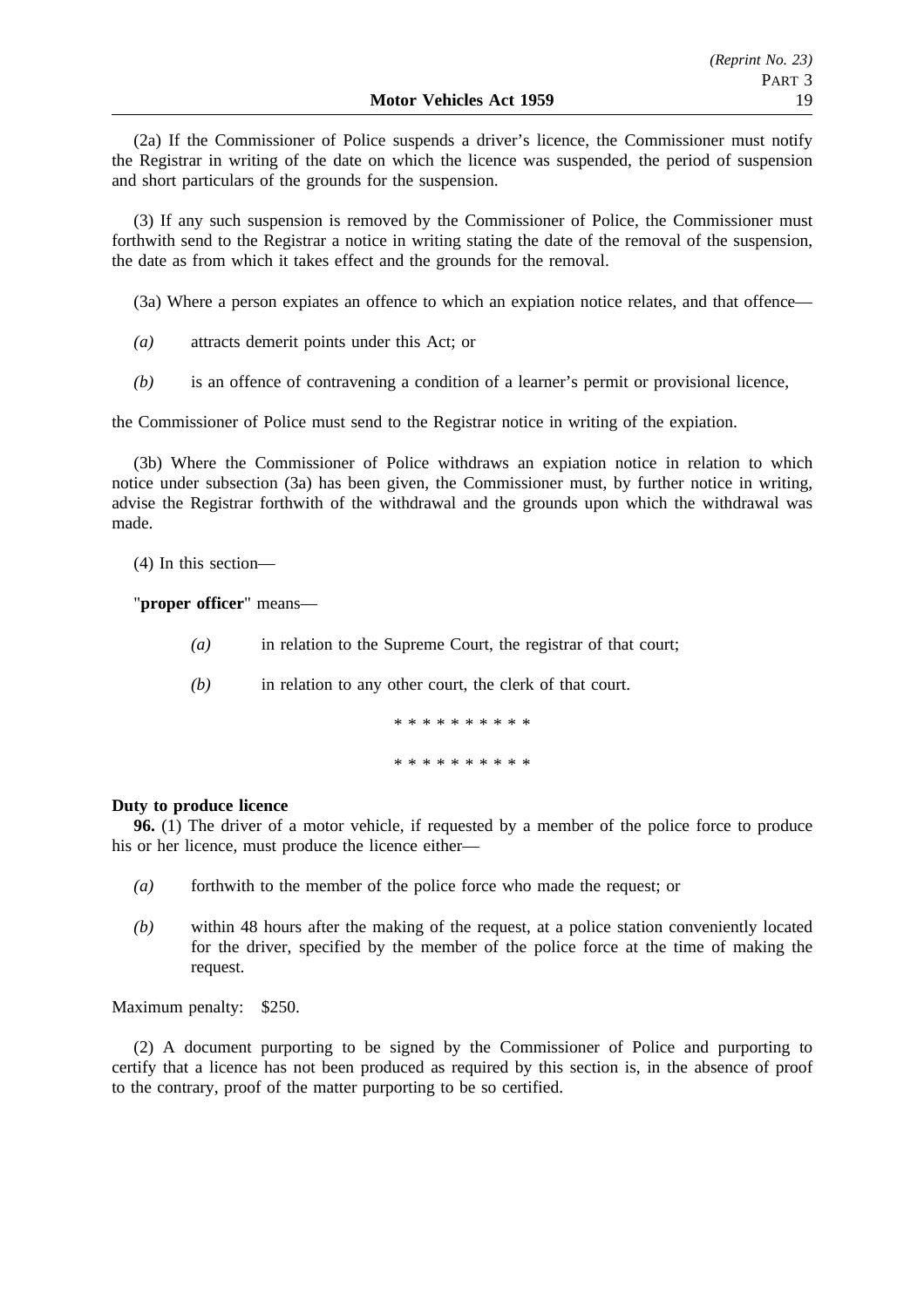(3) A person must not falsely represent to a member of the police force that he or she is the person named in a licence.

Maximum penalty: \$250.

(4) In this section—

"**driver**" includes—

- *(a)* a person sitting next to the holder of a learner's permit in a vehicle being driven by the holder of the permit;
- *(b)* a person being carried as a passenger on, or in a sidecar attached to, a motor cycle being driven by the holder of a learner's permit;

"**member of the police force**" includes—

- *(a)* an inspector;
- *(b)* an inspector as defined in the *Road Traffic Act 1961*.

#### **Duty to produce licence at court**

**97.** (1) A licensed driver who is charged with an offence against any provision of any Act relating to motor vehicles may be required to produce his or her licence to the court at the time of the hearing of the charge.

Maximum penalty: \$250.

(2) It is a defence to a charge under this section to prove that the defendant had a reasonable excuse for not producing the licence.

#### **Visiting motorists**

**97A.** (1) Subject to subsection (2)—

- *(a)* a member of the armed forces or the spouse, or a dependant, of the member who is living with the member may drive a vehicle in this State pursuant to an interstate licence;
- *(b)* the spouse, or a dependant, of a member of the armed forces who is living with the member may drive a vehicle in this State pursuant to a foreign licence if he or she last entered this State less than three months before driving the vehicle;
- *(c)* any other person may drive a vehicle in this State pursuant to an interstate licence or a foreign licence if that person last entered this State less than three months before driving the vehicle.

(2) A person who is disqualified from holding or obtaining an interstate licence in any State or Territory of the Commonwealth cannot drive a vehicle in this State pursuant to a licence or learner's permit issued in another State or Territory of the Commonwealth.

(3) A person when driving a vehicle in this State pursuant to subsection (1) must carry the licence and must produce it if requested to do so by—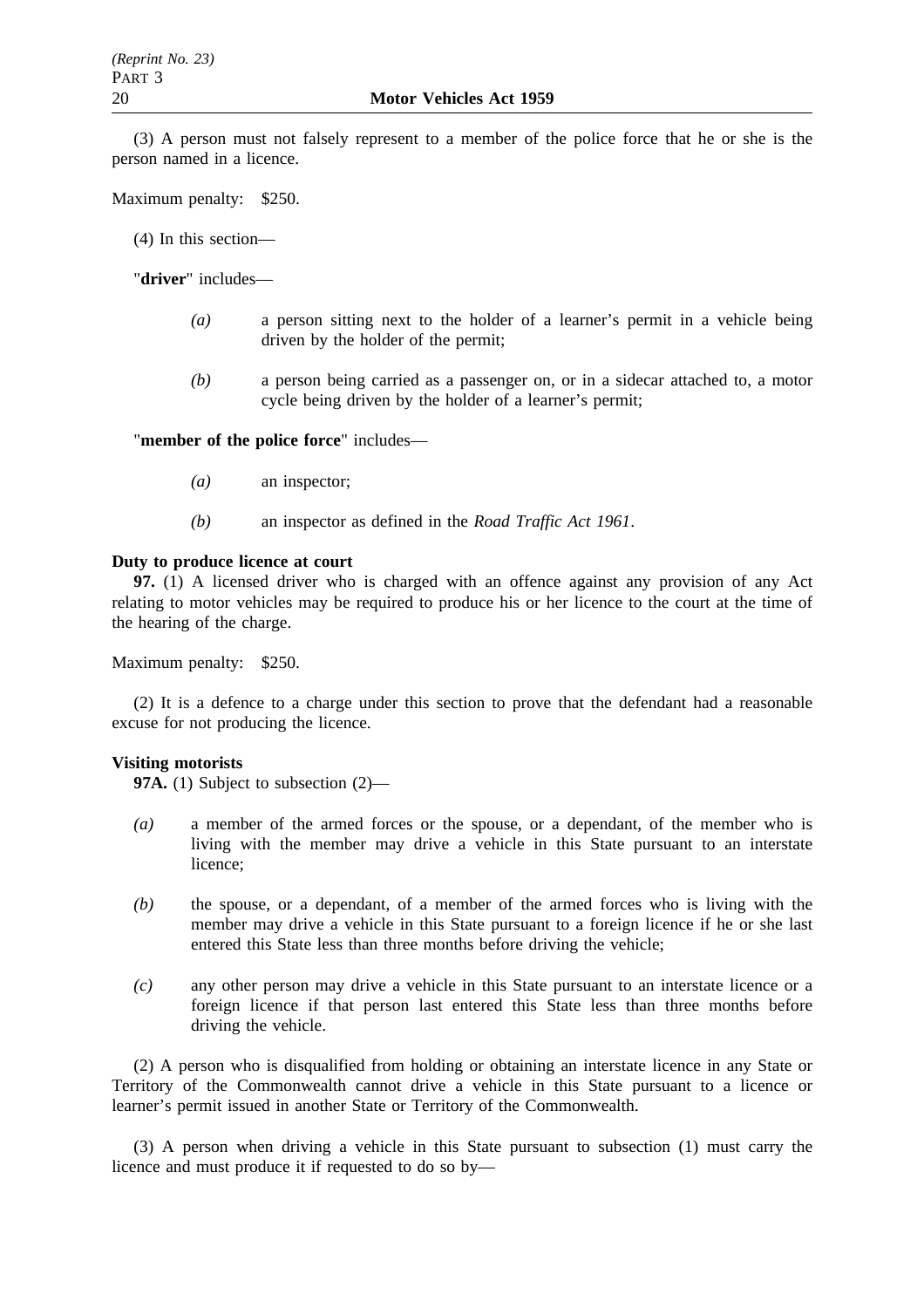- *(a)* a member of the police force; or
- *(b)* an inspector; or
- *(c)* an inspector under the *Road Traffic Act 1961*.

Maximum penalty: \$250.

(4) Where a person drives a vehicle in this State pursuant to subsection (1) the interstate licence or foreign licence will, for the purposes of the law of this State, be taken to be a licence issued under this Act.

(5) Where a person drives a vehicle in this State pursuant to an interstate licence or foreign licence, the licence will, for the purposes of any contract or policy of insurance relating to the vehicle, be taken to be a licence issued under this Act notwithstanding that the driver last entered the State three months or more before driving the vehicle.

(6) In this section—

"**foreign licence**" means a licence issued under the law of another country that corresponds to a driver's licence issued under this Act;

"**member of the armed forces**" means a serving member of the naval, military or air forces of the Commonwealth.

## **Enforcement of duty to hold licence**

**98.** The Commissioner of Police must at intervals of not more than 12 months take such steps as are reasonably practicable to ascertain whether any persons are driving motor vehicles without holding licences.

## **Duty to carry licence when driving heavy vehicle**

**98AAA.** (1) A person must carry his or her driver's licence at all times while driving a heavy vehicle on a road and must produce the licence forthwith if requested to do so by a member of the police force.

Maximum penalty: \$750.

(2) It is a defence to a charge of an offence against this section if it is proved that the vehicle was being used on a journey wholly—

- *(a)* within a radius of 80 kilometres from a farm occupied by the driver of the vehicle; and
- *(b)* outside Metropolitan Adelaide within the meaning of the Development Plan under the *Planning Act 1982*.

(3) In this section—

"**gross vehicle mass**", in relation to a vehicle, means—

*(a)* if the vehicle is registered in this State and a gross vehicle mass limit has been fixed in respect of that vehicle by the Registrar—the mass by reference to which that limit has been fixed;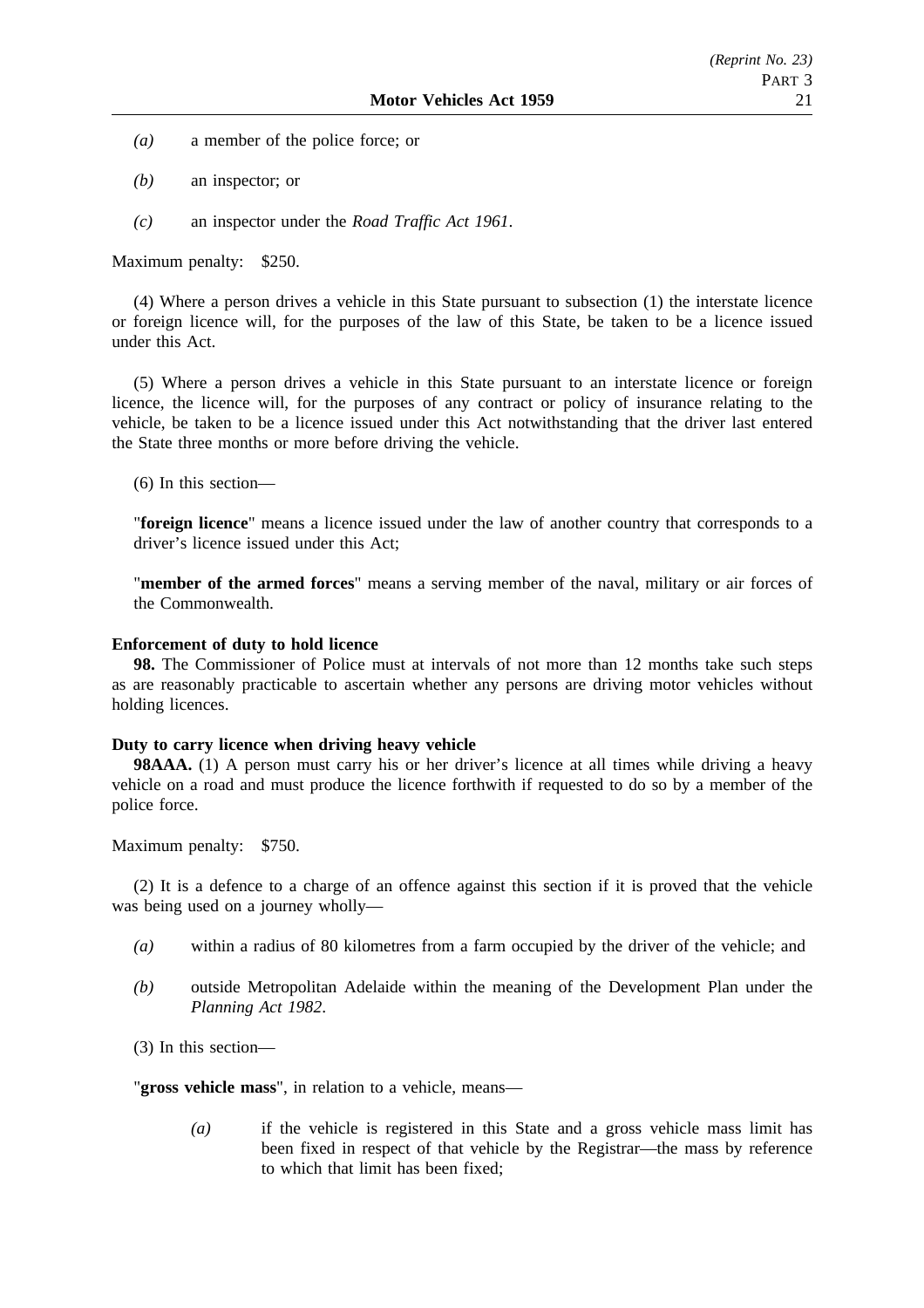- *(b)* if the vehicle is registered in another State or a Territory of the Commonwealth and a limitation or restriction on the mass of the vehicle has been imposed by or under the law of that State or Territory—the mass by reference to which that limitation or restriction is imposed;
- *(c)* in any other case—the unladen mass of the vehicle;

"**heavy vehicle**" means—

- *(a)* a motor vehicle with a gross vehicle mass exceeding 15 tonnes; or
- *(b)* a prime mover with an unladen mass exceeding 4 tonnes;

"**unladen mass**" has the same meaning as in the *Road Traffic Act 1961*.

## **Duty to carry licence when teaching holder of learner's permit to drive**

**98AA.** The holder of a motor driving instructor's licence must display the licence on his or her person at all times—

- *(a)* when seated next to the holder of a learner's permit in a vehicle being driven by the holder of the permit; or
- *(b)* when carried as a passenger on, or in a sidecar attached to, a motor cycle being driven by the holder of a learner's permit.

Maximum penalty: \$750.

#### **Duty to carry learner's permit or provisional licence**

**98AAB.** (1) The holder of a learner's permit must carry his or her permit at all times while driving a motor vehicle on a road and must produce the permit forthwith if requested to do so by a member of the police force.

Maximum penalty: \$250.

(2) The holder of a provisional licence must carry his or her licence at all times while driving a motor vehicle on a road and must produce the licence forthwith if requested to do so by a member of the police force.

Maximum penalty: \$250.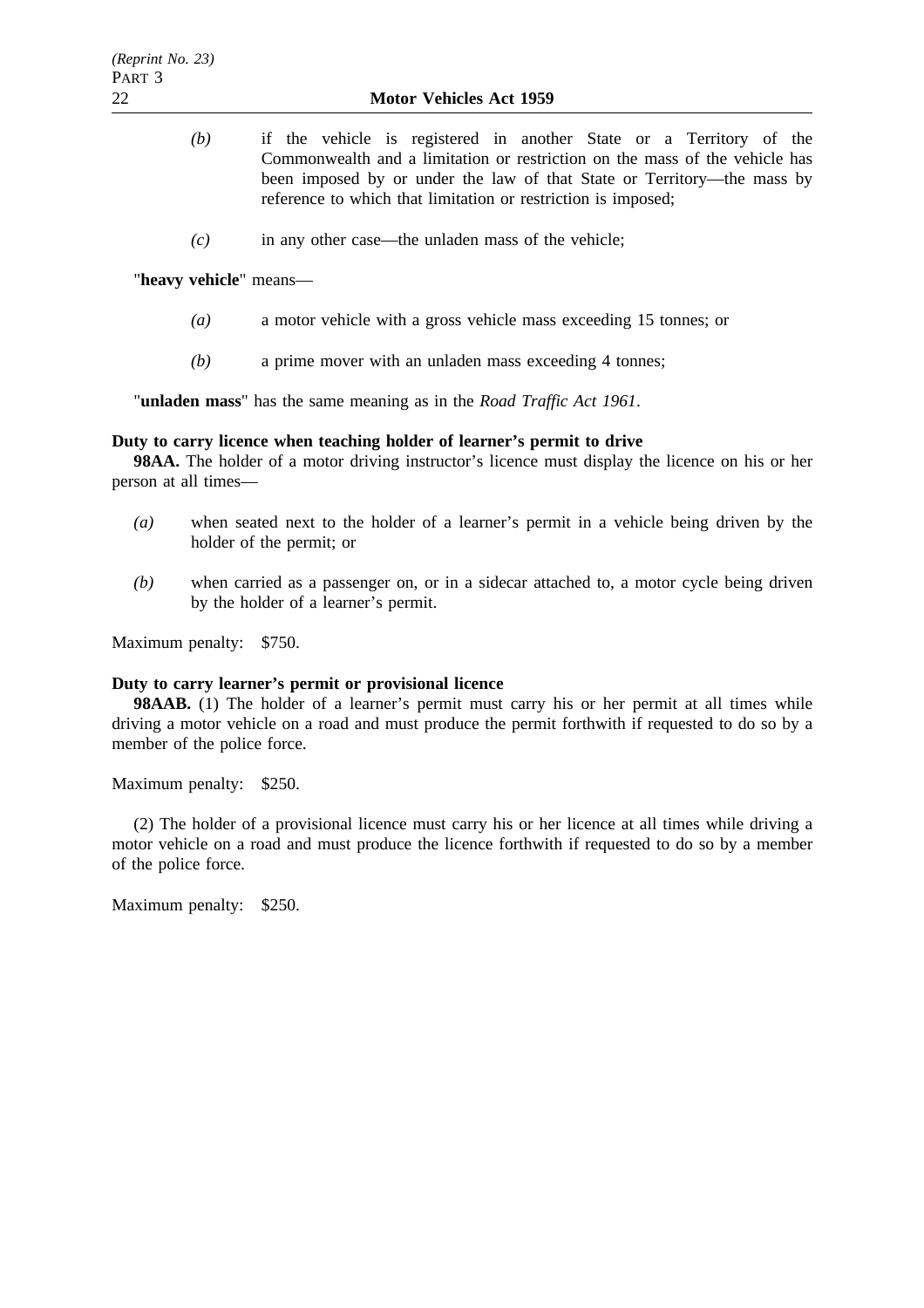# **PART 3A MOTOR DRIVING INSTRUCTORS' LICENCES**

## **Instructors' licences**

**98A.** (1) A person who is not the holder of a current motor driving instructor's licence must not, for fee, reward, salary, wages or other remuneration or for any other consideration paid or payable by any person, teach any other person to drive a motor vehicle.

Maximum penalty: \$250.

(2) If the Registrar is satisfied that an applicant for an instructor's licence—

- *(a)* is the holder of a valid driver's licence; and
- *(b)* has held a driver's licence in South Australia or elsewhere for a continuous period of not less than three years immediately preceding the date of the application; and
- *(c)* is a fit and proper person to hold an instructor's licence; and
- *(d)* is proficient as a motor driving instructor,

the Registrar must issue to the applicant an instructor's licence in a form determined by the Minister.

(2aa) An instructor's licence may be issued subject to such conditions as the Registrar thinks fit.

(2a) An application for an instructor's licence must be made in a manner and form determined by the Minister and must be accompanied by the prescribed fee.

(2b) If the Registrar is not satisfied that an applicant for an instructor's licence is a fit and proper person to hold such a licence, the Registrar must refer the question of whether the applicant is a fit and proper person to hold an instructor's licence to the consultative committee for inquiry, and the determination of that question by the consultative committee is binding on the Registrar.

(3) Every instructor's licence will, subject to this Act, remain in force for a period, not exceeding five years, specified on the licence, but nothing in this subsection precludes the issue, subject to this Act, of a further instructor's licence to the holder to take effect upon the expiration of an earlier instructor's licence.

## \*\*\*\*\*\*\*\*\*\*

(5) In order to test the proficiency of any applicant for an instructor's licence (whether or not the applicant is or has been the holder of such a licence) the Registrar may require the applicant to undergo such tests as the Registrar may think necessary, whether written, oral or practical, and those tests must, without limiting the generality of the foregoing, include examination in traffic laws, driving practices, vehicle manipulation and teaching technique.

(6) Where the driver's licence of any holder of an instructor's licence is cancelled or suspended or any such holder otherwise ceases to hold a driver's licence, the instructor's licence automatically ceases to have any effect, and where the driver's licence of any such holder is suspended, the instructor's licence, unless cancelled pursuant to the provisions of this Part, is automatically suspended for the same period.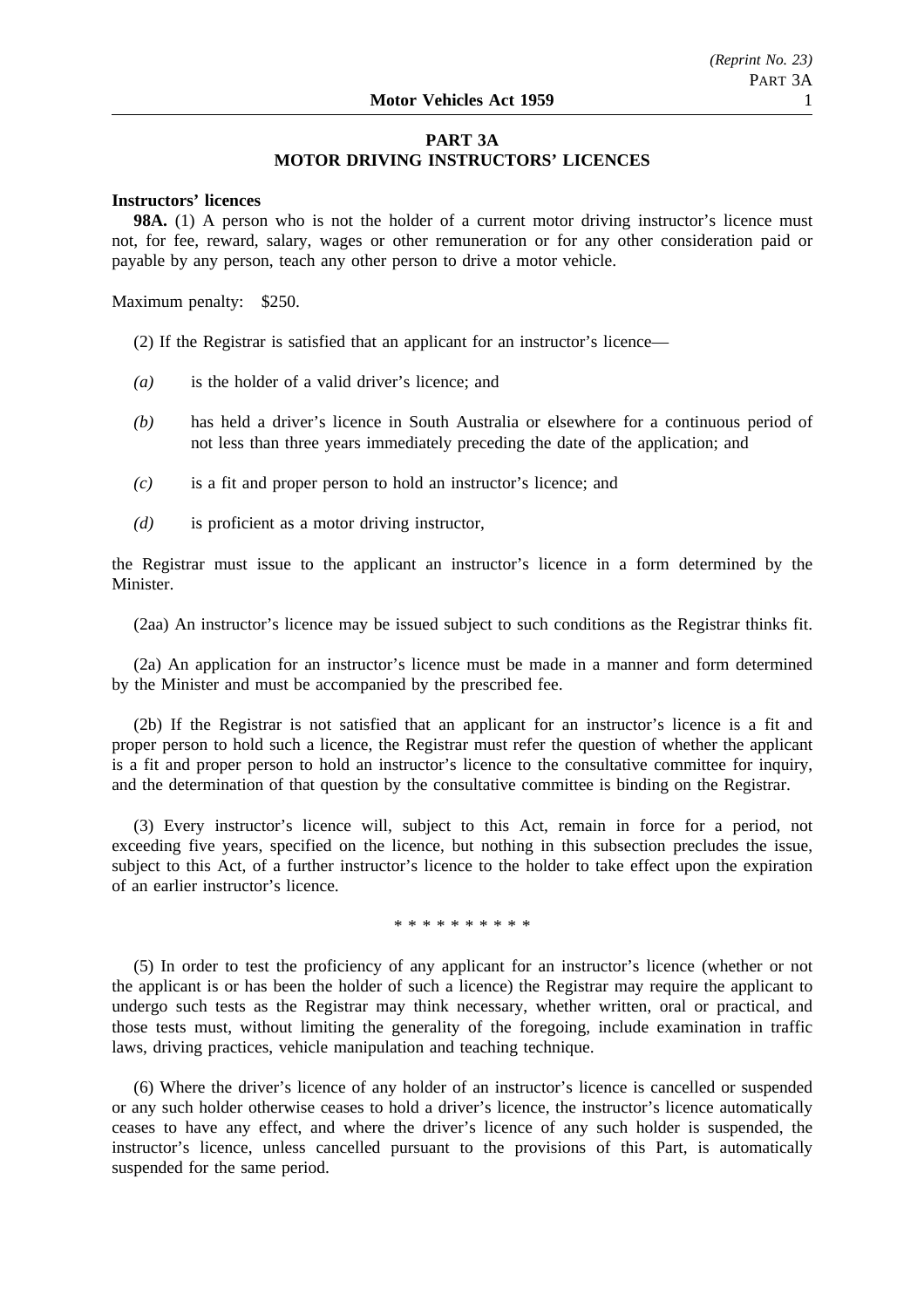(7) The Registrar may cancel any instructor's licence or suspend any instructor's licence for such term as the Registrar thinks fit if satisfied that the holder has been guilty of conduct making him or her unfit to hold such a licence.

(7a) Where the Registrar is of the opinion that proper grounds exist for the cancellation of an instructor's licence under subsection (7), the Registrar must not proceed to cancel the licence unless the matter has been referred to the consultative committee and the committee has concurred in the Registrar's opinion that proper grounds exist for cancellation of the licence under that subsection.

(8) Where an instructor's licence is suspended, it has no effect during the term of the suspension.

(9) The provisions of sections 77, 96, 139BA and 141*(a)* apply to and in respect of holders of instructor's licences as if the words "instructor's licence" were substituted for the word "licence" wherever it occurs in those sections and that paragraph.

(10) This section does not apply to—

- *(a)* a member of the police force acting in the execution of duty; or
- *(b)* a person who teaches another to drive a motor vehicle if both the teacher and the learner are employed by the same employer and are acting in the ordinary course of their employment.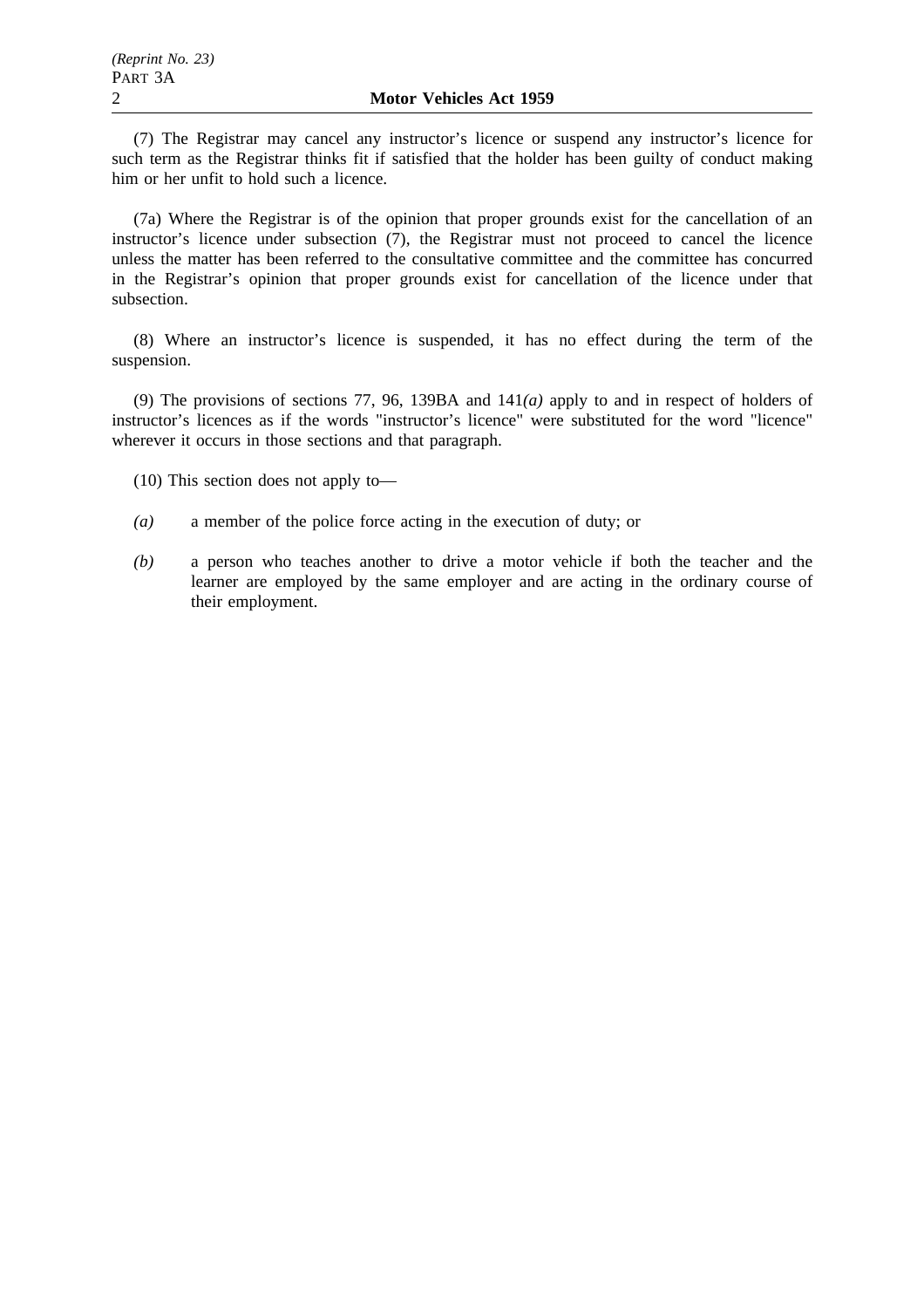# **PART 3B DEMERIT POINTS SCHEME**

#### **Demerit points for offences in this State**

**98B.** (1) Where a person is convicted of, or expiates, an offence specified in schedule 3, the number of demerit points prescribed by the schedule in relation to that offence is, subject to this section, incurred by that person.

(1a) Demerit points are not incurred on the conviction of a person for an offence if the person has already incurred demerit points for that offence by virtue of being granted an order for relief under the *Expiation of Offences Act 1996* in respect of an expiation notice for that offence.

(2) Where a person is convicted of an offence against this Part, two demerit points are, subject to this section, incurred by that person.

(3) Where a person is convicted of or expiates two or more offences arising from the same incident, demerit points are incurred only in respect of the offence (or one of the offences) that attracts the most demerit points.

(4) If a court by which a person is convicted of an offence is satisfied by evidence given on oath forthwith on conviction that the offence is trifling, or that any other proper cause exists, it may order that a reduced number of demerit points, or no demerit points, are incurred by the person in respect of that offence.

#### **Demerit points for offences interstate**

**98BB.** Where demerit points are incurred or recorded by or in relation to a person under a law of another State or Territory of the Commonwealth declared by the regulations to be a corresponding law for the purposes of this Part, they will be taken to be incurred by that person under this Part.

## **Liability to disqualification 98BC.** (1) A person—

- *(a)* who holds a licence or learner's permit; or
- *(b)* who does not hold a licence, a learner's permit or an interstate licence,

is liable to be disqualified under this Part from holding or obtaining a licence for a period of three months if the person has incurred an aggregate of 12 or more demerit points in respect of offences committed within a period of three years up to and including the most recent date on which the person committed an offence in respect of which the person incurred demerit points.

(2) A person who holds an interstate licence is liable to be disqualified under this Part from holding or obtaining a licence for a period of three months if the person has incurred an aggregate of 12 or more demerit points in respect of offences of a kind set out in Part 2 of schedule 3 committed within a period of three years preceding the most recent date on which the person committed an offence of that kind in respect of which the person incurred demerit points.

## **Notices to be sent by Registrar**

**98BD.** (1) Subject to this section, the Registrar must notify a person when he or she has incurred a number or aggregate of demerit points equal to or exceeding one-half of the number that results in liability to be disqualified under this Part.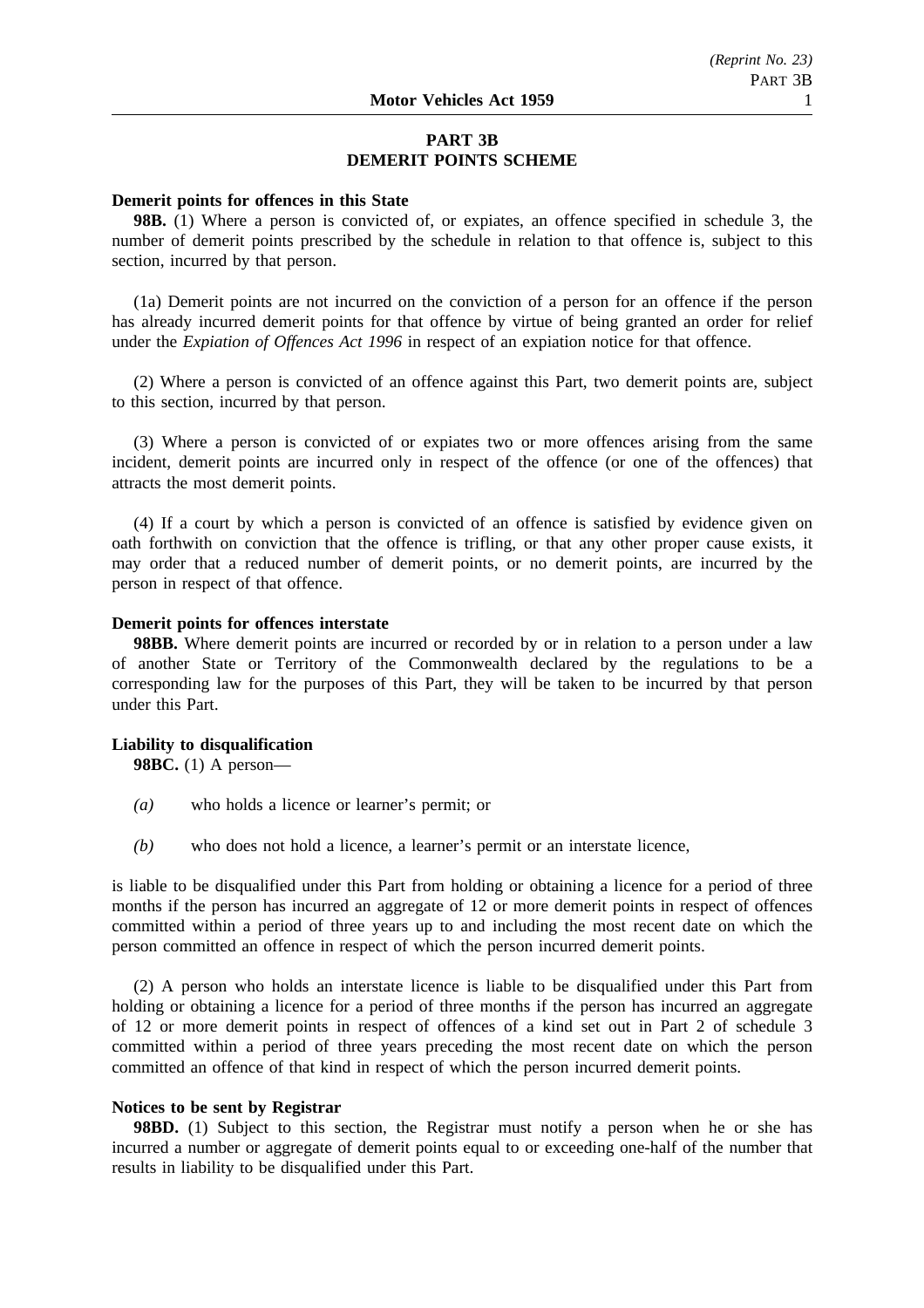(2) Where a person is liable to be disqualified under this Part, the Registrar must, subject to this section, give the person notice of the disqualification.

(3) Notice under this section must be in writing and may be given personally or sent by post.

(4) The Registrar may, but is not required to, give notice under this section to a person who the Registrar is satisfied is not usually resident in this State.

(5) The operation of this Part is not affected by any failure to comply with subsection (1).

## **Disqualification and discounting of demerit points**

**98BE.** (1) Subject to this section, on service of notice of disqualification on a person, the person is disqualified from holding or obtaining a licence for a period of three months and any licence held by the person is, by force of this section, suspended for that period.

(2) If, at the time of service of notice of disqualification, the person is already disqualified from holding or obtaining a licence, the disqualification takes effect on termination of that prior disqualification.

(3) Where a disqualified person—

- *(a)* institutes an appeal against a conviction in respect of which demerit points were incurred that are included in the points resulting in the disqualification; or
- *(b)* applies for a rehearing of the proceedings that led to the conviction,

the disqualification is inoperative until the appeal or application for rehearing is determined or withdrawn.

(4) Where a disqualified person appeals under this Part against the disqualification, the disqualification is inoperative until the appeal has been determined or withdrawn.

(5) Where a disqualification has taken effect under this section, the following demerit points are discounted:

- *(a)* all demerit points in respect of the offence that brought the aggregate of the demerit points to 12 or more (and led to notice of disqualification being sent to the person);
- *(b)* all demerit points in respect of offences committed prior to the time at which the person committed that offence (whether or not the person had been convicted of, or had expiated, those offences when the disqualification took effect).

# **Appeal against disqualification**

**98BF.** (1) Subject to this section, a person who has become liable to disqualification under this Part may (whether or not the disqualification has taken effect) appeal to a local court against the disqualification.

(2) A person is not entitled to appeal against disqualification if any of the demerit points on which the person is liable to be disqualified formed part of an aggregate that was reduced by the court on a previous appeal under this section.

(3) The appellant and the Crown are entitled to be heard on the appeal.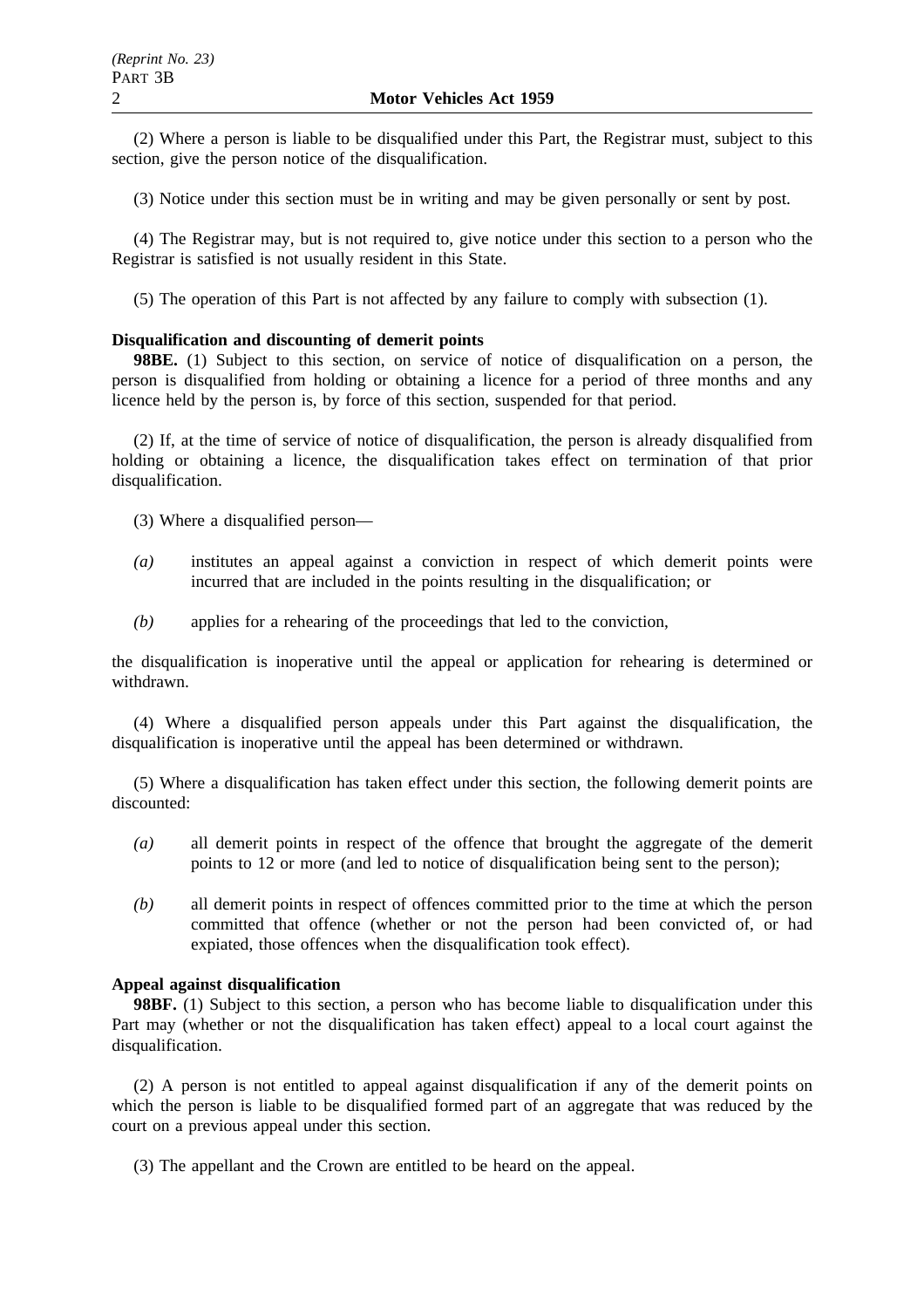- (4) If the court is satisfied by evidence given on oath by or on behalf of the appellant that—
- *(a)* it is not in the public interest that the appellant should be disqualified under this Part; or
- *(b)* that the disqualification would result in undue hardship to the appellant,

the court may order that demerit points in respect of offences committed by the appellant before the determination of the appeal (including any offence that appellant may subsequently expiate or be convicted of) are discounted so that the aggregate of the appellant's demerit points is reduced to 10.

- (5) Where a court makes an order under subsection (4), it may also order—
- *(a)* that specified conditions are imposed on the appellant's licence until the expiry of a period of three months from the time of endorsement of the conditions on the licence; and
- *(b)* that the appellant deliver the licence to the Registrar to enable those conditions to be endorsed on the licence.

(6) Where a court has made an order under this section, demerit points are discounted according to the order in which the offences attracting the points were committed by the appellant, commencing with the offence committed earliest in time.

## **Offence of contravention of conditions**

**98BG.** A person who fails to comply with a condition imposed on a licence under this Part is guilty of an offence.

Maximum penalty: \$250.

# **Court not to take into account demerit points**

**98BH.** A court in determining the penalty to be imposed on a person convicted of an offence must not take into account the fact that, in consequence of the conviction, demerit points will be incurred by the person.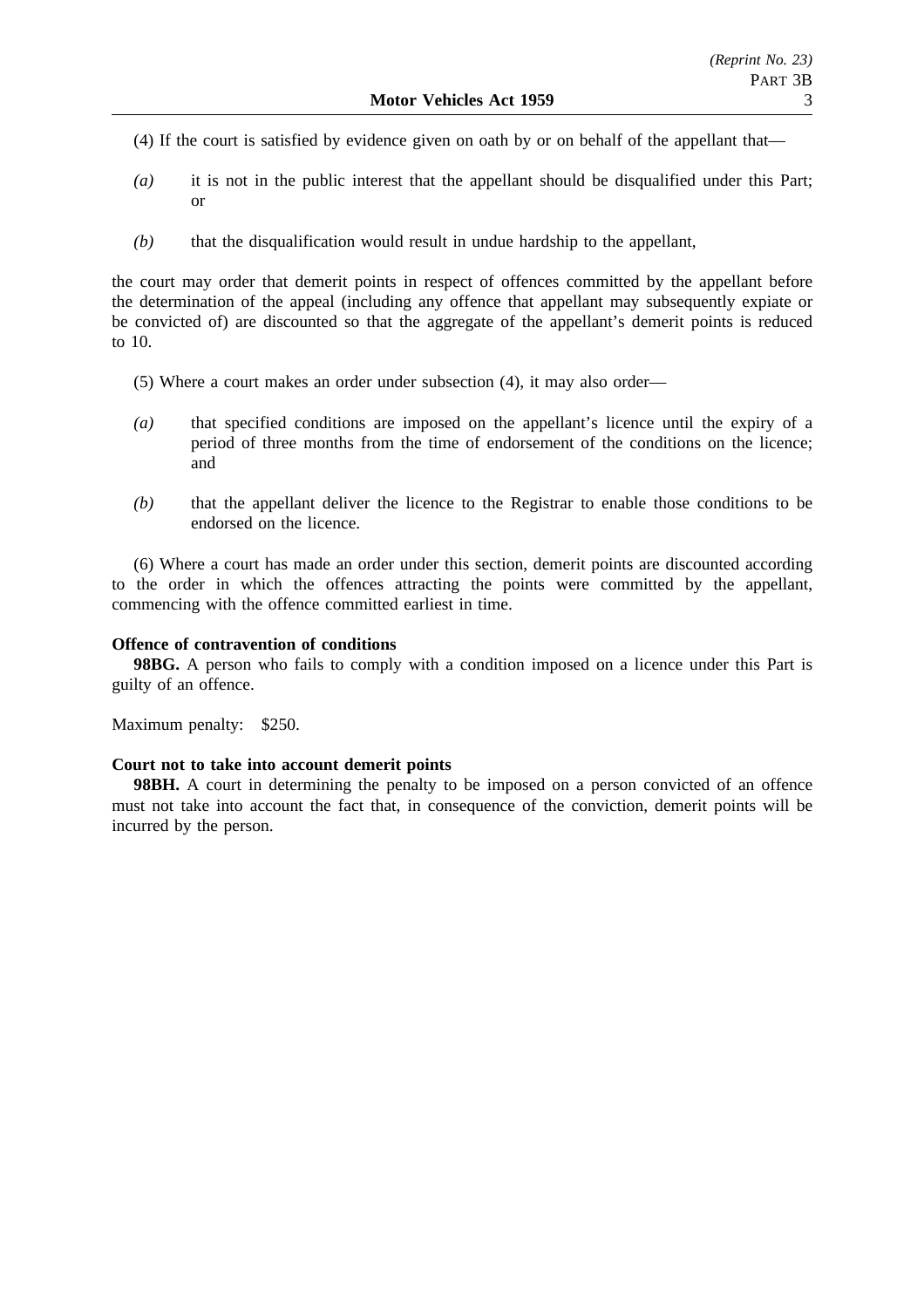# **PART 3C TOWTRUCKS**

**Interpretation**

**98C.** In this Part—

"**District Court**" means the Administrative and Disciplinary Division of the District Court;

"**inspector**" means an inspector appointed under this Part.

## **Certain towtruck drivers required to hold certificates**

**98D.** (1) Subject to subsection (2), a person who is not the holder of a towtruck certificate or temporary towtruck certificate must not drive or operate the equipment of a towtruck within the declared area.

Maximum penalty: \$1 250.

(2) Subsection (1) does not prevent a person who does not hold a towtruck certificate or temporary towtruck certificate from driving or operating the equipment of a towtruck within the declared area in the course of a business conducted from a place of business outside the declared area, provided that the towtruck is not used for the purpose of towing a motor vehicle damaged in an accident occurring within the declared area.

\*\*\*\*\*\*\*\*\*\*

#### **Applications for towtruck certificates**

**98E.** (1) An application for a towtruck certificate must be made to the Registrar in such manner and form, contain such information and be accompanied by such papers and documents (including photographs) as the Registrar may require.

(2) An applicant for a towtruck certificate must, if the Registrar so requires—

- *(a)* undergo such tests or furnish such other evidence as the Registrar may require of ability to drive and operate the equipment of a towtruck of a kind specified by the Registrar; and
- *(b)* furnish the Registrar with such further information, papers or documents as the Registrar may require; and
- *(c)* verify by statutory declaration information furnished for the purposes of the application.

(3) An applicant for a towtruck certificate must at the time of making the application pay the prescribed application fee to the Registrar.

#### **Entitlement to be granted towtruck certificates**

**98F.** (1) Subject to this Act, an applicant is entitled to be granted a towtruck certificate if the applicant—

- *(a)* is of or above the age of 18 years; and
- *(b)* is the holder of a class 2 or class 3 driver's licence granted and in force under Part 3; and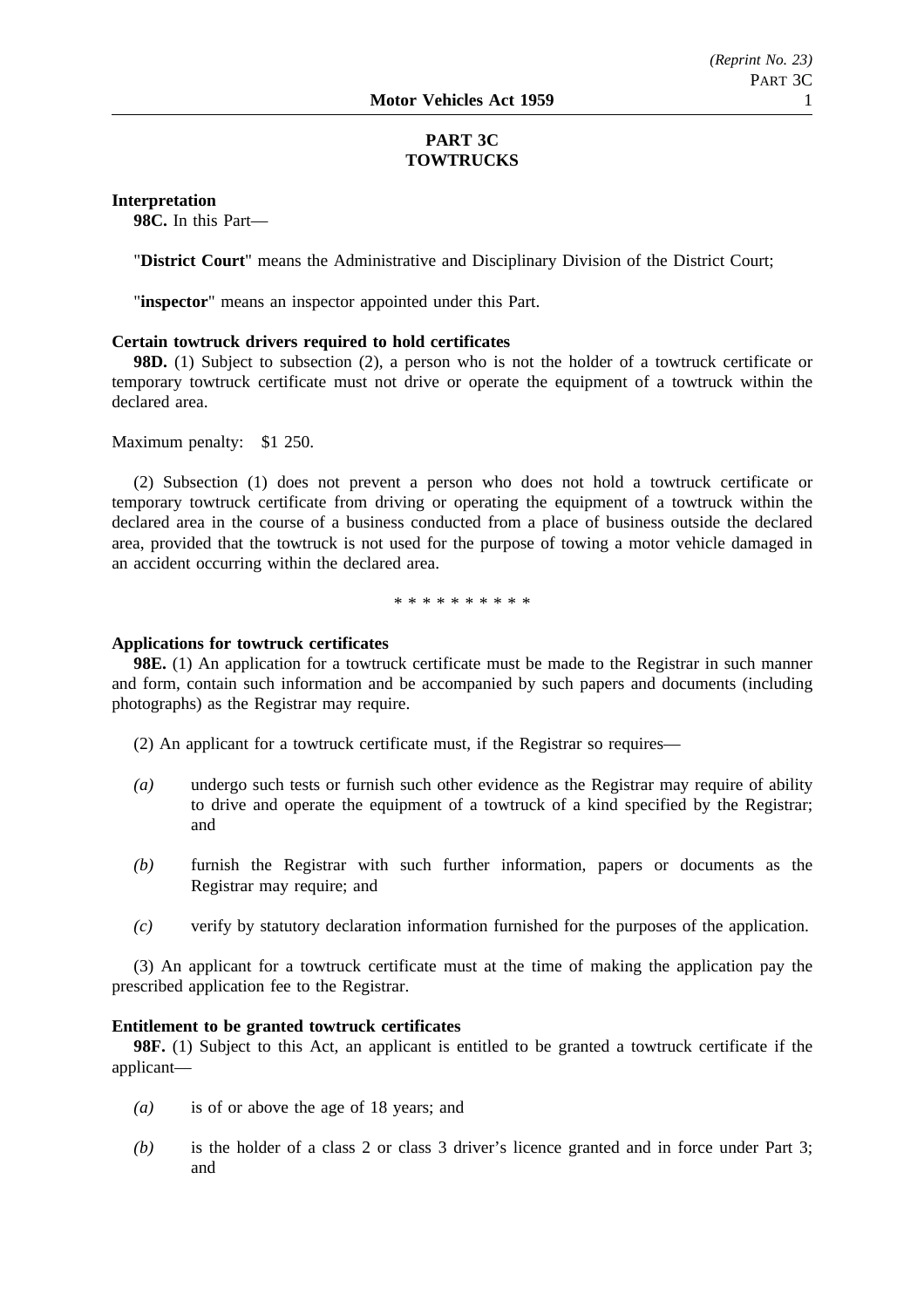- *(c)* is a fit and proper person to be granted a towtruck certificate; and
- *(d)* has an adequate knowledge of the provisions of this Act relating to driving and operating the equipment of towtrucks; and
- *(e)* is proficient in driving and operating the equipment of a towtruck of the kind specified by the Registrar.

(2) Where due application is made for a towtruck certificate under this Part and the applicant is entitled to be granted the certificate, the Registrar must, upon payment of the prescribed fee, grant the certificate.

# **Renewal of towtruck certificates**

**98G.** \*\*\*\*\*\*\*\*\*\*\*\*

(2) A towtruck certificate granted or renewed under this Part will, subject to this Act, remain in force for a period of 12 months from the grant or renewal of the certificate and may from time to time be renewed for successive periods of 12 months.

(3) An application for renewal of a towtruck certificate must be made to the Registrar in such manner and form as may be required by the Registrar.

(4) Where due application is made for renewal of a towtruck certificate, the Registrar must, upon payment of the prescribed fee, renew the certificate.

## **Conditions of towtruck certificates**

**98H.** (1) The Registrar may, upon granting or renewing a towtruck certificate, or at any other time, by notice in writing to the holder of the certificate, impose a condition of the certificate.

(2) The Registrar may, at any time, by notice in writing to the holder of a towtruck certificate, vary or revoke a condition of the certificate.

(3) A person who is the holder of a towtruck certificate must not contravene or fail to comply with a condition of the certificate.

Maximum penalty: \$750.

#### **Surrender of towtruck certificate**

**98I.** A person who is the holder of a towtruck certificate may, at any time, surrender the certificate and the certificate thereupon ceases to have any effect.

## **Suspension of towtruck certificate**

**98J.** A towtruck certificate will be taken to be suspended for any period for which the holder of the certificate is not the holder of a class 2 or class 3 driver's licence that is in force under Part 3.

\*\*\*\*\*\*\*\*\*\*

#### **Temporary towtruck certificates**

**98K.** (1) The Registrar may, in such circumstances as the Registrar thinks fit, grant a person a temporary towtruck certificate authorising that person to drive and operate the equipment of a towtruck during a period specified in the certificate.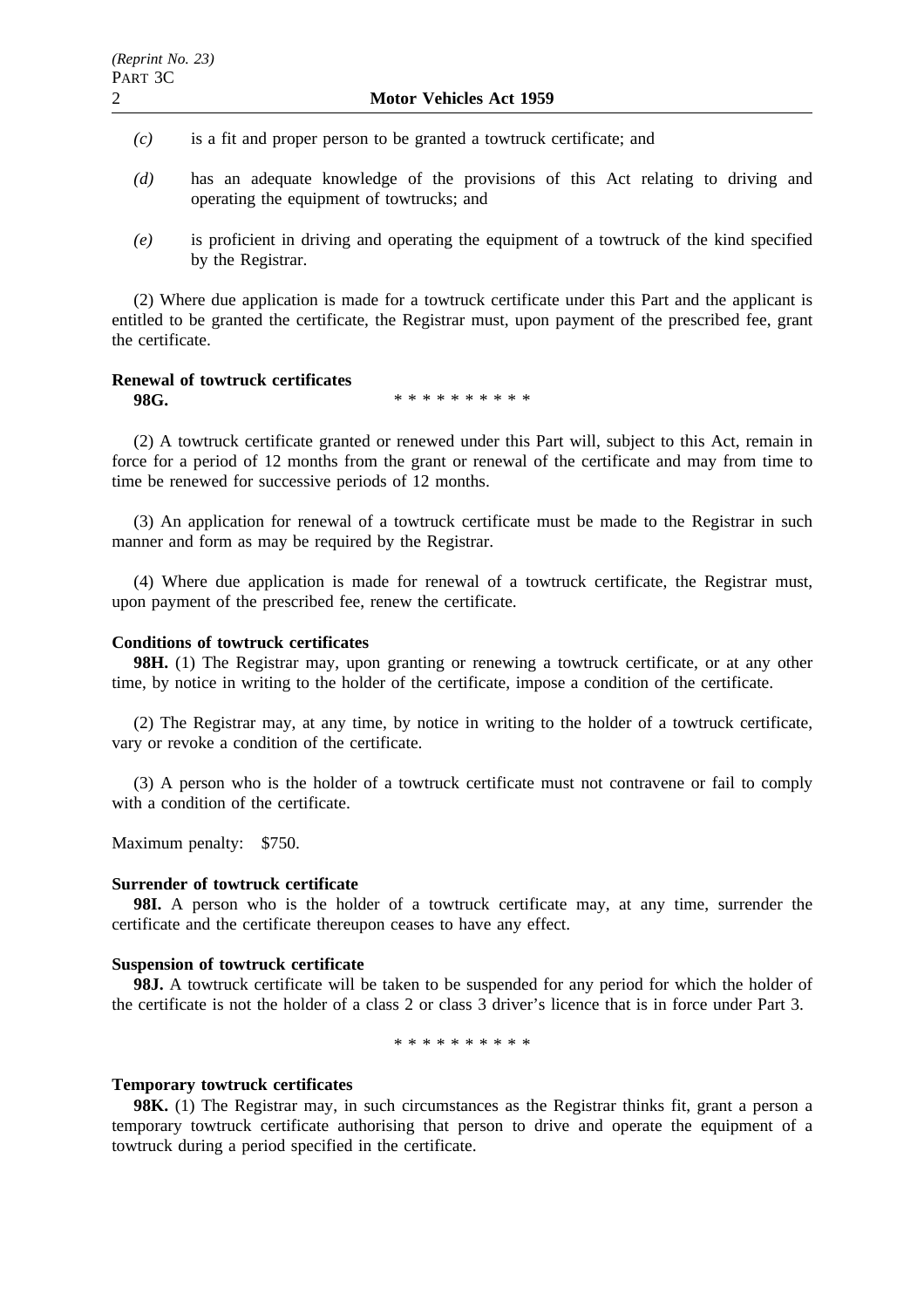(2) The Registrar may, upon granting a temporary towtruck certificate, or at any other time, by notice in writing to the holder of the certificate, impose a condition of the certificate.

(3) The Registrar may, at any time, by notice in writing to the holder of a temporary towtruck certificate, vary or revoke a condition of the certificate.

\*\*\*\*\*\*\*\*\*\*

(5) A person who is the holder of a temporary towtruck certificate must not contravene or fail to comply with a condition of the certificate.

Maximum penalty: \$750.

## **Form of certificates**

**98L.** (1) Towtruck certificates and temporary towtruck certificates will be in a form determined by the Registrar.

(2) The Registrar may, at any time, by notice in writing to the holder of a towtruck certificate or temporary towtruck certificate, require the certificate to be returned to the Registrar at a place and within a period specified in the notice for the purpose of varying the form of the certificate or replacing the certificate with a certificate in a different form.

(3) A person given a notice under this section must not fail to comply with the notice.

Maximum penalty: \$750.

## **Duplicate certificates**

**98M.** (1) The Registrar may, on the application of the holder of a towtruck certificate or temporary towtruck certificate, if satisfied of the loss or destruction of the certificate, or on the surrender of the certificate to the Registrar, and on payment of the prescribed fee, issue to the holder a duplicate certificate.

(2) The Registrar may, for reasonable cause, remit a fee payable under subsection (1).

(3) A duplicate issued under this section has effect as if it were the original.

## **Return of certificates when cancelled or suspended**

**98MA.** (1) Where a towtruck certificate or temporary towtruck certificate is cancelled or suspended under this Act, the Registrar may, by notice in writing to the former holder of the certificate, require the certificate to be returned to the Registrar at a place and within a period specified in the notice.

(2) A person given a notice under this section must not fail to comply with it.

Maximum penalty: \$750.

#### **Register of certificates**

**98MB.** (1) The Registrar must keep a register of all towtruck certificates and temporary towtruck certificates granted under this Part and record in the register all related conditions, suspensions, cancellations and disqualifications.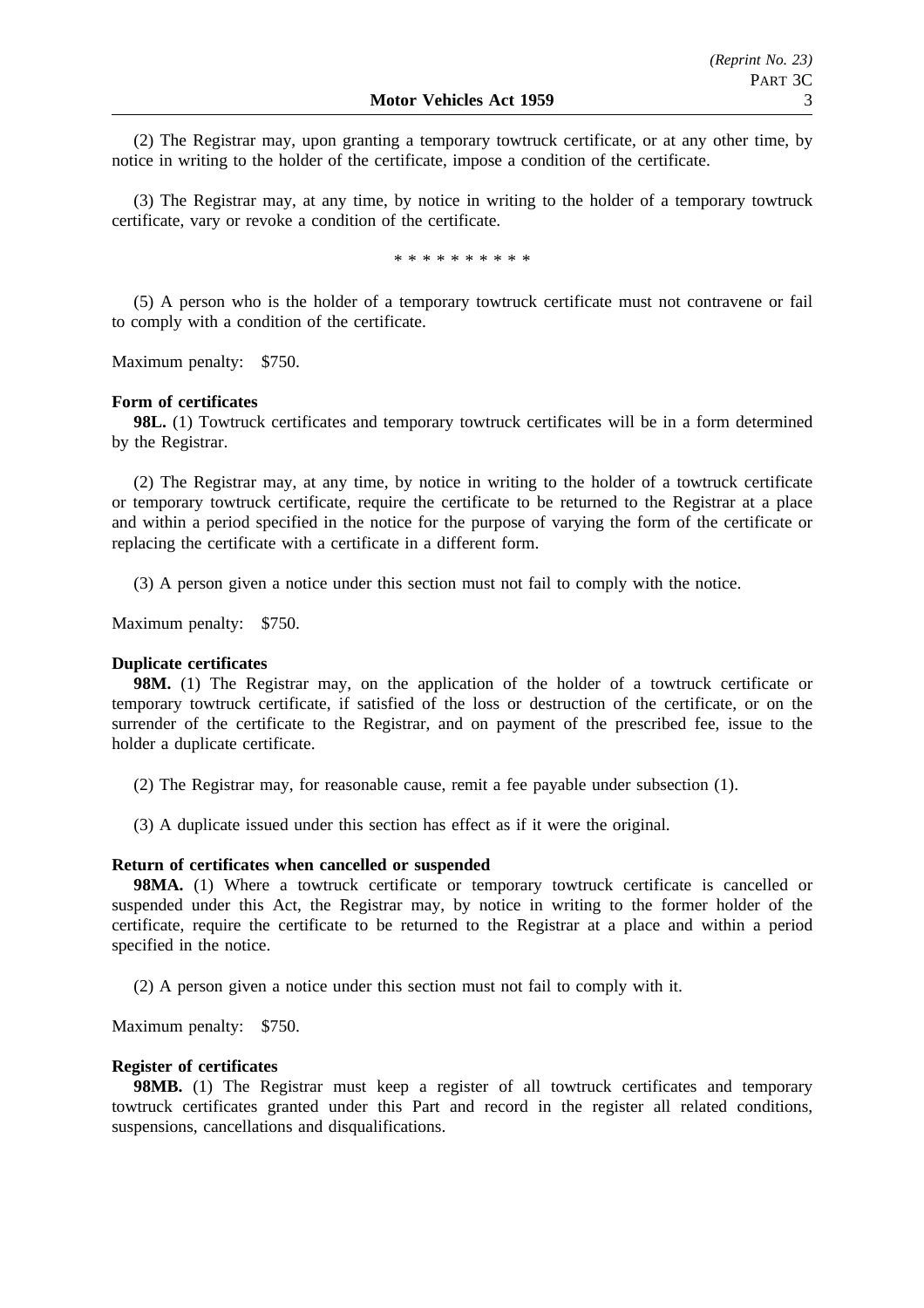(2) The register will contain such other information as the Registrar thinks necessary for the administration of this Part and be in a form fixed by the Registrar.

### **Towtruck operators to notify Registrar of towtruck drivers in their employ**

**98MC.** (1) A towtruck operator must not cause, suffer or permit a person to drive or operate the equipment of a towtruck in the course of the operator's business in circumstances in which that person is required to hold a towtruck certificate or temporary towtruck certificate unless—

- *(a)* that person holds a towtruck certificate or temporary towtruck certificate; and
- *(b)* the towtruck operator has notified the Registrar in writing that that person will be employed in the operator's business as a towtruck driver.

Maximum penalty: \$750.

(2) Where notification has been given under subsection  $(1)(b)$  of the employment of a person as a towtruck driver and that person dies or ceases to be so employed, the towtruck operator must, within 48 hours, notify the Registrar in writing of that fact.

Maximum penalty: \$750.

## **Only persons directed by police to proceed to or be present at scene of accident for purposes related to removal, wrecking or repair**

**98MD.** (1) A person must not, for or in expectation of a fee, reward or benefit of any kind, or in the course of a business, proceed to, or be present at, the scene of an accident that occurred within the declared area for any purpose related to the removal, storage, repair or wrecking of a motor vehicle that was damaged in the accident unless the person—

- *(a)* is the holder of a towtruck certificate; and
- *(b)* is acting pursuant to an accident towing direction given—
	- (i) if the person is a towtruck operator—to the person; or
	- (ii) in any other case—to a towtruck operator by whom the person is employed; and
- *(c)* is proceeding or has proceeded to the scene of the accident in a towtruck registered in the name of the towtruck operator to whom the accident towing direction was given.

Maximum penalty: \$10 000.

(2) In any proceedings for an offence against subsection (1), an allegation in the complaint that the defendant was acting for a purpose related to the removal, storage, repair or wrecking of a motor vehicle damaged in the accident is, in the absence of proof to the contrary, proof of the facts so alleged.

(3) A member of the police force or an inspector may, for the purpose of protecting the driver, owner or person in charge of a motor vehicle damaged in an accident (whether occurring within or outside the declared area) from undue soliciting or harassment, require a person to leave the scene of the accident, or give such other direction as the member of the police force or inspector thinks fit to a person present at the scene of the accident.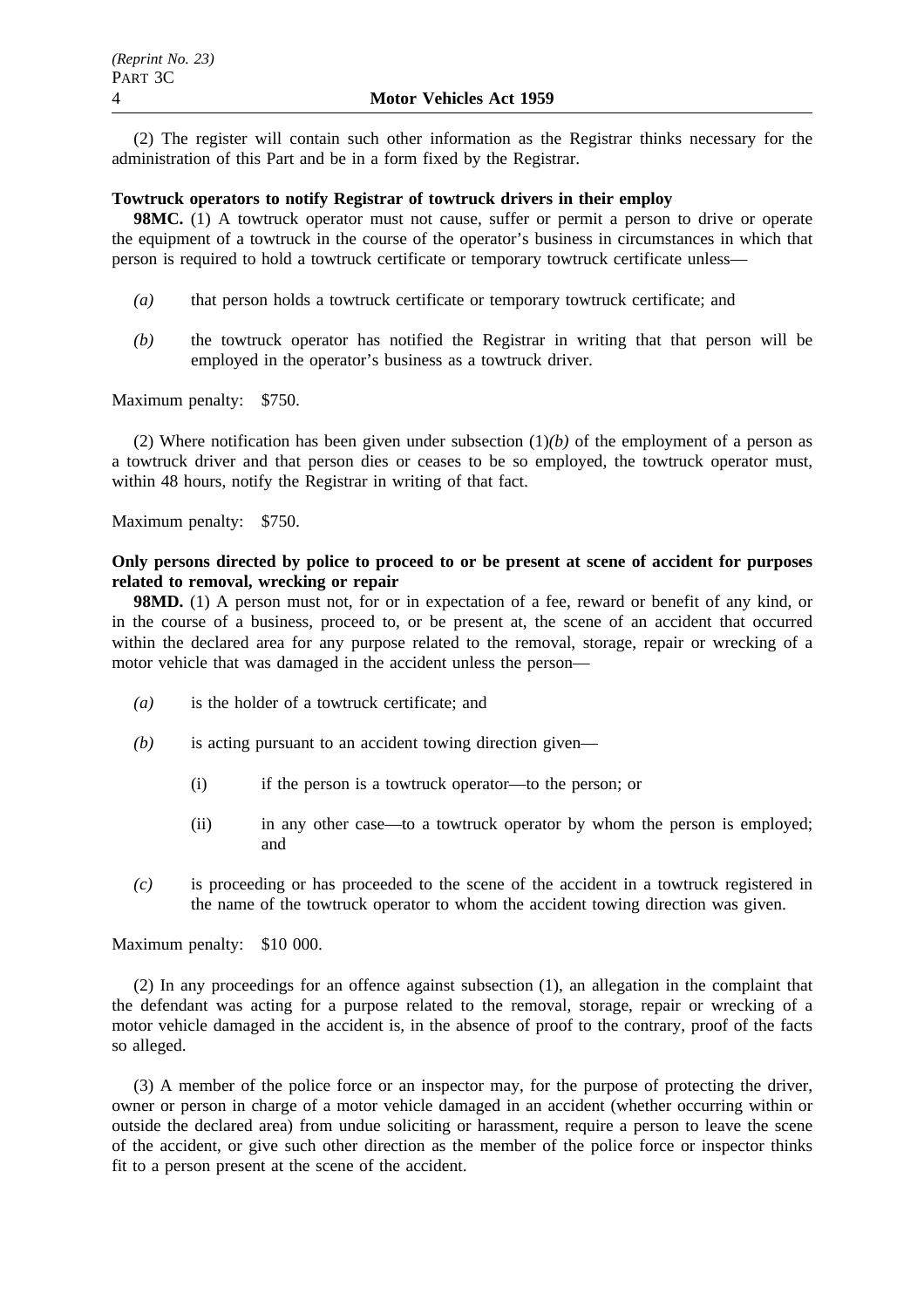(4) A person must comply with any requirement or direction given under this section.

Maximum penalty: \$1 250.

## **Towing of vehicle at or from scene of accident**

**98ME.** (1) A person must not, for or in expectation of a fee, reward or benefit of any kind, or in the course of a business, tow or otherwise remove a motor vehicle damaged in an accident that occurred within the declared area at or from the scene of the accident unless the person—

- *(a)* is the holder of a towtruck certificate; and
- *(b)* is acting pursuant to an accident towing direction given—
	- (i) if the person is a towtruck operator—to the person; or
	- (ii) in any other case—to a towtruck operator by whom the person is employed; and
- *(c)* tows the damaged vehicle by means of a towtruck registered in the name of the towtruck operator to whom the accident towing direction was given; and
- *(d)* has before removing the damaged vehicle personally obtained from the owner or person in charge of the vehicle or an inspector or member of the police force authorisation to remove the vehicle in the form of a valid authority to tow.

Maximum penalty: \$10 000.

- (2) An authority to tow is not valid for the purposes of subsection (1)—
- *(a)* if it is given by a towtruck operator, towtruck driver or a person acting on behalf of a towtruck operator, or towtruck driver, unless the towtruck operator or towtruck driver is the owner of the damaged vehicle or was the driver of, or a passenger in, the vehicle immediately before the accident occurred; and
- *(b)* if it is given by a person under the age of 16 years; and
- *(c)* unless it is contained in a document issued by the Registrar to the towtruck operator to whom the accident towing direction was given for use as an authority to tow; and
- *(d)* unless it is signed and completed in triplicate; and
- *(e)* unless the towtruck driver before presenting the document to any person for signature fully and accurately enters in the document the particulars required by the document; and
- *(f)* unless the document is signed by the person authorising removal of the damaged vehicle; and
- *(g)* unless the towtruck driver, forthwith upon obtaining the signature of the person authorising removal of the damaged vehicle, signs the document personally and enters in it the date and time at which each person signed it and then forthwith delivers the original of the authority to that other person.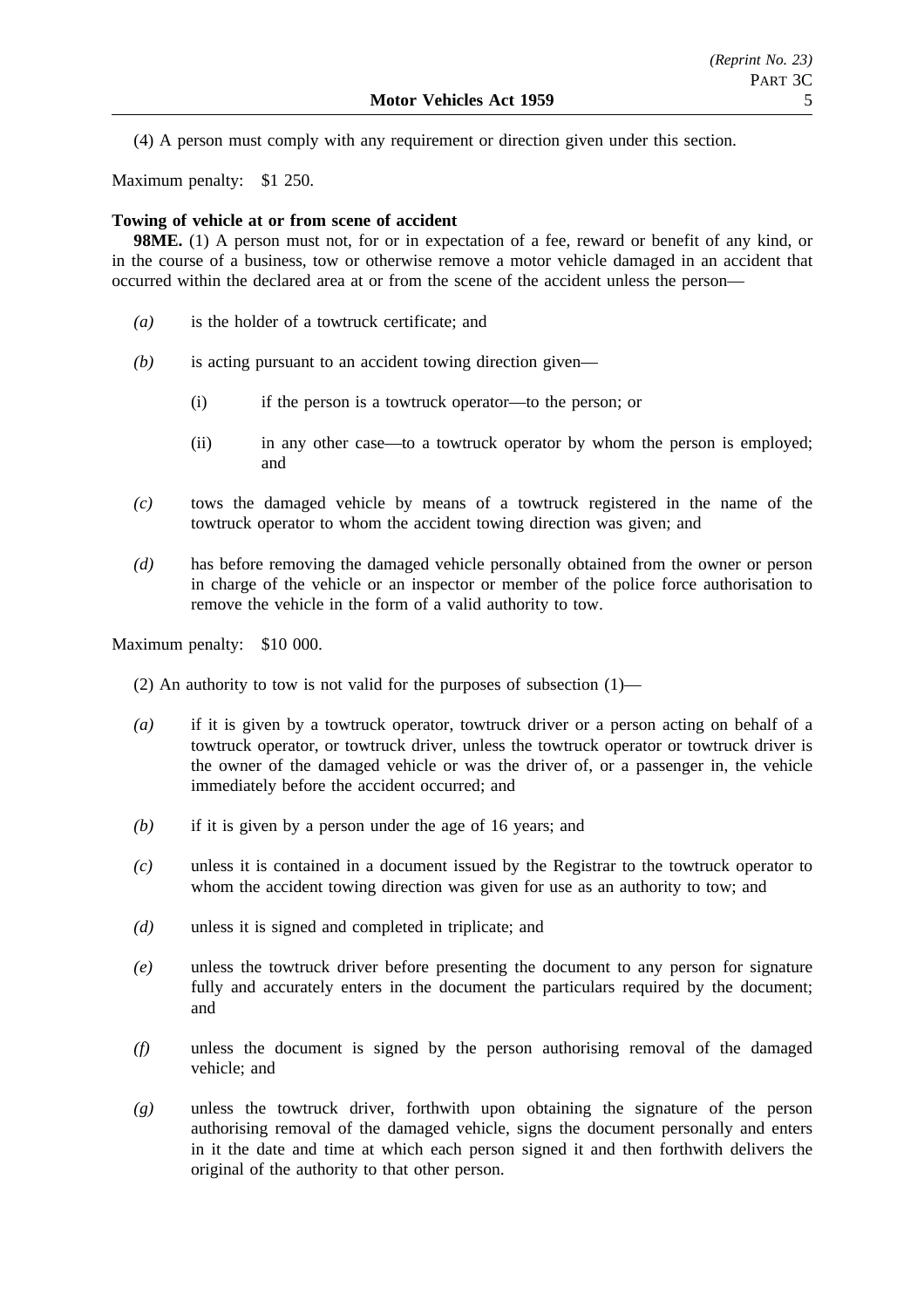(3) A towtruck driver who has obtained an authority to tow under this section authorising the towtruck driver to remove a vehicle from the scene of an accident must remove the vehicle in accordance with the terms of the authority to the address specified in the authority by the shortest route practicable and leave the vehicle at that address until it is lawfully removed.

Maximum penalty: \$1 250.

(4) A person must not prevent by intimidation or force a person duly authorised to remove a damaged motor vehicle from the scene of an accident from doing so, or from delivering the vehicle to and leaving it at the place specified in the authority.

Maximum penalty: \$1 250.

(5) Where a towtruck driver has been given, or expects to be given, a fee, reward or benefit of any kind in anticipation of, or return for, removing a damaged vehicle from the scene of an accident to a particular place (other than the registered premises of the towtruck operator to whom the accident towing direction was given), the towtruck driver must not solicit from the owner or person in charge of the vehicle authorisation to remove the vehicle to that place.

Maximum penalty: \$1 250.

(6) Where, in proceedings for an offence against subsection (5), it is proved that the defendant solicited from the owner or person in charge of a motor vehicle authorisation to remove the vehicle from the scene of an accident to a place other than the registered premises of the towtruck operator to whom the accident towing direction was given, the defendant will be taken, in the absence of proof to the contrary, to have been given, or to have expected to be given, a fee, reward or benefit of any kind in anticipation of, or return for, removing the vehicle to that place.

(7) A person must not alter any of the particulars in an authority to tow under this section without the consent of the person who gave the authority indicated by signature of that person in the margin of the authority near to the alteration.

Maximum penalty: \$1 250.

(8) Where an alteration is made to any of the particulars in an authority to tow under this section, the authority is not valid for the purposes of this section unless the signatures of the towtruck driver and the person who gave the authority appear in the margin of the authority near to the alteration.

(9) A person must not solicit a person who has signed an authority to tow a motor vehicle from the scene of an accident for a revocation or variation of that authority or for any further or other authorisation superseding that authority.

Maximum penalty: \$1 250.

(10) An inspector or a member of the police force present at the scene of an accident may, by oral or written direction, revoke an authority to tow if the inspector or member of the police force considers that—

*(a)* the particulars required to be entered in the authority have not been fully or correctly entered; or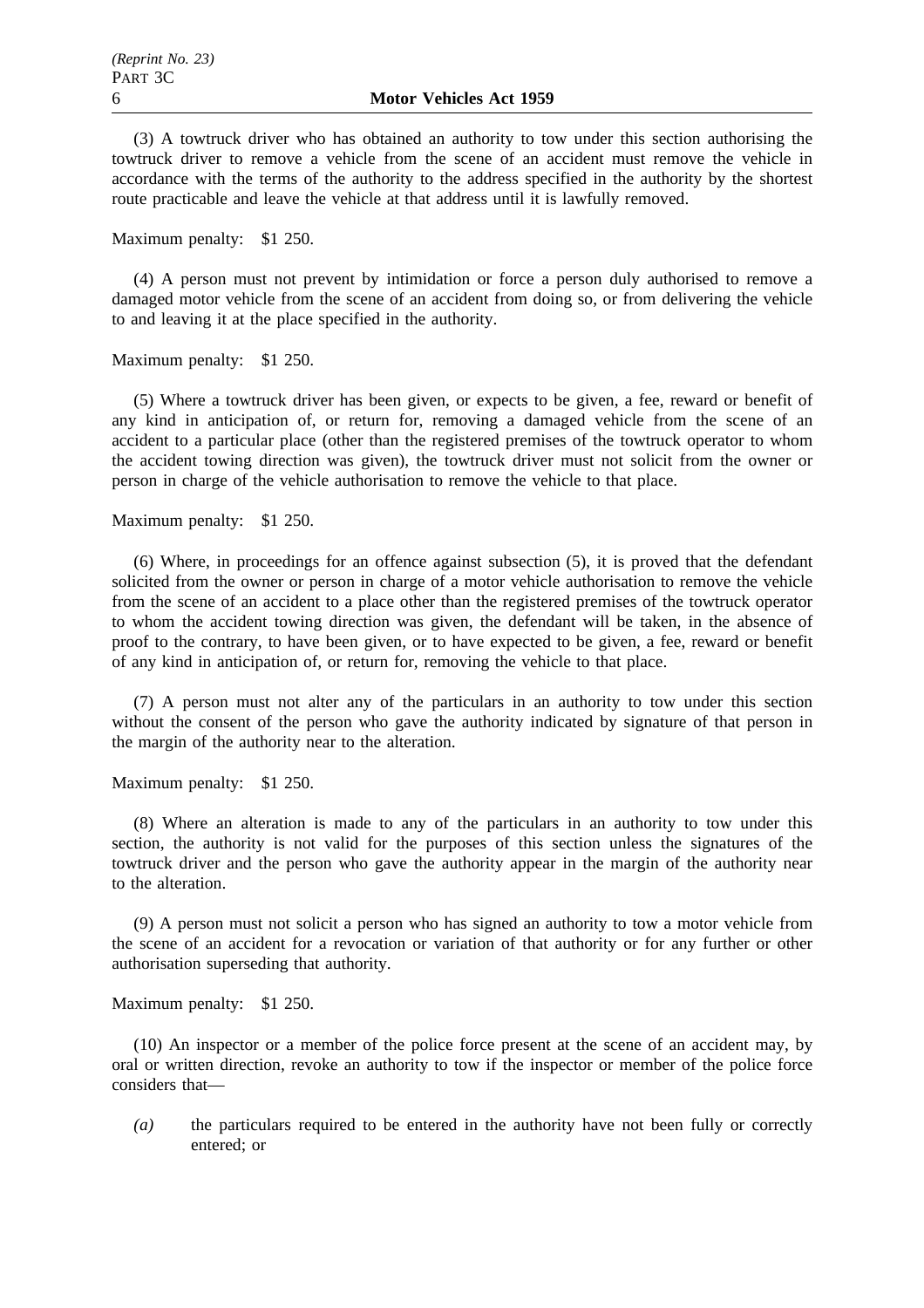- *(b)* the authority or an alteration of the authority has been obtained or made in contravention of a provision of this Act; or
- *(c)* the removal or repair of the vehicle should be delayed in order to preserve evidence for the purpose of future court proceedings.

(11) An inspector or a member of the police force may give such directions as are reasonable in the circumstances to a towtruck operator or towtruck driver requiring that person to tow or remove a motor vehicle at or from the scene of an accident (whether or not an authority to tow has been obtained in respect of that vehicle and whether the accident occurred within or outside the declared area) for the purpose of removing or preventing an obstruction or danger arising or likely to arise from the accident.

(12) A towtruck operator or towtruck driver must not, without reasonable excuse, fail to comply with a direction given under subsection  $(11)$ .

Maximum penalty: \$1 250.

(13) A towtruck driver who has obtained an authority to tow under this section in relation to a motor vehicle—

- *(a)* must within the period of ten hours after obtaining the authority, deliver the duplicate and triplicate copies of the authority to the registered premises of the towtruck operator to whom the accident towing direction in relation to that motor vehicle was given; and
- *(b)* must, until those copies of the authority have been delivered, carry them with him or her and, on demand, produce them for inspection to an inspector or member of the police force.

Maximum penalty: \$1 250.

(14) A towtruck operator (being a towtruck driver or the employer of a towtruck driver who has obtained an authority to tow)—

- *(a)* must ensure—
	- (i) that the duplicate and triplicate copies of the authority to tow are completed in the prescribed manner with the prescribed additional information;
	- (ii) that the duplicate copy so completed is forwarded to the Registrar in such manner and within such time as may be prescribed; and
- *(b)* must retain the triplicate copy at his or her registered premises for a period of not less than three years after receipt of the authority.

Maximum penalty: \$1 250.

(15) Where a towtruck operator removes a motor vehicle from the scene of an accident in accordance with an authority to tow to the place specified in the authority and leaves the vehicle at that place, the towtruck operator is entitled to recover from the owner of the vehicle, by action in a court of competent jurisdiction, as a debt, a fee for so removing the vehicle determined according to the prescribed scale of fees.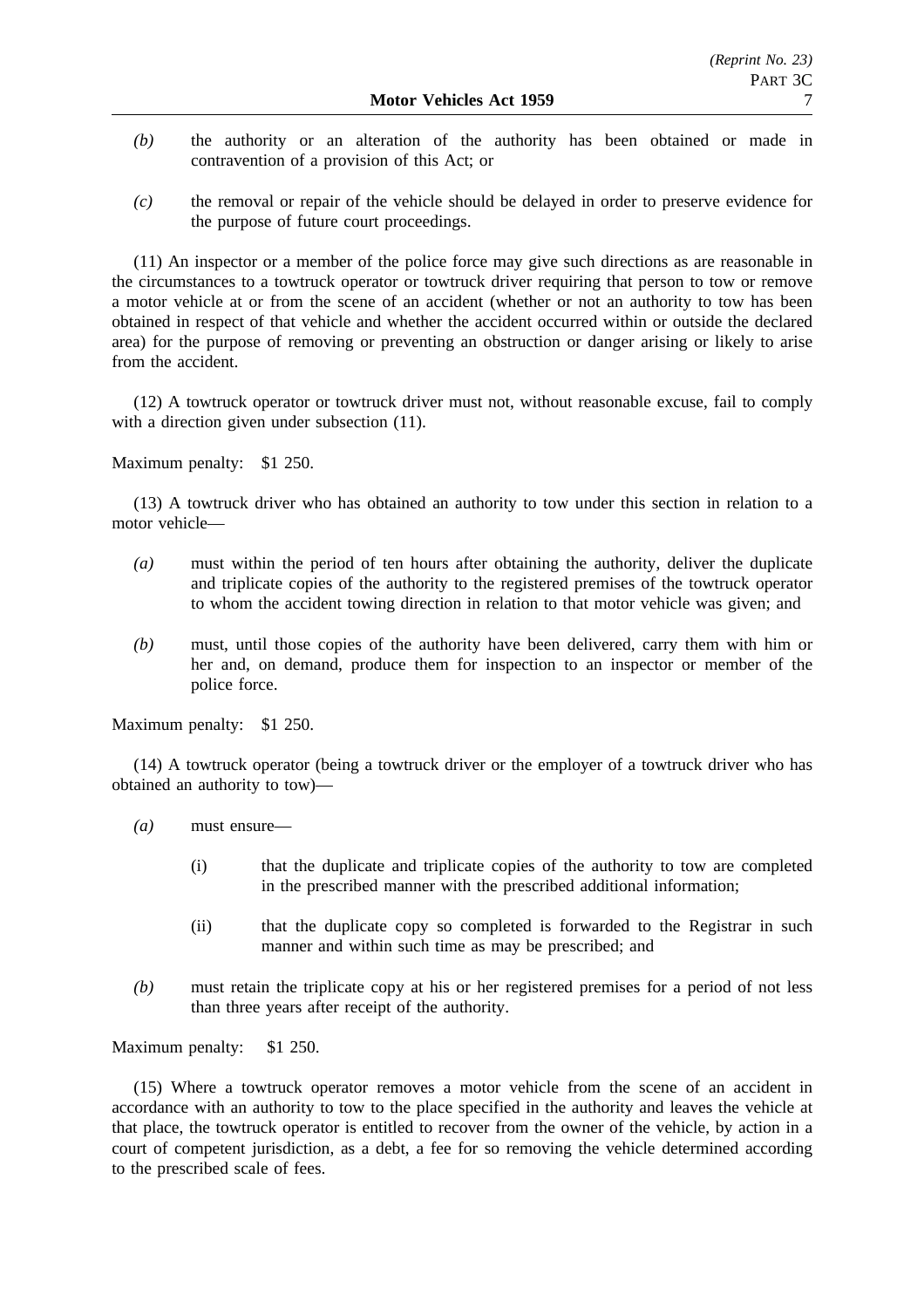## **Storage of vehicles by towtruck operators**

**98MF.** (1) Where a motor vehicle damaged in an accident is stored by or on behalf of a towtruck operator (being a towtruck operator who engages in the towing of motor vehicles damaged in accidents occurring within the declared area) otherwise than at the towtruck operator's registered premises, the towtruck operator is guilty of an offence.

# Maximum penalty: \$1 250.

(2) Where a motor vehicle has been removed by a towtruck operator in accordance with an authority to tow from the scene of an accident that occurred within the declared area to the registered premises of the towtruck operator for storage of the vehicle at those premises, the towtruck operator must—

- *(a)* store the vehicle at those premises in accordance with the regulations until it is lawfully removed from the premises; and
- *(b)* be entitled to recover from the owner of the vehicle, by action in a court of competent jurisdiction, as a debt, a fee for so storing the vehicle determined according to the prescribed scale of fees.

# **Removal of vehicle from place to which it was removed from the scene of an accident**

**98MG.** (1) Where a motor vehicle has been removed from the scene of an accident to the place specified in an authority to tow given in relation to that vehicle, a person must not, for or in expectation of a fee, reward or benefit of any kind, or in the course of a business, remove the vehicle from that place except—

- *(a)* pursuant to a written direction, in the form determined by the Registrar, of the owner of the vehicle or a person duly authorised to act on the owner's behalf to a place specified in the direction, being a direction given after the removal of the vehicle to the place specified in the authority to tow; or
- *(b)* with the approval of the Registrar to a place and in accordance with the conditions specified in the approval.

Maximum penalty: \$1 250.

(2) The Registrar may, upon application made in writing by a person into whose possession a motor vehicle has come as a result of its removal from the scene of an accident in accordance with the terms of an authority to tow, give approval by notice in writing, upon such conditions as the Registrar thinks fit and specifies in the approval, for the vehicle to be removed to a place specified in the approval, if the Registrar is satisfied that the person has made reasonable attempts to obtain the permission of the owner of the vehicle or a person duly authorised to act on the owner's behalf to remove the vehicle to another place and that it is reasonable in the circumstances that the vehicle be removed to that other place.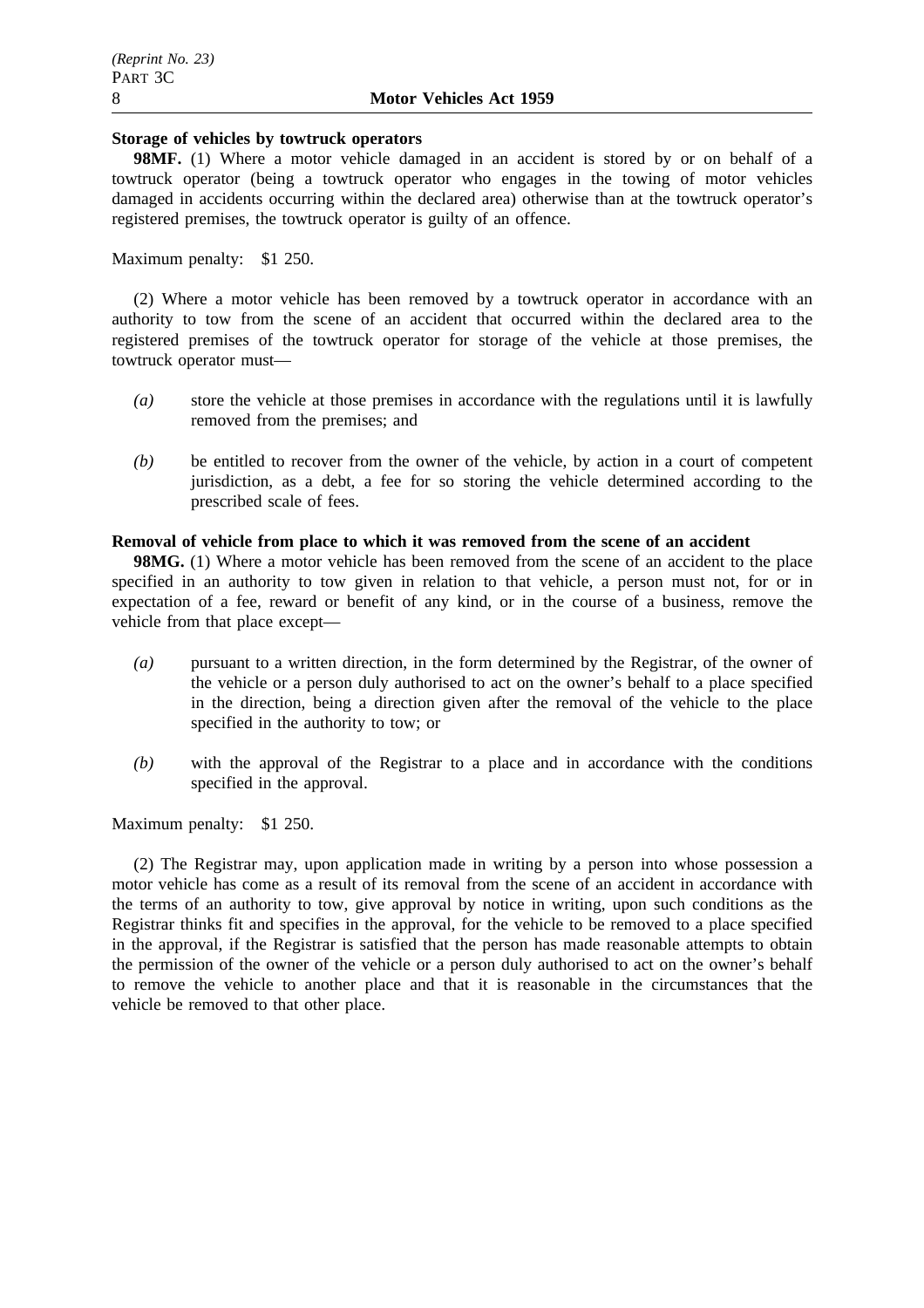## **Contracts relating to the repair of certain motor vehicles**

**98MH.** (1) A person must not, at the scene of any accident within the declared area involving or affecting a motor vehicle, or, where the vehicle was removed from the scene of the accident by a towtruck, within the period of 12 hours following that accident, solicit the owner, driver or person in charge of the vehicle for a contract, authority, insurance claim or other document for or relating to the storage, wrecking or repair or a quotation for repair of the vehicle or for revocation or variation of any such contract, authority, insurance claim or document.

Maximum penalty: \$1 250.

(2) No contract for a quotation for repair of a motor vehicle or for repair of a motor vehicle, being a motor vehicle that has been damaged in an accident within the declared area, is, if entered into before the prescribed time, enforceable or may be relied upon in any way unless—

- *(a)* the contract is in writing (and, in addition, in the case of a contract for quotation for repair of a motor vehicle, is in the prescribed form) and has been signed by the owner of the vehicle or some person duly authorised to act on the owner's behalf; and
- *(b)* there is printed conspicuously on that contract in capital letters in bold, black type so as to be clearly seen the words "This contract is unenforceable unless the owner of the motor vehicle or some person duly authorised to act on the owner's behalf confirms the contract not less than six hours nor more than fourteen days after the signing of the contract"; and
- *(c)* the owner of the vehicle or person duly authorised to act on the owner's behalf is given a duplicate of the contract immediately after signing the contract and the other party to the contract has obtained from that person an acknowledgment in writing of receipt of the duplicate; and
- *(d)* the owner of the vehicle or some person duly authorised to act on the owner's behalf has not less than six hours nor more than fourteen days after the signing of the contract notified the other party to the contract in writing that the owner confirms the contract.

(3) No amount is payable, nor does a lien arise, in respect of the cost of making repairs to, or preparing a quotation for repair of, a motor vehicle referred to in subsection (2) where the repairs are made or the quotation is prepared before the prescribed time, unless the repairs are made or the quotation is prepared pursuant to a contract that has been entered into and confirmed in accordance with subsection  $(2)$ .

(4) In this section—

"**the prescribed time**" means—

- *(a)* where the vehicle was removed from the scene of the accident by a towtruck—the time at which after the vehicle was so removed the owner or some person duly authorised to act on the owner's behalf recovers actual physical possession of the vehicle; or
- *(b)* the expiration of 24 hours after the removal of the vehicle from the scene of the accident,

whichever last occurs.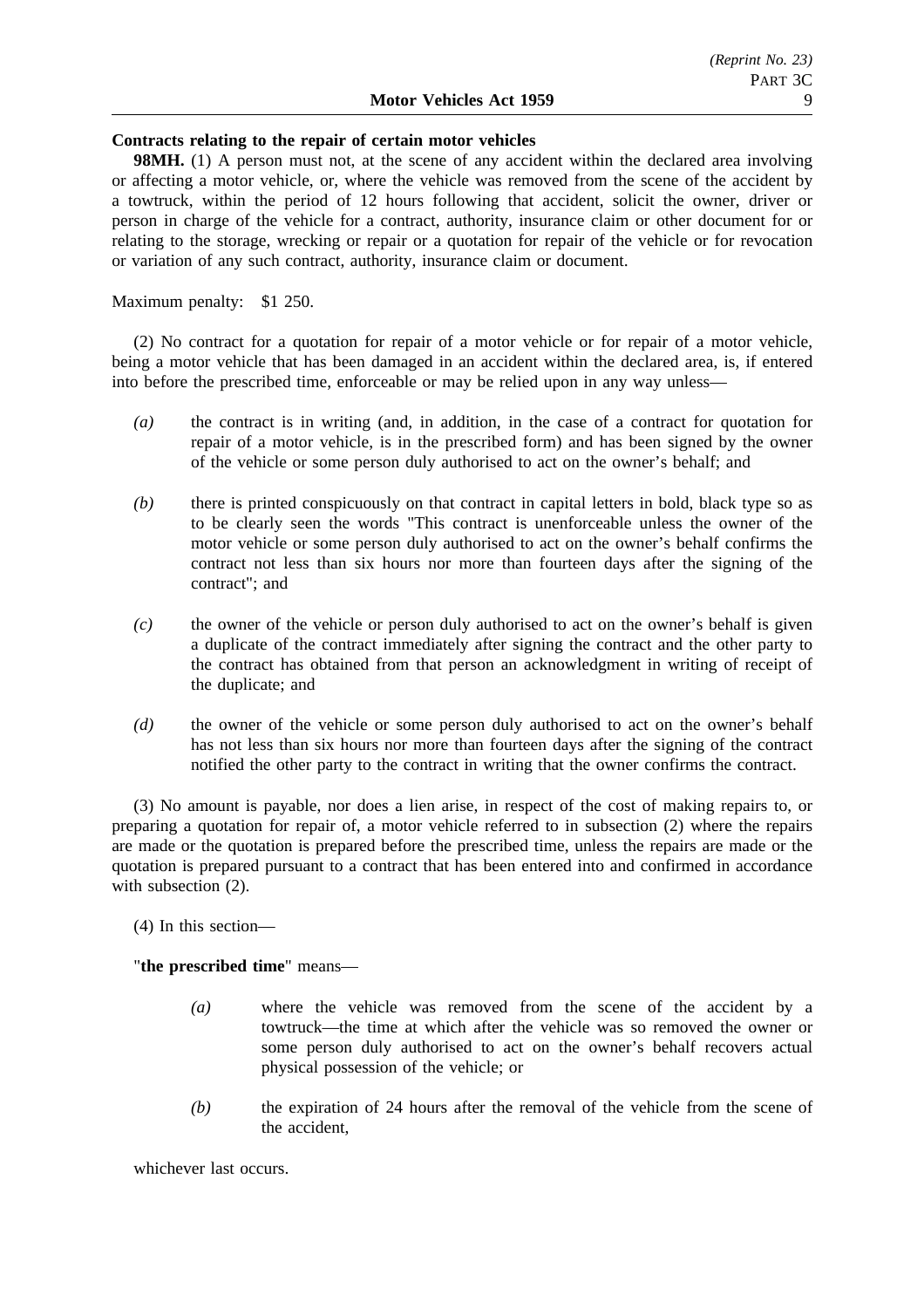(5) An agreement or arrangement that purports to exclude, modify or restrict the operation of this section is to that extent void and of no effect.

(6) A purported waiver of a right conferred by this section is void and of no effect.

(7) The provisions of this section, other than subsection (1), do not apply to a contract to which Part 3 of the *Fair Trading Act 1987* applies.

## **Duty to surrender vehicle**

**98MI.** (1) A person who has in his or her possession or control a motor vehicle that has been damaged in an accident and removed from the scene of the accident by a towtruck or that has broken down and been removed by a towtruck, must, at the request of the owner of the vehicle or a person acting on the owner's behalf, and upon payment or tender of payment of all amounts lawfully claimed from the owner in relation to—

- *(a)* removal of the vehicle from the scene of the accident or the place at which it broke down;
- *(b)* storage of the vehicle;
- *(c)* quotation for repair of the vehicle;
- *(d)* repair of the vehicle,

forthwith deliver up the vehicle to the owner or person acting on the owner's behalf.

Maximum penalty: \$2 500.

(2) Notwithstanding the provisions of section 98MF(2), no amount is payable for storage of a motor vehicle referred to in subsection (1) for a period exceeding 14 days unless notices in the prescribed form and containing the prescribed information have been given in the prescribed manner before the vehicle has been stored for that period.

(3) An agreement or arrangement that purports to exclude, modify or restrict the operation of subsection (2) is to that extent void and of no effect.

(4) Subject to subsection (5), where an inspector has reason to believe that a person has failed to deliver up a vehicle in contravention of subsection (1), the inspector may seize and remove the vehicle and deliver it to the owner or person acting on the owner's behalf and for that purpose may exercise the powers conferred on inspectors for the purpose of an investigation under section 98P.

(5) An inspector must not exercise the powers conferred by subsection (4) except upon the authority of a warrant issued by a justice.

## **Accident spotting**

**98MJ.** (1) A person must not enter into an agreement or arrangement under which information relating to the occurrence of an accident involving or affecting a motor vehicle or to the location of a motor vehicle damaged in an accident is, for a fee, reward or benefit of any kind, furnished to or by that person for any purpose relating to the towing, storage, repair or wrecking of the vehicle.

Maximum penalty: \$2 500.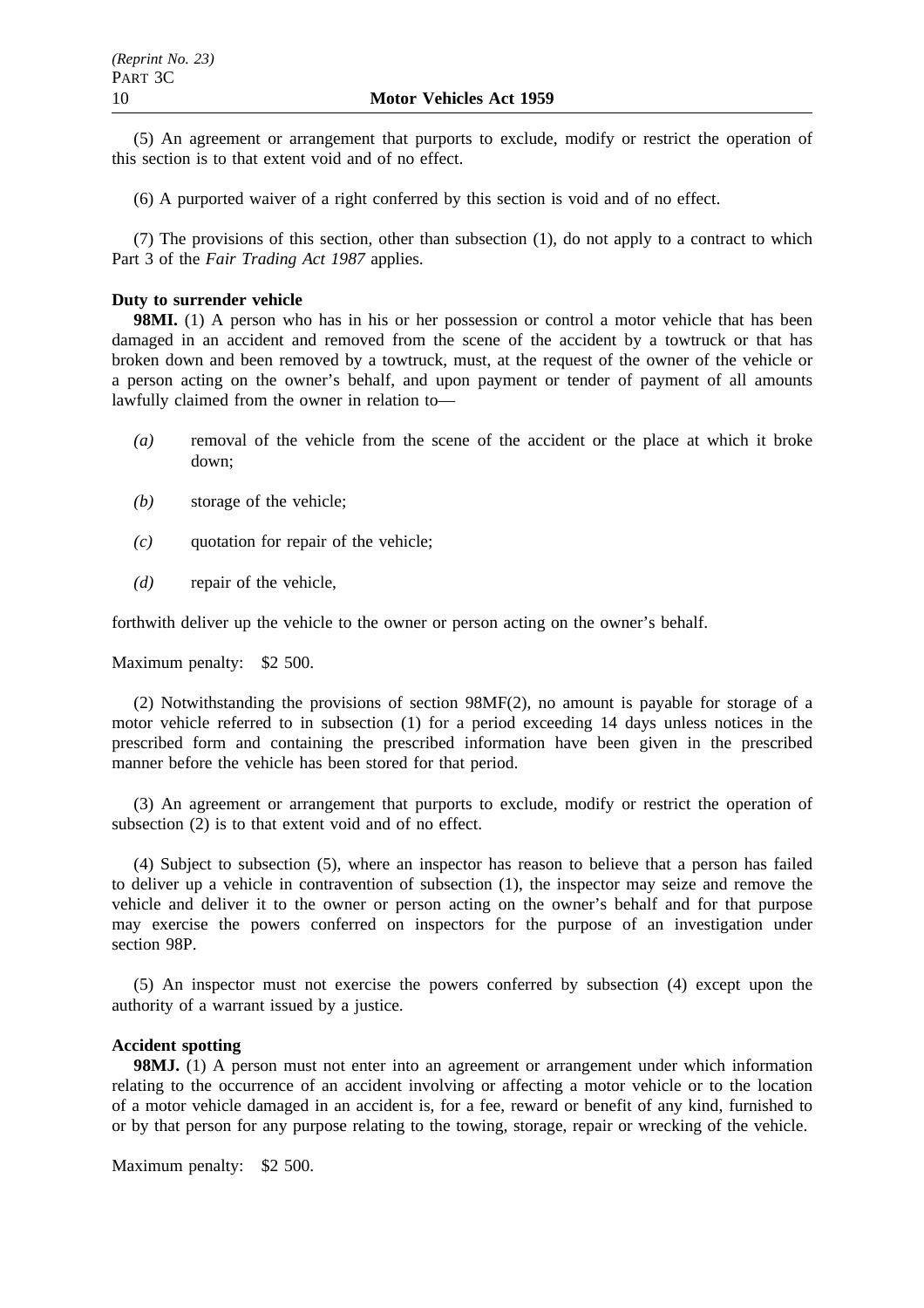(2) Where in any proceedings for an offence against subsection (1) it is proved that information of the kind referred to in that subsection was furnished to or by the defendant, the defendant will be taken, in the absence of proof to the contrary, to have entered into an agreement or arrangement under which such information is, for a fee, reward or benefit, furnished to or by the defendant, for a purpose relating to the towing, storage, repair or wrecking of the vehicle.

# **Off the hook transactions**

**98MK.** (1) A person must not directly or indirectly give or agree or offer to give, or receive, agree to receive, or solicit, a fee, reward or benefit of any kind for or in expectation of obtaining for himself or herself or another person—

- *(a)* the work of repairing or wrecking a damaged motor vehicle; or
- *(b)* permission to prepare or give a quotation for repair of a damaged motor vehicle; or
- *(c)* permission to place a damaged motor vehicle in storage; or
- *(d)* possession or control of a damaged motor vehicle for any purpose related to the storage, repair or wrecking of the vehicle.

Maximum penalty: \$10 000.

(2) Where in any proceedings for an offence against subsection (1) circumstances are proved from which it is reasonable to infer that the defendant was a party to a transaction to which that subsection applies, it will be presumed, in the absence of proof to the contrary, that the defendant was a party to such a transaction.

# **Towtruck driver to carry certificate while driving towtruck**

**98ML.** (1) A person who is the holder of a towtruck certificate or temporary towtruck certificate must have that certificate fixed to his or her clothing in accordance with the regulations at all times when driving or riding in or upon a towtruck or operating the equipment of a towtruck.

Maximum penalty: \$750.

(2) A person who is the holder of a towtruck certificate or temporary towtruck certificate must, upon being requested by a member of the police force or an inspector to do so, forthwith deliver the certificate to the member of the police force or inspector for inspection.

Maximum penalty: \$750.

# **Trade plates not to be used for the purpose of a towtruck in certain circumstances**

**98N.** A person must not drive a towtruck bearing trade plates within the declared area for the purpose of proceeding to, returning from, or towing, a motor vehicle that has become unable to proceed under its own motive power.

Maximum penalty: \$750.

# **Persons who may ride in towtruck**

**980.** (1) No person other than—

*(a)* the driver of the towtruck; and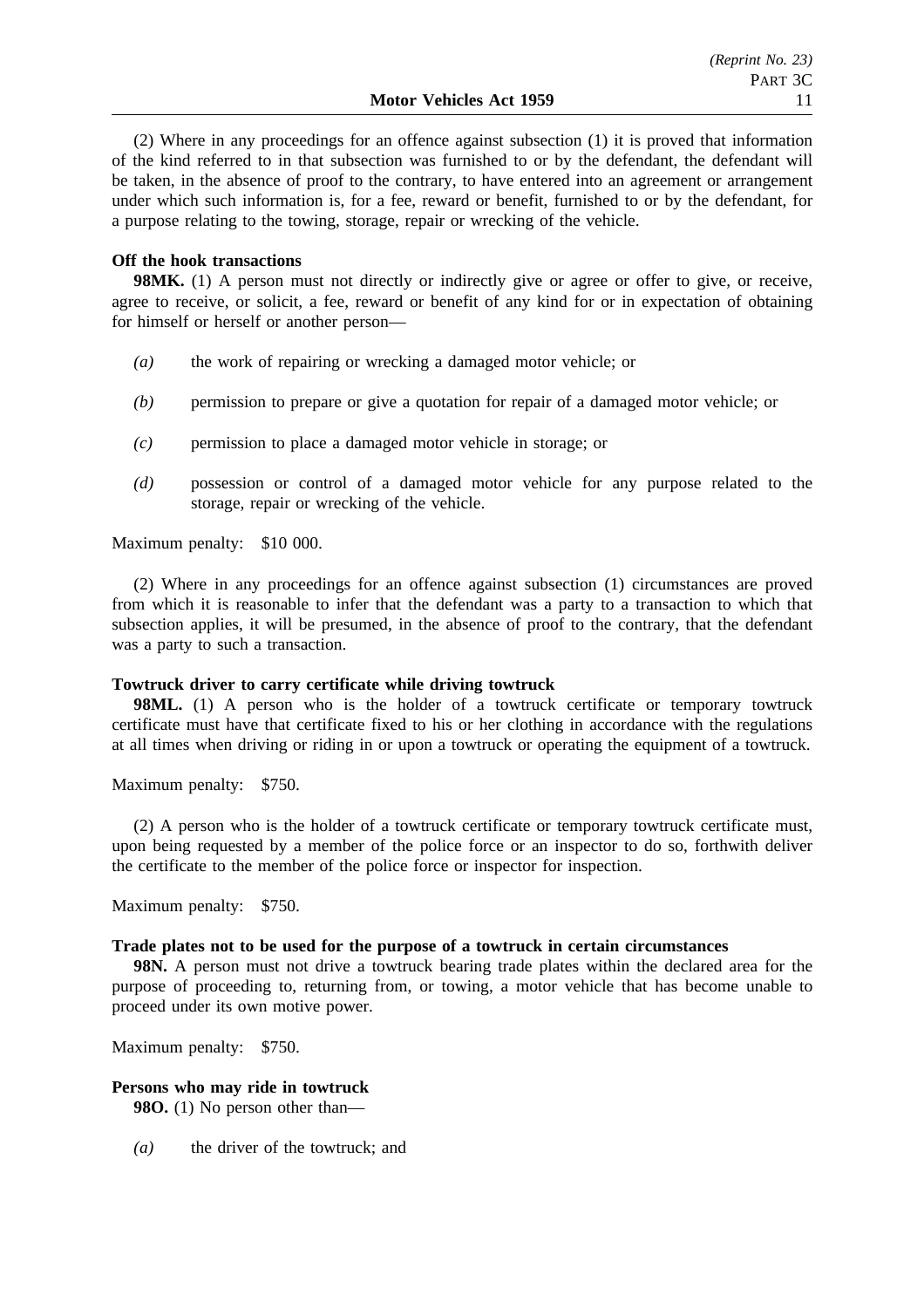*(b)* the owner, driver or person in charge of a vehicle that is being, or is to be, towed,

may ride in or upon a towtruck while it is being driven within the declared area to the scene of an accident.

Maximum penalty: \$750.

(2) A person other than—

- *(a)* the driver of the towtruck; and
- *(b)* the owner, driver or person in charge of a damaged vehicle that is being towed; and
- *(c)* any person who was a passenger in that damaged vehicle,

must not ride in or upon a towtruck while it is towing a damaged vehicle within the declared area from the scene of an accident.

Maximum penalty: \$750.

(3) Where a person rides in or upon a towtruck in contravention of subsection (1) or (2), the driver of the towtruck is also guilty of an offence.

Maximum penalty: \$750.

(4) An allegation in any complaint for an offence against this section that a towtruck was being driven, or was towing a vehicle, within the declared area to or from the scene of an accident is, in the absence of proof to the contrary, proof of the facts so stated.

(5) Notwithstanding any other provision of this section, one other person who is the holder of a towtruck certificate or temporary towtruck certificate may accompany the driver (in addition to any other persons referred to in subsection  $(1)$  or  $(2)$ ) on any towtruck with a mass of more than five tonnes.

## **Inspectors**

**98P.** (1) The Minister may appoint such inspectors as the Minister thinks necessary for the purposes of this Part.

(2) An inspector must make such investigations and reports, relevant to the administration of this Part, as the Registrar may direct.

(3) Subject to subsection (3a), for the purposes of an investigation under this section, an inspector may, on any day and at any hour, with such assistants (if any) as the inspector thinks reasonably necessary—

- *(a)* upon the authority of a warrant issued by a justice—
	- (i) break into any premises; and
	- (ii) break into any part of the premises or any vehicle or thing contained in the premises; and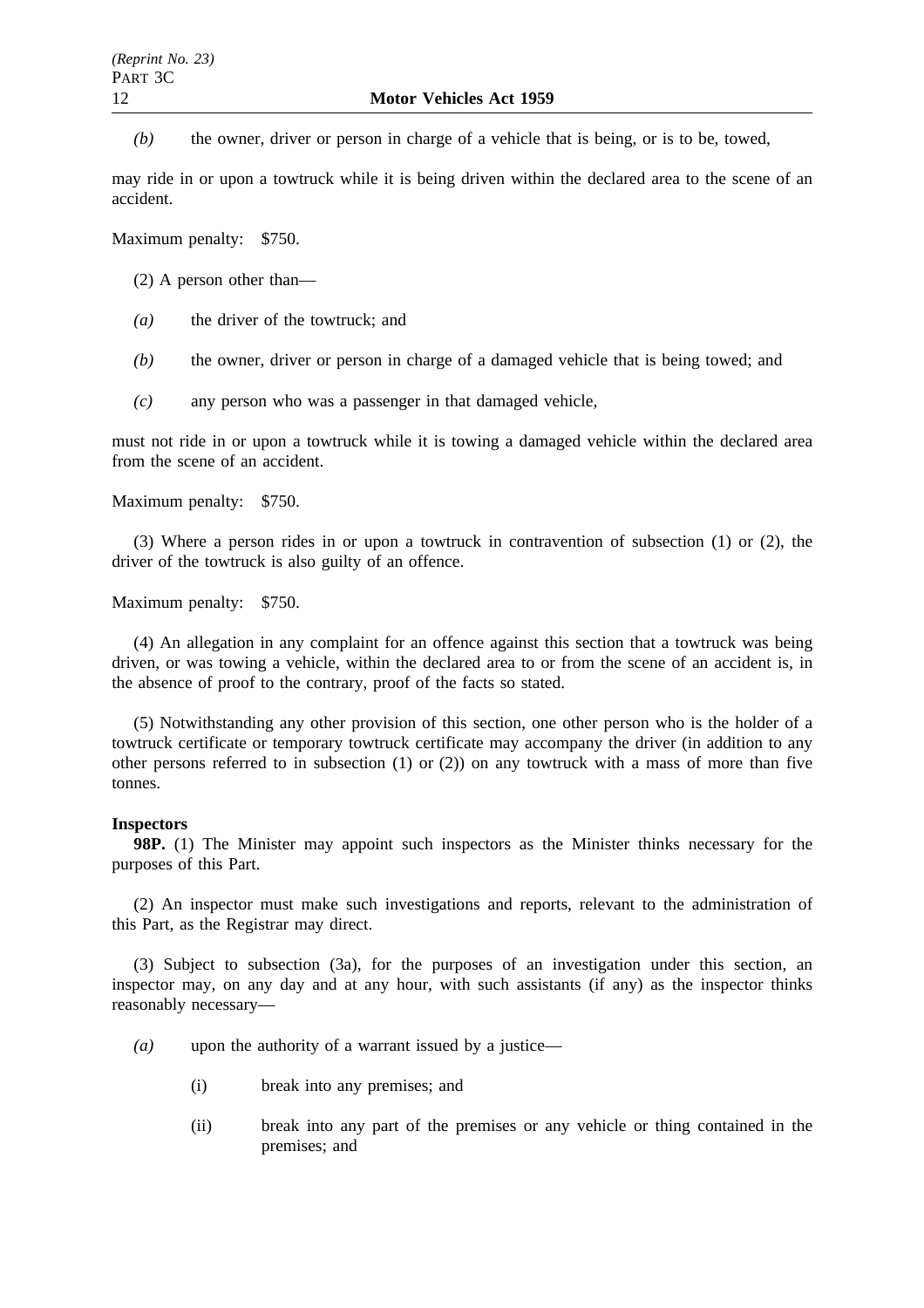- *(b)* without a warrant—
	- (i) enter upon and search any premises or any vehicle or thing contained in those premises; and
	- (ii) require the driver of a towtruck to stop the vehicle; and
	- (iii) require any person to produce any documents or books that may be relevant to the investigation, and to take copies of those documents or books, or any part of them; and
	- (iv) seize any documents, books or other objects that may furnish evidence of an offence against this Act; and
	- (v) require any person to answer any question that may be relevant to the investigation.

(3a) An inspector may not exercise the power conferred under subsection  $(3)(b)(i)$ , in relation to any premises, at any time when those premises are not open for business.

(4) A person must not—

- *(a)* assault or hinder an inspector, or a person assisting an inspector, while the inspector is acting in the exercise of powers conferred by this section; or
- *(b)* refuse or fail to answer truthfully and forthwith any question put to the person in the course of an investigation under this Part by an inspector.

Maximum penalty: \$20 000.

(4a) A person must not use abusive, threatening or insulting language to an inspector, or a person assisting an inspector, while the inspector is acting in the exercise of powers conferred under this Part.

Maximum penalty: \$750.

(5) Any statement of fact made in a report made by an inspector at the direction of the Registrar under this section will, in any legal proceedings under this Act, be accepted, in the absence of proof to the contrary, as proof of the fact so stated.

(6) An apparently genuine document purporting to be a report made by an inspector at the direction of the Registrar under this section will be accepted, in any legal proceedings, in the absence of proof to the contrary, to be such a report.

(7) An allegation in a complaint that a person named in the report is an inspector will, in the absence of proof to the contrary, be proof of the fact so stated.

(8) An inspector must, upon the request of any person in relation to whom the inspector intends to exercise any of the powers conferred by this Part, produce for the inspection of that person the certificate of identity furnished to the inspector by the Minister.

Maximum penalty: \$250.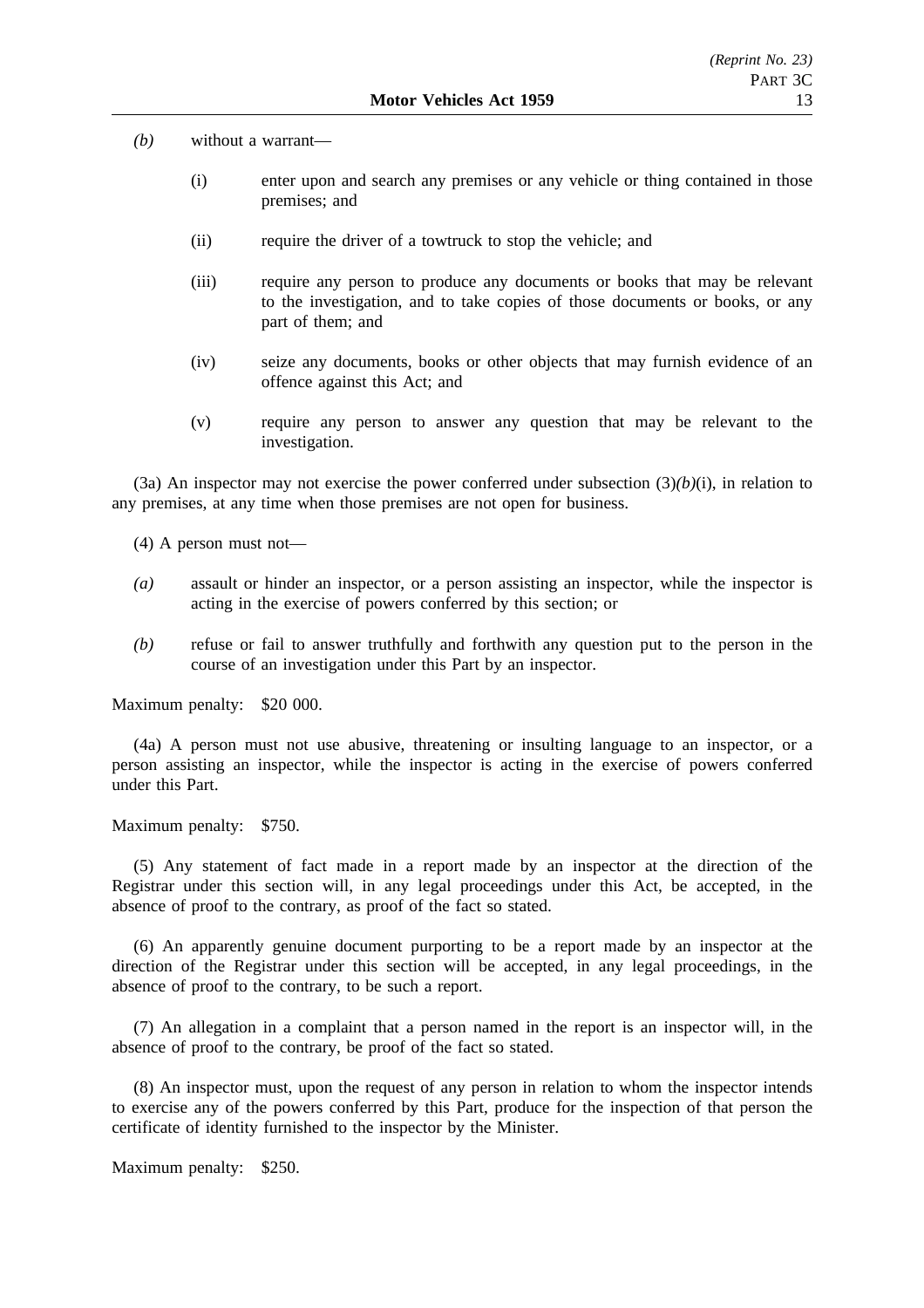(9) A person must not, by words or conduct, falsely represent that he or she is an inspector.

Maximum penalty: \$750.

(10) An inspector does not incur any liability by virtue of any act or omission in the exercise, or purported exercise, in good faith of the powers conferred by this Part.

## **Power to require production or attendance for investigations**

**98PA.** (1) An inspector may, for the purposes of an investigation, by notice in writing given to a person require the person—

- *(a)* within the time and in the manner specified to furnish information specified in the notice; or
- *(b)* within or at the time and at the place specified to produce for inspection a vehicle or other object or books, papers, documents or records of any kind specified in the notice; or
- *(c)* at a reasonable time and at the place specified in the notice to attend in person in order to enable an inspector to put questions to that person.

(2) A person must not, without reasonable excuse, fail to comply with a requirement of an inspector made under subsection (1).

Maximum penalty: \$2 500.

#### **Reference of certain matters to the consultative committee**

**98PB.** (1) The Registrar must, before refusing an application for a towtruck certificate or temporary towtruck certificate, or before imposing a condition of a certificate under this Part, refer the matter to the committee for decision by the committee.

(2) Where a matter is decided by the committee pursuant to this section, the Registrar must give effect to the decision of the committee.

# **Cause for disciplinary action**

**98PC.** (1) There is proper cause for disciplinary action against a person who holds or has held a towtruck certificate or a temporary towtruck certificate if—

- *(a)* the certificate of the person was improperly obtained; or
- *(b)* the person has contravened or failed to comply with a provision of this Act; or
- *(c)* the person has contravened or failed to comply with a condition of the certificate; or
- *(d)* the person has contravened, or failed to comply with, a provision of the *Radiocommunications Act 1992* of the Commonwealth, as amended from time to time, or an Act of the Commonwealth enacted in substitution for that Act; or
- *(e)* the person has been convicted, or found guilty, of an offence involving dishonest, threatening or violent behaviour or involving the use of a motor vehicle; or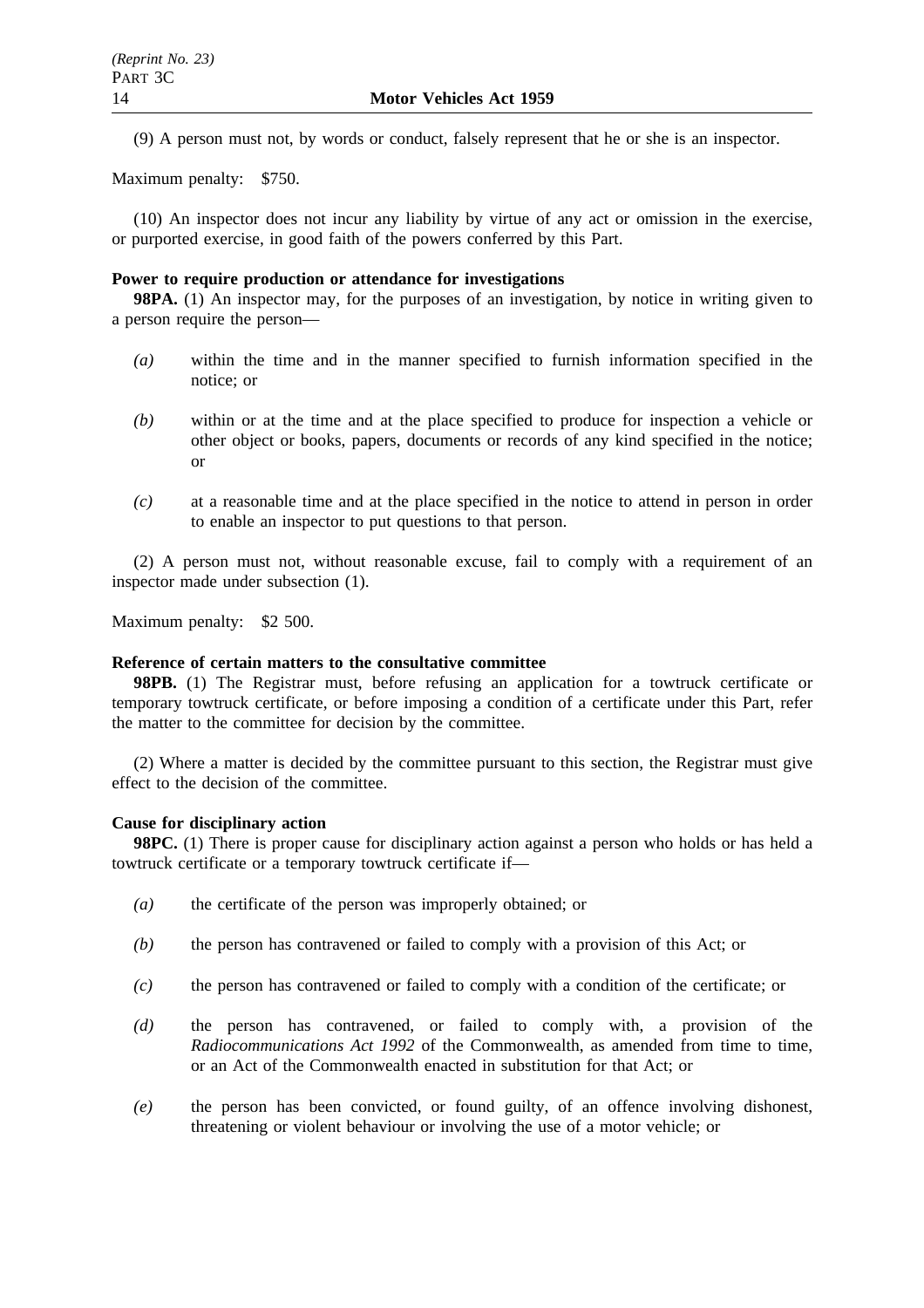*(f)* the person has been guilty of any other act or default of such a nature that, in the opinion of the District Court, disciplinary action should be taken against the person.

(2) If a person has expiated an offence that attracts demerit points under this Act, the person will be taken, for the purposes of subsection  $(1)$ , to have been convicted of the offence.

(3) This section applies in relation to conduct occurring before or after the commencement of this section.

# **Complaints**

**98PD.** An inspector or any other person may lodge with the District Court a complaint setting out matters that are alleged to constitute grounds for disciplinary action under this Part.

## **Hearing by District Court**

**98PE.** (1) On the lodging of a complaint, the District Court may conduct a hearing for the purpose of determining whether the matters alleged in the complaint constitute grounds for disciplinary action under this Part.

(2) Without limiting the usual powers of the District Court, the Court may during the hearing—

- *(a)* allow an adjournment to enable an inspector to investigate or further investigate matters to which the complaint relates; and
- *(b)* allow the modification of the complaint or additional allegations to be included in the complaint subject to any conditions as to adjournment and notice to parties and other conditions that the Court may think fit to impose.

## **Participation of assessors in disciplinary proceedings**

98PF. In any proceedings under this Part, the District Court will, if the judicial officer who is to preside at the proceedings so determines, sit with assessors selected in accordance with schedule 5.

## **Disciplinary action**

**98PG.** (1) On the hearing of a complaint, the District Court may, if it is satisfied on the balance of probabilities that there is proper cause for taking disciplinary action against the person to whom the complaint relates, by an order or orders do one or more of the following:

- *(a)* reprimand the person;
- *(b)* impose a fine not exceeding \$1 250;
- *(c)* in the case of a person who holds a towtruck certificate or temporary towtruck certificate—suspend or cancel the certificate;
- *(d)* disqualify the person from holding a towtruck certificate or temporary towtruck certificate under this Act.
- (2) The District Court may—
- *(a)* stipulate that a disqualification is to apply permanently;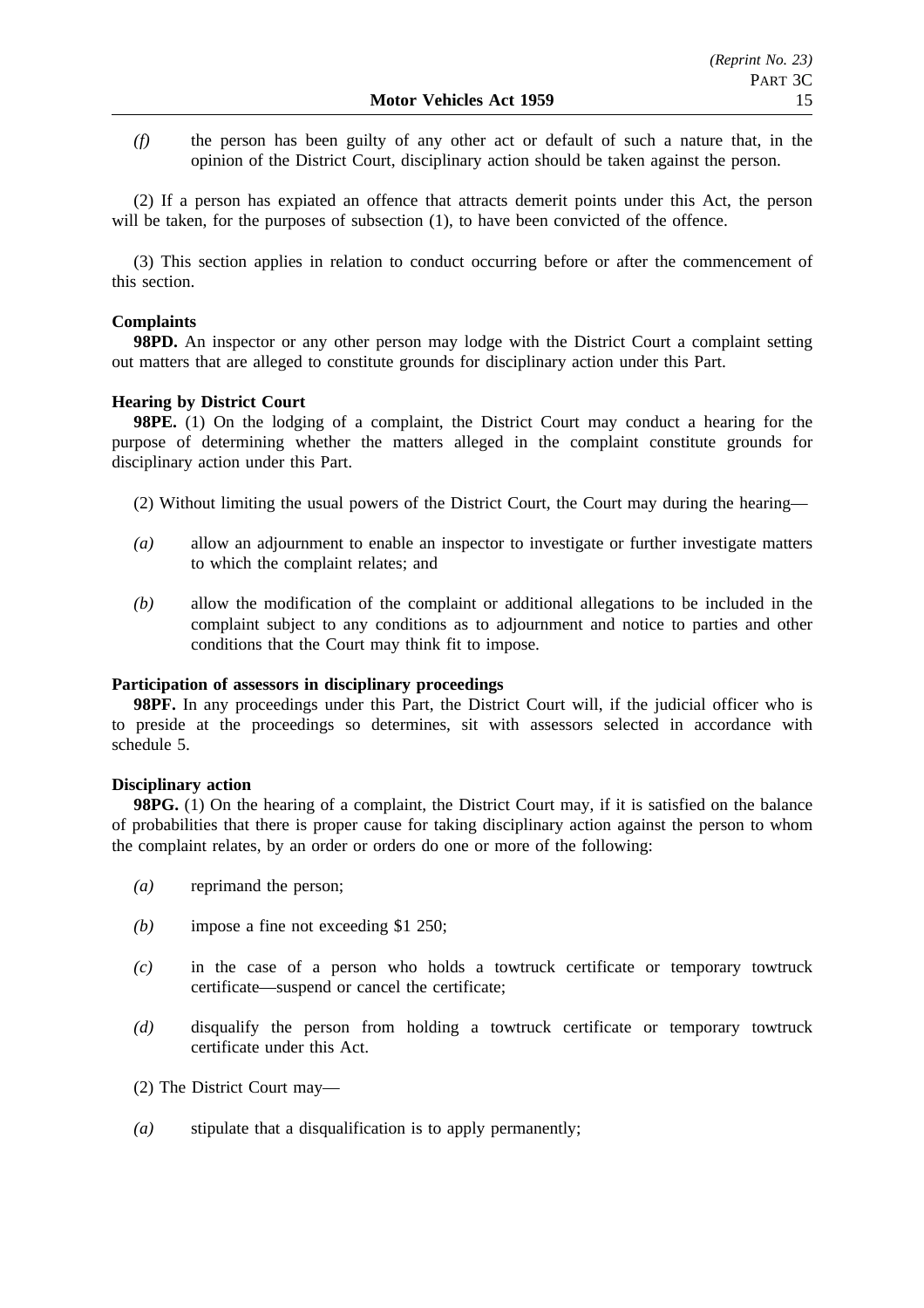# 16 **Motor Vehicles Act 1959**

- *(b)* stipulate that a suspension or disqualification is to apply—
	- (i) for a specified period; or
	- (ii) until the fulfilment of stipulated conditions; or
	- (iii) until further order;
- *(c)* stipulate that an order relating to a person is to have effect at a specified future time.

 $(3)$  If—

- *(a)* a person has been found guilty of an offence; and
- *(b)* the circumstances of the offence form, in whole or in part, the subject matter of the complaint,

the person is not liable to a fine under this section in respect of conduct giving rise to the offence.

## **Appeals**

**98PH.** (1) A person may appeal to the District Court against a decision or order of the Registrar under the accident towing roster scheme.

(2) Subject to subsection (4), an appeal must be instituted within one month of the making of the decision or order appealed against or such longer period as the District Court may allow.

(3) The Registrar must, if so required by the person, state in writing the reasons for the Registrar's decision or order.

(4) If the reasons of the Registrar are not given in writing at the time of making the decision or order and the person (within one month of the making of the decision or order) requires the Registrar to state the reasons in writing, the time for instituting an appeal runs from the time at which the person receives the written statement of those reasons.

(5) If the Registrar or the District Court is satisfied that an appeal against a decision or order of the Registrar has been instituted, the Registrar or the Court may suspend the operation of the decision or order until the determination of the appeal.

(6) Except as determined by the District Court, an appeal is to be conducted by way of a fresh hearing and for that purpose the Court may receive evidence given orally or, if the Court determines, by affidavit.

(7) The District Court may, on the hearing of an appeal—

- *(a)* affirm the decision or order appealed against or rescind the decision or order and substitute a decision or order that the Court thinks appropriate; and
- *(b)* make any other order that the case requires (including an order for costs).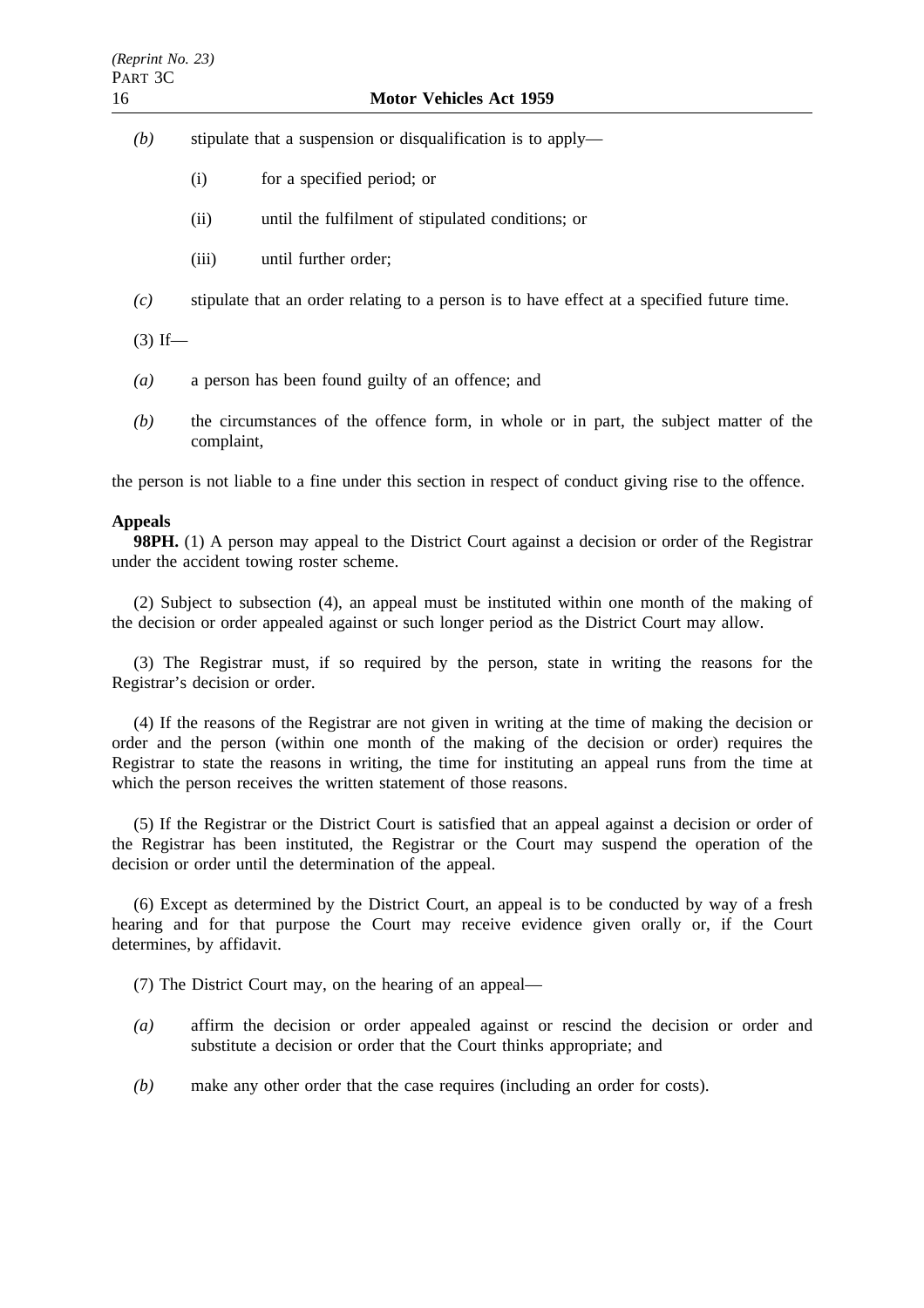# **PART 3D DISABLED PERSONS' PARKING PERMITS**

# **Application for permit**

**98R.** (1) The following persons may apply to the Registrar for a disabled person's parking permit:

- *(a)* a disabled person; and
- *(b)* an organisation that provides to at least 4 disabled persons services that include transportation services.

(2) An application under this section must be made in a manner and form determined by the Minister, and must be accompanied by the prescribed fee.

(2a) The Registrar may require an applicant to furnish the Registrar with specified evidence as to the applicant's eligibility for a permit under this section.

(3) The Registrar may require an applicant who is a disabled person to be examined by a medical practitioner nominated by the Registrar, at a place accessible and convenient to the applicant.

(4) If the Registrar is satisfied that an applicant is eligible for a permit under this section, the Registrar must grant a disabled person's parking permit to the applicant.

## **Duration and renewal of permits**

**98S**. (1) A disabled person's parking permit will be granted or renewed—

- *(a)* in the case of a permit issued to a disabled person with a temporary physical impairment—for such period, not exceeding 12 months, as the Registrar thinks appropriate in view of the likely duration of the impairment;
- *(b)* in any other case—for a number of years, not exceeding 5, determined by the Registrar.

(2) A permit may be renewed on application made in a manner and form determined by the Minister and accompanied by the prescribed fee.

# **Parking permit entitlements**

**98T.** (1) A disabled person's parking permit entitles—

- *(a)* in the case of a permit issued to a disabled person—the owner and the driver of any motor vehicle, while the vehicle is in the course of being used for the transportation of the disabled person;
- *(b)* in the case of a permit issued to an organisation—the owner and the driver of any motor vehicle, while the vehicle is in the course of being used by the organisation for the transportation of a disabled person to whom the organisation provides services,

to such exemptions, conditional or unconditional, in relation to the parking or standing of the vehicle as may be prescribed by regulation under the *Local Government Act 1934*.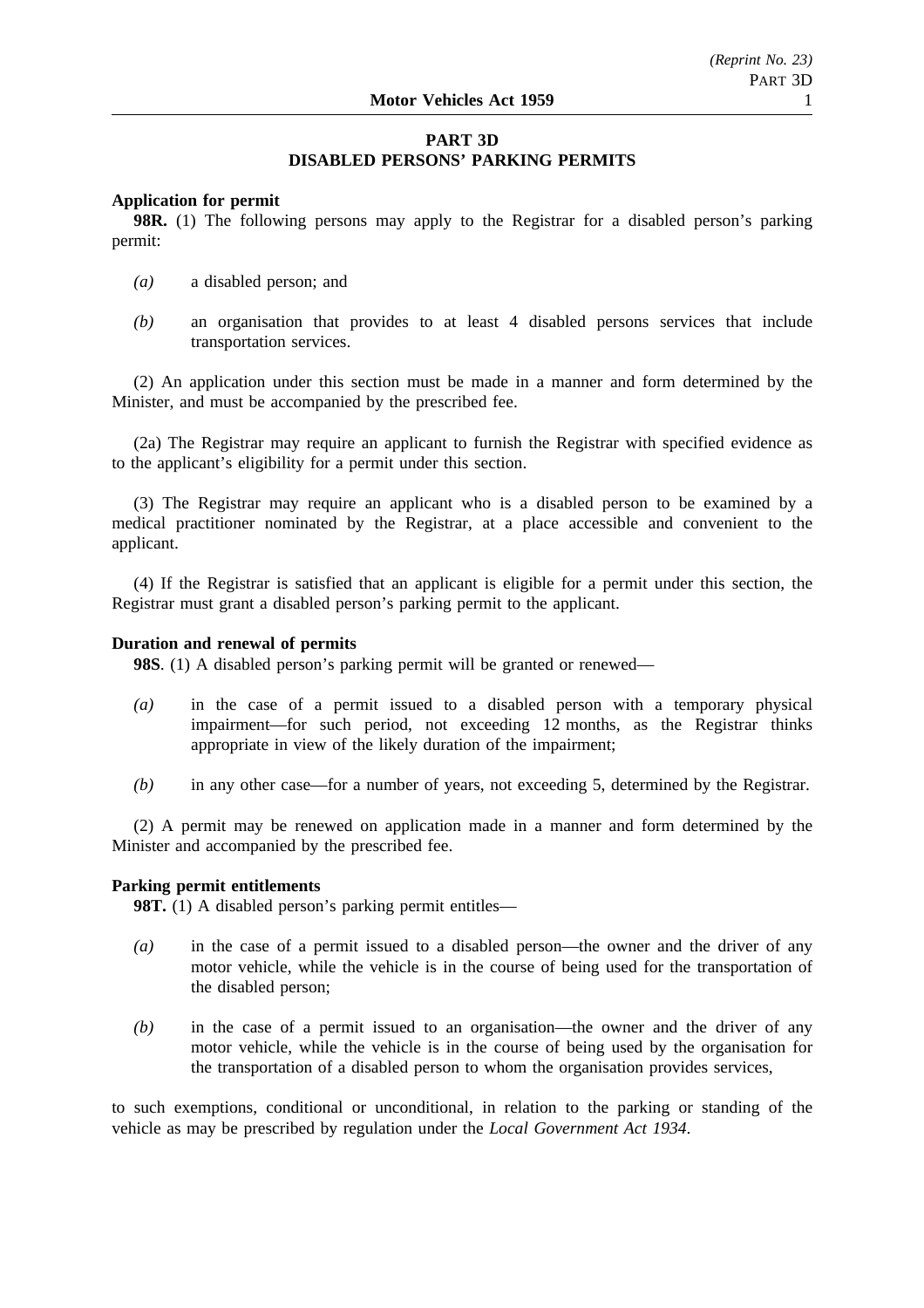(2) A disabled person—

- *(a)* who is the holder of a disabled person's parking permit; and
- *(b)* who drives a motor vehicle to and from his or her place of employment,

may apply in writing to the council of the area in which that place of employment is situated, for permission to park a motor vehicle near to that place of employment.

(3) A council to which an application is duly made under subsection (2) may, after consultation with the applicant, make such arrangements for the parking of the applicant's motor vehicle near to the place of employment while the applicant is in attendance at that place as are reasonably practicable, having regard to—

- *(a)* the speed of movement of the applicant and the distance the applicant is able to move without undue difficulty; and
- *(b)* the particular needs, requirements and disabilities of the applicant; and
- *(c)* the range of other parking facilities that may be available, accessible and convenient to the applicant.

(4) A council must, for the purpose of giving effect to an arrangement made under subsection (3), exempt the applicant, conditionally or unconditionally, from such of the regulations under the *Local Government Act 1934*, as may be necessary.

(5) A council may, after consultation with the person in relation to whom an arrangement has been made under subsection (3), revoke or vary that arrangement.

(6) A person who is aggrieved by a decision of a council to refuse to make an arrangement under subsection (3), or to revoke or vary such an arrangement, may apply to the Minister, in a manner and form determined by the Minister, for a review of the decision.

# **Misuse of permit**

**98U.** A person must not display, or permit to be displayed, a disabled person's parking permit on a motor vehicle unless that vehicle is in the course of being used for the transportation of the holder of the permit or, if the permit was issued to an organisation, the transportation of a disabled person to whom the organisation provides services.

Maximum penalty: \$750.

# **Cancellation of permit**

**98V.** (1) The Registrar—

- *(a)* must, if satisfied, upon the report of a medical practitioner, that a disabled person who is the holder of a disabled person's parking permit no longer meets the criteria set out in section 98R(1); or
- *(ab)* must, if satisfied that an organisation that is the holder of a disabled person's parking permit no longer meets the criteria set out in section 98R(1); or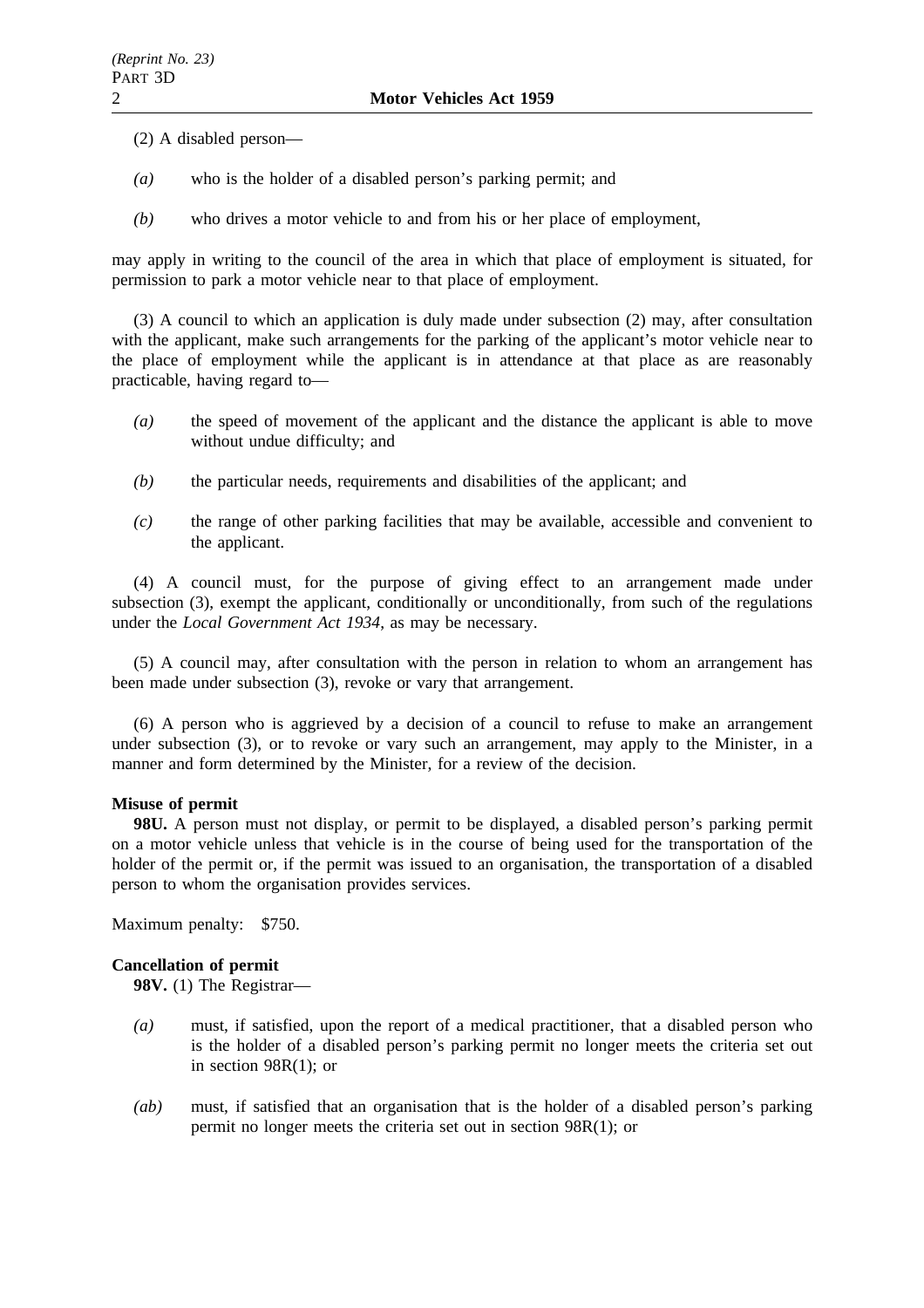*(b)* may, if the holder of a disabled person's parking permit is convicted of an offence against section 98U,

cancel, or refuse to renew, the permit.

(2) The Registrar may, by notice in writing served personally or by post on the holder of a disabled person's parking permit, require that person to deliver the permit to the Registrar, at a place and within a reasonable time specified in the notice, for the purpose of cancelling the permit pursuant to this section.

(3) A person must comply with a notice served under subsection (2).

Maximum penalty: \$250.

## **Review by the Minister**

**98W.** A person who is aggrieved by a decision of the Registrar to refuse to issue or renew a disabled person's parking permit, or to cancel a permit, may apply to the Minister, in a manner and form determined by the Minister, for a review of the decision.

## **Interstate permit holders have reciprocal entitlements**

**98WA.** (1) The holder of a permit issued in another State or a Territory of the Commonwealth under a corresponding law will, while in this State, be taken to be the holder of a disabled person's parking permit under this Part and the permit will give rise to the same entitlements and obligations (including liability to cancellation) as if it had been issued under the relevant provision of this Part.

(2) The Minister may, by notice in the *Gazette*, declare that a law of another State or a Territory of the Commonwealth is a corresponding law for the purposes of this section.

## **Interpretation**

**98X.** (1) A motor vehicle will for all purposes be taken to be in the course of being used for the transportation of a disabled person despite the fact that the person is accompanied by other persons.

(2) In this Part—

"**disabled person**" means a person with a temporary or permanent physical impairment—

- *(a)* whose speed of movement is severely restricted by the impairment; and
- *(b)* whose ability to use public transport is significantly impeded by the impairment;

"**temporary physical impairment**" means a physical impairment that, in the opinion of the Registrar, is likely to endure for more than 6 months but is not likely to be permanent.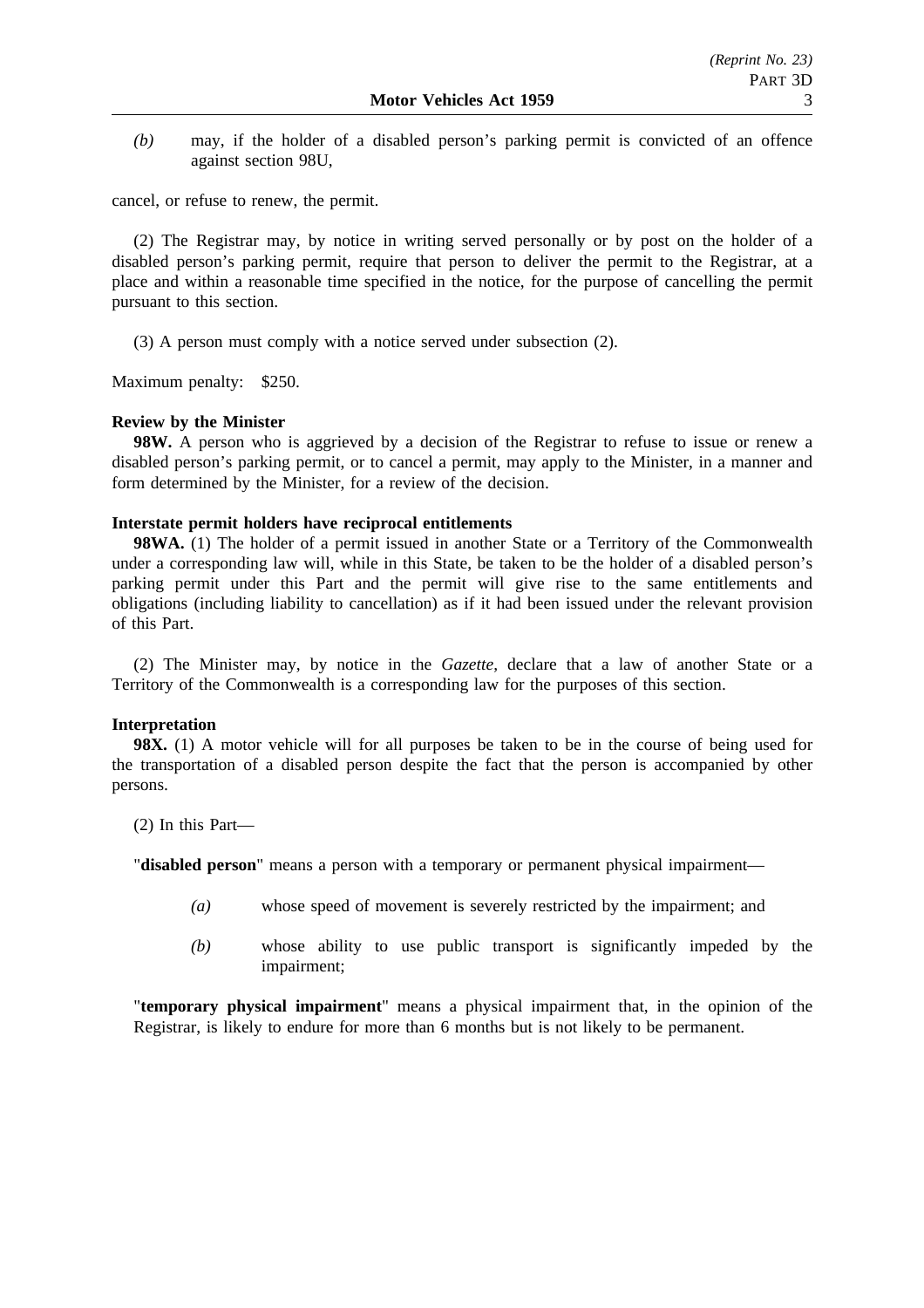# **PART 4 THIRD PARTY INSURANCE**

## **Interpretation**

**99.** (1) In this Part and in schedule 4, unless the context otherwise requires—

"**approved insurer**" means a person or body of persons approved by the Minister as an insurer under this Part;

"**bodily injury**" includes mental or nervous shock;

"**the insurance premium committee**" means the committee appointed under section 129;

"**insured motor vehicle**" or "**insured vehicle**" means a motor vehicle in relation to which a policy of insurance under this Part is in force;

"**insured person**" means a person insured by a policy of insurance under this Part;

"**the nominal defendant**" means a person appointed by the Minister to be the nominal defendant, and for the time being holding that appointment;

"**owner**" means an owner or joint owner or part owner of a motor vehicle and a person who has the use of a motor vehicle under a hire-purchase agreement;

"**passenger**", in relation to a motor vehicle, includes any person in or on the vehicle whether or not the person is travelling, has travelled or is proposing to travel in or on the vehicle;

"**policy of insurance**" means a policy of insurance that complies with this Part.

(1a) Where two corporations are related corporations for the purposes of the *Corporations Law*, they are related corporations for the purposes of this Part.

(2) Other words and expressions used in this Part have the meaning assigned to them in section 5, unless the context otherwise requires.

(3) For the purposes of this Part and schedule 4, death or bodily injury will be regarded as being caused by or as arising out of the use of a motor vehicle only if it is a consequence of—

- *(a)* the driving of the vehicle; or
- *(b)* the vehicle running out of control; or
- *(c)* a person travelling on a road colliding with the vehicle when the vehicle is stationary, or action taken to avoid such a collision.

(4) For the purposes of this Part and schedule 4, death or bodily injury will be regarded as being caused by or as arising out of the use of a motor vehicle conditionally registered under section 25 that is a tractor or farm machine only if it is caused by or arises out of the use of the vehicle (as referred to in subsection (3)) on a road.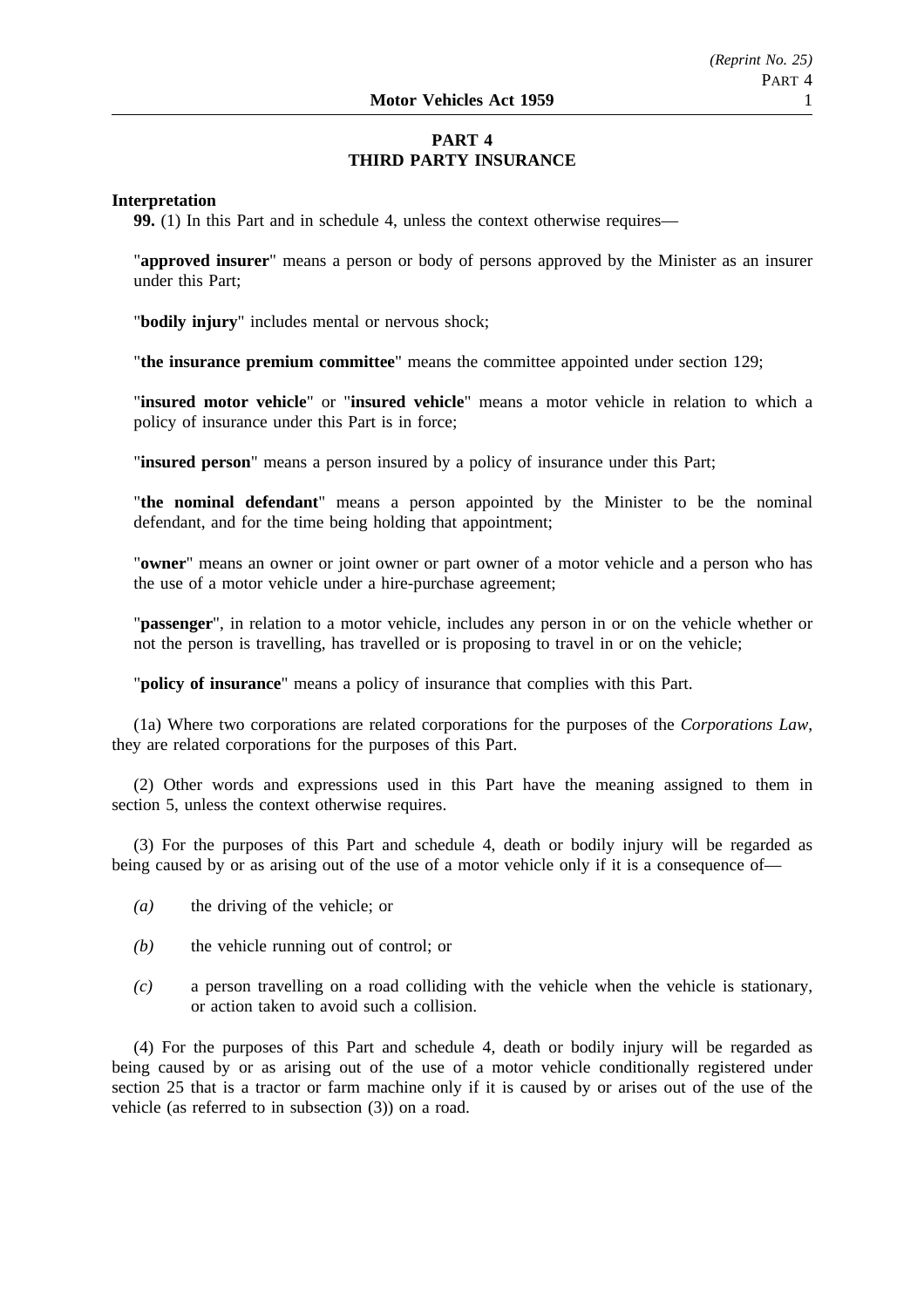## **Insurance premium to be paid on applications for registration 99A.** (1) An applicant for—

- *(a)* the registration of a motor vehicle; or
- *(b)* an exemption from registration in respect of a motor vehicle; or
- *(c)* a permit in respect of a motor vehicle,

must at the time of application pay to the Registrar the premium upon a policy of insurance in terms of schedule 4 for the motor vehicle in respect of which the application is made.

(2) The applicant must, in the application, select an approved insurer to be the insurer in terms of the policy of insurance and if the applicant fails so to select an approved insurer the Registrar may, subject to subsection (3), select such an insurer in respect of the application.

(3) Where an applicant purports to select a corporation as the approved insurer in respect of the motor vehicle, and the corporation is not an approved insurer but a related corporation is such an insurer, the Registrar must, subject to any agreement with an approved insurer under this Part, select the related corporation as the approved insurer.

(4) Where the Registrar purports to select an approved insurer pursuant to the provisions of this section, that selection will be conclusively presumed to be valid and effectual for the purposes of this section and no claim or proceedings can lie against the Registrar in respect of any such selection.

(5) The applicant must, in the application, furnish the Registrar with such information as may be necessary in order to determine the appropriate insurance premium.

(6) Where as a result of any transfer in the ownership of a vehicle, any alteration to the nature of a vehicle, or any change in the use of a vehicle, a greater premium becomes payable in respect of the motor vehicle than that paid to the Registrar when the application was made, the insurer may recover the amount of the difference between the respective premiums as a debt in any court of competent jurisdiction.

(7) Where by reason of any fact known to the insured person a greater premium becomes payable to the insurer in respect of the motor vehicle, the insured person must forthwith give the insurer notice in writing of that fact.

Maximum penalty: \$250.

(8) A policy of insurance in terms of schedule 4 is in force in respect of the motor vehicle as from the time at which the grant of registration, the exemption from registration, or permit becomes effective and, subject to this Part—

- *(a)* remains in force for the whole of the period for which registration is granted and for a further period of grace of 30 days (but falls due for renewal at the expiration of the former period); or
- *(b)* remains, subject to express provision in this Act for the policy to be effective for a longer period, in force for the whole of the period for which the exemption from registration, or permit, is granted, but then expires.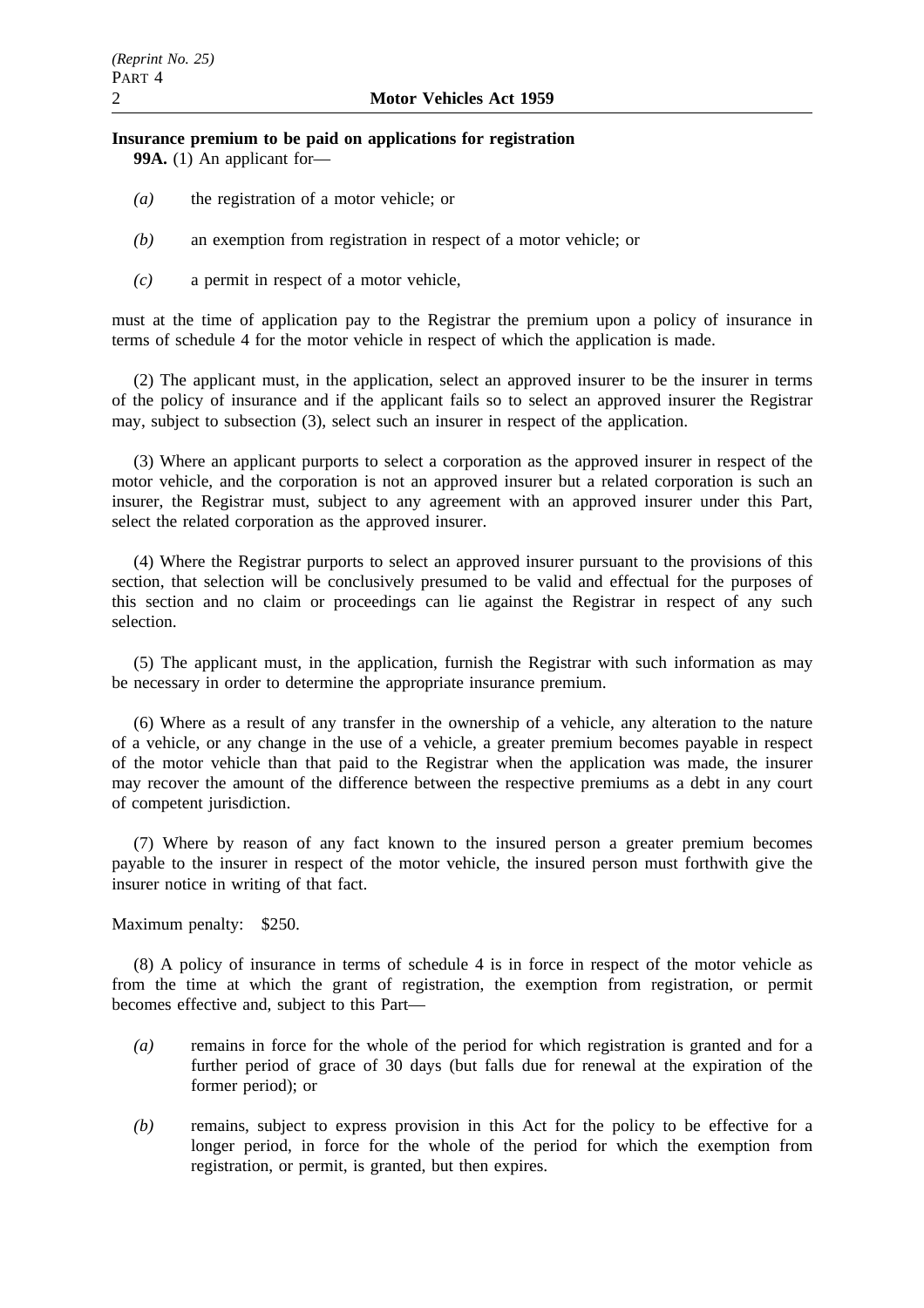(9) The insurer selected pursuant to the provisions of this section in respect of a motor vehicle becomes the insurer under the policy of insurance relating to that motor vehicle.

(10) Where a policy of insurance comes into force in relation to a motor vehicle during the period of grace referred to in subsection (8), the period of grace thereupon terminates.

(11) Where the registration of a motor vehicle is transferred, the policy of insurance continues in operation in relation to the person to whom the registration is transferred.

(12) A policy of insurance cannot be cancelled while the registration, exemption from registration, or permit, in respect of the motor vehicle to which the policy relates remains in force but upon any renewal of registration a different approved insurer may be selected and that insurer thereupon becomes the insurer of the motor vehicle from the day and time at which the renewal becomes effective.

(13) The Registrar must, subject to subsection (14), pay to an approved insurer the premiums collected by the Registrar in respect of policies of insurance in respect of which that approved insurer was selected as the insurer under this section.

(14) The Registrar must retain out of the amounts to be paid to each approved insurer under this section such administration expenses as are determined by agreement between the Registrar and the approved insurers or as may, in default of agreement, be determined by the insurance premium committee.

\*\*\*\*\*\*\*\*\*\*

(17) A policy of insurance under this section is not invalidated by any error or omission on the part of the Registrar or any officer acting at the direction or under the control of the Registrar.

(18) An entry in the register of motor vehicles kept under this Act to the effect that a specified insurer is, or was for a period to which the entry relates, the insurer under a policy of insurance relating to a specified motor vehicle is conclusive evidence that the insurer is, or was for that period, the insurer under such a policy of insurance relating to that motor vehicle.

(19) An application for the issue of trade plates will, for the purposes of this section, be taken to be an application for registration in respect of a motor vehicle, and the policy of insurance that comes into operation upon the issue of the trade plates is effective (whether or not the trade plates have been transferred) in relation to any motor vehicle driven in pursuance of the trade plates.

#### **Application of this Part to the Crown**

**100.** (1) This Part does not render it obligatory to insure any vehicle owned by the Crown and used solely in the public business of the State.

- (2) Where a motor vehicle owned by the Crown is not insured under this Part—
- *(a)* the Crown will, without affecting its rights or liabilities, if any, as an owner, be taken to be an insurer who has issued a policy of insurance complying with this Part in relation to the use of that vehicle; and
- *(b)* any person who drives or is a passenger in or on that vehicle either with or without the consent of the Crown will, subject to subsection (3), be taken to be an insured person.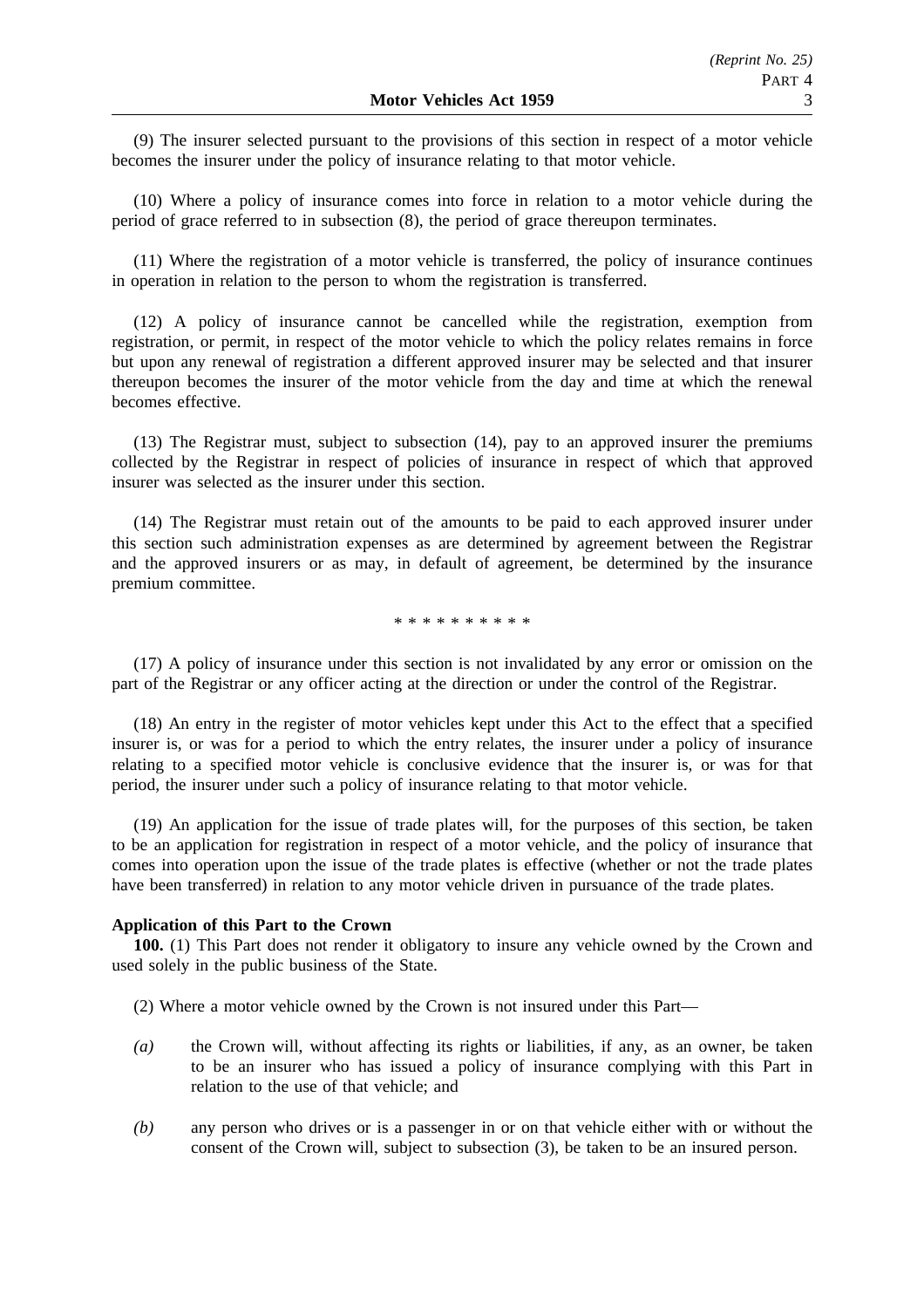(3) Where a person drives or is a passenger in or on a vehicle owned by the Crown without the consent of the Crown or a person authorised to give such consent on behalf of the Crown, and the Crown pays any money or incurs any costs in respect of a claim for death or bodily injury for which that person is wholly or partly liable caused by or arising out of the use of the motor vehicle, the Crown may recover the amount so paid and the costs so incurred from the person who so drove or was a passenger in or on the vehicle.

# **Approved insurers**

**101.** (1) Any person or body of persons, corporate or unincorporate, carrying on, or intending to carry on, the business of insurance within the State may apply to the Minister for approval as an insurer under this Part.

- (2) The Minister may grant or refuse any such application.
- (3) If an application for approval under this section is made—
- *(a)* an approval cannot be granted within 3 months of the date of the application; and
- *(b)* if the applicant is approved, the approval takes effect on 1 July 1998 or 1 July next following the date of the approval (whichever is the later).

(4) Before approving of an insurer the Minister may require the insurer to enter into an undertaking and an agreement by which the insurer accepts duties and obligations relating to insurance under this Part and matters incidental to those duties and obligations.

(5) If, at or before 1 April in any year, an approved insurer applies to the Minister for the withdrawal of approval under this Part, the Minister may, as from 1 July next ensuing, withdraw the approval of that insurer.

(6) Where the Minister is satisfied that there are special circumstances justifying doing so, the Minister may, upon receipt of due application (which need not be made in conformity with the limitations of time stipulated by this section) grant approval as an approved insurer or withdraw approval from an approved insurer, and the grant or withdrawal of approval will be effective as from a date determined by the Minister.

(7) The Minister may, by notice in writing served personally or by post upon an approved insurer, require the insurer to furnish the Minister, within such time as may be stipulated in the notice, with such evidence of the insurer's financial position and capacity to meet existing and future liabilities under policies of insurance under this Part as may be required in the notice.

 $(8)$  If—

- *(a)* an approved insurer commits a breach of a term or condition of a provision of this Part, or a term or condition on an undertaking or agreement entered into pursuant to this section; or
- *(b)* an approved insurer fails to comply with a requirement under subsection (7); or
- *(c)* the Minister, after considering evidence furnished by an approved insurer in compliance with a requirement under subsection (7), is not satisfied that the approved insurer has sufficient financial resources to continue properly to carry on business as an approved insurer,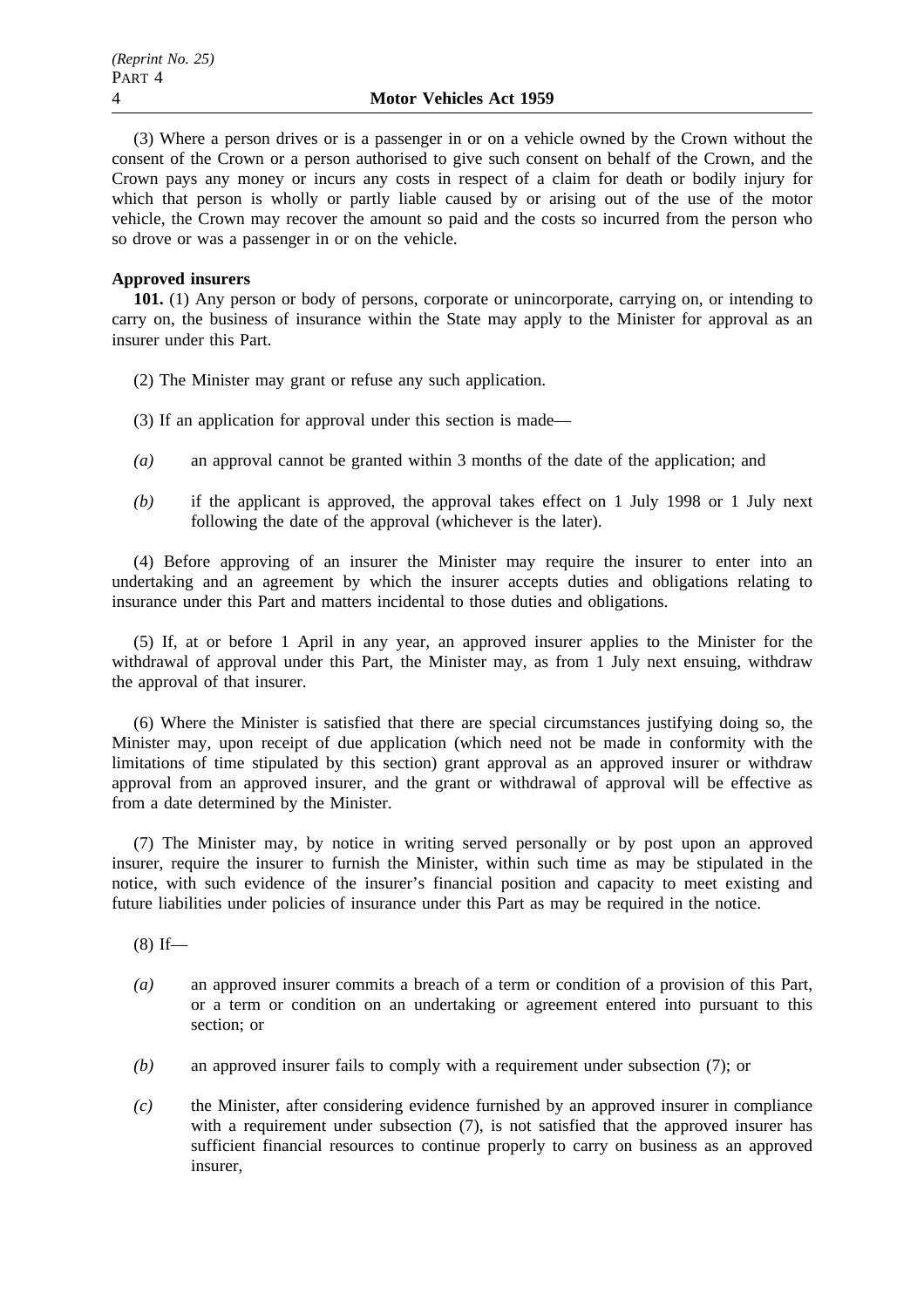the Minister may—

- *(d)* withdraw the approval of the insurer; or
- *(e)* suspend the approval of the insurer for such period as the Minister thinks fit.

(9) The withdrawal, suspension or non-renewal of the approval of an insurer does not affect the validity of any policy of insurance.

## **Duty to insure against third party risks**

**102.** (1) A person must not drive a motor vehicle on a road or wharf unless a policy of insurance complying with this Part is in force in relation to the vehicle.

- (2) The penalty for an offence against subsection (1) is—
- *(a)* in the case of an offence arising out of—

\*\*\*\*\*\*\*\*\*\*

- (ii) driving a motor vehicle on a wharf for the purpose of loading or unloading cargo; or
- (iii) towing an uninsured trailer that is not a heavy vehicle,

for a first offence—\$75;

or a subsequent offence—\$250; and

- *(b)* in any other case—
	- (i) \$750; and
	- (ii) disqualification from holding and obtaining a driver's licence for a period of not more than 12 months.

\*\*\*\*\*\*\*\*\*\* \*\*\*\*\*\*\*\*\*\*\*\*\*

(3a) Subsection (1) does not apply to a person who drives a motor vehicle registered in the name of a company while no policy of insurance is in force in relation to the vehicle in consequence of its registration having been suspended by a court order made on default in payment of a fine imposed on the company, if—

- *(a)* the person did not know and could not reasonably be expected to have known that the registration had been so suspended; and
- *(b)* the person was driving the motor vehicle with the express or implied authority of the company.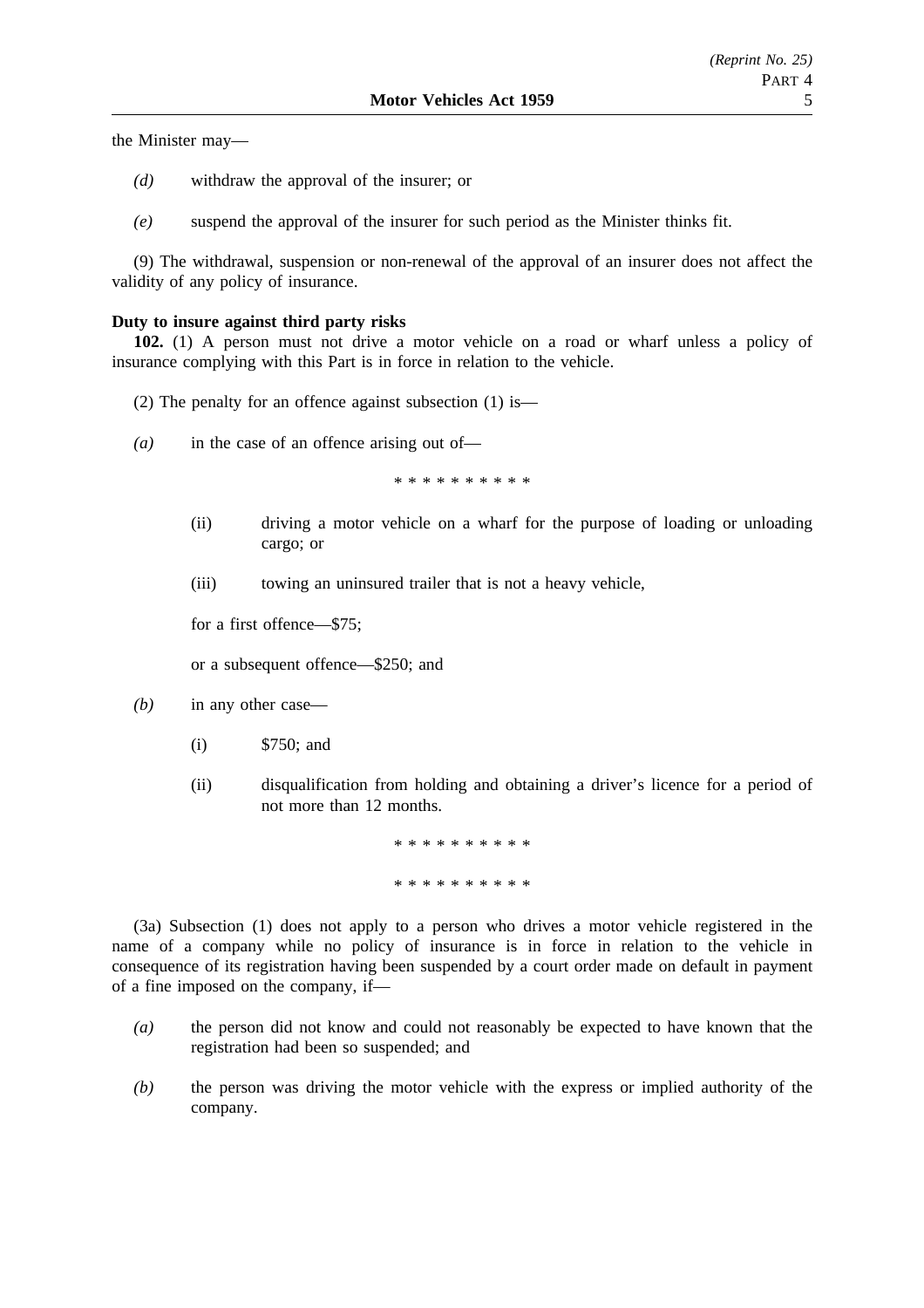(4) Subsection (1) does not apply to a person who, on any road, drives a motor vehicle, if—

- *(a)* the motor vehicle is registered in a proclaimed State or Territory of the Commonwealth or is otherwise permitted by the law of a proclaimed State or Territory of the Commonwealth to be driven on public roads within that proclaimed State or Territory; and
- *(b)* there is in force in that State or Territory in respect of the motor vehicle a policy of insurance—
	- (i) that complies with the law of the State or Territory; and
	- (ii) under which the owner and the driver of the motor vehicle are insured against liability which might be incurred by the owner or driver in respect of the death of, or bodily injury to, any person caused by or arising out of the use of the motor vehicle in this State.

(5) For the purposes of subsection (4), the Governor may by proclamation declare any State or Territory, the law of which in the Governor's opinion substantially meets the requirements of this Part, to be a proclaimed State or Territory.

(6) A proclamation under subsection (5) may be revoked or varied by a subsequent proclamation.

## **Duty to produce evidence of insurance**

**103.** (1) An owner of a motor vehicle, if requested by a member of the police force or an inspector to produce evidence that a policy of insurance complying with this Part is, or was at any specified time or for any specified period in force in relation to that vehicle, must produce that evidence either—

- *(a)* forthwith to the member of the police force or inspector making the request; or
- *(b)* at a police station (to be nominated to the member or inspector by the owner when the request is made), within five days after the making of the request.

Maximum penalty: \$250.

(2) The production of a valid certificate of registration, in respect of the motor vehicle is sufficient evidence that a policy of insurance complying with this Part was in force during any period in respect of which the certificate was granted in respect of the motor vehicle.

## **Requirements if policy is to comply with this Part**

**104.** In order to comply with this Part a policy of insurance must insure the owner of the motor vehicle to which the policy relates, and any other person who at any time drives or is a passenger in or on the vehicle, whether with or without the consent of the owner, in respect of all liability that may be incurred by the owner or other person in respect of the death of, or bodily injury to, any person caused by, or arising out of the use of, the vehicle in any part of the Commonwealth.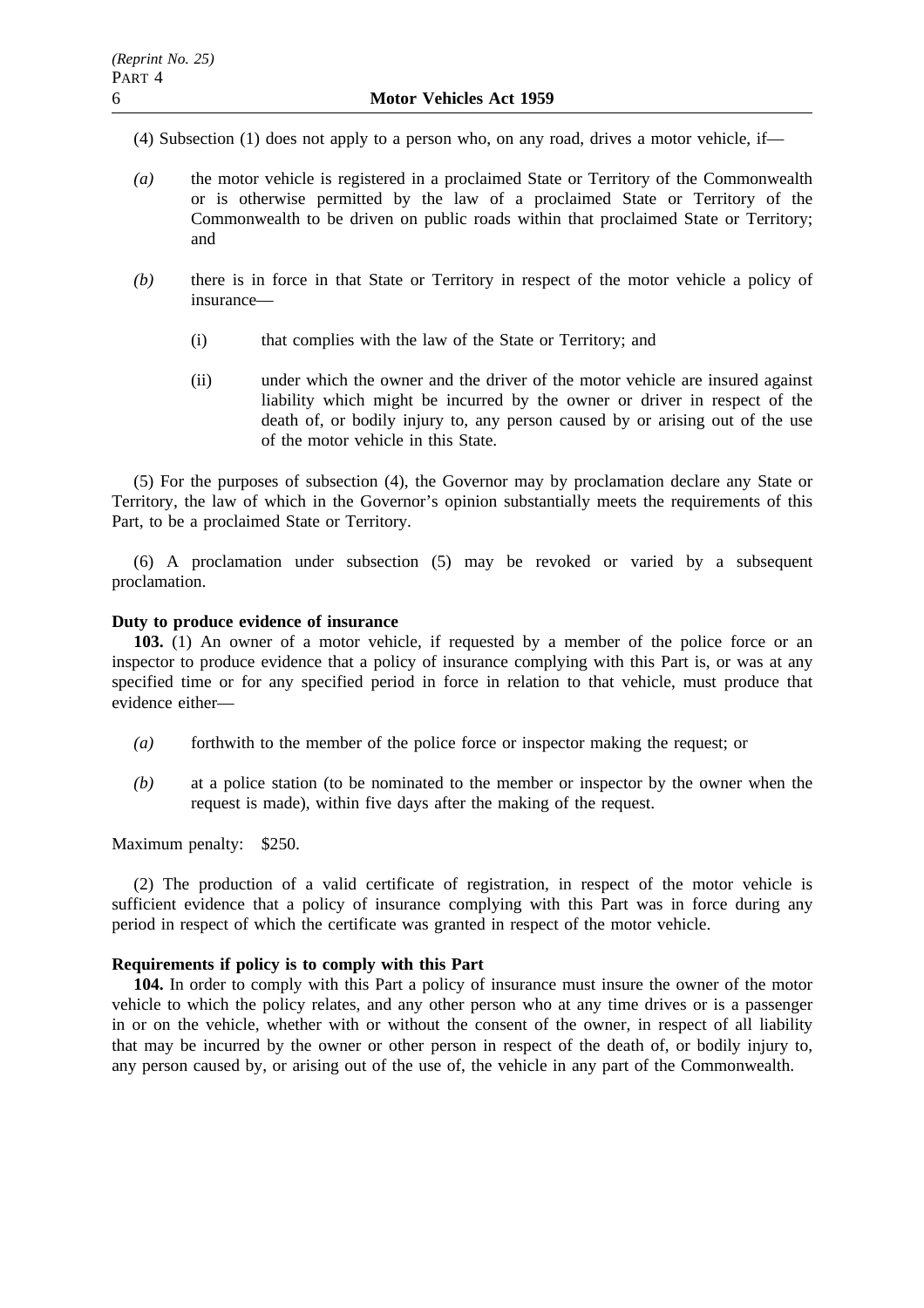## **Policies to conform to amending Acts**

**105.** When an Act comes into operation altering the insurance required to be given by a policy under this Part or the rights or liabilities of the insurer under any such policy, every policy of insurance providing insurance required by this Part and in force when that Act comes into operation, or at any time thereafter, will be taken to provide the insurance required by this Part, as altered by that Act.

\*\*\*\*\*\*\*\*\*\*

## **Rights of persons named in policies**

**107.** Notwithstanding any enactment, an insurer under a policy of insurance (whether under this Part or otherwise) in relation to a motor vehicle is, as from the date of the policy, liable to indemnify the persons or classes of persons specified in the policy in respect of any liability which the policy purports to cover.

\*\*\*\*\*\*\*\*\*\*

## **Liability of insurers where premium not paid**

**109.** The fact that the correct premium has not been paid in respect of a policy of insurance under this Part does not affect the validity or operation of the policy.

## **Liability of insurer to pay for emergency treatment**

**110.** (1) Where—

- *(a)* (i) a legally qualified medical practitioner or registered nurse renders emergency treatment in respect of bodily injury (including fatal injury) to a person caused by or arising out of the use of an insured motor vehicle; or
	- (ii) the person so injured is immediately after the injury conveyed in any vehicle; and
- *(b)* within one month after the occurrence out of which the death or bodily injury arose, the medical practitioner, nurse or person who conveyed the injured person gives notice in writing of a claim under this section to the insurer in relation to the motor vehicle,

the insurer must make such of the following payments as are applicable to the case:

- *(c)* to the medical practitioner—the prescribed fee for each person to whom emergency treatment is rendered together with any travelling expenses reasonably and necessarily incurred in respect of that emergency treatment; and
- *(d)* to the nurse—the prescribed fee for all emergency treatment rendered by the nurse to the person or persons injured in the accident together with any travelling expenses reasonably and necessarily incurred by the nurse in respect of that emergency treatment (which sum will, if emergency treatment is rendered to two or more persons, be taken to have been paid on behalf of all those persons in equal shares); and
- *(e)* to any person who conveyed the injured person as mentioned in paragraph *(a)*—an amount to be ascertained in accordance with the regulations.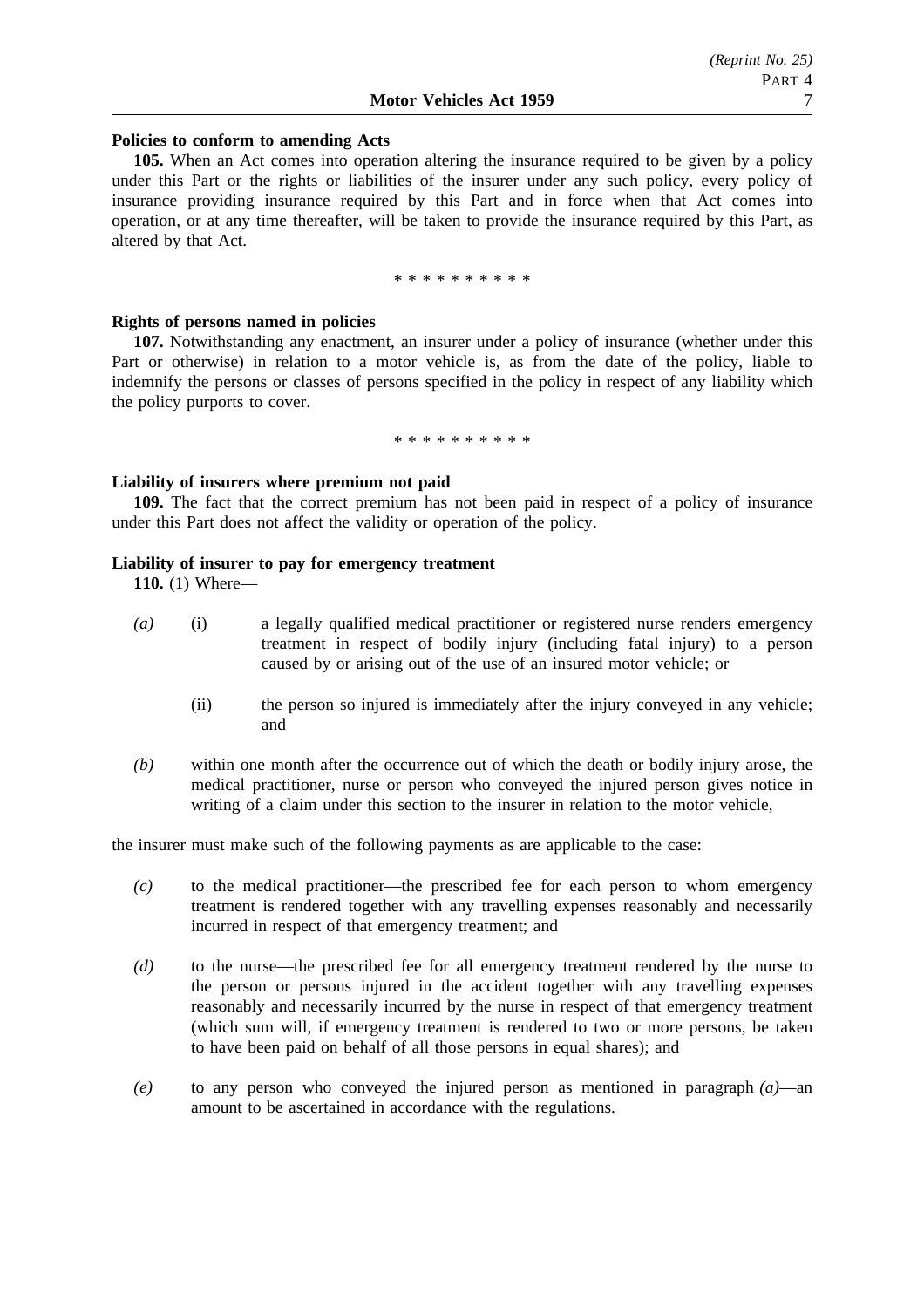(2) Where bodily injury (including fatal injury) is caused by or arises out of the use of two or more motor vehicles insured by different insurers, each insurer must pay an equal share of the payments required to be made under subsection (1).

(3) The liability (if any)—

- *(a)* of the owner or driver of the motor vehicle, or of a passenger in or on the vehicle, in respect of the death or bodily injury; and
- *(b)* of the insurer to the owner, driver or passenger in respect of the contract of insurance; and
- *(c)* of the injured person or his or her personal representatives to the person to whom a payment is made under this section,

is reduced by the amount paid by the insurer under this section.

(4) In this section—

"**emergency treatment**" means such medical or surgical treatment or examination by a legally qualified medical practitioner or a registered nurse as is immediately required as the result of injury referred to in subsection (1).

\*\*\*\*\*\*\*\*\*\*

(6) A sum payable under this section is recoverable as if it were a simple contract debt due from the insurer to the person entitled to that sum.

(7) The Commissioner of Police must, if so requested by a person who alleges entitlement to a payment under this section, furnish that person with any information at the Commissioner's disposal as to—

- *(a)* the identification marks of any motor vehicle that the person alleges to be a motor vehicle out of the use of which the death or bodily injury arose; and
- *(b)* the identity and address of the person who was using the vehicle at the time of the event out of which the death or bodily injury arose.

(8) A person who was using a motor vehicle at the time when death or bodily injury was caused by or arose from such use must, upon the request of any person who alleges entitlement to payment under this section, furnish the person with the name and address of the insurer in relation to that vehicle at the time of the death or injury.

Maximum penalty: \$125.

## **Liability of insurer to pay for hospital treatment**

**111.** When a payment is made (whether or not with an admission of liability) by an insurer under or in consequence of a policy of insurance under this Part in respect of the death of or bodily injury to any person caused by or arising out of the use of a motor vehicle, the insurer must, in addition to making any other payments provided for by this Part, make such payments with respect to hospital treatment as are payable pursuant to any Act.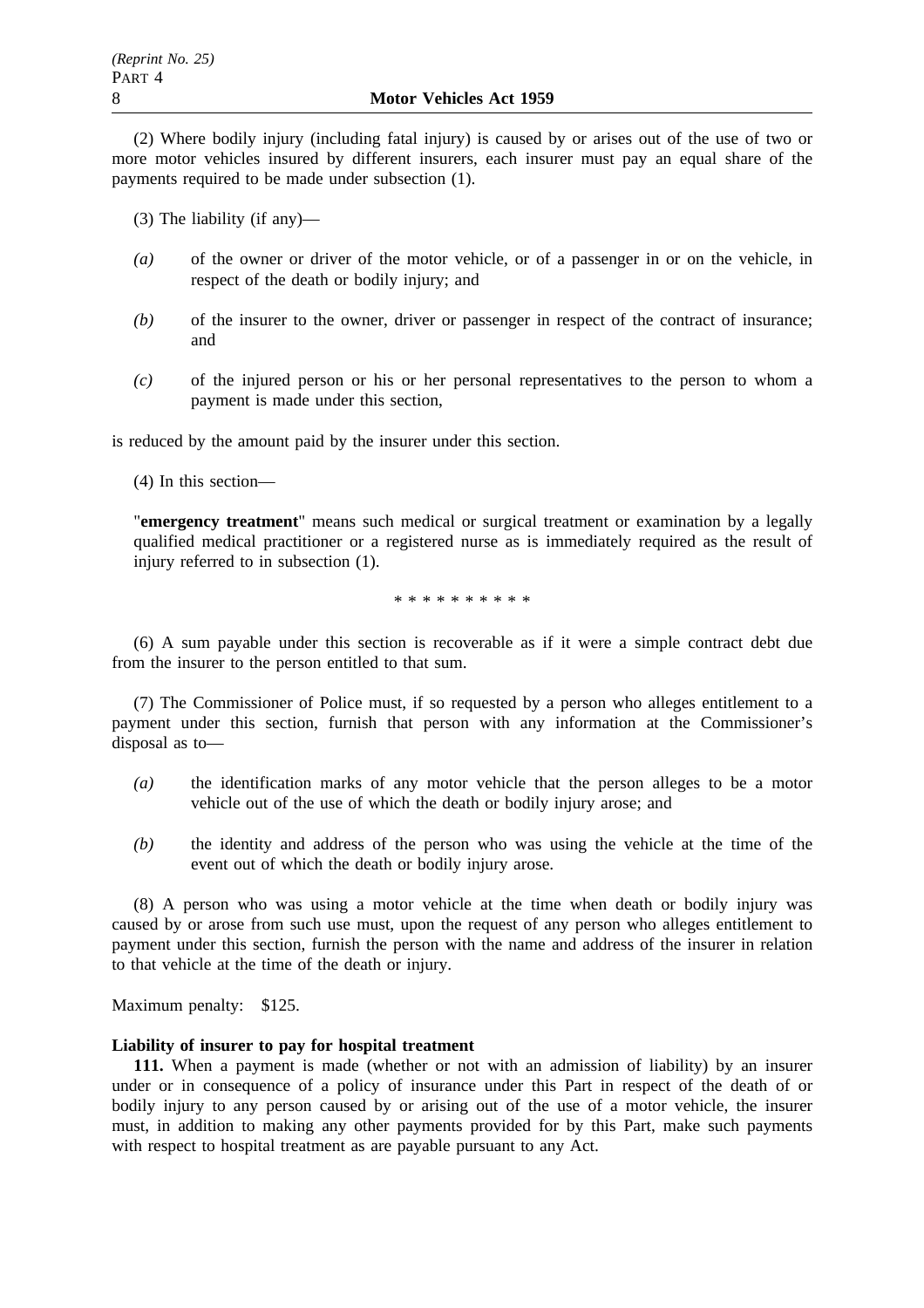# **Liability of insurer in respect of burial at public expense 111A.** Where—

- *(a)* the death of a person has been caused by, or has arisen out of the use of, an insured motor vehicle; and
- *(b)* the deceased person has been buried at public expense,

the Treasurer may, in any court of competent jurisdiction, recover from the insurer the cost of the burial.

# **Liability of insurer when judgment obtained against insured**

**112.** Where—

- *(a)* a person has obtained judgment in an action against an insured person for death or bodily injury caused by, or arising out of the use of, an insured motor vehicle; and
- *(b)* before the action came on for hearing the insurer knew that the action had been commenced,

the judgment creditor may recover by action from the insurer such amount of the money (including costs or a proportionate part of those costs) payable pursuant to the judgment as relates to death or bodily injury and has not been paid.

\*\*\*\*\*\*\*\*\*\*

# **Liability of insurer where the insured is dead or cannot be found**

**113.** (1) Where—

- *(a)* death or bodily injury has been caused by, or has arisen out of the use of, an insured motor vehicle, but any person insured under a policy of insurance in respect of the vehicle who is wholly or partly liable for the death or bodily injury is dead or cannot be served with process; and
- *(b)* a person who could have obtained a judgment in respect of that death or bodily injury against the insured person if he or she were living or had been served with process, has given notice of a claim under this section and a short statement of the grounds of the claim as soon as possible after ascertaining that the insured person was dead or could not be found, or within such time as would prevent the possibility of the insurer being prejudiced by want of such notice,

the person who could have so recovered judgment against the insured person may recover the amount of that judgment by action against the insurer.

(2) Without limiting the scope of subsection (1), it is declared that a right of action against the insurer under that subsection in a case where the insured person is dead exists and has existed since the enactment of that subsection notwithstanding that the claimant has or had a right of action against the estate of the deceased person under the *Survival of Causes of Action Act 1940* or any other law.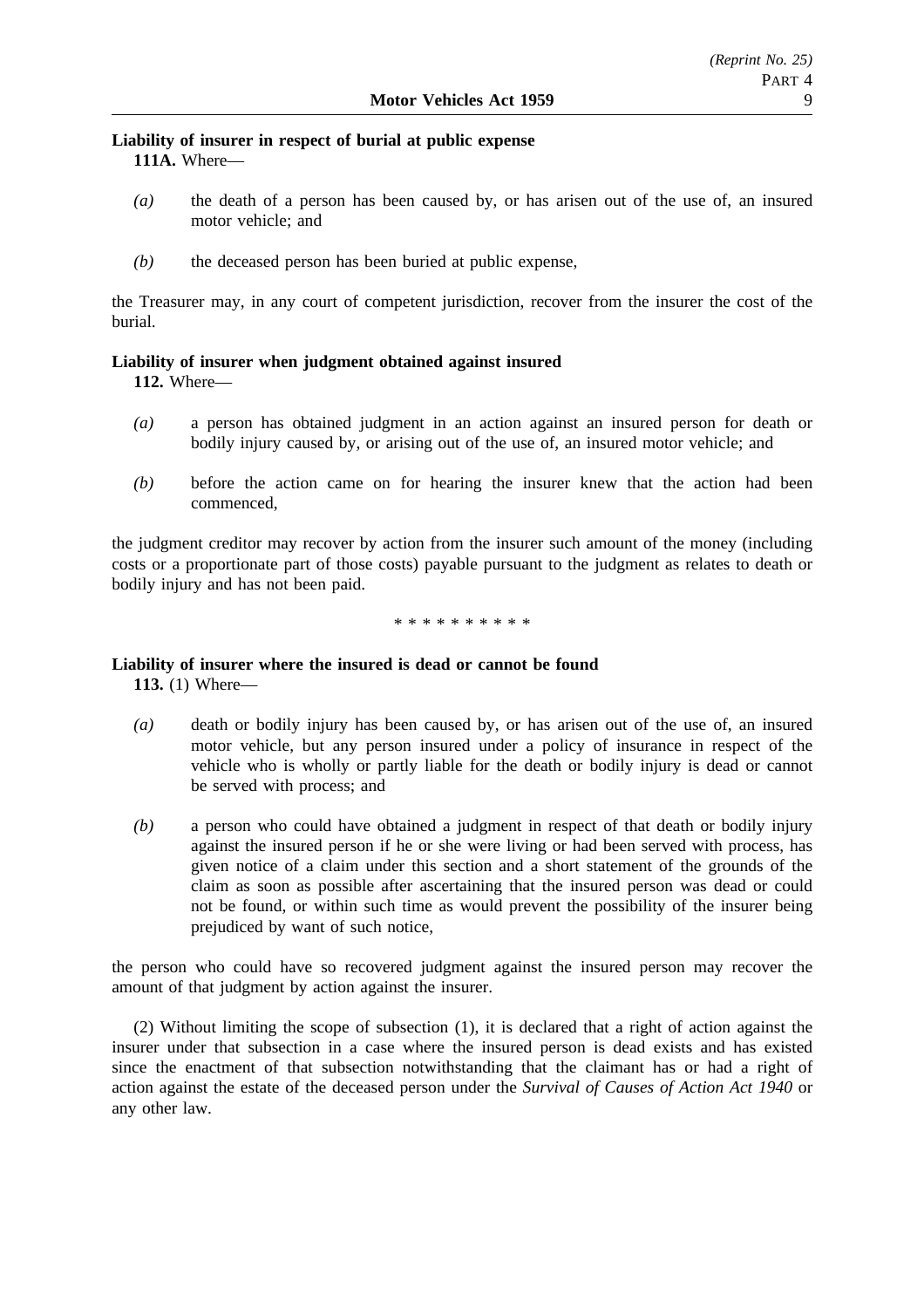#### **Insurer not liable for aggravated damages or exemplary or punitive damages**

**113A.** An insurer is not liable to pay any aggravated damages or exemplary or punitive damages awarded in an action against the insured person in respect of death or bodily injury caused by or arising out of the use of a motor vehicle insured under this Part and the insured person is not entitled to be indemnified by the insurer in respect of such an award.

#### **Certain defences ineffective in actions against insurers**

**114.** It is not a defence to an action under either of the two preceding sections that the insurer is not liable under a policy of insurance by reason of the fact that—

- *(a)* the policy was obtained by mis-statement or non-disclosure; or
- *(b)* the insured person has committed a breach of or failed to comply with a term, condition or warranty of the policy or a provision of this Part.

\*\*\*\*\*\*\*\*\*\*

\*\*\*\*\*\*\*\*\*\*

# **Claims against nominal defendant where vehicle not identified**

**115.** (1) Where—

- *(a)* death, or bodily injury, has been caused by, or has arisen out of the use of, a motor vehicle; and
- *(b)* the identity of the vehicle has not after due inquiry and search been ascertained,

a person who could have obtained a judgment in respect of that death or bodily injury against a person insured under a policy of insurance in respect of the vehicle (assuming that the vehicle had been an insured vehicle at the relevant time) may recover by action against the nominal defendant the amount of the judgment that could have been so recovered.

(2) The nominal defendant is not liable to satisfy a judgment obtained against the nominal defendant, but the judgment and the nominal defendant's costs must be paid—

- *(a)* out of money contributed by approved insurers pursuant to a scheme under section 119; or
- *(b)* if no such scheme is in operation, by the Minister and approved insurers in accordance with section 120.

(3) A person who proposes to proceed against the nominal defendant in pursuance of this section must, as soon as reasonably practicable after it becomes apparent that the identity of the vehicle is not readily ascertainable, give to the nominal defendant notice in writing of the person's claim and a short statement of the grounds on which it is made.

(4) Where a claimant fails to give notice of a claim in accordance with the requirements of subsection (3), and the court before which the action is brought is satisfied on the balance of probabilities that the defendant has been prejudiced in the conduct of his or her defence by that failure, it may, if the justice of the case so requires, dismiss the action.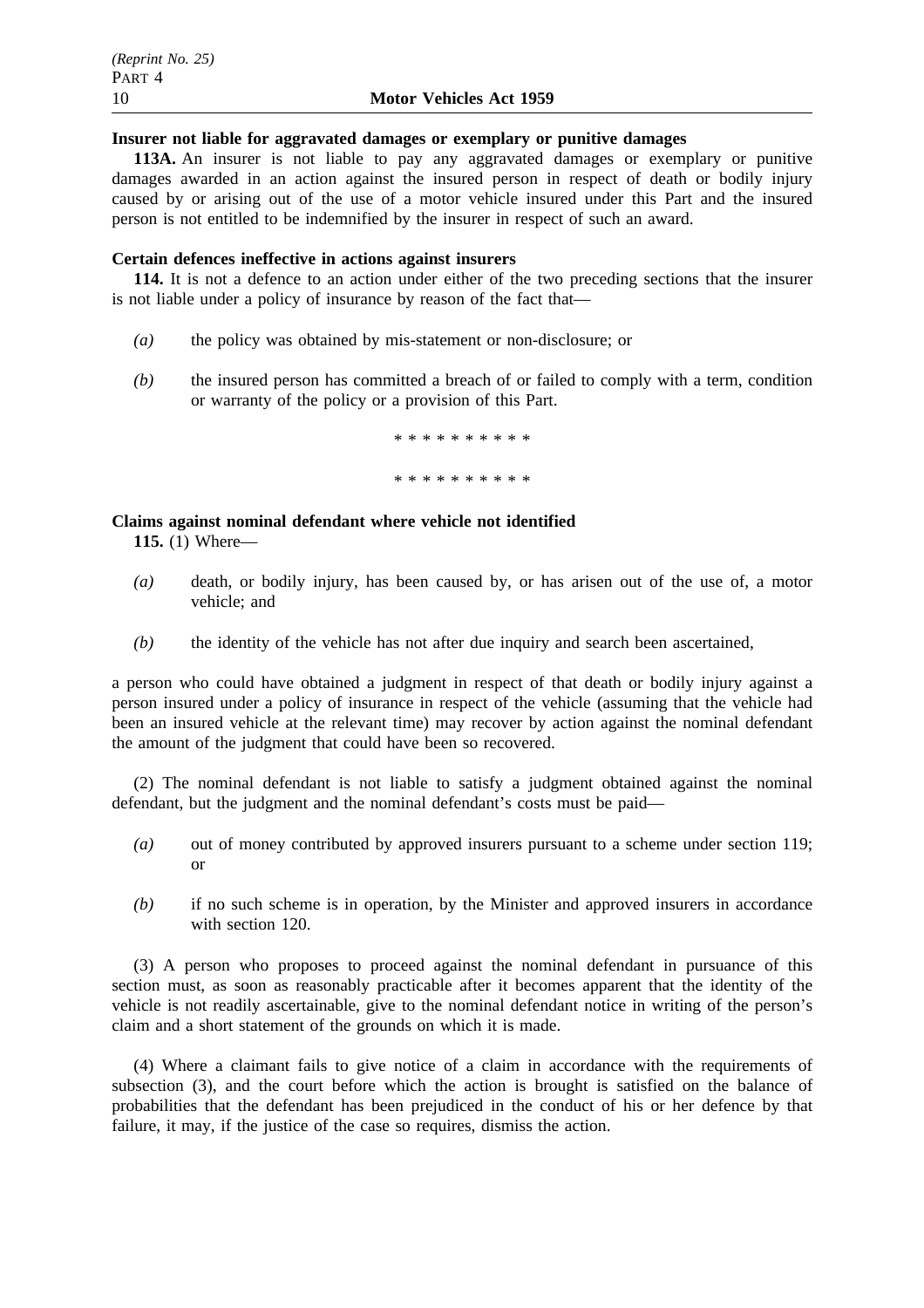# **Claim against nominal defendant where vehicle uninsured**

**116.** (1) In this section—

"**uninsured motor vehicle**" means a motor vehicle in relation to which no policy of insurance as required by this Part is in force but does not include a motor vehicle in relation to which there is in force a policy of insurance—

- *(a)* that complies with the law of some other State or Territory of the Commonwealth; and
- *(b)* under which the owner and driver of the motor vehicle are insured against liability that might be incurred by either or both of them in respect of the death of, or bodily injury to, any person caused by, or arising out of the use of, the motor vehicle in this State.

(2) A person claiming damages in respect of death or bodily injury caused by or arising out of the use of an uninsured motor vehicle on a road may bring an action for the recovery of those damages against the nominal defendant.

(3) Where an action may be brought against the nominal defendant under subsection  $(2)$ —

- *(a)* the amount recoverable is the amount of the judgement that in the circumstances could have been recovered in respect of the death or bodily injury against a person who would have been an insured person if the vehicle had been an insured vehicle at the relevant time; and
- *(b)* no action for damages in respect of the death or bodily injury may be commenced or proceeded with against such a person or a person liable in respect of the acts or omissions of such a person.

(4) A person who proposes to proceed against the nominal defendant in pursuance of this section must, as soon as reasonably practicable after it becomes apparent that the motor vehicle in respect of which the claim arises was uninsured, give to the nominal defendant notice in writing of the claim and a short statement of the grounds on which it is made.

(5) Where a claimant fails to give notice of a claim in accordance with the requirements of subsection (4) and the court before which the action is brought is satisfied on the balance of probabilities that the defendant has been prejudiced in the conduct of his or her defence by that failure, it may, if the justice of the case so requires, dismiss the action.

(6) The nominal defendant is not liable to satisfy a claim or judgment obtained against the nominal defendant under this section but the claim or judgment and the nominal defendant's costs must be paid out of money contributed by approved insurers pursuant to a scheme under section 119.

- (7) Where—
- *(a)* a sum is properly paid by the nominal defendant to satisfy a claim made or judgement obtained in respect of death or bodily injury caused by or arising out of the use of an uninsured motor vehicle; and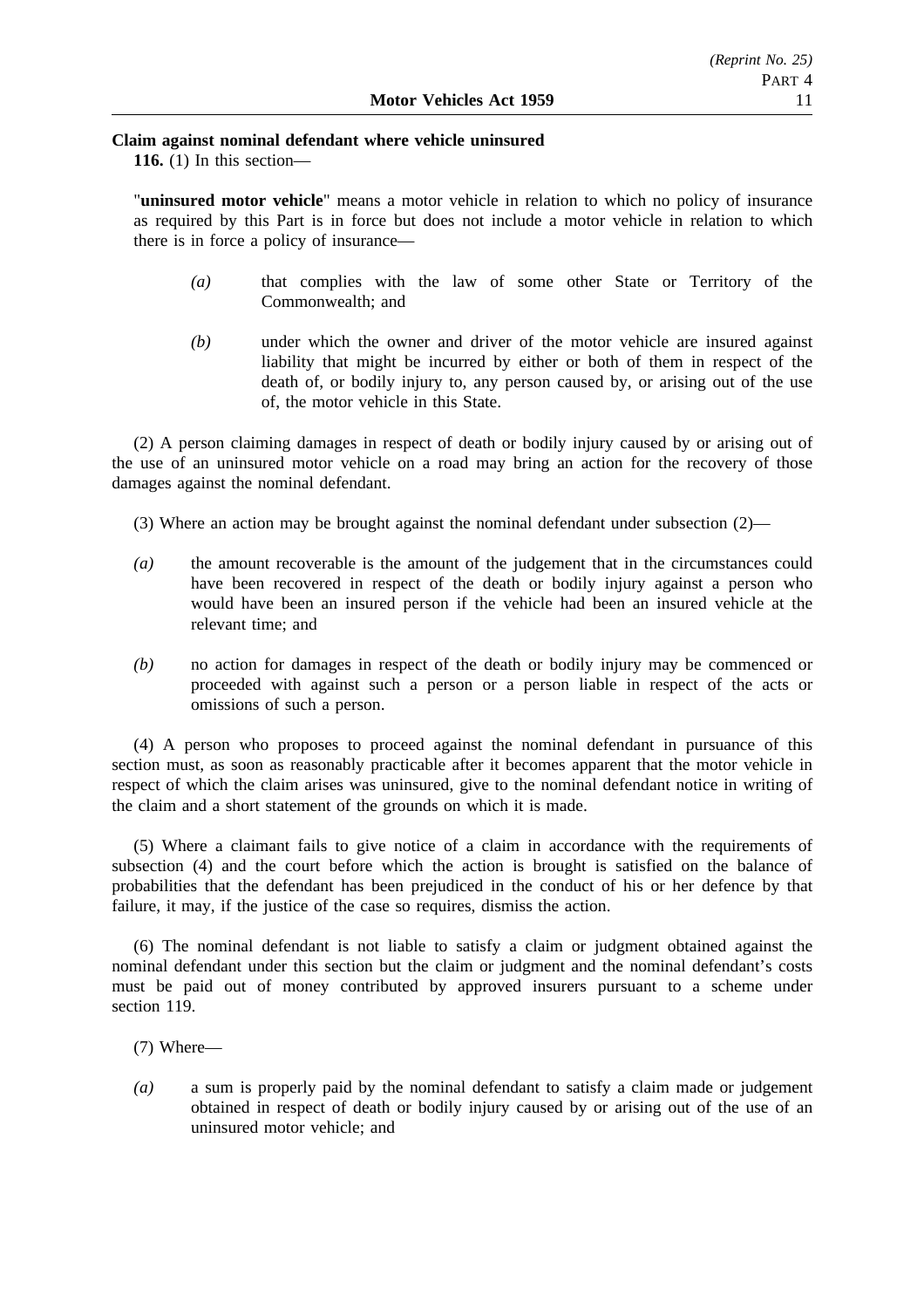*(b)* the driver of the uninsured vehicle was wholly or partly liable for the death or bodily injury,

the nominal defendant may bring an action to recover the sum, or such part of the sum as the court considers just and reasonable in the circumstances, together with costs from the driver or a person liable in respect of the acts or omissions of the driver; but it will be a defence to an action under this subsection if the defendant satisfies the court that—

- *(c)* the vehicle was being used at the relevant time by or with the consent of the owner; and
- *(d)* the defendant did not know and had no reason to believe that the vehicle was an uninsured motor vehicle.

(8) The nominal defendant must pay any amount recovered under this section to approved insurers in such amounts or proportions as the Minister directs.

# **Appointment of nominal defendant**

**116A.** (1) The Minister may, by instrument published in the *Gazette*, appoint a person to be the nominal defendant for the purposes of this Part.

(2) The person for the time being holding the appointment as the nominal defendant may be designated or described (without specification of an actual name) as "The Nominal Defendant" in any legal process or other document.

# **Interpretation of expression in ss. 113 and 115**

**117.** In sections 113 and 115 the expression "a person who could have obtained a judgment in respect of that death or bodily injury" includes a tortfeasor against whom a claim has been made in respect of that death or bodily injury and who is entitled to recover contribution in respect of it from some other person pursuant to Part 3 of the *Wrongs Act 1936*.

\*\*\*\*\*\*\*\*\*\*

# **Appointment of nominal defendant when approved insurer is in liquidation or enters into compromise with creditors**

**118A.** (1) Where the Minister is satisfied that an approved insurer, being a corporation incorporated in the State or elsewhere, has insufficient assets to meet all its liabilities and—

- *(a)* is being wound up; or
- *(b)* has entered into a compromise or arrangement with its creditors,

the Governor may, on the recommendation of the Minister, by proclamation declare that this section applies to that insurer and thereupon this section will apply to that insurer in accordance with the declaration.

#### \*\*\*\*\*\*\*\*\*\*

(3) Where this section applies to an insurer, any person having any claim or entitled to bring any action or enforce any judgment against that insurer—

*(a)* under the terms and conditions of a policy of insurance under this Part; or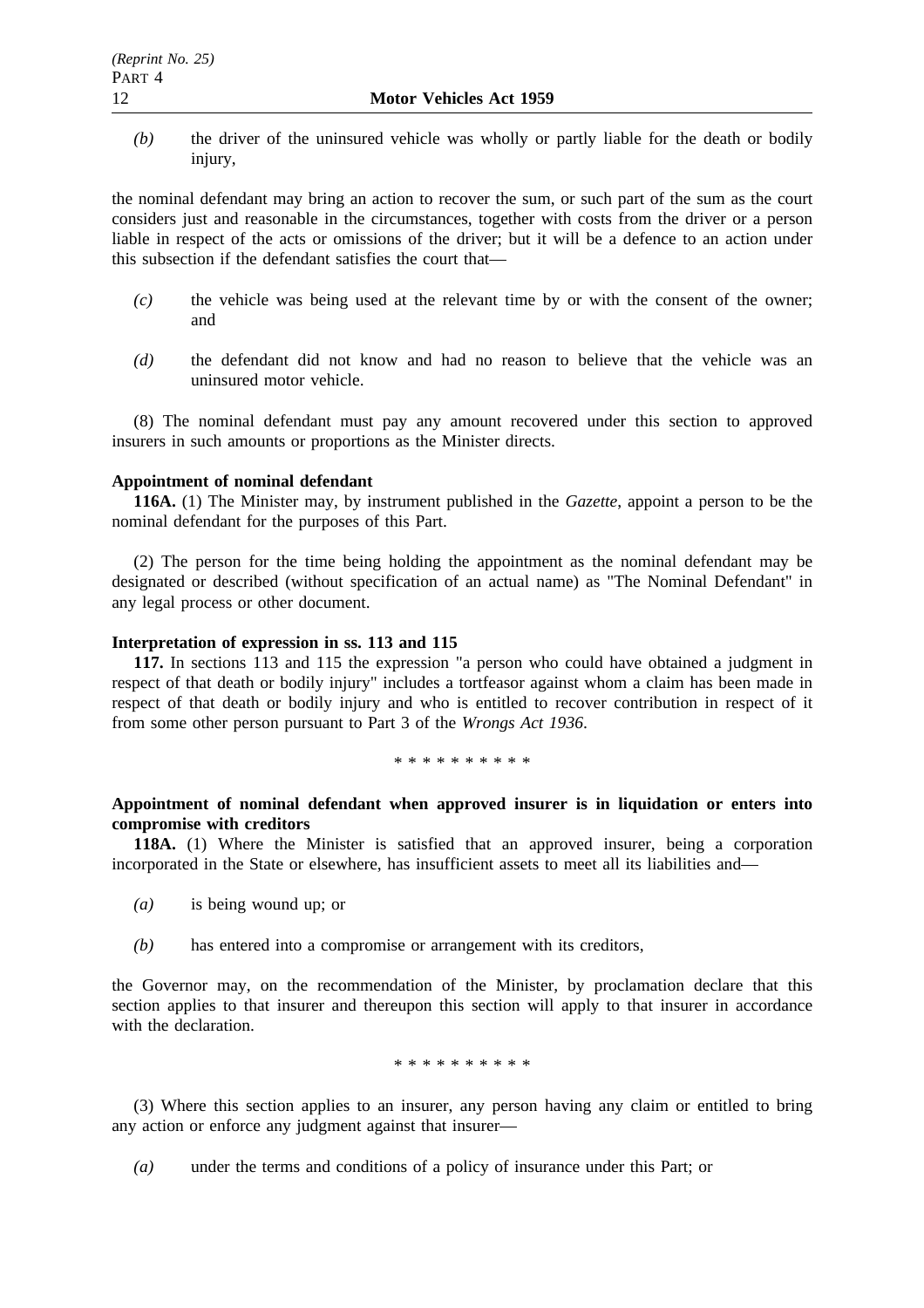*(b)* pursuant to any provision of this Part,

may make or bring that claim or action or enforce that judgment against the nominal defendant.

(4) The nominal defendant has the same duties and liabilities and has and may exercise the same powers and rights in or in relation to any such claim, action or judgment as the insurer would have if it were not being wound up, or had not entered into a compromise or arrangement with its creditors.

(5) Notwithstanding any other Act, where the nominal defendant pays or is liable to pay any sum pursuant to subsection (3) and the amount so paid or liable to be paid or any part of it would, if paid by the insurer, have been recoverable by the insurer from another person under any provision of this Part or a contract or arrangement for reinsurance, the nominal defendant has and may exercise the rights and powers of the insurer under that contract or arrangement so as to enable the nominal defendant to recover that amount from that other person.

(6) The insurer or any officer or agent of the insurer or, where the insurer is being wound up, the liquidator of the insurer must, upon the request of the nominal defendant forthwith—

- *(a)* furnish the nominal defendant with such particulars as the nominal defendant requires relating to claims, actions and judgments referred to in subsection (3) of which the insurer or liquidator has received notice; and
- *(b)* make available to the nominal defendant all books and papers of the insurer relating to those claims, actions and judgments; and
- *(c)* give the nominal defendant such assistance as the nominal defendant reasonably requires in relation to any such claim, action or judgment.

(7) All money paid out or costs incurred by the nominal defendant under this section in respect of any claim, action or judgment will be paid—

- *(a)* out of money contributed by approved insurers pursuant to a scheme under section 119; or
- *(b)* if no such scheme is in operation, by the Treasurer and approved insurers in accordance with section 120.

(8) The amount of all money paid out or costs incurred by the nominal defendant under this section may, in the winding up of the insurer or in any compromise or arrangement between the insurer and any of its creditors, be proved as a debt due to the nominal defendant by the insurer, and the nominal defendant must pay any amounts received as dividends out of the assets of the insurer, and any amounts recoverable by the insurer under this Part that have been recovered by the nominal defendant, to such approved insurers in such amounts or proportions as the Minister directs.

# **Interpretation of certain provisions where claim made or action brought against nominal defendant**

**118B.** (1) The provisions of this Act prescribed by subsection (2) will be taken to apply where a claim is made or an action is brought against the nominal defendant under this Part as if, for the purposes of those provisions—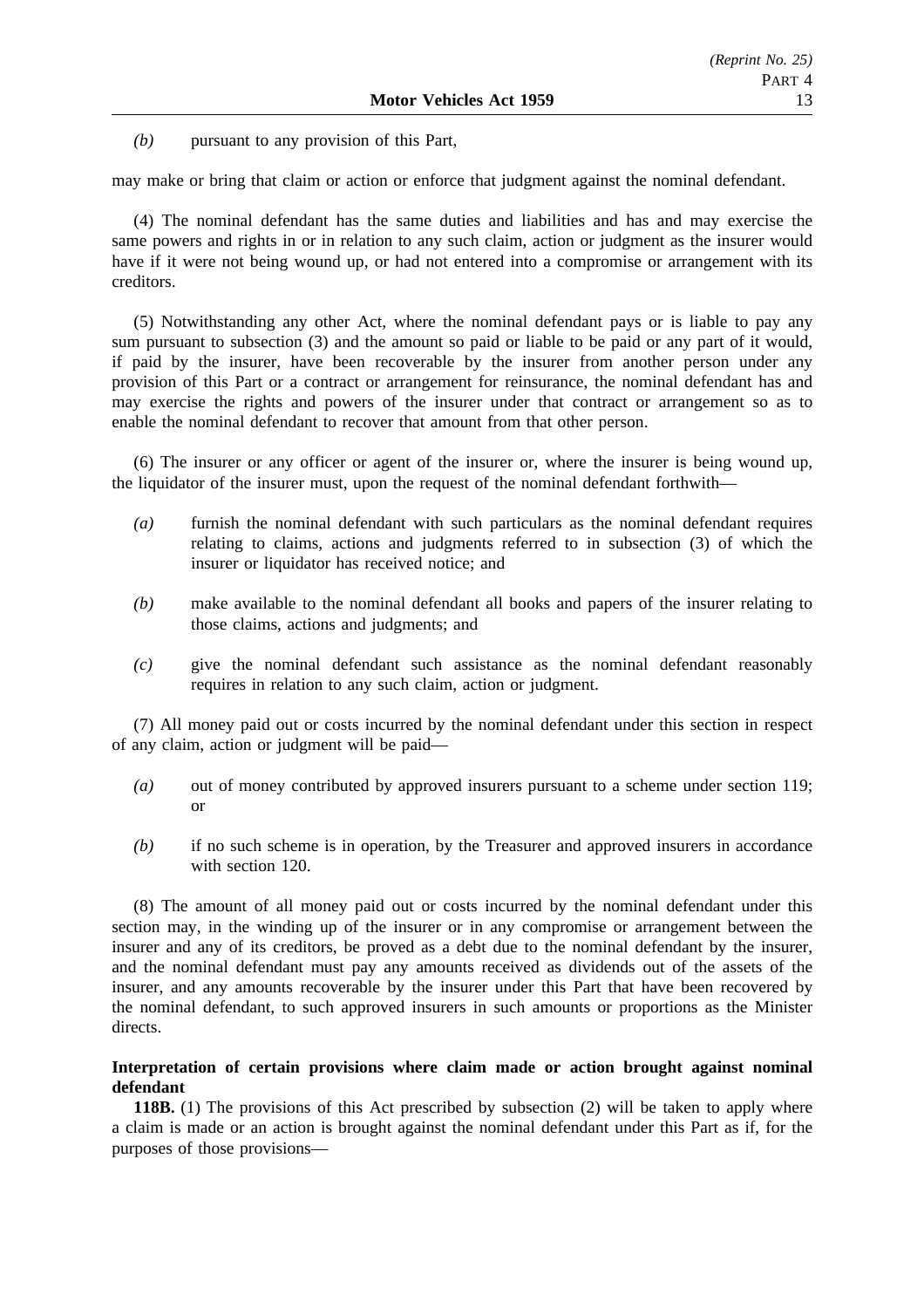- *(a)* the motor vehicle in relation to which the claim is made or the action is brought were a motor vehicle insured under a policy of insurance; and
- *(b)* the nominal defendant were the insurer and any liability of the nominal defendant were a liability of the insurer under the policy of insurance.
- (2) For the purposes of subsection (1), the following provisions of this Act are prescribed:
- *(a)* sections 110, 111 and 111A;
- *(b)* section 124(6a);
- *(c)* section 124AD;
- *(d)* section 125B;
- *(e)* sections 127 and 127A;
- *(f)* a provision specified by the regulations for the purposes of subsection (1).

# **Scheme under which approved insurers indemnify liabilities incurred by nominal defendant**

**119.** (1) The Minister may, by notice in the *Gazette*, publish a scheme under which all approved insurers will contribute money in proportions provided for in the scheme for—

- *(a)* satisfying claims made, or judgments pronounced, against the nominal defendant under this Part; and
- *(b)* otherwise indemnifying the nominal defendant against payments made, and costs incurred, in respect of claims under this Part.

(2) The Minister may, by notice published in the *Gazette*, vary or revoke any scheme previously published under this section.

(3) The nominal defendant may by action in any court of competent jurisdiction enforce the terms of any scheme published under this section.

# **Satisfaction of judgment against nominal defendant where no scheme in force**

**120.** (1) If no scheme is in force under the preceding section, the amount of a judgment against the nominal defendant and the nominal defendant's costs and any other money that the nominal defendant is liable to pay under this Part will be paid by the Treasurer out of the General Revenue of the State.

(2) This section without further appropriation is sufficient authority for making payments under subsection (1).

(3) Every person who was an approved insurer at the date of the accident giving rise to the injury is liable to pay a contribution to the Treasurer to reimburse the Treasurer for the amount paid pursuant to this section.

(4) The contribution of each insurer will be determined by the Treasurer and in so determining the Treasurer must have regard to the premium income received for insurance under this Part during the previous year by each insurer.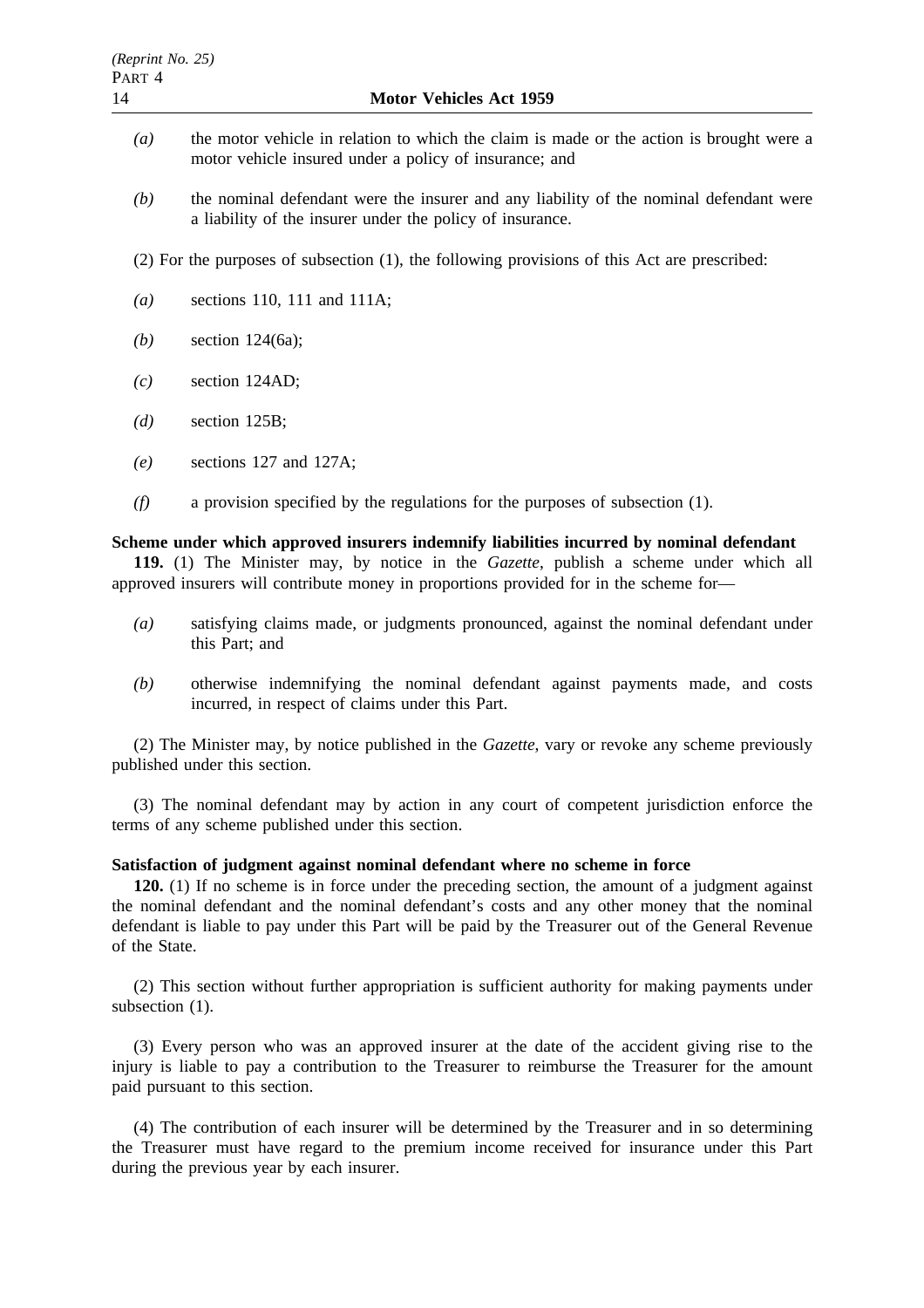#### **Policy to bind all insured persons**

**121.** While a policy of insurance remains in force, every person who is insured in terms of the policy is contractually bound by the provisions of the policy in all respects as if the person had agreed with the insurer so to be bound.

# **Cancellation of policy**

**122.** (1) An insurer may, subject to subsection (2), by notice in writing served personally or by post upon the insured person, cancel a policy of insurance in respect of a motor vehicle.

(2) A policy of insurance may not be cancelled under subsection (1) unless the insurer has received from the Registrar a written notice stating that no registration, exemption from registration or permit is in force in relation to the motor vehicle.

# **Right of insurer against unauthorised driver of vehicle**

**123.** Where a person without lawful excuse drives a motor vehicle without first obtaining the consent of its owner, the insurer may, by action in a court of competent jurisdiction, recover from the person any money paid or costs incurred by the insurer in respect of a claim for death or bodily injury caused by his or her driving.

### **Duty to co-operate with insurer**

**124.** (1) Where an accident caused by, or arising out of the use of, a motor vehicle results in the death of, or bodily injury to, any person, written notice must be given as soon as practicable to the person who is the insurer under a policy of insurance in respect of the vehicle stating in detail—

- *(a)* the fact of the accident; and
- *(b)* the time and place at which it occurred; and
- *(c)* the circumstances of the accident; and
- *(d)* the name and address of any person killed or injured in the accident; and
- *(e)* the names and addresses of any witnesses of the accident.

(2) Where notice is not given as required by subsection (1), the owner, the person in charge, and the driver, of the motor vehicle at the time of the accident are each guilty of an offence.

Maximum penalty: \$1 250 or imprisonment for 3 months.

- (3) It is a defence to a prosecution under subsection (2)—
- *(a)* that the defendant did not know of the accident, or gave the requisite notice as soon as practicable after the accident came to his or her knowledge; or
- *(b)* that the defendant believed upon reasonable grounds that the requisite notice had been given.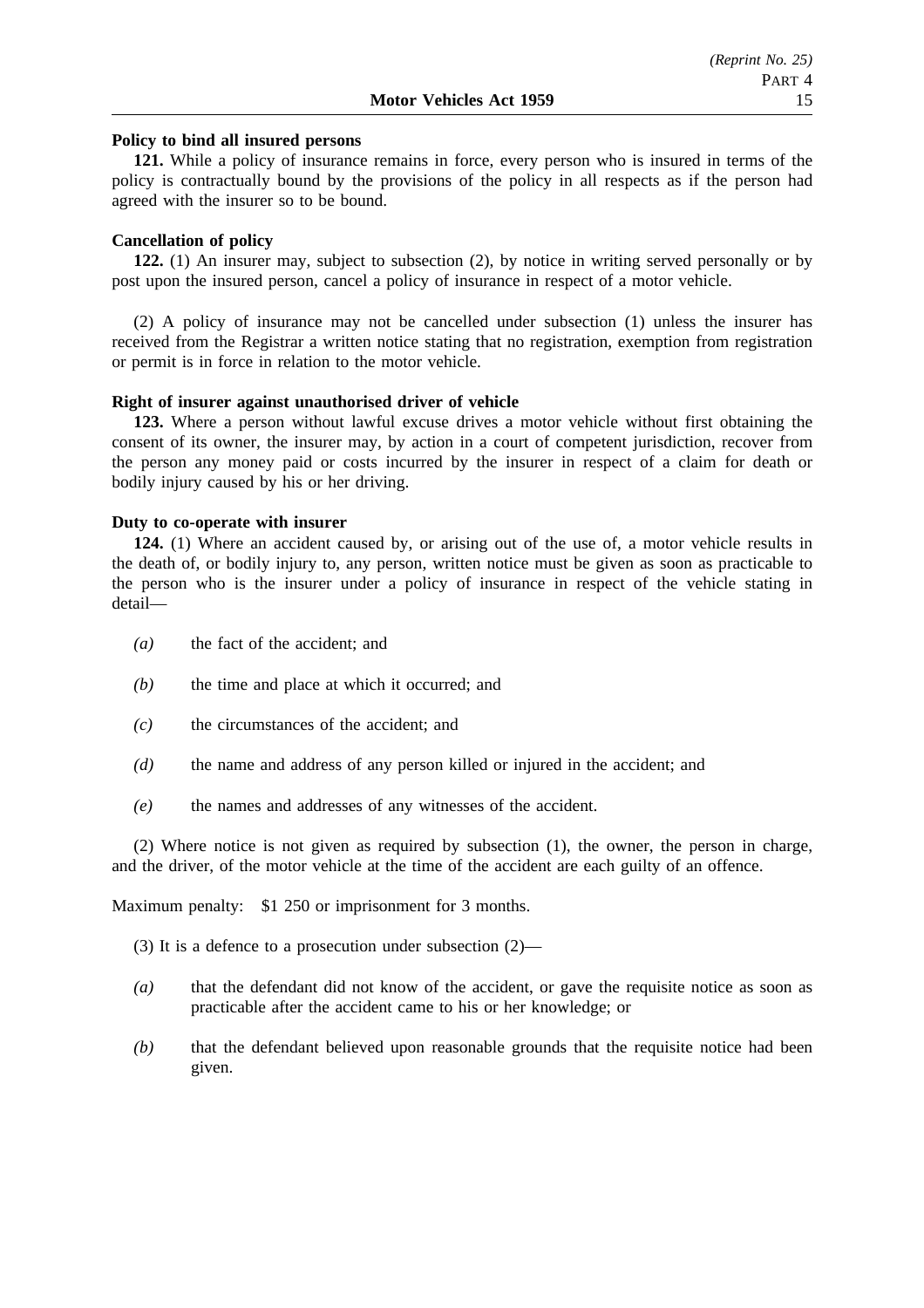(3a) A person who at the time of an accident of a kind referred to in subsection (1) was the owner, the person in charge, or the driver, of the motor vehicle must co-operate fully with the insurer in respect of a claim made in respect of the accident.

Maximum penalty: \$250.

(3b) The duty to co-operate under subsection (3a) will include, in the case of the owner, a duty to give the insurer access to the vehicle, and, if required, possession of the vehicle, or part of the vehicle, on reasonable terms and conditions.

(4) Where a claim is made upon an insured person in respect of an accident of a kind referred to in subsection (1), the insured person must as soon as practicable give notice of the claim to the insurer and furnish the insurer with such information in relation to the claim as the insurer may reasonably require.

Maximum penalty: \$250.

(5) The insurer may, by notice in writing, require—

- *(a)* the driver of the motor vehicle at the time of the accident to produce the licence or permit in pursuance of which he or she was driving the motor vehicle, for the inspection of the insurer; or
- *(b)* the owner of the motor vehicle at the time of the accident to produce the certificate of registration or permit in respect of the motor vehicle, for the inspection of the insurer,

and if a person of whom such a requirement has been duly made fails to comply with the requirement the person is guilty of an offence.

Maximum penalty: \$250.

(6) A person must not give any notice or information under this section that is, to his or her knowledge, false or misleading in any material particular.

Maximum penalty: \$1 250 or imprisonment for 3 months.

(6a) Where a claim is made upon an insured person in respect of an accident of a kind referred to in subsection (1), a person must not give the insurer, or someone known by the person to be engaged by the insurer in connection with the claim, any information that the person knows is material to the claim and is false or misleading.

Maximum penalty: \$1 250 or imprisonment for 3 months.

(6b) If—

- *(a)* an amount has been paid to the claimant in connection with a claim in respect of an accident of a kind referred to in subsection (1); and
- *(b)* the claimant has been found guilty of an offence against subsection (6) or (6a) in connection with the claim,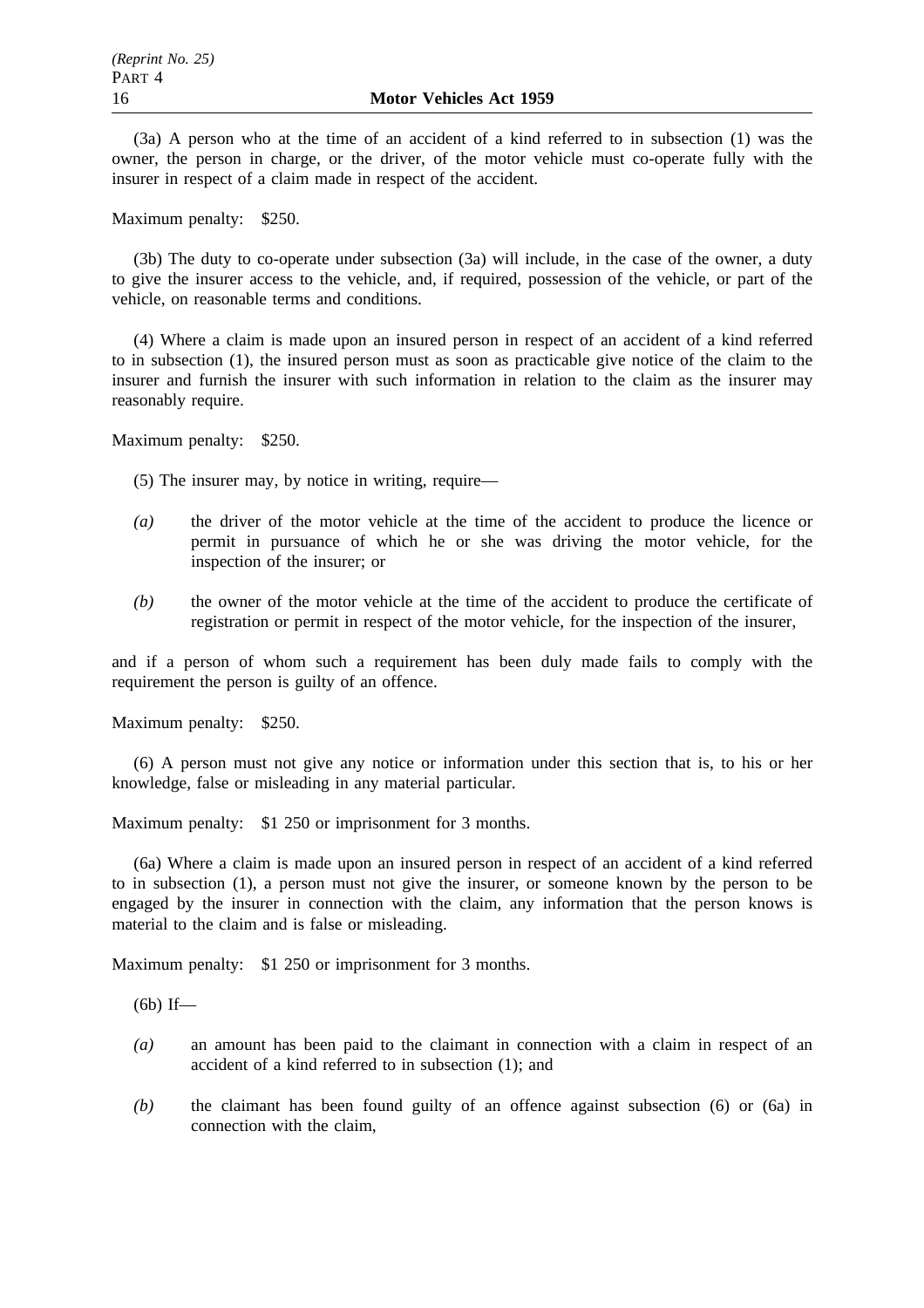the person who made the payment is entitled to recover from the claimant the amount of any financial benefit that the claimant gained from the commission of the offence together with any amount that the court considers appropriate in respect of costs incurred in connection with the claim.

(7) A notice or information given under this section is privileged from production or disclosure in any legal proceedings except proceedings under this Part.

# **Recovery by the insurer**

**124A.** (1) Where an insured person incurs a liability against which he or she is insured under this Part and the insured person has contravened or failed to comply with a term of the policy of insurance—

- *(aa)* by driving a motor vehicle, or doing or omitting to do anything in relation to a motor vehicle, with the intention of causing the death of, or bodily injury to, a person or damage to another's property, or with reckless indifference as to whether such death, bodily injury or damage results; or
- *(a)* by driving a motor vehicle while so much under the influence of intoxicating liquor or a drug as to be incapable of exercising effective control of the vehicle; or
- *(b)* by driving a motor vehicle while there is present in his or her blood a concentration of .15 grams or more of alcohol in 100 millilitres of blood,

the insurer may, by action in a court of competent jurisdiction, recover from the insured person any money paid or costs incurred by the insurer in respect of that liability.

(1a) A finding of a court in proceedings for an offence as to—

- *(a)* the insured person's incapacity to exercise effective control of the vehicle at the time of the motor accident owing to the influence of intoxicating liquor or a drug; or
- *(b)* the concentration of alcohol present in 100 millilitres of the insured person's blood at the time of the motor accident,

will be treated as determinative of the issue in an action by the insurer under subsection (1).

(2) Where an insured person incurs a liability against which he or she is insured under this Part and the insured person has, to the prejudice of the insurer—

- *(a)* contravened or failed to comply with a term of the policy of insurance other than one referred to in subsection (1); or
- *(b)* contravened or failed to comply with—
	- (i) a requirement of section 124; or
	- (ii) a provision of section 126,

the insurer may, by action in a court of competent jurisdiction, recover from the insured person so much of the money paid or costs incurred by the insurer in respect of that liability as the court thinks just and reasonable in the circumstances.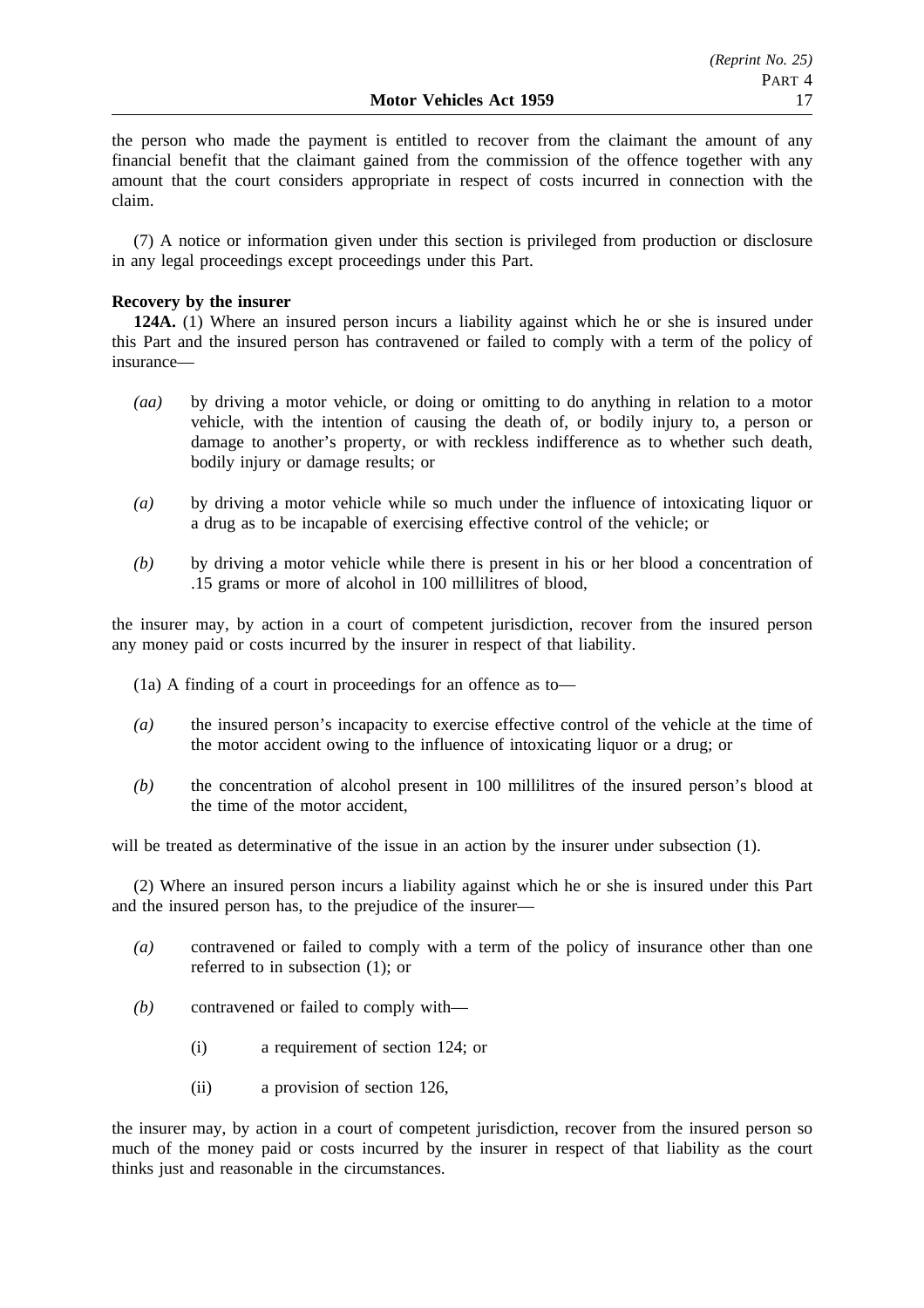# **Recovery of an excess in certain cases**

**124AB.** (1) Where an insured person incurs a liability against which he or she is insured under this Part and the liability arises out of an accident which was to the extent of more than 25 per cent the fault of the insured person, the insurer may recover from the insured person as a debt—

- *(a)* where the money paid and costs incurred by the insurer in respect of the liability does not exceed \$300—the amount of that money paid and costs incurred; and
- *(b)* where the money paid and costs incurred by the insurer exceed \$300—\$300.

(2) The insurer is not entitled to recover an amount under subsection (1) if the insurer exercises any other right of recovery against the insured person under this Part.

# **Credit for payment of expenses by insurer**

**124AC.** If an amount claimed as expenses incurred as a result of death or bodily injury caused by or arising out of the use of a motor vehicle is paid by an insurer to or on behalf of the claimant, the amount of any damages payable to the claimant in respect of the death or bodily injury is reduced by the amount so paid.

# **Power of insurer to deal with claims against insured**

**125.** (1) An insurer may, on behalf of an insured person—

- *(a)* conduct any legal proceedings in respect of circumstances out of which a claim against the insurer has arisen, or may arise; and
- *(b)* conduct and control negotiations in respect of any claim against the insured person; and
- *(c)* at any stage of those negotiations or proceedings pay, compromise or settle any claim against the insured person.

(2) The insured person must sign and execute all such warrants, authorities, and other documents as are necessary to give effect to this section and, if he or she makes default in doing so or is absent or cannot be found, the insurer may sign or execute the warrants, authorities, or other documents on behalf of the insured person.

- (3) Where—
- *(a)* as the result of the use of a motor vehicle an accident happens which results in the death of or bodily injury to any person, as well as damage to property; and
- *(b)* claims are made in respect of the death or bodily injury and also in respect of the damage to property,

then nothing said or done in any negotiations for settlement of either claim, and no judgment given in legal proceedings in respect of either claim, can be evidence in legal proceedings in respect of the other claim.

### **Joinder of insurer as defendant to an action**

**125A.** (1) Where an action for damages or other compensation has been commenced in a court against an insured person in respect of death or bodily injury resulting from the use of a motor vehicle, the court may, on the application of the insurer, join it as a defendant to the action.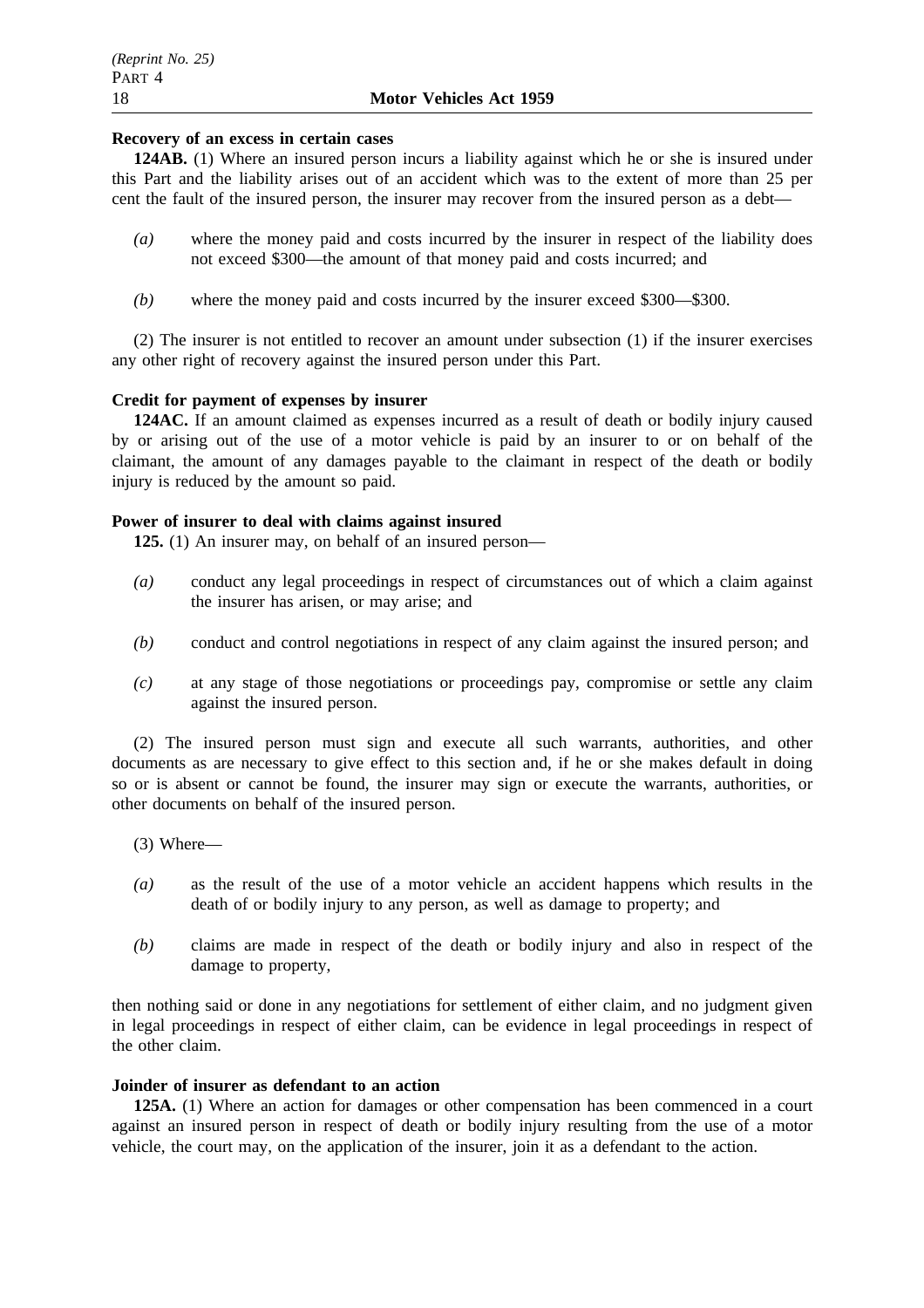(2) The court may not join an insurer as a defendant to an action under subsection (1) unless the court is of the opinion that—

- *(a)* there is an actual or potential conflict of interest between the insurer and the insured in relation to the presentation of the defence; and
- *(b)* the defence proposed by the insurer in relation to which the actual or potential conflict of interest arises is, in the circumstances of the case, not merely speculative.

(3) Where, in pursuance of this section, an insurer has been joined as a defendant to an action—

- *(a)* the insurer will be taken to have directly assumed the liability (if any) of the insured person upon the claim in respect of death or bodily injury and, where such a liability is found to exist, judgment upon that claim will be given not against the insured person but against the insurer; and
- *(b)* the insured person remains a party to the action only for the purposes of—
	- (i) defending a claim that is not a claim in respect of death or bodily injury; or
	- (ii) proceeding upon a counterclaim,

and where there is no such claim or counterclaim, the insured person ceases to be a party to the action; and

- *(c)* the insured person may not be joined as a third party to the action; and
- *(d)* the insured person is, notwithstanding paragraphs *(b)* and *(c)*, entitled to be heard in the proceedings upon any question related to the claim in respect of death or bodily injury; and
- *(e)* for the purpose referred to in paragraph *(d)*, the insured person is entitled to be represented by counsel of his or her own choice, and the insured person's costs must be paid by the insurer unless, in the opinion of the court, there are special reasons for ordering otherwise; and
- *(f)* the insurer may apply to call the insured person to give evidence and, in that event, the person will be called, or summoned to appear, as a witness and be liable to cross-examination by the insurer.

(4) No judgment or finding of a court in proceedings in which an insurer has been joined as a defendant under this section is binding in subsequent proceedings against the insured person under section 124A.

# **Acquisition of vehicle by insurer**

**125B.** (1) If—

*(a)* the insurer considers it necessary to acquire the motor vehicle for the purposes of the conduct of negotiations or proceedings connected with the death of, or bodily injury to, any person caused by or arising out of the use of the vehicle; and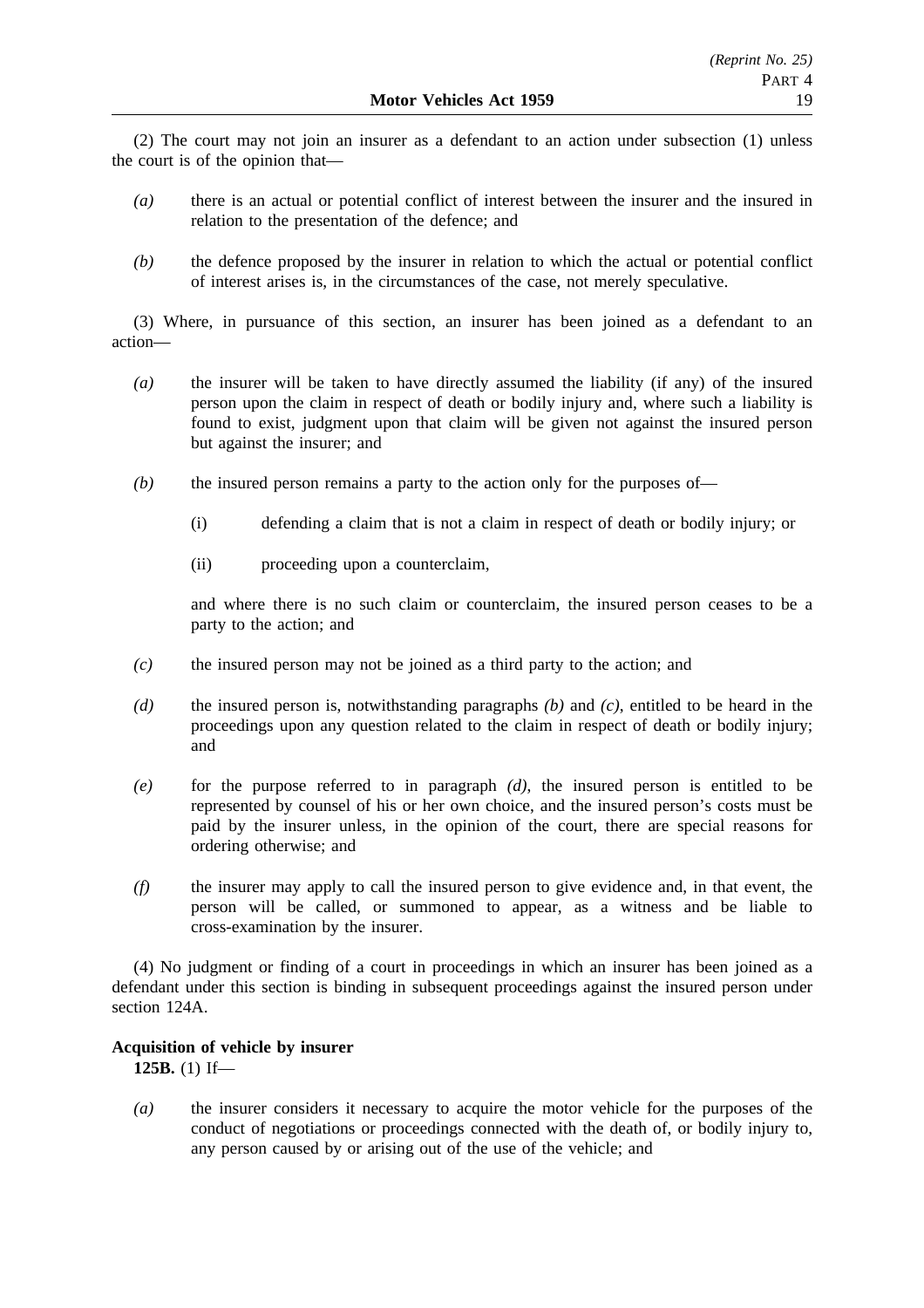*(b)* the owner of the vehicle is unwilling to sell the vehicle to the insurer at all or for a price the insurer considers reasonable,

the insurer may acquire the vehicle compulsorily in accordance with this section.

(2) The insurer may, for the purposes of compulsorily acquiring the motor vehicle, apply to the Magistrates Court for a valuation of the vehicle.

(3) If within one month after the date of a valuation by the Court, the insurer pays into the Court the amount of the valuation, the Court—

- *(a)* must make an order vesting title to the motor vehicle in the insurer; and
- *(b)* may make any other incidental or ancillary orders that may be necessary or desirable in the circumstances of the case.

(4) The insurer must, after acquiring the vehicle, allow inspection and, if necessary, testing, of the vehicle, on reasonable terms and conditions, by—

- *(a)* any person who is or may become a party to proceedings in respect of death or bodily injury caused by or arising out of the use of the vehicle; or
- *(b)* any person who otherwise has a proper interest in inspecting the vehicle; or
- *(c)* any agent of a person referred to in paragraph *(a)* or *(b)*.

#### **Duty of insured not to litigate or negotiate claim**

**126.** An insured person must not, without the consent in writing of the insurer concerned—

- *(a)* enter upon, or incur any expense in, any litigation; or
- *(b)* make any offer or promise of payment or settlement; or
- *(c)* make any payment or settlement; or
- *(d)* make any admission of liability; or
- *(e)* authorise the repair of the motor vehicle, or dismantle, or wilfully cause damage to, the motor vehicle,

in respect of any claim in respect of which the person is insured with that insurer, but this provision does not prevent any person from truthfully answering any question reasonably asked of the person by any police officer.

\*\*\*\*\*\*\*\*\*\*

#### **Medical examination of claimants**

**127.** (1) In this section—

"**claimant**" means a person who has made a claim, or on whose behalf a claim has been made, for bodily injury caused by or arising out of the use of a motor vehicle.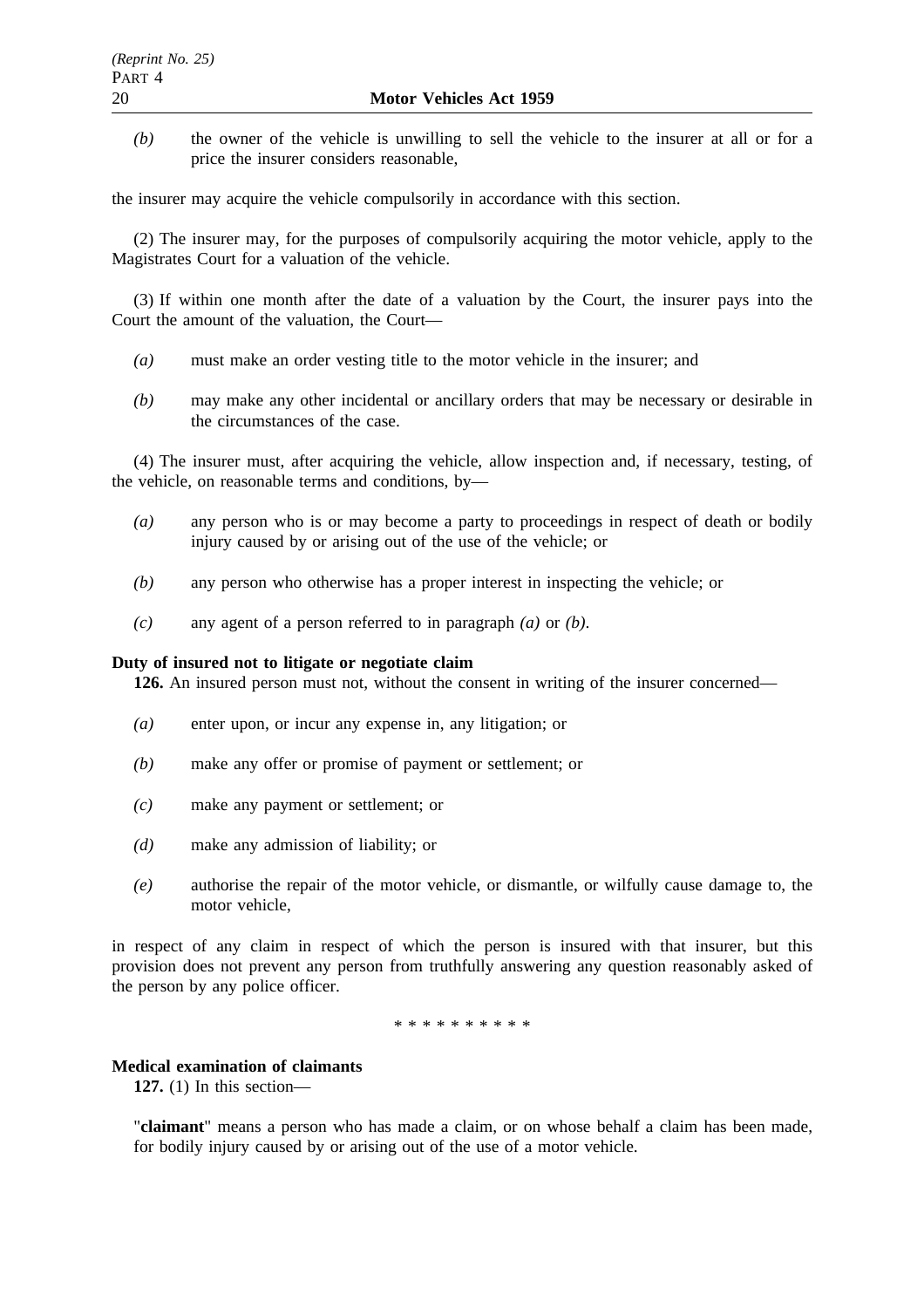(2) A claimant must—

- *(a)* submit himself or herself to any medical examination by a legally qualified medical practitioner nominated by the insurer that the insurer may require; and
- *(b)* within 21 days of consulting a legally qualified medical practitioner in relation to the injury to which the claim relates, or such longer period as may be reasonable in the circumstances of the case or as the insurer may allow, inform the insurer, by notice in writing, of—
	- (i) the name of the medical practitioner; and
	- (ii) the day on which the consultation occurred; and
- *(c)* within 21 days of receiving (either personally or through a legal practitioner engaged by the claimant) a written report from a legally qualified medical practitioner consulted by the claimant in relation to the injury, or such longer period as may be reasonable in the circumstances of the case, send a copy of that report to the insurer.

(3) A claimant cannot be required to submit to a medical examination under subsection (2)*(a)* more frequently than is permitted by the regulations.

- (4) The cost of a medical examination under subsection (2)*(a)* must be borne by the insurer.
- (5) If a claimant fails to comply with subsection  $(2)(a)$ —
- *(a)* the claimant is not entitled, until he or she complies with the subsection, to commence proceedings or to continue proceedings that have been commenced in respect of the injury; and
- *(b)* if proceedings have been commenced, the court may award costs against the claimant; and
- *(c)* the claimant is not entitled to damages or compensation for any period during which the failure continues.

(6) If a claimant fails to comply with subsection  $(2)(b)$  or  $(c)$  and proceedings have been commenced before a court—

- *(a)* the court may award costs against the claimant; and
- *(b)* the court may take that failure into account in assessing an award of compensation in favour of the claimant.

(6a) Subsection (6) will not apply to any failure by a claimant to comply with subsection  $(2)(c)$ if the claimant has dealt with the medical report and taken other action in accordance with any rules of the court under which a party to proceedings may be relieved from the obligation to disclose to another party a medical report the disclosure of which would unfairly prejudice the party's case.

(7) In deciding on an award of costs under subsection (6)*(a)* or a reduction in an award of compensation under subsection  $(6)(b)$ , the court may take into account—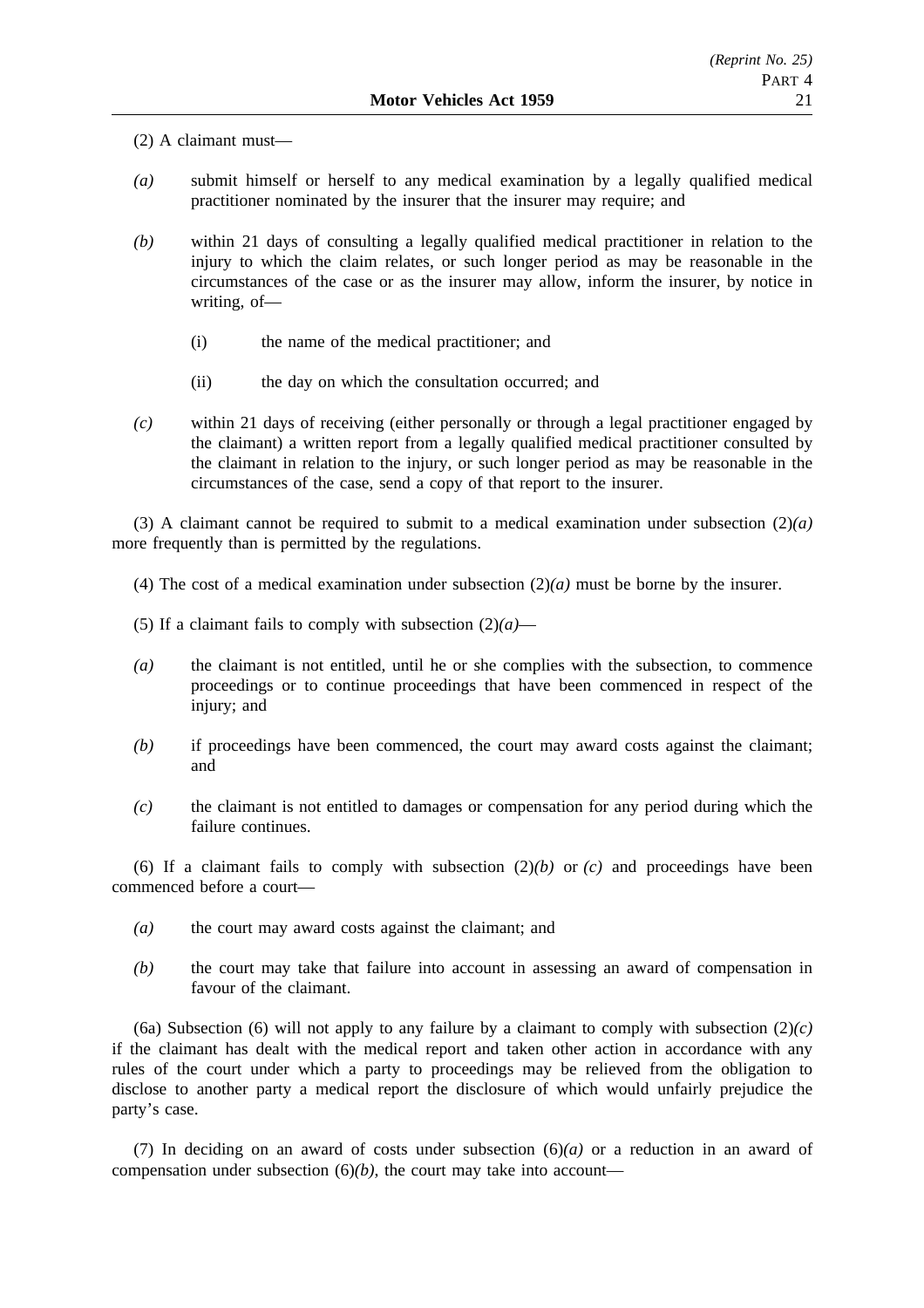- *(a)* the effect that the non-compliance with subsection (2)*(b)* or *(c)* has had on the proper conduct of the case by any other party to the action; and
- *(b)* the effect that that non-compliance may have had on the possibility of settling the case before trial.

(8) Where a written report is obtained by the insurer on the findings made, or the opinions formed, by a legally qualified medical practitioner on the examination of a claimant under subsection  $(2)(a)$ , the insurer must, within 21 days of receiving the report, send a copy of the report to the claimant (or a legal practitioner engaged by the claimant).

# **Control of medical services and charges for medical services to injured persons**

**127A.** (1) In this section—

"**injured person**" means a person who has suffered bodily injury caused by or arising out of the use of a motor vehicle;

"**prescribed limit**", in relation to prescribed services, means the limit prescribed for the prescribed services for the purposes of section 32 of the *Workers Rehabilitation and Compensation Act 1986*;

"**prescribed scale**", in relation to prescribed services, means the scale of charges prescribed for the prescribed services for the purposes of section 32 of the *Workers Rehabilitation and Compensation Act 1986*;

"**prescribed services**" means services of a kind referred to in section 32(2) of the *Workers Rehabilitation and Compensation Act 1986*, but does not include services of a kind excluded from the application of this section by notice made under subsection (2).

(2) The Minister may, by notice in the *Gazette*—

- *(a)* require that, for the purposes of this section, the regulations made for the purposes of section 32 of the *Workers Rehabilitation and Compensation Act 1986* be read subject to modifications specified in the notice;
- *(b)* exclude specified services from the application of this section;
- *(c)* vary or revoke a notice under this subsection.

(3) The Minister must, before issuing a notice under subsection (2)*(a)* or a notice varying or revoking such a notice, consult with professional associations representing the providers of services to which the notice relates.

(4) For the purposes of this section, a reference in section 32 of the *Workers Rehabilitation and Compensation Act 1986* or the regulations made under that Act for the purposes of that section to a worker is to be taken to include a reference to an injured person.

- (5) For the purposes of this section, a charge for prescribed services is excessive if—
- *(a)* the charge exceeds the prescribed limit or the charge allowed for the prescribed services under the prescribed scale; or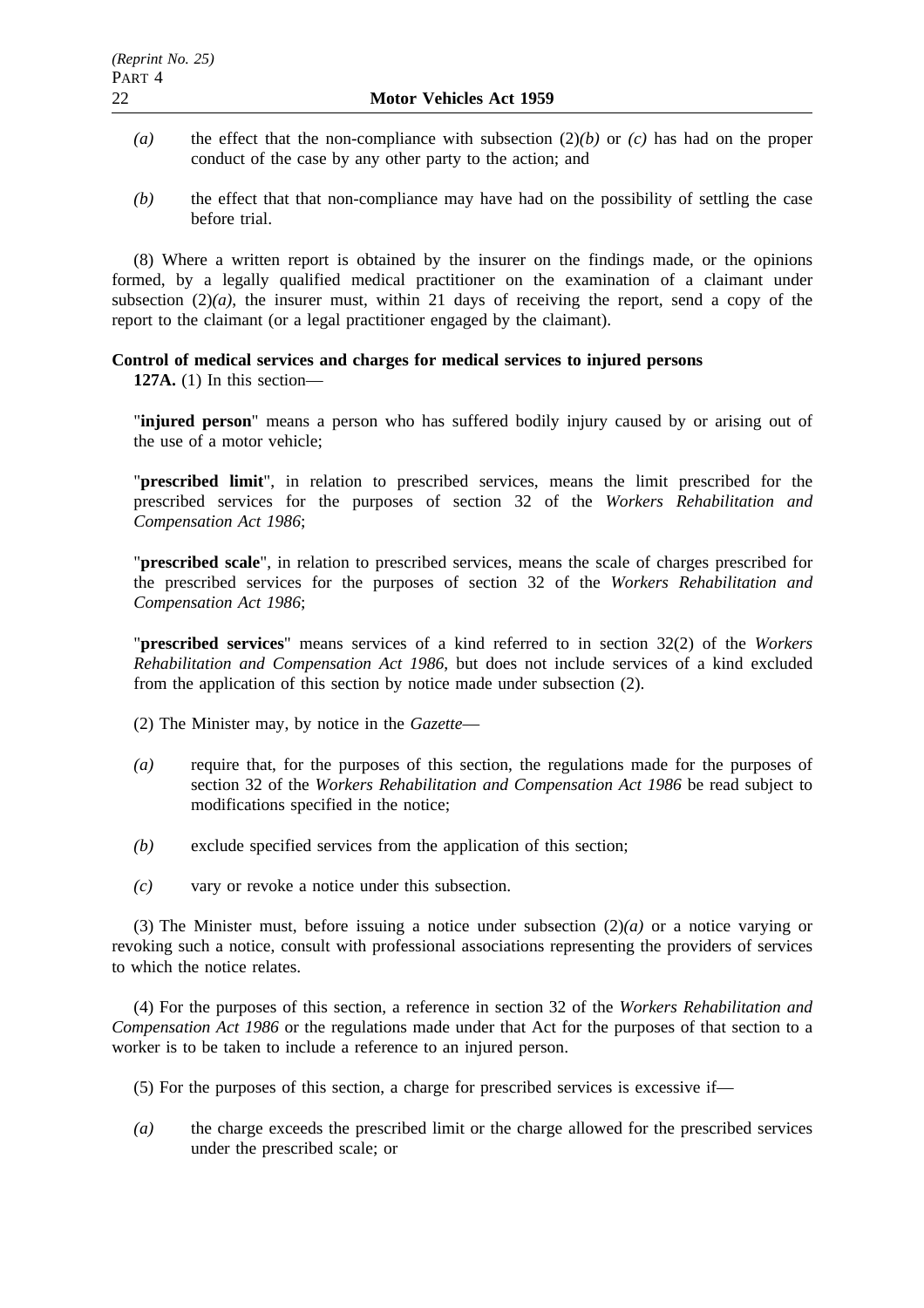- *(b)* in the case of prescribed services for which there is not a prescribed limit and to which a prescribed scale does not apply—the charge exceeds an amount that the Magistrates Court considers reasonable for the provision of the services.
- (6) The Magistrates Court may, on application by the insurer—
- *(a)* where an injured person has been charged an excessive amount for prescribed services—reduce the charge by the amount of the excess and, if the charge has been paid to the service provider, order the service provider to pay the amount of the excess to the insurer; or
- *(b)* where an injured person has received prescribed services that the Court considers were, in the circumstances of the case, inappropriate or unnecessary—disallow the charge for the services and, if the charge has been paid to the service provider, order the service provider to pay the amount of the charge to the insurer.

(7) Proceedings may not be commenced under subsection  $(6)(a)$  in relation to a charge for a prescribed service for which there is not a prescribed limit and to which a prescribed scale does not apply if, prior to the injured person being charged for the service, the insurer agreed to the amount of the charge.

- (8) Proceedings may not be commenced under subsection (6) unless the insurer has—
- *(a)* first given the service provider notice that the insurer claims the charge to be excessive or the services to be inappropriate or unnecessary, as the case may be, and of the reasons for the claim; and
- *(b)* allowed at least 30 days from the giving of the notice for the service provider and any professional association or other person acting on behalf of the service provider to respond to the claim and consult with the insurer; and
- *(c)* given due consideration to any response to the claim and proposals for settlement of the matter made by or on behalf of the service provider; and
- *(d)* given the service provider notice of the result of the insurer's consideration of the matter and allowed a further period of 30 days to elapse from the giving of that notice for any further consultations if requested by the service provider.

(9) A person who provides prescribed services to an injured person, knowing that the person's injury has been caused by or arisen out of the use of a motor vehicle, must not, if a prescribed scale applies to the services, charge an amount for the services exceeding the amount allowed under the prescribed scale.

Maximum penalty: \$1 250.

(10) Proceedings may not be commenced under subsection (6) or for an offence against subsection (9) in respect of prescribed services provided in relation to bodily injury caused by or arising out of the use of a motor vehicle unless liability to damages (whether being the whole or part only of the amount claimed) in respect of that injury has been accepted by or established against an insured person or the insurer.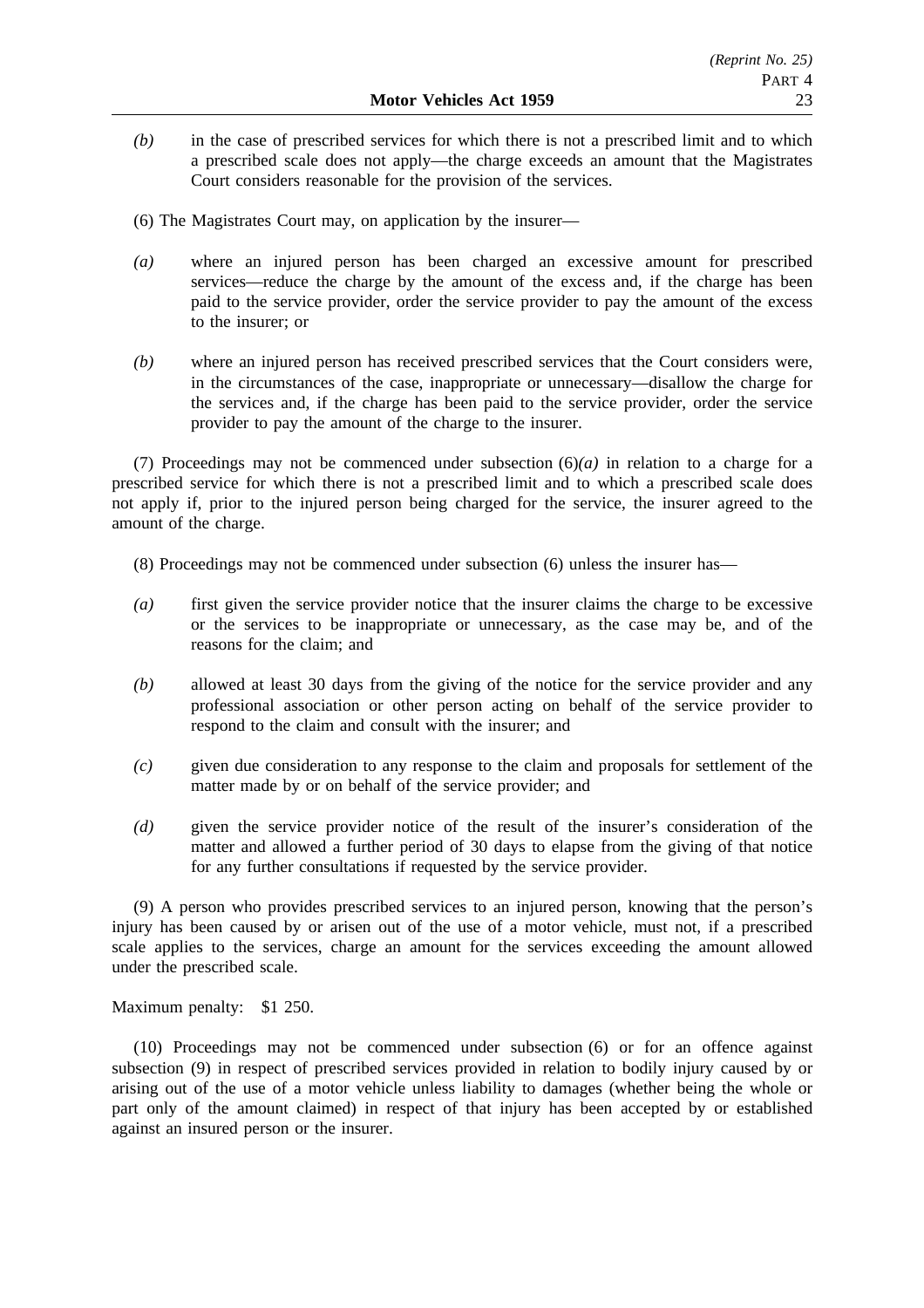(11) Proceedings for an offence against subsection (9) may be commenced at any time within 12 months after—

- *(a)* liability to damages (whether being the whole or part only of the amount claimed) has been accepted or established as referred to in subsection (10); or
- *(b)* receipt by the insurer of an account for payment of the charge to which the proceedings relate,

whichever is the later.

(12) In proceedings for an offence against subsection (9) it is a defence if the defendant proves that, at the time the defendant charged for the services, the defendant, having made reasonable inquiries, had reason to believe that neither an insured person nor the insurer has or might have any liability to damages in respect of the injury.

# **Duty of insurers to furnish information**

**128.** (1) The Minister may by written notice given to an approved insurer require the insurer to furnish to the Minister within a period fixed by the notice, being not less than two months, any information reasonably required by the Minister and specified in the notice, relating to—

- *(a)* premiums received for insurance under this Part;
- *(b)* claims paid under this Part;
- *(c)* persons insured under this Part;
- *(d)* any other matters relevant to this Part.

(2) An insurer who receives such a notice must comply with it; but it is a defence to a charge of non-compliance to show that the insurer had a reasonable excuse for the non-compliance.

Maximum penalty: \$750.

(3) An insurer must not wilfully or negligently furnish to the Minister any false information relating to matters specified in a notice under this section.

Maximum penalty: \$750.

# **Inquiries into premiums**

**129.** (1) Upon the recommendation of the Minister, the Governor may appoint a committee to inquire into and determine from time to time what premiums in respect of insurance under this Part are fair and reasonable.

\*\*\*\*\*\*\*\*\*\*

(2) The persons appointed to such a committee will be—

- *(a)* a judge of the Supreme Court, a magistrate, or a legal practitioner who has been admitted for at least ten years, who will be the presiding officer;
- *(b)* a person nominated by the Minister;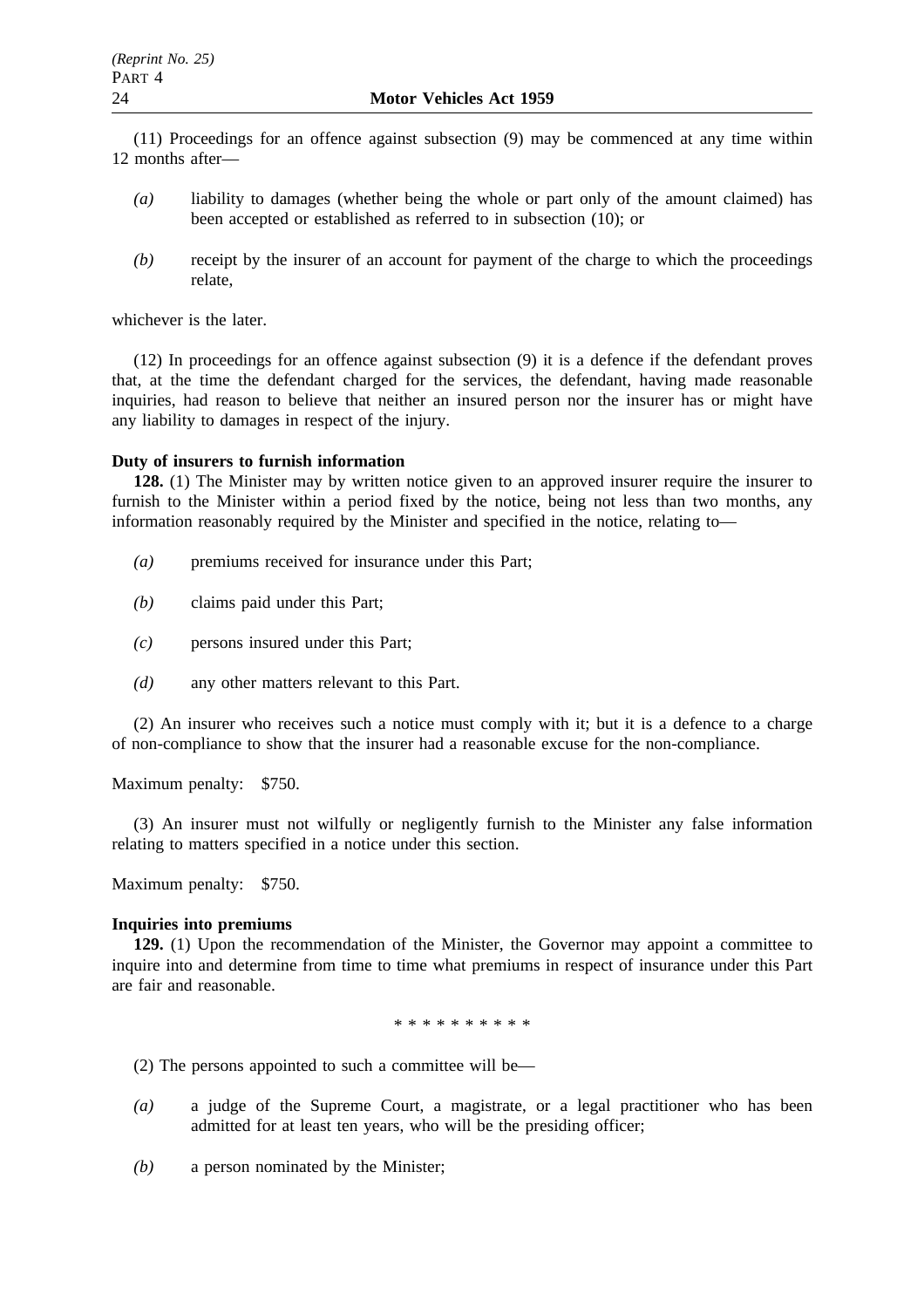- *(c)* three persons appointed to represent owners of motor vehicles;
- *(d)* three persons appointed to represent approved insurers.

(3) The members referred to in subsection (2)*(c)* and *(d)* will be appointed after consultation between the Minister and bodies which, in the opinion of the Minister, represent approved insurers and owners of motor vehicles respectively.

(4) The members of the committee hold office during the Governor's pleasure and the Governor will make appointments to fill vacancies occurring on the committee.

(5) The committee has all the powers of a royal commission, and the *Royal Commissions Act* 1917 with the necessary modifications applies to the presiding officer and other members of the committee and its secretary and its proceedings and to witnesses and persons summoned as witnesses before the committee.

(6) The Minister must lay every determination of the committee before Parliament.

# **Rebate and commissions prohibited**

**129A.** An approved insurer must not make a payment in the nature of a rebate or commission to any person in respect of any policy of insurance.

\*\*\*\*\*\*\*\*\*\*

#### **Insurance by visiting motorists**

**131.** The Registrar must not grant a certificate of temporary registration of a motor vehicle to a person visiting the State unless an insurance policy is in force under which persons who drive or are passengers in or on that vehicle in the State are, in the Registrar's opinion, adequately insured against any liability which may be incurred by them in respect of the death of or bodily injury to any person caused by or arising out of the use of that motor vehicle in the State.

#### **Power to disqualify on application of insurer**

**132.** (1) An approved insurer may apply on complaint to a court of summary jurisdiction for an order that any person be disqualified for such period as the court fixes from holding or obtaining a driver's licence.

(2) If it is proved to the satisfaction of the court that the defendant is likely, in the event of continuing to drive motor vehicles, to endanger unduly the safety of the public, the court may make such order under subsection (1) as it thinks just.

#### **Contracting out of liability**

**133.** (1) Subject to subsection (2), any contract (whether under seal or not) by virtue of which a person contracts in advance out of any right to claim damages or any other remedy in respect of death or bodily injury caused by or arising out of the use of a motor vehicle is to that extent void.

(2) Neither subsection (1) nor any corresponding previous enactment will be construed as applying to a right or remedy in respect of loss of or damage to property.

\*\*\*\*\*\*\*\*\*\*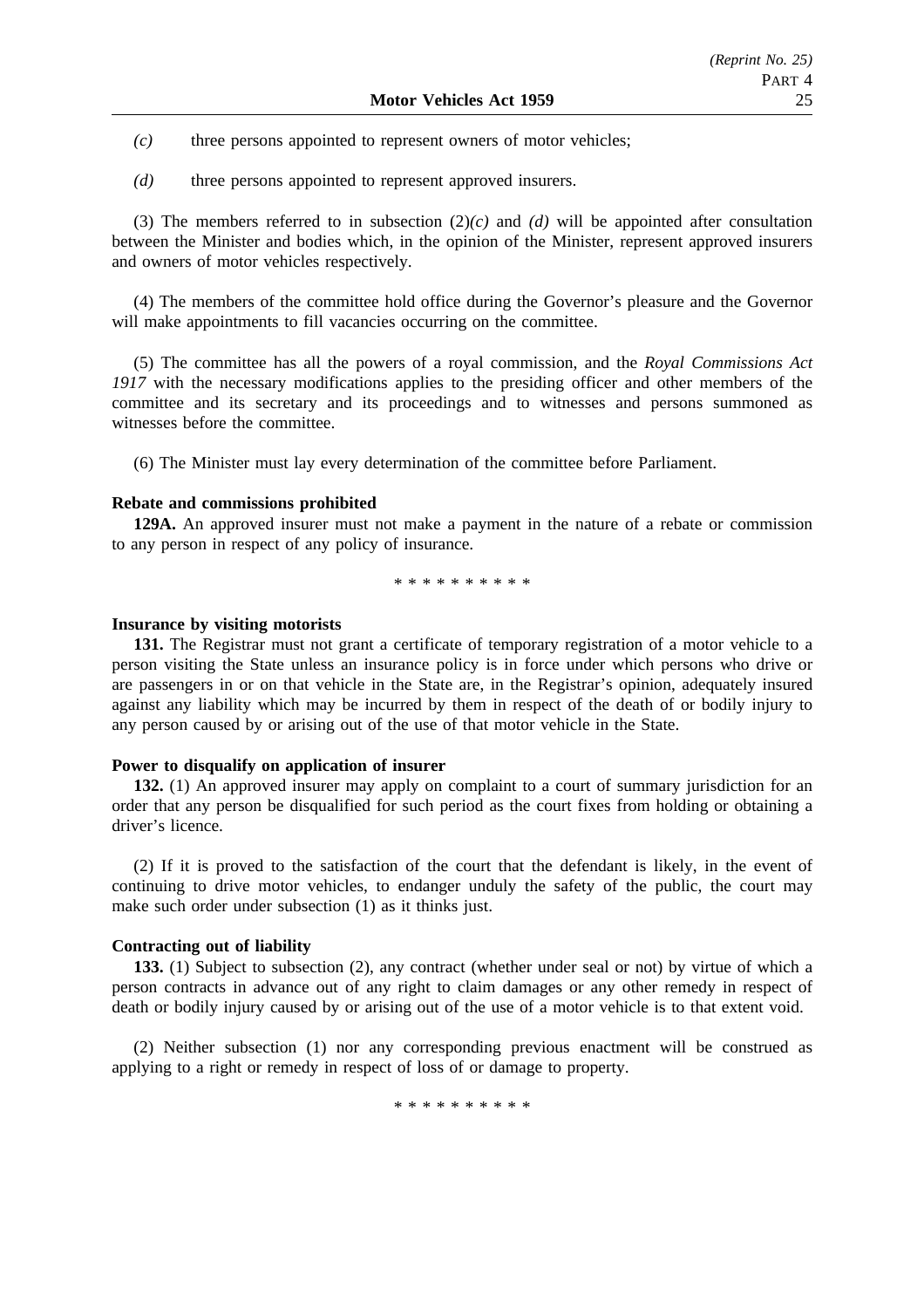# **Persons entitled to act in connection with claims**

**134.** (1) A person must not—

- *(a)* for or in the expectation of directly or indirectly receiving any reward accept any instructions or authority to act on behalf of any person in respect of the making, commencement, resisting, negotiation, compromise or settlement of any claim or action for damages for death, bodily injury, or injury to property, arising out of the use of a motor vehicle; or
- *(b)* for or in the expectation of directly or indirectly receiving any reward make, commence, resist, negotiate, compromise or settle or cause to be made, commenced, resisted, negotiated, compromised or settled on behalf of any person, any such claim or action; or
- *(c)* hold himself or herself out as being willing to act for reward on behalf of any person in making, commencing, resisting, negotiating, compromising or settling any such claim or action.

Maximum penalty: \$750.

- (2) This section does not apply to—
- *(a)* any qualified legal practitioner acting in the course of his or her profession;
- *(b)* any officer of an association formed for the protection of the interests of employees and whether registered under any Commonwealth or State Act or not, when acting in the course of his or her duties for a member of that association;
- *(c)* any person employed or instructed by an approved insurer to act on its behalf in connection with—
	- (i) any claim or action in a case where the insurer is liable to indemnify the person against whom the claim is made or the action brought;
	- (ii) any claim for injury to property in a case where the insurer is exercising rights of subrogation in respect of that injury and where the person so employed or instructed limits himself or herself to making and settling the claim without threatening or otherwise referring to legal proceedings in respect of the claim.

(3) An agreement to pay money for work done or services rendered contrary to this section is void and any money so paid is recoverable by the person who has paid it.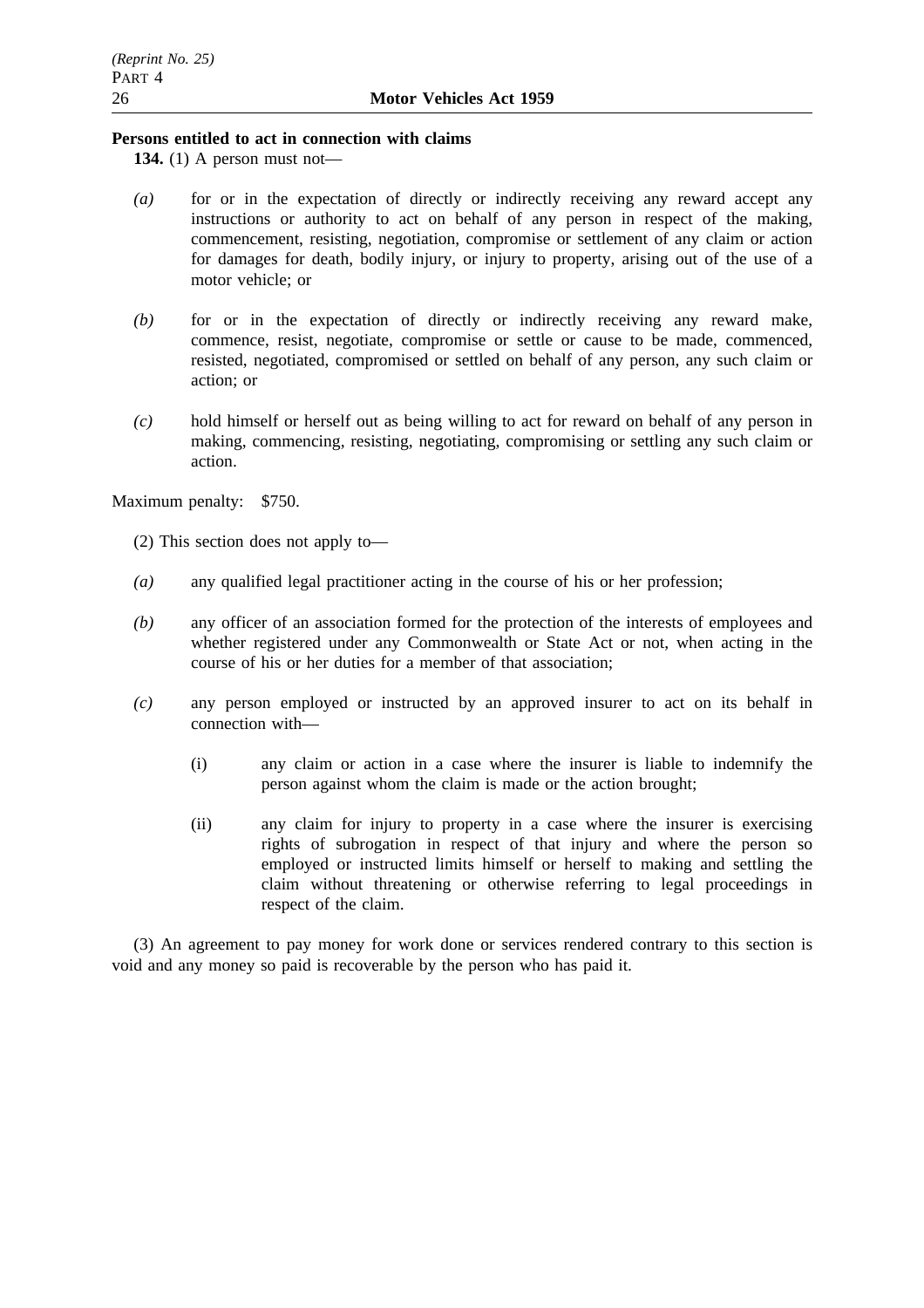# **PART 5 SUPPLEMENTARY PROVISIONS**

# **Right of appeal**

**134A.** (1) Any person who is aggrieved by a decision of the Registrar or the Commissioner of Police to exercise a power conferred by Part 3 or 3A in a manner adverse to the aggrieved person may, in accordance with the relevant rules of court, appeal against the decision to a magistrate sitting in chambers.

(2) On an appeal under this section, the magistrate may—

- *(a)* confirm, reverse or vary the decision appealed against; and
- *(b)* make such order as to costs, or any other ancillary matter, as the magistrate thinks just.

#### **False statements**

**135.** (1) A person must not in furnishing information, or compiling a record, pursuant to this Act make, or include in the record, a statement that is false or misleading in a material particular.

Maximum penalty: \$2 500 or imprisonment for 6 months.

(2) On a charge of an offence under subsection (1), it is not necessary for the prosecutor to prove the state of mind of the defendant, but the defendant is entitled to be acquitted if the defendant proves that when making the statement he or she believed and had reasonable grounds for believing it was true.

(3) This section applies to written and oral statements, and in respect of written and oral applications and requests.

(4) Where, in pursuance of a false statement made by a person, the Registrar has refunded any money paid under this Act—

- *(a)* the court may, in any proceedings against that person for an offence against this section, in addition to any penalty, order the defendant to pay to the Registrar the money so refunded; or
- *(b)* the Registrar may recover the money from that person as a debt in any court of competent jurisdiction.

#### **Bribes**

**135A.** A person must not, while acting in the administration of this Act or in the exercise of any powers conferred or delegated under this Act, solicit, receive or accept any bribe, and a person must not give or offer a bribe to any such person.

Maximum penalty: \$2 500 or imprisonment for 6 months.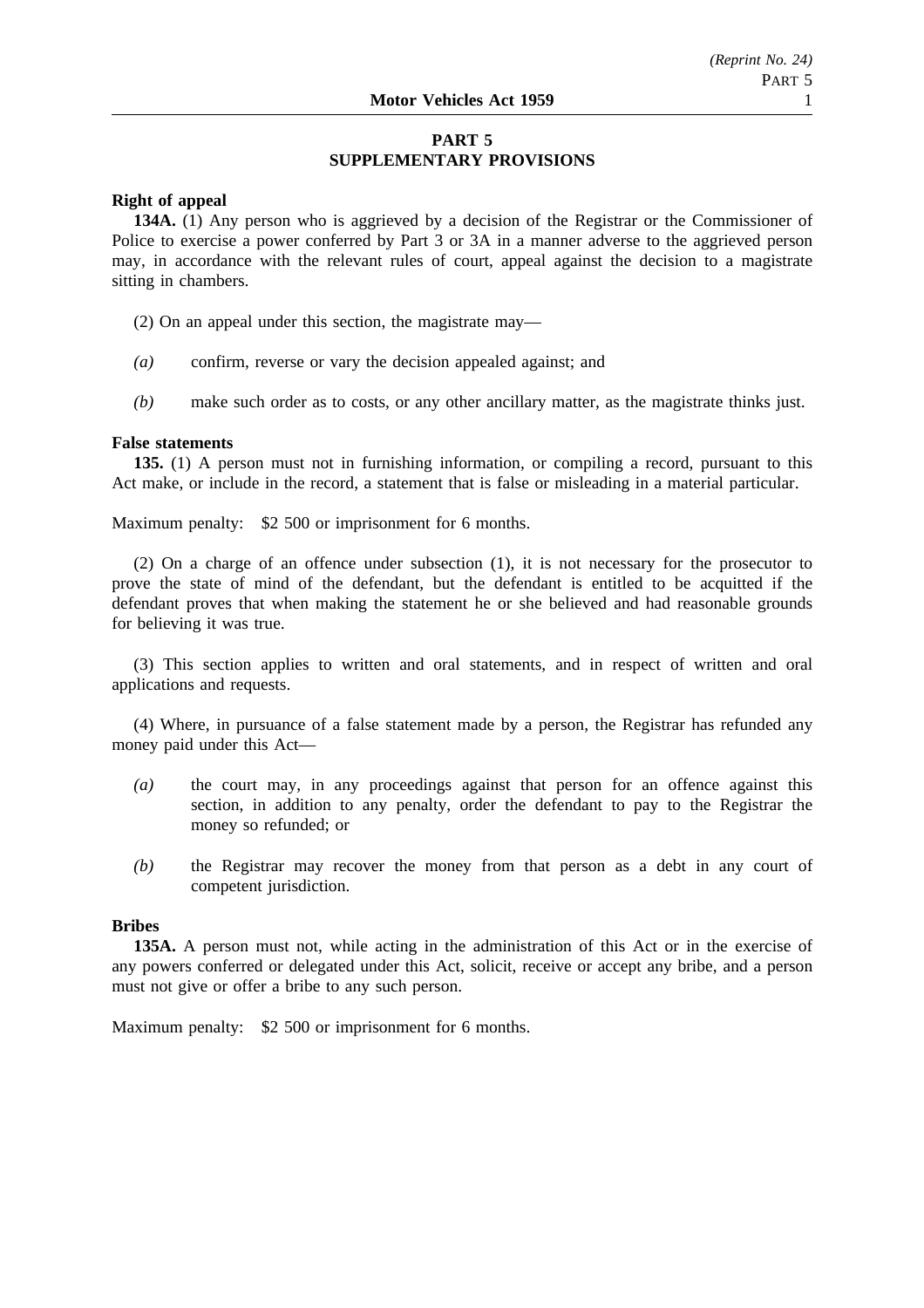#### **Duty to notify change of address**

**136.** (1) If the holder of a licence, or a person (other than a body corporate) registered as the owner of a motor vehicle, changes the place at which he or she is ordinarily resident, the person must within 14 days of so doing give notice to the Registrar in a prescribed manner of the new place at which he or she is ordinarily resident.

Maximum penalty: \$250.

(1a) Where a motor vehicle is registered in a business name, and the owner of the motor vehicle changes the principal place of business at which he or she carries on business in that business name, the owner must within 14 days of so doing give notice to the Registrar in a prescribed manner of the address of the new principal place of business.

Maximum penalty: \$250.

(2) A body corporate registered as the owner of a motor vehicle or a person holding trade plates must, within 14 days of changing the principal place of business of the body corporate or person within the State, give notice to the Registrar in a prescribed manner of the new principal place of business.

Maximum penalty: \$250.

(2a) The person registered as the owner of a motor vehicle must, if the vehicle ceases to have the garage address registered in respect of the vehicle, give notice to the Registrar in a prescribed manner of the vehicle's new garage address.

Maximum penalty: \$250.

(3) The Registrar may require a person giving notice of a change of residence, principal place of business or garage address of a vehicle in a particular manner to produce evidence of the change to the satisfaction of the Registrar.

(4) A requirement under subsection (3) may be made in writing or orally.

(5) If a person fails to comply with a requirement of the Registrar under subsection (3), the person will, for the purposes of this section, be taken to have failed to give notice in the manner to which the requirement relates.

### **Duty to answer certain questions**

**137.** A person must when requested by a member of the police force or an inspector in the course of performing duties under this Act forthwith truly answer any question put to the person for the purpose of ascertaining—

- *(a)* the purpose for which or the circumstances in which a motor vehicle bearing a trade plate or a motor vehicle registered at a reduced fee is being or was being driven on any occasion;
- *(b)* the name and place of residence or business of any person who is or was driving any motor vehicle on any occasion.

Maximum penalty: \$250.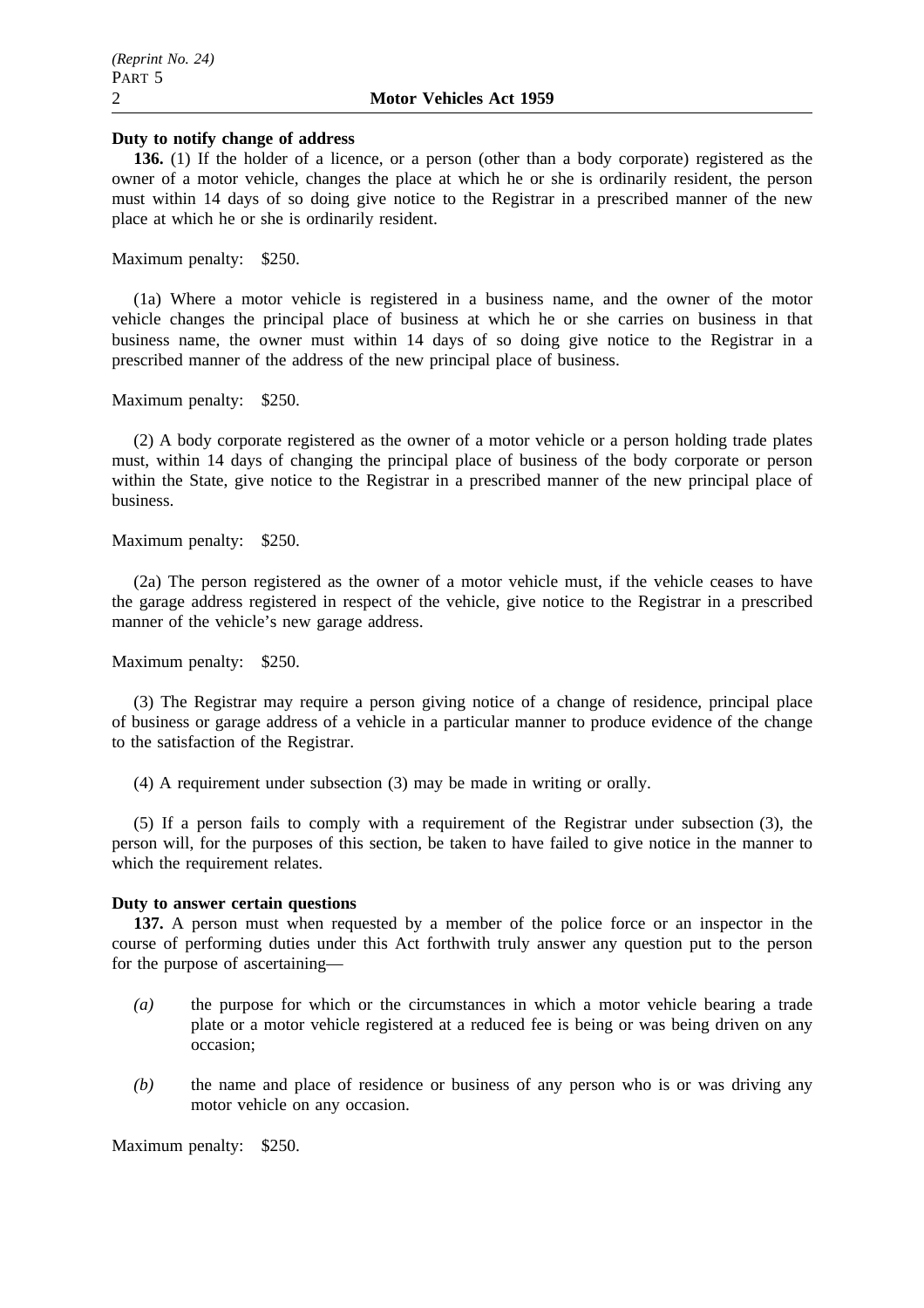### **Duty of registered owners to furnish particulars of vehicles**

**138.** A person who is registered as the owner of a motor vehicle must, upon request by the Registrar or an inspector, deliver to the Registrar or inspector such evidence of the nature and mass of any motor vehicle owned by that person and of the nature of the tyres with which that vehicle is fitted as is required by the Registrar or inspector.

Maximum penalty: \$250.

# **Commissioner of Police to give certain information to Registrar**

**138A.** The Commissioner of Police—

- *(a)* must, upon the request of the Registrar; and
- *(b)* may, at any other time,

provide the Registrar with such information as may be relevant to the question of whether a particular person is a fit and proper person to hold any licence, permit or towtruck certificate under this Act, to hold a position on an accident towing roster established under the accident towing roster scheme or to be an authorised agent.

# **Effect of dishonoured cheques, etc. on transactions under the Act**

**138B.** (1) If—

- *(a)* an amount payable to the Registrar under this Act or lawfully collected by the Registrar on behalf of any other person or body is purportedly paid by the giving of a cheque or use of a debit card or credit card; and
- *(b)* the cheque is dishonoured on presentation or the amount is not paid to the Registrar by the body that issued the card or is required to be repaid by the Registrar,

the transaction in relation to which the payment was purportedly made will be taken to be, and to always have been, void and of no effect.

(2) The Registrar may, in such circumstances as the Registrar thinks fit, by notice in writing served personally or by post upon the person who is liable to make the payment, suspend the operation of subsection (1) for such period as may be specified in the notice, for the purpose of allowing that person to make payment in accordance with subsection (3) within that period.

(3) If a person on whom a notice has been served under subsection (2) pays the due amount and the prescribed charges in the time specified, the transaction will be taken to be, and to always have been, effective.

(4) Where a transaction is void by virtue of this section, the Registrar may, by notice in writing served personally or by post upon the person who is liable to make the payment—

- *(a)* require the person to deliver to the Registrar at a place and within a reasonable time specified in the notice any licence, permit, label, certificate, plate or other document or thing issued or renewed by the Registrar in consequence of the purported transaction; or
- *(b)* require the person to deal with any such licence, permit, label, certificate, plate, document or thing in the prescribed manner.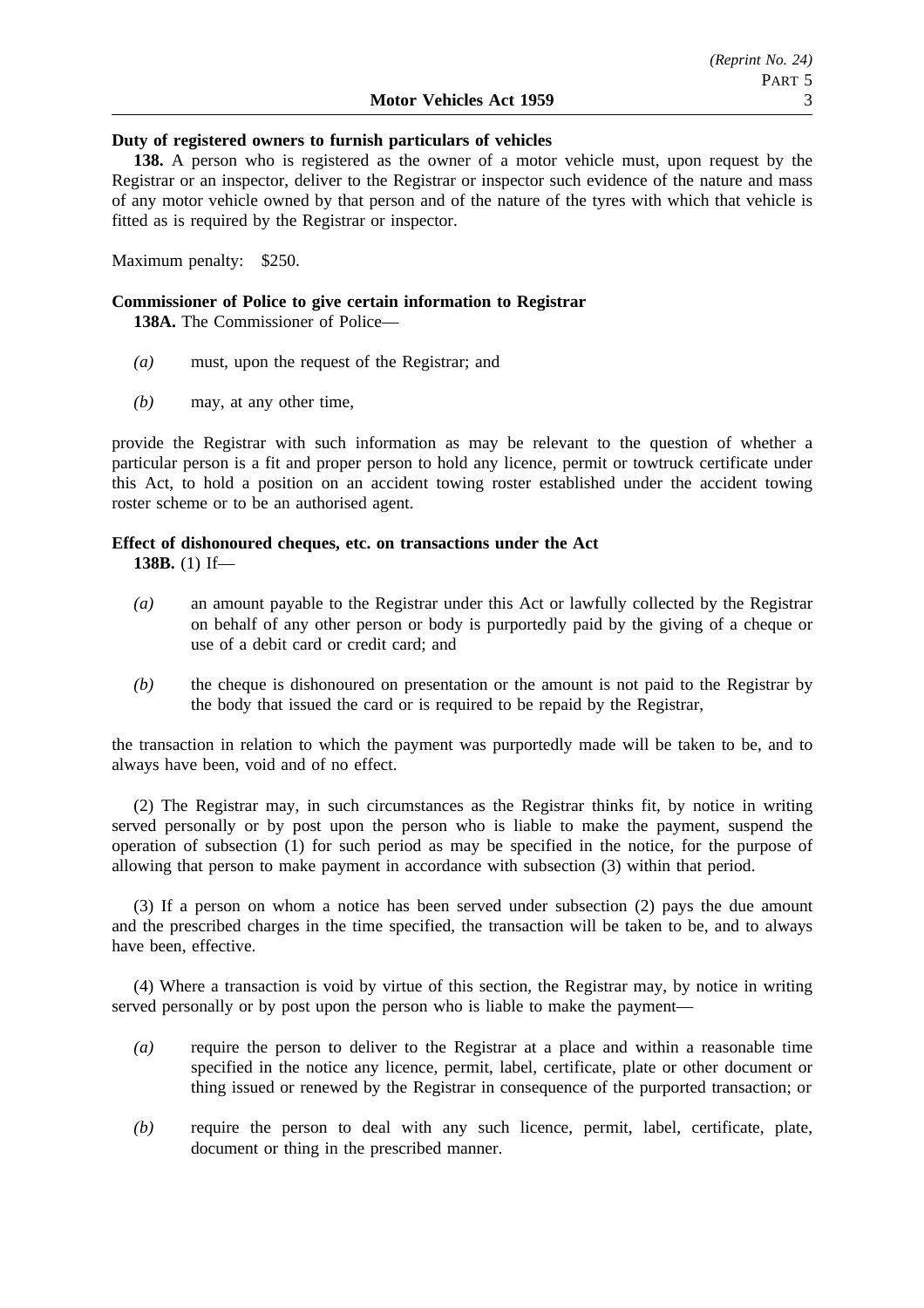(5) A person must comply with a notice served under subsection (4).

Maximum penalty: \$250.

(6) Where, in any proceedings for an offence against this or any other Act, it is proved that the defendant has had the benefit of any licence, permit, label, certificate, plate or other document or thing issued or renewed pursuant to a transaction that is void by virtue of this section, the court may, in addition to any penalty, order the defendant to pay to the Registrar such proportion as the court thinks appropriate of the sum that the defendant was liable to pay on the issue or renewal of that licence, permit, label, certificate, or other document or thing and the prescribed charges.

(7) Notwithstanding any other provision of this section, where a transaction is void pursuant to this section, the Registrar, in such circumstances as the Registrar thinks fit—

- *(a)* may accept late payment by the applicant of the due amount and the prescribed charges and direct that the transaction be taken to have been effective as from a day specified by the Registrar; or
- *(b)* may refuse to enter into any further transaction with the applicant, unless the applicant pays to the Registrar the amount that was payable in respect of the void transaction, or such proportion of that amount as the Registrar thinks fit, and the prescribed charges.

(8) In this section—

"**prescribed charges**" means—

- *(a)* the prescribed administration fee; and
- *(b)* any charges imposed on the Registrar in respect of the dishonoured cheque or debit card or credit card transaction concerned.

### **Inspection of motor vehicles**

**139.** (1) The Registrar, an inspector, a member of the police force or a person authorised in writing by the Registrar to examine motor vehicles in accordance with this section may—

- *(a)* examine any motor vehicle for the purpose of—
	- (i) ascertaining any facts on which the amount of any fee or payment to the Registrar in respect of the vehicle depends; or
	- (ii) verifying any information disclosed in an application made to the Registrar in respect of the vehicle or any evidence provided by the applicant in response to a requirement of the Registrar under this Act;
- *(ab)* where an application to register a motor vehicle has been made, examine the motor vehicle for the purpose of ascertaining whether it—
	- (i) complies with any Act or regulation that regulates the design, construction or maintenance of such a motor vehicle; or
	- (ii) would, if driven on a road, put the safety of persons using the road at risk; or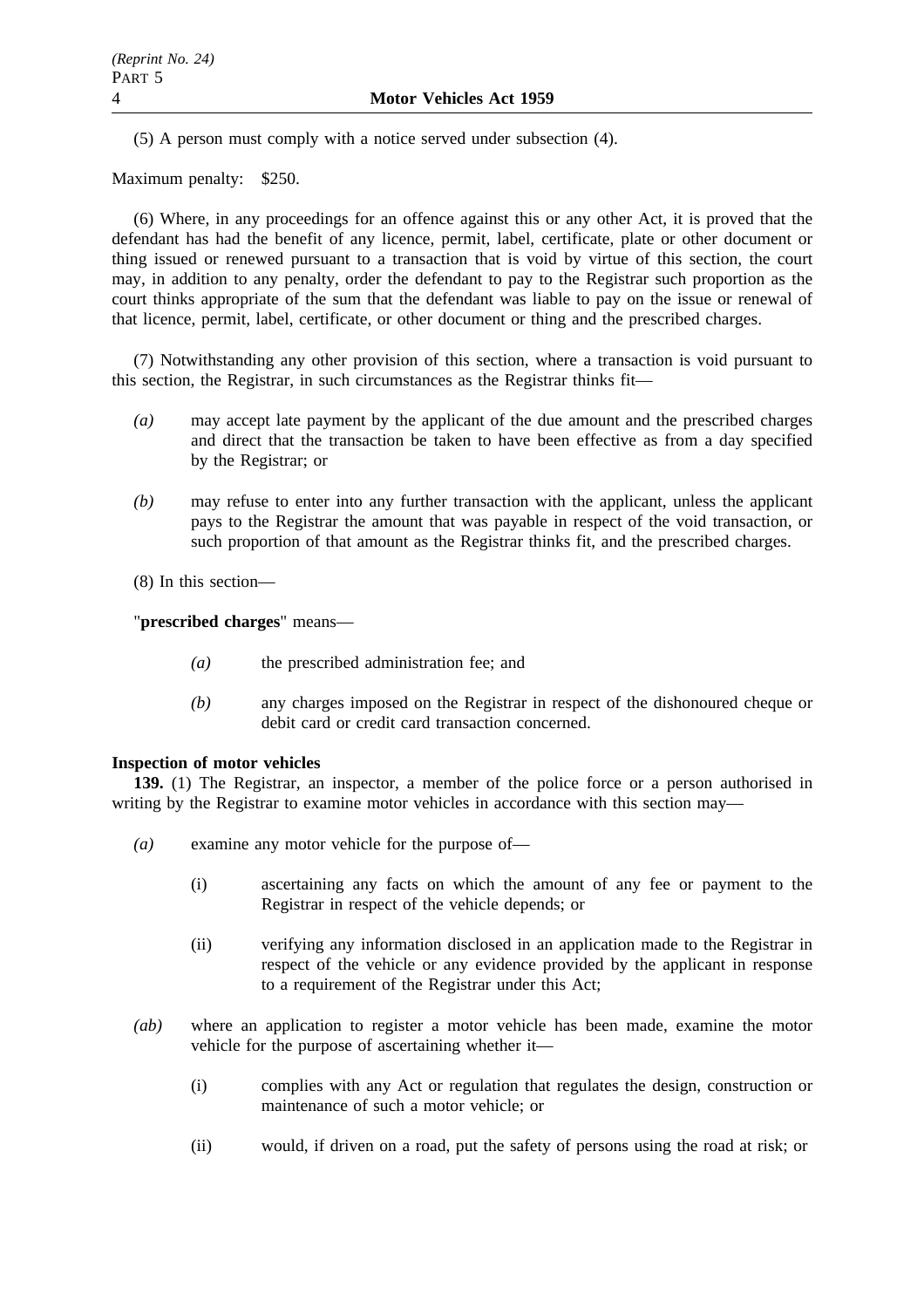- (iii) has been reported as stolen;
- *(b)* for the purpose of an examination under paragraph *(a)* or *(ab)* enter and remain in any premises at any reasonable time and search those premises for motor vehicles;
- *(c)* take from any part of a motor vehicle a sample of any liquid fuel used or appearing to be used for propelling that motor vehicle;
- *(d)* for all or any of the abovementioned purposes require any person to produce a motor vehicle at a specified place and at a specified day and time for the purpose of examination.
- (2) An authorisation to examine motor vehicles—
- *(a)* may only be granted to—
	- (i) a person employed by a person carrying on the business of selling new motor vehicles or new and second hand motor vehicles; or
	- (ii) a person authorised to exercise any of the powers of an inspector under section 160 of the *Road Traffic Act 1961*; and
- *(b)* may be subject to conditions; and
- *(c)* may be revoked at any time.

(3) All authorisations to examine motor vehicles granted by the Registrar under this section will expire on the third anniversary of the day on which subsection (2) comes into operation, and no new authorisations may be granted on or after that day.

(4) The Minister may, for the purposes of this section, establish a code of practice to be observed by persons authorised to examine motor vehicles in accordance with this section.

(5) A person who contravenes a code of practice established under subsection (4) is guilty of an offence.

Maximum penalty: \$5 000.

### **Where vehicle suspected of being stolen**

**139AA.** Where, following inspection of a vehicle under this Part, the person responsible for carrying out the inspection (other than a member of the police force) reasonably suspects that the vehicle has been reported as stolen, the person must—

- *(a)* immediately inform a member of the police force of that suspicion and the reason for it; and
- *(b)* seize and detain the vehicle until it can be delivered into the custody of a member of the police force.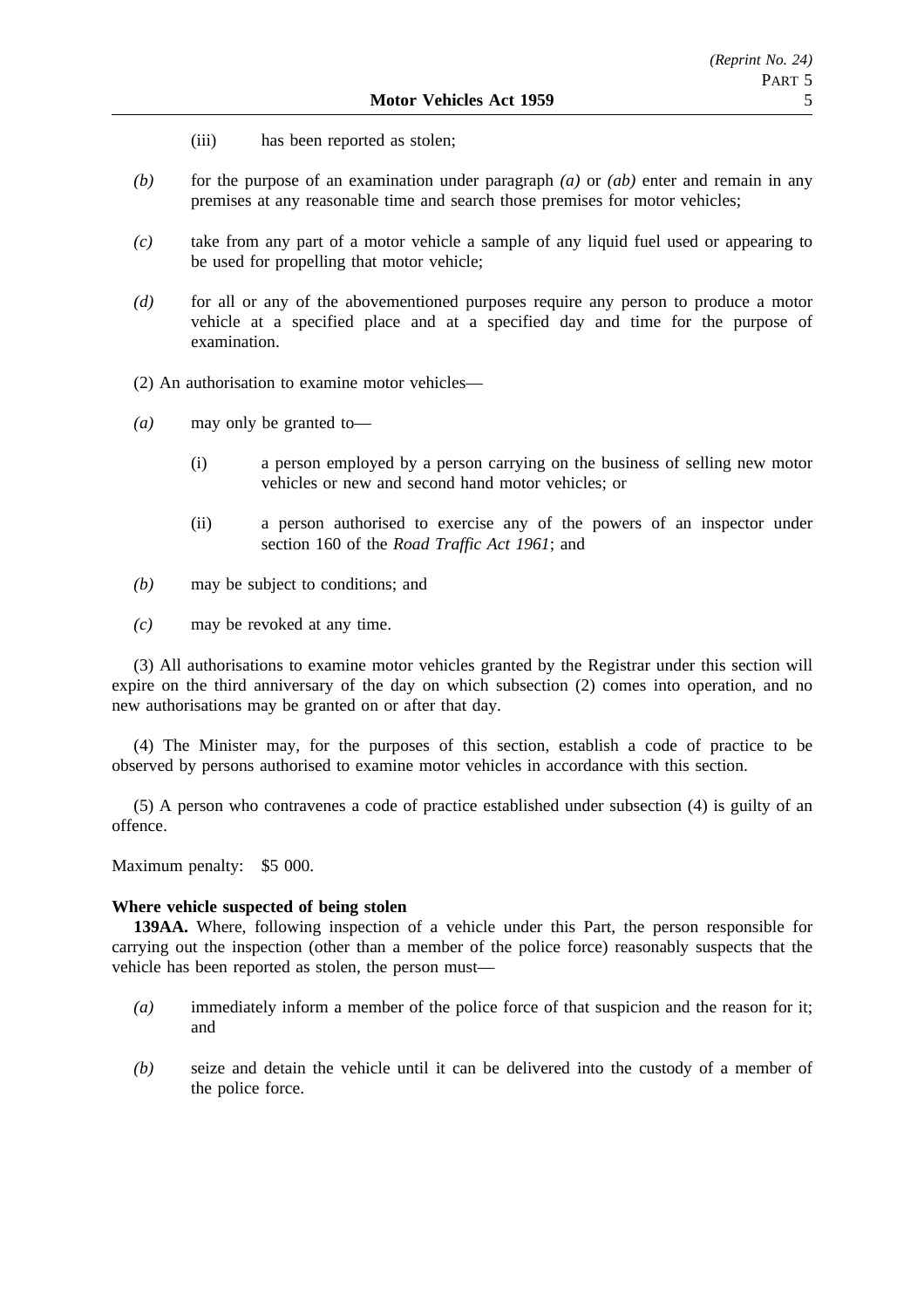#### **Suspension of disqualification on appeal**

**139A.** (1) A person who by virtue of an order of a court under this Act is disqualified from holding or obtaining a driver's licence may appeal against the order in the same manner as against a conviction.

(2) Pending the hearing and determination of any such appeal the operation of any such order may be suspended—

- *(a)* in the case of an order made by a court of summary jurisdiction, by the court which made the order, or a judge of the Supreme Court;
- *(b)* in the case of an order made by the Supreme Court, by a judge of that Court.

(3) An order of suspension may be made before or after the institution of the appeal, but will not have any effect until the defendant—

- *(a)* has duly instituted the appeal and paid the appropriate court fees; and
- *(b)* has served on the Registrar the order of suspension or a copy of it, and a notice that the appeal has been duly instituted and the fees paid.

#### **Consultative committee**

**139B.** (1) The Minister must appoint a consultative committee for the purposes of this Act.

- (2) The consultative committee consists of—
- *(a)* the Registrar or a nominee of the Registrar; and
- *(b)* the Commissioner of Police or a nominee of the Commissioner; and
- *(c)* a legal practitioner of at least five years standing.

(3) The members of the consultative committee hold office upon such terms and conditions as the Minister may determine.

(3a) The Minister may appoint a suitable person to be the deputy of a member of the consultative committee and any such person will, while acting in the absence of that member, be taken to be a member of the committee with all the powers, authorities, duties and obligations of a member of the committee.

(4) It is the duty of the consultative committee to determine any matters upon which its opinion or decision is required under this Act.

(5) Two members of the consultative committee constitute a quorum at any meeting of the committee and any decision concurred in by two members of the committee is the decision of the committee.

(6) A member of the consultative committee is entitled to receive such remuneration, allowances and expenses as the Minister may determine.

(7) The Registrar must furnish the consultative committee with any information known to the Registrar that is relevant to any matter being considered by the committee.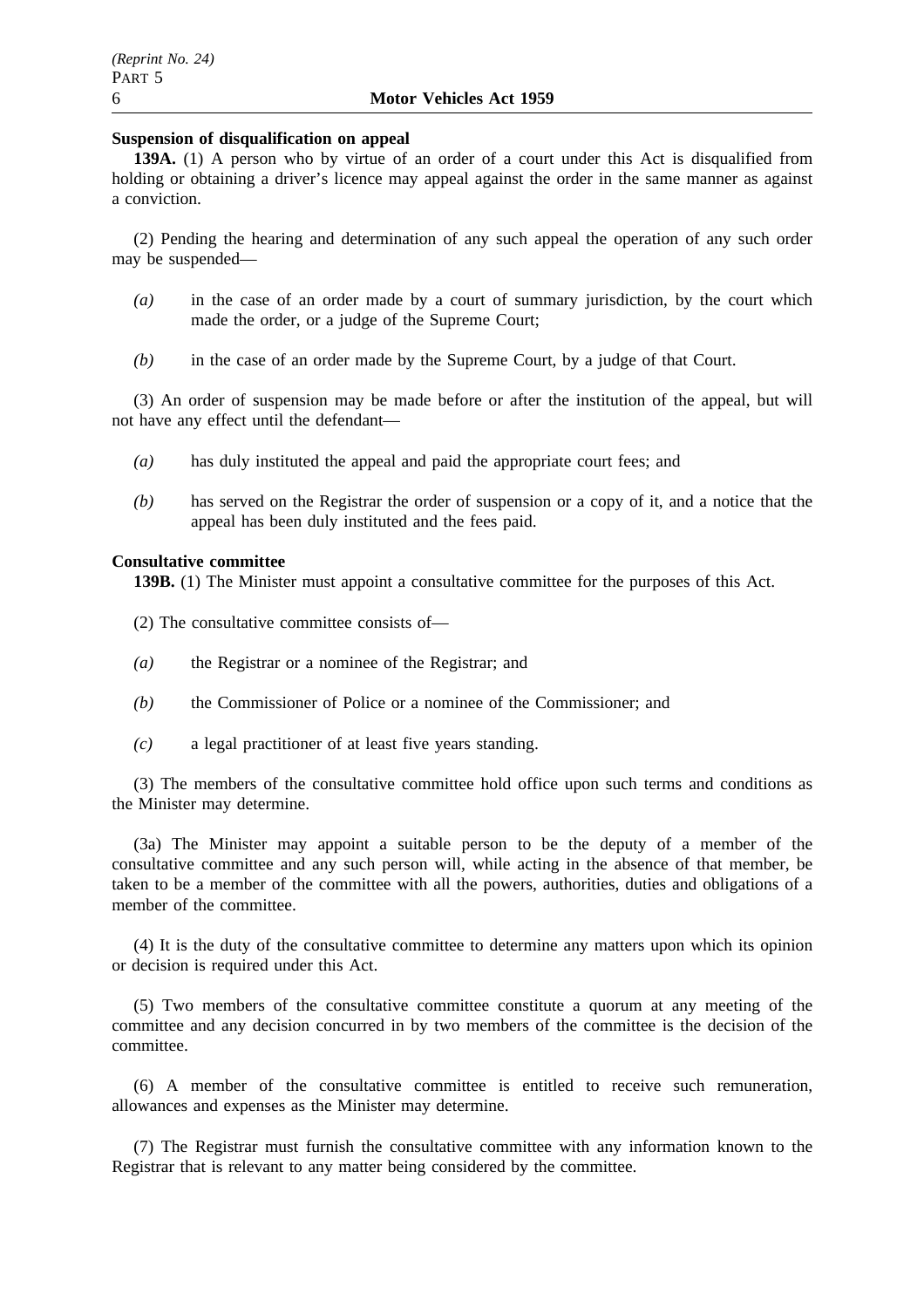(8) No proceedings, decision or order of the consultative committee in relation to any matter may be called into question, quashed or set aside by reason of any antecedent decision or action by the Registrar, or a delegate of the Registrar, in relation to the matter pursuant to this Act.

# **Power to require production of licence, etc.**

**139BA.** (1) Where by or under this or any other Act—

- *(a)* a licence or learner's permit is cancelled or suspended or has become void, or the holder of a licence or learner's permit is disqualified from holding or obtaining a licence or permit; or
- *(b)* a decision or order is made, or the Registrar is required—
	- (i) to cancel or suspend a licence or learner's permit;
	- (ii) to disqualify the holder of a licence or learner's permit from holding or obtaining a licence or permit;
	- (iii) to make, vary or remove any endorsement on a licence or learner's permit of or relating to any classification, condition, disqualification, suspension or other restriction,

the court, person or body making the decision or order, or, in any case, the Registrar, may require the holder of the licence or permit to produce the licence or permit at a specified place and within a specified period.

(2) A requirement for production of a licence or permit may be imposed by order of a court, or by notice in writing served on the holder of the licence or permit.

(3) A person must comply with a requirement for production of a licence or permit imposed under this section.

Maximum penalty: \$750.

(4) Where a licence or permit is produced pursuant to this section, the court, person or body to whom it is produced, or, in any case, the Registrar, may do one or more of the following as the case may require:

- *(a)* make, vary or remove any endorsement on the licence or permit;
- *(b)* where the licence or permit is or is to be cancelled or suspended or has become void, or a disqualification is imposed on the holder of the licence or permit—retain the licence or permit.

# **Issue of new licence or permit where licence, etc., cannot be endorsed 139BB.** (1) Where—

- *(a)* an endorsement is to be made on a licence or learner's permit or an existing endorsement on a licence or permit is to be varied or removed; and
- *(b)* the licence or permit is in such a form that the endorsement cannot be made, varied or removed,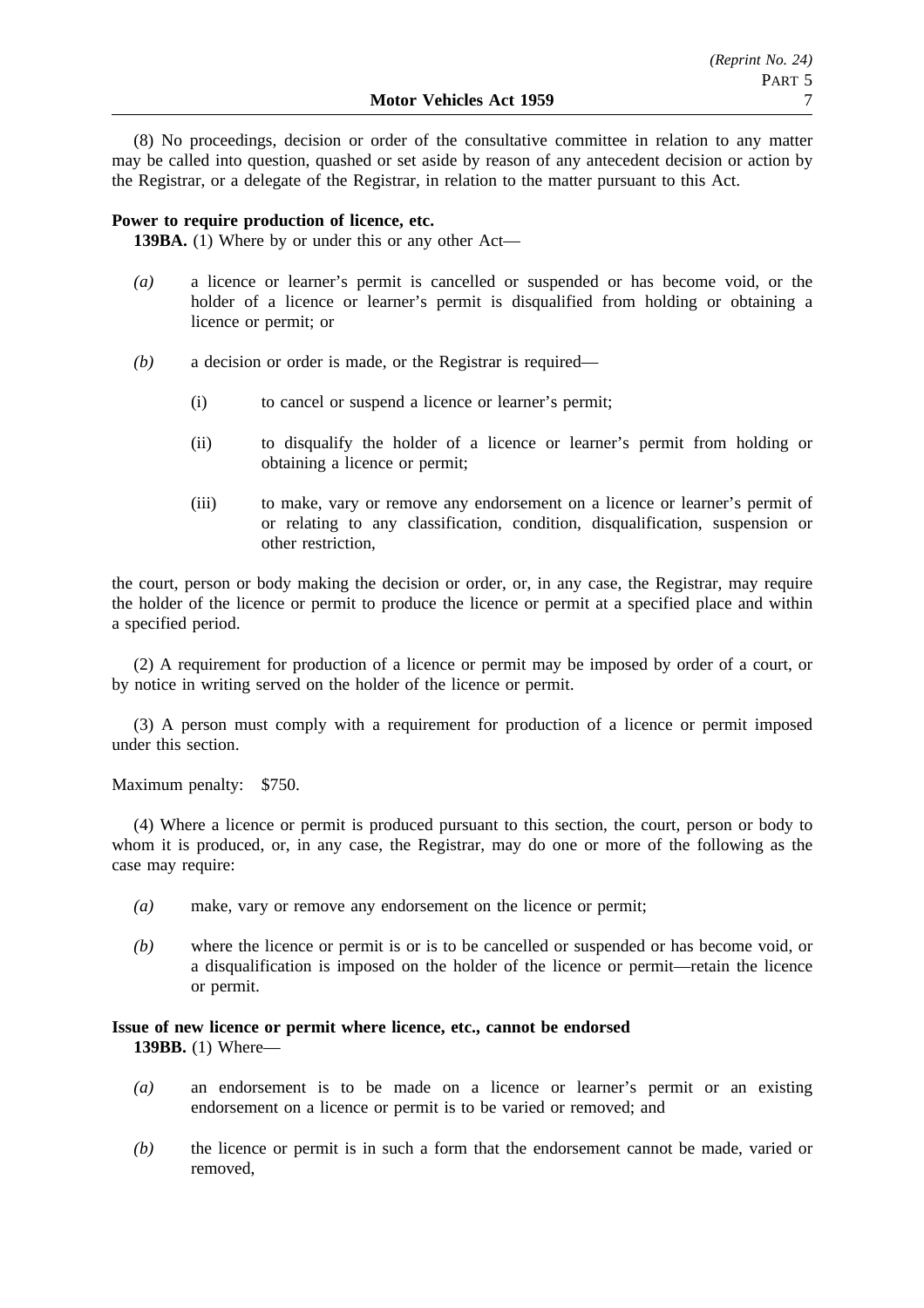the Registrar may, on production of the licence or permit, retain the licence or permit and issue to the holder of the licence or permit a new licence or permit bearing the appropriate endorsements.

(2) Where a new licence or permit is issued under this section, the old licence or permit has no further force or effect and must be destroyed.

(3) A licence or permit issued under this section will, for the purposes of this Act, be taken to have been in force from the date on which the old licence or permit was issued or last renewed.

# **Manner of endorsing licence, etc.**

**139BC.** An endorsement on a licence or learner's permit is, for the purposes of this Act, sufficiently made if it is made in accordance with the regulations.

# **Notices**

**139C.** Except as otherwise provided in this Act, a document or notice required or authorised by this Act to be given to or served on a person may—

- *(a)* be served on that person personally; or
- *(b)* be sent by post addressed to that person at his or her last known place of residence, employment or business.

# **Confidentiality**

**139D.** (1) A person engaged or formerly engaged in the administration of this Act must not divulge or communicate information obtained (whether by that person or otherwise) in the administration of this Act except—

- *(a)* as required or authorised by or under this Act; or
- *(b)* as authorised by or under any other Act; or
- *(c)* with the consent of the person from whom the information was obtained or to whom the information relates; or
- *(d)* in connection with the administration of this Act; or
- *(e)* for the purposes of any legal proceedings arising out of the administration of this Act; or
- *(f)* in accordance with guidelines approved by the Minister.

Maximum penalty: \$5 000.

- (2) The Registrar or a person authorised by the Registrar may—
- *(a)* require a person applying for the disclosure of information obtained in the administration of this Act to provide such evidence as the Registrar or authorised person considers necessary to determine the application;
- *(b)* if the Registrar or authorised person thinks fit, require any such evidence to be verified by statutory declaration.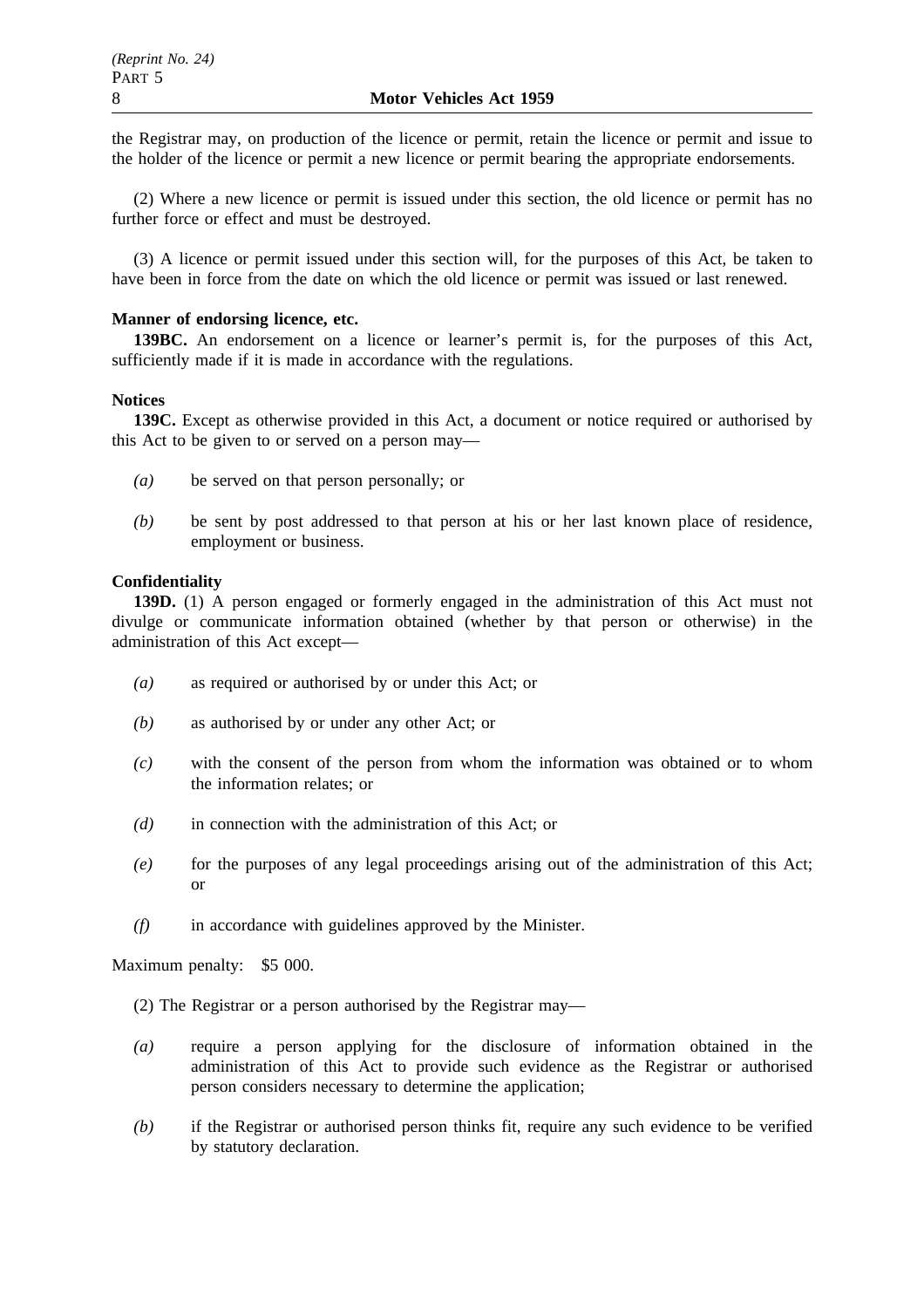# **Protection from civil liability**

**139E.** (1) No civil liability is incurred by the Registrar, a member of the committee or any person engaged in the administration of this Act for an honest act or omission in the exercise or discharge, or purported exercise or discharge, of a power, function or duty under this Act.

(2) A liability that would, but for subsection (1), lie against the person lies instead against the Crown.

# **Offence to hinder, etc., inspector or authorised agent**

**139F.** A person must not, without reasonable excuse, obstruct or hinder an inspector or authorised agent exercising powers under this Act.

Maximum penalty: \$1 250.

# **Evidence of registers**

**140.** A document purporting to be an extract from, or copy of, an entry contained in any register kept pursuant to this Act and purporting to be certified as such an extract or copy by the Registrar is, in all legal proceedings and arbitrations, admissible as evidence, and is, in the absence of proof to the contrary, proof of the matters stated without the production of any register, licence, notice or other document upon which any entry may be founded.

# **Evidence by certificate of Registrar**

**141.** A document purporting to be a certificate signed by the Registrar stating all or any of the following matters, namely:

- *(a)* that a specified person was not on a specified day or during a specified period the holder of a licence of a specified category or was not the holder of a towtruck certificate;
- *(ab)* that premises described in the certificate were not on a specified day or during a specified period the registered premises of a towtruck operator described in the certificate;
- *(ac)* that a motor vehicle described in the certificate was or was not on a specified day or during a specified period registered in the name of a person or a business name described in the certificate;
- *(b)* that a specified person had not on a specified day or during a specified period registered any motor vehicle whatever, or a specified motor vehicle;
- *(c)* that no trade plate or no trade plate bearing a particular number had on a specified day or during a specified period been issued to a specified person;
- *(d)* that a specified number was not the number on any trade plate in force on a specified day;
- *(e)* that a specified motor vehicle was not on a specified day or during a specified period a registered motor vehicle;
- *(ea)* that specified purposes were the purposes stated in the application for registration, renewal of registration, exemption from registration or a permit in respect of a specified motor vehicle or in the application for the issuing of specified trade plates;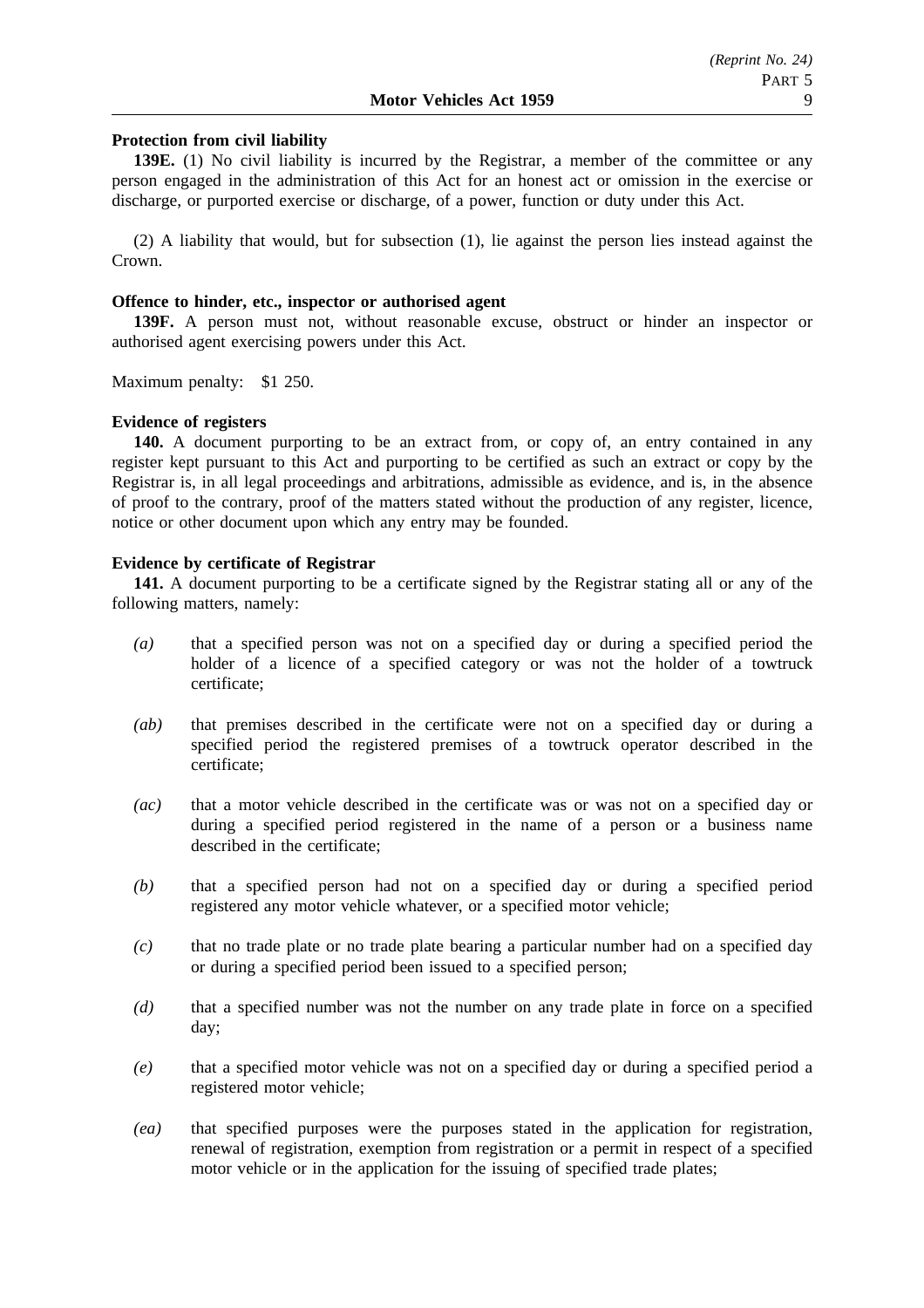- *(f)* that a specified number was not on any specified day assigned to any motor vehicle whatever, or to a specified motor vehicle;
- *(g)* that a specified person had not on or before a specified day made or delivered an application to the Registrar under a specified provision of this Act, or had not given, furnished or produced to the Registrar a notice, document or object required by or under a specified provision of this Act;
- *(h)* that a specified person had not on or before a specified day delivered to the Registrar, or dealt with in the prescribed manner, the registration label issued in respect of a specified motor vehicle;
- *(i)* that a specified person had not on or before a specified day notified the Registrar in a prescribed manner of a change of residence or principal place of business or a change of garage address;
- *(j)* that a document that is attached to the certificate, or that a document a copy of which is attached to the certificate, was lodged in the Registrar's office on a specified day;
- *(k)* that a specified person had or had not on or before a specified day paid any specified fee or amount payable to the Registrar under this Act;
- *(l)* that a specified person had not within a specified period attended a lecture conducted under a specified provision of this Act,

is in all legal proceedings and arbitrations proof of the matters so stated in the absence of proof to the contrary.

# **Facilitation of proof**

**142.** In proceedings for an offence against this Act—

- *(a)* proof that a motor vehicle does not bear a distinguishing number as prescribed by this Act or that it does not bear a registration label or that it bears a number or a registration label other than the one issued in respect of that motor vehicle is, in the absence of proof to the contrary, proof that the motor vehicle is not registered;
- *(b)* proof that a person is registered as the owner of a motor vehicle is, in the absence of proof to the contrary, proof that the person is the owner of that motor vehicle;
- *(ba)* proof that a motor vehicle is registered in a business name as provided by section 71A is, in the absence of proof to the contrary, proof that any person carrying on the business is the owner of that motor vehicle;
- *(c)* the allegation in a complaint that a place is a street or road is, in the absence of proof to the contrary, proof that that place is a road within the meaning of this Act;
- *(ca)* the allegation in a complaint that a specified vehicle was a heavy vehicle within the meaning of section 98AAA is, in the absence of proof to the contrary, proof of that fact;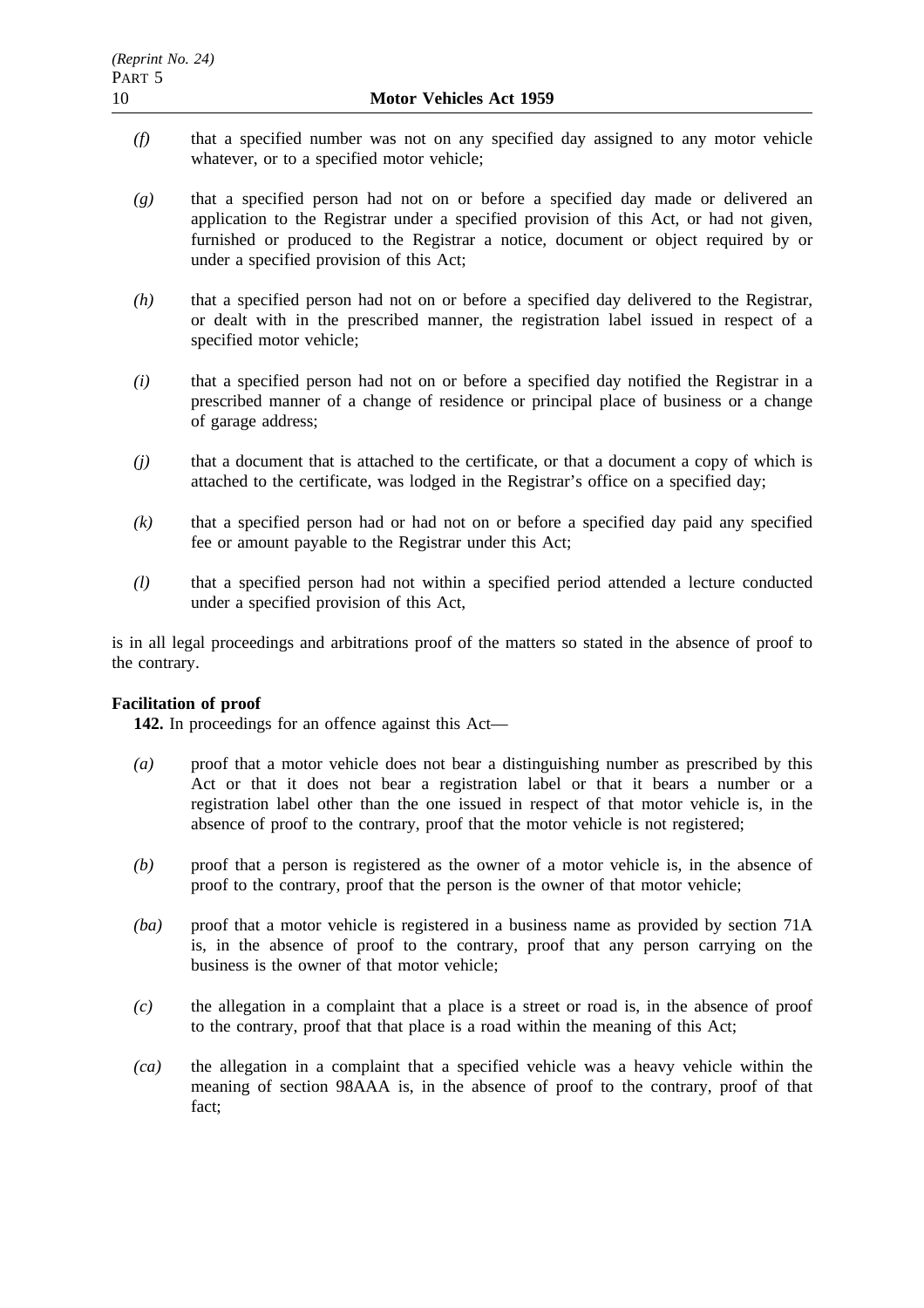- *(d)* the allegation in a complaint that at the time mentioned in the complaint there was not in force in respect of a particular motor vehicle a policy of insurance complying with Part 4 is, in the absence of proof to the contrary, proof of the fact so alleged;
- *(e)* the allegation in a complaint that a person performed a specified act for or in expectation of any fee or reward or benefit, or in the course of a business, is, in the absence of proof to the contrary, proof of the fact so alleged;
- *(f)* a document purporting to be a certificate signed by a member of the police force of or above the rank of inspector stating that a person specified in the certificate was or was not given an accident towing direction on a specified day and in relation to a motor vehicle and accident specified in the certificate is proof of the matters so stated in the absence of proof to the contrary.

# **Evidence of ownership of motor vehicle**

**142A.** A notice under section 56*(b)*(iii) is, in all legal proceedings, proof of the matters stated in the notice in the absence of proof to the contrary.

### **Causing or permitting offences**

**143.** (1) A person who causes or permits another person to do or omit to do anything in contravention of any provision of this Act is guilty of an offence and liable to the penalty prescribed for that contravention.

\*\*\*\*\*\*\*\*\*\*

#### **Offences by corporations**

**143A.** Where a person convicted of an offence against this Act is a corporation, every member of the governing body of the corporation is guilty of an offence and liable to the same penalty as is prescribed for the principal offence unless the person proves that he or she could not by the exercise of reasonable diligence have prevented the commission of the offence by the corporation.

### **Prosecution of offences**

**144.** Proceedings for an offence against this Act must be commenced—

- *(a)* in the case of an expiable offence—within the time limits prescribed for expiable offences by the *Summary Procedure Act 1921*;
- *(b)* in any other case—within 2 years of the date on which the offence is alleged to have been committed.

\*\*\*\*\*\*\*\*\*\*

### **Regulations**

**145.** (1) The Governor may make regulations—

*(a)* prescribing all matters necessary or convenient to be prescribed for the administration of this Act and for carrying out the objects of this Act; and

\*\*\*\*\*\*\*\*\*\*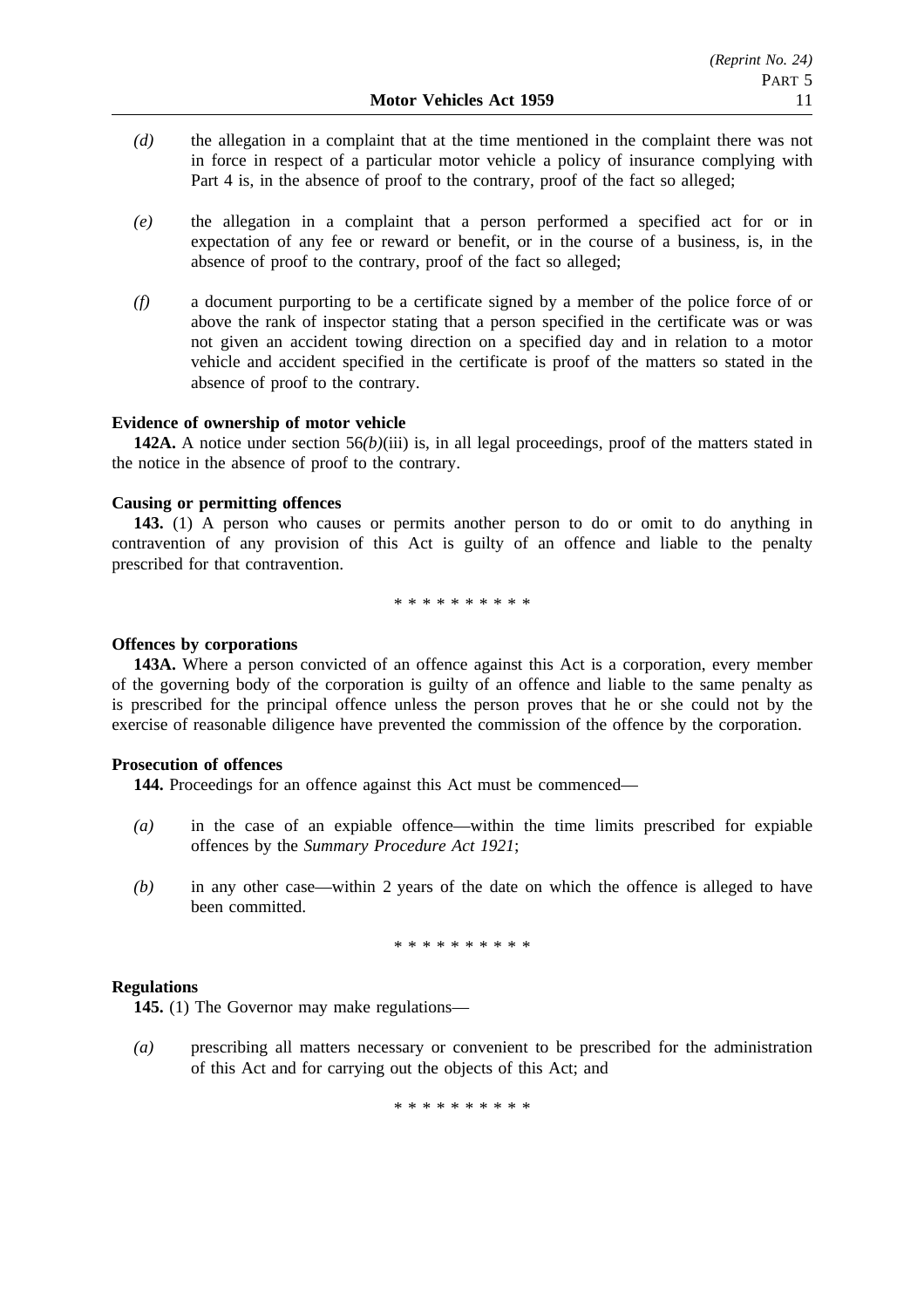- *(b)* exempting, subject to such conditions as may be stipulated in the regulations, any specified motor vehicle, or motor vehicles of any specified class, from the obligation to be registered or to bear identification numbers or a registration label or permit in pursuance of this Act; and
- *(c)* exempting, subject to such conditions as may be stipulated in the regulations, persons of any specified class from the obligation to hold a licence or a licence of a specified class, instructor's licence, or towtruck certificate under this Act; and
- *(ca)* requiring persons of a specified class to notify the Registrar of specified matters relating to any motor vehicle (whether registered or unregistered) that is—
	- (i) written off as a total loss or constructive total loss for insurance purposes; or
	- (ii) wrecked or wholly or partly disassembled for salvage; or
	- (iii) sold or acquired for wrecking or such disassembling or when in a condition such that it cannot be driven on a road lawfully or at all and requires extensive repairs; and

\*\*\*\*\*\*\*\*\*\*

- *(d)* providing for the determination by the Registrar of the load capacity of a motor vehicle to be registered and for the insertion in the registration certificate issued in respect of a motor vehicle of a note of its load capacity; and
- *(e)* prescribing, and providing for the payment of fees, for any practical driving test conducted for the purposes of this Act; and
- *(ea)* prescribing, and providing for the payment of fees for the inspection of a motor vehicle for the purposes of this Act; and
- *(f)* prescribing any other fees or monetary amount for the purposes of this Act; and
- *(fa)* prescribing fees for the purposes of the *Interstate Road Transport Act 1985* of the Commonwealth; and
- *(g)* providing for the remission or reduction of any fee payable under this Act; and
- *(ga)* regulating the use of motor vehicles to which "L" or "P" plates are affixed pursuant to this Act; and
- *(gb)* providing for the attachment of number plates to motor vehicles, or any class of motor vehicles, and prescribing the fees payable for number plates, or any class of number plates; and
- *(gc)* providing for the classification of licences and the classes of motor vehicles permitted to be driven pursuant to those classifications; and
- *(gd)* prescribing the qualifications that are required to be held before a person may hold a licence endorsed with a particular classification, and empowering the Registrar to exempt persons, conditionally or unconditionally, from that requirement; and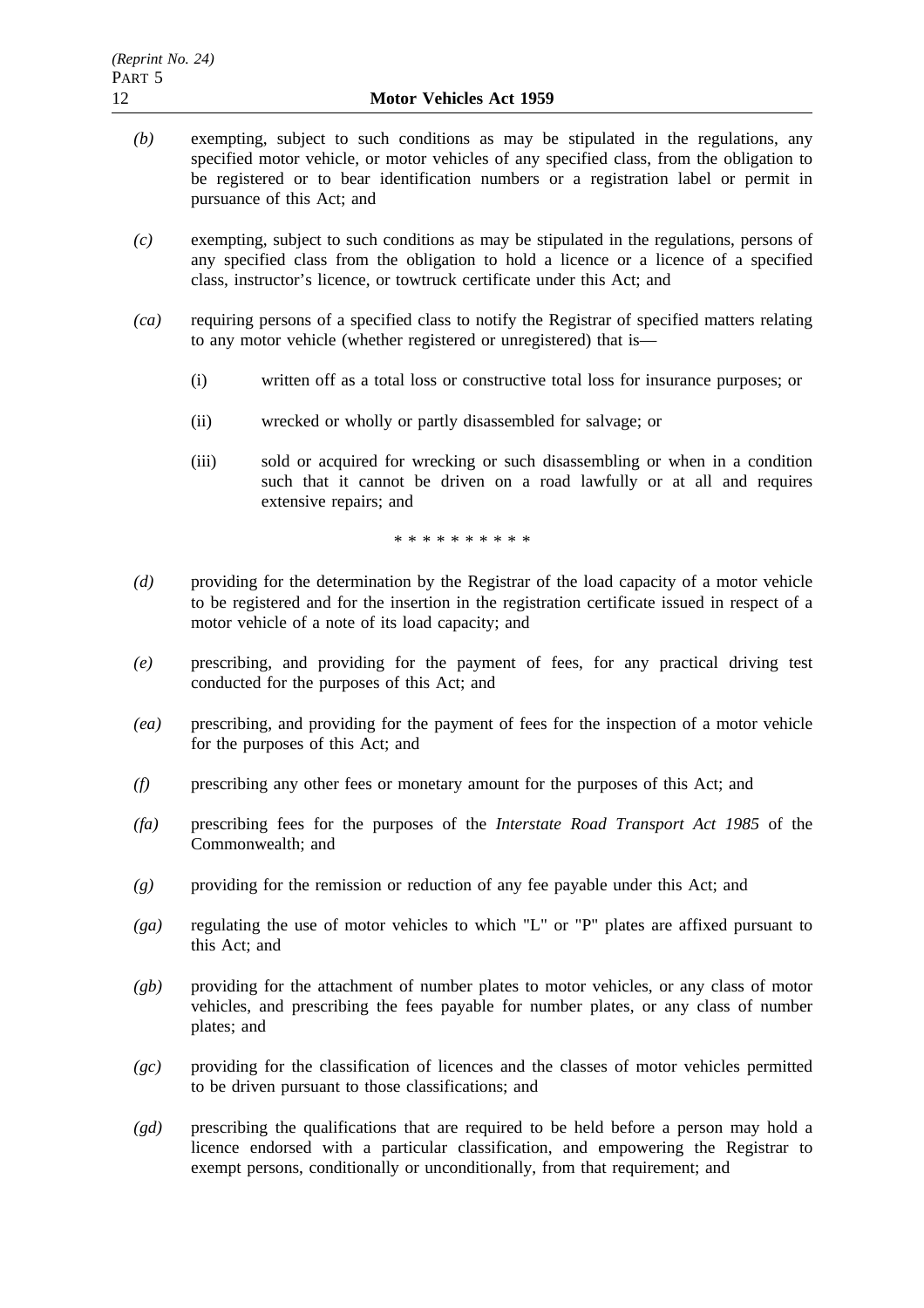- *(h)* providing for an accident towing roster scheme and for that purpose may by regulation—
	- (i) provide for and regulate the issuing of directions by or on behalf of members of the police force for towtrucks to proceed to the scenes of accidents occurring in the declared area;
	- (ii) provide for and regulate the administration of an accident towing roster under which the towtrucks of towtruck operators holding positions on the roster may be directed to proceed to the scenes of accidents occurring within the declared area, or, if the declared area is divided into zones, within a particular zone;
	- (iii) empower the Minister to declare, by notice published in the *Gazette*, that the declared area be divided into zones specified in the notice, and to vary or revoke any such declaration by a subsequent notice;
	- (iv) empower the Registrar to determine applications by towtruck operators for positions on an accident towing roster;
	- (v) prescribe the qualifications that applicants must have in order to be granted positions on an accident towing roster;
	- (vi) otherwise provide for and regulate applications for and the allocation of positions on an accident towing roster;
	- (vii) provide for and prescribe the duties of and regulate the activities and conduct of towtruck operators holding positions on an accident towing roster;
	- (viii) empower the Registrar to stipulate conditions with which towtruck operators holding positions on an accident towing roster must comply;
	- (ix) empower the Registrar to reprimand a towtruck operator who holds a position on an accident towing roster, to remove or suspend the operator from the roster or to reduce the number of positions held by the operator on the roster and prescribe the circumstances in which the Registrar may exercise those powers;
	- (x) provide for tests or examinations for the purpose of determining applications for positions on an accident towing roster;
	- (xi) prohibit any conduct that might interfere with the operation or administration of an accident towing roster or the issuing of accident towing directions;
	- (xii) regulate the activities and conduct of persons employed or acting in the course of the business of a towtruck operator holding a position on an accident towing roster;
	- (xiii) prescribe the standards and requirements for and provide for the registration of the premises used by towtruck operators who hold positions on an accident towing roster;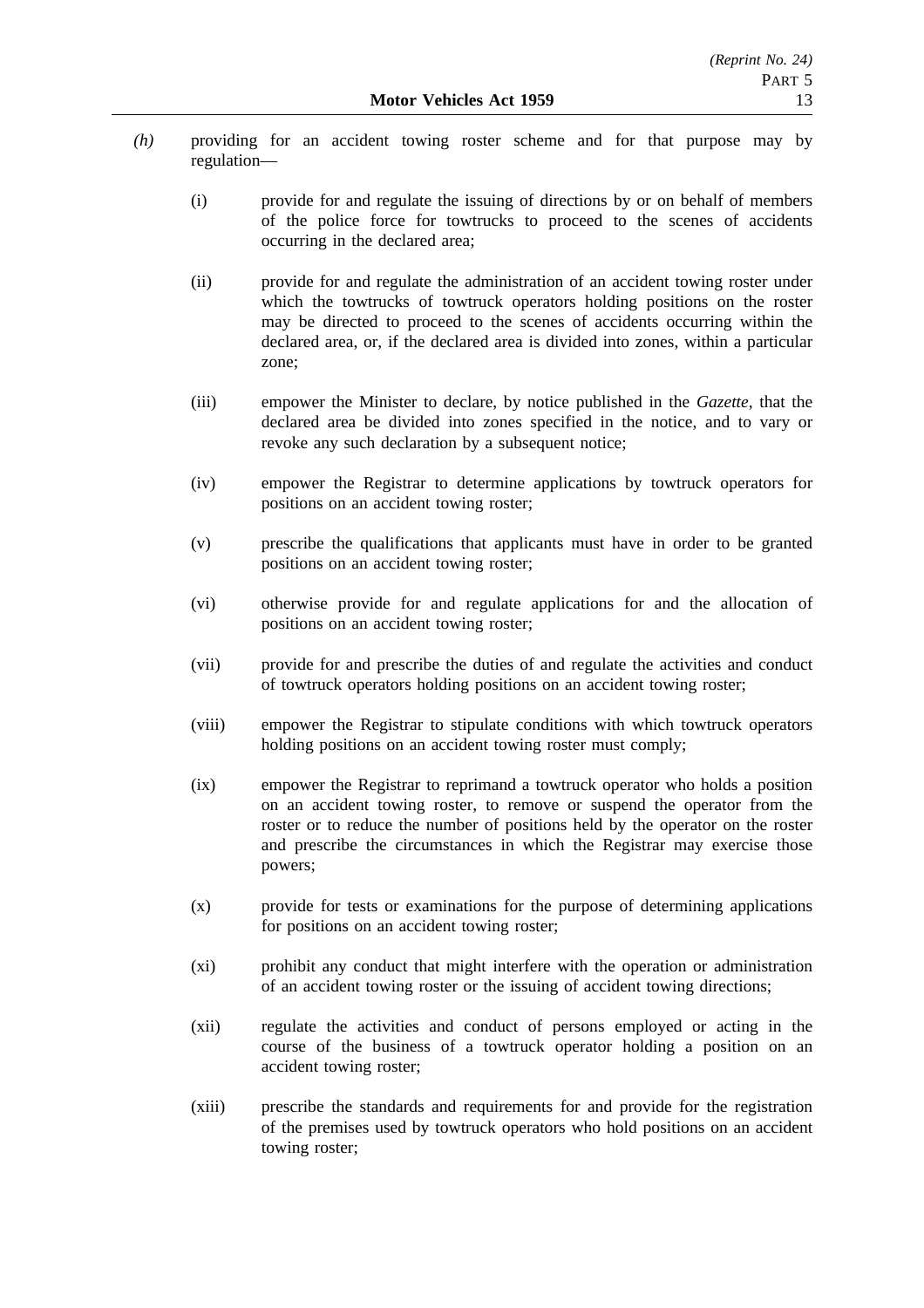- (xiv) require the display at towtruck operators' registered premises of signs of a prescribed size, construction and form and containing the prescribed information and regulate the positioning of such signs;
- (xv) regulate the storage at the registered premises of towtruck operators of vehicles damaged in accidents;
- (xvi) prescribe the standards and requirements for and provide for the approval by the Registrar of towtrucks and equipment carried on towtrucks used for towing motor vehicles damaged in accidents in the declared area and prohibit the driving of towtrucks that do not comply with the prescribed standards and requirements or that have not been so approved;
- (xvii) provide for and prescribe the hours at which towtruck operators must be ready and able to engage in towing pursuant to accident towing directions;
- (xviii) require towtruck operators to insure against risks of damage to or loss relating to motor vehicles towed or stored in the course of their businesses;
- (xix) prescribe application fees and fees payable annually for positions on an accident towing roster, being fees which may vary according to prescribed factors;
- (xx) provide for the issuing of documents to be used as authorities to tow and the fees for issuing such documents;
- (xxi) regulate the possession or use of documents issued by the Registrar for use as authorities to tow;
- (xxii) prescribe the duties of a towtruck driver or towtruck operator where a document issued for use as an authority to tow, or an authority to tow, or a copy of an authority to tow, is lost, destroyed, rendered unusable or illegible or cancelled;
- (xxiii) require the keeping and preserving of records by persons holding or formerly holding positions on an accident towing roster;
- (xxiv) require the provision of information to the Registrar by towtruck operators holding positions on an accident towing roster; and
- *(i)* providing for the inspection of towtrucks and equipment carried on towtrucks; and
- *(j)* prescribing the forms of certificates, notices or documents required or authorised to be given under Part 3C or under the regulations or providing that the forms of those certificates, notices or documents must be as determined by the Minister; and
- *(k)* prescribing the fees for certificates under Part 3C which may be of varying amounts according to factors prescribed in the regulations; and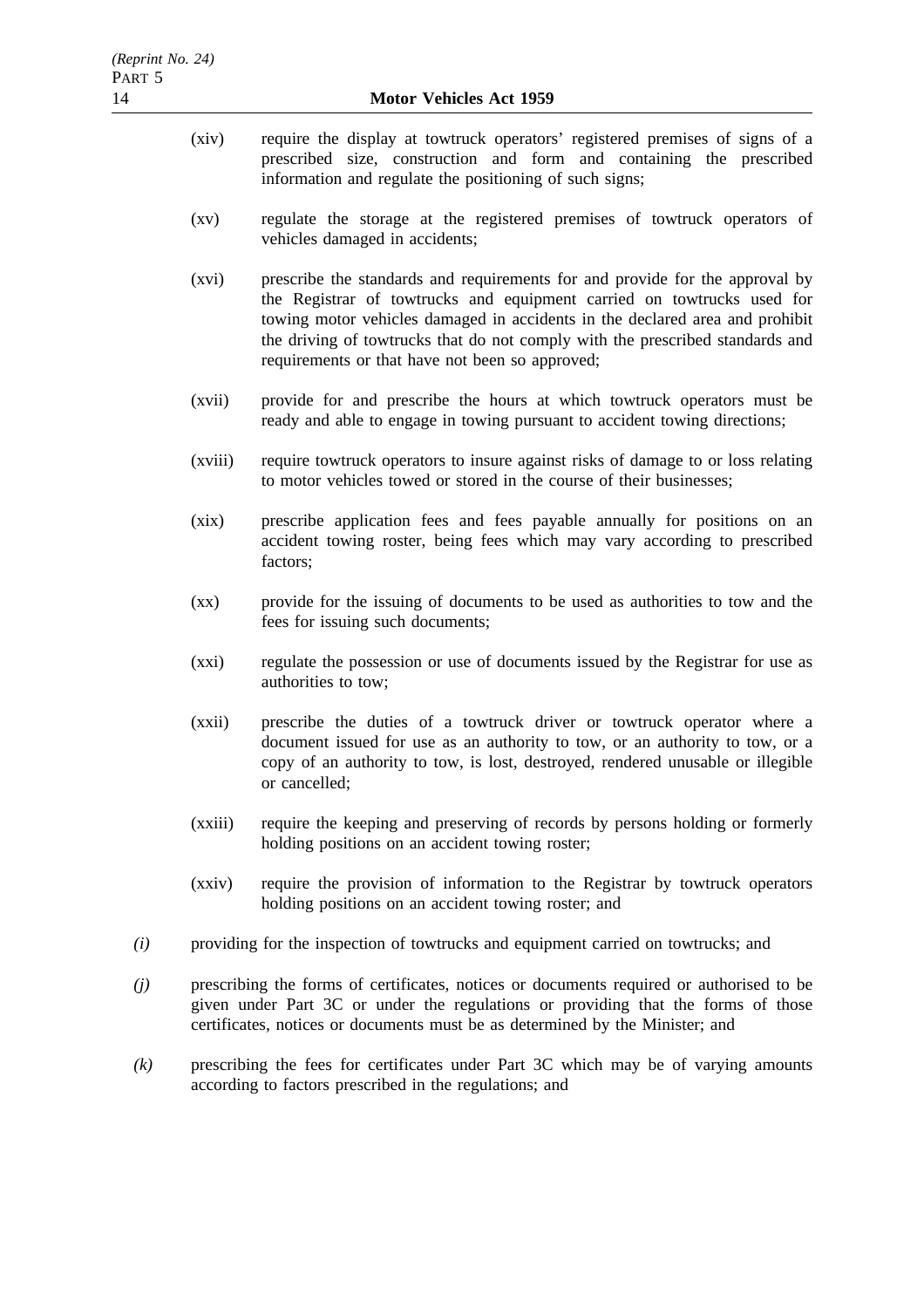- *(l)* exempting, or conferring on the Registrar a power to exempt, a person from compliance with a specified provision of Part 3C or a regulation made for the purposes of that Part for a period and subject to conditions specified in the regulations or by the Registrar; and
- *(la)* exempting, conditionally or unconditionally, any person or class of persons or any motor vehicle or class of motor vehicle, from any provision of this Act; and
- *(m)* prescribing fines not exceeding \$1 250, for breach of, or non-compliance with, the regulations; and
- *(n)* fixing expiation fees, not exceeding \$310, for alleged offences against the Act or regulations.

(2) Any regulations made under this section or any other section may be of general application or limited by reference to time, places, circumstances or any other factor.

(3) The regulations may prescribe a matter by reference to the *Road Transport Charges (Australian Capital Territory) Act 1993* of the Commonwealth as amended and in force from time to time.

# **Persons in service of Crown bound**

**146.** Except where otherwise expressly provided, this Act applies to persons in the Public Service of the Crown while engaged on such service, as well as when not so engaged.

# **Financial provision**

**147.** (1) The money required to make any refund authorised by this Act will be paid out of the General Revenue of the State, and this Act is a sufficient appropriation and authority for any such payment.

(2) Other money required for the administration of this Act will be paid out of money voted by Parliament for that purpose.

# **Duty of medical practitioners**

**148.** (1) Where a legally qualified medical practitioner, a registered optician, or a registered physiotherapist has reasonable cause to believe that—

- *(a)* a person whom he or she has examined holds a driver's licence or a learner's permit; and
- *(b)* that person is suffering from a physical or mental illness, disability or deficiency such that, if the person drove a motor vehicle, he or she would be likely to endanger the public,

the medical practitioner, registered optician or registered physiotherapist is under a duty to inform the Registrar in writing of the name and address of that person, and of the nature of the illness, disability or deficiency from which the person is believed to be suffering.

(2) Where a medical practitioner, registered optician or registered physiotherapist furnishes information to the Registrar in pursuance of subsection (1), he or she must notify the person to whom the information relates of that fact and of the nature of the information furnished.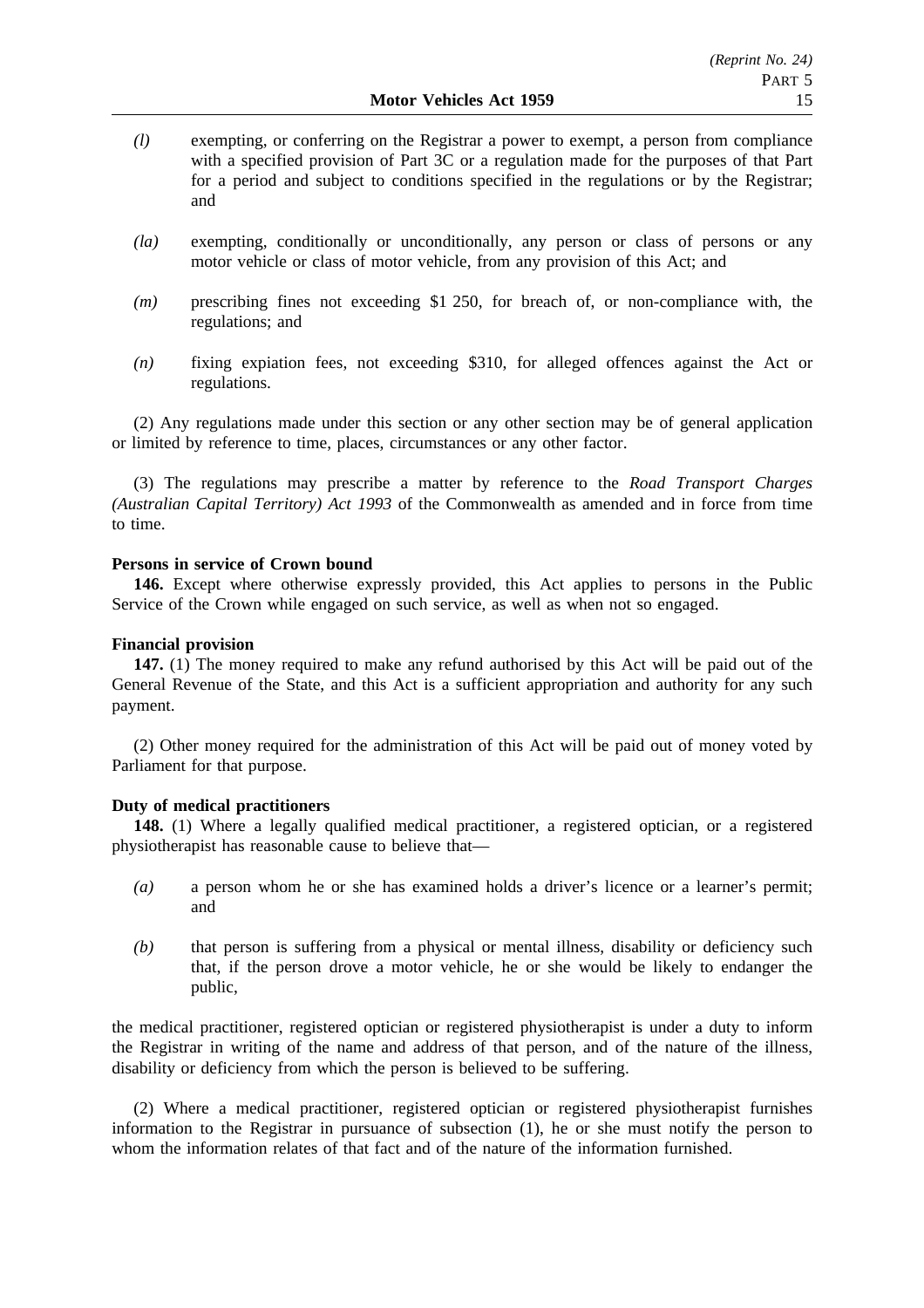(3) A person incurs no civil or criminal liability in carrying out his or her duty under subsection (1).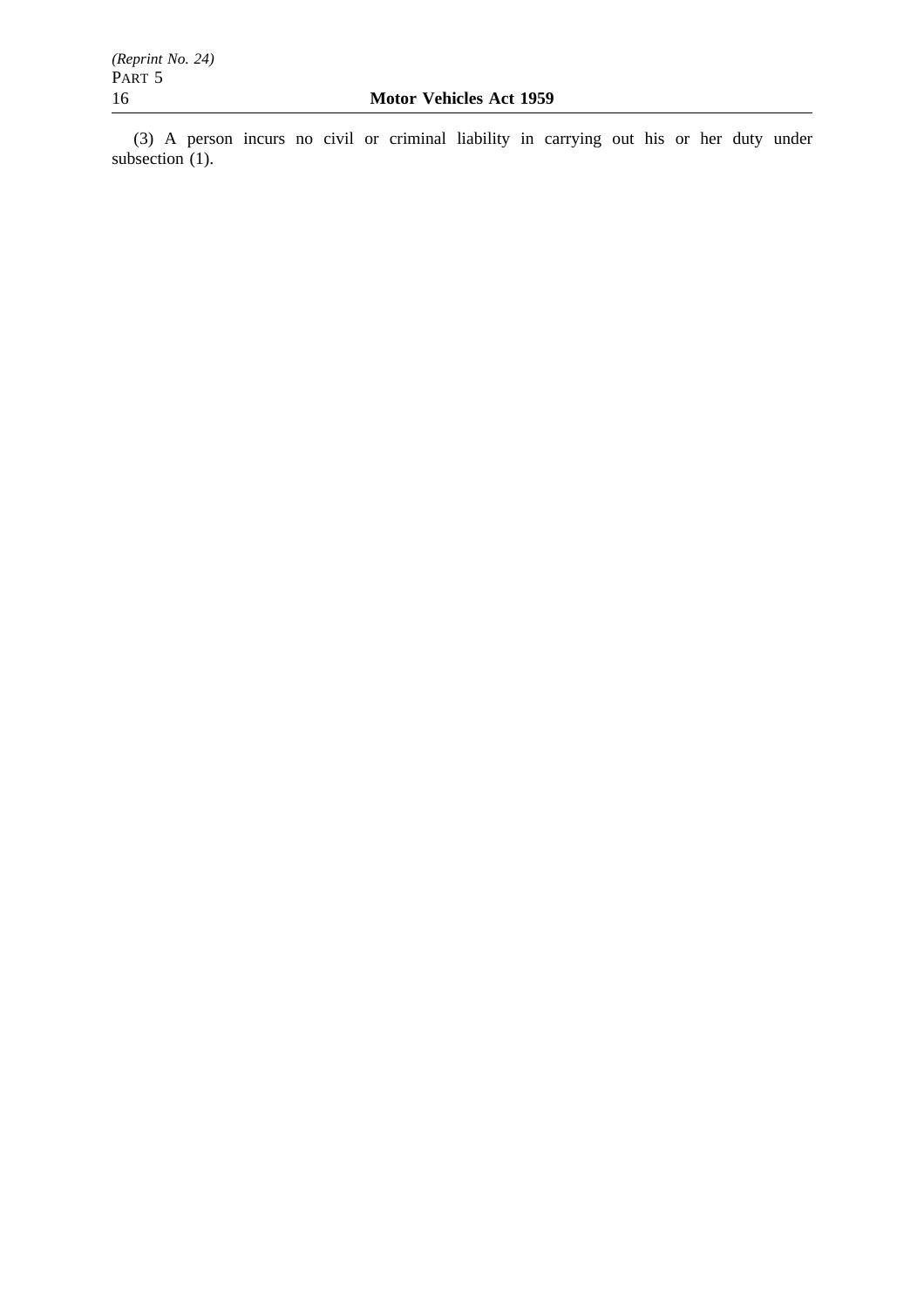#### **SCHEDULES**

\*\*\*\*\*\*\*\*\*\*

\*\*\*\*\*\*\*\*\*\*

#### **SCHEDULE 3**

#### *Demerit Points*

*Where a section of the Road Traffic Act 1961 set out below does not itself create an offence, the demerit points prescribed in relation to the section are prescribed in relation to an offence against section 164A of that Act arising from a contravention of the section.*

#### **PART 1 DEMERIT POINTS WITHIN NATIONAL SCHEME**

| Offence under<br>Road Traffic<br>Act 1961 | Nature of offence                                                       | Number of<br>demerit points<br>attracted by<br>offence |
|-------------------------------------------|-------------------------------------------------------------------------|--------------------------------------------------------|
| Section $20(4)$                           | Exceeding the speed indicated by signs where works are in               |                                                        |
|                                           | progress                                                                |                                                        |
|                                           | $-$ by less than 15 km/hr                                               | 1                                                      |
|                                           | -by 15 km/hr or more but less than 30 km/hr                             | 3                                                      |
|                                           | -by 30 km/hr or more but less than 45 km/hr                             | 4                                                      |
|                                           | $-\text{by }45$ km/hr or more                                           | 6                                                      |
| Section 33(9)                             | Driver failing to comply with direction of a member of the police force | 3                                                      |
| Section $34(4)$                           | Driver failing to comply with direction of a member of the police force | 3                                                      |
| Section $41(2)$                           | Driver of vehicle failing to comply with directions of a                |                                                        |
|                                           | member of the police force                                              | 3                                                      |
| Section $42(2)(a)$                        | Failing to stop a vehicle when requested by a member of the             |                                                        |
|                                           | police force or an inspector                                            | $\mathfrak{Z}$                                         |
| Section 45                                | Careless driving                                                        | 3                                                      |
| Section 45A                               | Entering or attempting to drive across blocked intersection             | 3                                                      |
| Section 48                                | Exceeding general speed limit                                           |                                                        |
|                                           | $-$ by less than 15 km/hr                                               | 1                                                      |
|                                           | -by 15 km/hr or more but less than 30 km/hr                             | 3                                                      |
|                                           | -by 30 km/hr or more but less than 45 km/hr                             | 4                                                      |
|                                           | $-$ by 45 km/hr or more                                                 | 6                                                      |
| Section $49(1)$                           | Exceeding a special speed limit                                         |                                                        |
|                                           | $-$ by less than 15 km/hr                                               | $\mathbf{1}$                                           |
|                                           | -by 15 km/hr or more but less than 30 km/hr                             | 3                                                      |
|                                           | -by 30 km/hr or more but less than 45 km/hr                             | 4                                                      |
|                                           | $-$ by 45 km/hr or more                                                 | 6                                                      |
| Section $50(1)$                           | Exceeding speed limit in speed zone                                     |                                                        |
|                                           | $-$ by less than 15 km/hr                                               | 1                                                      |
|                                           | -by 15 km/hr or more but less than 30 km/hr                             | 3                                                      |
|                                           | -by 30 km/hr or more but less than 45 km/hr                             | 4                                                      |
|                                           | $-\text{by }45$ km/hr or more                                           | 6                                                      |
| Section 52                                | Exceeding speed indicated by signs on or near bridge                    |                                                        |
|                                           | $-$ by less than 15 km/hr                                               | 1                                                      |
|                                           | -by 15 km/hr or more but less than 30 km/hr                             | 3                                                      |
|                                           | -by 30 km/hr or more but less than 45 km/hr                             | 4                                                      |
|                                           | $-\text{by }45$ km/hr or more                                           | 6                                                      |
| Section $53(1)$                           | Exceeding speed limit fixed for certain vehicles                        |                                                        |
|                                           | $-$ by less than 15 km/hr                                               | 1                                                      |
|                                           | -by 15 km/hr or more but less than 30 km/hr                             | 3                                                      |
|                                           | $-$ by 30 km/hr or more but less than 45 km/hr                          | $\overline{\mathcal{L}}$                               |
|                                           |                                                                         |                                                        |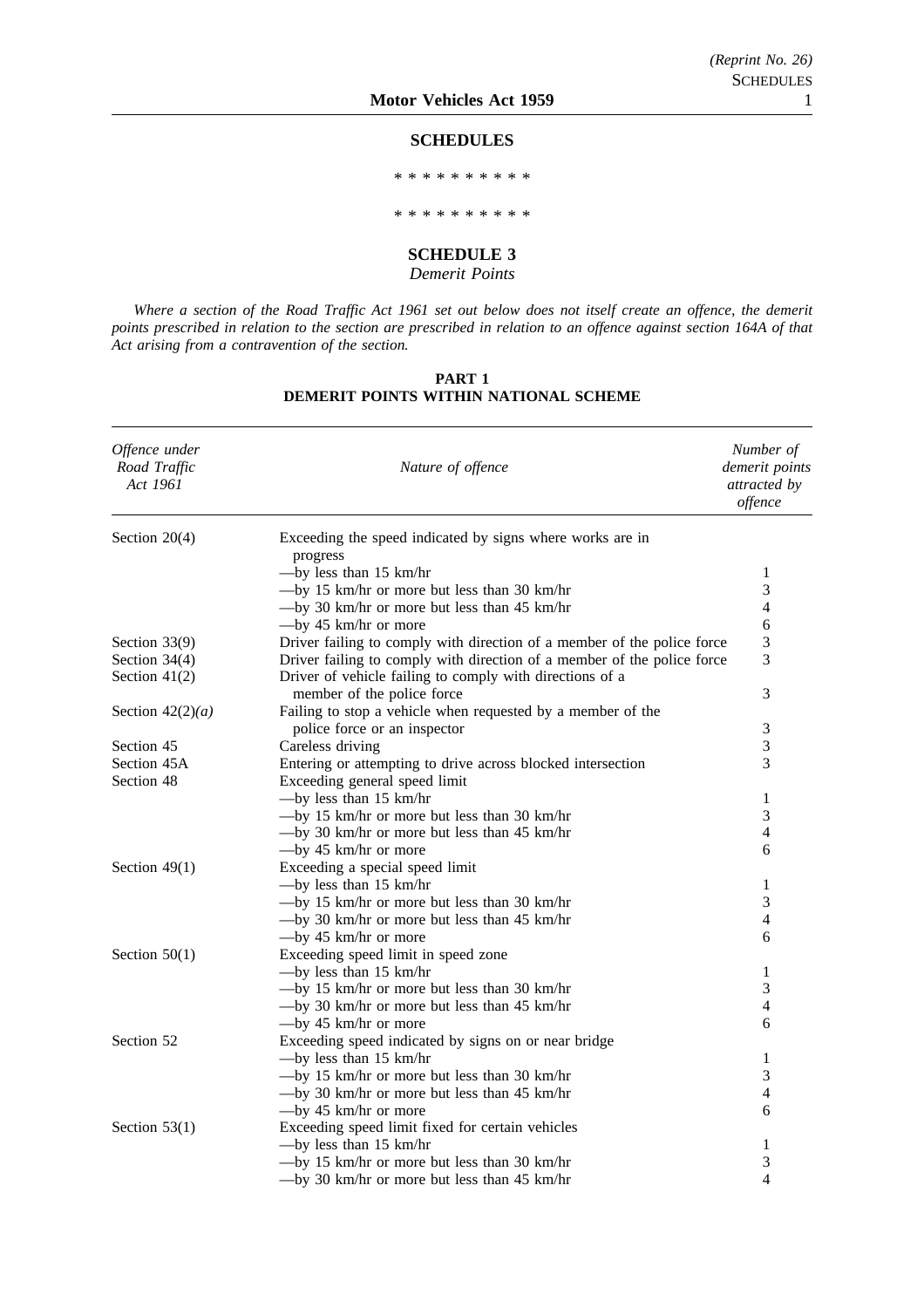# 2 **Motor Vehicles Act 1959**

|                                  | $-\text{by }45$ km/hr or more                                      | 6                            |
|----------------------------------|--------------------------------------------------------------------|------------------------------|
| Section $54(1)$                  | Failing to keep left                                               | $\overline{2}$               |
| Section 55                       | Failing to keep left of oncoming vehicle                           | $\overline{2}$               |
| Section 56                       | Failing to keep vehicle entirely within traffic lane or moving     |                              |
|                                  | from a lane when movement cannot be made with safety               | 3                            |
| Section $57(1)$                  | Failing to keep left of barrier lines                              | 3                            |
| Section $58(1)$                  | Overtaking or attempting to overtake without clear view or         |                              |
|                                  | creating risk of collision or danger                               | 3                            |
| Section $58(2)$                  | Overtaking on left                                                 | $\overline{c}$               |
| Section $58(4)$                  | Overtaking otherwise than on left of vehicle signalling right turn | $\overline{c}$               |
| Section 59                       | Failing to keep left when passing tram                             | $\overline{2}$               |
| Section $60(1)$                  | Failing to move to left, or increasing speed, when being           |                              |
|                                  | overtaken                                                          | $\overline{c}$               |
| Section $61(1)$                  | Driving on footpath                                                | $\sqrt{3}$                   |
| Section $63(1)$ , $(1b)$ , $(2)$ | Failing to give way at intersection or junction                    | $\mathfrak{Z}$               |
| Section 65                       | Failing to give way at crossover                                   | $\mathfrak{Z}$               |
| Section $66(1)$                  | Failing to give way when entering road from private land           | $\overline{\mathbf{3}}$      |
| Section $67(1)$                  | Failing to give way to pedestrian on pedestrian crossing           | 3                            |
| Section $67(3)$                  | Passing vehicle stopped at pedestrian crossing to give way         |                              |
|                                  | to pedestrian                                                      | 3                            |
| Section 68                       | Failing to give way to pedestrian when turning at intersection     |                              |
|                                  | or junction                                                        | 3                            |
| Section 69                       | Failing to give way when driving from stationary position at       |                              |
|                                  | or near boundary of carriageway                                    |                              |
|                                  |                                                                    | 3                            |
| Section 69A                      | Failing to give way to emergency vehicle                           | $\mathfrak{Z}$               |
| Section $70(1)$                  | Failing to turn right at intersection or junction properly         | $\sqrt{2}$<br>$\overline{2}$ |
| Section 71A                      | Making U-turn at traffic lights                                    |                              |
| Section $72(1)$                  | Failing to give way to vehicle coming from opposite direction      |                              |
|                                  | when making right turn or U-turn or proceeding across road after   |                              |
|                                  | making such a turn at place other than intersection or junction    | 3                            |
| Section 73                       | Permitting vehicle turning right to obstruct tram or to stand      |                              |
|                                  | in place likely to do so                                           | 3                            |
| Section $74(1)$                  | Failing to give appropriate turning or stopping signal             | $\overline{c}$               |
| Section 74A                      | Failing to ensure signalling device switched off                   | $\overline{2}$               |
| Section $75(1)$                  | Driver disobeying traffic lights or signals or signs exhibited     |                              |
|                                  | with traffic lights                                                | 3                            |
| Section $76(2)$                  | Failing to comply with traffic sign or traffic signal              | $\mathfrak{Z}$               |
| Section 78(1) to $(3a)$          | Failing to comply with stop sign or to stop at stop line           | 3                            |
| Section 79                       | Driver failing to comply with direction of member of police        |                              |
|                                  | force or other authorised person, notwithstanding traffic          |                              |
|                                  | control device                                                     | 3                            |
| Section 80                       | Failing to comply with restrictions on entering level crossings    | 3                            |
| Section $81(1)$                  | Failing to stop certain vehicles at railway level crossing         | 3                            |
| Section $91(3)$                  | Driver failing to comply with direction or request of              |                              |
|                                  | authorised person in connection with ferry                         | 3                            |
| Section 92                       | Failing to comply with stop sign at or near ramp or jetty          |                              |
|                                  | leading to ferry or commencing to drive onto ramp or               |                              |
|                                  | jetty before directed                                              | 3                            |
|                                  |                                                                    |                              |
| Section 93                       | Driver opening or leaving open door or alighting from vehicle      |                              |
|                                  | causing danger or impeding traffic                                 | 3                            |
| Section 94                       | Driving with person on roof or bonnet                              | 3                            |
| Section $94A(1)$                 | Driving with portion of body protruding from vehicle               | $\mathfrak{Z}$               |
| Section $96(2)$                  | Permitting pedal cyclist to attach to or be drawn by vehicle       | 3                            |
| Section $97(1)$                  | Driving abreast of another vehicle                                 | 3                            |
| Section $102(1)$                 | Driving in unlawful position                                       | 3                            |
| Section $102(2)$                 | Driving motor cycle without at least one hand on handlebar         | 3                            |
| Section 110                      | Driving on unsealed portion of road                                | $\mathfrak{Z}$               |
| Section 122                      | Failing to dip headlamps                                           | $\mathbf{1}$                 |
| Section $160(6)$                 | Driving vehicle contrary to terms of defect notice                 | $\mathfrak{Z}$               |
| Section 162                      | Driving in non-compliance with requirements relating to loads      | $\mathfrak{Z}$               |
| Section $162AB(1)$               | Driver of vehicle failing to wear seat belt                        | 3                            |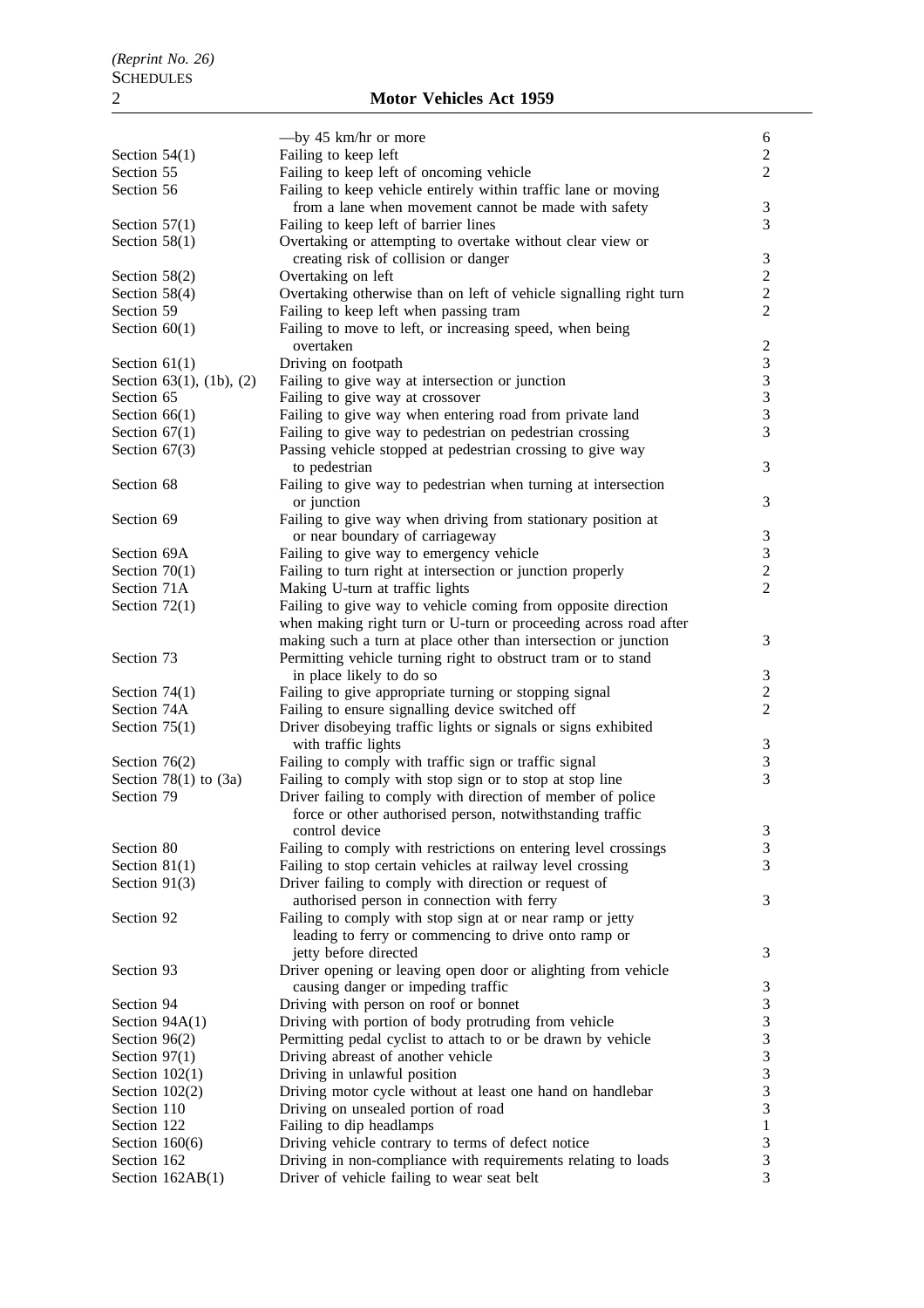| Section $162AB(2)$ | Driving vehicle in which there is an unrestrained child of or |  |
|--------------------|---------------------------------------------------------------|--|
|                    | above 1 but under 16 years                                    |  |
| Section $162AB(3)$ | Driving vehicle in which there is an unrestrained child under |  |
|                    | 1 vear                                                        |  |
| Section $162C(1)$  | Failing to wear safety helmet while driving a motor cycle     |  |

**PART 2 DEMERIT POINTS PECULIAR TO S.A.**

| Offence under<br>Road Traffic<br>Act 1961 | Nature of offence                                                                                                                                                                 | Number of<br>demerit points<br>attracted by<br>offence |
|-------------------------------------------|-----------------------------------------------------------------------------------------------------------------------------------------------------------------------------------|--------------------------------------------------------|
| Section $43(3)(a)$                        | Failing to stop after an accident                                                                                                                                                 |                                                        |
|                                           | -in which any real or personal property (other than an animal)                                                                                                                    |                                                        |
|                                           | is destroyed or damaged                                                                                                                                                           | 3                                                      |
|                                           | -in which any person or animal is injured or killed                                                                                                                               | 5                                                      |
| Section $46(1)$                           | Reckless or dangerous driving                                                                                                                                                     | 6                                                      |
| Section $47(1)$                           | Driving, or attempting to put a vehicle in motion, while                                                                                                                          |                                                        |
|                                           | under influence of liquor or drug                                                                                                                                                 | 6                                                      |
| Section $47B(1)$                          | Driving, or attempting to put a vehicle in motion, with a<br>concentration of alcohol in blood of                                                                                 |                                                        |
|                                           | -less than .08 grams in 100 millilitres of blood                                                                                                                                  | 3                                                      |
|                                           | -08 grams or more, but less than .15 grams, in                                                                                                                                    |                                                        |
|                                           | 100 millilitres of blood                                                                                                                                                          | 5                                                      |
|                                           | -15 grams or more in 100 millilitres of blood                                                                                                                                     | 6                                                      |
| Section $47E(3)$                          | Refusing or failing to comply with reasonable direction of<br>member of police force in relation to alcotest or breath<br>analysis (including direction to exhale into apparatus) | 6                                                      |
|                                           |                                                                                                                                                                                   |                                                        |
| Section $47I(14)$                         | Refusing or failing to comply with request to provide sample<br>of blood                                                                                                          | 6                                                      |
| Section 111                               | Driving or causing vehicle to stand if vehicle or load not in<br>compliance with requirements relating to prescribed lamps                                                        |                                                        |
|                                           | or reflectors                                                                                                                                                                     | 1                                                      |
|                                           |                                                                                                                                                                                   |                                                        |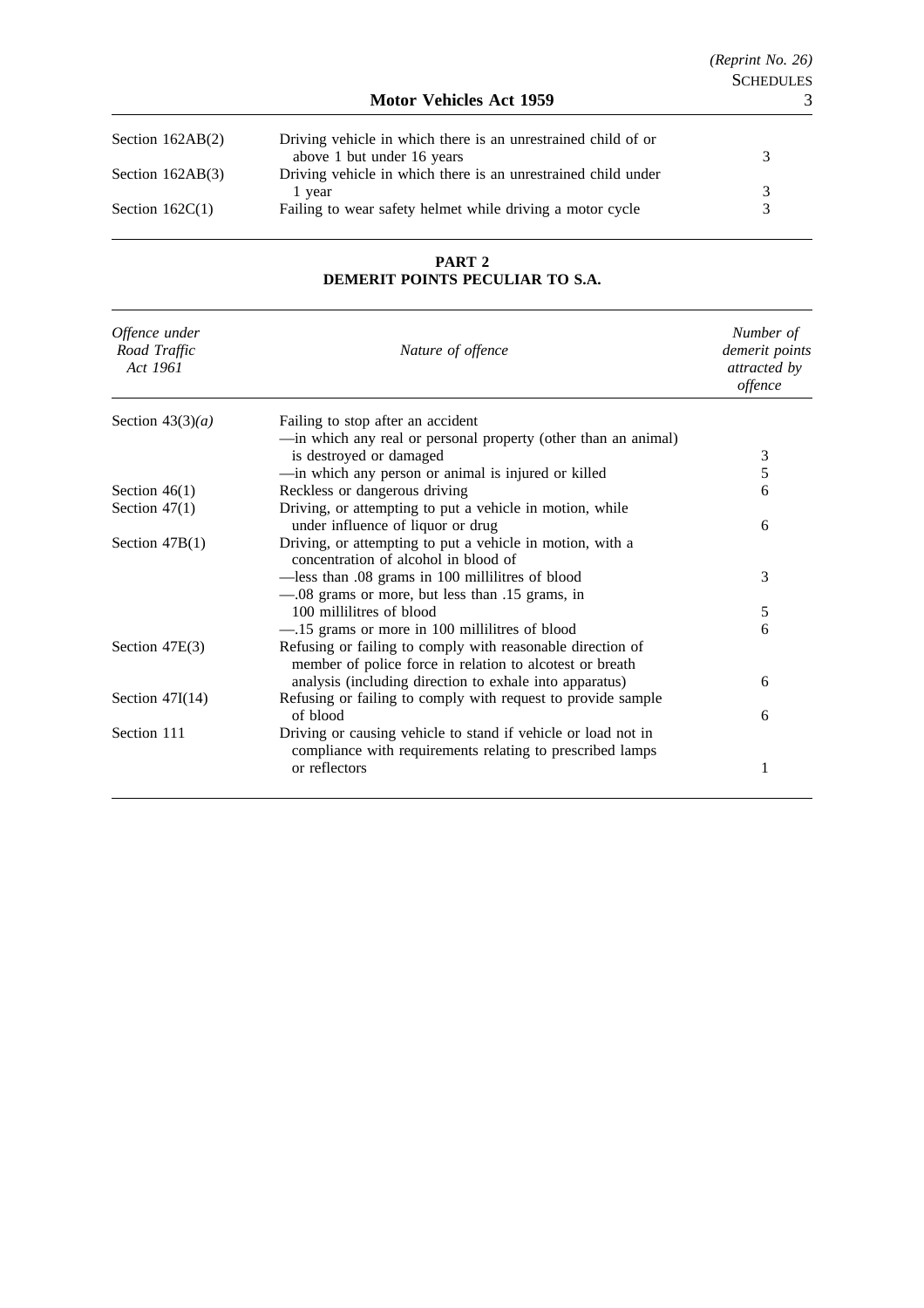# **SCHEDULE 4**

## *Policy of Insurance*

1. The insurer insures the owner of the motor vehicle and any other person who at any time drives or is a passenger in or on the vehicle, whether with or without the consent of the owner, in respect of all liability that may be incurred by the owner or other person in respect of the death of, or bodily injury to, any person caused by, or arising out of the use of, the vehicle in any part of the Commonwealth.

2. A person so insured warrants that he or she will not—

- *(a)* drive the vehicle, or do or omit to do anything in relation to the vehicle, with the intention of causing the death of, or bodily injury to, a person or damage to another's property or with reckless indifference as to whether such death, bodily injury or damage results; or
- *(b)* drive the vehicle while so much under the influence of intoxicating liquor or a drug as to be incapable of exercising effective control of the vehicle; or
- *(c)* drive the vehicle while there is present in his or her blood a concentration of .15 grams or more of alcohol in 100 millilitres of blood; or
- *(d)* drive the vehicle while not duly licensed or otherwise permitted by law to drive the motor vehicle; or
- *(e)* drive the vehicle while the vehicle is overloaded, or in an unsafe, unroadworthy or damaged condition; or
- *(f)* use the vehicle otherwise than—
	- (i) for purposes stated in the application for registration, renewal of registration, exemption from registration or a permit, in respect of the vehicle; or
	- (ii) if trade plates are affixed to the vehicle—for purposes stated in the application for the issuing of those plates; or
	- (iii) for purposes agreed on between the insurer and the registered owner of the vehicle.

3. The owner of the vehicle warrants that no other person will, with his or her knowledge or consent (which will be presumed in any proceedings in the absence of proof to the contrary), drive or use the vehicle, or do or omit to do anything in relation to the vehicle, contrary to any of the paragraphs of clause 2.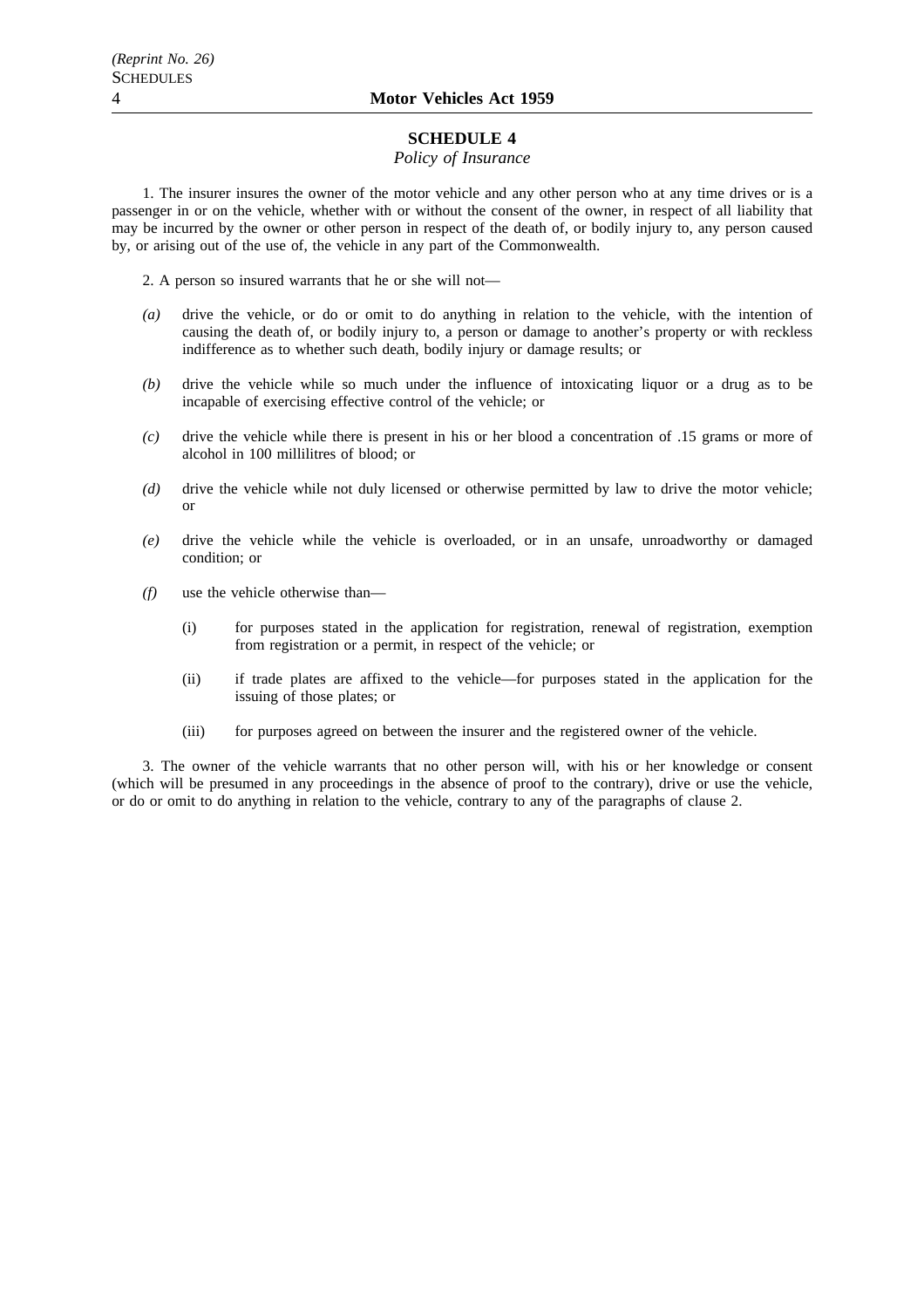# **SCHEDULE 5**

*Appointment and Selection of Assessors for District Court Proceedings under Part 3C*

1. The Minister must establish the following panels of persons who may sit with the District Court as assessors in proceedings under Part 3C:

*(a)* a panel consisting of persons representative of the motor trade industry;

*(b)* a panel consisting of persons representative of the towtruck industry.

2. A member of a panel is to be appointed by the Minister for a term of office not exceeding three years and on conditions determined by the Minister and specified in the instrument of appointment.

3. A member of a panel is, on the expiration of a term of office, eligible for reappointment.

4. Subject to clause 5, if assessors are to sit with the District Court in proceedings under Part 3C, the judicial officer who is to preside at the proceedings must select one member from each of the panels to sit with the Court in the proceedings.

5. A member of a panel who has a personal or a direct or indirect pecuniary interest in a matter before the District Court is disqualified from participating in the hearing of the matter.

6. If an assessor dies or is for any reason unable to continue with any proceedings, the District Court constituted of the judicial officer who is presiding at the proceedings and the other assessor may, if the judicial officer so determines, continue and complete the proceedings.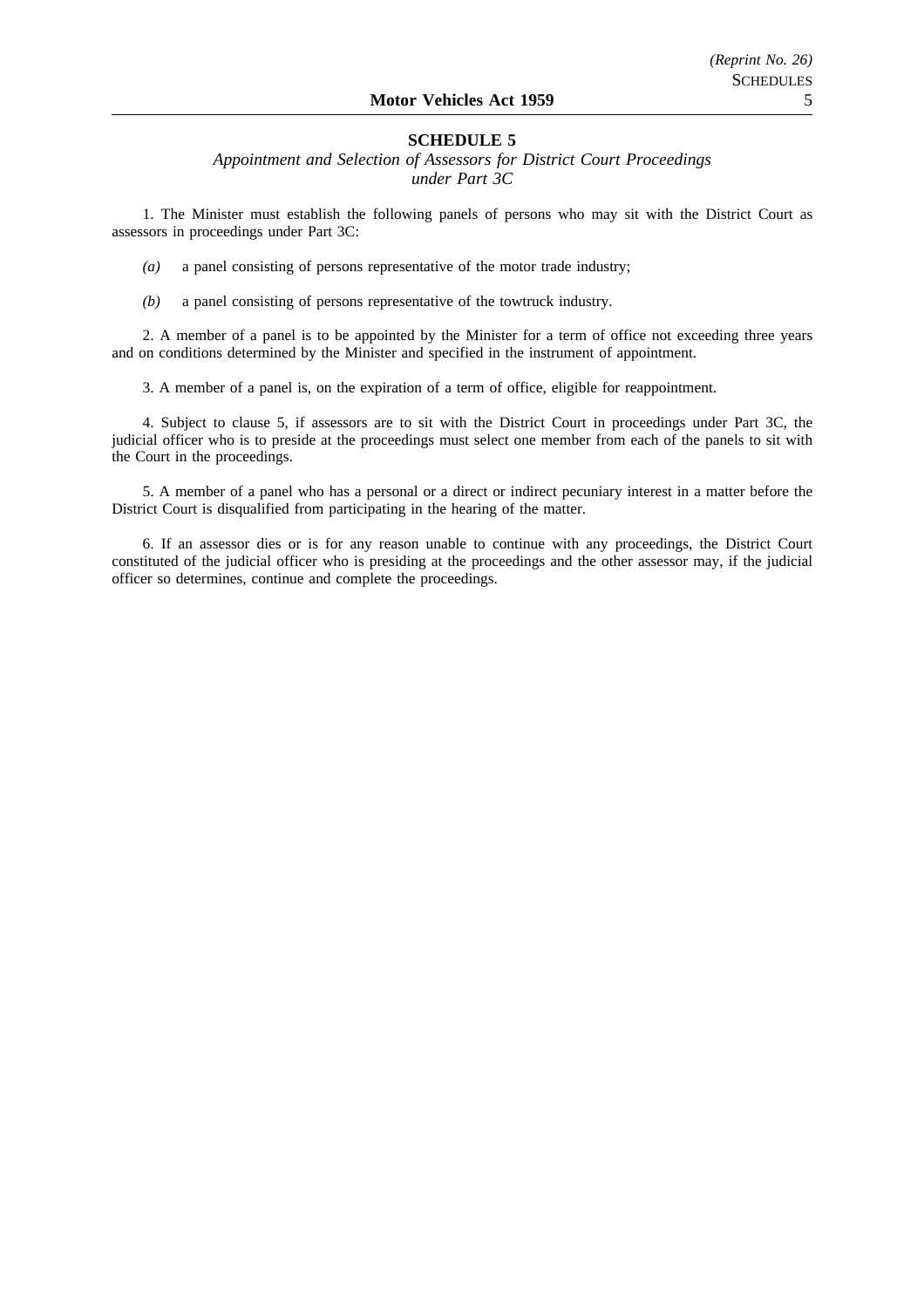# **APPENDIX 1**

### **LEGISLATIVE HISTORY**

#### **Repeals**

The *Motor Vehicles Act 1959* repealed certain provisions of the *Road Traffic Act 1934-1958* (repealed).

## **Transitional Provisions**

## (*Transitional provision from Motor Vehicles Act Amendment Act (No. 4) 1986, s. 8*)

8. The amendments made by this Act do not affect a cause of action, right or liability that arose before the commencement of this Act.

#### (*Transitional provision from Motor Vehicles Act Amendment Act (No. 3) 1989, s. 7*)

7. (1) Subject to subsection (2), sections 78, 81A(1), (2) and (3) and 81B of the principal Act, as in force immediately prior to the commencement of this Act, continue to apply to and in relation to a person who is, as at that commencement, the holder of a learner's permit or a licence subject to probationary conditions, as if the amendments effected by this Act had not been enacted.

(2) Subsection (1) does not apply in relation to a learner's permit or licence issued subsequent to the cancellation of a permit or licence referred to in that subsection.

(*Transitional provision from Motor Vehicles Act Amendment Act (No. 5) 1989, s. 6*)

6. (1) Where an articulated motor vehicle was, immediately prior to the commencement of this Act, registered under the principal Act (otherwise than pursuant to section 33A), the prime mover and semi-trailer portions of that vehicle will each be taken to be registered for the balance of the period for which the vehicle was registered.

(2) In this section—

"articulated motor vehicle" has the meaning assigned to that expression under the principal Act immediately prior to the commencement of this Act.

(*Transitional provision from Motor Vehicles Act Amendment Act (No. 2) 1990, s. 6*)

6. Where—

- *(a)* the Registrar has, before the commencement of this Act, purported to authorise a person or body to exercise or discharge a power or duty under the principal Act; and
- *(b)* that person or body has purportedly exercised or discharged that power or duty in accordance with the authorisation,

that purported exercise or discharge of the power or duty is declared to be a valid exercise or discharge of the power or duty as if it had been exercised or discharged, in accordance with the principal Act, by the person on whom the power or duty is conferred by that Act.

(*Transitional provisions from Motor Vehicles (Licences and Demerit Points) Amendment Act 1992, Sched. 2*)

1. Demerit points incurred by a person and recorded or required to be recorded against the person under Part 3B of the principal Act as in force immediately before the commencement of this Act will be taken to have been incurred by the person under that Part as substituted by this Act as if that substituted Part had been in force when the demerit points were incurred.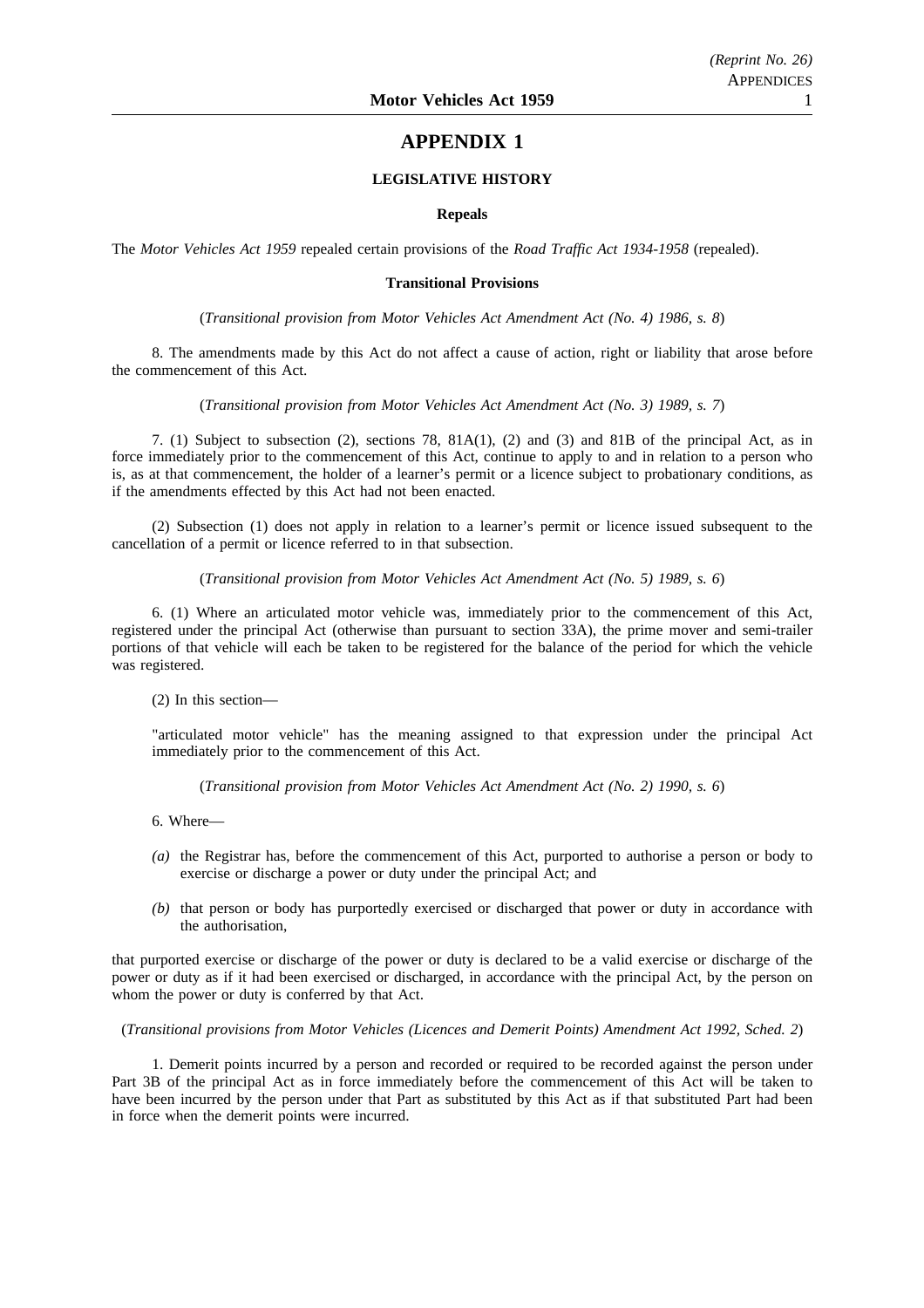2. (1) Where schedule 3 of the principal Act as substituted by this Act increases the number of demerit points prescribed in respect of an offence or prescribes demerit points in respect of an offence where previously none were prescribed, the increase in or imposition of demerit points only applies in respect of offences committed on or after the commencement of this Act.

(2) Where schedule 3 of the principal Act as substituted by this Act decreases the number of demerit points prescribed in relation to an offence, the decrease applies only in relation to demerit points incurred after the commencement of this Act whether in respect of offences committed before, on or after that commencement.

(*Transitional provision from Statutes Amendment (Motor Vehicles and Wrongs) Act 1993, s. 19*)

19. The amendments made by this Act do not affect a cause of action, right or liability that arose before the commencement of this Act.

(*Transitional provision from Statutes Amendment and Repeal (Common Expiation Scheme) Act 1996, s. 5*)

5. An Act repealed or amended by this Act will continue to apply (as in force immediately prior to the repeal or amendment coming into operation) to an expiation notice issued under the repealed or amended Act.

(*Transitional provision from Motor Vehicles (Demerit Points) Amendment Act 1996, s. 4*)

Effect of disqualification notices issued prior to commencement of Act

4. (1) Subject to subsection (2), a notice of disqualification issued under Part 3B of the principal Act prior to the commencement of this Act will be taken to have been issued under that Part as amended by section 2 of this Act.

(2) Subsection (1) does not apply in relation to criminal proceedings commenced or completed after the commencement of this Act that relate to the driving of a vehicle before that commencement.

(*Transitional provisions from Motor Vehicles (Trade Plates) Amendment Act 1996, s. 18*)

18. (1) A trader's plate issued under the principal Act as in force immediately before the commencement of this Act will be taken to be a trade plate for the purposes of the principal Act as in force after that commencement.

- (2) Despite subsection (1)—
- *(a)* the provisions of section 66 of the principal Act as in force immediately before the commencement of this Act continue to apply in relation to a motor vehicle to which general trader's plates issued under the principal Act as in force immediately before that commencement are affixed in accordance with the regulations;
- *(b)* the provisions of section 67 of the principal Act as in force immediately before the commencement of this Act continue to apply in relation to a motor vehicle to which limited trader's plates issued under the principal Act as in force immediately before that commencement are affixed in accordance with the regulations,

but only for the unexpired portion of the period for which the plates were issued.

### (*Transitional provision from Motor Vehicles (Miscellaneous No. 2) Amendment Act 1996, s. 42*)

42. (1) A probationary licence in force immediately before the commencement of this Act continues in force, subject to the principal Act and any other Act, as if it were a provisional licence and as if the probationary conditions of the licence were provisional licence conditions.

(2) A reference in any Act, statutory instrument, notice, order or other document to a probationary licence or probationary conditions will, unless the context otherwise requires, be taken to be a reference to a provisional licence or provisional licence conditions as the case may be.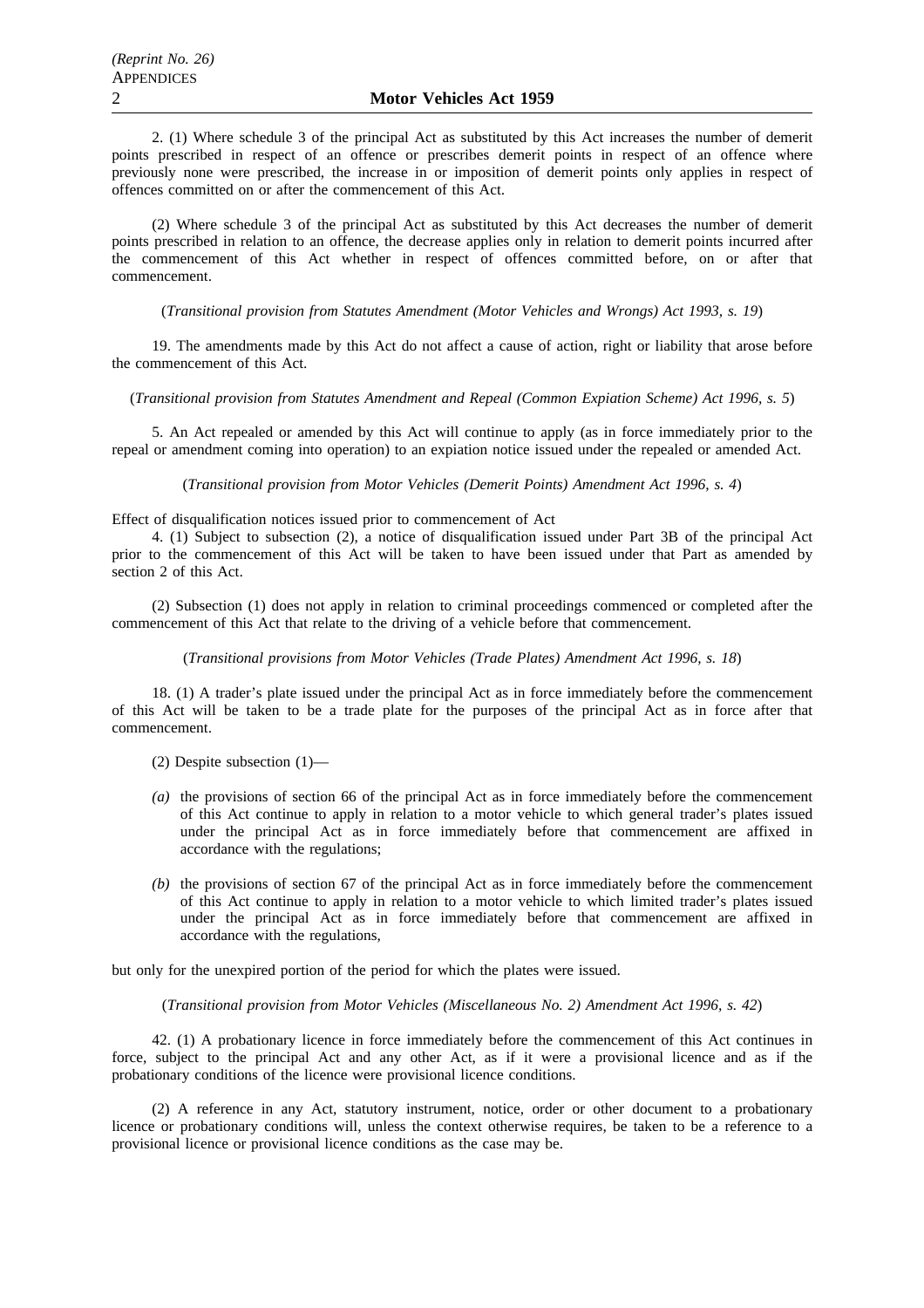(*Transitional provision from Statutes Amendment (Motor Accidents) Act 1998, s. 14*)

14. (1) An amendment made by this Act does not affect a cause of action, right or liability that arose before the commencement of the amendment.

(2) However, subsection (1) does not derogate from the operation of section 105 of the *Motor Vehicles Act 1959*.

#### **Legislative History**

- Legislative history prior to 3 February 1976 appears in marginal notes and footnotes included in the consolidation of this Act contained in Volume 7 of The Public General Acts of South Australia 1837-1975 at page 435.
- Certain textual alterations were made to this Act by the Commissioner of Statute Revision when preparing the reprint of the Act that incorporated all amendments in force as at 1 January 1985 and as at 18 December 1989. Schedules of these alterations were laid before Parliament on 12 February 1985 and 8 February 1990 respectively.
- Legislative history since 3 February 1976 (entries in bold type indicate amendments incorporated since the last reprint) is as follows:

Section 2: deleted in pursuance of the *Acts Republication Act 1967* as its function is now exhausted Section 3: repealed by 50, 1984, s. 3(1) (Sched. 3) Section 4: amended by 14, 1976, s. 3; 120, 1978, s. 3; deleted in pursuance of the *Acts Republication Act 1967* Section 5(1): definition of "accident" inserted by 98, 1981, s. 3(a) definition of "accident towing direction" inserted by 98, 1981, s. 3(a) definition of "accident towing roster scheme" inserted by 98, 1981, s.3(a) definitions of "agriculture" and "agricultural" inserted by 51, 1997 s. 3(a) definition of "articulated motor vehicle" repealed by 65, 1989, s. 3(a) definition of "authority to tow" inserted by 98, 1981, s. 3(b) definition of "authorised agent" inserted by 51, 1990, s. 3(a) definition of "authorised examiner" inserted by 14, 1976, s. 4(a) definition of "the balance of the prescribed registration fee" inserted by 14, 1976, s. 4(a); amended by 120, 1978, s. 4(1)(a); 30, 1996, s. 3(a) definition of "business name" amended by 13, 1998, s. 10 (Sched.) definition of "commercial motor vehicle" substituted by 65, 1989, s. 3(b) definition of "the committee" inserted by 98, 1981, s. 3(c) definition of "the Commonwealth Road Transport Charges Act" inserted by 77, 1995, s. 3(a) definition of "configuration" inserted by 77, 1995, s. 3(a) definition of "declared area" inserted by 98, 1981, s. 3(d); amended by 50, 1984, s. 3(1) (Sched. 3); substituted by 13, 1998, s. 10 (Sched.) definition of "farm implement" inserted by 30, 1996, s. 3(b); substituted by 51, 1997 s. 3(b) definition of "farm machine" inserted by 51, 1997, s. 3(b) definition of "garage address" inserted by 30, 1996, s. 3(b) definition of "heavy vehicle" inserted by 77, 1995, s. 3(b) definition of "interstate licence" inserted by 11, 1989, s. 2 definition of "Minister" repealed and definition of "mass" inserted in its place by 120, 1978, s. 4(1)(b) definition of "mobile crane" amended by 14, 1976, s. 4(b) definition of "motor car" amended by 120, 1978, s.  $4(1)(c)$ definition of "motor omnibus" amended by 120, 1978, s. 4(1)(d); deleted in pursuance of the *Acts Republication Act 1967* as its function is now exhausted definition of "number" substituted by 61, 1985, s. 3 definition of "owner" amended by 50, 1984, s. 3(1) (Sched. 3) definition of "premises" inserted by 98, 1981, s. 3(e)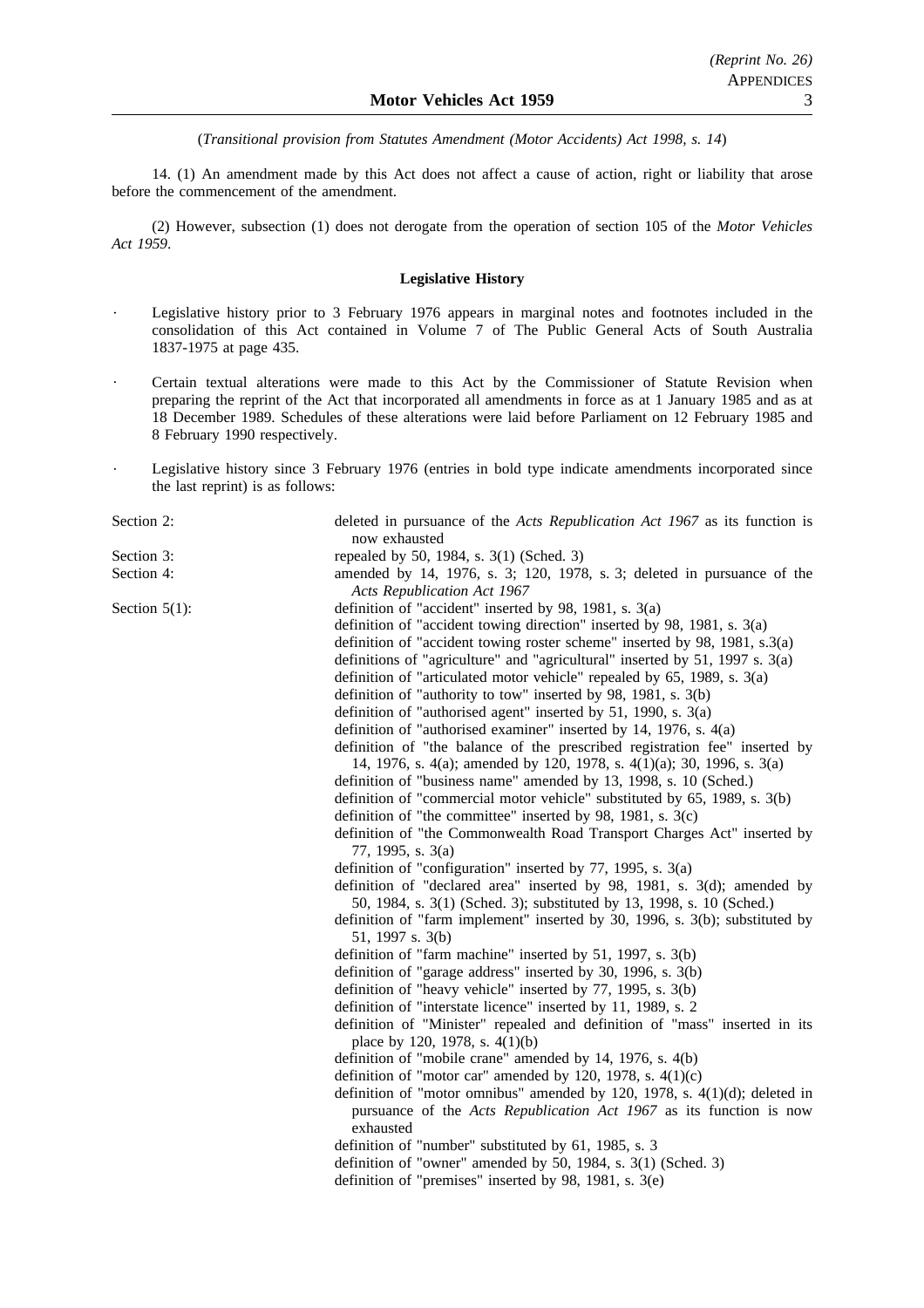|                                                | definition of "premium" or "insurance premium" substituted by 49, 1981,                                                                        |
|------------------------------------------------|------------------------------------------------------------------------------------------------------------------------------------------------|
|                                                | s. 2; amended by 67, 1998, s. 4                                                                                                                |
|                                                | definition of "prescribed registration fee" inserted by 14, 1976, s. 4(c);                                                                     |
|                                                | substituted by 77, 1995, s. 3(c); 30, 1996, s. 3(c); 77, 1997, s. 3                                                                            |
|                                                | definition of "primary producer" amended by 51, 1997, s. $3(c)$                                                                                |
|                                                | definition of "prime mover" inserted by $65$ , 1989, s. $3(c)$<br>definition of "probationary conditions" inserted by 15, 1989, s. 3; repealed |
|                                                | by 30, 1996, s. $3(d)$                                                                                                                         |
|                                                | definition of "probationary licence" inserted by 15, 1989, s. 3; repealed by                                                                   |
|                                                | 30, 1996, s. $3(d)$                                                                                                                            |
|                                                | definitions of "provisional licence" and "provisional licence conditions"                                                                      |
|                                                | inserted by 30, 1996, s. $3(d)$                                                                                                                |
|                                                | definition of "quarter" inserted by 77, 1995, s. 3(d)                                                                                          |
|                                                | definition of "quotation for repair" inserted by 98, 1981, s. $3(f)$                                                                           |
|                                                | definition of "reduced registration fee" inserted by 14, 1976, s. 4(d);                                                                        |
|                                                | substituted by 30, 1996, s. $3(e)$                                                                                                             |
|                                                | definition of "registered premises" inserted by 98, 1981, s. $3(g)$<br>definition of "the Registrar" amended by 120, 1978, s. $4(1)(e)$        |
|                                                | definition of "registration" inserted by 20, 1990, s. 3                                                                                        |
|                                                | definition of "scene of an accident" inserted by 98, 1981, s. 3(h)                                                                             |
|                                                | definition of "temporary towtruck certificate" inserted by 98, 1981, s. 3(i)                                                                   |
|                                                | definition of "tow" inserted by 98, 1981, s. $3(j)$                                                                                            |
|                                                | definition of "towtruck" substituted by 14, 1976, s. $4(e)$ ; 98, 1981, s. $3(j)$                                                              |
|                                                | definition of "towtruck certificate" inserted by 14, 1976, s. 4(e); substituted                                                                |
|                                                | by 98, 1981, s. $3(j)$                                                                                                                         |
|                                                | definition of "towtruck driver" inserted by 98, 1981, s. 3(j)                                                                                  |
|                                                | definition of "towtruck operator" inserted by 98, 1981, s. $3(j)$                                                                              |
|                                                | definition of "tractor" repealed by 14, 1976, s. 4(f)                                                                                          |
|                                                | definition of "trailer" amended by 65, 1989, s. 3(d)<br>definition of "the Tribunal" inserted by 98, 1981, s. 3(k); repealed by                |
|                                                | 53, 1996, s. 4                                                                                                                                 |
|                                                | definition of "weight" substituted by 14, 1976, s. $4(g)$ ; repealed and                                                                       |
|                                                | definition of "mass" inserted in its place by 79, 1976, s. 3; repealed by<br>120, 1978, s. $4(1)(f)$                                           |
| Section $5(2)$ :                               | substituted by 120, 1978, s. $4(1)(g)$                                                                                                         |
| Section 5(3a):                                 | inserted by 120, 1978, s. 4(1)(h)                                                                                                              |
| Section $5(5)$ :                               | inserted by 51, 1990, s. 3(b)                                                                                                                  |
| Section $5(6)$ :                               | inserted by 34, 1996, s. 4 (Sched. cl. 24)                                                                                                     |
| Section 7(2a):                                 | repealed by 120, 1978, s. 5                                                                                                                    |
| Section $7(3)$ :<br>Section $7(4)$ and $(5)$ : | repealed by 120, 1978, s. 5; inserted by 51, 1990, s. 4<br>inserted by 51, 1990, s. 4                                                          |
| Section 9:                                     | amended by 120, 1978, s. 6; 11, 1989, Sched.; redesignated as s. 9(1) by                                                                       |
|                                                | 73, 1992, s. 4(a); amended by 13, 1998, s. 10 (Sched.)                                                                                         |
| Section $9(2)$ :                               | inserted by 73, 1992, s. 4(a)                                                                                                                  |
| Section 10:                                    | amended by 65, 1996, s. 3                                                                                                                      |
| Section 10A:                                   | inserted by 65, 1996, s. 4                                                                                                                     |
| Section 11:                                    | substituted by 30, 1996, s. 4                                                                                                                  |
| Section 12:                                    | amended by 77, 1995, s. 4; substituted by 30, 1996, s. 4                                                                                       |
| Section $12(1)$ :                              | amended by 51, 1997, s. 4(a), (b)                                                                                                              |
| Section $12(2)$ :                              | amended by 51, 1997, s. 4(c)                                                                                                                   |
| Section $12(2a)$ and $(2b)$ :                  | inserted by 51, 1997, s. 4(d)<br>amended by 51, 1997, s. 4(e)                                                                                  |
| Section $12(3)$ :<br>Section $12(4)$ :         | inserted by 51, 1997, s. $4(f)$                                                                                                                |
| Section $12A(2)$ :                             | amended by 120, 1978, s. 7                                                                                                                     |
| Section 13:                                    | repealed by 30, 1996, s. 5                                                                                                                     |
| Sections 14 and 15:                            | repealed by 120, 1978, s. 8                                                                                                                    |
| Section 16:                                    | amended by 120, 1978, s. 9; 4, 1986, s. 2; 11, 1989, Sched.; substituted by                                                                    |
|                                                | 20, 1990, s. 4                                                                                                                                 |
| Section $16(2)$ :                              | amended by 30, 1996, s. 6(a)                                                                                                                   |
| Section 16(9) and $(11)$ :                     | amended by 13, 1998, s. 10 (Sched.)                                                                                                            |
| Section $16(14)$ :                             | amended by 30, 1996, s. 6(b)                                                                                                                   |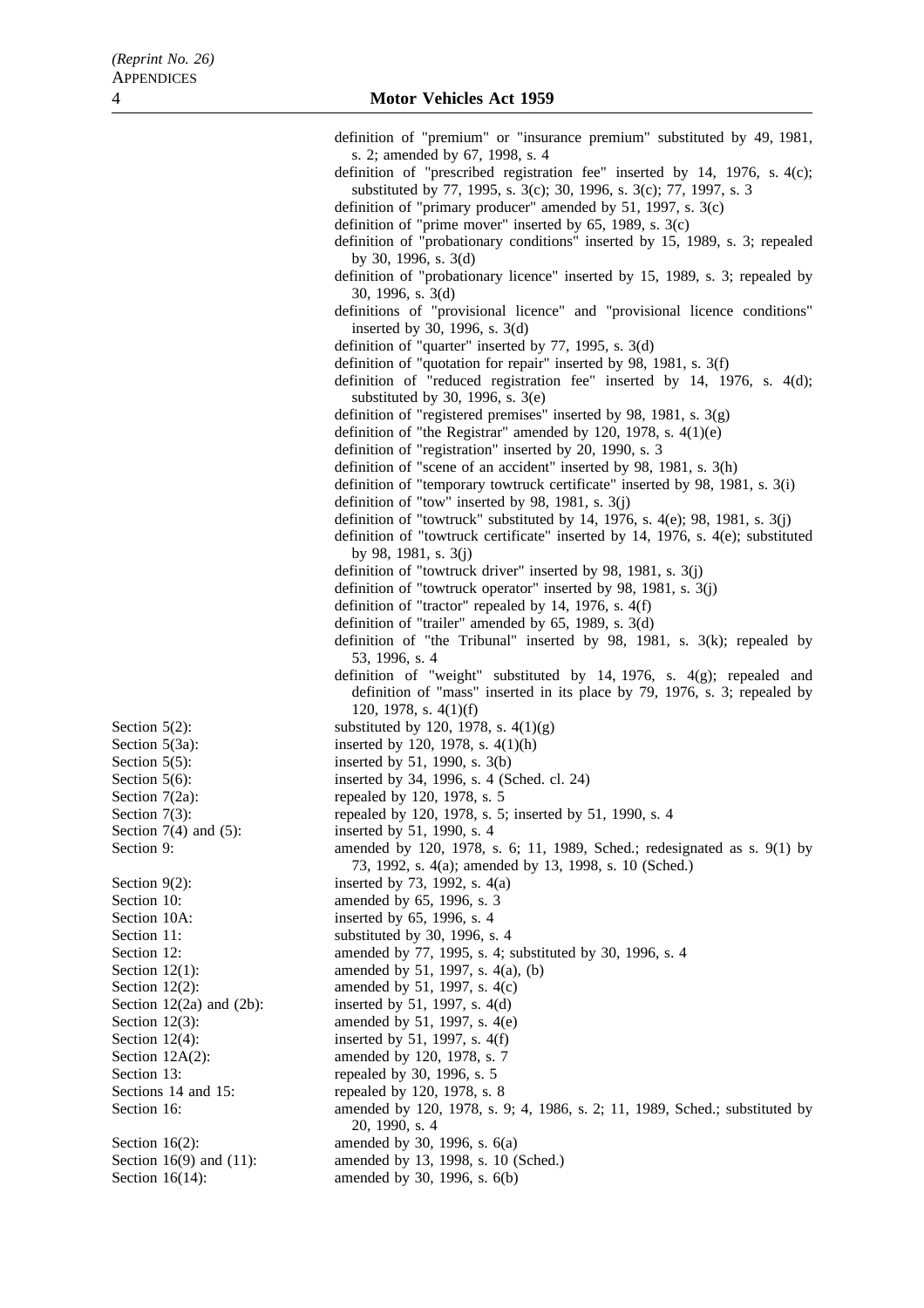Section 17: **amended** by 14, 1976, s. 5; repealed by 120, 1978, s. 10 Sections 17A and 18: repealed by 120, 1978, s. 10 Section 19: **amended** by 14, 1976, s. 6; repealed by 120, 1978, s. 10 Section 19A(1): amended by 120, 1978, s. 11(a) Section 19A(2): amended by 120, 1978, s. 11(b) Section 20(1): amended by 77, 1995, s. 5(a); 30, 1996, s. 7(a), (b); 51, 1997, s. 5 Section 20(2): amended by 14, 1976, s. 7; 76, 1994, s. 3; 77, 1995, s. 5(b); 30, 1996, s. 7(c) Section 20(2a): inserted by 120, 1978, s. 12(a); amended by 20, 1990, s. 5 Section 20(4): amended by 120, 1978, s. 12(b) Section 21: inserted by 20, 1990, s. 6; amended by 76, 1994, s. 4; 30, 1996, s. 8 Section 22: amended by 4, 1993, s. 3 Section 23A: inserted by 99, 1996, s. 3 Section 23A(2): amended by 13, 1998, s. 10 (Sched.) Section 24(1): amended by 120, 1978, s. 13; 61, 1985, s. 4(a); substituted by 77, 1995, s. 6(a); amended by 30, 1996, s. 9(a) Section 24(1a): repealed by 61, 1985, s. 4(b); inserted by 94, 1986, s. 3; amended by 77, 1995, s. 6(b) Section 24(1b): inserted by 94, 1986, s. 3; substituted by 77, 1995, s. 6(c); 30, 1996, s. 9(b) Section 24(1c): inserted by 94, 1986, s. 3 Section 24(2): substituted by 82, 1990, s. 2; 4, 1993, s. 4; amended by 99, 1996, s. 4(a) Section 24(3): substituted by 4, 1993, s. 4; amended by 99, 1996, s. 4(b) Section 24(4): repealed by 4, 1993, s. 4 Section 24(5): substituted by 81, 1987, s. 2; repealed by 4, 1993, s. 4 Section 25 and heading: inserted by 76, 1994, s. 5 Section 25(1): substituted by 77, 1995, s. 7; 30, 1996, s. 10(a) Section  $25(2)(c)$ : repealed by 30, 1996, s. 10(b) Section 25(3): repealed by 30, 1996, s.  $10(c)$ Section 26: substituted by 120, 1978, s. 14; amended by 94, 1986, s. 4; 29, 1996, s. 3 Section 27: substituted by 14, 1976, s. 8 Sections 28 - 30: repealed by 14, 1976, s. 8 Section 31: amended and redesignated as s. 31(1) by 14, 1976, s. 9; amended by 120, 1978, s. 15(b) Section 31(1)(a) - (g):<br>
repealed by 30, 1996, s. 11<br>
repealed by 120, 1978, s. 1 repealed by 120, 1978, s.  $15(a)$ Section 31(1)(i), (k), (m) and (n): repealed by 30, 1996, s. 11 Section 31(1)(o): repealed by 120, 1978, s. 15(c) Section  $31(1)(p)$ : repealed by 30, 1996, s. 11 Section 31(2): inserted by 14, 1976, s. 9(b) Section 31(3): inserted by 77, 1995, s. 8 Section 32(1): amended by 76, 1994, s. 6 Section 32(3): amended by 77, 1995, s. 9; repealed by 30, 1996, s. 12 Section 33: **amended by 14, 1976, s. 10**; 120, 1978, s. 16; repealed by 94, 1986, s. 5 Section 33A: amended by 79, 1976, s. 4; repealed by 65, 1989, s. 4 Section 34(1): amended by 14, 1976, s. 11; 120, 1978, s. 18; 77, 1995, s. 10; 30, 1996, s. 13 Section 34A: inserted by 77, 1995, s. 11; repealed by 30, 1996, s. 14 Section 35: amended by 14, 1976, s. 12; 120, 1978, s. 19; repealed by 30, 1996, s. 14 Section 36: **amended** by 14, 1976, s. 13; repealed by 30, 1996, s. 14 Section 37(1): amended by 12, 1987, s. 2 Section 37(2): amended by 14, 1976, s. 14; 77, 1995, s. 12; 30, 1996, s. 15 Section 37A: inserted by 30, 1996, s. 16 Section 38(1): amended by 14, 1976, s. 15(a); 79, 1976, s. 5 Section 38(3): amended by 14, 1976, s. 15(b) Section 38A(1): amended by 14, 1976, s. 16(a); 79, 1976, s. 6; 120, 1978, s. 20; 13, 1998, s. 10 (Sched.) Section 38A(3): amended by 14, 1976, s. 16(b) Section 38AB(1): amended by 14, 1976, s. 17(a); 79, 1976, s. 7; 120, 1978, s. 21; 13, 1998, s. 10 (Sched.) Section 38AB(3): amended by 14, 1976, s. 17(b) Section 38B(1): amended by 14, 1976, s. 18(a); 79, 1976, s. 8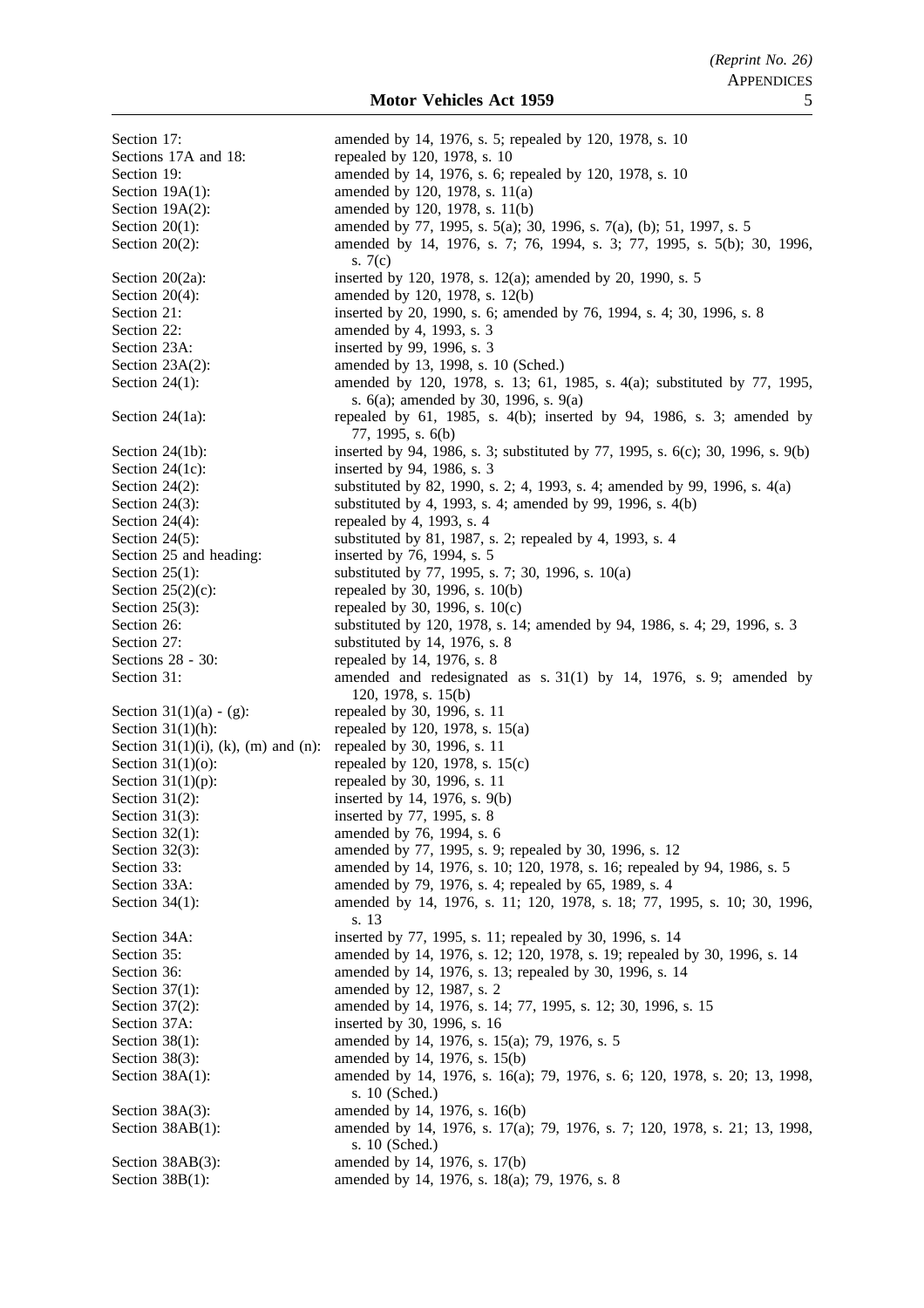Section 38B(3): amended by 14, 1976, s. 18(b) Section 39: repealed by 14, 1976, s. 19; inserted by 54, 1991, s. 3; repealed by 30, 1996, s. 17 Section 40: substituted by 14, 1976, s. 20 Section 40(1): redesignated as s. 40 in pursuance of the *Acts Republication Act 1967* Section 40(2): deleted in pursuance of the *Acts Republication Act 1967* as its function is now exhausted Section 40A: **amended** by 14, 1976, s. 21 Section 41(1): definition of "motor vehicle of restricted registration" amended by 14, 1976, s. 22(a), (b); 90, 1983, s. 3(a); 94, 1986, s. 6(a), (b); paragraph (c) repealed by 94, 1986, s. 6(b) Section 41(2): amended by 14, 1976, s. 22(c); 120, 1978, s. 22; 90, 1983, s. 3(b); 94, 1986, s. 6(c); 11, 1989, Sched.; 13, 1998, s. 10 (Sched.) Section 41(2a): inserted by 30, 1996, s. 18(a); amended by 13, 1998, s. 10 (Sched.)<br>Section 41(3): inserted by 90, 1983, s. 3(c); amended by 94, 1986, s. 6(d); 3 inserted by 90, 1983, s. 3(c); amended by 94, 1986, s. 6(d); 30, 1996, s. 18(b) Section 41(4) and (5): inserted by 90, 1983, s.  $3(c)$ Section 42: **amended** by 14, 1976, s. 23; substituted by 20, 1990, s. 7 Section 43(5) and (5a): repealed by 120, 1978, s. 23(a) Section 43(6): repealed by 30, 1996, s. 19 Section 43(7): amended by 120, 1978, s. 23(b); 11, 1989, Sched.; repealed by 30, 1996, s. 19 Section 43A: inserted by 77, 1995, s. 13 Section 43A(3): amended by 13, 1998, s. 10 (Sched.) Section 43A(7): substituted by 30, 1996, s. 20; amended by 13, 1998, s. 10 (Sched.) Heading preceding section 44: inserted by 4, 1993, s. 5 Section 44(2): amended by 14, 1976, s. 24(a); 79, 1976, s. 9; 120, 1978, s. 24(a) Section 44(3): amended by 14, 1976, s. 24(b); 120, 1978, s. 24(b), (c); substituted by 4, 1993, s. 6(a) Section  $44(3a)$ : inserted by 4, 1993, s.  $6(a)$ Section 44(3b): inserted by 77, 1995, s. 14 Section 44(4): amended by 120, 1978, s. 24(d); 13, 1998, s. 10 (Sched.) Section  $44(6)$ : inserted by 4, 1993, s.  $6(b)$ Heading preceding section 46: substituted by 61, 1985, s. 5 Section 46: amended by 14, 1976, s. 25; 120, 1978, s. 25; substituted by 61, 1985, s. 5 Section 46A: inserted by 49, 1981, s. 3; repealed by 61, 1985, s. 5 Section 47: substituted by 120, 1978, s. 26; 61, 1985, s. 5 Section 47(1): amended by 11, 1989, Sched.; substituted by 30, 1996, s. 21; amended by 51, 1997, s. 6; 13, 1998, s. 10 (Sched.) Section 47(2): amended by 75, 1987, s. 3 Section 47A: inserted by 61, 1985, s. 5 Section 47A(7): amended by 11, 1989, Sched.; 13, 1998, s. 10 (Sched.) Section 47B: inserted by 61, 1985, s. 5 Section 47B(2): amended by 11, 1989, Sched.; 13, 1998, s. 10 (Sched.) Section 47C: inserted by 30, 1996, s. 22 Section 47C(3) and (5): amended by 13, 1998, s. 10 (Sched.) Section  $48(1)$ : substituted by 20, 1990, s.  $8(a)$ Section 48(1b): amended by 11, 1989, Sched.; 13, 1998, s. 10 (Sched.) Section 48(2): substituted by 20, 1990, s. 8(b) Section 48(3): amended by 120, 1978, s. 27; 11, 1989, Sched.; 20, 1990, s. 8(c); 13, 1998, s. 10 (Sched.) Section 48(3) proviso: redesignated as s. 48(4) in pursuance of the *Acts Republication Act 1967* Section 49: **amended** by 120, 1978, s. 28; 11, 1989, Sched.; repealed by 20, 1990, s. 9 Section 50(1): amended by 14, 1976, s. 26 Section 50(2): substituted by 20, 1990, s. 10 Section 51(1): amended by 14, 1976, s. 27 Section 51(2): substituted by 20, 1990, s. 11 Section 52: amended by 120, 1978, s. 29; 11, 1989, Sched.; 51, 1990, s. 5; substituted by 30, 1996, s. 23 Section 52(3) and (5): amended by 13, 1998, s. 10 (Sched.)

## 6 **Motor Vehicles Act 1959**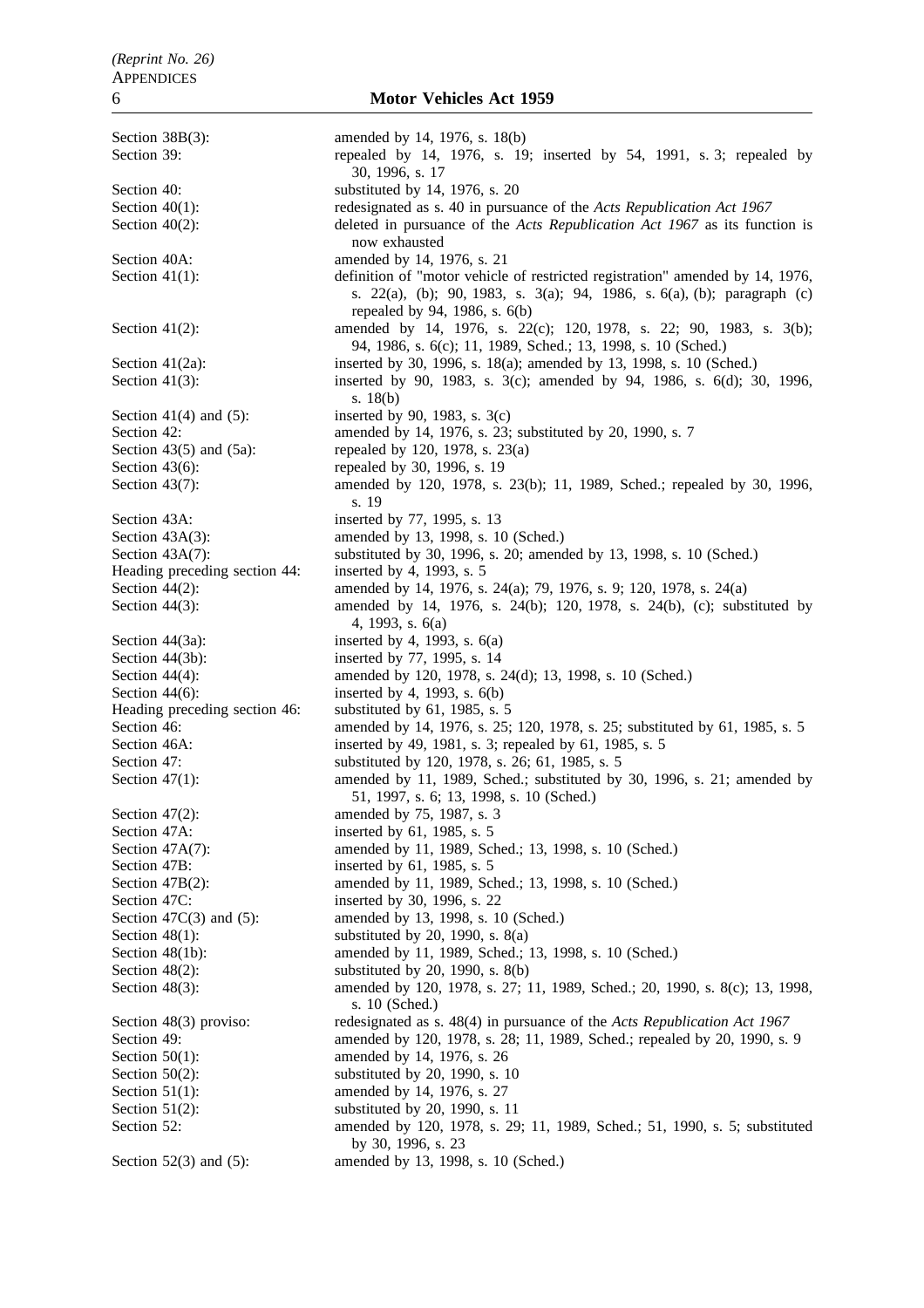Section 53(1): amended by 120, 1978, s. 30; 11, 1989, Sched.; substituted by 20, 1990, s. 12; amended by 13, 1998, s. 10 (Sched.) Section 54: **amended** by 14, 1976, s. 28; 120, 1978, s. 31; 4, 1993, s. 7; substituted by 30, 1996, s. 24 Section 55: **amended** by 14, 1976, s. 29; 120, 1978, s. 32; 77, 1995, s. 15; repealed by 30, 1996, s. 25 Section 55A: inserted by 4, 1993, s. 8 Section 55A(2): amended by 30, 1996, s. 26 Section 56: **amended** by 120, 1978, s. 33; 4, 1986, s. 3; 11, 1989, Sched.; 20, 1990, s. 13; 30, 1996, s. 27 Section 57: amended by 14, 1976, s. 30; 120, 1978, s. 34; 4, 1986, s. 4; 11, 1989, Sched.; substituted by 20, 1990, s. 14 Section 57(1) and (2): amended by 13, 1998, s. 10 (Sched.) Section 57A: inserted by 20, 1990, s. 15 Section 58: **amended by 14**, 1976, s. 31; 20, 1990, s. 16; amended and redesignated as s. 58(1) by 4, 1993, s. 9 Section 58(2) - (4): inserted by 4, 1993, s. 9(b) Section 60(1): substituted by 20, 1990, s. 17 Section 60(2): amended by 14, 1976, s. 32; substituted by 30, 1996, s. 28 Heading preceding section 62: amended by 65, 1996, s. 5 Section  $62(1)$ : substituted by  $65$ , 1996, s.  $6(a)$ Section 62(2): amended by 14, 1976, s. 33; 120, 1978, s. 35(a), (b); substituted by 65, 1996, s. 6(a) Section 62(3): repealed by 120, 1978, s. 35(c); inserted by 65, 1996, s. 6(a) Section 62(4): amended by 120, 1978, s. 35(d); 65, 1996, s. 6(b) Section  $62(5)$ : repealed by 120, 1978, s.  $35(e)$ Section 62(6): amended by 120, 1978, s. 35(f); 65, 1996, s. 6(c); 13, 1998, s. 10 (Sched.) Section 62(7): amended by 120, 1978, s. 35(g), (h); 65, 1996, s. 6(d) Section 63: repealed by 14, 1976, s. 34 Section 64: **amended** by 14, 1976, s. 35; 65, 1996, s. 7 Section 65: substituted by 4, 1986, s. 5; 65, 1996, s. 8 Section 66: amended by 14, 1976, s. 36; 79, 1976, s. 10; 120, 1978, s. 36; 11, 1989, Sched.; substituted by 65, 1996, s. 8 Section 66(2): amended by 13, 1998, s. 10 (Sched.) Section 67: **amended** by 14, 1976, s. 37; 120, 1978, s. 37; 11, 1989, Sched.; repealed by 65, 1996, s. 8 Sections 68, 69 and 69A: repealed by 14, 1976, s. 38 Section 70(1): substituted by 120, 1978, s. 38(a); amended by 65, 1996, s. 9(a) Section 70(2): substituted by 120, 1978, s. 38(a); amended by 11, 1989, Sched.; 65, 1996, s. 9(b); 13, 1998, s. 10 (Sched.) Section 70(3): repealed by 120, 1978, s. 38(a) Section 70(4): amended by 120, 1978, s. 38(b), (c); 65, 1996, s. 9(c) Section 70(5): substituted by 120, 1978, s. 38(d); 65, 1996, s. 9(d) Section 71(1): substituted by 120, 1978, s. 39(a); amended by 11, 1989, Sched.; 65, 1996, s. 10; 13, 1998, s. 10 (Sched.) Section 71(2): amended by 14, 1976, s. 39; 120, 1978, s. 39(b)-(d); 65, 1996, s. 10 Section 71(3): amended by 120, 1978, s. 39(e), (f); 65, 1996, s. 10 Section 71AA: repealed by 14, 1976, s. 40 Section 71A(1): amended by 13, 1998, s. 10 (Sched.) Section 72(1): amended by 120, 1978, s. 40(a); substituted by 94, 1986, s. 7(a) Section 72(2): amended by 79, 1976, s. 11; 120, 1978, s. 40(b); repealed by 94, 1986, s. 7(a) Section  $72(3) - (5)$ : repealed by 94, 1986, s.  $7(a)$ Section 72(5a): inserted by 120, 1978, s. 40(c); repealed by 94, 1986, s. 7(a) Section 72(6): repealed by 94, 1986, s.  $7(a)$ Section 72(7) - (9): substituted by 120, 1978, s. 40(d) Section 72(9a) and (9b): inserted by 120, 1978, s. 40(e); repealed by 94, 1986, s. 7(b) Section 72(10): amended by 79, 1976, s. 11; 120, 1978, s. 40(f); repealed by 94, 1986, s. 7(b) Section 72A: repealed by 14, 1976, s. 41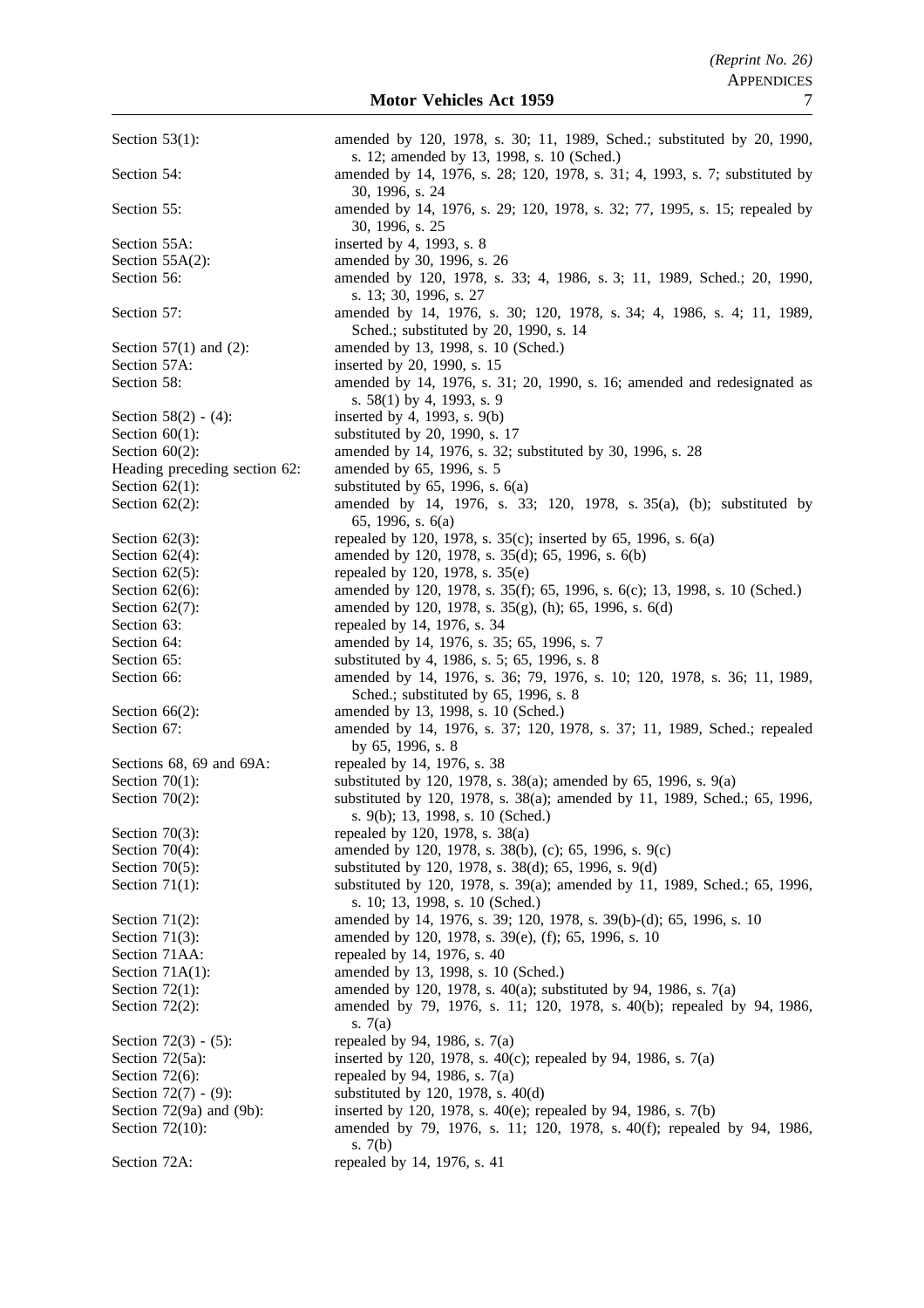Section 74(1): amended by 14, 1976, s. 42; 120, 1978, s. 41; 11, 1989, Sched.; 20, 1990, s. 18; 13, 1998, s. 10 (Sched.) Sections 74A, 74B and 74C: repealed by 14, 1976, s. 43 Section 75(1): amended by 14, 1976, s. 44(a); 15, 1989, s. 4 Section 75(2): substituted by 14, 1976, s. 44(b); 120, 1978, s. 42 Section 75(3): substituted by 20, 1990, s. 19 Section 75(4): inserted by 14, 1976, s. 44(c); amended by 11, 1989, Sched.; repealed by 20, 1990, s. 19 Section 75AA: inserted by 11, 1989, s. 3 Section  $75AA(4)$  and  $(5)$ : inserted by 1, 1992, s. 3 Section 75A(1): amended by 14, 1976, s. 45(a); 15, 1989, s. 5(a) Section 75A(1a) and (1b): inserted by 20, 1990, s. 20(a) Section 75A(2): substituted by 72, 1985, s. 3(a); amended by 15, 1989, s. 5(b) Section 75A(3): substituted by 14, 1976, s. 45(b); 120, 1978, s. 43; 48, 1981, s. 3(a); 72, 1985, s. 3(a); amended by 15, 1989, s. 5(c)-(e); 65, 1994, s. 3(a); 30, 1996, s. 29 Section  $75A(3)(da)$ : repealed by 65, 1994, s. 3(a) Section 75A(3aa): inserted by 15, 1989, s. 5(f) Section 75A(3a): inserted by 48, 1981, s. 3(a); substituted by 72, 1985, s. 3(a); amended by 95, 1995, s. 11(a) Section 75A(3b) and (3c): inserted by 72, 1985, s.  $3(a)$ Section 75A(3d): inserted by 15, 1989, s. 5(g); repealed by 65, 1994, s. 3(b) Section 75A(4): substituted by 72, 1985, s. 3(a); 15, 1989, s. 5(g); amended by 20, 1990, s. 20(b) Section 75A(4a): inserted by 72, 1985, s. 3(a); repealed by 15, 1989, s. 5(g) Section 75A(5): amended by 14, 1976, s. 45(c); substituted by 72, 1985, s. 3(a); amended by 11, 1989, Sched.; substituted by 15, 1989, s. 5(g); amended by 13, 1998, s. 10 (Sched.) Section 75A(5aaa) and (5aa): inserted by 72, 1985, s. 3(a); amended by 11, 1989, Sched.; 13, 1998, s. 10 (Sched.) Section 75A(5a): inserted by 48, 1981, s. 3(b); amended by 20, 1983, s. 2; 95, 1995, s. 11(b), (c) Section 75A(5b): inserted by 48, 1981, s. 3(b); repealed by 29, 1996, s. 4 Section 75A(5c): inserted by 48, 1981, s. 3(b); amended by 11, 1989, Sched.; repealed by 29, 1996, s. 4 Section 75A(5d): inserted by 48, 1981, s. 3(b); repealed by 29, 1996, s. 4 Section 75A(5e): inserted by 72, 1985, s. 3(b) Section 75A(6): amended by 37, 1980, s. 3; 50, 1984, s. 3(1) (Sched. 3); 1, 1992, s. 4 Section 75A(7): inserted by 95, 1995, s. 11(d); amended by 13, 1998, s. 10 (Sched.) Section 75A(8) and (9): inserted by 95, 1995, s. 11(d) Section 76: repealed by 14, 1976, s. 46 Section 77(1): amended by 120, 1978, s. 44 Sections 77A: inserted by 15, 1989, s. 6 Section 77A(3) and (4): repealed by 30, 1996, s. 30 Section 77B: inserted by 15, 1989, s. 6 Section 77B(1a): inserted by 1, 1992, s.  $5(a)$ Section 77B(2): amended by 1, 1992, s. 5(b), (c)<br>Section 77C: inserted by 15, 1989, s. 6; substi inserted by 15, 1989, s. 6; substituted by 20, 1990, s. 21 Section 78: **amended** by 120, 1978, s. 45; 94, 1986, s. 8; substituted by 35, 1989, s. 4 Section 78(2): amended by 30, 1996, s. 31(a) Section 78(3): repealed by 30, 1996, s. 31(b) Section 79(1): substituted by 14, 1976, s. 47(a); 4, 1986, s. 6 Section 79(3): substituted by 14, 1976, s. 47(b) Section 79(4): amended by 120, 1978, s. 46<br>Section 79(5): repealed by 29, 1996, s. 5 repealed by 29, 1996, s. 5 Section 79A: substituted by 14, 1976, s. 48; amended by 4, 1986, s. 7 Section 79B: repealed by 14, 1976, s. 48; inserted by 120, 1978, s. 47; amended by 20, 1990, s. 22 Section 79BA: inserted by 15, 1989, s. 7 Section 79C: inserted by 120, 1978, s. 47; amended by 11, 1989, Sched. Section 80(1): amended by 120, 1978, s. 48(a)

8 **Motor Vehicles Act 1959**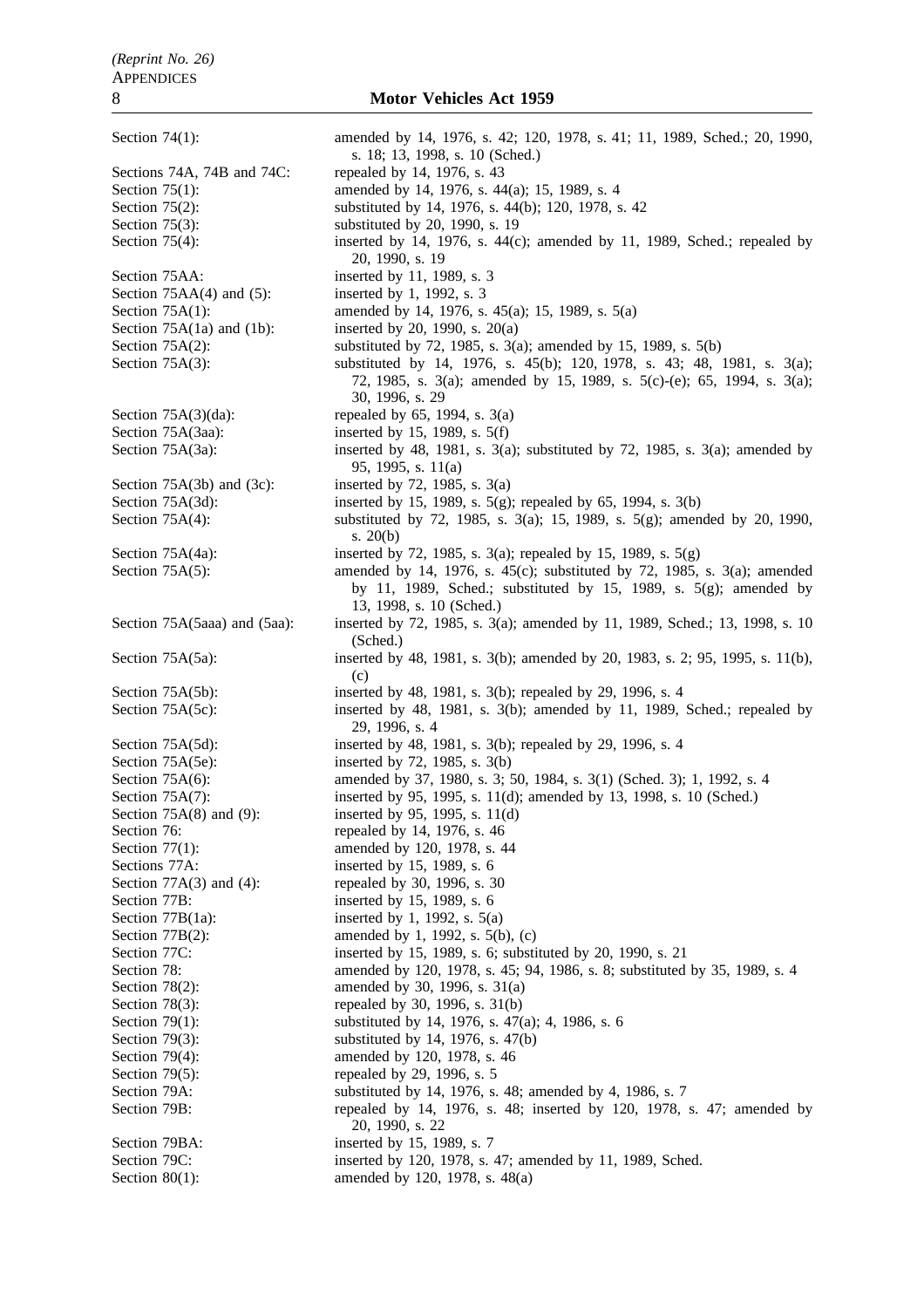Section 80(1a): inserted by 120, 1978, s. 48(b) Section 80(2): amended by 14, 1976, s. 49; 120, 1978, s. 48(c) Section 80(3): amended by 120, 1978, s. 48(d) Section 80(5): amended by 11, 1989, Sched.; 13, 1998, s. 10 (Sched.) Section 81(1): substituted by 120, 1978, s.  $49(a)$ Section 81(1a): inserted by 120, 1978, s. 49(a); repealed by 15, 1989, s. 8 Section 81(1b): inserted by 120, 1978, s. 49(a); amended by 11, 1989, Sched.; repealed by 15, 1989, s. 8 Section 81(2): amended by 120, 1978, s. 49(b) Section 81(3): substituted by 120, 1978, s. 49(c); amended by 20, 1990, s. 23 Section 81(4): amended by 120, 1978, s. 49(d); 50, 1984, s. 3(1) (Sched. 3); 11, 1989, Sched.; 13, 1998, s. 10 (Sched.) Section 81A: inserted by 37, 1980, s. 4 Section 81A(1): amended by 48, 1981, s. 4(a); 72, 1985, s. 4(a)-(e); 15, 1989, s. 9(a), (b); 35, 1989, s. 5(a); 65, 1994, s. 4(a) Section 81A(1)(f): repealed by 65, 1994, s.  $4(a)$ Section 81A(1aa): inserted by 20, 1983, s. 3(a); amended by 72, 1985, s. 4(f); 15, 1989, s. 9(c); 30, 1996, s. 32(a) Section 81A(1a): inserted by 48, 1981, s.  $4(b)$ definition of "prescribed concentration of alcohol" substituted by 72, 1985, s. 4(g) definition of "unconditional licence" inserted by 72, 1985, s. 4(g) Section 81A(2): amended by 15, 1989, s. 9(d); substituted by 35, 1989, s. 5(b) Section 81A(2a): inserted by 15, 1989, s. 9(e); repealed by 65, 1994, s. 4(b) Section 81A(3): substituted by 72, 1985, s. 4(h); amended by 35, 1989, s. 5(c) Section 81A(4): amended by 15, 1989, s. 9(f); 30, 1996, s. 32(b) Section 81A(4a): inserted by 72, 1985, s. 4(i); repealed by 15, 1989, s. 9(g) Section 81A(5): amended by 72, 1985, s. 4(j); 11, 1989, Sched.; substituted by 15, 1989, s. 9(h); amended by 30, 1996, s. 32(b); 13, 1998, s. 10 (Sched.) Section 81A(5a): inserted by 72, 1985, s. 4(k); amended by 11, 1989, Sched.; 15, 1989, s. 9(i); 30, 1996, s. 32(b); 13, 1998, s. 10 (Sched.) Section 81A(5b): inserted by 72, 1985, s. 4(k); amended by 11, 1989, Sched.; 15, 1989, s. 9(j); 35, 1989, s. 5(d); 30, 1996, s. 32(b); 13, 1998, s. 10 (Sched.) Section 81A(6): inserted by 48, 1981, s. 4(c); amended by 20, 1983, s. 3(b); 95, 1995, s. 12<br>Section 81A(7): inserted by 48, 1981, s. 4(c); repealed by 29, 1996, s. 6 inserted by 48, 1981, s. 4(c); repealed by 29, 1996, s. 6 Section 81A(8): inserted by 48, 1981, s. 4(c); amended by 11, 1989, Sched.; repealed by 29, 1996, s. 6 Section 81A(9): inserted by 48, 1981, s. 4(c); repealed by 29, 1996, s. 6 Section 81A(10): inserted by 72, 1985, s. 4(*l*) Section 81B: inserted by 37, 1980, s. 4 Section 81B(1): amended by 48, 1981, s. 5; substituted by 72, 1985, s. 5(a); amended by 15, 1989, s. 10(a); 30, 1996, s. 33(a), (b) Section 81B(1a): inserted by 20, 1983, s. 4(a); repealed by 72, 1985, s. 5(a) Section 81B(2): amended by 40, 1981, s. 3; substituted by 20, 1983, s. 4(b): 72, 1985, s. 5(a); amended by 15, 1989, s. 10(b); 1, 1992, s. 6; 30, 1996, s. 33(b), (c) Section 81B(3): repealed by 20, 1983, s.  $4(c)$ ; inserted by 72, 1985, s.  $5(a)$ ; substituted by 29, 1996, s. 7 Section 81B(3a): inserted by 29, 1996, s. 7; amended by 13, 1998, s. 10 (Sched.) Section 81B(3b): inserted by 29, 1996, s. 7 Section 81B(4): substituted by 72, 1985, s.  $5(a)$ Section 81B(5): substituted by 72, 1985, s. 5(a); amended by 30, 1996, s. 33(a) Section 81B(6): substituted by 72, 1985, s.  $5(a)$ Section 81B(8): amended by 72, 1985, s. 5(b) Section 81B(9): substituted by 72, 1985, s. 5(c); amended by 15, 1989, s. 10(c); 35, 1989, s. 6; 30, 1996, s. 33(a), (b) Section 81B(10): substituted by 72, 1985, s.  $5(c)$ Section 81B(10a): inserted by 72, 1985, s. 5(c) Section 81B(10b): inserted by 72, 1985, s. 5(c); amended by 15, 1989, s. 10(d); 30, 1996, s. 33(a) Section 81B(11): amended by 72, 1985, s. 5(d)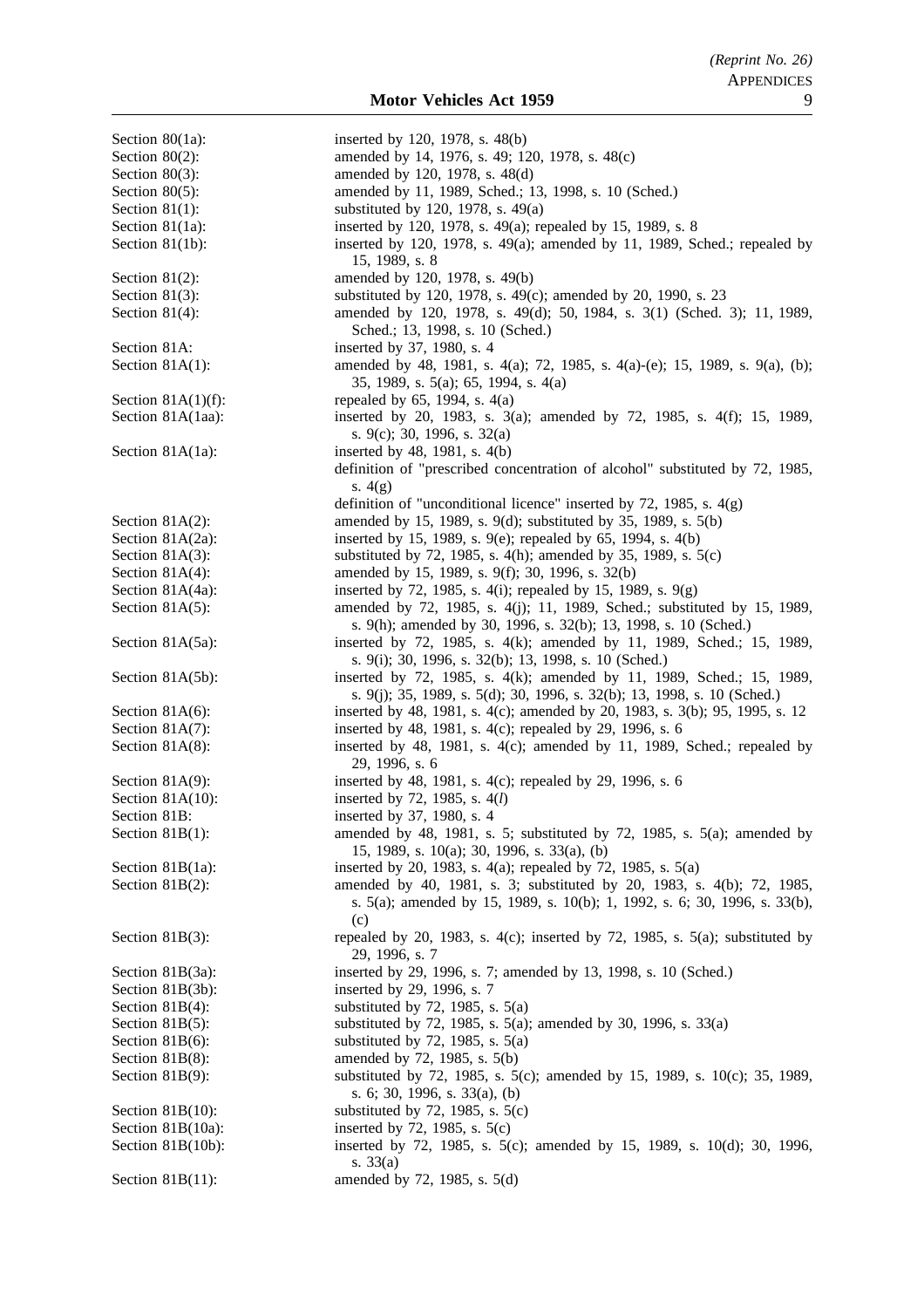Section 81B(11a): inserted by 20, 1981, s. 4(d); repealed by 15, 1989, s. 10(e) Section 81B(11b): inserted by 20, 1981, s. 4(d); amended by 11, 1989, Sched.; repealed by 15, 1989, s. 10(e) Section 82: amended by 79, 1976, s. 12; redesignated as s. 82(1) by 120, 1978, s. 50; amended by 37, 1980, s. 5(a); 15, 1989, s. 11(a); 30, 1996, s. 34 Section 82(1aa): inserted by 40, 1981, s. 4 Section 82(1a): inserted by 37, 1980, s. 5(b); repealed by 15, 1989, s. 11(b) Section 82(1ab): inserted by 20, 1983, s. 5; repealed by 15, 1989, s. 11(b) Section 82(1ac): inserted by 20, 1983, s. 5; amended by 11, 1989, Sched.; repealed by 15, 1989, s. 11(b) Section 82(2): inserted by 120, 1978, s. 50 Section 83: repealed by 14, 1976, s. 50 Sections 83A - 83D: repealed by 14, 1976, s. 51 Section 84: substituted by 14, 1976, s. 52 Section 84(1): amended by 4, 1986, s. 8(a); 20, 1990, s. 24(a); 30, 1996, s. 35(a) Section 84(1a): inserted by 4, 1986, s. 8(b) Section 84(1b): inserted by 15, 1989, s. 12(a); amended by 30, 1996, s. 35(b), (c) Section 84(2): amended by 75, 1987, s. 4(a) Section 84(2a) and (2b): inserted by 75, 1987, s.  $4(b)$ Section  $84(4) - (6)$ : repealed by 15, 1989, s. 12(b) Section 84(7): amended by 20, 1990, s. 24(b) Section 85: amended and redesignated as s. 85(1) by 120, 1978, s. 51 Section 85(2): inserted by 120, 1978, s. 51(b); substituted by 15, 1989, s. 13 Section 85(3): inserted by 120, 1978, s. 51(b); amended by 11, 1989, Sched.; repealed by 15, 1989, s. 13 Section 86: repealed by 120, 1978, s. 52 Section 87: repealed by 14, 1976, s. 53 Section 91(1): amended by 15, 1989, s. 14 Section 91(5): amended by 11, 1989, Sched.; 73, 1993, s. 2; 13, 1998, s. 10 (Sched.) Section 92: amended by 120, 1978, s. 53; 72, 1985, s. 6; 11, 1989, Sched., repealed by 15, 1989, s. 15 Section 93(1): amended by 37, 1980, s. 6; substituted by 34, 1993, s. 8 Section 93(2): substituted by 34, 1993, s. 8 Section 93(2a): inserted by 34, 1993, s. 8 Section 93(3a): inserted by 40, 1981, s. 5; amended by 15, 1989, s. 16; 34, 1996, s. 4 (Sched. cl. 24); 30, 1996, s. 36 Section 93(3b): inserted by 40, 1981, s. 5; amended by 34, 1996, s. 4 (Sched. cl. 24) Section 93(4): amended by 50, 1984, s. 3(1) (Sched. 3) Section 94: **amended** by 120, 1978, s. 54; 11, 1989, Sched.; repealed by 15, 1989, s. 17 Section 95: **amended** by 120, 1978, s. 55; repealed by 15, 1989, s. 17 Section 96(1): amended by 120, 1978, s. 56(a), (b); 11, 1989, Sched.; 13, 1998, s. 10 (Sched.) Section 96(2): amended by 120, 1978, s. 56(c) Section 96(3): amended by 120, 1978, s. 56(d); 11, 1989, Sched.; 13, 1998, s. 10 (Sched.) Section 96(4): substituted by 15, 1989, s. 18 Section 97(1): amended by 120, 1978, s. 57; 11, 1989, Sched.; 13, 1998, s. 10 (Sched.) Section 97A: amended by 14, 1976, s. 54; 120, 1978, s. 58; substituted by 11, 1989, s. 4 Section 97A(3): amended by 13, 1998, s. 10 (Sched.) Section 98AAA: inserted by 1, 1992, s. 7 Section 98AAA(1): amended by 13, 1998, s. 10 (Sched.) Section 98AA: inserted by 15, 1989, s. 19; amended by 13, 1998, s. 10 (Sched.) Section 98AAB: inserted by 65, 1994, s. 5 Section 98AAB(1) and (2): amended by 13, 1998, s. 10 (Sched.)<br>Section 98AAB(2): amended by 30, 1996, s. 37 amended by 30, 1996, s. 37 Section 98A(1): amended by 14, 1976, s. 55(a); 120, 1978, s. 59(a); 11, 1989, Sched.; 13, 1998, s. 10 (Sched.) Section  $98A(2)$  and  $(2a)$ : substituted by 14, 1976, s. 55(b) Section 98A(2aa): inserted by 4, 1986, s. 9(a) Section 98A(2b): inserted by 14, 1976, s. 55(b) Section 98A(3): amended by 4, 1986, s. 9(b) Section  $98A(4)$ : repealed by 14, 1976, s. 55(c)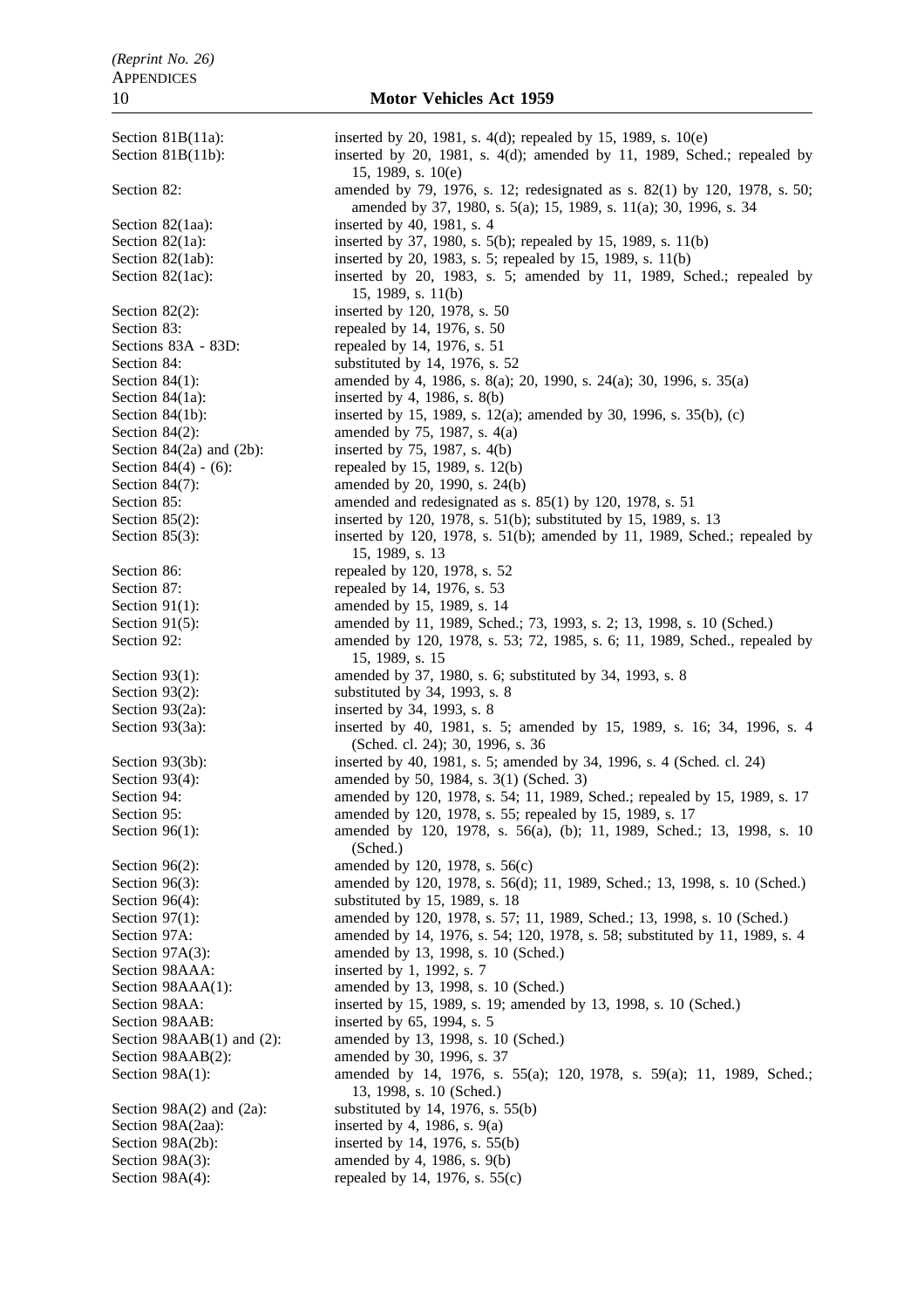| Section 98A(9):<br>Section 98A(10):                         | amended by 120, 1978, s. 59(b); 15, 1989, s. 20<br>inserted by 14, 1976, s. $55(d)$                                                                                                                        |
|-------------------------------------------------------------|------------------------------------------------------------------------------------------------------------------------------------------------------------------------------------------------------------|
|                                                             | Part 3B comprising s. 98B and heading amended by 14, 1976, s. 56;<br>120, 1978, s. 60; 40, 1981, s. 6; 11, 1989, Sched.; repealed and<br>ss. 98B - 98BH and heading inserted in its place by 1, 1992, s. 8 |
| Section $98B(1a)$ :                                         | inserted by 34, 1996, s. 4 (Sched. cl. 24)                                                                                                                                                                 |
| Section 98BC(1):<br>Section 98BG:                           | amended by 73, 1996, s. 2<br>amended by 13, 1998, s. 10 (Sched.)                                                                                                                                           |
|                                                             | Part 3C comprising ss. 98C - 98N and heading inserted by 14, 1976, s. 57                                                                                                                                   |
| Section 98C:                                                | amended by 120, 1978, s. 61; substituted by 98, 1981, s. 4<br>definition of "District Court" inserted by 53, 1996, s. 5                                                                                    |
| Section 98D:                                                | amended by 120, 1978, s. 62; substituted by 98, 1981, s. 4                                                                                                                                                 |
| Section $98D(1)$ :                                          | amended by 11, 1989, Sched.; 13, 1998, s. 10 (Sched.)                                                                                                                                                      |
| Section 98DA:                                               | inserted by 120, 1978, s. 63; repealed by 98, 1981, s. 4                                                                                                                                                   |
| Section 98E:                                                | amended by 120, 1978, s. 64; substituted by 98, 1981, s. 4                                                                                                                                                 |
| Section 98F:                                                | amended by 120, 1978, s. 65; 40, 1981, s. 7; substituted by 98, 1981, s. 4                                                                                                                                 |
| Section 98G:                                                | amended by 120, 1978, s. 66; substituted by 98, 1981, s. 4                                                                                                                                                 |
| Section $98G(1)$ :                                          | deleted in pursuance of the Acts Republication Act 1967 as its function is<br>now exhausted                                                                                                                |
| Section 98H:                                                | substituted by 98, 1981, s. 4                                                                                                                                                                              |
| Section 98H(3):                                             | amended by 11, 1989, Sched.; 13, 1998, s. 10 (Sched.)                                                                                                                                                      |
| Section 98I:                                                | amended by 120, 1978, s. 67; substituted by 98, 1981, s. 4                                                                                                                                                 |
| Section 98J:                                                | amended by 120, 1978, s. 68; substituted by 98, 1981, s. 4                                                                                                                                                 |
| Section 98JA:                                               | inserted by 120, 1978, s. 69; repealed by 98, 1981, s. 4                                                                                                                                                   |
| Section 98K:                                                | amended by 120, 1978, s. 70; substituted by 98, 1981, s. 4                                                                                                                                                 |
| Section $98K(4)$ :                                          | deleted in pursuance of the Acts Republication Act 1967 as its function is<br>now exhausted                                                                                                                |
| Section $98K(5)$ :                                          | amended by 11, 1989, Sched.; 13, 1998, s. 10 (Sched.)                                                                                                                                                      |
| Section 98L:                                                | amended by 120, 1978, s. 71; substituted by 98, 1981, s. 4                                                                                                                                                 |
| Section 98L(3):                                             | amended by 11, 1989, Sched.; 13, 1998, s. 10 (Sched.)                                                                                                                                                      |
| Section 98M:                                                | amended by 120, 1978, s. 72; substituted by 98, 1981, s. 4                                                                                                                                                 |
| Section 98MA:                                               | inserted by 98, 1981, s. 4                                                                                                                                                                                 |
| Section 98MA(2):                                            | amended by 11, 1989, Sched.; 13, 1998, s. 10 (Sched.)                                                                                                                                                      |
| Section 98MB:                                               | inserted by 98, 1981, s. 4                                                                                                                                                                                 |
| Section 98MC:                                               | inserted by 98, 1981, s. 4                                                                                                                                                                                 |
| Section $98MC(1)$ and (2):                                  | amended by 11, 1989, Sched.; 13, 1998, s. 10 (Sched.)                                                                                                                                                      |
| Section 98MD:                                               | inserted by 98, 1981, s. 4                                                                                                                                                                                 |
| Section $98MD(1)$ and $(4)$ :                               | amended by 11, 1989, Sched.; 13, 1998, s. 10 (Sched.)                                                                                                                                                      |
| Section 98ME:                                               | inserted by 98, 1981, s. 4                                                                                                                                                                                 |
| Section $98ME(1)$ , (3) - (5),<br>$(7), (9), (12) - (14)$ : | amended by 11, 1989, Sched.; 13, 1998, s. 10 (Sched.)                                                                                                                                                      |
| Section 98MF:                                               | inserted by 98, 1981, s. 4                                                                                                                                                                                 |
| Section 98MF(1):                                            | amended by 11, 1989, Sched.; 13, 1998, s. 10 (Sched.)                                                                                                                                                      |
| Section 98MG:                                               | inserted by 98, 1981, s. 4                                                                                                                                                                                 |
| Section 98MG(1):                                            | amended by 11, 1989, Sched.; 13, 1998, s. 10 (Sched.)                                                                                                                                                      |
| Section 98MH:                                               | inserted by 98, 1981, s. 4                                                                                                                                                                                 |
| Section 98MH(1):                                            | amended by 11, 1989, Sched.; 13, 1998, s. 10 (Sched.)                                                                                                                                                      |
| Section 98MI:                                               | inserted by 98, 1981, s. 4                                                                                                                                                                                 |
| Section 98MI(1):                                            | amended by 11, 1989, Sched.; 13, 1998, s. 10 (Sched.)                                                                                                                                                      |
| Section 98MJ:                                               | inserted by 98, 1981, s. 4                                                                                                                                                                                 |
| Section $98MJ(1)$ :                                         | amended by 11, 1989, Sched.; 13, 1998, s. 10 (Sched.)                                                                                                                                                      |
| Section 98MK:                                               | inserted by 98, 1981, s. 4                                                                                                                                                                                 |
| Section 98MK(1):                                            | amended by 11, 1989, Sched.; 13, 1998, s. 10 (Sched.)                                                                                                                                                      |
| Section 98ML:                                               | inserted by 98, 1981, s. 4                                                                                                                                                                                 |
| Section $98ML(1)$ and (2):                                  | amended by 11, 1989, Sched.; 13, 1998, s. 10 (Sched.)                                                                                                                                                      |
| Section 98N:                                                | amended by 98, 1981, s. 5; 11, 1989, Sched.; 65, 1996, s. 11; 13, 1998,<br>s. 10 (Sched.)                                                                                                                  |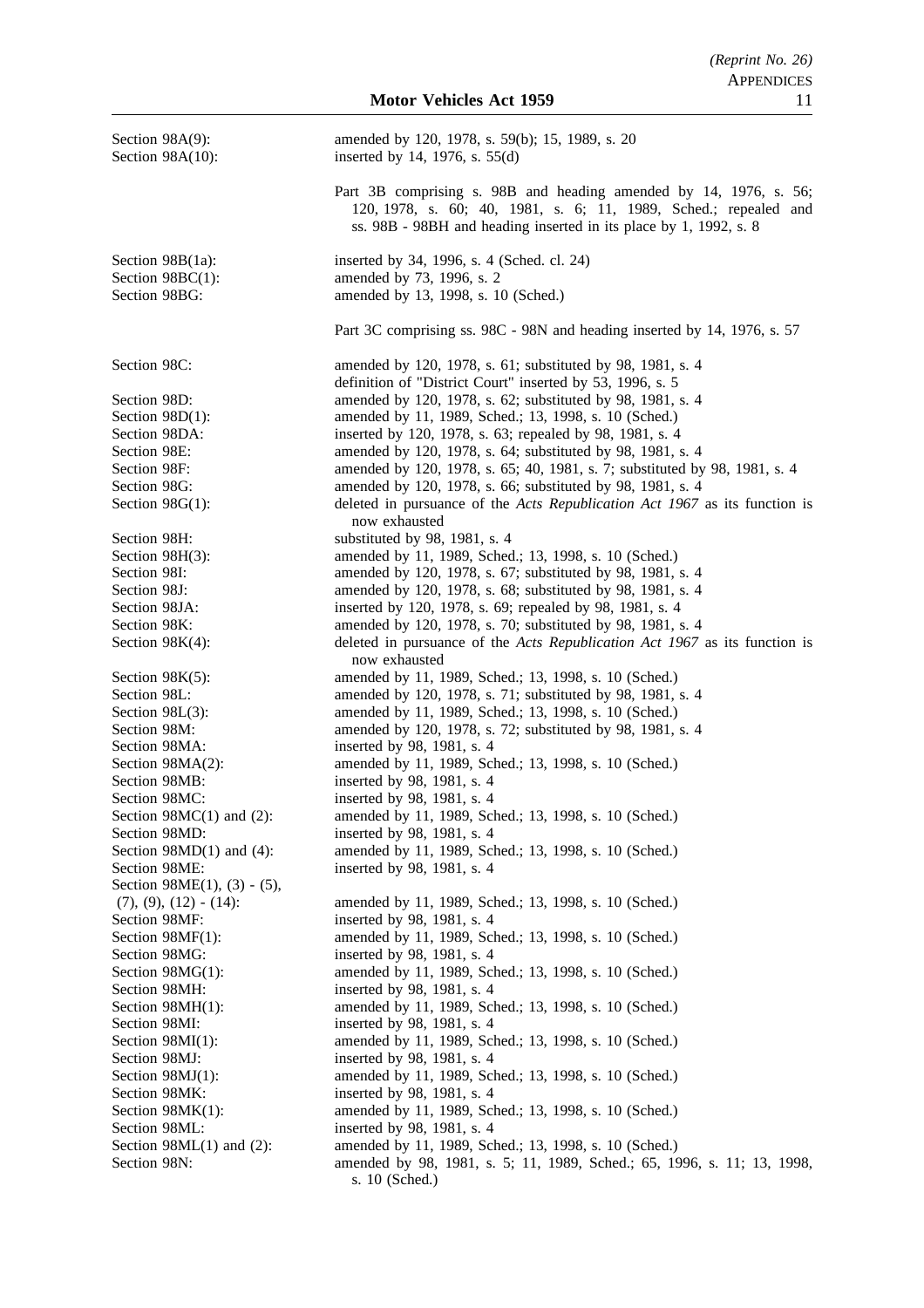Section 98O: inserted by 79, 1976, s. 13; amended and redesignated as s. 98O(1) by 120, 1978, s. 73; amended by 98, 1981, s. 6(a); 11, 1989, Sched.; 13, 1998, s. 10 (Sched.) Section 98O(2): inserted by 120, 1978, s. 73(b); amended by 98, 1981, s. 6(b); 11, 1989, Sched.; 13, 1998, s. 10 (Sched.) Section 98O(3): inserted by 120, 1978, s. 73(b); amended by 98, 1981, s. 6(c); 11, 1989, Sched.; 13, 1998, s. 10 (Sched.) Section 98O(4): inserted by 120, 1978, s. 73(b) Section 98O(5): inserted by 98, 1981, s. 6(d) Section 98P: inserted by 79, 1976, s. 13 Section 98P(3): amended by 120, 1978, s. 74(a)-(d) Section 98P(3a): inserted by 120, 1978, s. 74(e) Section 98P(4): amended by 120, 1978, s. 74(f), (g); 98, 1981, s. 7; 11, 1989, Sched.; 13, 1998, s. 10 (Sched.) Section 98P(4a): inserted by 120, 1978, s. 74(h); amended by 11, 1989, Sched.; 13, 1998, s. 10 (Sched.) Section 98P(7): inserted by 120, 1978, s. 74(i) Section 98P(8) and (9): inserted by 120, 1978, s. 74(i); amended by 11, 1989, Sched.; 13, 1998, s. 10 (Sched.) Section 98P(10): inserted by 120, 1978, s. 74(i) Section 98PA: inserted by 98, 1981, s. 8 Section 98PA(2): amended by 11, 1989, Sched.; 13, 1998, s. 10 (Sched.) Section 98PB: inserted by 98, 1981, s. 8 Section 98PC: inserted by 98, 1981, s. 8; substituted by 12, 1987, s. 3; 53, 1996, s. 6 Section 98PD: inserted by 98, 1981, s. 8; amended by 11, 989, Sched.; substituted by 53, 1996, s. 6 Section 98PE: inserted by 98, 1981, s. 8; amended by 50, 1984, s. 3(1) (Sched. 3); substituted by 53, 1996, s. 6 Section 98PF: inserted by 98, 1981, s. 8; amended by 11, 1989, Sched.; substituted by 53, 1996, s. 6 Section 98PG: inserted by 98, 1981, s. 8; substituted by 53, 1996, s. 6 Section 98PG(1): amended by 13, 1998, s. 10 (Sched.) Section 98PH: inserted by 53, 1996, s. 6 Part 3D comprising ss. 98R - 98X and heading inserted by 120, 1978, s. 75 Section 98R(1): amended by 10, 1983, s. 2; substituted by 13, 1998, s. 3(a) Section  $98R(2a)$ : inserted by 13, 1998, s. 3(b) Section 98R(3): amended by 13, 1998, s. 3(c) Section 98R(4): substituted by 13, 1998, s. 3(d) Section 98S: substituted by 54, 1991, s. 4 Section 98S(1): substituted by 13, 1998, s. 4 Section 98T(1): substituted by 13, 1998, s.  $5(a)$ Section 98T(2): amended by 13, 1998 s. 5(b) Section 98U: amended by 11, 1989, Sched.; 13, 1998, ss. 6, 10 (Sched.) Section 98V(1): amended by 13, 1998, s. 7 Section 98V(3): amended by 11, 1989, Sched.; 13, 1998, s. 10 (Sched.) Section 98WA: inserted by 13, 1998, s. 8 Section 98X: amended and redesignated as s. 98(1) by 13, 1998, s. 9 Section  $98X(2)$ : inserted by 13, 1998, s. 9(b) Section 99(1): amended by 5, 1993, s. 4(a) definition of "Minister" repealed by 50, 1984, s. 3(1) (Sched. 3) definition of "passenger" inserted by 5, 1993, s. 4(b) Section 99(1a): amended by 50, 1984, s. 3(1) (Sched. 3); 13, 1998, s. 10 (Sched.) Section 99(3): inserted by 127, 1986, s. 3; amended by 40, 1988, s. 3; 5, 1993, s. 4(c); substituted by 67, 1998, s. 5 Section 99(4): inserted by 30, 1996, s. 38; amended by 51, 1997, s. 7 Section 99A(1): amended by 20, 1990, s. 25(a) Section 99A(7): amended by 11, 1989, Sched.; 13, 1998, s. 10 (Sched.) Section 99A(8): amended by 53, 1989, s. 2; 20, 1990, s. 25(b), (c)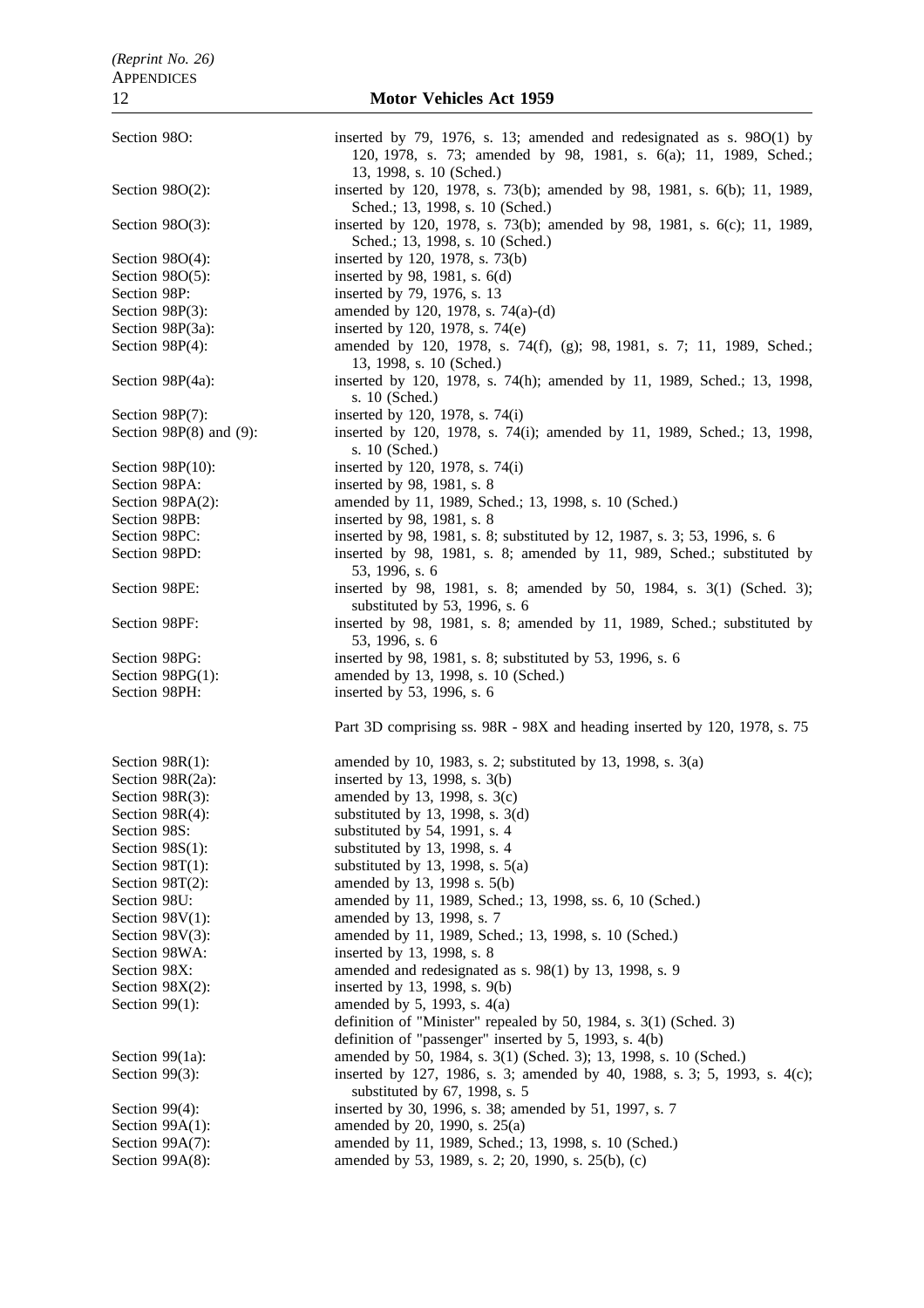Section 99A(15) and (16): deleted in pursuance of the *Acts Republication Act 1967* as their function is now exhausted Section 99A(19): amended by 65, 1996, s. 12 Section  $100(1)$ : substituted by 120, 1978, s. 76(a) Section 100(2): amended by 120, 1978, s. 76(b)-(d); 5, 1993, s. 5(a) Section 100(3): amended by 120, 1978, s. 76(e), (f); 5, 1993, s. 5(b)-(d) Section 101(3): substituted by 47, 1995, Sched. 4 cl. 1(1) Section 102(1): amended by 120, 1978, s. 77(a); 11, 1989, Sched.; substituted by 30, 1996, s. 39(a) Section 102(2): amended by 120, 1978, s. 77(b)-(d); substituted by 11, 1989, Sched.; amended by 53, 1989, s. 3(a), (b); 65, 1989, s. 5; 30, 1996, s. 39(c); 13, 1998, s. 10 (Sched.) Section  $102(2)(a)(i)$ : repealed by 30, 1996, s. 39(b) Section 102(2a): inserted by 11, 1989, Sched.; repealed by 53, 1989, s. 3(c) Section 102(3): repealed by 13, 1998, s. 10 (Sched.) Section 102(3a): inserted by 73, 1992, s. 4(b) Section 103(1): amended by 120, 1978, s. 78; 11, 1989, Sched.; 13, 1998, s. 10 (Sched.) Section 104: **amended** by 14, 1976, s. 58; 5, 1993, s. 6 Section 106: repealed by 14, 1976, s. 59 Section 108: repealed by 14, 1976, s. 59 Section 110(1): amended by 14, 1976, s. 60; 120, 1978, s. 79(a); 50, 1984, s. 3(1) (Sched. 3) Section 110(3): amended by 5, 1993, s. 7 Section 110(8): amended by 120, 1978, s. 79(b); 11, 1989, Sched.; 13, 1998, s. 10 (Sched.) Section 111: **amended by 50, 1984, s. 3(1) (Sched. 3)** Section 111A: amended by 14, 1976, s. 61 Section 112: **amended** by 14, 1976, s. 62 Section 113(1): amended by 14, 1976, s. 63; 5, 1993, s. 8 Section 113(2): amended by 50, 1984, s. 3(1) (Sched. 3) Section 113A: inserted by 67, 1998, s. 6 Section 115(1): amended by 14, 1976, s. 64(a); 5, 1993, s. 9 Section 115(3): amended by 14, 1976, s. 64(b) Section 116(1): substituted by 14, 1976, s.  $65(a)$ Section 116(2): amended by 5, 1993, s.  $10(a)$ Section 116(3): substituted by 5, 1993, s. 10(b) Section 116(4) and (5): inserted by 14, 1976, s. 65(b) Section 116(7): substituted by 5, 1993, s.  $10(c)$ Section 118: **amended** by 14, 1976, s. 66; repealed by 5, 1993, s. 11 Section 118A(2): deleted in pursuance of the *Acts Republication Act 1967* as its function is now exhausted Section 118B: inserted by 67, 1998, s. 7 Section 119: substituted by 14, 1976, s. 67 Section 123: substituted by 127, 1986, s. 4 Section 124(2): amended by 11, 1989, Sched.; 13, 1998, s. 10 (Sched.) Section 124(3a) and (3b): inserted by 67, 1998, s. 8(a) Section 124(4) and (5): amended by 11, 1989, Sched.; 13, 1998, s. 10 (Sched.) Section 124(6): amended by 120, 1978, s. 80; 11, 1989, Sched.; 13, 1998, s. 10 (Sched.) Section 124(6a) and (6b): inserted by 67, 1998, s. 8(b) Section 124A: substituted by 127, 1986, s. 5 Section 124A(1): amended by 5, 1993, s. 12 Section 124A(1a): inserted by 67, 1998, s. 9 Section 124AB: inserted by 127, 1986, s. 5 Section 124AC: inserted by 67, 1998, s. 10 Section 124AB(1): amended by 5, 1993, s. 13 Section 125(3): amended by 66, 1981, s. 2 Section 125A: inserted by 119, 1983, s. 2 Section 125B: inserted by 67, 1998, s. 11 Section 127: substituted by 127, 1986, s. 6 Section 127(6a): inserted by 29, 1996, s. 8 Section 127A: inserted by 67, 1998, s. 12 Section 128(2): amended by 120, 1978, s. 81(a); 11, 1989, Sched.; 13, 1998, s. 10 (Sched.)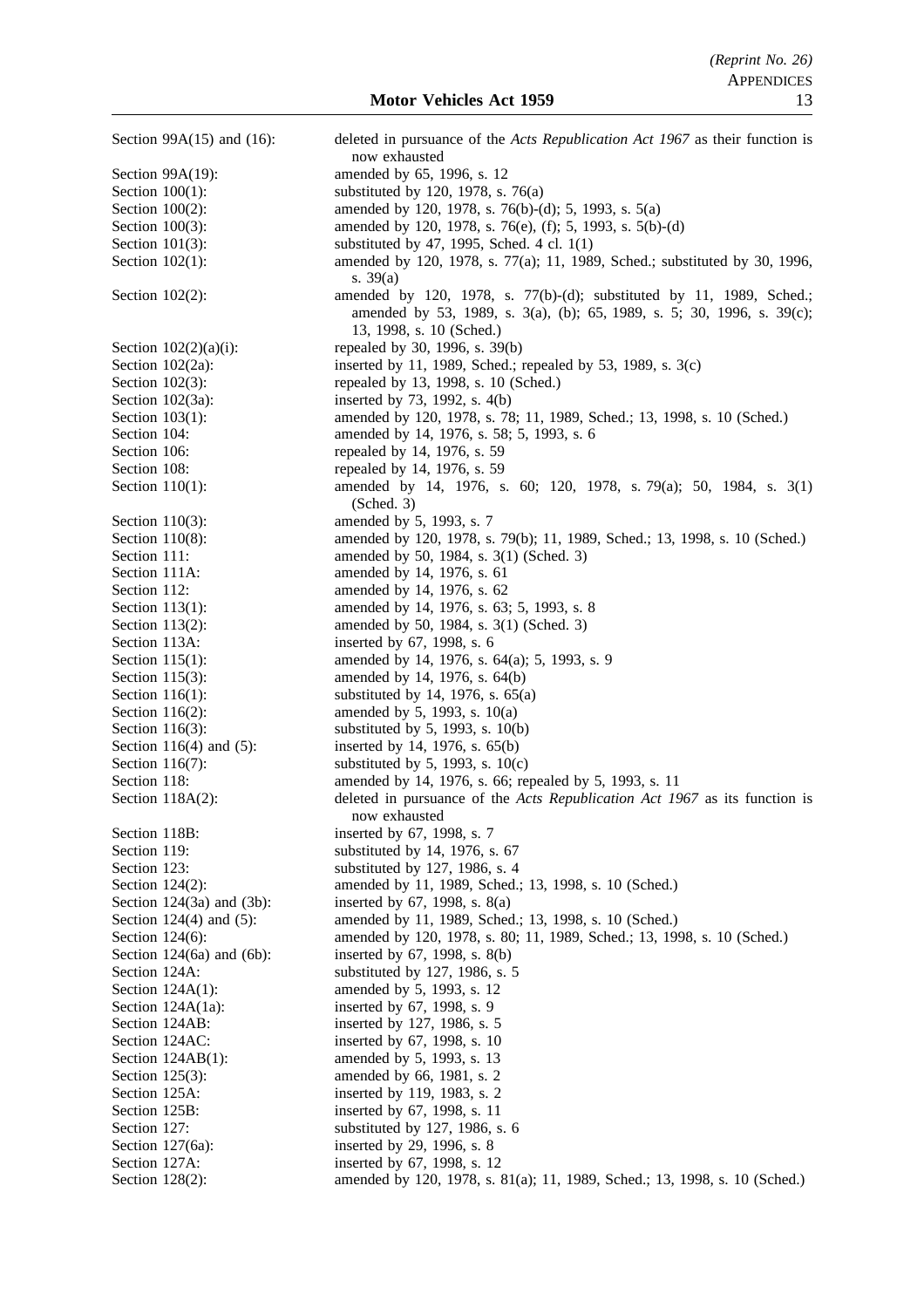Section 128(3): amended by 120, 1978, s. 81(b); 11, 1989, Sched.; 13, 1998, s. 10 (Sched.) Section 129(1a): deleted in pursuance of the *Acts Republication Act 1967* as its function is now exhausted Section 129(2): amended by 69, 1992, s. 18 Section 130: repealed by 5, 1993, s. 14 Section 131: **amended** by 5, 1993, s. 15 Section 133: **amended** and redesignated as s. 133(1) by 5, 1986, s. 3; amended by 5, 1993, s. 16 Section 133(2): inserted by 5, 1986, s. 3(b) Section 133(3): inserted by 5, 1986, s. 3(b); deleted in pursuance of the *Acts Republication Act 1967* as its function is now exhausted Section 134(1): amended by 120, 1978, s. 82; 11, 1989, Sched.; 13, 1998, s. 10 (Sched.) Section 134A: inserted by 14, 1976, s. 68 Section 134A(1): substituted by 79, 1976, s. 14; amended by 98, 1981, s. 9; 50, 1984, s. 3(1) (Sched. 3) Section 135(1): substituted by 120, 1978, s. 83(a); 98, 1981, s. 10; 11, 1989, Sched.; amended by 13, 1998, s. 10 (Sched.) Section 135(4): inserted by 120, 1978, s. 83(b) Section 135A: inserted by 120, 1978, s. 84; amended by 98, 1981, s. 11; 11, 1989, Sched.; 13, 1998, s. 10 (Sched.) Section 136(1): amended by 120, 1978, s. 85(a); 11, 1989, Sched.; 29, 1996, s. 9(a); 13, 1998, s. 10 (Sched.) Section 136(1a): amended by 120, 1978, s. 85(b); 11, 1989, Sched.; 29, 1996, s. 9(b); 13, 1998, s. 10 (Sched.) Section 136(2): amended by 120, 1978, s. 85(c); 11, 1989, Sched.; 65, 1996, s. 13; 29, 1996, s. 9(c); 13, 1998, s. 10 (Sched.) Section 136(2a): inserted by 30, 1996, s. 40; amended by 13, 1998, s. 10 (Sched.) Section 136(3) - (5): inserted by 29, 1996, s. 9(d) Section 137: **amended by 120, 1978, s. 86; 11, 1989, Sched.**; 65, 1996, s. 14; 13, 1998, Sched.; 65, 1996, s. 14; 13, 1998, s. 10 (Sched.) Section 138: **amended by 120, 1978, s. 87**; 11, 1989, Sched.; 13, 1998, s. 10 (Sched.) Section 138A: inserted by 120, 1978, s. 88; amended by 98, 1981, s. 12; 99, 1996, s. 5 Section 138B: inserted by 120, 1978, s. 88 Section 138B(1): substituted by 53, 1998, s.  $2(a)$ Section 138B(2): amended by 53, 1998, s. 2(b) Section 138B(3): substituted by 53, 1998, s.  $2(c)$ Section 138B(4): amended by 20, 1990, s. 26(a) Section 138B(5): amended by 11, 1989, Sched.; 13, 1998, s. 10 (Sched.) Section 138B(6): amended by 20, 1990, s. 26(b), (c); 53, 1998, s. 2(d) Section 138B(7): amended by 53, 1998, s. 2(e), (f) Section 138B(8): inserted by 53, 1998, s.  $2(g)$ Section 139: amended by 82, 1990, s. 3; 4, 1993, s. 10; amended and redesignated as s. 139(1) by 99, 1996, s. 6 Section 139(2) - (4): inserted by 99, 1996, s. 6(c) Section 139(5): inserted by 99, 1996, s. 6(c); amended by 13, 1998, s. 10 (Sched.) Section 139AA: inserted by 99, 1996, s. 7 Section 139B(3a): inserted by 98, 1981, s. 13(a) Section 139B(7): inserted by 120, 1978, s. 89 Section 139B(8): inserted by 98, 1981, s. 13(b) Section 139BA: inserted by 15, 1989, s. 21 Section 139BA(3): amended by 13, 1998, s. 10 (Sched.) Sections 139BB and 139BC: inserted by 15, 1989, s. 21 Section 139C: inserted by 98, 1981, s. 14 Section 139D: inserted by 87, 1992, s. 3 Section 139D(1): amended by 13, 1998, s. 10 (Sched.) Section 139E: inserted by 53, 1996, s. 7 Section 139F: inserted by 99, 1996 s. 8; amended by 13, 1998, s. 10 (Sched.)<br>Section 140: amended by 120, 1978, s. 90; 98, 1981, s. 15 amended by 120, 1978, s. 90; 98, 1981, s. 15 Section 141: **amended** by 14, 1976, s. 69; 120, 1978, s. 91; 98, 1981, s. 16; 29, 1996, s. 10(b); 30, 1996, s. 41; 65, 1996, s. 15; 29, 1996, s. 10(a) Section 142: **amended by 14, 1976, s. 70; 98, 1981, s. 17; 1, 1992, s. 9**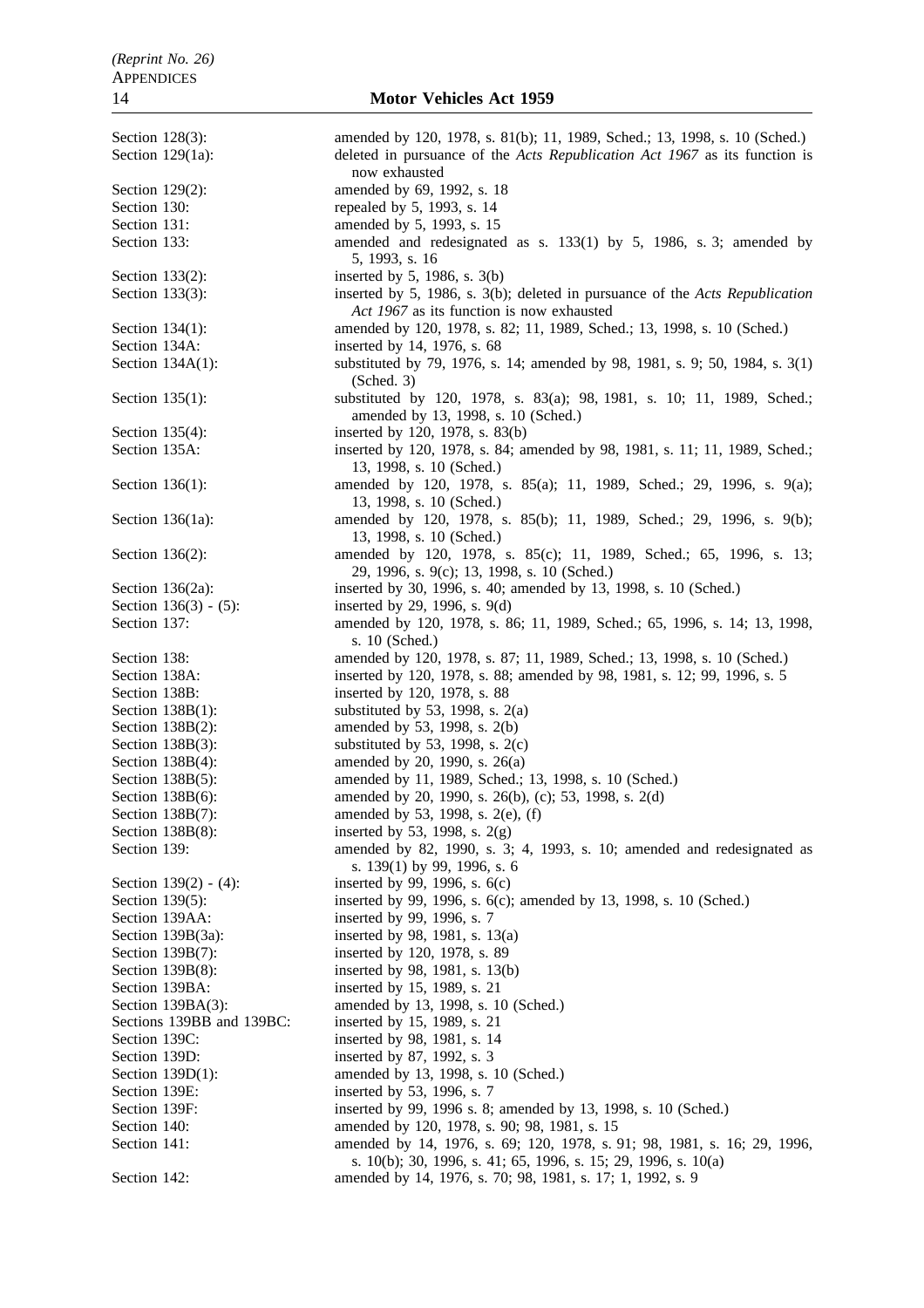| Section 142A:       | inserted by 20, 1990, s. 27                                                |
|---------------------|----------------------------------------------------------------------------|
| Section $143(1)$ :  | amended by 98, 1981, s. 18                                                 |
| Section $143(2)$ :  | repealed by 13, 1998, s. 10 (Sched.)                                       |
| Section 143A:       | inserted by 98, 1981, s. 19                                                |
| Section 144:        | substituted by 13, 1998, s. 10 (Sched.)                                    |
| Section 144A:       | repealed by 13, 1998, s. 10 (Sched.)                                       |
| Section 145:        | amended by 14, 1976, s. 71; 37, 1980, s. 7; 49, 1981, s. 4; amended and    |
|                     | redesignated as s. $145(1)$ by 98, 1981, s. 20; amended by 4, 1986, s. 10; |
|                     | 94, 1986, s. 9; 11, 1989, Sched.; 4, 1993, s. 11; 34, 1996, s. 4 (Sched.)  |
|                     | cl. 24); 99, 1996, s. 9; 13, 1998 s. 10 (Sched.)                           |
| Section $145(a1)$ : | repealed by 14, 1976, s. 71                                                |
| Section $145(c1)$ : | repealed by 14, 1976, s. 71                                                |
| Section $145(2)$ :  | inserted by 98, 1981, s. $20(b)$                                           |
| Section $145(3)$ :  | inserted by 77, 1995, s. 16                                                |
| Section $147(1)$ :  | amended by 65, 1996, s. 16                                                 |
| Schedule 1:         | repealed by 50, 1984, s. 3(1) (Sched. 3)                                   |
| Schedule 2:         | repealed by 50, 1984, s. 3(1) (Sched. 3)                                   |
| Schedule 3:         | amended by 12, 1991, Sched.; substituted by 1, 1992, s. 10 (Sched. 1)      |
| Part 1:             | amended by 73, 1996, s. 3; 76, 1998, Sched.                                |
| Schedule 4          |                                                                            |
| Clause 1:           | amended by 5, 1993, s. $17(a)$                                             |
| Clause 2:           | amended by 127, 1986, s. 7; substituted by 5, 1993, s. 17(b); amended by   |
|                     | 65, 1996, s. 17                                                            |
| Clause 3:           | inserted by 5, 1993, s. 17(b)                                              |
| Schedule 5:         | inserted by 53, 1996, s. 8                                                 |
|                     |                                                                            |